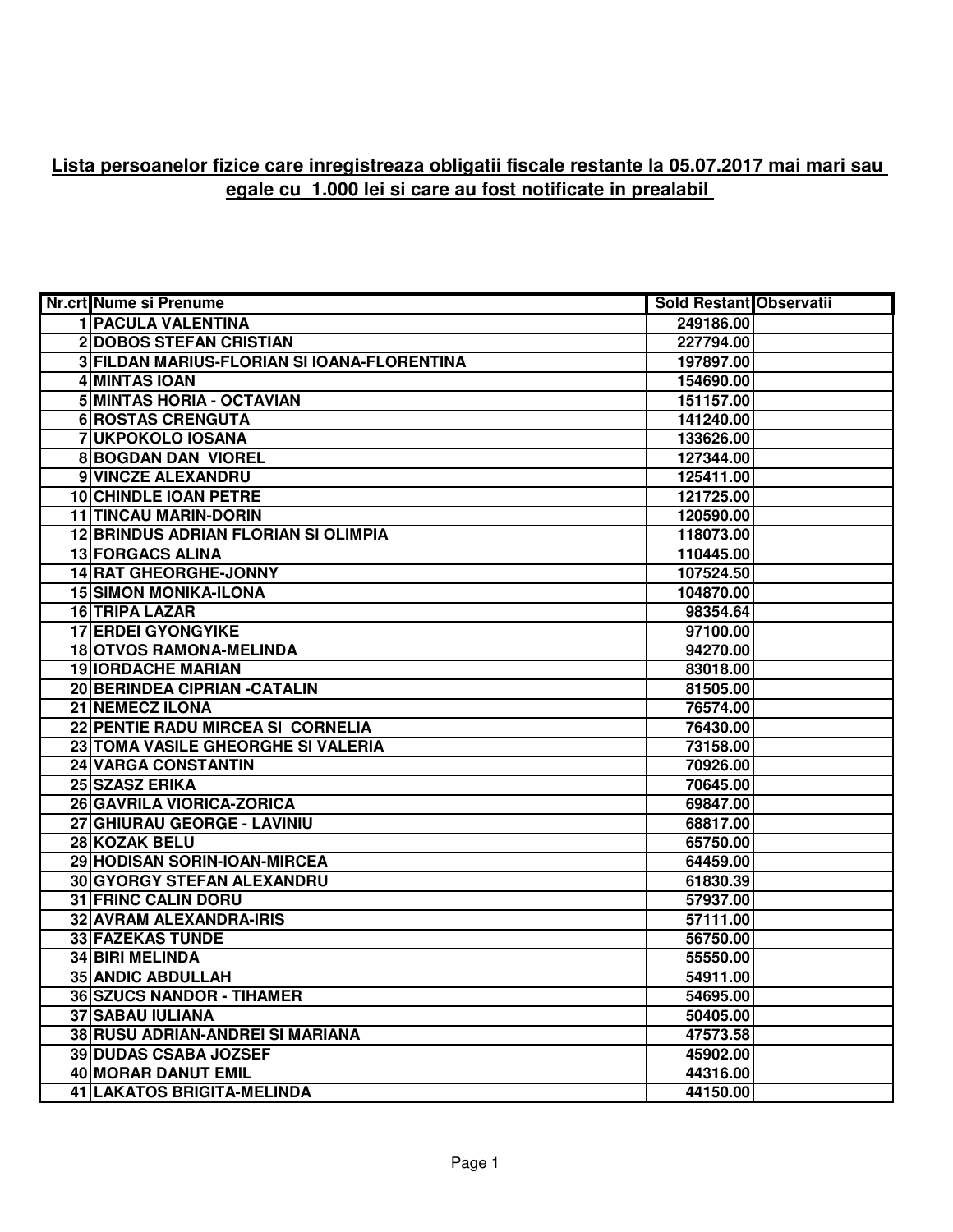| Nr.crt Nume si Prenume              | <b>Sold Restant Observatii</b> |  |
|-------------------------------------|--------------------------------|--|
| 42 MADUTA IOANA ADINA               | 43359.00                       |  |
| 43 SZENTGYORGYI LAJOS-JOZSEF        | 43333.00                       |  |
| 44 OROSZ ANCA                       | 42346.00                       |  |
| <b>45 GABOR STEFAN SI TEREZIA</b>   | 41893.00                       |  |
| 46 TRIFA CALIN-CIPRIAN              | 41739.26                       |  |
| 47 BERKE VASILE-MARIUS SI LAURA     | 41316.50                       |  |
| 48 HILANI RADWAN                    | 40649.00                       |  |
| 49 GHIURO IOAN                      | 40333.00                       |  |
| <b>50 DUDLER GABOR</b>              | 39539.00                       |  |
| <b>51 PRODAN RIVANA</b>             | 39240.00                       |  |
| 52 MANYI LASZLO-LEVENTE             | 39178.00                       |  |
| <b>53 DOBAI MARIUS DAN</b>          | 39094.24                       |  |
| 54 CAPOTA PAVEL SI MARIA            | 39035.96                       |  |
| 55 RAITA CALIN SI ALINA             | 38469.00                       |  |
| 56 IVANOV C-TIN DANIEL-VASADI MAGD. | 38325.50                       |  |
| 57 PETREA HOREA COSMIN              | 38150.00                       |  |
| 58 BEKE ZOLTAN                      | 37966.00                       |  |
| 59 BOGDAN CRISTIAN DAN              | 37901.00                       |  |
| 60 COITA FLOARE-AURICA              | 37468.00                       |  |
| 61 TAUT SERGIU-CLAUDIU              | 36683.00                       |  |
| <b>62 CLOPCE GAVRIL SI LUCIA</b>    | 35956.00                       |  |
| 63 CLEPE FLORIN-SABIN               | 35894.00                       |  |
| 64 KEREZSI EVA-KATALIN              | 35742.00                       |  |
| 65 FAUR NICUSOR-DARIUS              | 35516.00                       |  |
| 66 CABA DUMITRU                     | 35137.00                       |  |
| 67 TASI ROBERT-LASZLO               | 34055.00                       |  |
| 68 VAIDA RAUL FLAVIU                | 33761.00                       |  |
| 69 TUDORAN MARCEL MARIUS            | 32815.00                       |  |
| 70 KOVACS ERZSEBET                  | 32720.00                       |  |
| <b>71 SINKA ELISABETA</b>           | 32700.00                       |  |
| 72 GALEA FLORIAN CALIN SI ENIKO     | 32509.00                       |  |
| <b>73 TASNADI LEVENTE SI CORINA</b> | 32483.10                       |  |
| 74 PERRIA CAMELIA-RAMONA            | 32401.40                       |  |
| 75 DEMETER ALEXANDRU                | 32268.00                       |  |
| <b>76 SABAU DANIEL-IOSIF</b>        | 32170.00                       |  |
| <b>77 MARTIN DUMITRU</b>            | 31473.00                       |  |
| <b>78 LAKATOS SZELURINA</b>         | 31415.00                       |  |
| 79 CAVESTRO ANTONIO- GABRIELE       | 31222.00                       |  |
| <b>80 MANEA ROMULUT SI FLOARE</b>   | 31200.00                       |  |
| 81 MANEA DARIUS-FLAVIUS             | 31185.00                       |  |
| 82 BABO KALMAN                      | 31045.46                       |  |
| 83 COTUNA NICOLAE CRISTIAN          | 30873.00                       |  |
| 84 BOCA MARIAN MARCEL SI MIRELA     | 30522.67                       |  |
| <b>85 LUPSE NICOLAE</b>             | 30504.00                       |  |
| <b>86 CHIRILA ADRIAN FLORIN</b>     | 29975.00                       |  |
| 87 ROSTAS DITA                      | 29943.44                       |  |
| <b>88 HORVATH SANDOR</b>            | 29942.00                       |  |
| 89 MOS ALINA LACRIMIOARA            | 29646.00                       |  |
| 90 CSAKI KALMAN                     | 29548.00                       |  |
| 91 STERIU VIOREL                    | 28902.00                       |  |
| 92 VARGA MARGIT                     | 28800.00                       |  |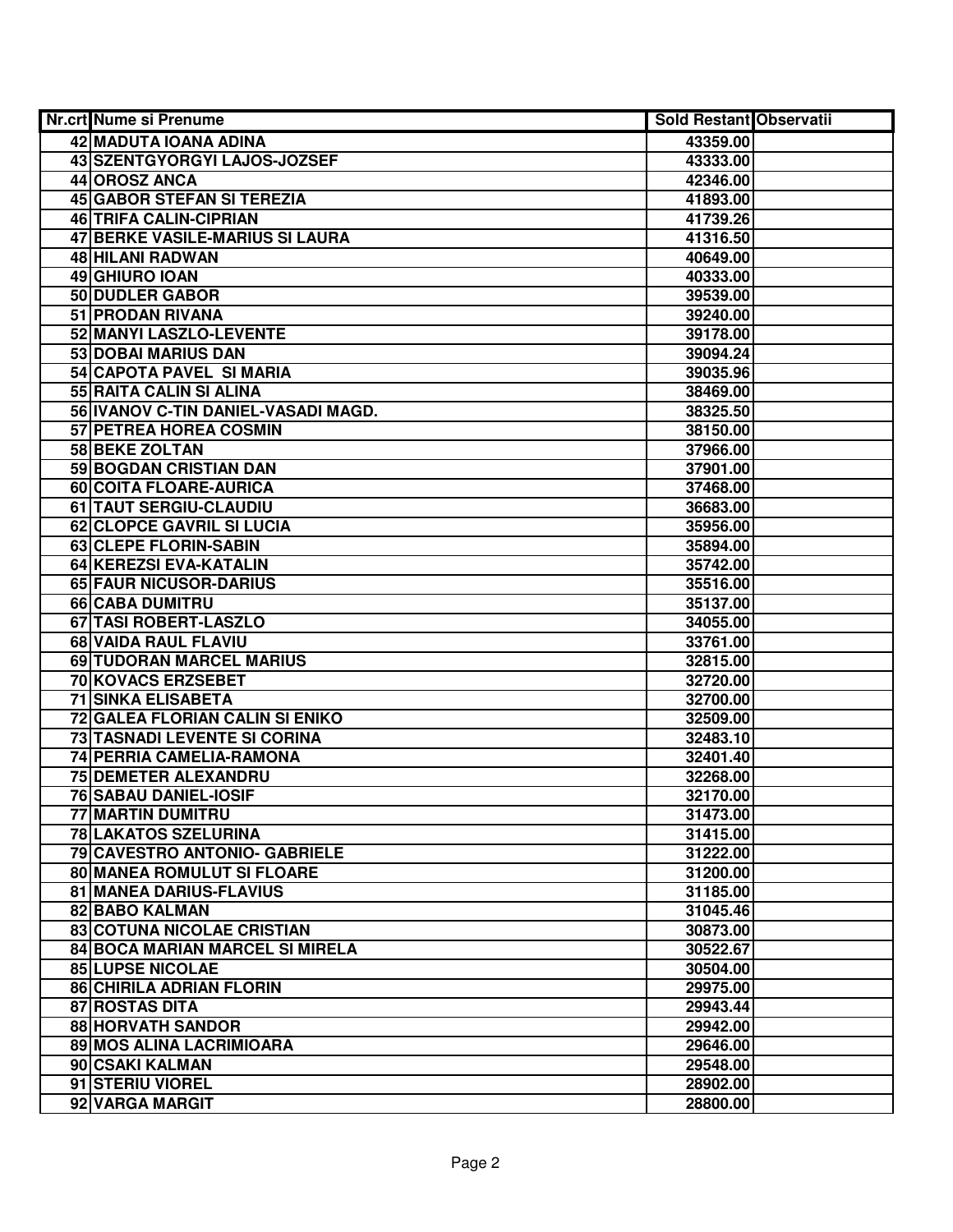| Nr.crt Nume si Prenume                   | <b>Sold Restant Observatii</b> |                        |
|------------------------------------------|--------------------------------|------------------------|
| 93 RUJE FLORIN DANIEL                    | 28652.00                       |                        |
| 94 ERDEI ROMULUS MODIGLIANI              | 28584.00                       |                        |
| 95 LACATOS PAMELA                        | 28355.00                       |                        |
| 96 CHIS FLORIAN DAN                      | 28321.00                       |                        |
| 97 BOGDAN GHEORGHE                       | 28284.00                       |                        |
| 98 BARANKA RUPI                          | 28245.00                       |                        |
| 99 FREUNDLICH SAMUEL ADAM                | 27776.00                       |                        |
| 100 BALOGH BOBI-SZABOLCS                 | 27441.00                       |                        |
| <b>101 FILIMON CALIN CLAUDIU</b>         | 27303.00                       |                        |
| <b>102 BUHAS CARMEN-LAURA</b>            | 27257.00                       |                        |
| 103 VIDICAN IOAN                         | 27121.12                       |                        |
| <b>104 MIHALCEA VASILE</b>               | 27082.00                       |                        |
| <b>105 BIRAU VALENTIN-MARIN SI LIVIA</b> | 26937.00                       |                        |
| 106 MARICESCU GABRIEL IOAN               | 26770.00                       |                        |
| <b>107 MORGOS ADRIAN</b>                 | 26764.00                       |                        |
| <b>108 TUDOR CONSTANTIN-SEBASTIAN</b>    | 26291.00                       |                        |
| <b>109 NANASSY NORBERT CSABA</b>         | 26233.50                       |                        |
| 110 TODERICI DORIN-CORNEL                |                                | 26070.92 PROCES PE ROL |
| 111 BALOG LADISLAU                       | 25986.00                       |                        |
| <b>112 ROSTAS MIHALY</b>                 | 25745.00                       |                        |
| 113 BELU ADRIAN                          | 25682.00                       |                        |
| 114 KONCSAG ARTHUR                       | 25434.00                       |                        |
| 115 TRIPA FRANCO-OVIDIU-MAURO            | 25302.86                       |                        |
| <b>116 TUDOSE MIRCEA</b>                 | 25294.00                       |                        |
| <b>117 GABOR MATEI</b>                   | 25283.50                       |                        |
| 118 MUDURA LEONTIN SANDU SI MIRELA       | 25253.66                       |                        |
| 119 MORTAN GHEORGHE-SORIN                | 25249.00                       |                        |
| <b>120 PUCHIANU DOREL</b>                | 25158.00                       |                        |
| <b>121 BAUMANN VALERIA</b>               | 25134.00                       |                        |
| <b>122 PUSCAS AVRAM SI LIDIA</b>         | 25106.50                       |                        |
| 123 BUT ADRIAN-GYORGY                    | 25015.00                       |                        |
| <b>124 SORODOC IONEL VIOREL</b>          | 24969.50                       |                        |
| <b>125 BOCSA LILIANA MONICA</b>          | 24926.00                       |                        |
| 126 LOSONCZI NORBERT-ALEXANDRU           | 24912.00                       |                        |
| 127 MIHOC SILVIAN                        | 24819.00                       |                        |
| <b>128 RACOLTA MARIUS SORIN</b>          | 24798.00                       |                        |
| <b>129 HODUT NORBERT JANOS</b>           | 24773.00                       |                        |
| <b>130 SFERLE DANUT</b>                  | 24613.40                       |                        |
| <b>131 MATEIAS TEODOR MARIUS</b>         | 24505.00                       |                        |
| <b>132 BUDURA VASILE SI SILVIA</b>       | 24415.00                       |                        |
| <b>133 HORVATH ETELKA</b>                | 24130.00                       |                        |
| <b>134 POPA ADRIAN</b>                   | 24121.00                       |                        |
| <b>135 MUT VASILE SI DOMNICA</b>         | 24011.00                       |                        |
| <b>136 HANSEN JUHAS CORNEL</b>           | 23924.00                       |                        |
| <b>137 GANTNER IUDITA IRINA SI CAROL</b> | 23344.00                       |                        |
| <b>138 TIRON ANDREEA-ALINA</b>           | 23280.00                       |                        |
| <b>139 CIUCIU DUMITRU SI VIORICA</b>     | 22710.00                       |                        |
| 140 UNGVARI GYULA ZOLTAN                 | 22600.00                       |                        |
| 141 GABOR MATEI                          | 22560.00                       |                        |
| 142 KHALFALLAH SAMI BEN KHALFALLAH       | 22532.00                       |                        |
| <b>143 REPCIUC SEBASTIAN</b>             | 22461.00                       |                        |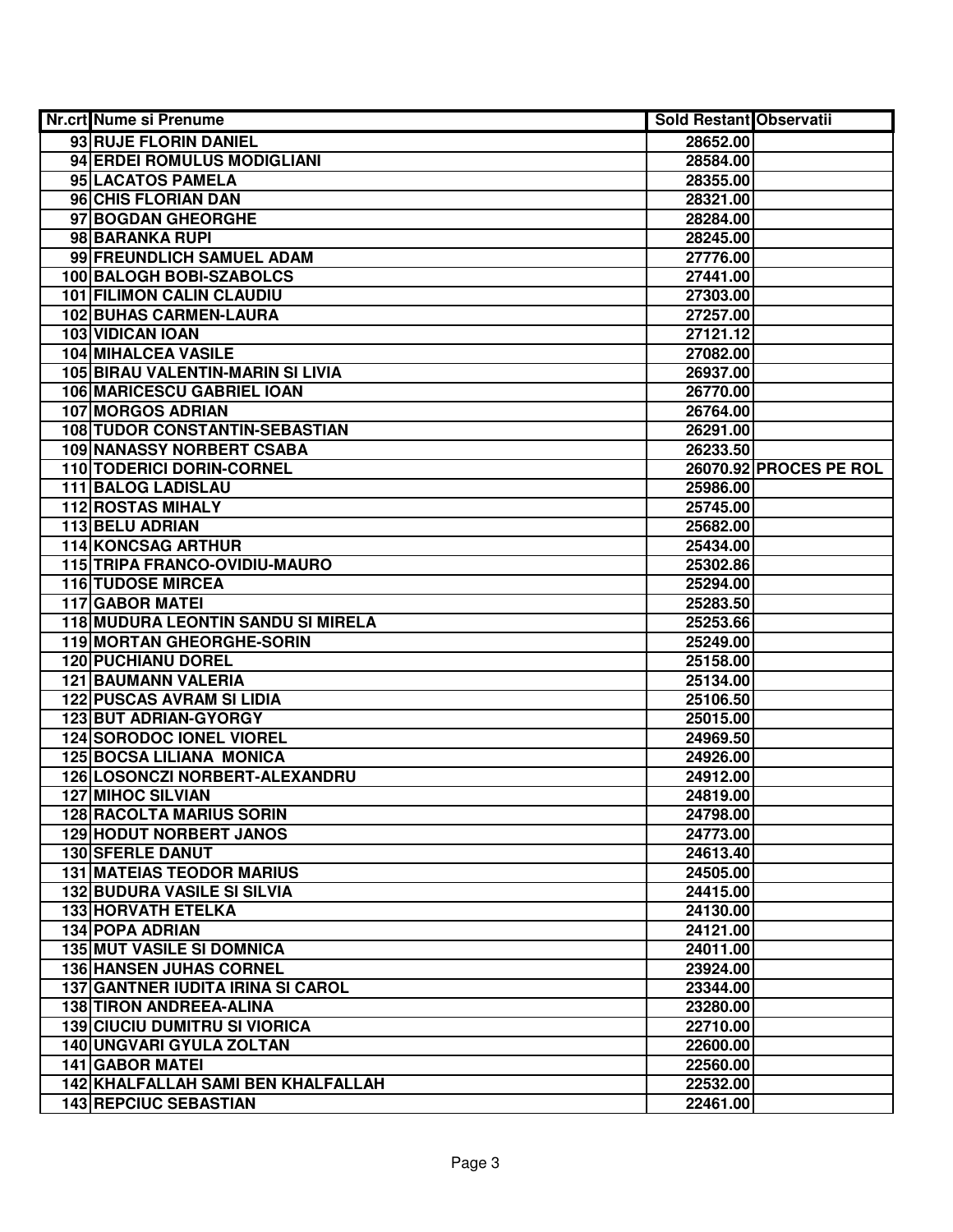| <b>Nr.crt Nume si Prenume</b>               | <b>Sold Restant Observatii</b> |                        |
|---------------------------------------------|--------------------------------|------------------------|
| <b>144 FEKETE-BANDI-PISTA NARCIS</b>        | 22380.00                       |                        |
| <b>145 OPRIS OVIDIU</b>                     | 22261.00                       |                        |
| 146 MELEG CSABA                             | 21992.14                       |                        |
| 147 RADU IOAN                               | 21926.00                       |                        |
| <b>148 AVRAM DANIEL RADU</b>                | 21809.00                       |                        |
| <b>149 GHIURO RAUL-FABIAN</b>               | 21732.00                       |                        |
| 150 ROSTAS JAN                              | 21685.00                       |                        |
| <b>151 SAVAN AUGUSTIN-SEBASTIAN</b>         | 21624.01                       |                        |
| <b>152 BRIZZI PAOLO</b>                     | 21496.00                       |                        |
| <b>153 RATKAI ZOLTAN</b>                    | 21467.00                       |                        |
| <b>154 CSEH MELANIA NADIA</b>               | 21378.00                       |                        |
| <b>155 MERCE-SABAU DANIEL-LUCIAN</b>        | 21374.00                       |                        |
| <b>156 CARJAN DANIEL</b>                    | 21312.00                       |                        |
| <b>157 NAGY DAVID-CRISTIAN</b>              | 21100.00                       |                        |
| <b>158 RASVANTA CORNEL</b>                  | 21090.00                       |                        |
| <b>159 HEBRISTYAN MIA-OLIMPIA</b>           | 20856.00                       |                        |
| <b>160 BELETCHI SIMONA</b>                  | 20833.00                       |                        |
| 161 ZSISKU LAJOS                            |                                | 20777.00 PROCES PE ROL |
| 162 BALAWI ISSAM                            | 20742.00                       |                        |
| 163 GABOR IOAN                              | 20739.00                       |                        |
| <b>164 CUCIULA ADRIAN-LEONTIN</b>           | 20474.00                       |                        |
| <b>165 BALIBAN MARCEL</b>                   | 20456.00                       |                        |
| 166 KHAWALED ISSA                           | 20415.00                       |                        |
| <b>167 LUCUTA CONSTANTIN-STEFAN</b>         | 20313.00                       |                        |
| <b>168 PAL INGRID BEATRIX</b>               | 20191.00                       |                        |
| <b>169 COVACI IOAN SI ELISABETA</b>         | 20188.00                       |                        |
| 170 PATER SORIN                             | 20098.00                       |                        |
| 171 ROSCA LUCIA                             | 20000.00                       |                        |
| <b>172 MATEIAS IOAN</b>                     | 19859.00                       |                        |
| 173 BODO NORBERT-ZSOLT                      | 19725.00                       |                        |
| 174 GYORGY-CSAKI ERNEST SI IBOLYA           | 19713.00                       |                        |
| <b>175 OTVOS KAROLY-MARIUS</b>              | 19640.00                       |                        |
| <b>176 GABOR DUMITRU</b>                    | 19628.00                       |                        |
| <b>177 DUDLER DAN-IOSIF</b>                 | 19610.00                       |                        |
| <b>178 FECHETE ZINA-MARIOARA</b>            | 19535.00                       |                        |
| 179 CRISTEA TRAIAN SI ANA                   |                                | 19413.00 PROCES PE ROL |
| <b>180 CIMERDEAN RARES - MIREL SI KLARA</b> | 19394.00                       |                        |
| <b>181 ONACA TEODOR</b>                     | 19382.68                       |                        |
| <b>182 ZAHARIA MARIUS</b>                   | 19355.05                       |                        |
| <b>183 BUNGAU FLORIN</b>                    | 19337.50                       |                        |
| <b>184 MUDURE VICTOR SI ADRIANA</b>         | 19230.00                       |                        |
| <b>185 TROISTA ION</b>                      | 19172.00                       |                        |
| <b>186 SIMON ERZSEBET</b>                   | 19170.00                       |                        |
| 187 GUBA PAUL-CAROL SI CSILLA-ANGELA        | 19138.00                       |                        |
| 188 MOLDOVAN OANA-BIANCA                    | 19080.97                       |                        |
| <b>189 MITU CONSTANTIN</b>                  | 19063.00                       |                        |
| <b>190 LINGURAR MINISTRU</b>                | 18990.00                       |                        |
| <b>191 LAKATOS ETELKA</b>                   | 18930.00                       |                        |
| <b>192 GABOR MATEI</b>                      | 18863.00                       |                        |
| <b>193 PLATONA IULIA</b>                    | 18809.00                       |                        |
| <b>194 MURASAN VLAD CRISTIAN</b>            | 18750.00                       |                        |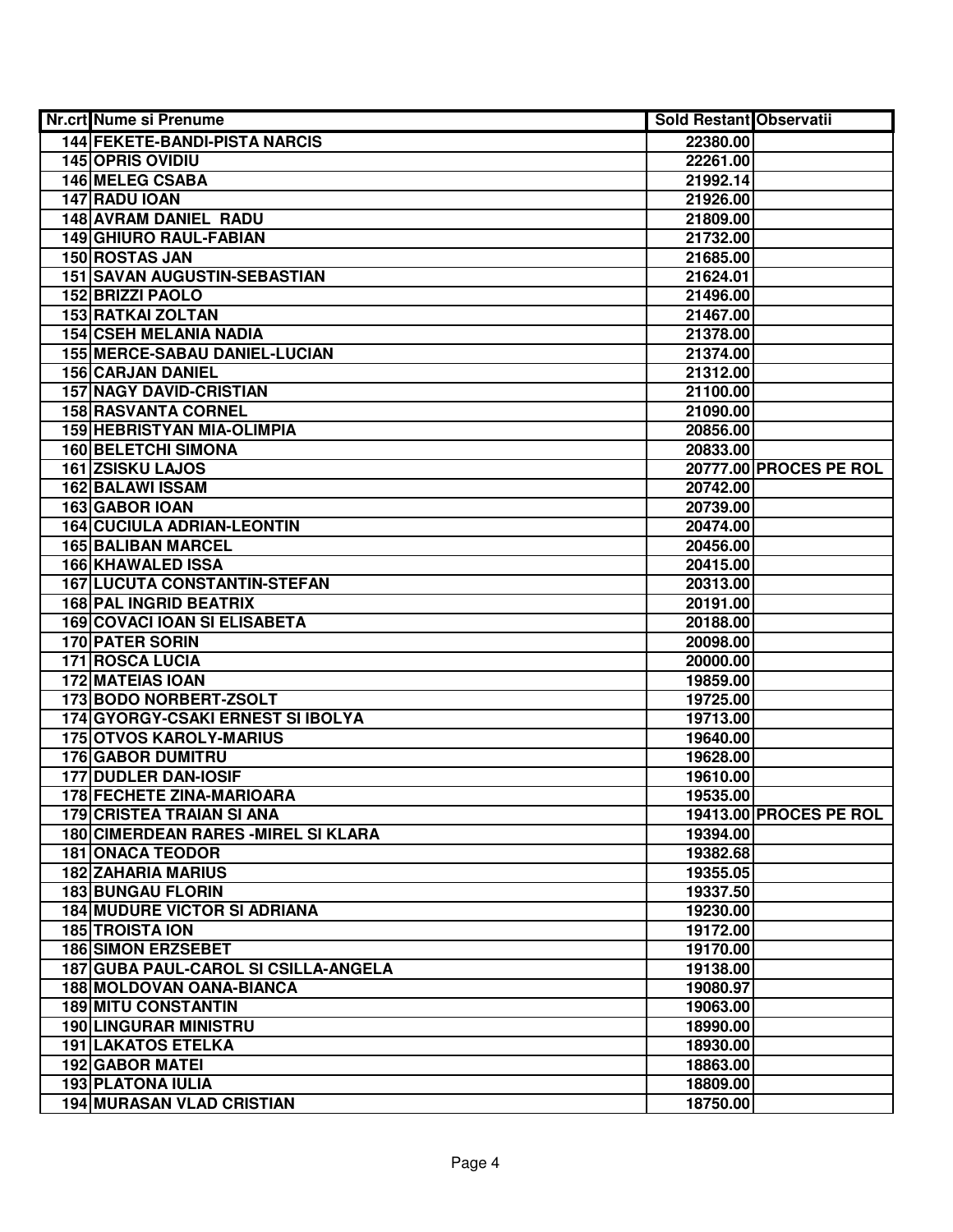| Nr.crt Nume si Prenume                                   | <b>Sold Restant Observatii</b> |  |
|----------------------------------------------------------|--------------------------------|--|
| <b>195 SZALACSI ENIKO</b>                                | 18740.00                       |  |
| <b>196 GABOR GAVRIL</b>                                  | 18681.00                       |  |
| <b>197 HEPES FLORIN CLAUDIU</b>                          | 18603.00                       |  |
| 198 GAL IOAN                                             | 18544.00                       |  |
| <b>199 LAKATOS SANDOR</b>                                | 18510.00                       |  |
| <b>200 TIRLA NICOLAE</b>                                 | 18483.00                       |  |
| 201 COVACI MIRCEA-MIHAI                                  | 18461.00                       |  |
| 202 POPESCU COSTEL                                       | 18444.00                       |  |
| <b>203 USVAT ADRIAN</b>                                  | 18378.00                       |  |
| 204 CHIRILA ALEXANDRA-MARIA                              | 18373.00                       |  |
| 205 FISCUTEAN TIBERIU-OCTAVIAN SI DANA-IOANA             | 18371.00                       |  |
| 206 SERES JANOS ZSOLT                                    | 18361.00                       |  |
| 207 MANGRA PETRU-LIVIU                                   | 18311.00                       |  |
| <b>208 MERTE CRISTIAN-DORU</b>                           | 18221.00                       |  |
| 209 LITA ANDREI                                          | 18137.00                       |  |
| 210 SAVA ANDREA                                          | 18120.00                       |  |
| 211 NICA LAURA SI EUGEN                                  | 17914.00                       |  |
| 212 GABOR IANCU                                          | 17848.00                       |  |
| 213 BACIU HOREA-SABIN                                    | 17832.00                       |  |
| 214 SELES DIANA-CAMELIA                                  | 17807.00                       |  |
| 215 SZTUFLIAK PETER                                      | 17800.00                       |  |
| 216 SINKA JANOS                                          | 17695.00                       |  |
| 217 CIURAR ANTON                                         | 17669.50                       |  |
| 218 BOTA ELISABETA                                       | 17616.00                       |  |
| 219 CORNEA GABRIEL                                       | 17581.81                       |  |
| 220 SPRIDON CRISTIAN                                     | 17547.00                       |  |
| 221 PETRESCU CRISTIAN-GHEORGHE                           | 17535.00                       |  |
| 222 COZMA BENIAMIN-RUBEN                                 | 17436.00                       |  |
| 223 GUIAS SERGIU-EMANUEL                                 | 17419.00                       |  |
| 224 IGNATESCU EDIT-SAROLTA                               | 17331.00                       |  |
| 225 ROMOCEA DAN MIRCEA                                   | 17302.00                       |  |
| <b>226 IUHAS GHEORGHE SI FLOARE</b>                      | 17195.00                       |  |
| 227 LAZAR IOAN                                           | 17185.00                       |  |
| 228 COMAN VASILE                                         | 17055.00                       |  |
| <b>229 PAUNESCU NICOLAE</b>                              | 17053.00                       |  |
| 230 MOGYOROSI IULIANNA SI BIHARI PIROSKA SI PENZES IRENE | 17049.00                       |  |
| 231 CRISAN FLORIN-VIOREL                                 | 16947.00                       |  |
| 232 TIRLEA LOREDANA                                      | 16873.00                       |  |
| 233 ISZTOJKA ROZALIA                                     | 16858.00                       |  |
| 234 OPREA LACRAMIOARA-MARIANA                            | 16849.00                       |  |
| 235 AVRAM GAVRIL                                         | 16714.00                       |  |
| 236 FRENTIU CRISTIAN                                     | 16670.00                       |  |
| 237 COTRAU CORNELIA                                      | 16657.00                       |  |
| 238 STANA VASILE-CALIN SI DANA-JANINA                    | 16629.00                       |  |
| 239 MICULESCU DACIAN MIRCEA                              | 16600.15                       |  |
| 240 SUPURAN CIPRIAN-ROMEO                                | 16564.00                       |  |
| 241 ISZTOJKA GAVRIL                                      | 16553.00                       |  |
| 242 HORVATH NORBERT                                      | 16540.00                       |  |
| 243 SAIDI NADER                                          | 16513.00                       |  |
| 244 LATA FLORIN                                          | 16512.00                       |  |
| 245 KOSZTA SANDOR - ATTILA                               | 16440.00                       |  |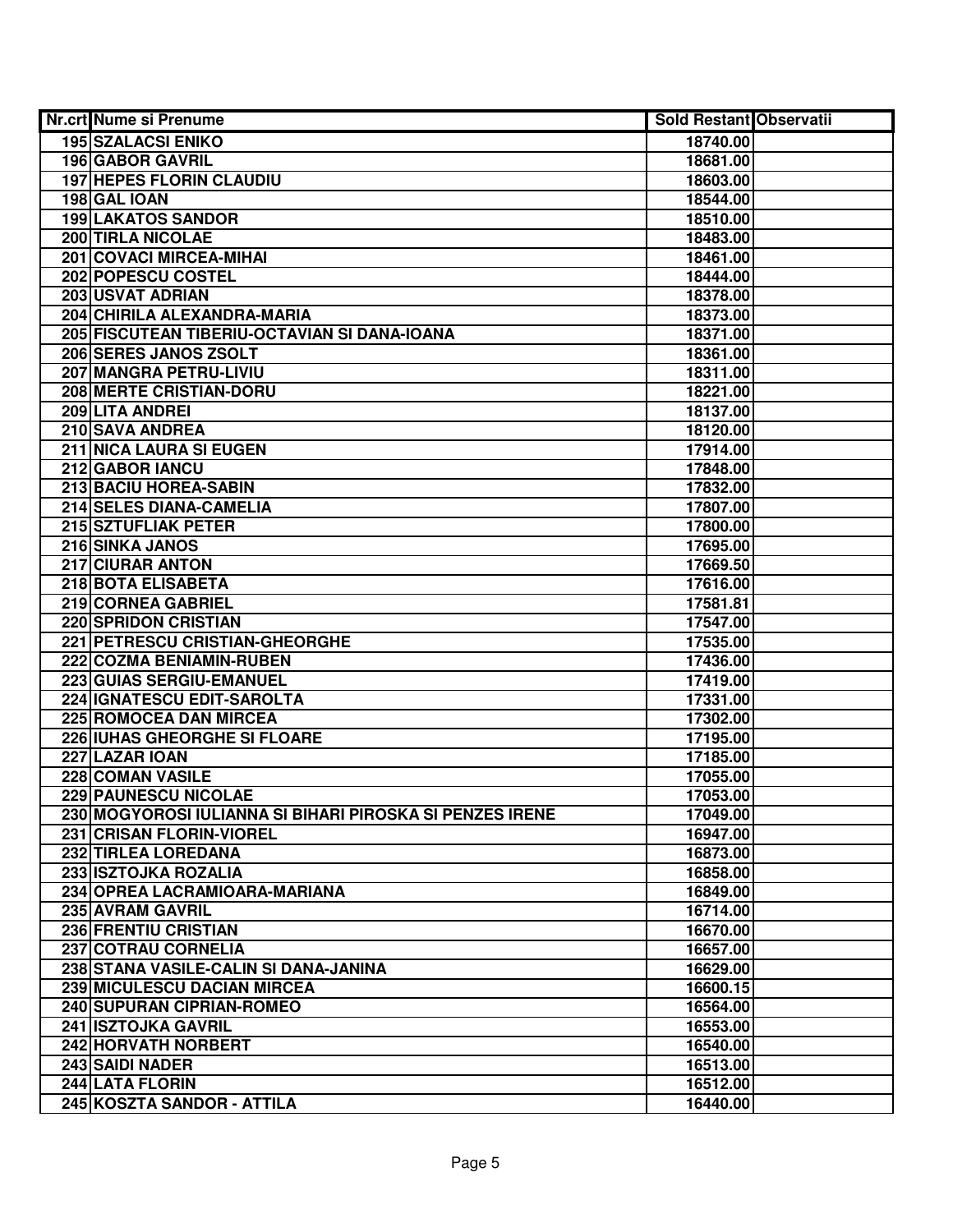| Nr.crt Nume si Prenume                   | Sold Restant Observatii |  |
|------------------------------------------|-------------------------|--|
| 246 GOLBAN NICUSOR - CONSTANTIN          | 16413.50                |  |
| <b>247 TANASE MARIANA</b>                | 16400.00                |  |
| 248 GABOR IOAN                           | 16380.51                |  |
| 249 CASAPU CRISTIAN-AURELIAN             | 16335.00                |  |
| 250 GABOR AMBRUS                         | 16271.45                |  |
| <b>251 SALAJAN CIPRIAN</b>               | 16211.00                |  |
| 252 SUCIU GAVRIL SI CLAUDIA-GHEORGHINA   | 16209.23                |  |
| 253 FAZEKAS LEVENTE-ERVIN                | 16197.00                |  |
| 254 FABANELLI GIOVANNI                   | 16193.00                |  |
| 255 CERCEL FLORIN-GHEORGHE SI RENATA     | 16093.00                |  |
| 256 MURVAI NORBERT-EUGEN                 | 16091.00                |  |
| 257 PRODAN ZAHARIA-ZOLTAN                | 16089.00                |  |
| 258 DUDLER JANOS GYULA                   | 16000.00                |  |
| 259 TOTH ATTILA                          | 16000.00                |  |
| 260 GYONGYOSI DAMARIS MARIA              | 15920.00                |  |
| 261 JURJAK PAUL-DAN                      | 15906.00                |  |
| 262 ROSTAS RUMITA                        | 15884.00                |  |
| 263 BOSNYAK OTTO                         | 15800.00                |  |
| 264 ANTOCI IOAN                          | 15786.66                |  |
| 265 GABOR IOSIF SI SUSANA                | 15772.00                |  |
| 266 GLIGOR LAZAR-FLORIAN                 | 15728.26                |  |
| <b>267 BRISCAN CALIN SORIN</b>           | 15678.00                |  |
| 268 BARTA MIKLOS-ATTILA                  | 15654.00                |  |
| 269 ZBIRCEA RADU-CRISTIAN SI CORNELIA    | 15631.00                |  |
| 270 HAISAN COSTICA                       | 15583.00                |  |
| 271 ROSTAS REMUS                         | 15577.00                |  |
| 272 VIDICAN ELENA-OLIMPIA                | 15539.00                |  |
| 273 AMBRO CIPRIAN                        | 15529.00                |  |
| 274 GHERMAN IOAN                         | 15522.00                |  |
| 275 ABRAHAM CALIN                        | 15519.00                |  |
| 276 COPIL FLORIAN                        | 15420.00                |  |
| <b>277 BURCSA RADU</b>                   | 15381.00                |  |
| 278 PETRUT IOAN                          | 15344.00                |  |
| 279 LINGURAR GETA                        | 15305.00                |  |
| 280 BARA CLAUDIA                         | 15291.00                |  |
| 281 SZTOJKA ISTVAN                       | 15269.00                |  |
| 282 RATIU ADRIAN-CRISTIAN                | 15237.00                |  |
| 283 RUGE IOAN                            | 15230.00                |  |
| 284 KOZMA DENES-ANTAL                    | 15225.00                |  |
| <b>285 FUSCAS NICOLAE</b>                | 15220.00                |  |
| 286 BAT FLORICA                          | 15216.00                |  |
| 287 POPA OCTAVIAN                        | 15204.00                |  |
| 288 KOSZTIN JANOS                        | 15187.00                |  |
| 289 LUNG AURELIAN MIHAITA                | 15128.00                |  |
| <b>290 SEUCHE LUCIAN-GHEORGHE</b>        | 15127.00                |  |
| 291 MOGA CORINA SANDA                    | 15113.00                |  |
| 292 APOSTOAEI PAUL-PETRU                 | 15100.00                |  |
| 293 MEER IOAN-PAUL                       | 15071.00                |  |
| 294 KISS ROTH MONICA SI LAJOS            | 15064.00                |  |
| 295 MARIAN FLORIN-MIRCEA-LUCIAN SI GRETA | 15028.00                |  |
| 296 MOLDOVAN CALIN-GHEORGHE              | 14995.00                |  |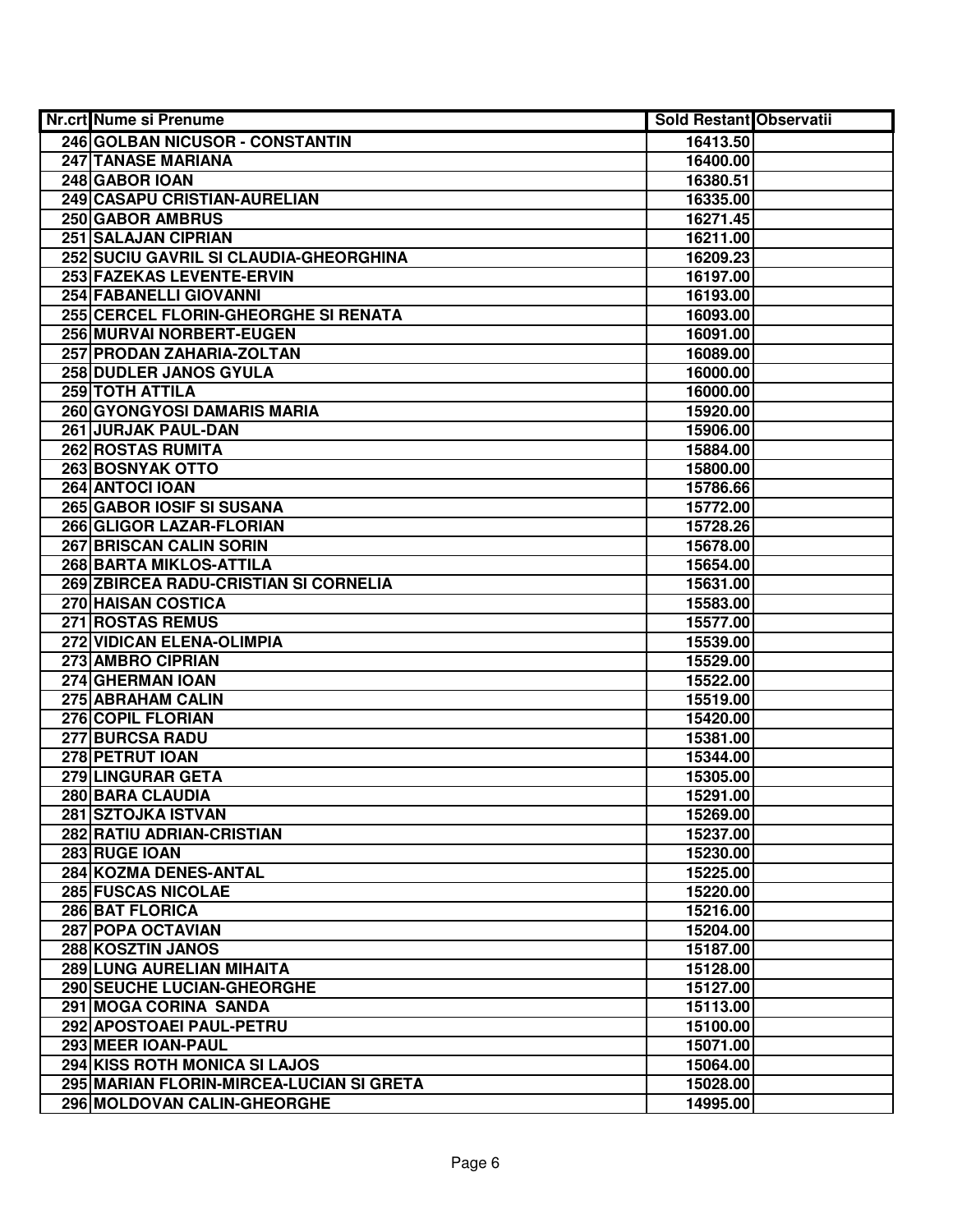| Nr.crt Nume si Prenume               | <b>Sold Restant Observatii</b> |
|--------------------------------------|--------------------------------|
| <b>297 STIUBEA IOAN</b>              | 14993.00                       |
| 298 MERCE-PASCA MARIUS-LUCIAN        | 14980.00                       |
| 299 COSTIN FLORIN ALIN               | 14968.00                       |
| 300 OLAH IOAN-IOSIF                  | 14960.00                       |
| 301 HULE OCTAVIAN-VALENTIN           | 14913.00                       |
| 302 TODERICI IOAN OVIDIU             | 14875.00                       |
| 303 ISZTOIKA EVA                     | 14859.96                       |
| <b>304 BOCA KALMAN JOZSEF</b>        | 14844.00                       |
| <b>305 MOISIL PAMFIL SI NASTASIA</b> | 14832.00                       |
| 306 BUZATU MARIAN-NISTOR             | 14805.00                       |
| <b>307 PISCOTI VALENTIN</b>          | 14805.00                       |
| 308 BODIU BOGDAN RADU                | 14800.70                       |
| 309 BOGDAN JONAS-CSABA-OTTILA        | 14791.00                       |
| 310 ISZTOIKA MARIA                   | 14747.00                       |
| 311 ELER CSABA-ROBERT                | 14706.00                       |
| 312 HOSSZU DANIEL                    | 14656.00                       |
| 313 GUETARI RAZI                     | 14651.00                       |
| <b>314 HIRTEA CRISTIAN GABRIEL</b>   | 14596.00                       |
| <b>315 VARGA ERIKA ILDIKO</b>        | 14593.00                       |
| 316 HALUSKA ROBERT                   | 14590.10                       |
| 317 BOCHIS CALIN PETRU               | 14580.00                       |
| 318 GAVRILAS MIRELA-SILVIA           | 14568.00                       |
| <b>319 GEBER TUNDE</b>               | 14565.00                       |
| 320 BUSANU VERONICA                  | 14549.53                       |
| 321 MOCA VIOREL SI VIORICA           | 14547.14                       |
| 322 GHIT PETRU-ALEXANDRU             | 14500.00                       |
| 323 MANAILA COSMIN-EUGEN             | 14445.00                       |
| 324 COTRAU GEORGE-REMUS              | 14438.00                       |
| 325 SZABO IBOLYA                     | 14417.00                       |
| 326 NAGY DANIIL                      | 14331.00                       |
| 327 BARANKA MINDRA                   | 14312.00                       |
| <b>328 TICHILA FLORIAN</b>           | 14276.00                       |
| 329 COSTEA OVIDIU CABINET DE AVOCAT  | 14245.00                       |
| 330 MOISA FLORA                      | 14242.00                       |
| 331 PANTIS GHEORGHE-CORNEL           | 14236.00                       |
| 332 KATONA ALEXANDRA-LOREDANA        | 14200.00                       |
| 333 RUSU NICOLAE-ALEXANDRU           | 14193.99                       |
| 334 CEARNAU OVIDIU DANIEL            | 14165.00                       |
| 335 GYENGE ISTVAN-ATTILA             | 14150.00                       |
| 336 DEMIAN ISTVAN CSABA              | 14132.00                       |
| <b>337 DOBA NICOLAE</b>              | 14096.00                       |
| 338 KULCSAR STEFAN                   | 14056.00                       |
| 339 GABOR IOAN                       | 14018.00                       |
| 340 SABAU REMUS-ADRIAN               | 13977.00                       |
| 341 BLAGA VIOREL                     | 13944.00                       |
| 342 ZETOCHA RAUL                     | 13941.00                       |
| 343 ARON TIBOR                       | 13940.00                       |
| 344 GABOR STEFAN                     | 13940.00                       |
| 345 KERESZTESY ROMEO-EMIL            | 13930.00                       |
| 346 GIURA DUMITRU SI MINODORA        | 13917.24                       |
| 347 POP ALEXANDRU-SORIN              | 13913.00                       |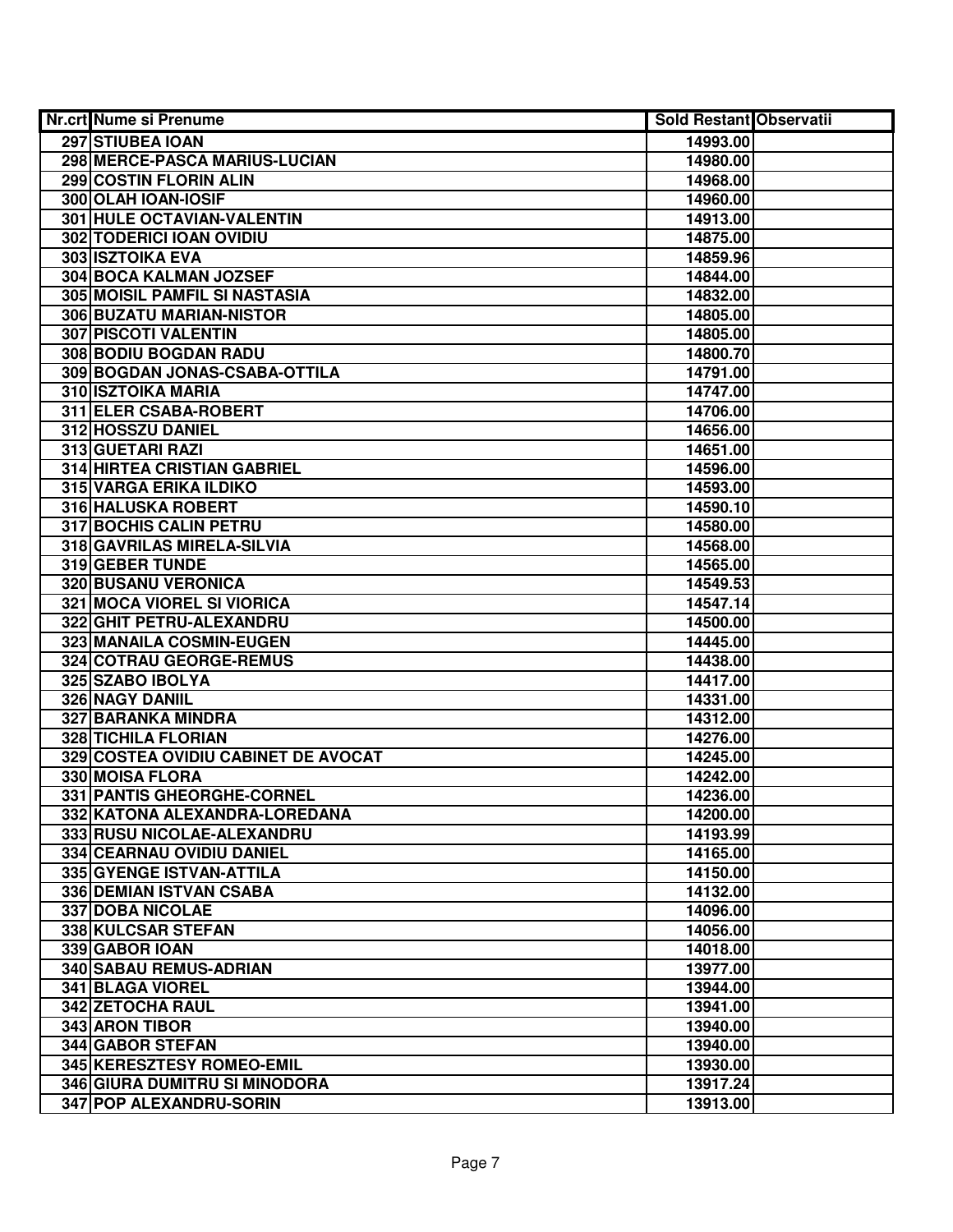| Nr.crt Nume si Prenume                   | Sold Restant Observatii |  |
|------------------------------------------|-------------------------|--|
| 348 BOROS IONEL-ALEXANDRU                | 13892.00                |  |
| 349 ROSTAS AUGUSTIN                      | 13875.00                |  |
| 350 STANA OCTAVIAN                       | 13857.50                |  |
| 351 MUDURA RAZVAN-MIRCEA                 | 13857.00                |  |
| 352 SZALAI CLAUDIUS-FELIX                | 13824.00                |  |
| 353 ROSU VASILE                          | 13820.00                |  |
| 354 DUME VASILE-CORNELIU SI CORNELIA     | 13750.00                |  |
| 355 TUDOR GHEORGHE SI HORTENSIA GABRIELA | 13747.46                |  |
| <b>356 CARLIG ILDIKO-CSILLA</b>          | 13685.00                |  |
| 357 ROSTAS ANDRONICA SI AUGUSTIN         | 13684.00                |  |
| 358 SABAU SORIN                          | 13581.34                |  |
| 359 MEZEI MARGIT                         | 13555.00                |  |
| 360 VARGA ALEXANDRU-VALENTIN-SEBASTIAN   | 13535.00                |  |
| 361 MIKLOS GABOR                         | 13517.00                |  |
| 362 ROSTAS VALERIAN                      | 13435.00                |  |
| 363 VARGA MIKLOS-GABOR                   | 13429.21                |  |
| 364 PUSCAU CORNEL                        | 13353.00                |  |
| <b>365 SCROBUTIU MIRCEA FLORIN</b>       | 13343.78                |  |
| 366 BAR MARIOARA                         | 13300.00                |  |
| 367 FARKAS ALEXANDRU                     | 13263.00                |  |
| 368 GABOR TEREZIA                        | 13250.00                |  |
| 369 POPA RADU ADRIAN                     | 13239.00                |  |
| 370 VARGA KRISTIAN                       | 13215.50                |  |
| 371 VARGA BELA IULIU                     | 13211.00                |  |
| 372 CSASZAR TAMAS                        | 13208.00                |  |
| 373 PANTEA ARTHUR CORNEL                 | 13202.00                |  |
| 374 PATAKI EVA                           | 13189.00                |  |
| <b>375 STOIKA RADU</b>                   | 13178.00                |  |
| 376 OPRIS CORNELIA-MIRELA                | 13061.00                |  |
| 377 SILAGHI SORIN-SILVIU                 | 13058.00                |  |
| 378 HAITA FLORIAN-GAVRIL                 | 13027.00                |  |
| 379 VARGA LASZLO                         | 13020.00                |  |
| 380 MUNDRUCZ FLAMINGO-TONI               | 13016.00                |  |
| <b>381 DEMETER SANDA</b>                 | 12990.00                |  |
| 382 MOCSAR LADISLAU                      | 12980.00                |  |
| 383 DASCAL ALEXANDRU DUMITRU             | 12971.00                |  |
| <b>384 GABOR CRISTIAN FLORIN</b>         | 12963.00                |  |
| 385 GAVRILAS ALIN-SORIN SI RENATA-ALINA  | 12946.00                |  |
| 386 FABIAN MONIKA-ZSUZSANNA              | 12935.00                |  |
| 387 HORVATH COLOMAN                      | 12923.00                |  |
| 388 OROS DACIAN                          | 12902.00                |  |
| 389 TATAR ADRIAN-DACIAN                  | 12878.54                |  |
| <b>390 NICULESCU TRAIAN</b>              | 12876.00                |  |
| 391 MATEAS GHEORGHE-ROMEO                | 12813.64                |  |
| 392 MOCIAN OVIDIU                        | 12796.00                |  |
| 393 TENTEA CSEPEI SANDOR                 | 12754.00                |  |
| 394 FODOR PETER-LASZLO                   | 12709.00                |  |
| 395 TARR MAGDOLNA BEATA                  | 12700.00                |  |
| 396 GABOR RUPERT                         | 12676.00                |  |
| 397 STOJKA GAVRIL                        | 12670.00                |  |
| 398 POPOVICIU RADU-FLORIN                | 12651.00                |  |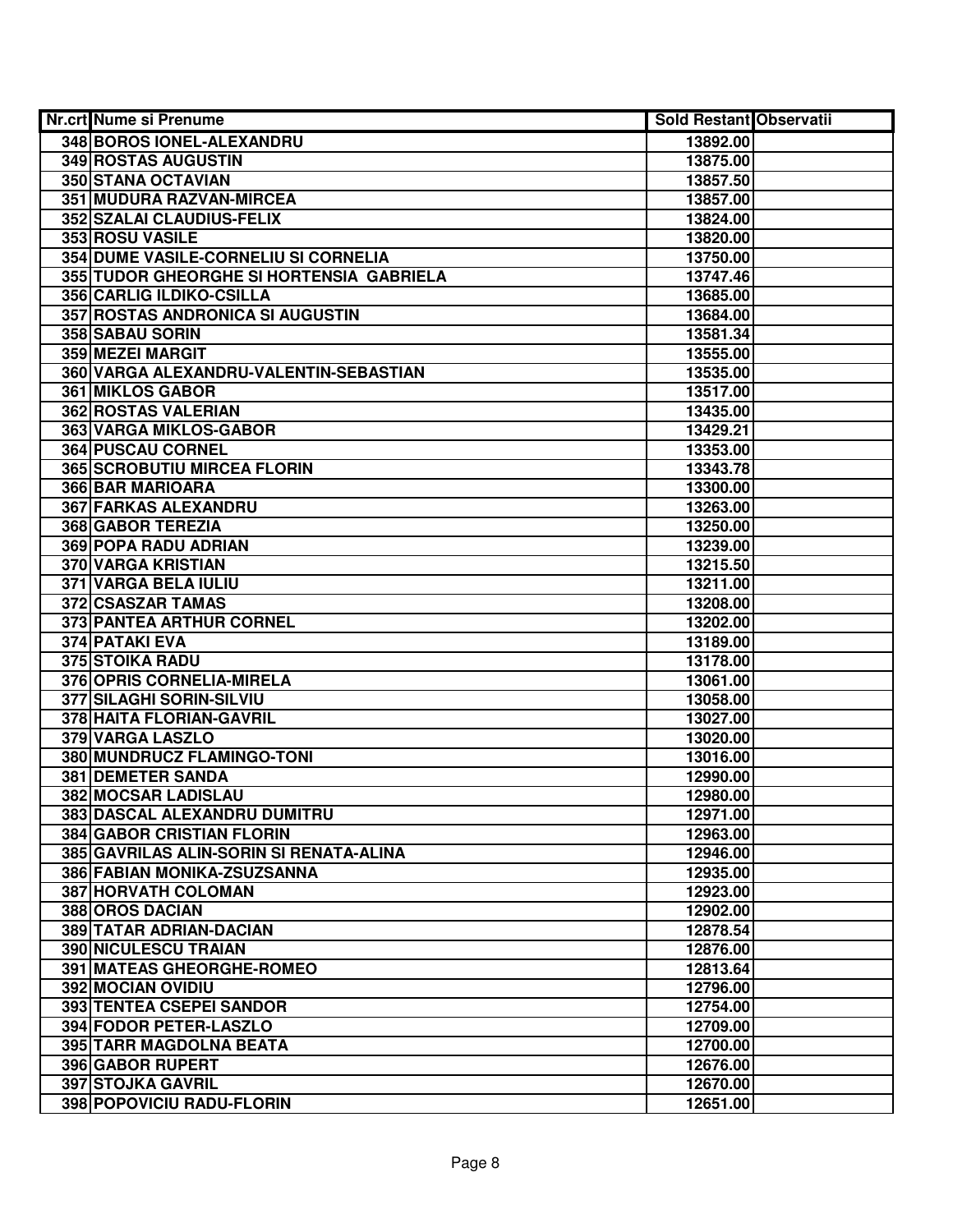| Nr.crt Nume si Prenume                 | <b>Sold Restant Observatii</b> |  |
|----------------------------------------|--------------------------------|--|
| 399 BIGASZ IOSIF                       | 12628.00                       |  |
| 400 GHEREG FLORIN-SORIN                | 12619.00                       |  |
| <b>401 TAKACS GEOSEFINA</b>            | 12600.00                       |  |
| 402 FAZACAS DUMITRU CIPRIAN            | 12598.92                       |  |
| 403 MANGRA ADINA FLORINA               | 12581.00                       |  |
| 404 DRIMBA MIHAI - SEBASTIAN           | 12557.00                       |  |
| 405 VEKERDI LEVENTE-CSABA              | 12554.00                       |  |
| 406 LAZAR ARDELEAN SI LENUTA           | 12550.00                       |  |
| <b>407 ASZTALOS ILDIKO</b>             | 12515.00                       |  |
| <b>408 PAPP CONSTANTIN-RADU</b>        | 12500.00                       |  |
| 409 BOSZORMENY MALVINA                 | 12490.00                       |  |
| <b>410 GHIT GHEORGHE MIRCEA</b>        | 12470.00                       |  |
| <b>411 PAHONTU CRISTIAN</b>            | 12454.00                       |  |
| <b>412 ROSTAS AUGUSTIN</b>             | 12440.00                       |  |
| 413 BERE MUGUREL                       | 12427.50                       |  |
| <b>414 BUKSA STEFAN OVIDIU</b>         | 12404.00                       |  |
| <b>415 MARTIN CRISTIAN PAUL</b>        | 12400.90                       |  |
| 416 VASADI CORNELIU-DANIEL SI LIDIA    | 12388.00                       |  |
| <b>417 CIOCAN RAYMOND</b>              | 12363.00                       |  |
| 418 NEDELCU ANDREI                     | 12361.00                       |  |
| 419 NOVAK NORBERT                      | 12360.00                       |  |
| 420 POPA VASILE                        | 12321.00                       |  |
| 421 FILIP MARIUS CORNEL                | 12302.00                       |  |
| 422 UNGUR GHEORGHE-DANIEL              | 12301.00                       |  |
| <b>423 CRACIUN FLORIN</b>              | 12288.66                       |  |
| 424 MOCA FLORENTINA-ELENA              | 12271.00                       |  |
| 425 LUPSA CIPRIAN - DUMITRU SI MIHAELA | 12255.00                       |  |
| 426 SZTOJKA LAJOS                      | 12235.00                       |  |
| 427 FETEA IOAN                         | 12225.00                       |  |
| 428 COSTEA EUGEN-PETRU                 | 12210.00                       |  |
| 429 FARKAS CAROL-ROBERT                | 12190.00                       |  |
| 430 GABOR ZSUZSA                       | 12171.00                       |  |
| 431 VESE FLORIAN SI ROSTAS FRANCISC.   | 12144.00                       |  |
| 432 FARTEA EDINA                       | 12119.00                       |  |
| <b>433 SMEIRAT AHMAD NAYEF AHMAD</b>   | 12116.00                       |  |
| <b>434 ROSTAS AUGUSTIN</b>             | 12108.00                       |  |
| <b>435 BARNA CALIN MARIUS</b>          | 12107.00                       |  |
| <b>436 GABOR DUMITRU GABOR TEREZIA</b> | 12083.00                       |  |
| <b>437 CABAU ANDREI-VLAD</b>           | 12052.00                       |  |
| 438 COMAN TIMEA-REBEKA                 | 12051.00                       |  |
| 439 GALIS LAZAR                        | 12038.00                       |  |
| 440 PALOS FLORIN-MIHAI                 | 12036.00                       |  |
| 441 ARDAI ALBERT-GYULA                 | 12028.30                       |  |
| 442 DAVID CORNEL                       | 12011.00                       |  |
| 443 SZMERCSANYI ELENA-IRINA            | 12011.00                       |  |
| 444 GALIS VIOREL                       | 12007.00                       |  |
| 445 NAGY IMRE                          | 12000.00                       |  |
| 446 SIMONYI GYORGY                     | 12000.00                       |  |
| 447 VARGA OVIDIU-FLORIN                | 12000.00                       |  |
| 448 RUJE - TUDOR CECILIA SI EUGEN      | 11929.00                       |  |
| <b>449 CRISAN GHEORGHE DANIEL</b>      | 11900.00                       |  |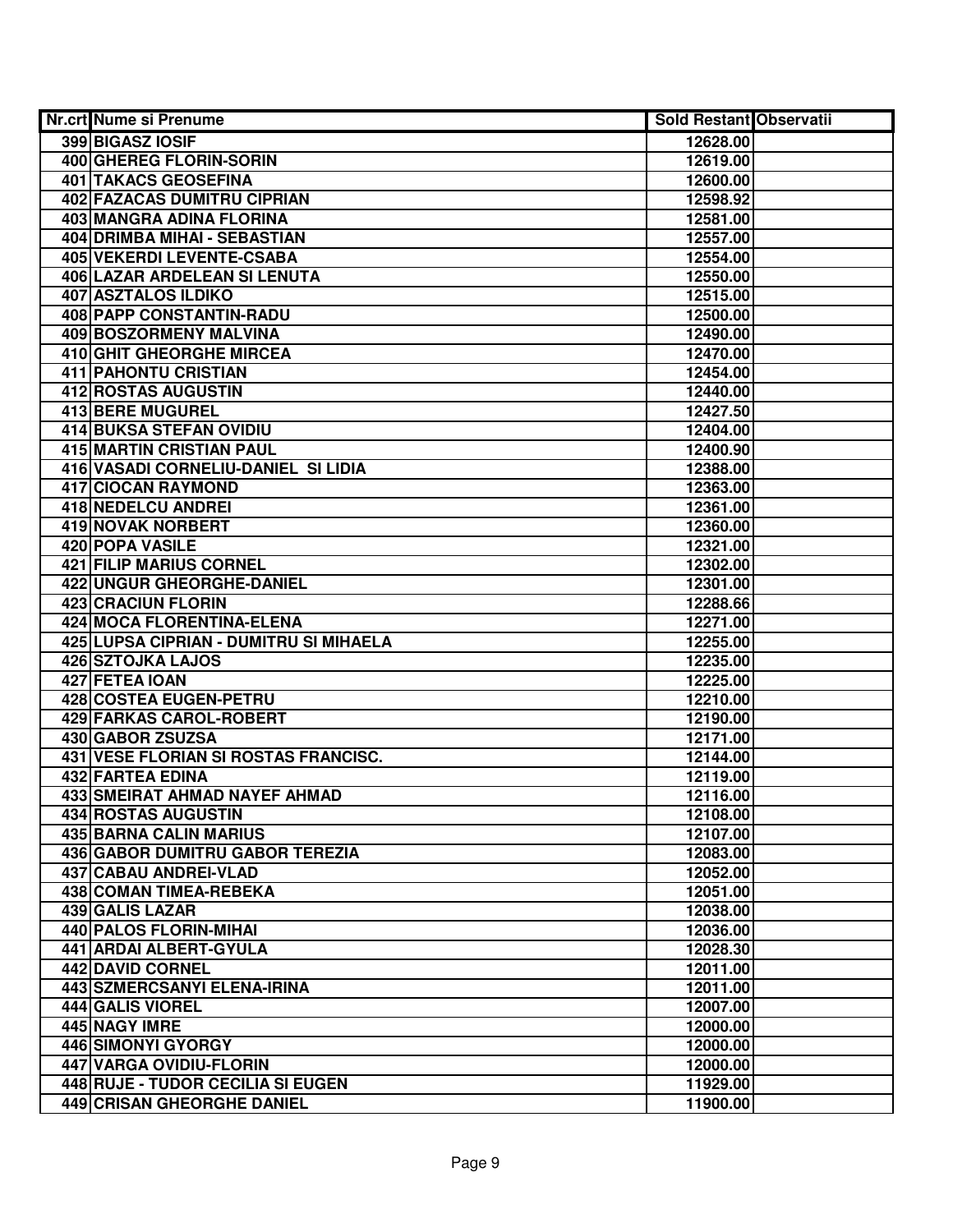| Nr.crt Nume si Prenume                                  | Sold Restant Observatii |  |
|---------------------------------------------------------|-------------------------|--|
| <b>450 SCHITTENHELM LASZLO-ATTILA</b>                   | 11900.00                |  |
| 451 SEICA IOANA-CODRUTA-EVA                             | 11900.00                |  |
| 452 POPA MARIANA                                        | 11893.00                |  |
| 453 TODORAN MARCEL-MARIUS                               | 11851.00                |  |
| <b>454 MAJER FELIX SI EDINA</b>                         | 11831.28                |  |
| 455 HARAGOS RENE LASZLO                                 | 11779.00                |  |
| <b>456 CHIRICHEU DACIAN SI DANA</b>                     | 11777.00                |  |
| 457 BAUMAN RAYMOND                                      | 11750.00                |  |
| <b>458 BONDOR CORNEL-VALENTIN-GABRIEL</b>               | 11708.72                |  |
| 459 BAK MARIA                                           | 11695.00                |  |
| <b>460 SZEKELY CSILLA-LAURA</b>                         | 11694.00                |  |
| <b>461 GACEU GABRIEL ALIN</b>                           | 11693.00                |  |
| 462 VARGA IOAN                                          | 11685.00                |  |
| <b>463 PANTIS AUREL</b>                                 | 11676.00                |  |
| <b>464 BONACIU LUCIAN-GHEORGHE SI FLOARE</b>            | 11669.00                |  |
| <b>465 BIRAU CRISTIAN</b>                               | 11655.50                |  |
| 466 MAGHIAR MARIUS- ADRIAN SI CARMEN                    | 11643.00                |  |
| 467 BURGHELEA SIMONA                                    | 11632.00                |  |
| 468 KULCSAR JENO-ELEMER                                 | 11618.00                |  |
| 469 GOGAN CLAUDIU - CRISTIAN                            | 11600.00                |  |
| 470 PUSKAS ALEXANDRU                                    | 11600.00                |  |
| 471 MOLNAR ATTILA-JANOS                                 | 11582.00                |  |
| 472 TARAU DAFIN - ANDREI                                | 11514.49                |  |
| 473 BUNGO ANDRAS                                        | 11499.00                |  |
| 474 CACIAUNU VALENTIN COSMIN                            | 11495.00                |  |
| <b>475 IENCIU NICOLAE</b>                               | 11425.00                |  |
| 476 GABOR LUDOVIC                                       | 11398.00                |  |
| 477 FODOR MIRCEA                                        | 11388.00                |  |
| 478 GABOR GABOR                                         | 11370.00                |  |
| 479 TICU CONSTANTIN-IONEL                               | 11370.00                |  |
| 480 SABAU MIHAELA-FLORINA                               | 11354.00                |  |
| 481 POPA MIHAI                                          | 11325.00                |  |
| 482 I.IND. ANTAL ROBERT                                 | 11304.00                |  |
| <b>483 GHEMIS MONICA-FLORINA</b>                        | 11297.00                |  |
| 484 FARKAS MARIA                                        | 11278.00                |  |
| <b>485 SICOE NELU DORU</b>                              | 11264.00                |  |
| 486 NAGY ZOLTAN(CRAMEI 18)                              | 11257.00                |  |
| 487 BUDAI DAN                                           | 11239.00                |  |
| <b>488 BIVOL GHENADIE</b>                               | 11228.16                |  |
| 489 SANDIKCI KASIM                                      | 11216.00                |  |
| 490 BELCEA FLAVIUS-ROBERT                               | 11212.00                |  |
| 491 PETRUT DANIEL-CIPRIAN                               | 11197.00                |  |
| 492 SOCIETATE PROF. NOTARIALA PANA FLORIN SI PANA LAURA | 11173.00                |  |
| 493 PAL LUDOVIC                                         | 11150.98                |  |
| 494 DAJKA CORNELIA                                      | 11148.00                |  |
| 495 MLADIN COSMIN GHEORGHE                              | 11143.07                |  |
| 496 BAJOR NORBERT                                       | 11128.00                |  |
| 497 ROMOSAN IOAN-DOREL CABINET DE AVOCAT                | 11124.00                |  |
| 498 SAVAN HORIA-ADRIAN                                  | 11107.00                |  |
| 499 MARTIN IONEL-PAUL SI LENUTA                         | 11106.00                |  |
| 500 GYONGYOSI IOAN                                      | 11100.00                |  |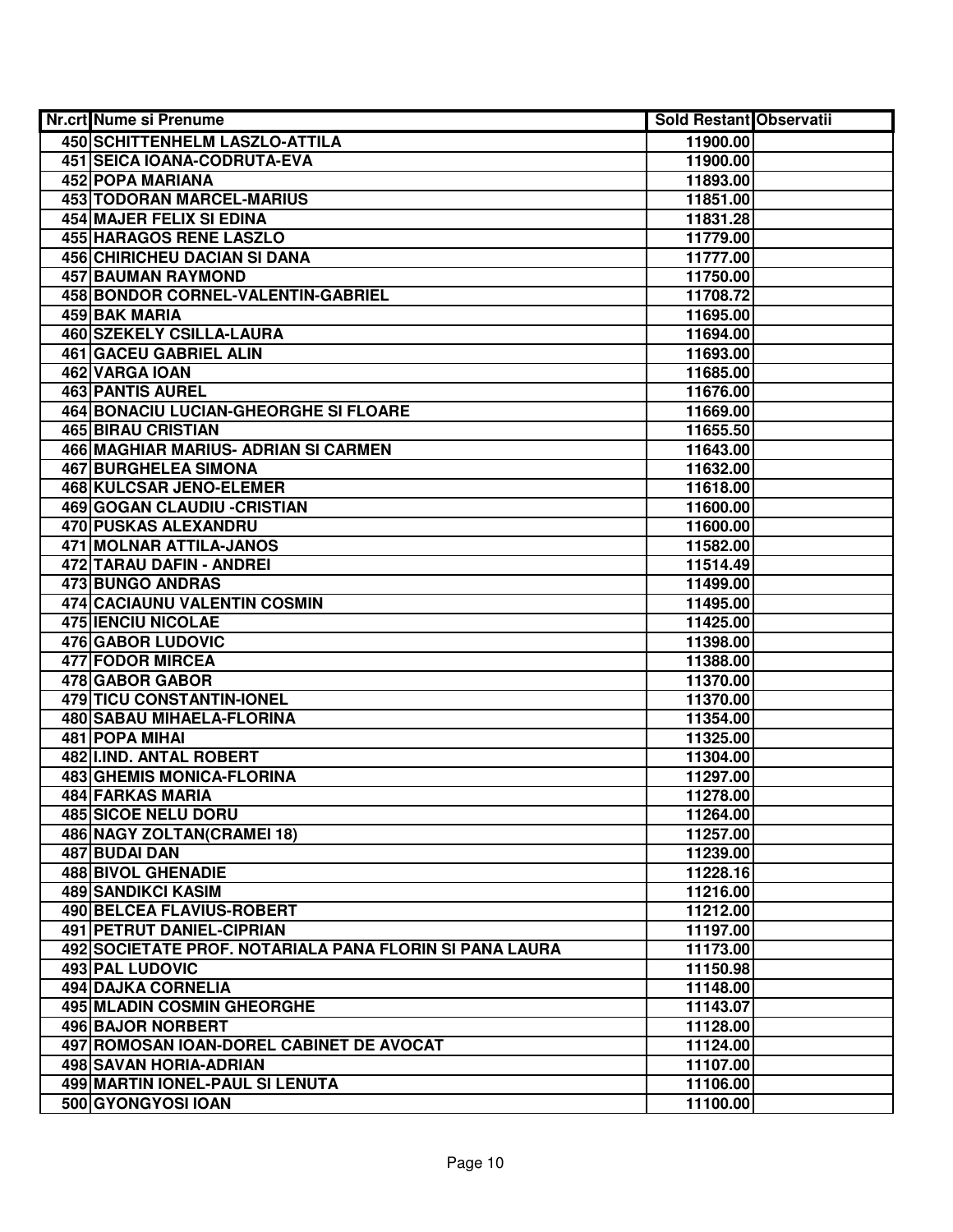| <b>Nr.crt Nume si Prenume</b>           | <b>Sold Restant Observatii</b> |
|-----------------------------------------|--------------------------------|
| 501 LUNG - MITRICA DORU                 | 11080.00                       |
| 502 COSMA OVIDIU SORIN                  | 11067.49                       |
| 503 ZANCA IONUT-MARIUS                  | 11048.00                       |
| 504 TARLEA HORATIU RAZVAN               | 11047.00                       |
| 505 LUNKA ERIKA                         | 11040.00                       |
| 506 SELEJEAN AURICA                     | 11029.00                       |
| 507 MESAROS GABRIELA-MARCELA            | 11023.00                       |
| 508 ONACA LUMINITA-CARMEN               | 11017.00                       |
| 509 RISNOVEANU VLAD                     | 11015.00                       |
| 510 MIHUT CRISTIAN-MARIAN               | 11002.00                       |
| 511 GABOR GITA                          | 11000.00                       |
| 512 GHIT NICOLETA                       | 11000.00                       |
| 513 SZUCS LEVENTE                       | 11000.00                       |
| 514 VARGA-SEBESTYEN IMRE                | 11000.00                       |
| 515 GYORGY-CSAKI JANOS                  | 10998.17                       |
| 516 BOSNYAK CSILLA-KATALIN              | 10996.00                       |
| 517 BULGARU VIOREL NUTU                 | 10980.00                       |
| 518 ALBUI MARIN                         | 10951.98                       |
| 519 PARA CLAUDIU-CRISTIAN               | 10940.00                       |
| 520 BLEJAN OCTAVIAN AUGUSTIN            | 10931.00                       |
| 521 DERECICHEI RAUL-VIOREL              | 10919.00                       |
| 522 ISTOIKA MATE                        | 10913.00                       |
| 523 BOLOCAN CRISTIAN                    | 10909.00                       |
| 524 MATES MARIAN                        | 10902.00                       |
| 525 SAS MARIA GABRIELA                  | 10900.00                       |
| 526 SZILAGYI FLORIN                     | 10899.00                       |
| 527 TAUT DUMITRU NICOLAE                | 10899.00                       |
| 528 RACZ IOSIF                          | 10895.50                       |
| 529 KOROSI BARNA                        | 10836.00                       |
| 530 SANDOR CRISTIAN                     | 10834.00                       |
| 531 SIRB AGOTA                          | 10813.00                       |
| 532 ADORJAN TIBERIU ALEXANDRU SI ILDIKO | 10804.00                       |
| 533 VARGA ADRIAN-IOAN SI MARIA          | 10800.00                       |
| 534 BORZ IOAN-VASILE                    | 10797.00                       |
| 535 MICLOS GHEORGHINA                   | 10770.00                       |
| 536 HIRI FRANCIS                        | 10750.00                       |
| 537 NEGRUT-CHIPE CARMEN-DALIA           | 10750.00                       |
| 538 ENACHE MELANIA-ANTONIA              | 10734.96                       |
| 539 IANCEU SORINA-LILIANA               | 10727.00                       |
| 540 DOCZI SIGHISMUND                    | 10720.00                       |
| 541 KOSZTIN VASILE-ANDREI               | 10680.00                       |
| 542 GALEA DORINA SI LAZAR               | 10670.00                       |
| 543 GAVRUTA MARIANA SILVIA              | 10663.00                       |
| 544 TODA CRISTIAN                       | 10658.17                       |
| 545 COPIL DANIEL-EMIL                   | 10657.00                       |
| 546 BOT FLORINA                         | 10639.00                       |
| 547 GOVOREANU ION SI MIHAELA            | 10625.24                       |
| <b>548 TOIA GHEORGHE</b>                | 10619.00                       |
| 549 POP DANUT-AUREL                     | 10604.00                       |
| 550 ISZTOIKA MATEI                      | 10603.00 PROCES PE ROL         |
| 551 COVACIU ANGELA                      | 10600.00                       |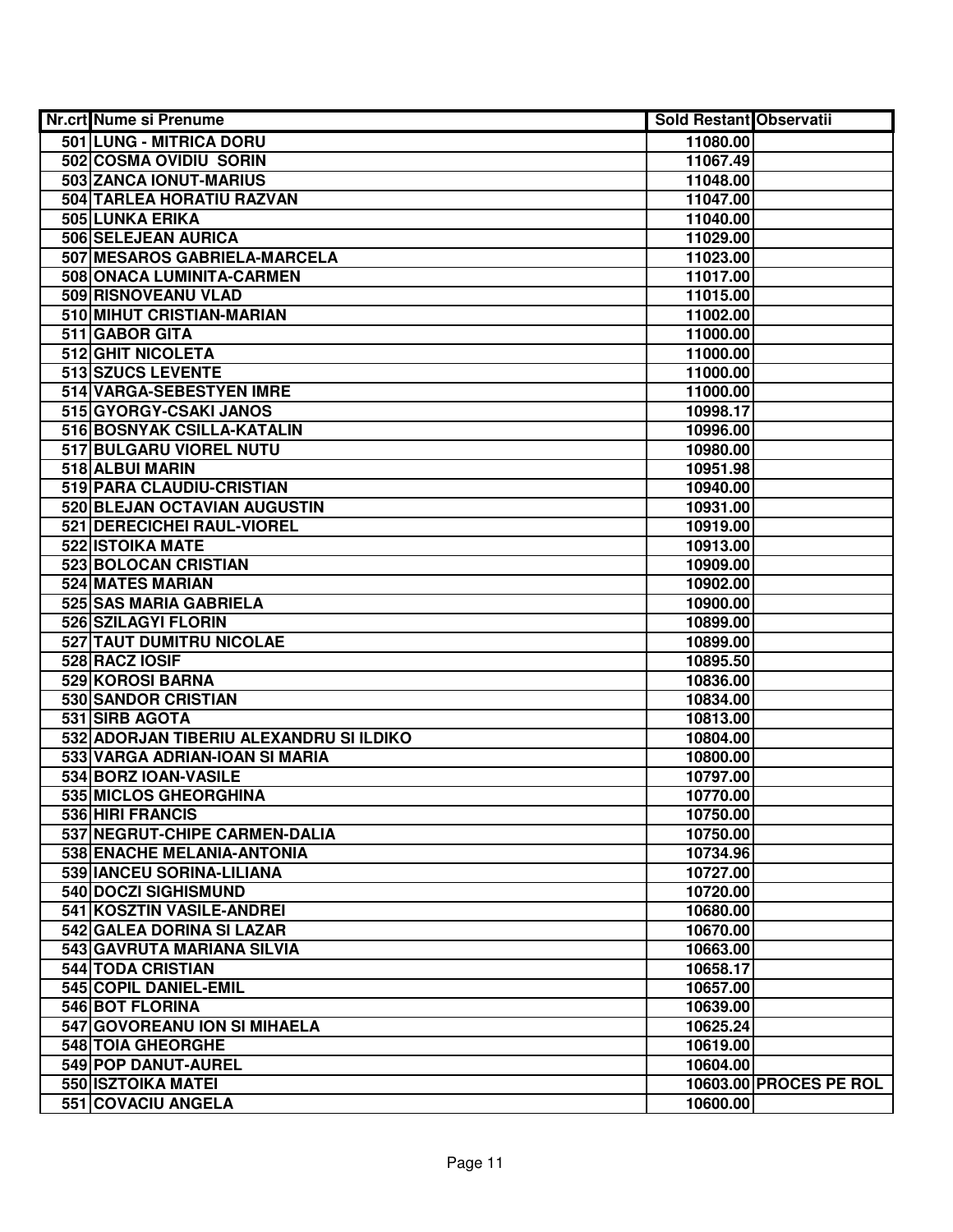| Nr.crt Nume si Prenume                        | <b>Sold Restant Observatii</b> |
|-----------------------------------------------|--------------------------------|
| 552 PAUL GERARDO-ROMULUS                      | 10600.00                       |
| 553 TIPLEA PETRU-AUREL                        | 10597.00                       |
| 554 COMAN LUCIAN VALENTIN                     | 10568.00                       |
| 555 TURCUT SERGIU-BOGDAN                      | 10560.00                       |
| 556 COSTACHE NICOLAE-ADRIAN                   | 10558.00                       |
| 557 POP TEODORA MARINELA                      | 10547.00                       |
| 558 NAGY NICOLAE-ALEXANDRU                    | 10539.00                       |
| 559 BIRAU CRISTIAN                            | 10536.50                       |
| 560 BOTA MARIUS-SORIN-OVIDIU                  | 10525.00                       |
| 561 BONDAR ALEXANDRU-RAZVAN                   | 10518.00                       |
| 562 SLEIDER NORBERT-ISTVAN                    | 10506.00                       |
| 563 SZENTIVANYI ELISABETA-ANDREA              | 10500.86                       |
| 564 KEREKES ZOLTAN SI MAGDOLNA                | 10500.00                       |
| 565 OROSZ FERENC                              | 10500.00                       |
| 566 PIERSUNARU CRISMARITA                     | 10500.00                       |
| 567 ROBOS DORIN FLORIN                        | 10500.00                       |
| 568 VASARI ILEANA-VERONICA                    | 10497.00                       |
| 569 SOLTAN ION SI LAURA-CARMEN                | 10482.00                       |
| 570 POPOVICI RADU-DUMITRU                     | 10476.00                       |
| 571 LAKATOS ERZSEBET                          | 10475.00                       |
| 572 BAKO ZOLTAN                               | 10459.00                       |
| 573 CORBUT DANIEL                             | 10448.00                       |
| 574 MOLDOVAN GHEORGHE-CRISTIAN                | 10440.00                       |
| 575 VADAS CSABA-IMRE                          | 10439.00                       |
| 576 TIPLEA COSMIN-NICOLAE                     | 10432.29                       |
| 577 APOSTOL CELUS TIBERIUS                    | 10419.00                       |
| 578 POP FLORINA-CRISTINA                      | 10411.62                       |
| 579 MARTIN CLAUDIU-GABRIEL                    | 10400.00                       |
| 580 PALATIN ILEANA                            | 10400.00                       |
| 581 TARAU CLAUDIU-FLORENTIN                   | 10394.00                       |
| 582 ZBIRCEA MIRCEA-NICOLAE SI CORINA-NICOLETA | 10390.79                       |
| 583 MATEI MADALINA GEORGIANA                  | 10390.00                       |
| 584 GABOR GHIZELA                             | 10380.00                       |
| 585 SZALKAI GHEORGHE                          | 10368.00                       |
| <b>586 ROSTAS CODRUT</b>                      | 10361.00                       |
| <b>587 ISZTOIKA GAVRIL</b>                    | 10356.00                       |
| 588 BORBELY MAGDALENA SI LUDOVIC              | 10354.00                       |
| 589 MARC IOSIF                                | 10336.00                       |
| 590 KOCSIS ATTILA-ROMULUS                     | 10286.00                       |
| 591 BRINZAS DACIAN                            | 10271.03                       |
| 592 POPA TEOFIL-DANIEL                        | 10264.00                       |
| 593 BOROS RAMONA-CAMELIA                      | 10250.00                       |
| 594 DUNAI CRISTIAN SI GABRIELA                | 10249.00                       |
| 595 IUHAS MARIANA                             | 10240.00                       |
| 596 CATANA MIHAIL                             | 10234.00                       |
| 597 HAISZLER ATTILA-ZSOLT                     | 10216.00                       |
| 598 RICCIO ROBERTO                            | 10214.00                       |
| 599 HERCUT VIOREL                             | 10213.00                       |
| 600 PASCA FLORIN                              | 10212.50                       |
| 601 AL HOSIN GHAZIE                           | 10200.00                       |
| 602 BANCIU ALINA                              | 10200.00                       |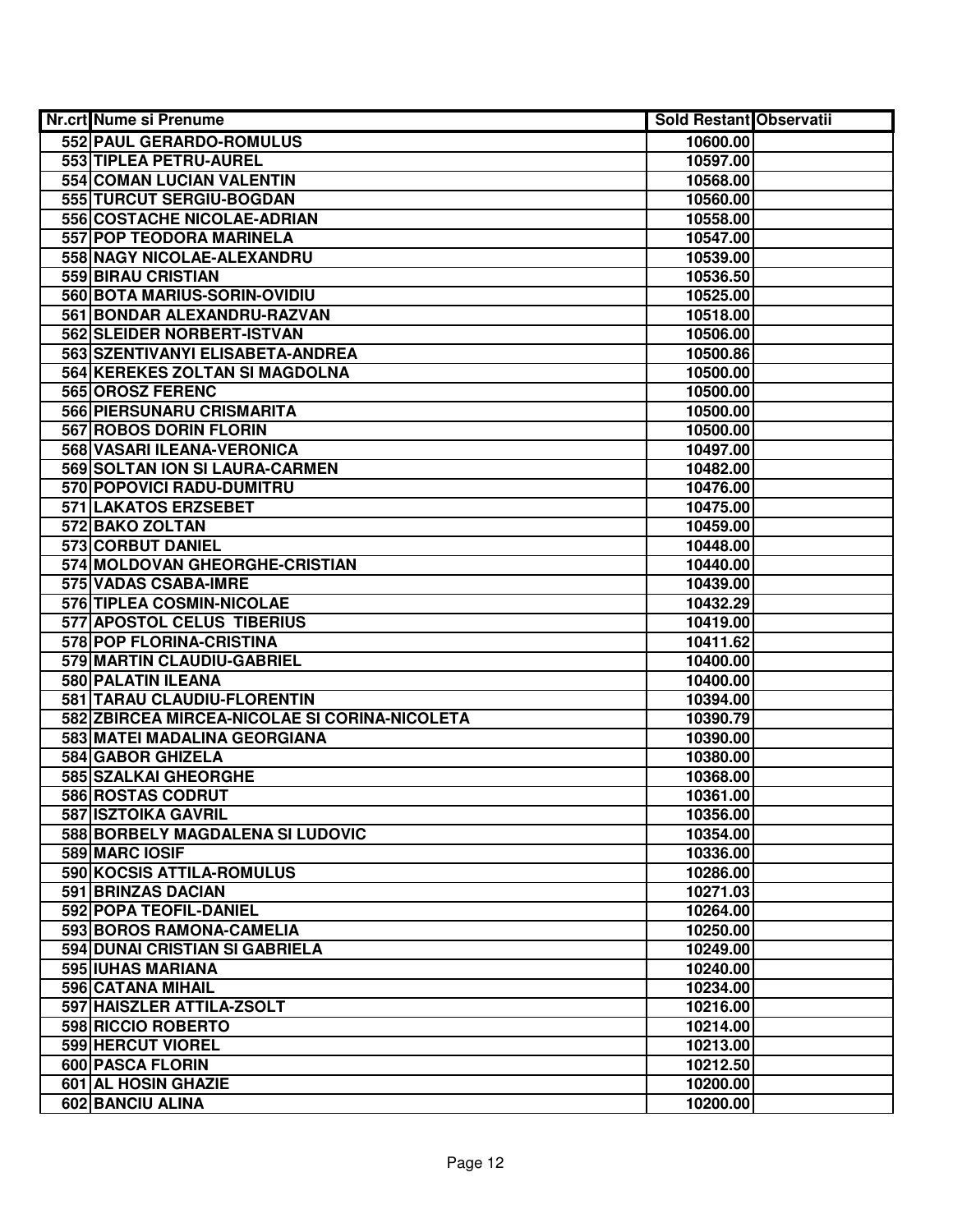| <b>Nr.crt Nume si Prenume</b>          | <b>Sold Restant Observatii</b> |
|----------------------------------------|--------------------------------|
| <b>603 VARGA STEFAN</b>                | 10191.00                       |
| 604 LUNKA ADAM-NORBERT                 | 10160.00                       |
| 605 POPOVICI GHEORGHE-FLORIAN          | 10160.00                       |
| 606 VASILE ANITA                       | 10147.00                       |
| 607 MURESAN IOAN                       | 10143.00                       |
| 608 BARBURAS PAUL-MIRCEA               | 10124.00                       |
| 609 ZIGA EMANUEL-VIOREL                | 10120.00                       |
| 610 ABRUDAN ADRIAN                     | 10116.00                       |
| 611 PUIE RAZVAN-GEORGE                 | 10105.00                       |
| <b>612 CALIN ROBERT</b>                | 10100.00                       |
| <b>613 LESAC ROBERT</b>                | 10100.00                       |
| 614 BISTRAN NICOLAE-VALENTIN           | 10089.00                       |
| 615 PUIEA FELICIA                      | 10086.00                       |
| <b>616 DEMETER FLORINA</b>             | 10045.00                       |
| 617 PAUR NORBERT ATTILA                | 10016.14                       |
| 618 LUNCAN AXENIA                      | 10014.00                       |
| 619 IUHAS DORIN AUREL                  | 10009.00                       |
| 620 MIKO JANOS                         | 10008.00                       |
| <b>621 REMES AUREL</b>                 | 10008.00                       |
| 622 BOGDAN IOAN-NICOLAE                | 10000.00                       |
| 623 BUNGO LASZLO                       | 10000.00                       |
| 624 CUCCIA FLORICA                     | 10000.00                       |
| 625 FARCAS CORNELIA-FLORINA            | 10000.00                       |
| 626 HANIS ALEXANDRU                    | 10000.00                       |
| 627 HIRIS LOREDANA-MARIA               | 10000.00                       |
| 628 MADA ELISABETA                     | 10000.00                       |
| 629 MARTON CSABA                       | 10000.00                       |
| 630 MIHELE LIDIA-ANA                   | 10000.00                       |
| 631 ONET CONSTANTIN                    | 10000.00                       |
| 632 PETRICAU MIHAELA-CRISTINA          | 10000.00                       |
| 633 SZABO BEATRIX- IVETT               | 10000.00                       |
| 634 TIAR IOANA-MARIANA                 | 10000.00                       |
| 635 TOCAI FLORICA                      | 10000.00                       |
| 636 ZALAI EDITH                        | 10000.00                       |
| <b>637 BALINT ARPAD</b>                | 9997.00                        |
| 638 MERCEA ADRIAN SI SANDA             | 9991.45                        |
| 639 KERESZTURI GABRIELA                | 9991.00                        |
| 640 RIF MARIN SI SIMONA-FLORENTINA     | 9987.00                        |
| 641 TIMAR OLIVER VALENTIN SI AUGUSTINA | 9968.00                        |
| 642 ULICI FOCSA RUXANDRA               | 9960.00                        |
| 643 RUSU ANDREI                        | 9950.00                        |
| 644 TURCAS LIVIU                       | 9930.00                        |
| 645 COZAC IOAN SI CONSTANTA LUCIA      | 9902.00                        |
| 646 MIRON TRAIAN REMUS SI IOANA        | 9901.00                        |
| 647 OPREA ECATERINA                    | 9900.00                        |
| 648 GABOR BANO                         | 9895.00                        |
| 649 TOMA SILVIU-MARIAN                 | 9889.00                        |
| 650 MOS TEODOR                         | 9883.00                        |
| 651 HALACU TITUS SIMION                | 9865.00                        |
| 652 STOKKER GHEORGHE                   | 9860.00                        |
| 653 SCHOLLER IOSIF LEVENTE             | 9849.62                        |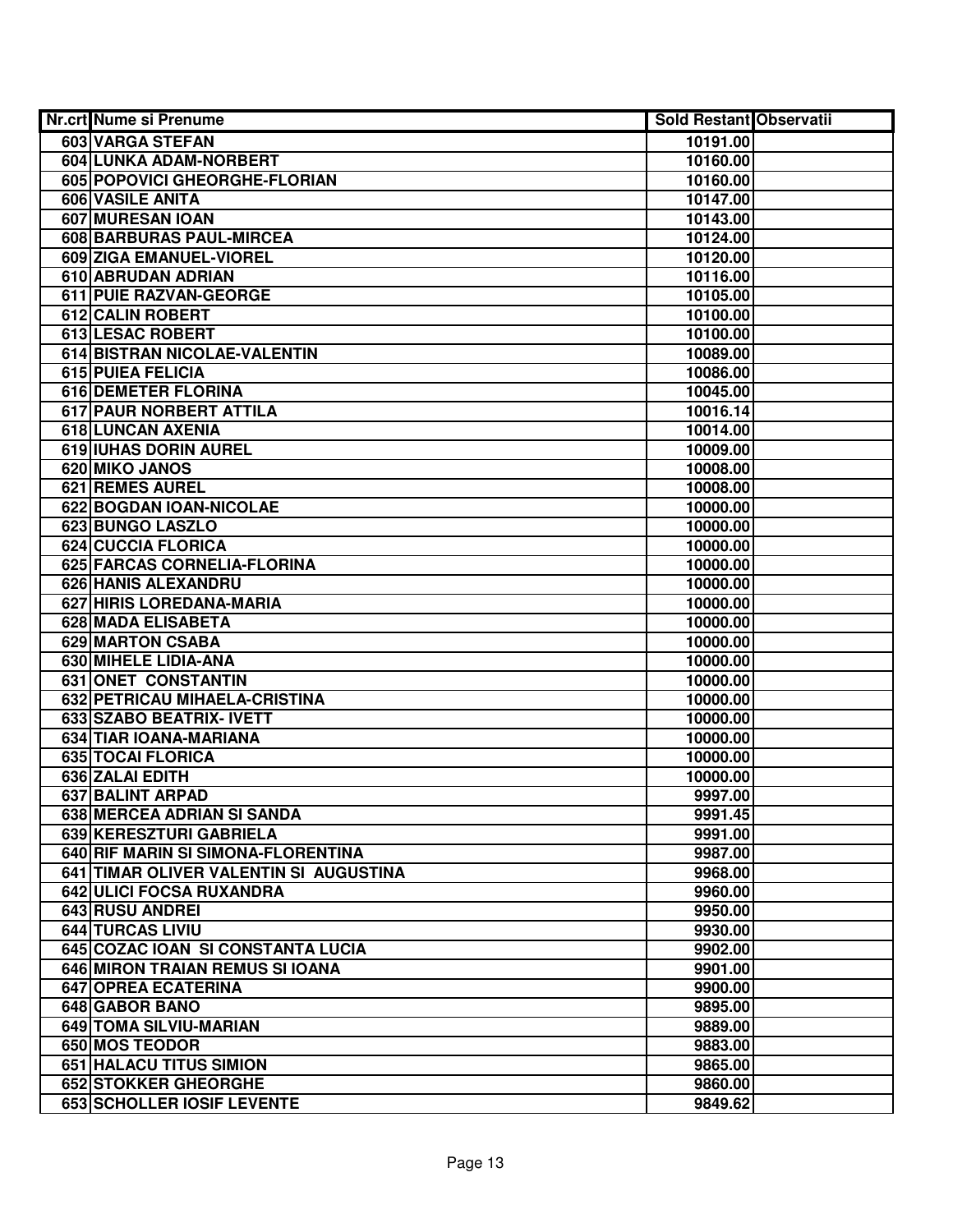| <b>Nr.crt Nume si Prenume</b>        | <b>Sold Restant Observatii</b> |  |
|--------------------------------------|--------------------------------|--|
| 654 MOROCA MARIA                     | 9845.00                        |  |
| 655 BORZA LILIANA DORINA             | 9826.00                        |  |
| 656 GALIS DELIA-ELENA                | 9807.00                        |  |
| 657 GOLDEMBERG CRISTIAN-RADU         | 9788.00                        |  |
| 658 BUTCOVAN LIVIU-IONEL             | 9764.00                        |  |
| <b>659 VANCEA CORNELIA</b>           | 9738.00                        |  |
| 660 POPA TUNS DANIEL SI SASS IULIANA | 9728.57                        |  |
| <b>661 GABOR STEFAN</b>              | 9728.00                        |  |
| <b>662 SUCIU HOREA MIHAI</b>         | 9728.00                        |  |
| 663 HRINCA COSTICA                   | 9697.00                        |  |
| 664 COBIRZAN CLAUDIA-CRISTINA        | 9696.00                        |  |
| <b>665 BODOG TEOFIL-PAVEL</b>        | 9658.00                        |  |
| 666 COPIL PETRU-MARIUS               | 9658.00                        |  |
| 667 HUBERT JOZSEF                    | 9654.20                        |  |
| 668 ISZTOIKA STEFAN                  | 9650.00                        |  |
| 669 ROMANIUC ADRIAN-NICOLAE          | 9612.95                        |  |
| 670 HUSZTI VASILE                    | 9607.39                        |  |
| 671 COVACI MIHAI                     | 9600.00                        |  |
| <b>672 JUSCA VIRGIL-VASILE</b>       | 9600.00                        |  |
| 673 PASALAU (FOSTA MERCA) DANIELA    | 9572.00                        |  |
| 674 VARGA ZOLTAN                     | 9563.36                        |  |
| 675 BIRTA IONUT-VALENTIN             | 9536.00                        |  |
| 676 ILIES THOMAS BECKET              | 9534.00                        |  |
| 677 SECARA MIRCEA-EMIL               | 9509.00                        |  |
| 678 SZABO LASZLO-IOZSEF              | 9507.00                        |  |
| 679 SATRAN CAROL                     | 9500.00                        |  |
| 680 CIOBOTARIU CRISTIAN SI CLAUDIA   | 9477.00                        |  |
| 681 OLAH EMERIC                      | 9466.00                        |  |
| 682 GABOR MATEI                      | 9462.00                        |  |
| 683 CHIRODEA CRISTIAN                | 9459.00                        |  |
| 684 BUDAU DANIEL                     | 9458.00                        |  |
| 685 HOTEA ADRIAN MIRCEA              | 9454.00                        |  |
| 686 GABOR DUMITRU                    | 9449.00                        |  |
| <b>687 FECHETE OCTAV LUCRETIU</b>    | 9436.00                        |  |
| 688 TOMA ADINA-VASILICA              | 9435.50                        |  |
| <b>689 DEMIAN GAVRIL</b>             | 9433.00                        |  |
| 690 TOIA VIOREL                      | 9424.00                        |  |
| 691 BALOG DUMITRU ANDREI             | 9410.00                        |  |
| 692 SAVA VASILE ILIE                 | 9395.00                        |  |
| 693 BACIU IRINA                      | 9386.97                        |  |
| 694 POPOVICI ANNA-MARIA              | 9372.00                        |  |
| 695 CICORTAS DORINICA                | 9370.00                        |  |
| 696 BARANYKA IANOS                   | 9365.00                        |  |
| 697 SILAGHI MARIUS-GHEORGHE          | 9365.00                        |  |
| 698 SIM REMUS VIOREL                 | 9360.00                        |  |
| 699 TASEDAN CIPRIAN-IOAN             | 9340.00                        |  |
| 700 CORA CRISTIAN-IOAN               | 9329.00                        |  |
| <b>701 BURLE DUMITRU SI VICTORIA</b> | 9324.00                        |  |
| 702 SARACUT CLAUDIA MONICA           | 9316.00                        |  |
| 703 MIHUT AUREL                      | 9297.00                        |  |
| 704 JARCA-RUGAN IOANA-RAMONA         | 9283.03                        |  |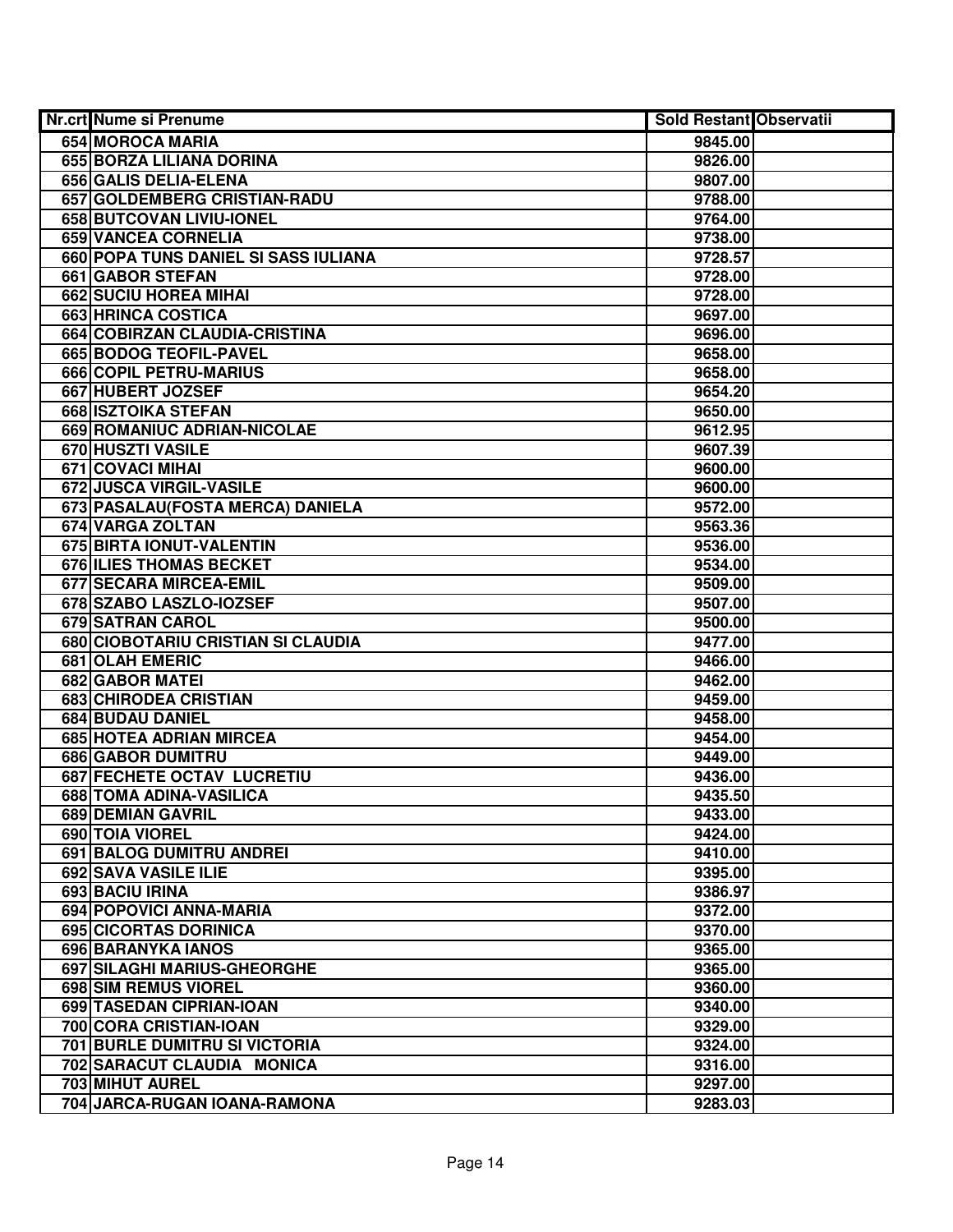| <b>Nr.crt Nume si Prenume</b>             | <b>Sold Restant Observatii</b> |
|-------------------------------------------|--------------------------------|
| 705 OPRIS RADU OVIDIU                     | 9274.00                        |
| 706 LASCU PETRU-FLORIN                    | 9264.00                        |
| 707 BOCRA MIRCEA                          | 9259.00                        |
| 708 ISTOICA LUDOVIC                       | 9256.01                        |
| 709 BOLOCA CRISTIAN                       | 9239.00                        |
| 710 GEUDENS PHILIPPE                      | 9234.00                        |
| 711 PUSZTAI ISTVAN-JOZSEF                 | 9234.00                        |
| 712 TAU IONEL-SORIN                       | 9225.00                        |
| 713 GABOR MATE                            | 9211.00                        |
| <b>714 ROSTAS ANTON</b>                   | 9207.00                        |
| <b>715 LIBANT KATALIN SAROLTA</b>         | 9186.97                        |
| <b>716 BOCHIS VALENTIN FLORIN</b>         | 9150.00                        |
| <b>717 RADOI NICOLAE</b>                  | 9141.00                        |
| 718 VAIDA FLORIN - EMANUEL                | 9130.00                        |
| 719 NICORUT FLORICA                       | 9125.00                        |
| 720 LUKACS IOSIF                          | 9120.00                        |
| 721 URS LIDIA-FLORICA                     | 9114.00                        |
| 722 BUCIAS MARGIT                         | 9100.00                        |
| <b>723 KISS FERENC</b>                    | 9080.00                        |
| 724 AVRAM DINU-CATALIN                    | 9072.00                        |
| 725 LATA IOAN ALEXANDRU                   | 9071.00                        |
| 726 BARANYKA CLARA                        | 9060.00                        |
| 727 BOGDAN ADRIAN-FLORIN                  | 9042.00                        |
| 728 BORRI SATURNO                         | 9039.00                        |
| 729 JUDEA CORNELIA-CARMEN                 | 9039.00                        |
| 730 RASCU LAURENTIU-PETRE                 | 9037.00                        |
| 731 BELENESI GHEORGHE GABRIEL CIPRIAN     | 9034.00                        |
| 732 ISZTOIKA RUPI                         | 9030.00                        |
| 733 REZMUVES ROBERT                       | 9030.00                        |
| 734 CIOACA FLORINEL                       | 9025.29                        |
| 735 BACIU-POPA IOAN                       | 9020.15                        |
| 736 BACIU RAZVAN-COSMIN                   | 9014.89                        |
| 737 MORAR BOGDAN-MIHAI                    | 9007.00                        |
| 738 FALUB COSMIN-BIR. IND. DE ARHITECTURA | 9004.00                        |
| <b>739 BOLDIS MONICA-IRINA</b>            | 9000.00                        |
| 740 IANOSDAN ANAMARIA-RAMONA              | 9000.00                        |
| 741 SAJO LASZLO                           | 8994.00                        |
| 742 JUNC IOAN                             | 8988.50                        |
| <b>743 LAPUSCA VALENTIN</b>               | 8986.00                        |
| 744 TURCAN EUGENIU                        | 8980.00                        |
| <b>745 NYUZO JANOS</b>                    | 8979.00                        |
| 746 BERE VIOREL                           | 8970.00                        |
| 747 DERBAN FLORIN-NICOLAE                 | 8962.00                        |
| 748 PETRILA IOAN-DUMITRU                  | 8943.00                        |
| 749 POP ANUTA                             | 8942.00                        |
| 750 BALOGH OLGA                           | 8930.00                        |
| 751 PAP ZOLTAN IULIU                      | 8926.00                        |
| <b>752 ISTOICA MATEI</b>                  | 8917.00                        |
| 753 KOVACS ELVIRA                         | 8910.00                        |
| <b>754 KHALFALLAH MOSBAH</b>              | 8909.30                        |
| 755 ORBAI LUCIAN-FLORIN                   | 8898.00                        |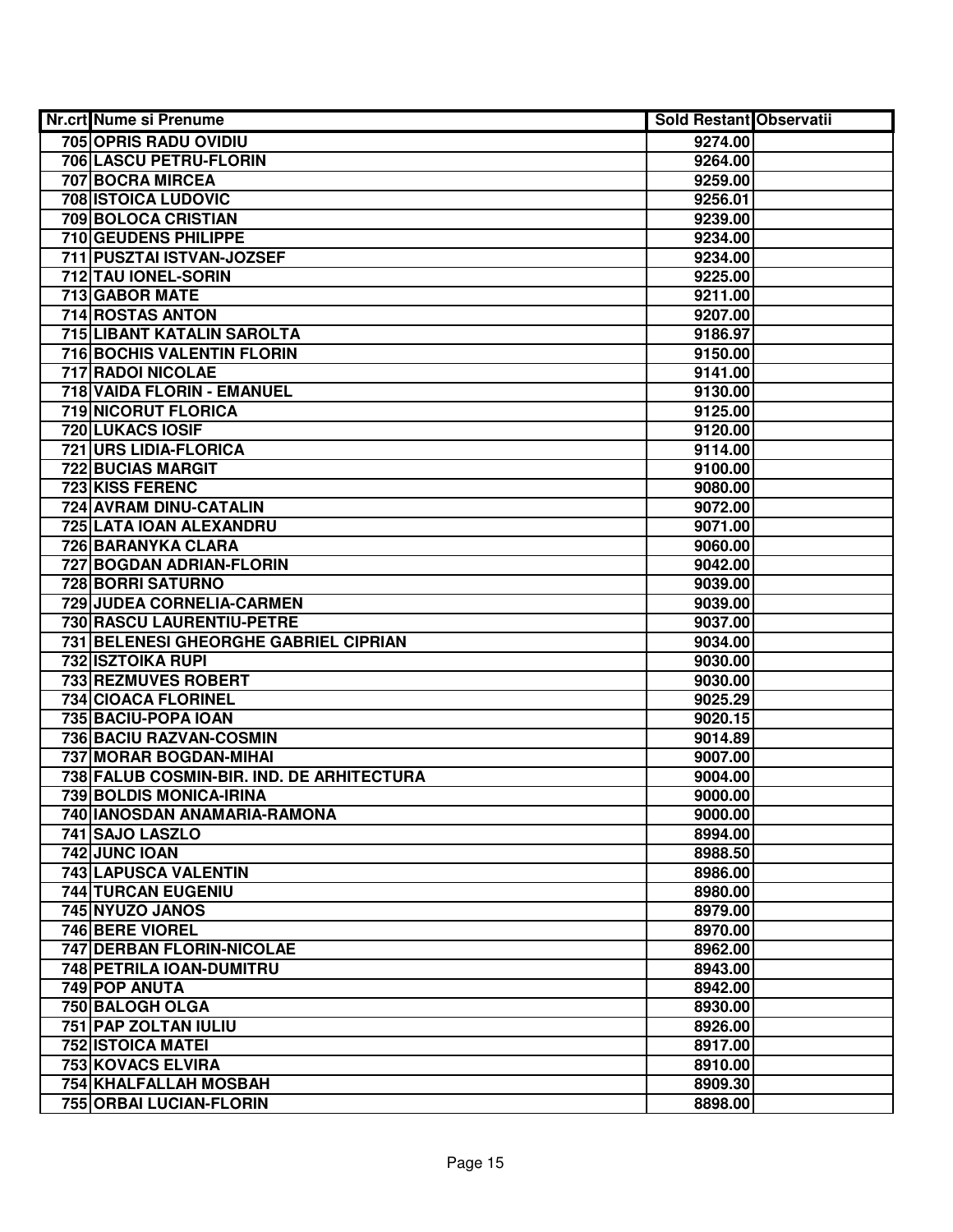| <b>Nr.crt Nume si Prenume</b>           | <b>Sold Restant Observatii</b> |  |
|-----------------------------------------|--------------------------------|--|
| 756 VERES TIBERIU                       | 8869.00                        |  |
| <b>757 BOROS ZOLTAN</b>                 | 8865.00                        |  |
| <b>758 ROSTAS FRANCISC</b>              | 8861.00                        |  |
| <b>759 PLATONA NICOLAE MARIUS</b>       | 8856.00                        |  |
| 760 NAGY SANDOR                         | 8834.00                        |  |
| <b>761 TARNOVETCHI GEORGE-IOAN</b>      | 8821.00                        |  |
| 762 BOLDIS CALIN-MIHAI                  | 8818.50                        |  |
| 763 BUDA RUBEN                          | 8812.00                        |  |
| 764 PASKA MARIAN-VIRGIL                 | 8794.00                        |  |
| <b>765 CIURAR NUTU</b>                  | 8775.00                        |  |
| <b>766 GENCSI ATTILA</b>                | 8774.00                        |  |
| <b>767 POPOVICI LIVIU NICOLAE</b>       | 8773.00                        |  |
| 768 BORBELYI ALEXANDRU                  | 8765.00                        |  |
| <b>769 JUHASZ ILDIKO</b>                | 8765.00                        |  |
| 770 MALEK MARTON                        | 8750.00                        |  |
| 771 RACZ ELVIRA                         | 8750.00                        |  |
| 772 FLORIAN GHEORGHE                    | 8724.00                        |  |
| 773 SECARA CORIOLAN                     | 8709.00                        |  |
| 774 BALAIAN OVIDIU-GABRIEL              | 8703.00                        |  |
| 775 MOLDOVAN FLORIN-EUGEN               | 8700.00                        |  |
| 776 VARGA IOAN                          | 8700.00                        |  |
| 777 ISZTOIKA EVA                        | 8690.69                        |  |
| 778 BRIZZI MICHELE                      | 8682.00                        |  |
| 779 GRAUR CSABA-ALEXANDRU               | 8674.00                        |  |
| <b>780 BIROUAS RADU</b>                 | 8670.00                        |  |
| <b>781 POPESCU EMIL MIHAIL</b>          | 8664.00                        |  |
| <b>782 IUHAS GAVRIL</b>                 | 8662.00                        |  |
| 783 JUCA IOAN-DORIN                     | 8659.00                        |  |
| 784 STAN MARIN                          | 8640.00                        |  |
| 785 GHENGHIU IOAN-DANUT                 | 8632.00                        |  |
| 786 POPA CALIN SI LAVINIA-ALINA         | 8617.00                        |  |
| 787 VALCEANU ALEXANDRU-VLAD             | 8610.00                        |  |
| <b>788 CRET OVIDIU NICOLAE</b>          | 8608.50                        |  |
| 789 BURCSA JANKO SI GITA                | 8607.00                        |  |
| 790 MANZ ADRIANA SI FLORIN VIOREL       | 8607.00                        |  |
| <b>791 KOTVAN ELISABETA</b>             | 8604.00                        |  |
| 792 PORTAN CALIN-IOAN CABINET DE AVOCAT | 8600.00                        |  |
| 793 CHERECHES RAZVAN-ARMAND             | 8595.00                        |  |
| <b>794 GABOR IANCU</b>                  | 8572.00                        |  |
| 795 ISZTOICA IANCU                      | 8561.00                        |  |
| 796 BODNAR CARMEN-ILDIKO                | 8555.00                        |  |
| 797 VARY ELISABETA SI GHERASIM          | 8552.00                        |  |
| 798 CIRNU RAUL-TIBERIU                  | 8550.00                        |  |
| 799 TUDORAN ILIE-MARCEL                 | 8543.00                        |  |
| 800 IAKOB NICOLAE                       | 8538.00                        |  |
| 801 SUPARARE BOGDAN-SEBASTIAN           | 8525.00                        |  |
| 802 MATEI MARIANA                       | 8521.00                        |  |
| 803 NAGY LORANT                         | 8514.00                        |  |
| 804 GABOR ROZALIA                       | 8510.00                        |  |
| 805 TINCAU LIVIU-CORNEL SI ELZA         | 8508.82                        |  |
| 806 GABOR GAVRIL                        | 8507.50                        |  |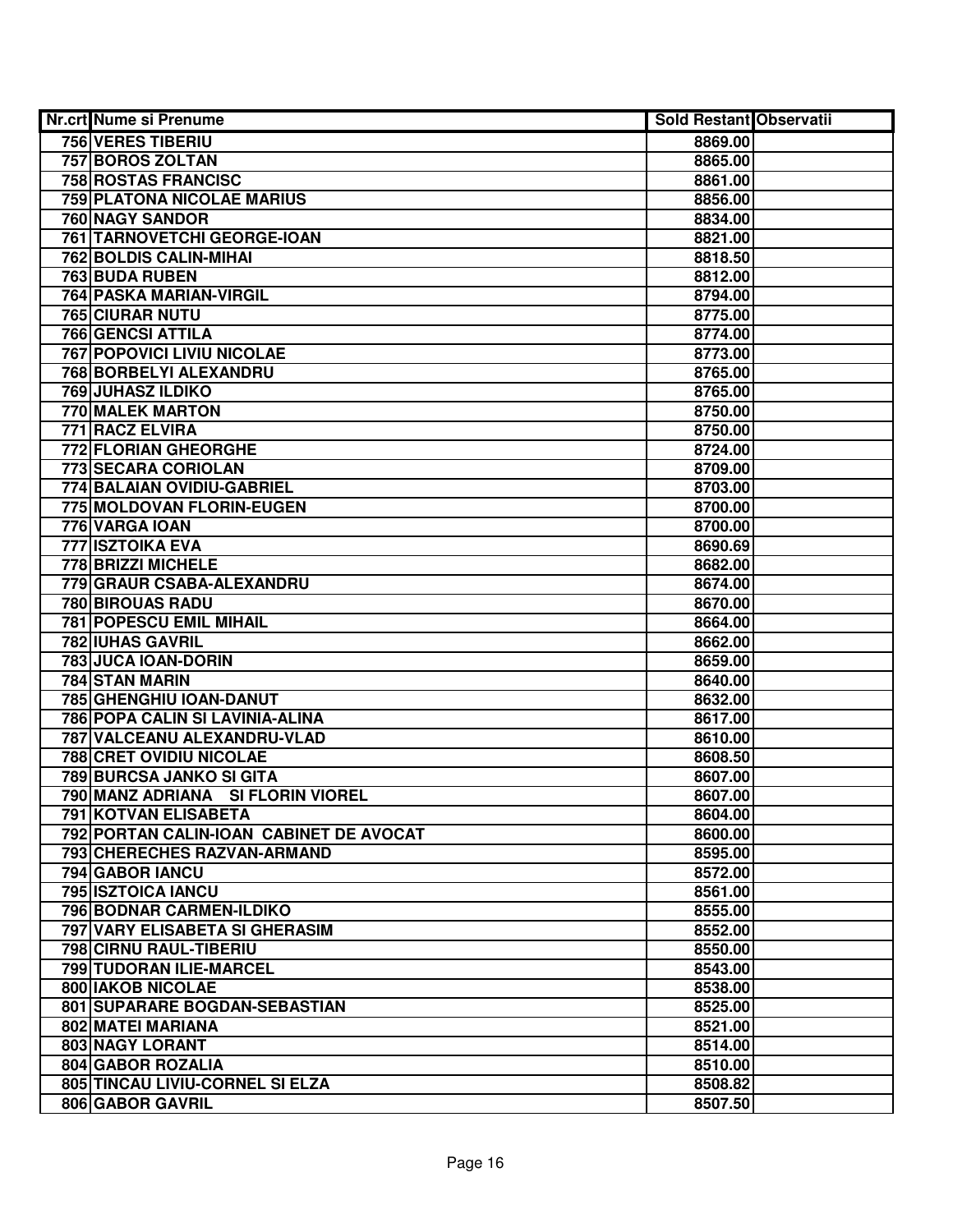| Nr.crt Nume si Prenume                     | <b>Sold Restant Observatii</b> |
|--------------------------------------------|--------------------------------|
| 807 BUT PETRU-FRANCISC                     | 8505.00                        |
| 808 POSZTOS ZSOLT-FERENCZ                  | 8505.00                        |
| 809 BARANYKA ECATERINA                     | 8500.00                        |
| 810 LELEA VIOREL                           | 8500.00                        |
| 811 PINTYE BRIGITTE-ANTONIA                | 8500.00                        |
| 812 NEAGA NICOLETA-FELICIA                 | 8494.00                        |
| 813 BICA ANGELA-CLAUDIA                    | 8480.00                        |
| 814 STRUGAREANU ANGELA                     | 8480.00                        |
| 815 MOCA SORIN VICTOR SI FLORINA           | 8475.00                        |
| 816 POPA OCTAVIAN                          | 8475.00                        |
| 817 ECSEDI STEFAN-EMERIC                   | 8468.64                        |
| 818 JOUNAS ANTAL-FRANCISC                  | 8468.40                        |
| 819 KOVACS LASZLO-LEVENTE                  | 8468.00                        |
| 820 MARNEA DAN-FLORIN                      | 8452.00                        |
| 821 FEHER PIROSCA                          | 8443.00                        |
| 822 GAIDOS SAMUEL SIMION                   | 8435.00                        |
| 823 VILHAM GABRIELLA-ENIKO                 | 8416.00                        |
| 824 GABOR STEFAN                           | 8409.40                        |
| 825 MAGHIAR DIANA CAMELIA                  | 8409.00                        |
| 826 BOLONI EMANUELA-MONICA                 | 8408.00                        |
| 827 MICLE GHEORGHE                         | 8405.00                        |
| 828 COSTA MIRCEA-ADRIAN                    | 8400.00                        |
| 829 COSTEA ION                             | 8396.00                        |
| 830 HOEFSMIT LILIANA STEFANIA              | 8396.00                        |
| 831 BLAGA FLORENTINA-ANGELA SI VIOREL-IOAN | 8389.00                        |
| 832 RATIU IOAN ADRIAN                      | 8378.00                        |
| 833 BABOS ERZSEBET                         | 8374.00                        |
| 834 SZABADOS ALEXANDRU                     | 8364.00                        |
| 835 MAGHIAR TRAIAN SI GABRIELA NICOLETA    | 8358.00                        |
| 836 LELE CLAUDIU-MARIUS                    | 8352.00                        |
| 837 BULZAN IOANA-ANDREEA                   | 8349.00                        |
| 838 TURCAS DANIEL MARIUS                   | 8345.00                        |
| 839 OROSZ SANDOR SI VIOLETA                | 8341.00                        |
| 840 NUTAS ANTONIA-BIANCA                   | 8331.00                        |
| 841 HERMAN VIORICA                         | 8323.00                        |
| 842 GABOR LAJOS                            | 8320.00                        |
| 843 BIRTA VASILE-CATALIN                   | 8316.00                        |
| <b>844 MOLDOVAN VASILE</b>                 | 8314.00                        |
| 845 DEAC OLIMPIU                           | 8312.00                        |
| 846 GANA IONUT-GABRIEL                     | 8304.00                        |
| 847 VAKAR MARIA-LIANA                      | 8290.00                        |
| 848 MALAN MARIUS SI CARMEN                 | 8260.00                        |
| 849 MIHELE FLORIAN                         | 8259.00                        |
| 850 SCORTARI ILIE-CONSTANTIN               | 8258.00                        |
| <b>851 FECHETE DACIAN</b>                  | 8250.00                        |
| 852 SIMON ANDREI                           | 8250.00                        |
| 853 PINTEAN GHEORGHE                       | 8243.35                        |
| 854 VARGA ISTVAN JOZSEF                    | 8236.27                        |
| 855 ARDELEAN IOANA - MARIA                 | 8234.00                        |
| 856 POPA ADRIAN CRISTIAN                   | 8200.00                        |
| 857 SOLOMIE IONUT GABRIEL                  | 8197.00                        |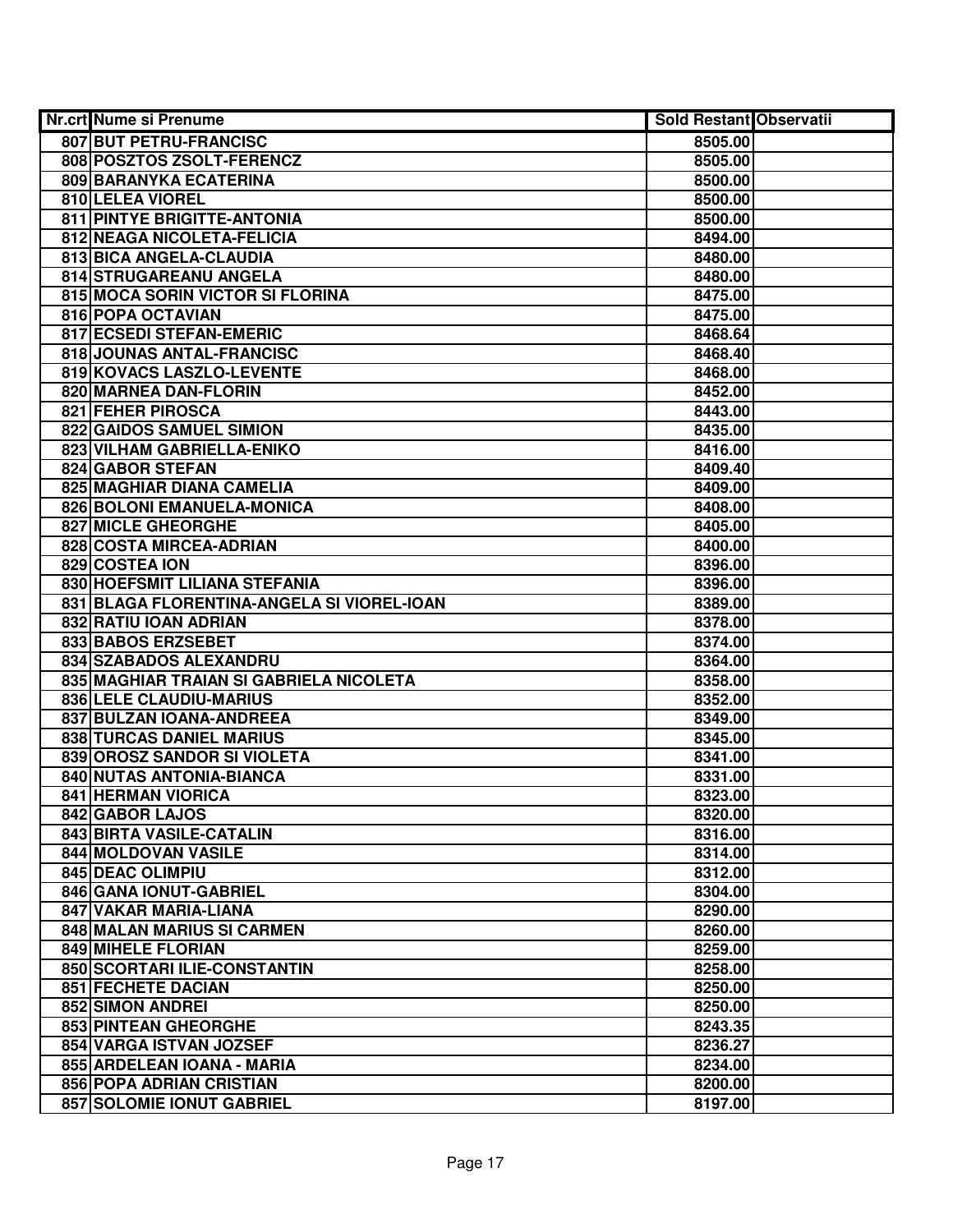| Nr.crt Nume si Prenume           | <b>Sold Restant Observatii</b> |
|----------------------------------|--------------------------------|
| 858 FARCUTA NICOLAE              | 8195.00                        |
| 859 BALAZS ALEXANDRU-LADISLAU    | 8180.00                        |
| 860 MOT TEODOR-FLORIAN           | 8178.00                        |
| 861 POP VALERIA                  | 8175.00                        |
| 862 NYIKA CRISTIAN-MARCEL        | 8150.00                        |
| 863 MIHAI MARIUS                 | 8133.00                        |
| 864 HALASZ STEFAN MARIA          | 8127.00                        |
| 865 LAJOS ANDREA - NICULINA      | 8120.00                        |
| 866 MACZKO LASZLO SI KATALIN     | 8118.00                        |
| 867 ROSTAS MIRCEA SI LUCRETIA    | 8110.00                        |
| 868 NAGY-PRATA ZOLTAN GYORGY     | 8106.00                        |
| 869 MOCEAN AUGUSTIN GABRIEL      | 8103.48                        |
| 870 DRIMBA ADRIAN-MIHAI          | 8100.00                        |
| 871 MINDRUT TEODOR               | 8100.00                        |
| 872 SZULCSIK ISTVAN              | 8074.00                        |
| 873 TOIE GEORGIANA-BIANCA        | 8074.00                        |
| 874 GYONGYOSI NORBERT            | 8070.00                        |
| 875 REDNIC LYNDA                 | 8060.00                        |
| 876 PIERSUNARU DUMITRU           | 8054.00                        |
| 877 MOISI TEODOR-DOREL           | 8043.00                        |
| 878 TIREAN MONICA-CORINA SI IOAN | 8037.00                        |
| 879 CSATARY ERZSEBET-GABRIELA    | 8031.00                        |
| 880 VARGA OVIDIU MARIAN          | 8031.00                        |
| 881 ROSU COSMIN                  | 8024.00                        |
| 882 URUGIUC-APATI LIVIU-PAUL     | 8020.00                        |
| 883 KOVARI JOZSEF-CSABA          | 8005.00                        |
| 884 BAGHE MARIA                  | 8000.00                        |
| 885 BALAN IOAN-CRISTIAN          | 8000.00                        |
| 886 BIRTA CRISTINA-IOANA         | 8000.00                        |
| 887 BODNAR DANIELA               | 8000.00                        |
| 888 BODNAR GAVRIL EUGEN          | 8000.00                        |
| 889 CIOCANARU HOREA-ALEXANDRU    | 8000.00                        |
| 890 CONTINI SILVIA-GEORGETA      | 8000.00                        |
| 891 COZMA MARIANA                | 8000.00                        |
| 892 CSER JANOS-ATTILA            | 8000.00                        |
| 893 DOCA IOAN                    | 8000.00                        |
| 894 EPUREANU DORIN               | 8000.00                        |
| 895 GERZON RUDOLF                | 8000.00                        |
| 896 GIBOI EMILIA                 | 8000.00                        |
| 897 GOIA ANGELA-HAJNALKA         | 8000.00                        |
| 898 HALASZ GYONGYI               | 8000.00                        |
| 899 HARAGOS ORSOLYA              | 8000.00                        |
| 900 IOVA MARTA                   | 8000.00                        |
| 901 KORPAS FLORIAN               | 8000.00                        |
| 902 LAKATOS SANDOR               | 8000.00                        |
| 903 LICOIU LUDOVIC-ATTILA        | 8000.00                        |
| 904 MEZEI PETRU FRANCISC         | 8000.00                        |
| 905 MOCA FLORINA-CRISTINA        | 8000.00                        |
| 906 OKOS ISTVAN-JOZSEF           | 8000.00                        |
| 907 PUSCAS ALINA-TATIANA         | 8000.00                        |
| 908 SARAZ ANGELA                 | 8000.00                        |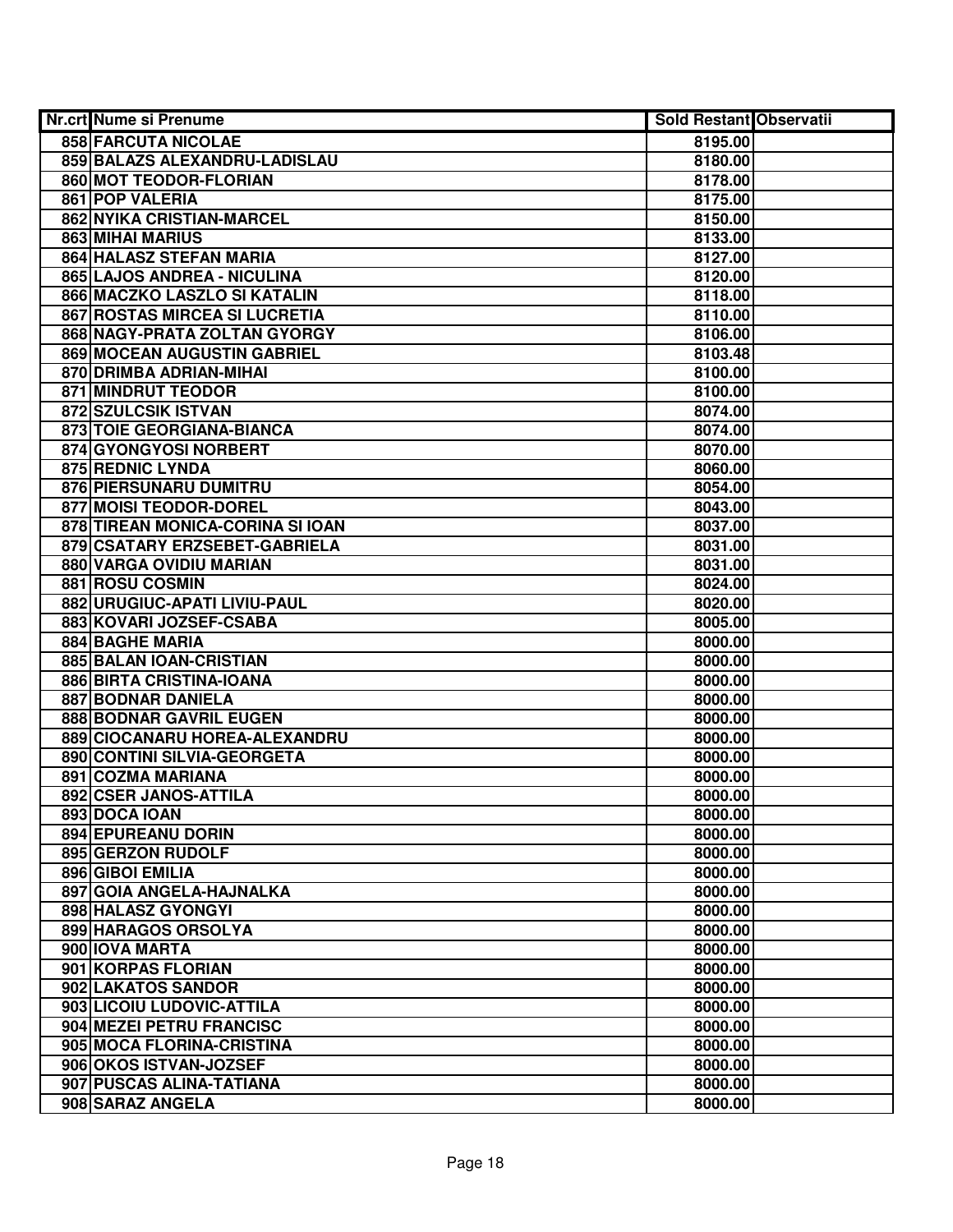| <b>Nr.crt Nume si Prenume</b>               | <b>Sold Restant Observatii</b> |
|---------------------------------------------|--------------------------------|
| 909 SIFT GABRIELA-CORINA                    | 8000.00                        |
| 910 SZABO JOZSEF                            | 8000.00                        |
| 911 SZILAGYI ANIKO                          | 8000.00                        |
| 912 TOTH SANDOR                             | 8000.00                        |
| 913 VASILE DIANA-ANCA                       | 8000.00                        |
| 914 BARNA PETRU-GHEORGHE                    | 7994.00                        |
| 915 DARABAN DOREL PETRU                     | 7992.00                        |
| 916 BLAGA GHEORGHE SI ELISAVETA             | 7984.00                        |
| 917 POPESCU TITUS-MARIAN                    | 7972.00                        |
| 918 STOIKA GABOR                            | 7954.00                        |
| 919 SZEKRENYES LAJOS                        | 7953.00                        |
| 920 ISZTOIKA GABOR SI EVA                   | 7950.40                        |
| 921 MEZE DANIELA-VIORICA                    | 7941.35                        |
| 922 SIMON JULIETA-LACRIMIOARA               | 7926.00                        |
| 923 BERECZKI CSABA-IOSIF                    | 7916.00                        |
| 924 FARKAS GUSZTAV                          | 7907.00                        |
| 925 ROSCA TIBERIU SI MIOARA                 | 7906.33                        |
| 926 BOZGA VASILE                            | 7905.00                        |
| 927 CIGAN CATALINA MARIA                    | 7900.00                        |
| 928 KISS MARIA-MAGDALENA                    | 7900.00                        |
| 929 VISOVAN CIPRIAN                         | 7900.00                        |
| 930 ISAK ADAM                               | 7877.00                        |
| 931 CIRGE GHEORGHE JUN                      | 7876.00                        |
| 932 COSMA FLORIN-CALIN                      | 7866.00                        |
| 933 TIVADAR GAVRIL                          | 7864.00                        |
| 934 LASCAU IOANA-PATRICIA                   | 7850.00                        |
| 935 ROSTAS LUCRETIA                         | 7850.00                        |
| 936 DAN NICOLAE                             | 7845.00                        |
| 937 DRAGAN HORATIU-CHRISTIAN                | 7838.00                        |
| 938 FIT NICOLAE                             | 7832.50                        |
| 939 HAINAL LUCIAN-CALIN                     | 7826.00                        |
| 940 VAKAR LUCIAN-MIHAI                      | 7825.00                        |
| 941 GABOR LUJZA, GABOR, IANCU, MATEI, LUIZA | 7822.00                        |
| 942 BARTA ANDREA-MONIKA                     | 7818.00                        |
| 943 SIMO MARIA-MAGDALENA                    | 7817.00                        |
| 944 DRAGAN ANTONIO-DANIEL                   | 7806.00                        |
| 945 CHITARU ALEXANDRA - RAMONA              | 7803.00                        |
| 946 LUNGU VIRGIL SI IBOLYA                  | 7798.00                        |
| 947 PALLO IZABELLA                          | 7792.00                        |
| 948 POPA DORU-ADRIAN-IOAN                   | 7790.00                        |
| 949 ROSTAS ATTILA STEFAN                    | 7775.00                        |
| 950 SIMON ROBERT                            | 7765.00                        |
| 951 BALINT FLORIN-CALIN                     | 7747.00                        |
| 952 POP VASILE OVIDIU                       | 7736.00                        |
| 953 GABOR RUPI                              | 7735.00                        |
| 954 BACIU LIVIA-NICOLETA                    | 7724.00                        |
| 955 POP ROBERT                              | 7712.00                        |
| 956 IUONAS DANA-MIRELA, VIVIEN SI MARK      | 7700.50                        |
| 957 COSTIN ALEXANDRU IOSIF                  | 7678.82                        |
| 958 ISTOICA IOAN                            | 7678.50                        |
| 959 TRIFAN DUMITRU                          | 7676.00                        |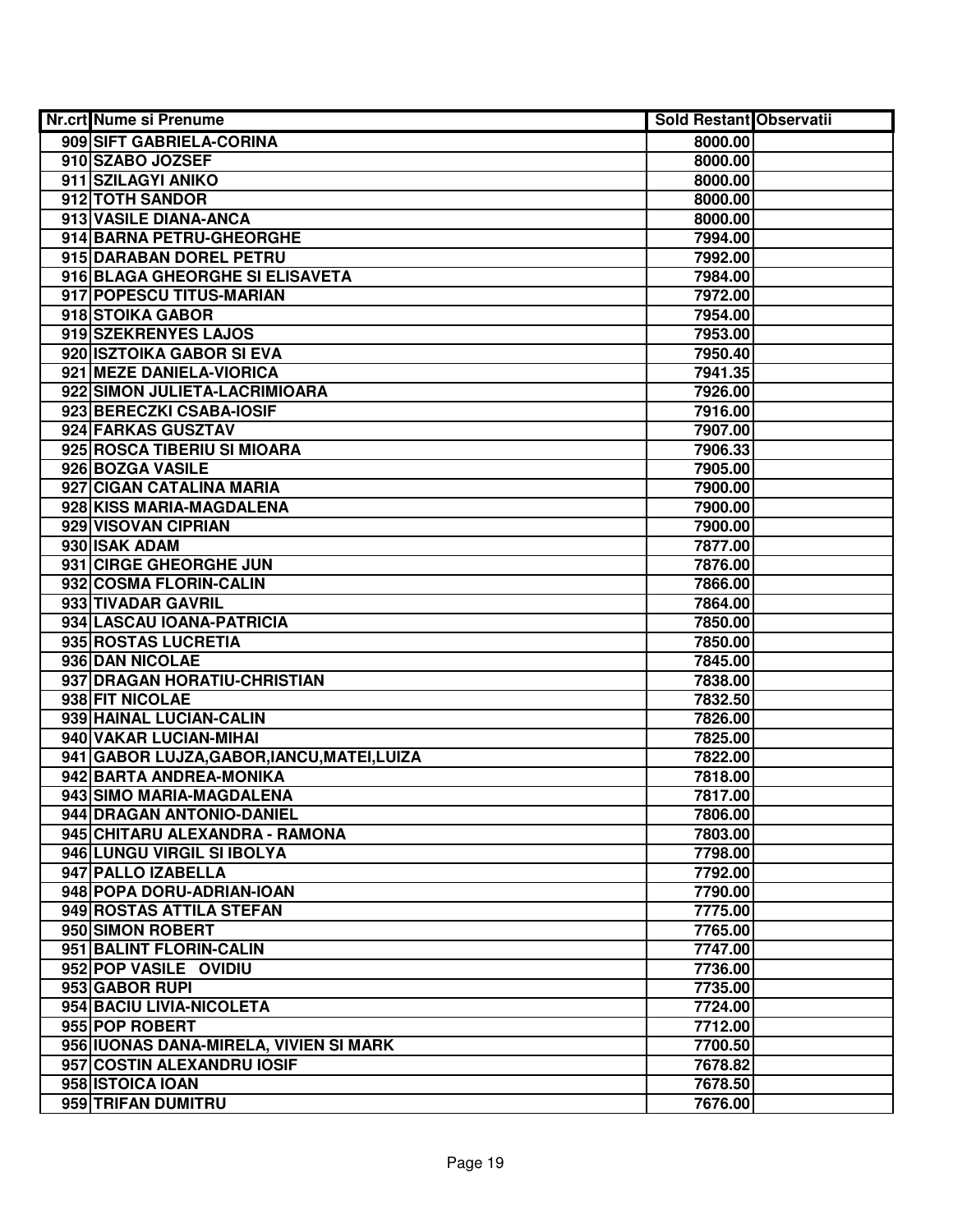| <b>Nr.crt Nume si Prenume</b>                   | <b>Sold Restant Observatii</b> |  |
|-------------------------------------------------|--------------------------------|--|
| 960 MONE RAZVAN-MADALIN                         | 7673.00                        |  |
| 961 ISZTOIKA MATEI                              | 7670.00                        |  |
| 962 STOICA MARIA                                | 7665.00                        |  |
| 963 ASZTALOS ZSOLT-FERENCZ                      | 7655.00                        |  |
| 964 POPA OCTAVIAN                               | 7652.00                        |  |
| 965 POP LUCIAN-NICOLAE                          | 7651.00                        |  |
| 966 BONTA LUCIAN-FLORIN                         | 7650.00                        |  |
| 967 MOTOS MIHAI                                 | 7644.00                        |  |
| 968 ERDEI ADALBERT EMERIC                       | 7629.00                        |  |
| 969 IONESCU DORIN SI GABRIELA                   | 7626.00                        |  |
| 970 MALAIES NICOLAE, MALAIES SUSANA, LAZAR MINA | 7625.00                        |  |
| 971 BANDICI MARCEL-GEORGE                       | 7621.00                        |  |
| 972 DEM COLOMAN                                 | 7615.89                        |  |
| 973 MANEA ADRIAN SI FELICIA                     | 7614.00                        |  |
| 974 BONDICI CRINA-FELICIA                       | 7575.04                        |  |
| 975 EISELE IUDITA ZOE                           | 7570.00                        |  |
| 976 GABOR RUPI                                  | 7570.00                        |  |
| 977 LASZLO CSABA                                | 7557.00                        |  |
| 978 CIGAN CRISTIAN VASILE                       | 7550.00                        |  |
| 979 POP RODICA-ANDREEA                          | 7550.00                        |  |
| 980 URSU MIHAI-ADRIAN                           | 7547.50                        |  |
| 981 SAS IONUT-ANDREI                            | 7546.00                        |  |
| 982 TIPOS NICOLAE                               | 7545.30                        |  |
| 983 CIOCAN GHEORGHE SI ANA                      | 7534.00                        |  |
| 984 FARKAS TIBOR                                | 7529.00                        |  |
| 985 KOVACS RICHARD ZSOLT                        | 7521.00                        |  |
| 986 GHIT IONUT-ALEXANDRU                        | 7514.00                        |  |
| 987 COZAC ANDREA-SIDONIA                        | 7500.00                        |  |
| 988 POP RAZVAN                                  | 7500.00                        |  |
| 989 BAICAN PETRU CORNEL SI MARIA                | 7496.00                        |  |
| 990 MOLDOVAN FLORIN ANDREI                      | 7493.00                        |  |
| 991 MORUS CRISTIAN CLAUDIU                      | 7490.00                        |  |
| 992 MITAN NICOLAE                               | 7486.00                        |  |
| 993 SAPI JANOS                                  | 7483.00                        |  |
| 994 NEGREAN ADRIAN NISTOR                       | 7467.00                        |  |
| 995 KOVACS ISTVAN                               | 7462.00                        |  |
| 996 SCHUSTER HANZ                               | 7448.00                        |  |
| 997 GABOR IOAN ADRIAN                           | 7444.24                        |  |
| 998 SZTOJKA DEMETER                             | 7440.00                        |  |
| 999 VARGA IOZSEF                                | 7436.00                        |  |
| 1000 TODERICI MIHAIU SI GEORGETA                | 7432.00                        |  |
| <b>1001 IONESCU GABRIEL RAZVAN</b>              | 7430.00                        |  |
| 1002 MEHES MARIA                                | 7428.00                        |  |
| 1003 MIRZA DARIUS-GELU                          | 7428.00                        |  |
| 1004 CARAIANI BENONI MARIAN                     | 7409.00                        |  |
| 1005 APOSTOL CORNEL                             | 7406.00                        |  |
| 1006 LEU ZOLTAN-DAN                             | 7404.00                        |  |
| 1007 IUONAS VIVIEN-VANDA                        | 7403.00                        |  |
| 1008 KISS LASZLO                                | 7400.00                        |  |
| 1009 MATYASI FRANCISC                           | 7398.00                        |  |
| 1010 DAN REMUS-CLAUDIU                          | 7397.00                        |  |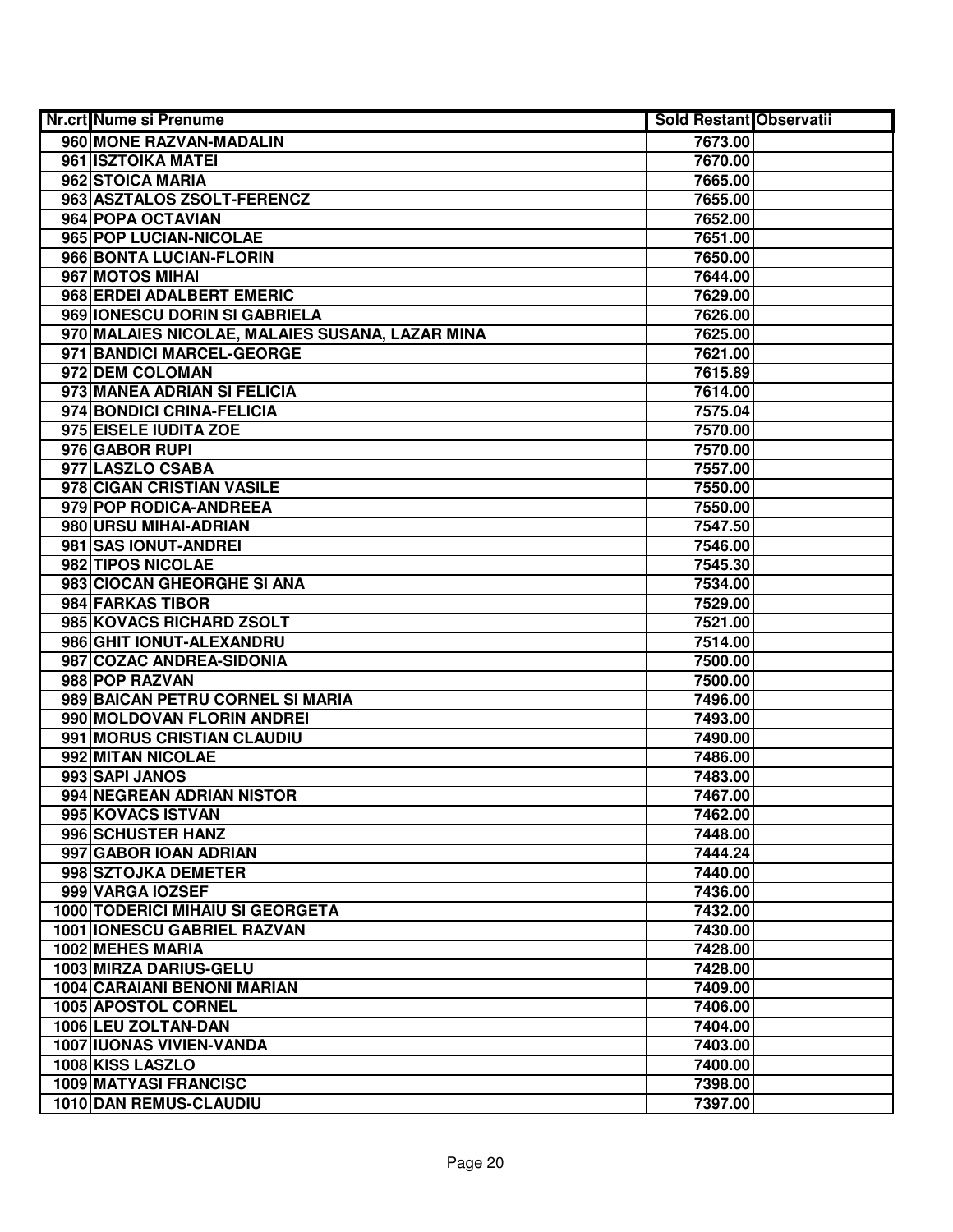| Nr.crt Nume si Prenume                       | <b>Sold Restant Observatii</b> |  |
|----------------------------------------------|--------------------------------|--|
| 1011 BULZAN VIOREL-CALIN                     | 7386.00                        |  |
| 1012 IUDEAN RAMONA-CLAUDIA                   | 7379.00                        |  |
| 1013 NOVAK ZSOLT-ISTVAN                      | 7370.00                        |  |
| <b>1014 FURTOS STELIAN ADRIAN</b>            | 7362.00                        |  |
| 1015 BELENES TRAIAN                          | 7356.90                        |  |
| 1016 FERARU ANNAMARIA-GABRIELLA              | 7351.00                        |  |
| 1017 IOVAN IOAN                              | 7345.00                        |  |
| 1018 POPA ROMEO                              | 7340.00                        |  |
| <b>1019 ISZTOIKA LUDOVIC</b>                 | 7337.00                        |  |
| 1020 BULZAN MARIA                            | 7330.00                        |  |
| 1021 IGNATESCU-SABAU ALBERT-CSABA            | 7329.00                        |  |
| 1022 GOINA VASILE                            | 7325.00                        |  |
| 1023 BOCSAN GELU                             | 7324.00                        |  |
| <b>1024 TENT MIRCEA SI MARIA</b>             | 7315.00                        |  |
| 1025 ILAS MIREL-ALIN                         | 7313.00                        |  |
| 1026 CELIK BIROL                             | 7303.00                        |  |
| 1027 SILAGHI COSMIN-EMANUEL                  | 7303.00                        |  |
| 1028 GABOR MINDRA                            | 7300.00                        |  |
| <b>1029 LAKATOS TIBOR</b>                    | 7300.00                        |  |
| 1030 LASCAU MARINA-LUCICA                    | 7300.00                        |  |
| 1031 TARAU TEODOR                            | 7298.00                        |  |
| 1032 CZEGLEDI NORBERT                        | 7291.00                        |  |
| 1033 VARGA IDA                               | 7280.00                        |  |
| 1034 CSERVAK MIKLOS ZSOLT                    | 7275.00                        |  |
| 1035 COLOSVARI VIORICA                       | 7270.00                        |  |
| <b>1036 DAVID VASILE LUCIAN</b>              | 7254.00                        |  |
| <b>1037 ROMOCEA-MORAR IONEL</b>              | 7242.00                        |  |
| <b>1038 HOMMER SANDOR ZOLTAN</b>             | 7237.00                        |  |
| 1039 COSTIN ADRIAN                           | 7235.00                        |  |
| 1040 BERINDEI PETRU                          | 7231.00                        |  |
| <b>1041 DEIBEL SIEGFRIED</b>                 | 7231.00                        |  |
| <b>1042 HOMOLYA EMERIC</b>                   | 7225.00                        |  |
| 1043 TOROK IULIU SI ILONA                    | 7224.15                        |  |
| 1044 BOLONI ARON                             | 7221.00                        |  |
| 1045 MLADIN MIHAELA ANCA                     | 7219.00                        |  |
| <b>1046 ISZTOIKA STEFAN</b>                  | 7202.00                        |  |
| <b>1047 CHEREGI GEORGE RAZVAN</b>            | 7200.50                        |  |
| 1048 GORAN NARCISA MADALINA                  | 7200.00                        |  |
| 1049 IZSAK JOZSEF                            | 7200.00                        |  |
| 1050 DOMOCOS FLORIN                          | 7198.00                        |  |
| <b>1051 CRACIUN CALIN-IONEL</b>              | 7195.00                        |  |
| 1052 BACIU CORNEL-CIPRIAN                    | 7193.00                        |  |
| 1053 GABOR STEFAN                            | 7187.00                        |  |
| <b>1054 ROSTAS CODRUT</b>                    | 7178.50                        |  |
| 1055 GABOR CLARA                             | 7175.00                        |  |
| 1056 MAILINGER IOSIF                         | 7174.00                        |  |
| 1057 MARIAN CALIN OLIVIU                     | 7171.00                        |  |
| <b>1058 MOLNAR DOMINIQUE ANGELLO</b>         | 7170.00                        |  |
| 1059 KISS GEZA BOBI                          | 7153.00                        |  |
| 1060 SULUGIUC SADCO-GEORGE SI RALUCA CODRUTA | 7151.00                        |  |
| 1061 MOLCSAN TAMAS                           | 7145.00                        |  |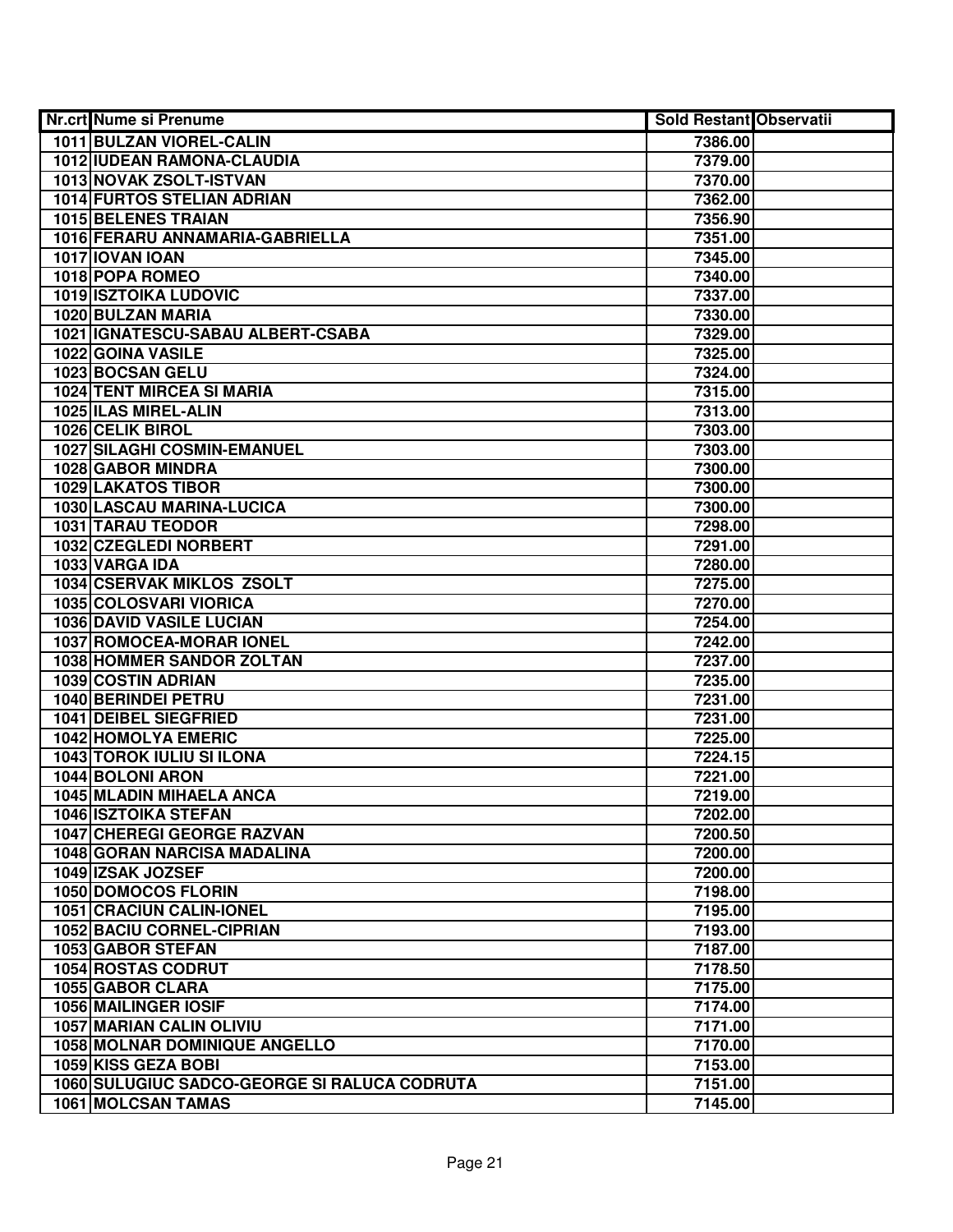| Nr.crt Nume si Prenume                  | <b>Sold Restant Observatii</b> |  |
|-----------------------------------------|--------------------------------|--|
| 1062 GAVITA GABRIEL                     | 7131.00                        |  |
| 1063 PASCA IOAN                         | 7114.50                        |  |
| 1064 MARTIN FLORICA-MARIOARA            | 7114.00                        |  |
| 1065 MUNTEAN IULIU                      | 7105.00                        |  |
| 1066 ONICA ADRIAN-DORU                  | 7105.00                        |  |
| <b>1067 CABA CALIN FLORENTIN</b>        | 7104.00                        |  |
| 1068 HEGEDUS LASZLO                     | 7091.00                        |  |
| <b>1069 HODISAN CRISTIAN</b>            | 7084.00                        |  |
| 1070 STIOP CALIN IONEL                  | 7083.77                        |  |
| <b>1071 PADUREAN MARIN FLORIN</b>       | 7083.00                        |  |
| 1072 TINC ALIN-FLORIN                   | 7069.00                        |  |
| 1073 CODRIEANU IOAN                     | 7060.00                        |  |
| 1074 BOB IOAN RADU                      | 7046.00                        |  |
| <b>1075 NAGY ATTILA</b>                 | 7040.00                        |  |
| 1076 CAPOTA OVIDIU                      | 7039.22                        |  |
| 1077 GABOR MATEI                        | 7038.44                        |  |
| 1078 STOIA BOGDAN-MIHAI                 | 7036.00                        |  |
| 1079 CORENIUC CLAUDIU-EMIL              | 7035.00                        |  |
| 1080 KELEMEN LASZLO                     | 7030.00                        |  |
| 1081 KISS NORBERT                       | 7030.00                        |  |
| <b>1082 SEBESTYEN ADRIAN</b>            | 7025.00                        |  |
| 1083 BUZGUTA OVIDIU IOAN                | 7016.00                        |  |
| 1084 BUHAS CALIN-OVIDIU                 | 7008.00                        |  |
| 1085 BRETAN MARIA                       | 7000.00                        |  |
| 1086 ILUTA FLORIN                       | 6990.00                        |  |
| 1087 TIRIL RADU-MARIUS                  | 6983.00                        |  |
| 1088 BLAGA GAVRIL SI MARIA              | 6979.00                        |  |
| 1089 GABOR SUSANA                       | 6970.00                        |  |
| 1090 BRATA MARIA                        | 6960.00                        |  |
| 1091 RAT SORIN                          | 6959.00                        |  |
| 1092 DEZSI GEZA                         | 6952.00                        |  |
| 1093 MATIU SIMONA DORINA SI OVIDIU      | 6925.00                        |  |
| 1094 SEBESTYEN MARIN                    | 6925.00                        |  |
| <b>1095 GABOR STEFAN</b>                | 6920.00                        |  |
| 1096 RACHITA ANDI-ALIN                  | 6908.00                        |  |
| 1097 TARA VLAD GELU                     | 6905.00                        |  |
| 1098 BALAN SERGIU-VIRGIL                | 6894.00                        |  |
| 1099 DAN MARTIAN                        | 6894.00                        |  |
| <b>1100 CIURAR RADU</b>                 | 6891.00                        |  |
| <b>1101 BACIU DACIAN-CONSTANTIN</b>     | 6888.00                        |  |
| <b>1102 MALAIES OCTAVIAN</b>            | 6885.00                        |  |
| 1103 LAZAR GHEORGHE                     | 6880.00                        |  |
| 1104 ZARAU GABRIEL                      | 6871.00                        |  |
| 1105 BALOGH TIBOR                       | 6870.00                        |  |
| 1106 RAZVANTA COSMIN PAUL               | 6870.00                        |  |
| <b>1107 MICLOS MIRCEA SI GHEORGHINA</b> | 6866.00                        |  |
| 1108 BORZA EMILIAN                      | 6865.00                        |  |
| 1109 PETRICAU ALINA-VASILICA            | 6855.00                        |  |
| 1110 GUG PAVEL SI RAVEICA               | 6850.00                        |  |
| 1111 KOVACS LUMINITA SI IONESCU MUGUREL | 6846.00                        |  |
| <b>1112 COSTEA FLORIAN DAVID</b>        | 6840.00                        |  |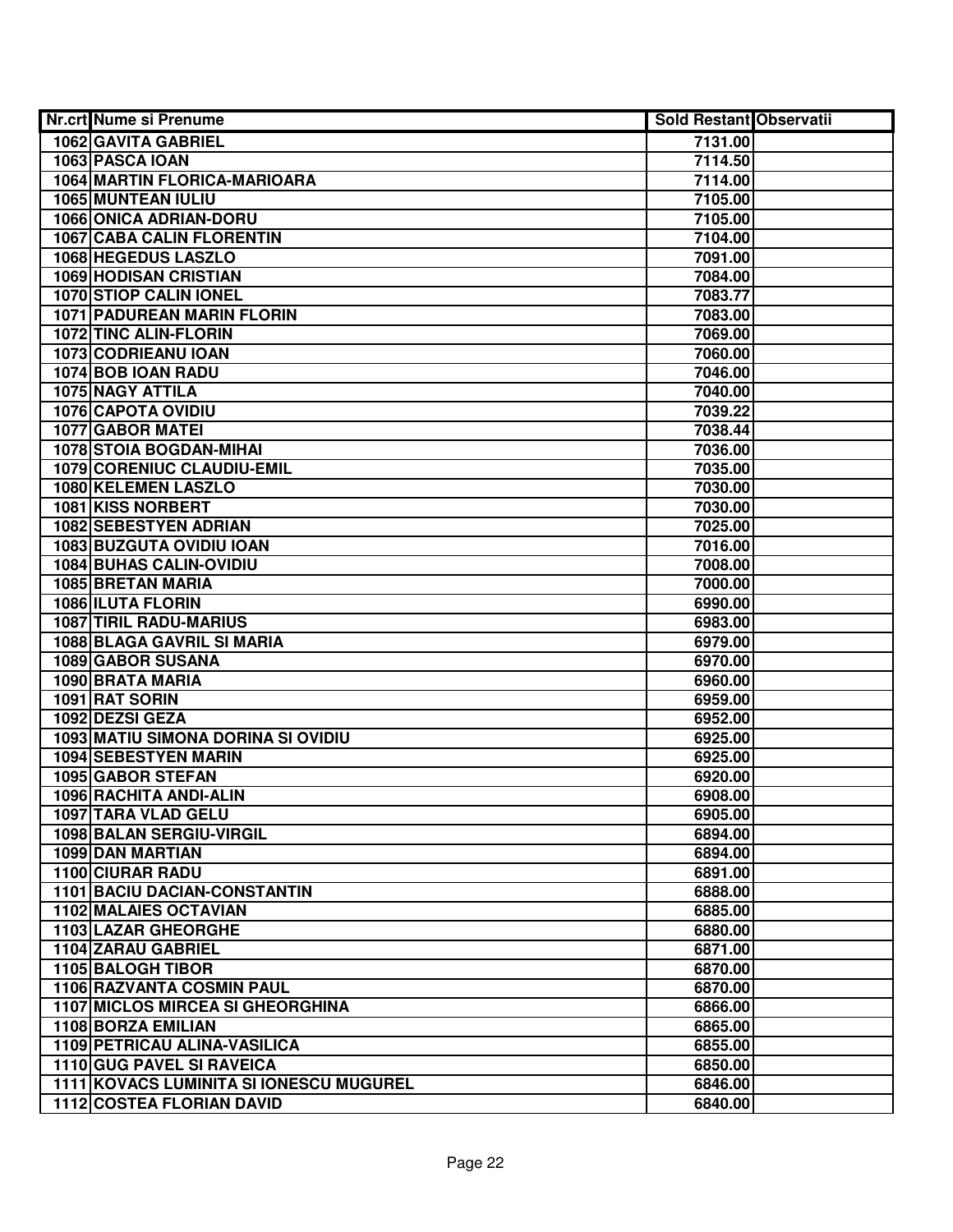| Nr.crt Nume si Prenume              | <b>Sold Restant Observatii</b> |  |
|-------------------------------------|--------------------------------|--|
| <b>1113 NEMES ALEXANDRU</b>         | 6840.00                        |  |
| <b>1114 ITTU MONICA-DORINA</b>      | 6828.00                        |  |
| 1115 PERNES IOAN CALIN              | 6826.75                        |  |
| 1116 BERINDE RADU SI DIANA          | 6819.50                        |  |
| 1117 IUGA MARIA                     | 6817.00                        |  |
| 1118 CIUCA CRISTIAN-ADRIAN          | 6813.00                        |  |
| 1119 SABAU KAROLY                   | 6806.00                        |  |
| <b>1120 NECULAI DANIEL</b>          | 6797.07                        |  |
| 1121 GILAU GHEORGHE-CAROL           | 6795.00                        |  |
| <b>1122 GABOR GAVRIL</b>            | 6784.00                        |  |
| <b>1123 STROIU TANASE</b>           | 6772.00                        |  |
| <b>1124 TEM STEFAN-PETRU-EMERIC</b> | 6764.00                        |  |
| <b>1125 MIHAI DOREL-CONSTANTIN</b>  | 6760.00                        |  |
| 1126 HURMUZ SURAJ                   | 6753.00                        |  |
| <b>1127 STOICA LUDOVIC</b>          | 6749.00                        |  |
| <b>1128 CIOTIR CIPRIAN GEORGE</b>   | 6747.00                        |  |
| 1129 GABOR TEREZ                    | 6743.00                        |  |
| 1130 VESA DANIEL                    | 6737.00                        |  |
| <b>1131 DOBLE RADU EUGEN</b>        | 6731.00                        |  |
| 1132 POP NADIA-ILEANA               | 6726.00                        |  |
| 1133 MOCSAR JOZSEF                  | 6723.00                        |  |
| 1134 LAKATOS ERZSEBET-NOEMI         | 6715.00                        |  |
| 1135 SUTA VASILE-SEBASTIAN          | 6700.50                        |  |
| 1136 BARA MIRELA AURELIA            | 6695.00                        |  |
| 1137 BALOG PETRU                    | 6692.00                        |  |
| 1138 UNGUR GYORGY-JOZSEF            | 6689.00                        |  |
| 1139 UNGUR CLAUDIU-LIVIU            | 6686.00                        |  |
| <b>1140 ZAHARIE TIBOR</b>           | 6680.00                        |  |
| 1141 LESAK SANDOR                   | 6671.00                        |  |
| 1142 BOGDAN FELIX ROLAND            | 6670.00                        |  |
| 1143 ANDREI CATALIN-GAVRIL          | 6666.39                        |  |
| 1144 SANDOR-BARLEA ZOLTAN           | 6662.00                        |  |
| <b>1145 SATMARI VIRGIL</b>          | 6662.00                        |  |
| 1146 LORINCZ LAJOS                  | 6644.00                        |  |
| <b>1147 LEURINTIU GAVRIL</b>        | 6641.00                        |  |
| <b>1148 PURICE IOAN CRISTIAN</b>    | 6638.00                        |  |
| 1149 BALOGH IOSIF                   | 6632.00                        |  |
| 1150 URSACHE IONUT-BOGDAN           | 6626.00                        |  |
| 1151 KISS CSABA                     | 6624.00                        |  |
| <b>1152 SALAGEAN DANIEL-OLIMPIU</b> | 6622.00                        |  |
| <b>1153 GYORI MONIKA</b>            | 6610.00                        |  |
| 1154 ALBUTIU ANGELA                 | 6600.00                        |  |
| <b>1155 MOISIN ALEXANDRU</b>        | 6600.00                        |  |
| 1156 NYUZO ERZSEBET                 | 6600.00                        |  |
| <b>1157 MUTIU CRISTIAN</b>          | 6595.00                        |  |
| 1158 KAJCZA ANTON GIULIO            | 6586.00                        |  |
| 1159 PAP ZSOLT PETER                | 6586.00                        |  |
| 1160 MURESAN AURELIAN               | 6584.00                        |  |
| 1161 STAFIE SORIN                   | 6577.17                        |  |
| <b>1162 POGAN ADRIAN SEVER</b>      | 6552.00                        |  |
| 1163 INDIG LASZLO ROBERT            | 6547.00                        |  |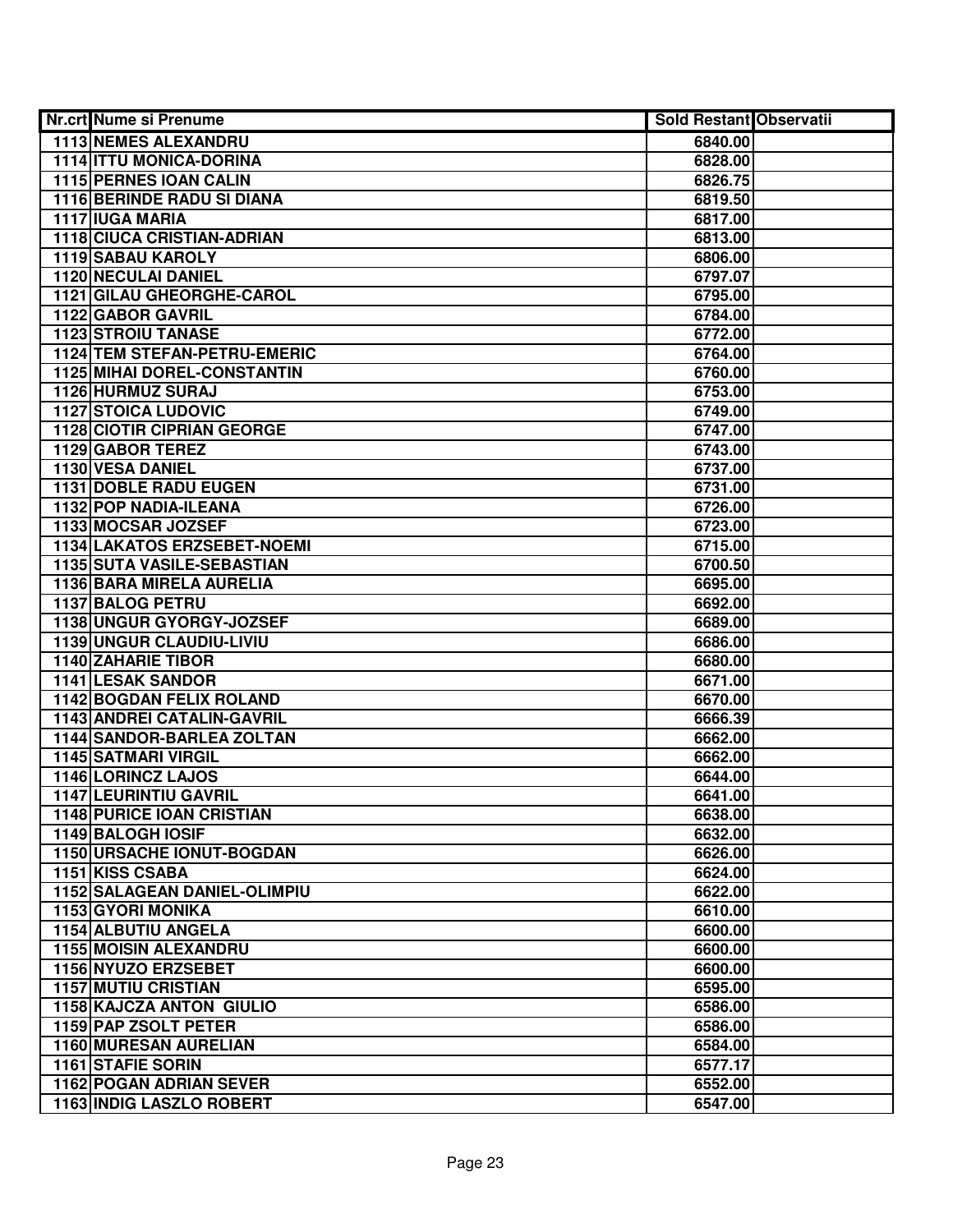| Nr.crt Nume si Prenume              | <b>Sold Restant Observatii</b> |
|-------------------------------------|--------------------------------|
| 1164 GABOR GABOR                    | 6543.02                        |
| <b>1165 CIOCAN FLORIAN LUCIAN</b>   | 6542.00                        |
| 1166 VENTEL ALEXANDRU               | 6536.00                        |
| 1167 ALBUTIU DOREL-DUMITRU          | 6535.00                        |
| <b>1168 VAIDA DORIN SI DANIELA</b>  | 6533.00                        |
| 1169 KISS LADISLAU-ANDREI-IOSIF     | 6531.00                        |
| <b>1170 STOICA PAUL SORIN</b>       | 6530.00                        |
| 1171 SILAGHI ANA INTREP.FAM         | 6525.00                        |
| 1172 ANDOR ALIN-IOAN                | 6521.50                        |
| 1173 OTVOS CLAUDIU PETRU            | 6521.00                        |
| <b>1174 TAKACS RENATTA-EDINA</b>    | 6513.00                        |
| <b>1175 BOSCA SERGIU</b>            | 6510.00                        |
| <b>1176 TATAR DAN-ALEXANDRU</b>     | 6507.00                        |
| <b>1177 MICH AGNETA</b>             | 6506.00                        |
| 1178 AGH FERENCZ OSZKAR             | 6500.00                        |
| 1179 BUDAI IOSIF                    | 6500.00                        |
| 1180 CAVASDAN REMUS                 | 6500.00                        |
| <b>1181 CHILBA DENISA-KRISZTINA</b> | 6500.00                        |
| 1182 DASCAL VIVIANA-IOANA           | 6500.00                        |
| 1183 GALCA DUMITRU-NICOLAE-DAN      | 6500.00                        |
| <b>1184 LELE MARCEL HORIA</b>       | 6500.00                        |
| 1185 NAGY EVA                       | 6500.00                        |
| 1186 OSAN ALIN                      | 6500.00                        |
| 1187 SASS SANDOR-JOZSEF             | 6500.00                        |
| <b>1188 SILAGHI ARPAD</b>           | 6500.00                        |
| 1189 KUKLA ISTVAN ROBERT            | 6497.00                        |
| 1190 RUS CALIN-DUMITRU              | 6493.31                        |
| 1191 MAKAI CAROL                    | 6490.00                        |
| <b>1192 PATAKI-HASAS EMIL</b>       | 6490.00                        |
| 1193 DAVID DANIEL-VIRGIL            | 6481.00                        |
| <b>1194 LAKATOS AUGUSTIN</b>        | 6480.00                        |
| 1195 HRIN GHEORGHE-DORIN            | 6479.88                        |
| <b>1196 BUDA CRISTIAN AUREL</b>     | 6460.00                        |
| <b>1197 CIURAR ROBERT</b>           | 6460.00                        |
| 1198 ALFOLDI SERGIU ALIN            | 6455.66                        |
| 1199 CIORBA MARIUS                  | 6450.00                        |
| <b>1200 MESESAN CORIOLAN</b>        | 6447.00                        |
| <b>1201 TIRITEU FRANCISC</b>        | 6446.53                        |
| 1202 POPAN IOAN                     | 6440.00                        |
| <b>1203 CABA DANIELA</b>            | 6438.00                        |
| <b>1204 HALACU LUCIAN-GHEORGHE</b>  | 6435.00                        |
| <b>1205 ISTOICA IOAN SI TEREZ</b>   | 6432.00                        |
| <b>1206 BAROTI ATTILA</b>           | 6431.00                        |
| <b>1207 COSTEA FLAVIU</b>           | 6422.50                        |
| <b>1208 MIHAI GHEORGHE</b>          | 6420.00                        |
| 1209 HANIS ZSOLT                    | 6400.00                        |
| 1210 MEDVE IOAN                     | 6400.00                        |
| 1211 COSMA LENNON-LEVENTE-KRISZTIAN | 6399.00 PROCES PE ROL          |
| <b>1212 GABOR DUMITRU</b>           | 6393.00                        |
| <b>1213 MIKUCZ MATILDA</b>          | 6392.67                        |
| <b>1214 FERENT EDUARD</b>           | 6383.45                        |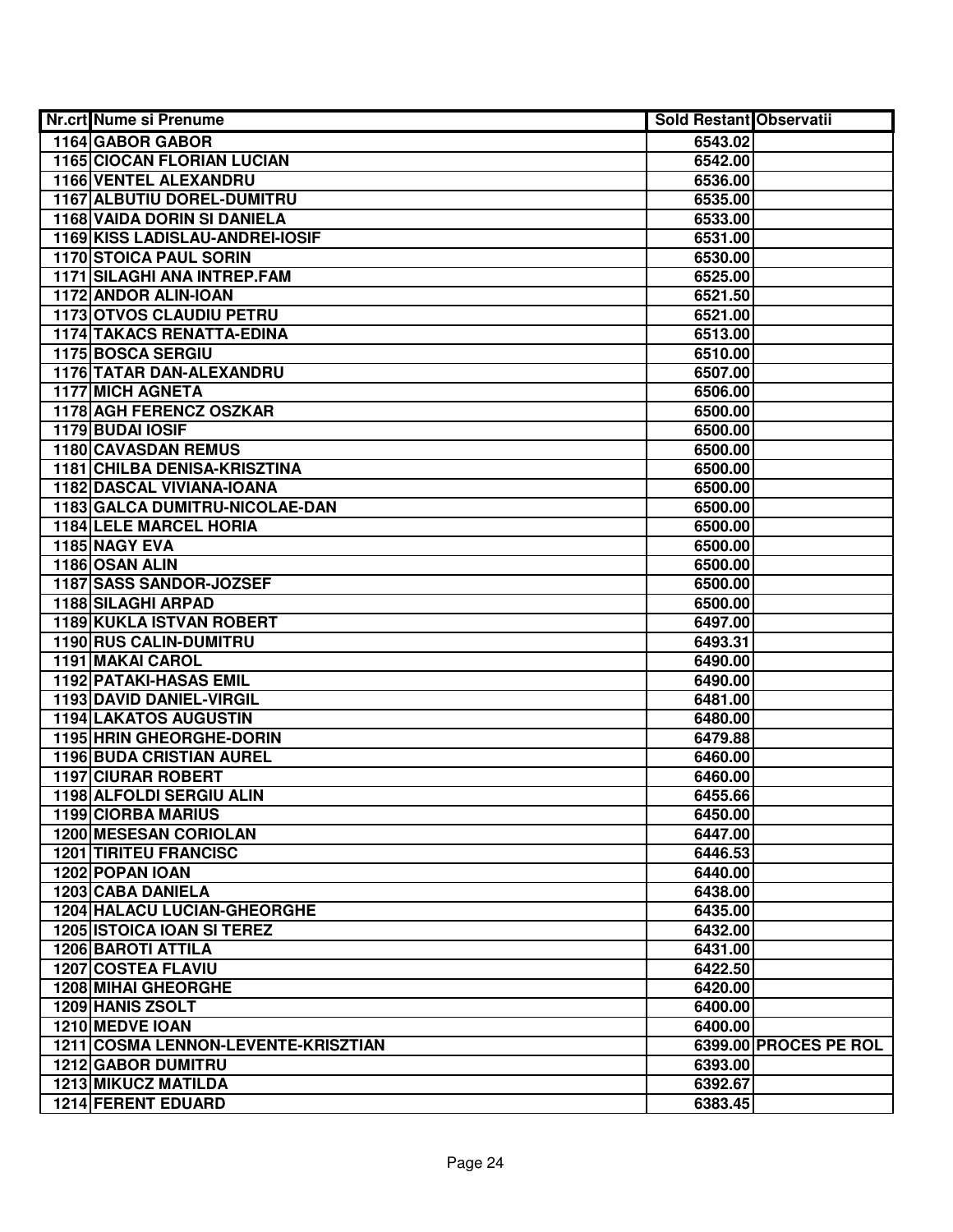| Nr.crt Nume si Prenume                         | <b>Sold Restant Observatii</b> |  |
|------------------------------------------------|--------------------------------|--|
| <b>1215 CHIRICA EMERIC ZSOLT</b>               | 6380.00                        |  |
| <b>1216 SGINDAR DANIEL</b>                     | 6378.50                        |  |
| 1217 CIUCIU IACOB-CORNEL                       | 6372.73                        |  |
| 1218 CATAUDELLA GIORGIO                        | 6365.00                        |  |
| 1219 BARNA LASZLO-AURELIAN                     | 6363.00                        |  |
| 1220 SIME IONUT-VLAD                           | 6362.00                        |  |
| <b>1221 BIRTAS MIHAI GABRIEL</b>               | 6361.00                        |  |
| 1222 FORT IONUT-CRISTIAN                       | 6361.00                        |  |
| <b>1223 CIUCIUMIS STEFAN-DUMITRU</b>           | 6354.00                        |  |
| <b>1224 DUDAS VASILE SI DOINA</b>              | 6352.00                        |  |
| <b>1225 FERARIU BOGDAN IOAN</b>                | 6351.50                        |  |
| <b>1226 GABOR STEFAN</b>                       | 6341.00                        |  |
| <b>1227 SUCIU VIOREL FLORIN</b>                | 6340.00                        |  |
| 1228 POTRA IOAN - INTREPRINDERE INDIVIDUALA    | 6338.00                        |  |
| 1229 VARGA ALEXANDRU SI PIROSKA                | 6325.00                        |  |
| 1230 ANDOR ALEXANDRU DAN                       | 6321.00                        |  |
| 1231 COVACIU ALEXANDRU                         | 6321.00                        |  |
| <b>1232 PATCAS CRISTIAN BOGDAN</b>             | 6320.00                        |  |
| 1233 TARLEA ANCA-LIANA                         | 6311.00                        |  |
| 1234 SZUTOR EVA                                | 6310.00                        |  |
| 1235 BONCEA IOAN-LAVINIU                       | 6307.28                        |  |
| 1236 BALOGH NORBERT-NANDOR                     | 6305.00                        |  |
| 1237 IUONAS CORNELIU-REMUS SI ILDIKO GYONGYI   | 6305.00                        |  |
| 1238 PASCA-TANC BIANCA-CLARA                   | 6285.00                        |  |
| 1239 GHENGHIU LAURENTIU-RADU                   | 6284.08                        |  |
| 1240 KARACSONYI MARGARETA                      | 6284.00                        |  |
| 1241 MUNTEANU NELU-MIRCEA                      | 6280.00                        |  |
| 1242 GABOR PETRU                               | 6278.00                        |  |
| <b>1243 MICLE CONSTANTIN</b>                   | 6274.50                        |  |
| <b>1244 CHIOREAN-VAGNER MARIUS-OVIDIU</b>      | 6259.00                        |  |
| 1245 POPESCU-BALAZS FLORIN                     | 6255.00                        |  |
| 1246 KHAN FARAZ                                | 6251.00                        |  |
| 1247 LEUCA VIOREL                              | 6251.00                        |  |
| 1248 BIGASZ MAGDALENA ROZALIA SI DANIEL        | 6250.00                        |  |
| <b>1249 ZVAGYURA ZSIROS</b>                    | 6250.00                        |  |
| 1250 SARB ADRIAN-DANIEL                        | 6235.00                        |  |
| 1251 HORJA GAVRIL                              | 6232.00                        |  |
| <b>1252 CIURAR LAIE</b>                        | 6226.00                        |  |
| <b>1253 GONCZE ATTILA-BELA</b>                 | 6226.00                        |  |
| <b>1254 ZANONI PAOLO</b>                       | 6223.00                        |  |
| <b>1255 FIZESAN RAMONA NICOLETA</b>            | 6208.40                        |  |
| <b>1256 BLAGOE-BREDICEANU CRISTIAN-FLAVIUS</b> | 6208.00                        |  |
| 1257 UR IOSIF                                  | 6206.00                        |  |
| <b>1258 KISS LAJOS</b>                         | 6202.00                        |  |
| <b>1259 PALL CSABA SANDOR</b>                  | 6201.00                        |  |
| <b>1260 IOVANOVICI MILAN IONUT</b>             | 6200.40                        |  |
| 1261 ASTEFANOAEI LUCIAN-FLORENTIN              | 6200.00                        |  |
| 1262 GABOR IANCU                               | 6200.00                        |  |
| <b>1263 HAVRINCEA DANIEL-NONY</b>              | 6200.00                        |  |
| <b>1264 POPA OVIDIU</b>                        | 6200.00                        |  |
| <b>1265 POPA DANIELA VIOLETA</b>               | 6197.00                        |  |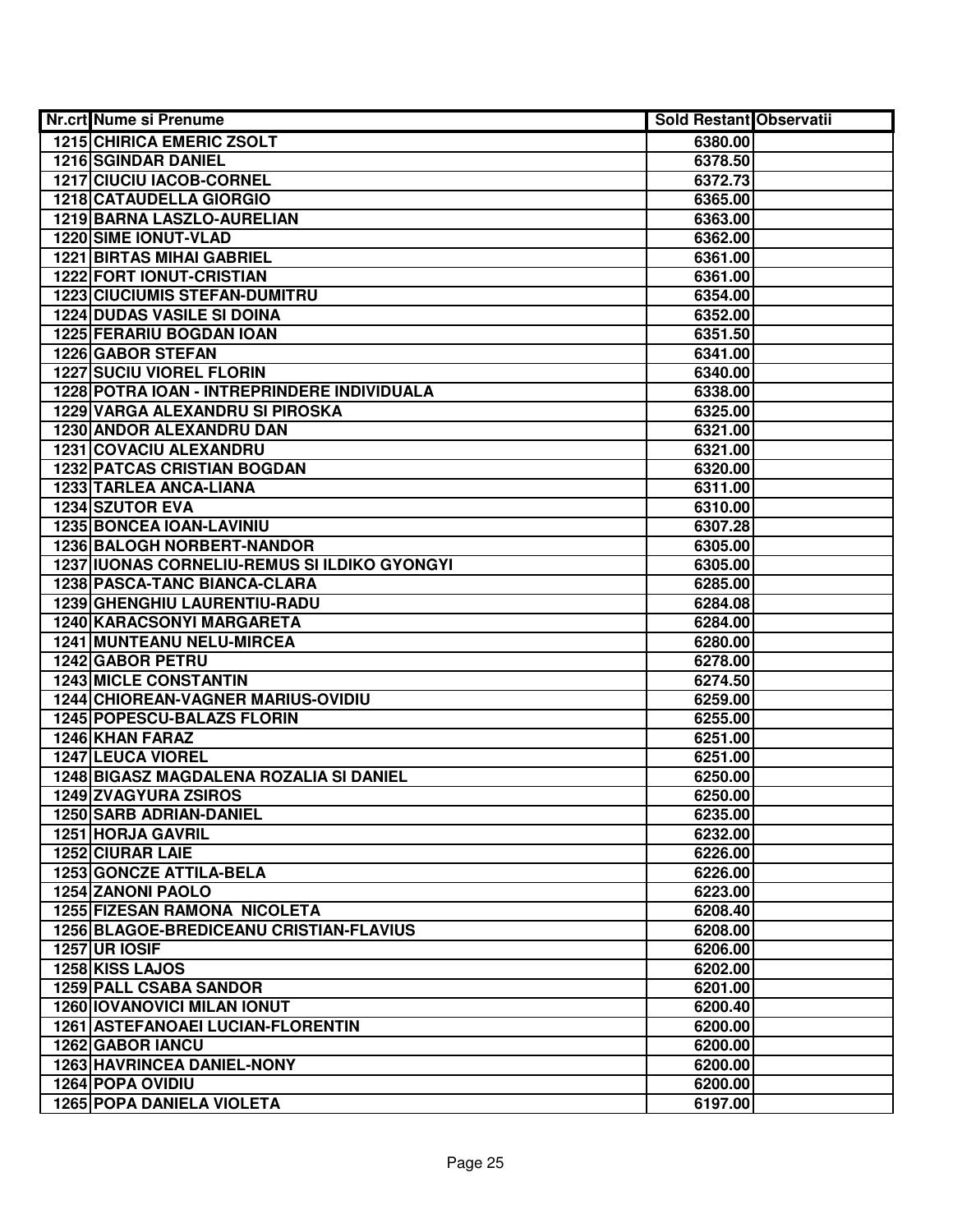| Nr.crt Nume si Prenume                                | <b>Sold Restant Observatii</b> |                       |
|-------------------------------------------------------|--------------------------------|-----------------------|
| 1266 GABOR GABRIEL                                    | 6195.00                        |                       |
| 1267 GABOR GABOR                                      | 6194.28                        |                       |
| <b>1268 TOTH STEFAN SI KATALIN</b>                    |                                | 6184.00 PROCES PE ROL |
| <b>1269 VIDICAN GABRIEL-OVIDIU</b>                    | 6179.00                        |                       |
| 1270 ARDELEAN GHEORGHE-SORIN                          | 6172.00                        |                       |
| 1271 GHIURO DINU SORIN                                | 6170.00                        |                       |
| 1272 CORBUT PAUL-SEBASTIAN                            | 6163.00                        |                       |
| 1273 ROMOSAN IOAN DOREL SI FLORICA LILIANA            | 6163.00                        |                       |
| <b>1274 GABOR MATEI</b>                               | 6161.00                        |                       |
| 1275   IHAB M.I.ABUALKHIR                             | 6160.00                        |                       |
| <b>1276 PUSKAS MIKLOS-ZOLTAN</b>                      | 6160.00                        |                       |
| <b>1277 ROSTAS IOAN-DOLAR</b>                         | 6160.00                        |                       |
| <b>1278 NEVELITS MARIUS-LUCIAN</b>                    | 6154.00                        |                       |
| <b>1279 STATE VASILE</b>                              | 6146.03                        |                       |
| 1280 LENCAR IOAN-CALIN                                | 6142.00                        |                       |
| 1281 VLAD DUMITRU                                     | 6140.53                        |                       |
| 1282 GABOR RUPI                                       | 6134.98                        |                       |
| 1283 KELEMEN IOAN SI ROZALIA                          | 6123.00                        |                       |
| <b>1284 NICA EUGEN-CATALIN</b>                        | 6123.00                        |                       |
| <b>1285 MATICAS IOAN-EMILIAN</b>                      | 6122.00                        |                       |
| 1286 KAPALAI LORANT BELA                              | 6120.00                        |                       |
| 1287 DASCALESCU ADELA-ELENA                           | 6100.00                        |                       |
| <b>1288 ISZTOYKA GABOR</b>                            | 6100.00                        |                       |
| 1289 PAULESCU RAZVAN NICOLAE SI ANGELA A              | 6094.74                        |                       |
| <b>1290 BORSI MIHAELA-VIRGINIA</b>                    | 6083.00                        |                       |
| <b>1291 BARBONTA CORINA IOANA</b>                     | 6081.00                        |                       |
| 1292 RUGAN IOAN                                       | 6080.00                        |                       |
| 1293 SIMOC SILVIA                                     | 6064.00                        |                       |
| 1294 KOPAR ROBERT-NICOLAE                             | 6063.00                        |                       |
| <b>1295 SAMU SORIN MIHAI</b>                          | 6061.00                        |                       |
| 1296 POP OVIDIU-DORIN                                 | 6060.53                        |                       |
| <b>1297 BENTA OCTAVIAN-OVIDIU</b>                     | 6057.73                        |                       |
| <b>1298 CHERECHES FLOARE</b>                          | 6057.00                        |                       |
| 1299 POP MARIUS                                       | 6057.00                        |                       |
| <b>1300 SILAGHI ADRIAN-GABRIEL</b>                    | 6057.00                        |                       |
| <b>1301 LAKATOS VIORICA</b>                           | 6055.00                        |                       |
| 1302 ONITA DANIEL                                     | 6054.18                        |                       |
| 1303 POP MIHAELA-LILIANA                              | 6054.00                        |                       |
| <b>1304 CALAU DUMITRU</b>                             | 6041.00                        |                       |
| 1305 BURCSA MIHAI                                     | 6040.00                        |                       |
| <b>1306 ANCSAN VASILE CIPRIAN SI AURICA</b>           | 6037.00                        |                       |
| 1307 GABOR GAVRIL                                     | 6033.00                        |                       |
| <b>1308 ROSTAS EMANUEL</b>                            | 6032.00                        |                       |
| 1309 DE SMET MEDA                                     | 6031.00                        |                       |
| 1310 FOCOS GABRIEL-RAZVAN                             | 6023.17                        |                       |
| <b>1311 SUCIU EVA VIORICA</b>                         | 6019.00                        |                       |
| 1312 FORGACIU SEBASTIAN<br><b>1313 NICORUT FLORIN</b> | 6017.00                        |                       |
| 1314 MARIAN MIRCEA                                    | 6010.00<br>6008.00             |                       |
| 1315 HEREDEA DANIEL                                   | 6006.00                        |                       |
| 1316 PANC PETRU                                       | 6006.00                        |                       |
|                                                       |                                |                       |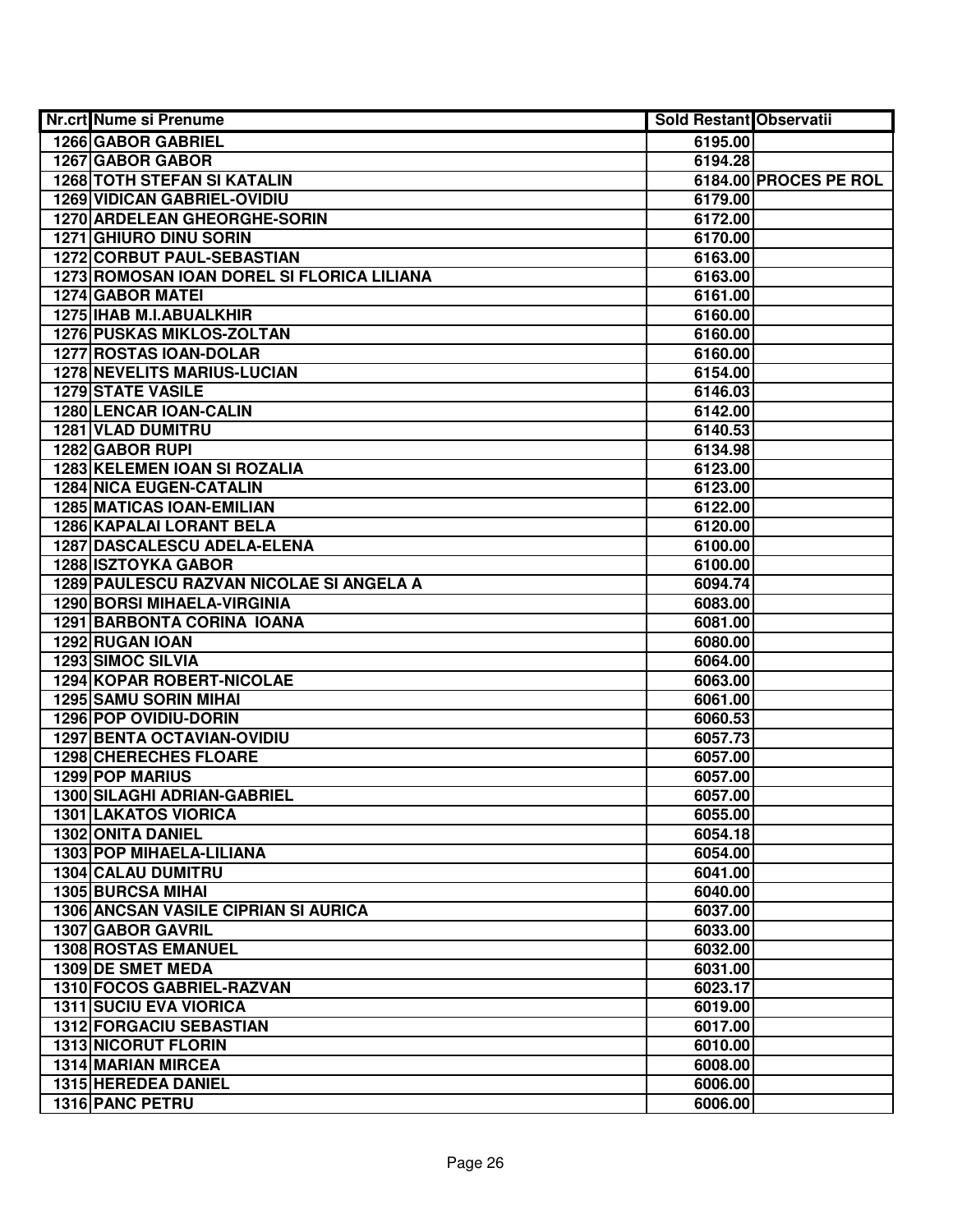| Nr.crt Nume si Prenume                   | <b>Sold Restant Observatii</b> |  |
|------------------------------------------|--------------------------------|--|
| 1317 AL EZZEH TAREQ AHMAD TALAB          | 6000.00                        |  |
| <b>1318 AMBRUS CLAUDIA</b>               | 6000.00                        |  |
| 1319 APOSTOL LETITIA-MIHAELA             | 6000.00                        |  |
| 1320 BODNAR IOANA TEODORA                | 6000.00                        |  |
| 1321 BOTH ZSOLT                          | 6000.00                        |  |
| <b>1322 BRINDUS OLIMPIA</b>              | 6000.00                        |  |
| 1323 BRONT VIORICA-ALINA                 | 6000.00                        |  |
| <b>1324 BUDAI KAROLY-ROBERT</b>          | 6000.00                        |  |
| <b>1325 BULGARU FLORIN</b>               | 6000.00                        |  |
| 1326 BUNTA DAN-PETRU                     | 6000.00                        |  |
| <b>1327 COLCER CORINA</b>                | 6000.00                        |  |
| 1328 CSOKA ATTILA                        | 6000.00                        |  |
| 1329 DAROCZI ERZSEBET                    | 6000.00                        |  |
| <b>1330 DEAK ISTVAN</b>                  | 6000.00                        |  |
| 1331 DOBOVAN ALEXANDRU                   | 6000.00                        |  |
| 1332 DOMJAN CAROL ZSOLT                  | 6000.00                        |  |
| 1333 FLONTA DANIEL                       | 6000.00                        |  |
| 1334 FOIT DANUT VIOREL                   | 6000.00                        |  |
| <b>1335 GALASSINI NATALINO FERRUCCIO</b> | 6000.00                        |  |
| 1336 GERGELY KAROLY                      | 6000.00                        |  |
| 1337 GLATZ SANDOR-JOZSEF                 | 6000.00                        |  |
| 1338 HANGA GEANINA-CLAUDIA               | 6000.00                        |  |
| 1339 HERMAN ROZALIA-IZABELA              | 6000.00                        |  |
| <b>1340 IVAN LUCIAN-ARON</b>             | 6000.00                        |  |
| 1341 KILINC MARIA                        | 6000.00                        |  |
| 1342 LASZLO ILDIKO MARIA                 | 6000.00                        |  |
| 1343 LAZA FLOARE                         | 6000.00                        |  |
| 1344 LAZAR- POJEGA CRISTIAN IOAN         | 6000.00                        |  |
| <b>1345 LECHINTEANU EUGEN</b>            | 6000.00                        |  |
| 1346 MAGHIAR SPERANTA-ADINA              | 6000.00                        |  |
| 1347 MIHANCEA FLORINA-MARINA             | 6000.00                        |  |
| 1348 MIHUTA PETRU-SORIN                  | 6000.00                        |  |
| 1349 MOTOS MARCEL                        | 6000.00                        |  |
| 1350 MUDURA MIRELA                       | 6000.00                        |  |
| <b>1351 MUNTEAN IRINA</b>                | 6000.00                        |  |
| <b>1352 PATCAS CRINA NARCISA</b>         | 6000.00                        |  |
| 1353 PLES FLORINEL                       | 6000.00                        |  |
| <b>1354 POPA FLORIN-GHEORGHE</b>         | 6000.00                        |  |
| 1355 POPA GEORGETA                       | 6000.00                        |  |
| <b>1356 POPA NICOLAE CALIN</b>           | 6000.00                        |  |
| 1357 POPA RAMONA-IOANA                   | 6000.00                        |  |
| 1358 RODA PAOLO                          | 6000.00                        |  |
| <b>1359 ROSTAS MARIA</b>                 | 6000.00                        |  |
| 1360 SAMANIEGO SOTO EDUARDO ARMANDO      | 6000.00                        |  |
| <b>1361 SANDOR TRAIAN-ANTONIU</b>        | 6000.00                        |  |
| <b>1362 STANCIU EUGEN</b>                | 6000.00                        |  |
| 1363 TABUS TANIA-GEORGETA-IOANA          | 6000.00                        |  |
| <b>1364 TOROK LEVENTE-LORANT</b>         | 6000.00                        |  |
| 1365 VAN GELEEN ELENA CRISTINA           | 6000.00                        |  |
| <b>1366 VARDAI ANDREEA MARIA</b>         | 6000.00                        |  |
| 1367 VICAS FLORIN                        | 6000.00                        |  |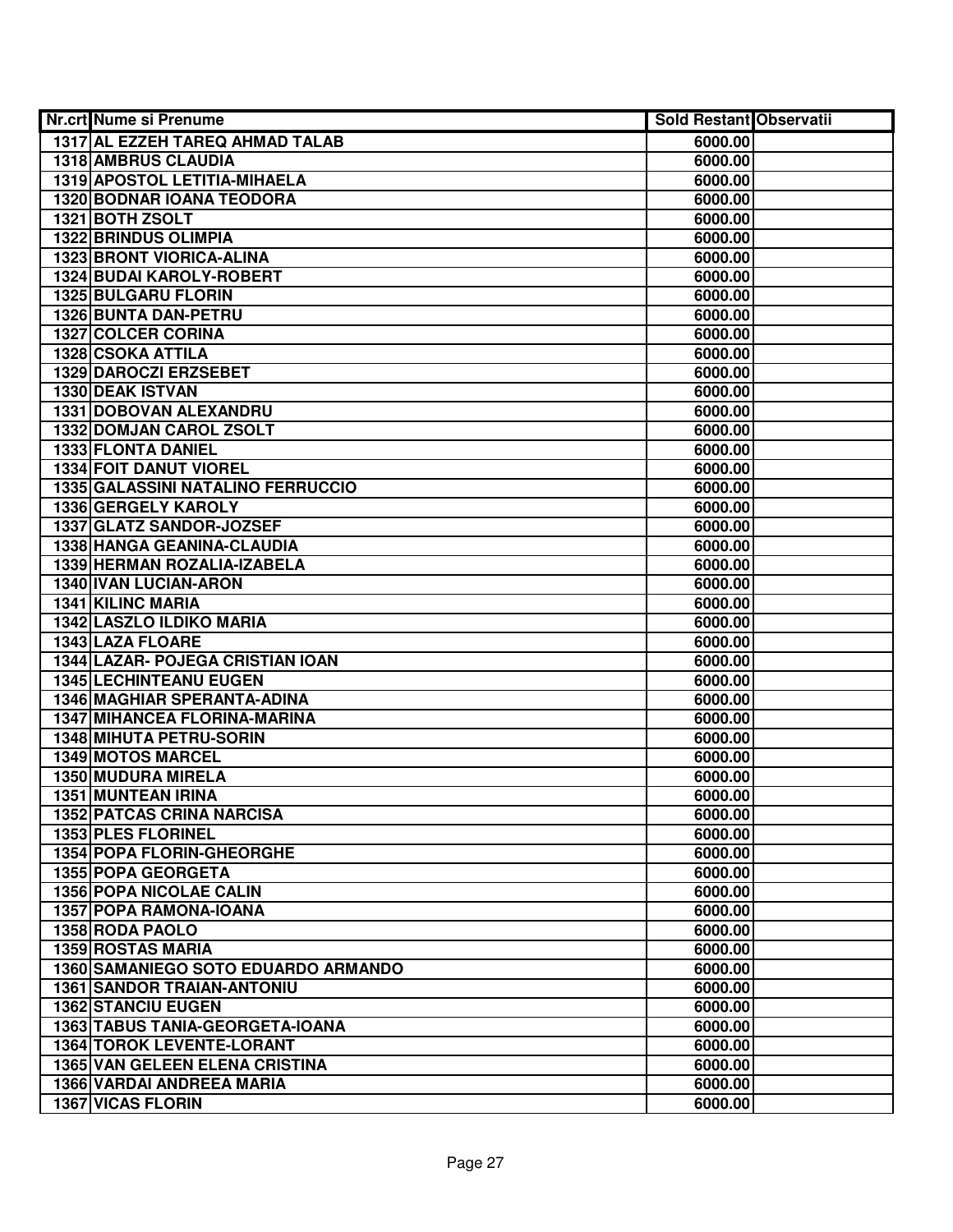| 1368 VIGLIONE MICHELLE<br>6000.00<br>1369 LUPU IBOLYA<br>5998.00<br>1370 NEMETH GABOR<br>5997.68<br><b>1371 DRUGAS TEODOR</b><br>5997.00<br>1372 ALB MONICA<br>5995.00<br>1373 DUCA EMILIA<br>5995.00<br><b>1374 HODIS RODICA</b><br>5995.00<br><b>1375 BREAZ SORIN-MIHAI</b><br>5990.86<br><b>1376 BUT IOANA-GHEORGHINA</b><br>5990.00<br><b>1377 PELE DOREL FLORIN SI RODICA</b><br>5990.00<br>1378 MURGULY JOZSEF<br>5988.88<br>1379 NAGY LAJOS<br>5983.00<br>1380 OLAH EMMA<br>5983.00<br>1381 GHETEA ANA<br>5982.00<br><b>1382 MATEI CATALIN NICOLAE</b><br>5974.00<br><b>1383 STROE MIRCEA-DANIEL SI RAMONA TEREZ</b><br>5972.52<br>1384 HOTOPAN LOREDANA-MARIANA<br>5971.00<br>1385 INDRIE GHEORGHE-FLORIN<br>5970.00<br>1386 VULCAN GABRIELA<br>5969.00 |
|-----------------------------------------------------------------------------------------------------------------------------------------------------------------------------------------------------------------------------------------------------------------------------------------------------------------------------------------------------------------------------------------------------------------------------------------------------------------------------------------------------------------------------------------------------------------------------------------------------------------------------------------------------------------------------------------------------------------------------------------------------------------|
|                                                                                                                                                                                                                                                                                                                                                                                                                                                                                                                                                                                                                                                                                                                                                                 |
|                                                                                                                                                                                                                                                                                                                                                                                                                                                                                                                                                                                                                                                                                                                                                                 |
|                                                                                                                                                                                                                                                                                                                                                                                                                                                                                                                                                                                                                                                                                                                                                                 |
|                                                                                                                                                                                                                                                                                                                                                                                                                                                                                                                                                                                                                                                                                                                                                                 |
|                                                                                                                                                                                                                                                                                                                                                                                                                                                                                                                                                                                                                                                                                                                                                                 |
|                                                                                                                                                                                                                                                                                                                                                                                                                                                                                                                                                                                                                                                                                                                                                                 |
|                                                                                                                                                                                                                                                                                                                                                                                                                                                                                                                                                                                                                                                                                                                                                                 |
|                                                                                                                                                                                                                                                                                                                                                                                                                                                                                                                                                                                                                                                                                                                                                                 |
|                                                                                                                                                                                                                                                                                                                                                                                                                                                                                                                                                                                                                                                                                                                                                                 |
|                                                                                                                                                                                                                                                                                                                                                                                                                                                                                                                                                                                                                                                                                                                                                                 |
|                                                                                                                                                                                                                                                                                                                                                                                                                                                                                                                                                                                                                                                                                                                                                                 |
|                                                                                                                                                                                                                                                                                                                                                                                                                                                                                                                                                                                                                                                                                                                                                                 |
|                                                                                                                                                                                                                                                                                                                                                                                                                                                                                                                                                                                                                                                                                                                                                                 |
|                                                                                                                                                                                                                                                                                                                                                                                                                                                                                                                                                                                                                                                                                                                                                                 |
|                                                                                                                                                                                                                                                                                                                                                                                                                                                                                                                                                                                                                                                                                                                                                                 |
|                                                                                                                                                                                                                                                                                                                                                                                                                                                                                                                                                                                                                                                                                                                                                                 |
|                                                                                                                                                                                                                                                                                                                                                                                                                                                                                                                                                                                                                                                                                                                                                                 |
|                                                                                                                                                                                                                                                                                                                                                                                                                                                                                                                                                                                                                                                                                                                                                                 |
|                                                                                                                                                                                                                                                                                                                                                                                                                                                                                                                                                                                                                                                                                                                                                                 |
| 1387 SILAGHI PAUL-FLORIN<br>5967.50                                                                                                                                                                                                                                                                                                                                                                                                                                                                                                                                                                                                                                                                                                                             |
| 1388 COSAC MATEI-ROMEO<br>5960.00                                                                                                                                                                                                                                                                                                                                                                                                                                                                                                                                                                                                                                                                                                                               |
| <b>1389 TIRTIU REMUS-CRISRIAN</b><br>5960.00                                                                                                                                                                                                                                                                                                                                                                                                                                                                                                                                                                                                                                                                                                                    |
| 1390 BERENDE NELA-GAFIA<br>5954.00                                                                                                                                                                                                                                                                                                                                                                                                                                                                                                                                                                                                                                                                                                                              |
| <b>1391 BULC GHEORGHE CRISTIAN</b><br>5949.00                                                                                                                                                                                                                                                                                                                                                                                                                                                                                                                                                                                                                                                                                                                   |
| 1392 MILLE ROMEO<br>5945.00                                                                                                                                                                                                                                                                                                                                                                                                                                                                                                                                                                                                                                                                                                                                     |
| 1393 BALOGH CARLA - ETELKA<br>5942.00                                                                                                                                                                                                                                                                                                                                                                                                                                                                                                                                                                                                                                                                                                                           |
| 1394 DERECICHEI FLORIN<br>5942.00                                                                                                                                                                                                                                                                                                                                                                                                                                                                                                                                                                                                                                                                                                                               |
| <b>1395 DUMITRESCU RAVECA</b><br>5942.00                                                                                                                                                                                                                                                                                                                                                                                                                                                                                                                                                                                                                                                                                                                        |
| <b>1396 SABAU CARMEN-VIORICA</b><br>5942.00                                                                                                                                                                                                                                                                                                                                                                                                                                                                                                                                                                                                                                                                                                                     |
| <b>1397 SANDOR TEODOR MIHAI</b><br>5942.00                                                                                                                                                                                                                                                                                                                                                                                                                                                                                                                                                                                                                                                                                                                      |
| <b>1398 DEMETER LADISLAU</b><br>5935.00                                                                                                                                                                                                                                                                                                                                                                                                                                                                                                                                                                                                                                                                                                                         |
| 1399 PATRASCU NATALIA<br>5927.00                                                                                                                                                                                                                                                                                                                                                                                                                                                                                                                                                                                                                                                                                                                                |
| 1400 TODA MARIA<br>5927.00                                                                                                                                                                                                                                                                                                                                                                                                                                                                                                                                                                                                                                                                                                                                      |
| 1401 SZABO ROBERT<br>5923.00                                                                                                                                                                                                                                                                                                                                                                                                                                                                                                                                                                                                                                                                                                                                    |
| 1402 GABOR SUSANA<br>5913.00                                                                                                                                                                                                                                                                                                                                                                                                                                                                                                                                                                                                                                                                                                                                    |
| <b>1403 VARGA ISTVAN ROBERT</b><br>5902.00                                                                                                                                                                                                                                                                                                                                                                                                                                                                                                                                                                                                                                                                                                                      |
| <b>1404 MICH TEOFIL</b><br>5901.00                                                                                                                                                                                                                                                                                                                                                                                                                                                                                                                                                                                                                                                                                                                              |
| <b>1405 PUSKAS MIKLOS</b><br>5900.00                                                                                                                                                                                                                                                                                                                                                                                                                                                                                                                                                                                                                                                                                                                            |
| 1406 SERE VASILE<br>5895.00                                                                                                                                                                                                                                                                                                                                                                                                                                                                                                                                                                                                                                                                                                                                     |
| <b>1407 HEBRISTEAN VIOREL-LAURIAN</b><br>5881.00<br><b>1408 VARGA GHEORGHE</b><br>5880.00                                                                                                                                                                                                                                                                                                                                                                                                                                                                                                                                                                                                                                                                       |
|                                                                                                                                                                                                                                                                                                                                                                                                                                                                                                                                                                                                                                                                                                                                                                 |
| <b>1409 DROBOTA BENIAMIN-CORNELIU</b><br>5874.00<br><b>1410 KATONA FRANCISC</b><br>5871.00                                                                                                                                                                                                                                                                                                                                                                                                                                                                                                                                                                                                                                                                      |
| 1411 SAITI SAMUIEL-LUCIAN                                                                                                                                                                                                                                                                                                                                                                                                                                                                                                                                                                                                                                                                                                                                       |
| 5870.00<br><b>1412 SIMON ANCUTA</b><br>5865.00                                                                                                                                                                                                                                                                                                                                                                                                                                                                                                                                                                                                                                                                                                                  |
| 1413 GHIT ALEXANDRU<br>5864.00                                                                                                                                                                                                                                                                                                                                                                                                                                                                                                                                                                                                                                                                                                                                  |
| 1414 MOGA SORIN-HORATIU-IOAN<br>5862.00                                                                                                                                                                                                                                                                                                                                                                                                                                                                                                                                                                                                                                                                                                                         |
| 1415 KUDELASZ LEVENTE-TIBOR<br>5860.00                                                                                                                                                                                                                                                                                                                                                                                                                                                                                                                                                                                                                                                                                                                          |
| <b>1416 CIURBA GABRIEL</b><br>5855.00                                                                                                                                                                                                                                                                                                                                                                                                                                                                                                                                                                                                                                                                                                                           |
| <b>1417 MOTEI CONSTANTIN</b><br>5847.54                                                                                                                                                                                                                                                                                                                                                                                                                                                                                                                                                                                                                                                                                                                         |
| 1418 HEREDEA DANIEL IONUT<br>5834.00                                                                                                                                                                                                                                                                                                                                                                                                                                                                                                                                                                                                                                                                                                                            |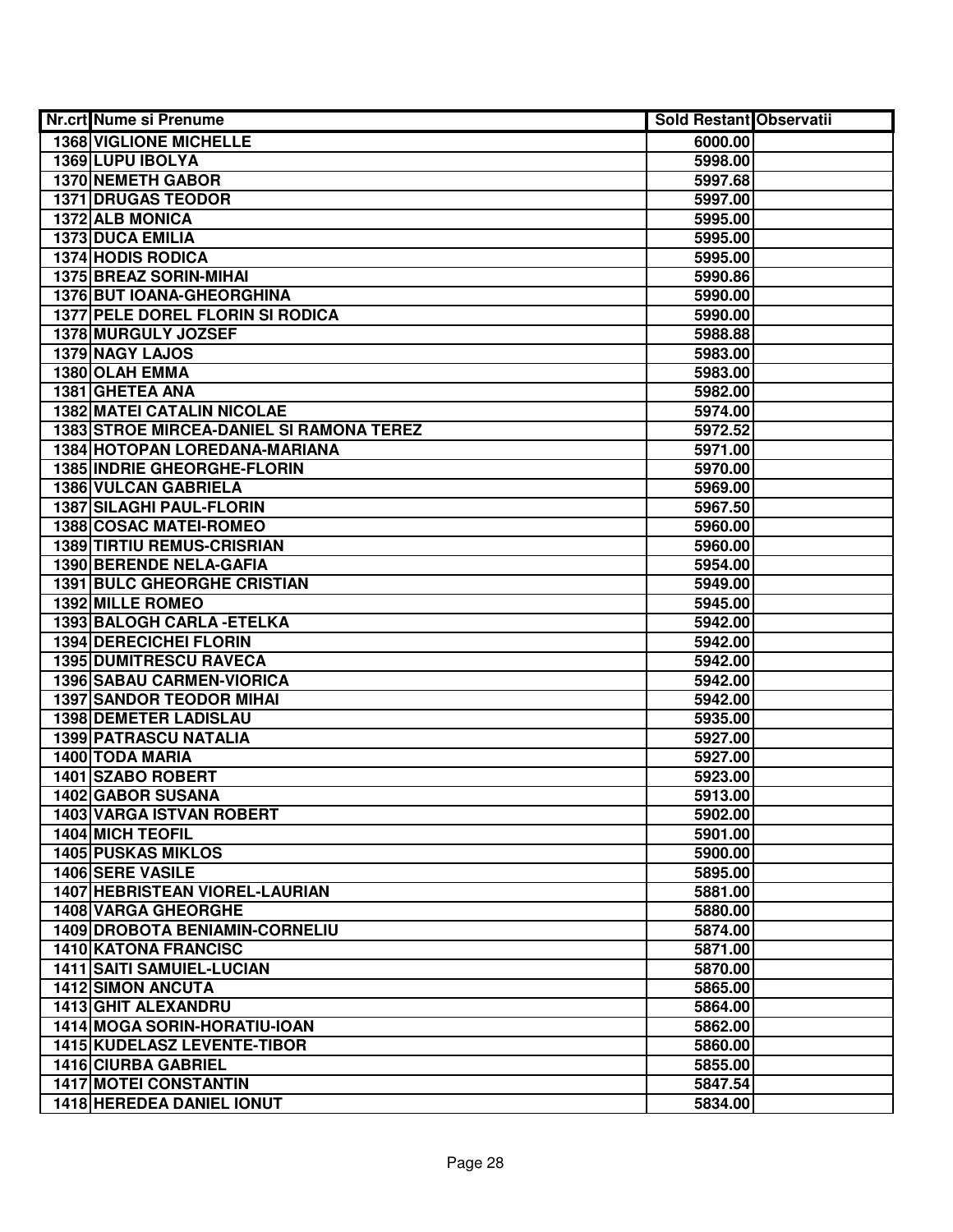| Nr.crt Nume si Prenume                          | <b>Sold Restant Observatii</b> |  |
|-------------------------------------------------|--------------------------------|--|
| <b>1419 LASZLO ISTVAN</b>                       | 5831.00                        |  |
| <b>1420 BORZA AUREL MARIUS</b>                  | 5829.00                        |  |
| 1421 AMBUDAN ILONA                              | 5824.00                        |  |
| 1422 BOITOR CAROL                               | 5822.00                        |  |
| 1423 TENT IOAN                                  | 5822.00                        |  |
| 1424 BIRTAS SANDU IOAN                          | 5811.00                        |  |
| <b>1425 GAVRUTA GAVRAS TEODOR MARIUS</b>        | 5810.00                        |  |
| <b>1426 SIME RADU HORIA</b>                     | 5809.00                        |  |
| <b>1427 EDDO INNOCENT OLUWALONIMI</b>           | 5807.00                        |  |
| 1428 POPA VIOREL                                | 5807.00                        |  |
| <b>1429 CORDA IONAS</b>                         | 5804.00                        |  |
| <b>1430 TICOSI MIRCEA-CALIN</b>                 | 5800.00                        |  |
| 1431 FRUNZA ANDREI-MARIAN                       | 5795.00                        |  |
| <b>1432 LASCU FLORENTINA-ALINA</b>              | 5781.00                        |  |
| <b>1433 BUCUR ADRIAN SI FLORICA</b>             | 5762.00                        |  |
| 1434 SUCIU SEBASTIAN                            | 5750.00                        |  |
| <b>1435 TOTH SANDOR SI LIDIA</b>                | 5748.19                        |  |
| 1436 BODEA NORBERT                              | 5745.00                        |  |
| 1437 GABOR JANOS                                | 5740.00                        |  |
| 1438 APETREI DANIEL                             | 5734.00                        |  |
| 1439 CHIS MARIUS-DANIEL                         | 5723.00                        |  |
| <b>1440 PETRIS PATRICIA</b>                     | 5712.00                        |  |
| <b>1441 BERES STEFAN SI ILEANA</b>              | 5711.00                        |  |
| 1442 GABOR IANOS                                | 5700.00                        |  |
| <b>1443 TRUBACS MARTA</b>                       | 5700.00                        |  |
| <b>1444 TRIFU MIRCEA MARIUS</b>                 | 5696.00                        |  |
| 1445 PRODAN MIRELA-LOREDANA                     | 5686.00                        |  |
| 1446 FARKAS CLAUDIA-MIHAELA, INTREP.INDIVIDUALA | 5678.00                        |  |
| 1447 GAVRILAS COSMIN                            | 5676.86                        |  |
| <b>1448 CABAU GABRIEL BENIAMIN</b>              | 5674.11                        |  |
| <b>1449 LES NICUSOR VIOREL</b>                  | 5673.00                        |  |
| 1450 DASCAL IONEL                               | 5670.00                        |  |
| <b>1451 LINGURAR MARIN</b>                      | 5667.00                        |  |
| 1452 ROSCA ANA MARIA GALINA                     | 5655.00                        |  |
| <b>1453 MERA NICOLAE SI VIORICA</b>             | 5652.00                        |  |
| 1454 ISZTOICA PETRU                             | 5650.00                        |  |
| <b>1455 POP MARCEL CRISTIAN</b>                 | 5650.00                        |  |
| <b>1456 CIUHANDU BOGDAN-DANUT</b>               | 5648.00                        |  |
| <b>1457 ERDEI IOSIF CRISTIAN</b>                | 5645.00                        |  |
| <b>1458 FURTOS ANDREI-VALENTIN</b>              | 5639.00                        |  |
| 1459 IANTO ARPAD-CSONGOR                        | 5636.00                        |  |
| <b>1460 SPIRU ANGELICA-LUCIA</b>                | 5635.43                        |  |
| 1461 GABOR ISTVAN                               | 5631.00                        |  |
| <b>1462 GABOR LUDOVIC</b>                       | 5630.00                        |  |
| 1463 SERB IOAN-AURELIAN                         | 5627.00                        |  |
| <b>1464 GIURGIU ALINA DOINITA IOANA</b>         | 5623.00                        |  |
| <b>1465 MEDREA COSMIN-GABRIEL</b>               | 5623.00                        |  |
| 1466 ERDEI ATTILA                               | 5620.00                        |  |
| <b>1467 MARCON VASILE GHEORGHE</b>              | 5620.00                        |  |
| 1468 ARDELEAN GABRIELA-LUMINITA                 | 5618.00                        |  |
| <b>1469 HATTAB MOHAMED AMINE</b>                | 5616.00                        |  |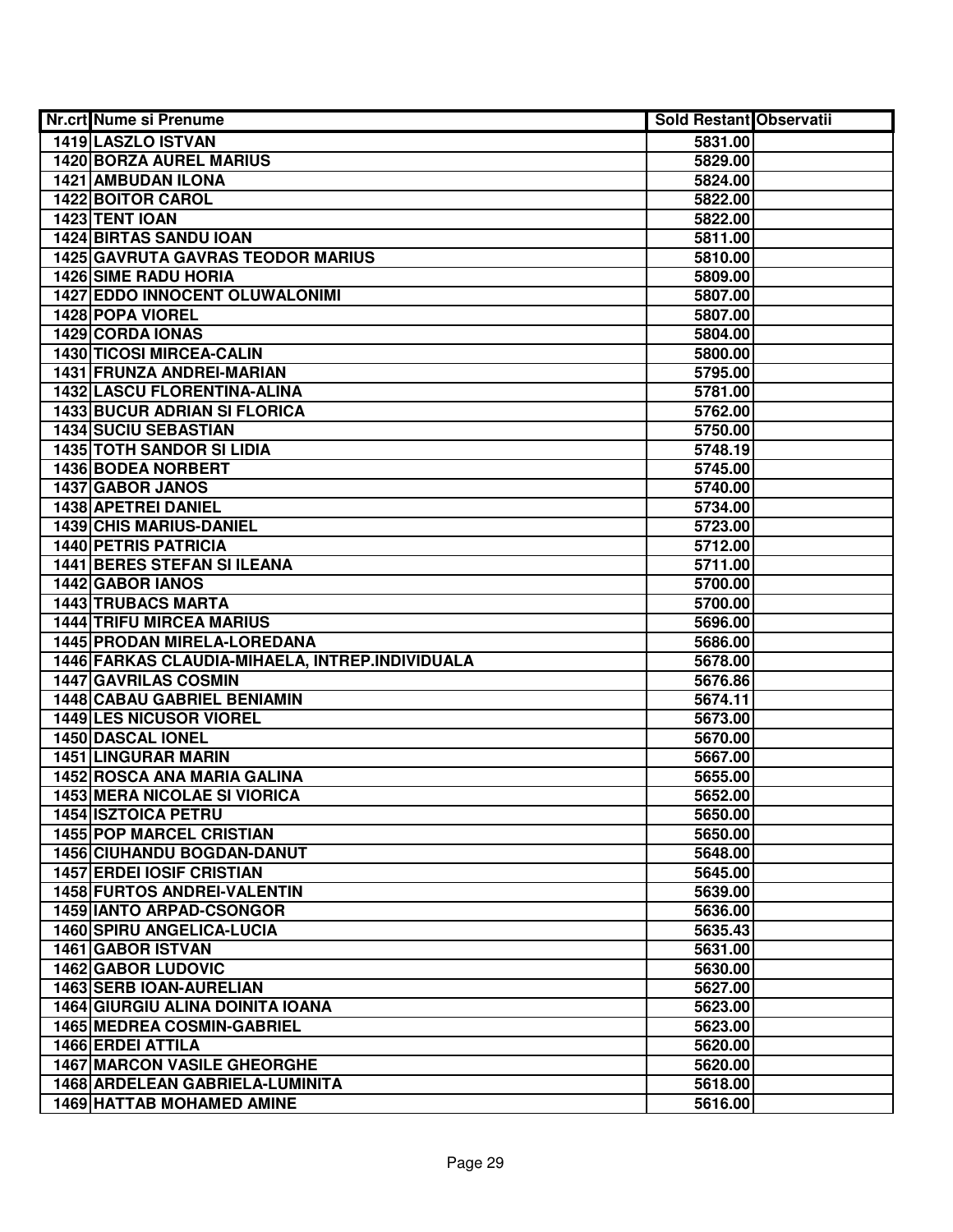| Nr.crt Nume si Prenume                     | <b>Sold Restant Observatii</b> |  |
|--------------------------------------------|--------------------------------|--|
| 1470 DAROCZI VASILE                        | 5607.00                        |  |
| <b>1471 ALDEA ADRIAN-CONSTANTIN</b>        | 5605.50                        |  |
| 1472 OLAR SIMONA-FLORENTINA INT. IND       | 5601.00                        |  |
| 1473 ANECHIFORESEI CATALIN-CONSTANTIN      | 5600.00                        |  |
| <b>1474 BOT CALIN ARON</b>                 | 5600.00                        |  |
| 1475 HULEA TRAIAN                          | 5600.00                        |  |
| 1476 TOMELE IOAN SI MIRELA RAMONA SORINA   | 5599.00                        |  |
| <b>1477 CATANA CALIN-PETRICA SI DENISA</b> | 5558.00                        |  |
| <b>1478 STAN VIOREL</b>                    | 5550.00                        |  |
| <b>1479 MIHUT ECATERINA-CARMEN</b>         | 5546.26                        |  |
| 1480 MATE RUDOLF                           | 5544.00                        |  |
| <b>1481 BAN FLORIAN</b>                    | 5540.00                        |  |
| <b>1482 LAKATOS ERZSEBET</b>               | 5540.00                        |  |
| 1483 PAP HAJNALKA                          | 5540.00                        |  |
| 1484 TORZSA IOSIF                          | 5539.00                        |  |
| 1485 GABOR STEFAN                          | 5535.00                        |  |
| 1486 KARABULUT YILMAZ                      | 5532.00                        |  |
| 1487 AGOSTON EMIL IOAN                     | 5520.00                        |  |
| <b>1488 NEMET BENIAMIN</b>                 | 5512.00                        |  |
| 1489 KOVACS-SZALAKNAI ESZTER SI LUDOVIC    | 5507.00                        |  |
| 1490 MIKLOS ELISABETA                      | 5504.00                        |  |
| 1491 MOT RELU SEBASTIAN                    | 5504.00                        |  |
| <b>1492 SIMINIC MARIA</b>                  | 5504.00                        |  |
| 1493 CALIN ANITA                           | 5500.00                        |  |
| <b>1494 GROZE TRAIAN</b>                   | 5500.00                        |  |
| 1495 GYONGYOSI FERDINAND-GHEORGHE          | 5500.00                        |  |
| <b>1496 SOLYOM ADAM LASZLO</b>             | 5495.50                        |  |
| 1497 IVASCA IOAN - DANIEL                  | 5495.00                        |  |
| <b>1498 TOLAS MARIA - ANGELICA</b>         | 5492.00                        |  |
| 1499 DR.COSTEA IOAN COSMIN-CMI             | 5486.00                        |  |
| 1500 CURA EDINA-ERZSEBET                   | 5481.00                        |  |
| 1501 CORDOVAN JENO                         | 5470.00                        |  |
| 1502 VARGA BARNA ATTILA                    | 5467.00                        |  |
| 1503 RADUCANU VASILE RAJ                   | 5463.00                        |  |
| 1504 SIMU GELU-VOICU-MARIN                 | 5460.00                        |  |
| 1505 GAL EMERIC                            | 5450.00                        |  |
| <b>1506 LACATUS ALINA-FELICIA</b>          | 5449.59                        |  |
| 1507 VAD MARIN-LASZLO                      | 5449.00                        |  |
| <b>1508 HODISAN ELISABETA</b>              | 5448.00                        |  |
| <b>1509 ANDOR STEFAN</b>                   | 5445.00                        |  |
| <b>1510 ISZTOIKA LUDOVIC</b>               | 5434.00                        |  |
| 1511 KATI ALEXANDRU                        | 5429.00                        |  |
| <b>1512 VANCIA VALENTIN</b>                | 5428.00                        |  |
| 1513 BAR GABRIEL                           | 5424.00                        |  |
| <b>1514 DUDOMA IOSIF</b>                   | 5418.00                        |  |
| <b>1515 TAMBA SIMONA IOANA</b>             | 5413.00                        |  |
| 1516 TAR KAROLY                            | 5410.00                        |  |
| <b>1517 PORUMB CORNELIA</b>                | 5400.18                        |  |
| 1518 MARIAN IOAN-IOSIF                     | 5400.00                        |  |
| 1519 VIDICAN DAN                           | 5400.00                        |  |
| 1520 HALMAJAN PETRU ADRIAN                 | 5399.00                        |  |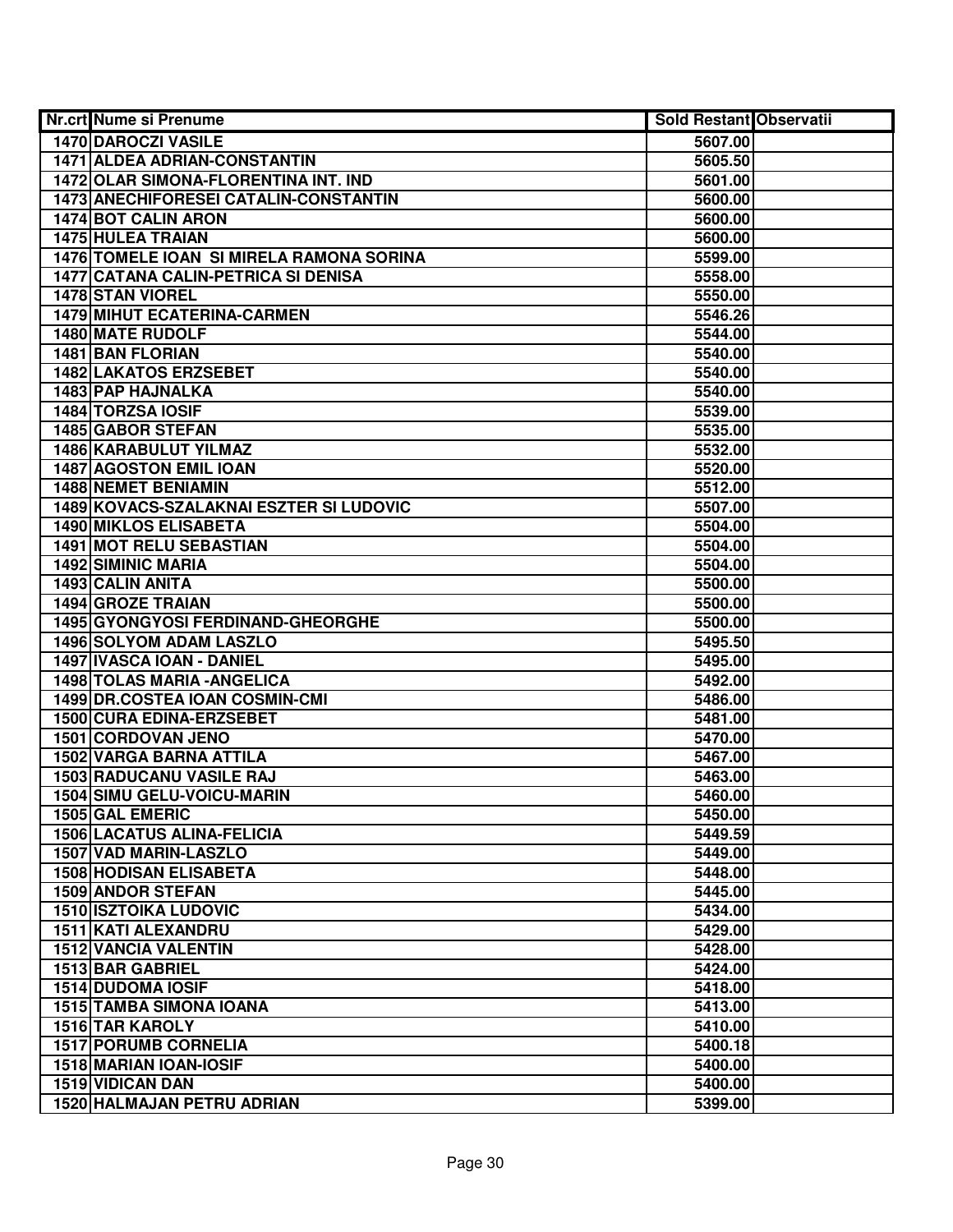| Nr.crt Nume si Prenume                     | <b>Sold Restant Observatii</b> |  |
|--------------------------------------------|--------------------------------|--|
| <b>1521 ROVERS ADRIANUS-MATHEUS-PETRUS</b> | 5399.00                        |  |
| 1522 OLTEANU FLAVIUS-DECEBAL               | 5391.00                        |  |
| <b>1523 CABA FLORICA-DANIELA</b>           | 5390.00                        |  |
| 1524 JEBEREAN ALINA IOANA                  | 5386.00                        |  |
| <b>1525 MINDRUTIU MARIUS</b>               | 5384.00                        |  |
| 1526 BOROD GHEORGHE                        | 5383.00                        |  |
| <b>1527 MIKLOS IANCU</b>                   | 5370.00                        |  |
| <b>1528 LINGURAR IOAN-CALIN</b>            | 5367.00                        |  |
| <b>1529 GABOR MARCO</b>                    | 5365.00                        |  |
| 1530 OROSZ IOAN                            | 5362.00                        |  |
| <b>1531 REZMIVES SAMUIL</b>                | 5356.00                        |  |
| <b>1532 FARKAS ATTILA-NORBERT</b>          | 5355.00                        |  |
| 1533 HORVATH ADALBERT                      | 5355.00                        |  |
| 1534 KIS CARMEN                            | 5354.00                        |  |
| <b>1535 DOMOCOS CRISTIAN-VLAD</b>          | 5346.00                        |  |
| <b>1536 BALINT FLORIAN</b>                 | 5344.00                        |  |
| <b>1537 RADAC AUREL-GHEORGHE</b>           | 5340.87                        |  |
| 1538 POP IOANA-MONICA                      | 5340.00                        |  |
| 1539 SZUCS ARPAD JOZSEF                    | 5336.50                        |  |
| 1540 VIDICAN RAZVAN - SERGIU               | 5327.50                        |  |
| 1541 BUT DACIANA MIHAELA SI VOLSITZ PAUL   | 5323.00                        |  |
| <b>1542 VEGVARI ESTERA</b>                 | 5323.00                        |  |
| <b>1543 IUHAS ECATERINA</b>                | 5316.00                        |  |
| 1544 GABOR IANCU                           | 5305.00                        |  |
| <b>1545 BOJANI SORIN GHEORGHE</b>          | 5300.00                        |  |
| <b>1546 SELICEANU OLIVIU DANIEL</b>        | 5299.00                        |  |
| <b>1547 VEG LADISLAU-EMERIC</b>            | 5293.00                        |  |
| <b>1548 TOTORAN FLORINA</b>                | 5290.14                        |  |
| 1549 BUT CLAUDIA-MARCELA                   | 5287.00                        |  |
| <b>1550 MAGHIAR CATALIN-GEORGE</b>         | 5284.44                        |  |
| <b>1551 LAZAU CIPRIAN VLADUT</b>           | 5280.00                        |  |
| <b>1552 ROSTAS RIBILA</b>                  | 5274.50                        |  |
| 1553 PFA APATI NICOLETA                    | 5271.00                        |  |
| <b>1554 KUCHEL REMUS</b>                   | 5270.00                        |  |
| 1555 GHETI RAUL-EMANUEL                    | 5265.00                        |  |
| <b>1556 VIDICAN MELANIA</b>                | 5257.00                        |  |
| <b>1557 BUTUC ADELA IOANA</b>              | 5255.00                        |  |
| 1558 CALIN ALINA-BRANDUSA                  | 5250.00                        |  |
| 1559 MIHAILA DAN                           | 5248.00                        |  |
| <b>1560 ONUT-TOMA PETRU</b>                | 5245.00                        |  |
| <b>1561 ULMARU PETRACHE</b>                | 5237.00                        |  |
| <b>1562 BRIZZI ANTONIETTA</b>              | 5232.00                        |  |
| <b>1563 KUN ORSOLYA</b>                    | 5227.00                        |  |
| <b>1564 BODEA DANIEL-TIBERIU</b>           | 5222.24                        |  |
| <b>1565 MARICESCU CATALIN-EUGEN</b>        | 5221.00                        |  |
| <b>1566 LERNER FRIDA</b>                   | 5217.00                        |  |
| <b>1567 BURCSA MATEI</b>                   | 5203.00                        |  |
| 1568 CAMPAN OCTAVIAN-IOAN                  | 5202.00                        |  |
| 1569 JANCSO ERZSEBET                       | 5200.39                        |  |
| 1570 DANO GYORGY-KALMAN                    | 5200.00                        |  |
| <b>1571 GABOR KATALIN</b>                  | 5200.00                        |  |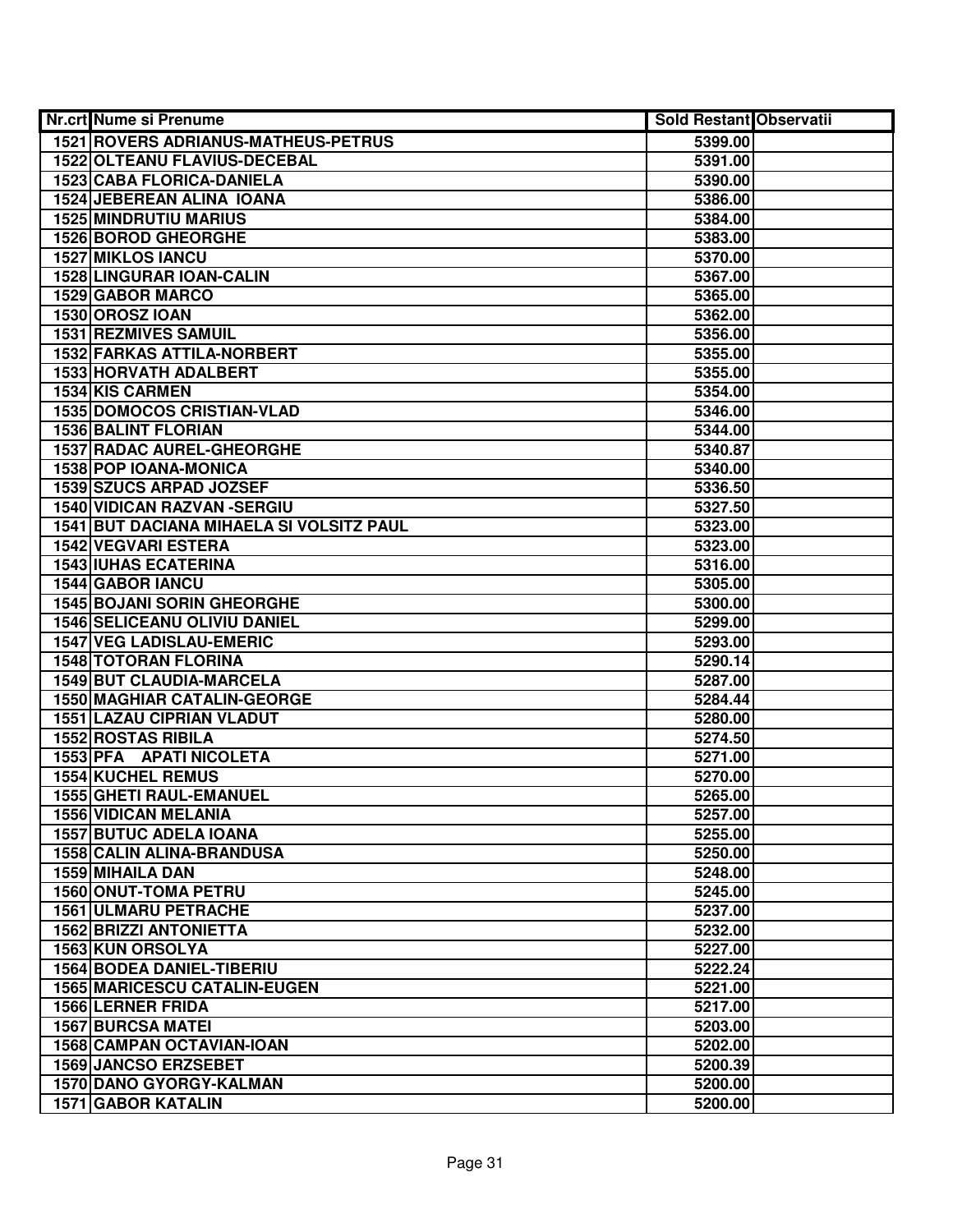| Nr.crt Nume si Prenume                         | <b>Sold Restant Observatii</b> |  |
|------------------------------------------------|--------------------------------|--|
| <b>1572 KOMAREK GYULA-MIHALY</b>               | 5200.00                        |  |
| 1573 LIANU LAVINIA-EUGENIA SI ION-CONSTANTIN   | 5200.00                        |  |
| <b>1574 PATAKI MAGDALENA SI ENIKO</b>          | 5199.00                        |  |
| <b>1575 CRACIUN VIOREL-MARIUS</b>              | 5196.00                        |  |
| <b>1576 CIOLOS CRISTIAN-VICTOR</b>             | 5190.00                        |  |
| <b>1577 INDRIES PATRICIA-TEODORA</b>           | 5189.00                        |  |
| 1578 GORGOZ SERVET                             | 5186.00                        |  |
| 1579 KELE IANOS                                | 5181.00                        |  |
| <b>1580 VARGA SANDOR</b>                       | 5180.00                        |  |
| <b>1581 KOVACS MIRCEA-IOAN SI CODRUTA</b>      | 5179.00                        |  |
| <b>1582 PRAHOVEANU CRISTINA</b>                | 5177.00                        |  |
| <b>1583 NEMES DUMITRU SI VIORICA</b>           | 5176.90                        |  |
| <b>1584 BARANKA GAVRIL</b>                     | 5165.00                        |  |
| <b>1585 SUCIU CIPRIAN VALENTIN</b>             | 5164.00                        |  |
| 1586 BUZ CORINA-MARIA                          | 5158.00                        |  |
| 1587 SAVA FLORIN-IOAN                          | 5156.00                        |  |
| 1588 POPA FLORICA                              | 5153.00                        |  |
| <b>1589 BRINZAS MARIUS STELIAN</b>             | 5152.10                        |  |
| 1590 BUSUIOC ANAMARIA-FLORINA                  | 5151.00                        |  |
| <b>1591 BENTAN CONSTANTIN</b>                  | 5150.00                        |  |
| 1592 MANCI DANIEL                              | 5149.00                        |  |
| <b>1593 LUCUTA VICTOR IONEL</b>                | 5137.00                        |  |
| 1594 JUNJAN RAUL-CLAUDIU                       | 5135.00                        |  |
| <b>1595 STANA GHEORGHE</b>                     | 5135.00                        |  |
| <b>1596 DAVID DACIAN IONUT</b>                 | 5123.00                        |  |
| 1597 PARASCHIVA CONSTANTIN-EMIL                | 5122.00                        |  |
| <b>1598 IGNAT MONICA-DELIA SI ADRIAN</b>       | 5121.00                        |  |
| 1599 CIARNAU IOAN                              | 5110.00                        |  |
| <b>1600 DUMITRIU STEFAN</b>                    | 5100.00                        |  |
| 1601 PRAJA LEVENTE-VASILE                      | 5100.00                        |  |
| <b>1602 SNIDER ANNA ANISOARA</b>               | 5099.00                        |  |
| 1603 IOVAN ALEXANDRU                           | 5090.00                        |  |
| <b>1604 CRETU VIOREL REMUS</b>                 | 5087.00                        |  |
| 1605 PAP SANDOR-JOZSEF                         | 5087.00                        |  |
| <b>1606 KOSZTIN LEVENTE TIBOR</b>              | 5084.00                        |  |
| <b>1607 DUDAS IMRE-LASZLO</b>                  | 5070.00                        |  |
| <b>1608 UNGUR CRACIUN</b>                      | 5065.50                        |  |
| 1609 GABOR IOAN                                | 5059.00                        |  |
| 1610 SECARA NELA-MIRELA                        | 5047.00                        |  |
| <b>1611 DE MUCCI LUIGI</b>                     | 5040.00                        |  |
| <b>1612 SZOMBATI GABRIELA SI EMERIC</b>        | 5027.00                        |  |
| <b>1613 TINCAU MARINA-FLORENTINA</b>           | 5025.00                        |  |
| 1614 GABOR GABRIEL                             | 5020.00                        |  |
| 1615 GHILEA FLORIAN-GHEORGHE SI DORINA-DANIELA | 5018.00                        |  |
| 1616 MASETTI MORENO                            | 5016.00                        |  |
| <b>1617 BALOGH DORINA SI GHEORGHE</b>          | 5012.00                        |  |
| 1618 BARANYKA GABRIEL                          | 5005.00                        |  |
| 1619 VOLGYESI ROBERT-ATTILA                    | 5005.00                        |  |
| 1620 FARKAS ANNAMARIA-MAGDALENA                | 5002.00                        |  |
| 1621 VAKAR CLAUDIU-NOEL                        | 5002.00                        |  |
| 1622 BALAZS ANDREEA                            | 5000.00                        |  |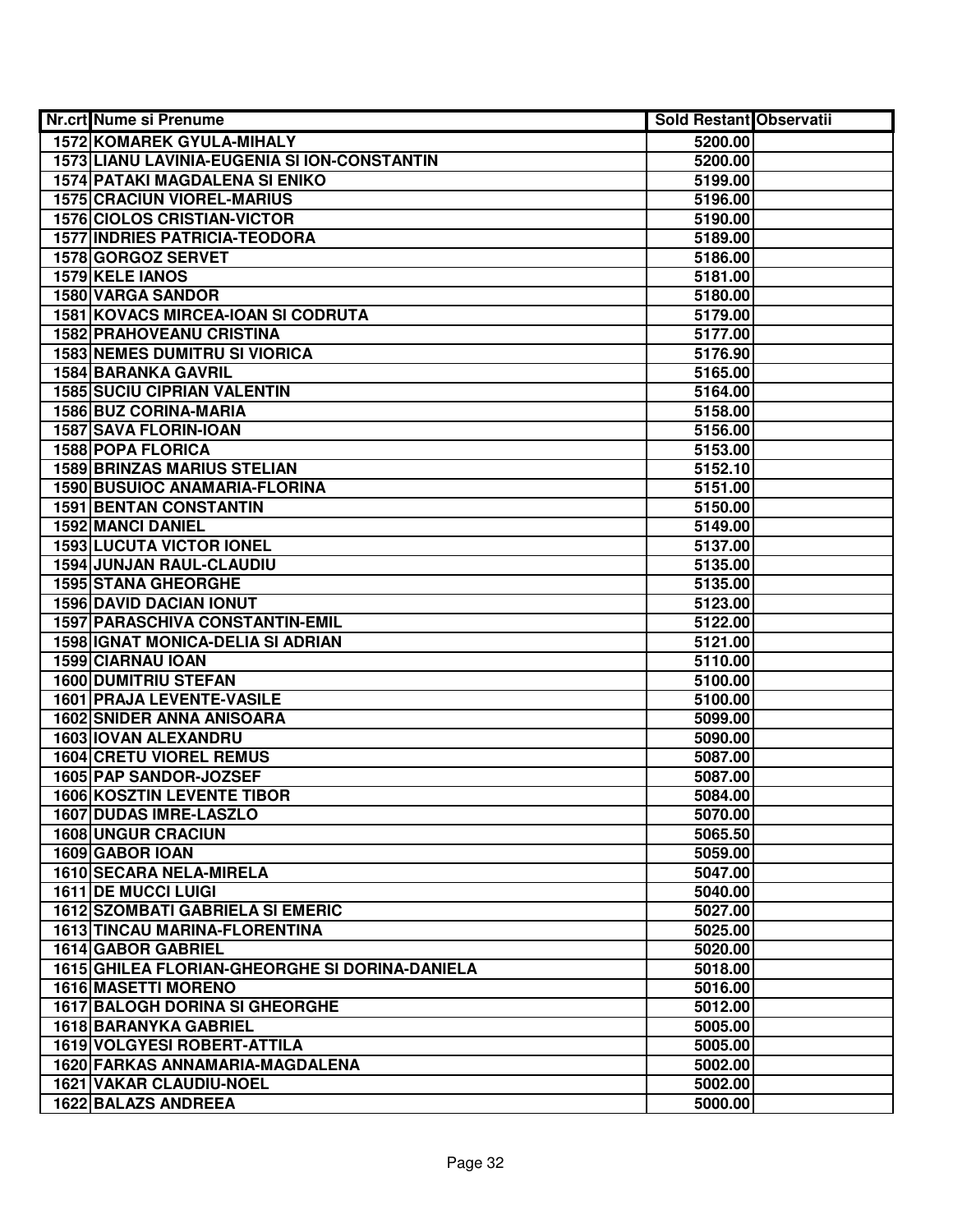| Nr.crt Nume si Prenume                               | <b>Sold Restant Observatii</b> |  |
|------------------------------------------------------|--------------------------------|--|
| 1623 DELCZEG CSABA                                   | 5000.00                        |  |
| <b>1624 DOBAI CONSTANTIN SI ELISABETA</b>            | 5000.00                        |  |
| 1625 KISS JANOS                                      | 5000.00                        |  |
| 1626 PANTEA MARIANA-DANIELA                          | 5000.00                        |  |
| <b>1627 ISTOICA IOAN</b>                             | 4998.00                        |  |
| 1628 GADOLA RADU-DAN                                 | 4994.00                        |  |
| <b>1629 HORVATH JENO ZOLTAN</b>                      | 4994.00                        |  |
| 1630 JURGIU LENUTA-MARIA                             | 4988.91                        |  |
| <b>1631 BABO GHEORGHE</b>                            | 4985.00                        |  |
| <b>1632 VERES GEORGETA</b>                           | 4980.00                        |  |
| <b>1633 MATEAS ALIN FLORIN SI ROZALIA</b>            | 4978.00                        |  |
| 1634 COROI LUCIAN-MIRCEA                             | 4976.00                        |  |
| <b>1635 BANO TUNDE VIORICA</b>                       | 4972.00                        |  |
| 1636 SZABO ARPAD-NORBERT                             | 4971.00                        |  |
| <b>1637 SFERLE FLORIAN-SEBASTIAN</b>                 | 4956.50                        |  |
| 1638 POP EMIL-GAVRIL SI RALUCA                       | 4955.00                        |  |
| 1639 ROMOCEA ROXANA-NICOLETA                         | 4945.00                        |  |
| <b>1640 IONESCU MARIN</b>                            | 4939.00                        |  |
| <b>1641 BOLDUT IONEL-CLAUDIU</b>                     | 4937.00                        |  |
| 1642 ROSTAS NUTU                                     | 4935.00                        |  |
| 1643 POP BOGDAN-MIRCEA                               | 4934.00                        |  |
| <b>1644 VARGA MIRCEA-GIONI</b>                       | 4933.00                        |  |
| <b>1645 SALAJAN SORIN-REMUS</b>                      | 4931.00                        |  |
| 1646 VANCSA ARPAD-OLIVER                             | 4927.00                        |  |
| <b>1647 BARSAN IOAN SI ELENA KLOTILDA</b>            | 4924.00                        |  |
| 1648 KAHILOGULLARI SEDAT                             | 4918.00                        |  |
| 1649 GALIS ALIN-HADRIAN                              | 4916.00                        |  |
| 1650 KOVARI TIBERIU                                  | 4914.00                        |  |
| 1651 CALAU FLORIN-DORIN                              | 4912.00                        |  |
| 1652 CABA CORNEL                                     | 4911.00                        |  |
| <b>1653 OROS LUCIA-CRISTINA</b>                      | 4910.00                        |  |
| <b>1654 CAMPAN CRISTIAN-FLORIN</b>                   | 4906.00                        |  |
| <b>1655 ROSTAS MATEI</b>                             | 4905.00                        |  |
| <b>1656 BERNATH CATALINA</b>                         | 4904.00                        |  |
| <b>1657 BORBOLA GYULA SI GABRIELA</b>                | 4904.00                        |  |
| <b>1658 CIORA NICUSOR-NELU</b>                       | 4902.50                        |  |
| <b>1659 GEREBENES EVA</b>                            | 4900.00                        |  |
| 1660 SZABO IOZSEF<br><b>1661 FURTOS TEODOR MARIN</b> | 4900.00                        |  |
| <b>1662 FILIP GHEORGHE DOREL</b>                     | 4899.00<br>4895.00             |  |
| <b>1663 SZUCS ROBERT - KAROLY</b>                    |                                |  |
| <b>1664 OLAH ALEXANDRU IOAN</b>                      | 4894.00<br>4892.00             |  |
| 1665 BUTIRI IONEL                                    | 4889.86                        |  |
| <b>1666 MUSCA IOSIF ANTON</b>                        | 4879.00                        |  |
| <b>1667 BADOIU EUGEN SI SANDA</b>                    | 4875.00                        |  |
| 1668 DICU SERGIU-PETRU                               | 4874.00                        |  |
| 1669 GORDAN DANIEL                                   | 4871.00                        |  |
| <b>1670 BUDA FLORENTINA LENUTA</b>                   | 4865.00                        |  |
| <b>1671 ISZTOIKA STEFAN</b>                          | 4865.00                        |  |
| <b>1672 MIHOC DANIEL ANDREI</b>                      | 4863.00                        |  |
| <b>1673 POPA EDUARD-CRISTIAN</b>                     | 4861.50                        |  |
|                                                      |                                |  |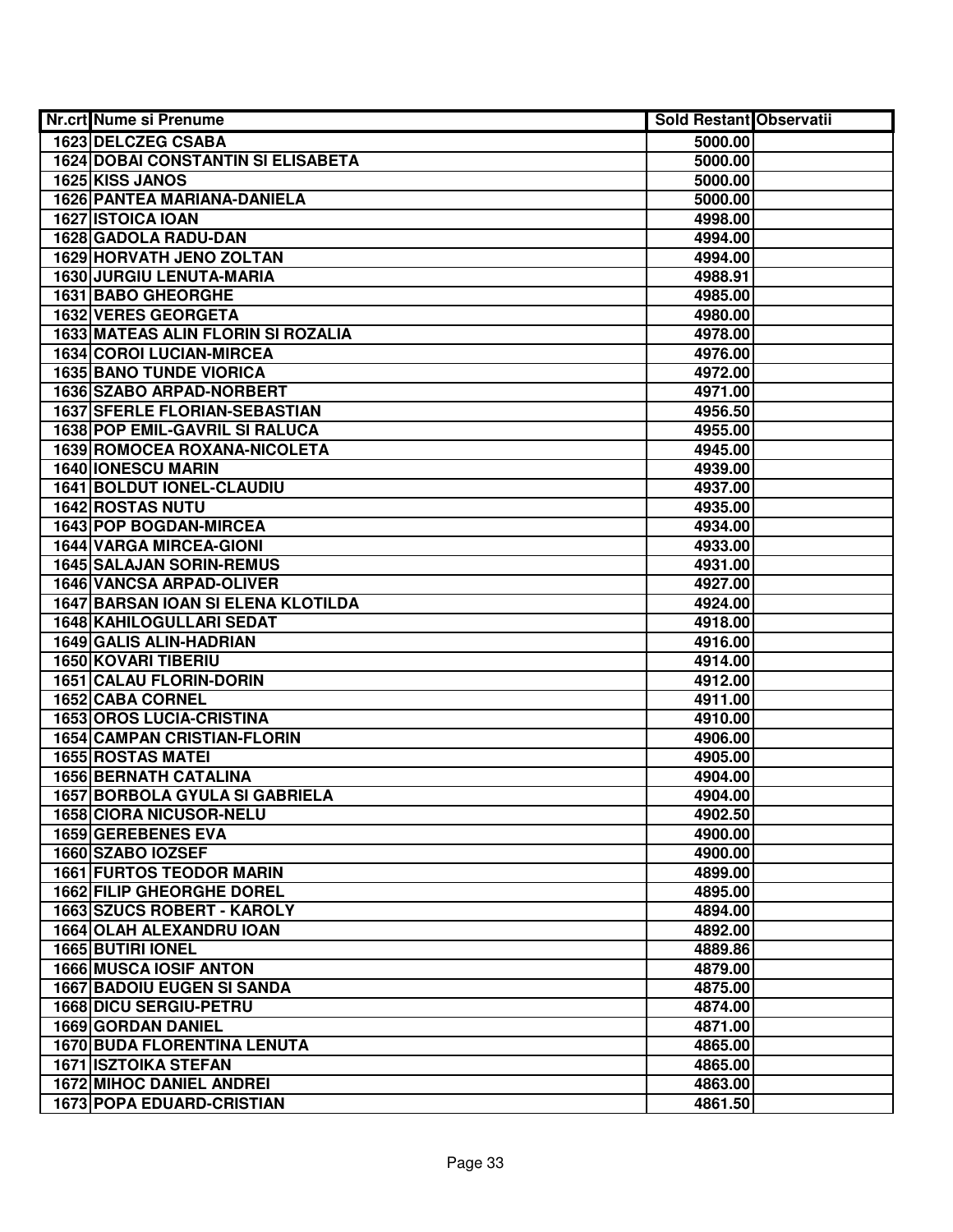| <b>Nr.crt Nume si Prenume</b>            | Sold Restant Observatii |  |
|------------------------------------------|-------------------------|--|
| 1674 STEF IOAN                           | 4848.00                 |  |
| <b>1675 GALL ISTVAN CSABA</b>            | 4846.00                 |  |
| <b>1676 TATAR MARIAN-GEORGE</b>          | 4837.00                 |  |
| <b>1677 IONESCU STEFAN-MARIAN</b>        | 4835.00                 |  |
| 1678 BARANOSCHI MIHAI-FLORIN             | 4833.00                 |  |
| <b>1679 IENCIU VLAD-OCTAVIAN</b>         | 4830.00                 |  |
| 1680 POP GHEORGHE CLAUDIU                | 4819.00                 |  |
| <b>1681 PAPP FLORIN-EMANUEL</b>          | 4818.00                 |  |
| <b>1682 SARCA GHEORGHE SI EUGENIA</b>    | 4817.00                 |  |
| <b>1683 URS AUGUSTIN SI VALERIA</b>      | 4817.00                 |  |
| 1684 SCORTE ANA                          | 4810.00                 |  |
| <b>1685 SFARLEA SEBASTIAN</b>            | 4807.00                 |  |
| <b>1686 FORGACIU DUMITRU ROMICA</b>      | 4803.00                 |  |
| <b>1687 UNGUR FLORIN-GHEORGHE</b>        | 4803.00                 |  |
| 1688 LAZAR DORIN IOAN                    | 4796.74                 |  |
| <b>1689 JURCA MIRELA-CLAUDIA</b>         | 4796.00                 |  |
| 1690 LACZKO FRANCISC                     | 4796.00                 |  |
| 1691 PORCAR FLORIN CORNEL                | 4793.59                 |  |
| 1692 CIMERDEAN KLARA                     | 4792.06                 |  |
| 1693 PETER CAROL                         | 4792.00                 |  |
| <b>1694 DARABAN MARIUS MIHAI</b>         | 4786.84                 |  |
| <b>1695 SERBAN MIHAI CLAUDIU</b>         | 4785.00                 |  |
| 1696 COPIL FLORIAN                       | 4783.00                 |  |
| 1697 ZACH VASILE                         | 4777.00                 |  |
| <b>1698 PETRILA CRISTIAN-OVIDIU</b>      | 4775.00                 |  |
| 1699 FORIS EDE CSONGOR                   | 4771.00                 |  |
| 1700 BENTE FLORIN-CRISTIAN SI LILIANA    | 4769.00                 |  |
| 1701 FODOR TIBERIU IOSIF                 | 4766.00                 |  |
| 1702 LAKATOS EUGEN                       | 4765.00                 |  |
| 1703 ARI ATTILA                          | 4762.00                 |  |
| 1704 CABA DOINA                          | 4761.17                 |  |
| <b>1705 MIKLOS TEREZ MARGIT</b>          | 4760.00                 |  |
| 1706 SECARA OVIDIU IOAN SI SIMONA        | 4759.00                 |  |
| 1707 ZSEBE ARPAD SI ERZSEBET             | 4759.00                 |  |
| 1708 KALLAI EVA-PIROSKA                  | 4750.00                 |  |
| 1709 SIMON ADRIAN-EMIL                   | 4750.00                 |  |
| 1710 COLTA RADU                          | 4748.00                 |  |
| <b>1711 MIKLOS GABOR</b>                 | 4747.00                 |  |
| <b>1712 TROFIMOV CLAUDIA</b>             | 4746.00                 |  |
| <b>1713 BINET GIORGIAN SERBAN STEFAN</b> | 4742.00                 |  |
| 1714 LAZAR SEBASTIAN MIHAI ANDREI        | 4740.00                 |  |
| <b>1715 PAMFILOIU LUCIAN</b>             | 4739.00                 |  |
| <b>1716 PATAI CAROL</b>                  | 4738.00                 |  |
| <b>1717 FOGHIS CATALIN-VIOREL</b>        | 4737.50                 |  |
| 1718 CHEREGI GHEORGHE - ADRIAN           | 4737.00                 |  |
| <b>1719 DRIMBA CIPRIAN MARIUS</b>        | 4733.00                 |  |
| <b>1720 MOISE GHEORGHE</b>               | 4732.00                 |  |
| 1721 VARGA ALIN-COSMIN                   | 4730.50                 |  |
| <b>1722 OCHIS DUMITRU</b>                | 4730.00                 |  |
| 1723 BUDAI MELINDA                       | 4729.00                 |  |
| <b>1724 JUCAN AUGUSTIN-DOREL</b>         | 4724.00                 |  |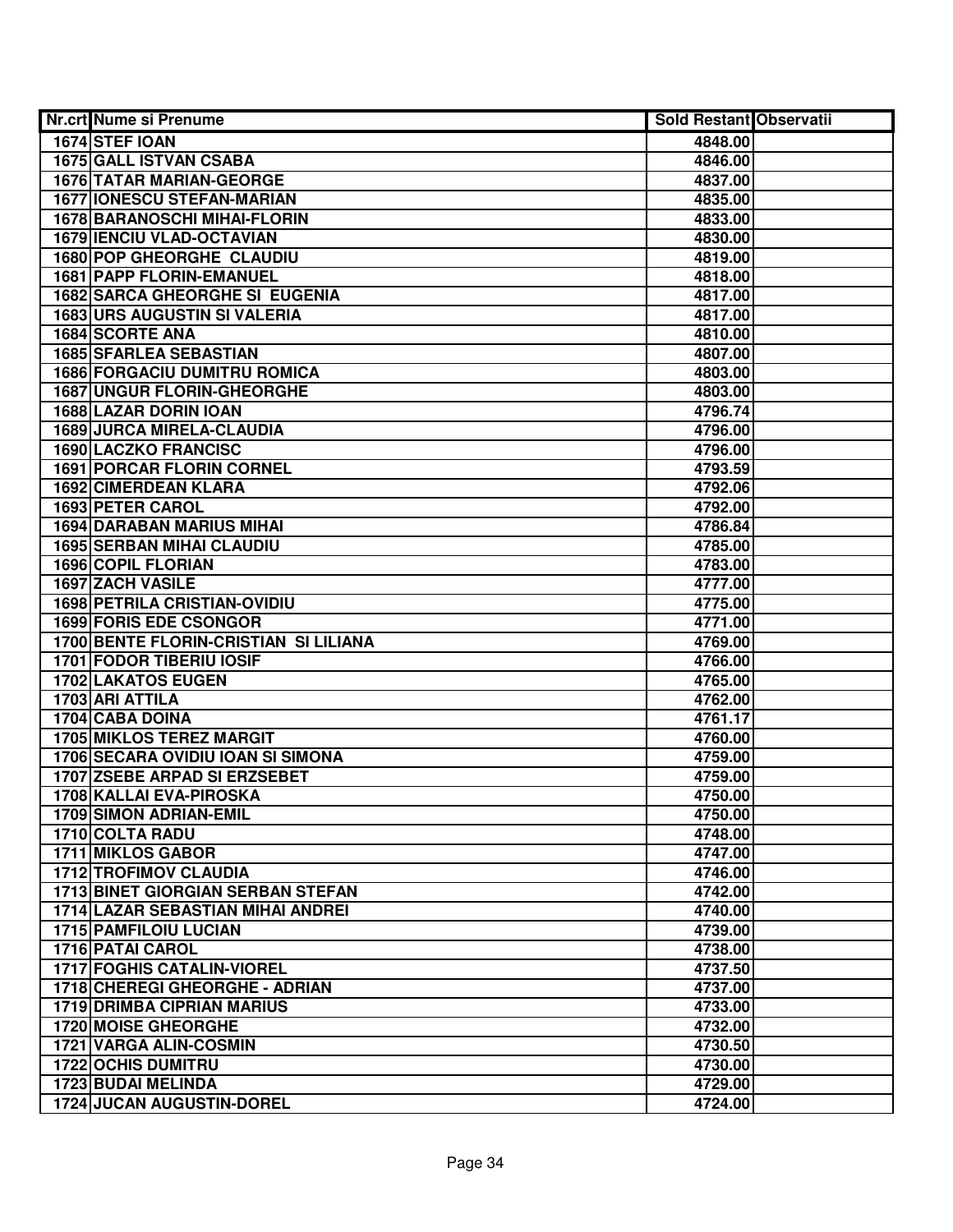| Nr.crt Nume si Prenume                           | <b>Sold Restant Observatii</b> |  |
|--------------------------------------------------|--------------------------------|--|
| <b>1725 SASU SEXTIL RAUL</b>                     | 4714.00                        |  |
| <b>1726 ARNOCZKI EUGEN</b>                       | 4711.00                        |  |
| 1727 SIPOS STEFAN ( MIRONESCU FLORICA )          | 4710.00                        |  |
| 1728 LEABU CARLA-LAURA                           | 4705.99                        |  |
| 1729 COJOCARU SORIN-IONUT                        | 4702.88                        |  |
| 1730 HERMAN IOAN                                 | 4702.30                        |  |
| <b>1731 BORSE ALEXANDRU</b>                      | 4700.00                        |  |
| 1732 CHIRITOIU OVIDIU                            | 4700.00                        |  |
| <b>1733 FOTA SEBASTIAN-EUGEN</b>                 | 4700.00                        |  |
| 1734 GABOR GABOR                                 | 4700.00                        |  |
| <b>1735 LAKATOS SURAJ</b>                        | 4700.00                        |  |
| <b>1736 VERZEA IONUT</b>                         | 4700.00                        |  |
| <b>1737 GEREBENES ZSUZSANNA</b>                  | 4690.00                        |  |
| 1738 ZAFIU MARIAN                                | 4690.00                        |  |
| 1739 SZABO LEVENTE                               | 4688.00                        |  |
| 1740 GAVRILUT ELENA                              | 4683.00                        |  |
| 1741 MEZEI IULIANA                               | 4680.00                        |  |
| <b>1742 RADULESCU ANDREI</b>                     | 4680.00                        |  |
| 1743 BALAJ CALIN-SILVIU                          | 4677.79                        |  |
| 1744 LUNCAN PETRU                                | 4675.00                        |  |
| 1745 GRAMA PAUL-OVIDIU                           | 4674.00                        |  |
| 1746 DRAJAN BOGDAN ALEXANDRU                     | 4673.00                        |  |
| <b>1747 FISCHER ROBERT CLAUDIU</b>               | 4670.00                        |  |
| <b>1748 CIRNU MARIOARA SI RAULTIBERIU</b>        | 4662.00                        |  |
| <b>1749 GABOR IANCU</b>                          | 4662.00                        |  |
| 1750 BADEA FLORIN-GABRIEL                        | 4660.00                        |  |
| 1751 FLORIAN GHEORGHE                            | 4660.00                        |  |
| 1752 POPESCU IONUT                               | 4659.00                        |  |
| 1753 POPUTE TEODOR                               | 4659.00                        |  |
| 1754 MURVAI SERGIU RAZVAN                        | 4656.00                        |  |
| 1755 LUPSE IONEL                                 | 4653.00                        |  |
| <b>1756 MATEA NICOLAE</b>                        | 4648.00                        |  |
| 1757 BORA VICTOR-VIOREL                          | 4644.00                        |  |
| 1758 BACIU DANIEL                                | 4639.00                        |  |
| <b>1759 COCIUBAN PAUL-CRISTIAN</b>               | 4632.00                        |  |
| 1760 RACZ SANDOR                                 | 4632.00                        |  |
| <b>1761 SILAGHI VASILE</b>                       | 4625.00                        |  |
| <b>1762 MATE KAROLY IMRE</b>                     | 4622.00                        |  |
| <b>1763 SABAU BIANCA HEA</b>                     | 4620.00                        |  |
| 1764 NASTA MARINELA LIANA                        | 4613.00                        |  |
| <b>1765 BANES JESSIE-RUXANDRA</b>                | 4609.00                        |  |
| <b>1766 TURCUT LUCIAN-FLORIN</b>                 | 4606.00                        |  |
| <b>1767 HEGHEDUS PETRU-ADRIAN</b>                | 4600.00                        |  |
| <b>1768 STIUBE LUCIAN</b>                        | 4600.00                        |  |
| 1769 MITRASCA ANDREI-NICOLAE                     | 4598.00                        |  |
| <b>1770 GHERMAN VASILE CRISTIAN</b>              | 4597.00                        |  |
| 1771 HEGEDUS CORNELIA-IOANA                      | 4596.00                        |  |
| <b>1772 STANCU MARINELA</b>                      | 4595.31                        |  |
| 1773 SZELES ANA ILEANA SI LATA VIORICA-ELISABETA | 4595.00                        |  |
| <b>1774 HAS RICHARD-TEODOR</b>                   | 4590.00                        |  |
| 1775 FEKETE DOREL                                | 4588.00                        |  |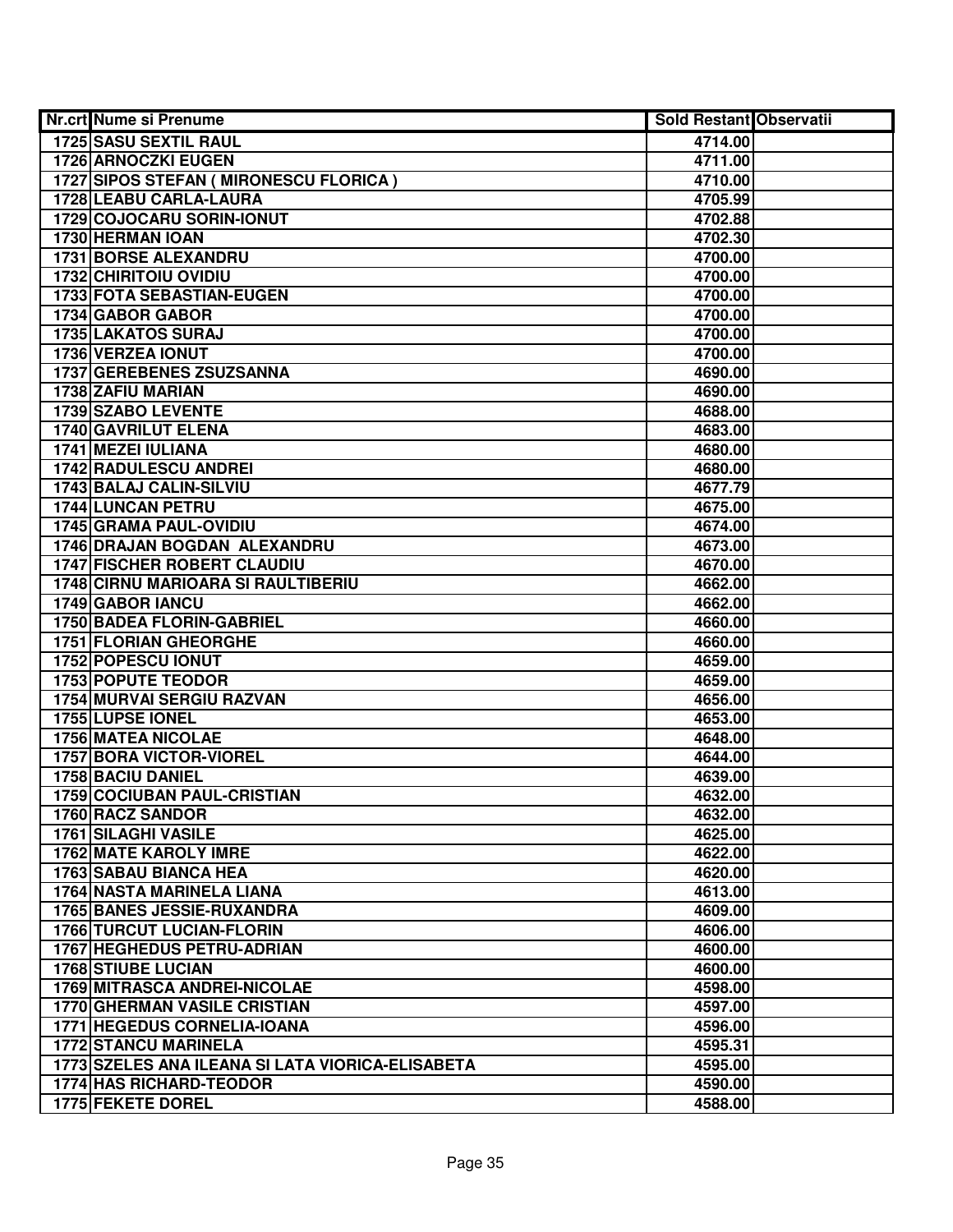| Nr.crt Nume si Prenume                    | <b>Sold Restant Observatii</b> |  |
|-------------------------------------------|--------------------------------|--|
| 1776 ZAHA NICOLAE-IONUT                   | 4586.00                        |  |
| 1777 CIARNAU SANDOR                       | 4580.00                        |  |
| 1778 FENCEA VIOREL-DOREL                  | 4579.00                        |  |
| 1779 BITIS IOAN                           | 4577.00                        |  |
| <b>1780 BURCA LAURA-CRISTINA</b>          | 4575.00                        |  |
| 1781 TOMA COSMIN-SILVIU                   | 4569.00                        |  |
| 1782 BOLOGAN GEORGE SI LIVIA              | 4567.00                        |  |
| <b>1783 BUMBUI MIHAI CATALIN</b>          | 4565.00                        |  |
| <b>1784 GABOR MARIA</b>                   | 4560.00                        |  |
| <b>1785 CURTMAN DANIEL</b>                | 4558.00                        |  |
| 1786 STURZ CIPRIAN-IOAN SI CRINA-IOANA    | 4558.00                        |  |
| <b>1787 MOLNAR ISTVAN-ALBERT</b>          | 4556.00                        |  |
| 1788 POSTOVEANU PETRU-CLAUDIU             | 4555.00                        |  |
| <b>1789 COSTE ALEXANDRU VASILE</b>        | 4553.00                        |  |
| 1790 BARBU CORNEL                         | 4552.00                        |  |
| 1791 MUDURA ALIN IOAN                     | 4548.00                        |  |
| 1792 DEMIAN TRAIAN-DANIEL SI NICOLETA     | 4540.00                        |  |
| <b>1793 HENDRE LENUTA</b>                 | 4540.00                        |  |
| 1794 MEZEI ANDREI IOSIF SI VIOLA-MARIA    | 4535.00                        |  |
| 1795 KLANICZA MARGIT                      | 4532.00                        |  |
| 1796 STROIU VASILE                        | 4531.00                        |  |
| 1797 ORBAI EUSEBIU                        | 4530.00                        |  |
| 1798 GROSU CONSTANTIN                     | 4527.00                        |  |
| 1799 MOS MIHAI-SILVIU                     | 4524.00                        |  |
| 1800 OLCEAN IOAN                          | 4523.00                        |  |
| 1801 DUTA ALEXANDRU-NICOLAE               | 4522.00                        |  |
| 1802 EGYED-DACZ ZOLT-TIBOR                | 4520.00                        |  |
| 1803 NAN FELICIA-RAMONA                   | 4518.00                        |  |
| <b>1804 TEGLAS MARIA</b>                  | 4515.00                        |  |
| 1805 BACIU JOITA                          | 4514.00                        |  |
| <b>1806 BIRTA SORIN VASILE SI CLAUDIA</b> | 4509.00                        |  |
| <b>1807 CHERMAN BOGDAN-MADALIN</b>        | 4509.00                        |  |
| <b>1808 BODEA DANA-ANCA</b>               | 4507.60                        |  |
| <b>1809 NAGY SANDOR</b>                   | 4505.00                        |  |
| 1810 MORARET CARMEN SI CORNEL             | 4503.00                        |  |
| 1811 TANC VLAD                            | 4501.00                        |  |
| <b>1812 DRUGAS CRISTINA</b>               | 4500.00                        |  |
| <b>1813 HOTEA IONUT-CIPRIAN</b>           | 4500.00                        |  |
| <b>1814 MADAU IOAN MIRCEA</b>             | 4500.00                        |  |
| <b>1815 MURVAI ERZSEBET</b>               | 4500.00                        |  |
| <b>1816 OTVOS REMUS TIBERIU</b>           | 4500.00                        |  |
| <b>1817 PANTAZI NICOLETA</b>              | 4500.00                        |  |
| 1818 TODINCA ANDREA-MARIA                 | 4500.00                        |  |
| <b>1819 ISTOICA MATEI</b>                 | 4495.00                        |  |
| 1820 ROSTAS DOLI                          | 4487.00                        |  |
| 1821 BODOG IOAN                           | 4485.48                        |  |
| <b>1822 KOVACS LADISLAU DESIDERIU</b>     | 4483.00                        |  |
| <b>1823 ARDELEANU CRISTINA CARMEN</b>     | 4482.00                        |  |
| <b>1824 BELCEA ECATERINA</b>              | 4480.00                        |  |
| <b>1825 SIMON RODICA-RAMONA</b>           | 4477.00                        |  |
| 1826 ISAI OLIMPIU                         | 4466.00                        |  |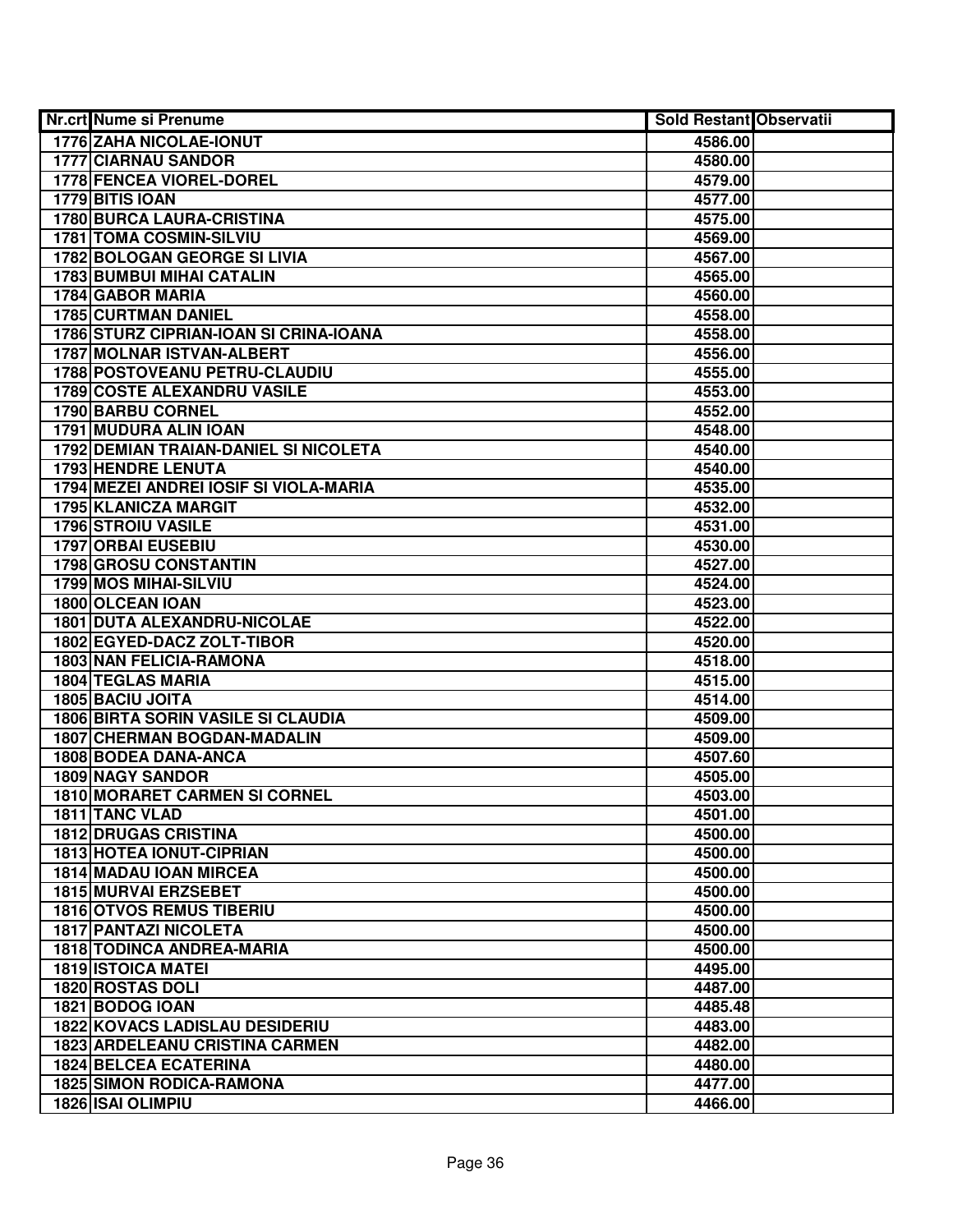| Nr.crt Nume si Prenume                    | <b>Sold Restant Observatii</b> |  |
|-------------------------------------------|--------------------------------|--|
| 1827 GABOR STEFAN                         | 4465.00                        |  |
| 1828 SZABO IULIANNA                       | 4462.00                        |  |
| <b>1829 BOSCA LUMINITA</b>                | 4461.00                        |  |
| <b>1830 KISS IBOJ</b>                     | 4461.00                        |  |
| 1831 BALLA LAURA CLAUDIA                  | 4460.00                        |  |
| <b>1832 CORCHES DORIN-OCTAVIAN</b>        | 4460.00                        |  |
| 1833 POPA FLORIAN SI EVA                  | 4458.00                        |  |
| <b>1834 MATIUT LAVINIU-VALERIU</b>        | 4455.00                        |  |
| <b>1835 MAILAT CORNEL</b>                 | 4447.00                        |  |
| 1836 KAYMAZ AKANSEL                       | 4442.00                        |  |
| <b>1837 IMECS MARIA</b>                   | 4434.00                        |  |
| 1838 KOCIS MARIA                          | 4434.00                        |  |
| 1839 GABOR RUDI                           | 4430.00                        |  |
| <b>1840 USATII ALEXANDRA</b>              | 4429.00                        |  |
| <b>1841 MAIORESCU IOANA MADALINA</b>      | 4425.00                        |  |
| 1842 HAMZA MARIA                          | 4422.41                        |  |
| 1843 MINDRUTIU ROVINO                     | 4420.00                        |  |
| 1844 SALAJAN IOAN MARIN                   | 4420.00                        |  |
| <b>1845 HARANGUS CAIUS-VASILIU</b>        | 4418.00                        |  |
| 1846 IANCAU IOAN                          | 4418.00                        |  |
| <b>1847 MISTOR SORIN - CRISTINEL</b>      | 4417.00                        |  |
| <b>1848 KISKASZA ROBERT</b>               | 4414.00                        |  |
| 1849 GABOR MATE                           | 4411.00                        |  |
| 1850 SARBU MIHAI                          | 4410.00                        |  |
| <b>1851 SECAN DANIEL</b>                  | 4409.00                        |  |
| 1852 VARGA ALEXANDRU-GYULA                | 4405.00                        |  |
| <b>1853 ISZTOIKA MANDRA</b>               | 4402.00                        |  |
| 1854 SZASZ PAUL                           | 4402.00                        |  |
| 1855 GABOR RUPI                           | 4399.00                        |  |
| 1856 BREK GAVRIL-ZOLTAN                   | 4398.00                        |  |
| <b>1857 ISZTOIKA GAVRIL</b>               | 4397.00                        |  |
| <b>1858 BALINT ADRIANA-FELICIA</b>        | 4391.00                        |  |
| 1859 MADA GHEORGHE - ADRIAN               | 4391.00                        |  |
| 1860 VARGA PAULA                          | 4391.00                        |  |
| <b>1861 POPA ADRIAN FLORIN</b>            | 4388.00                        |  |
| <b>1862 ZAHARIA GRIGORE</b>               | 4385.50                        |  |
| 1863 GABOR GIZELLA                        | 4380.00                        |  |
| <b>1864 NAGY FRANCISC</b>                 | 4376.00                        |  |
| <b>1865 DEMIAN ANTONIO</b>                | 4375.00                        |  |
| <b>1866 GABOR MATEI</b>                   | 4371.00                        |  |
| <b>1867 STURZ MIRCEA CLAUDIU</b>          | 4370.00                        |  |
| 1868 GABOR IANCU                          | 4369.73                        |  |
| <b>1869 BARTOK ANIKO</b>                  | 4366.00                        |  |
| <b>1870 LAKATOS MONIKA EVA</b>            | 4366.00                        |  |
| <b>1871 FLOREA MARCEL PASCU</b>           | 4364.00                        |  |
| <b>1872 ZGLIMBE TEODOR</b>                | 4364.00                        |  |
| 1873 APOSTOL SORIN                        | 4363.00                        |  |
| <b>1874 KOVACS ILONA SI OVIDIU RAZVAN</b> | 4360.00                        |  |
| <b>1875 SARKADI AUGUSTIN-GEZA</b>         | 4355.00                        |  |
| <b>1876 GABOR GAVRIL</b>                  | 4353.00                        |  |
| <b>1877 RAIZI CONSTANTIN CALIN</b>        | 4351.00                        |  |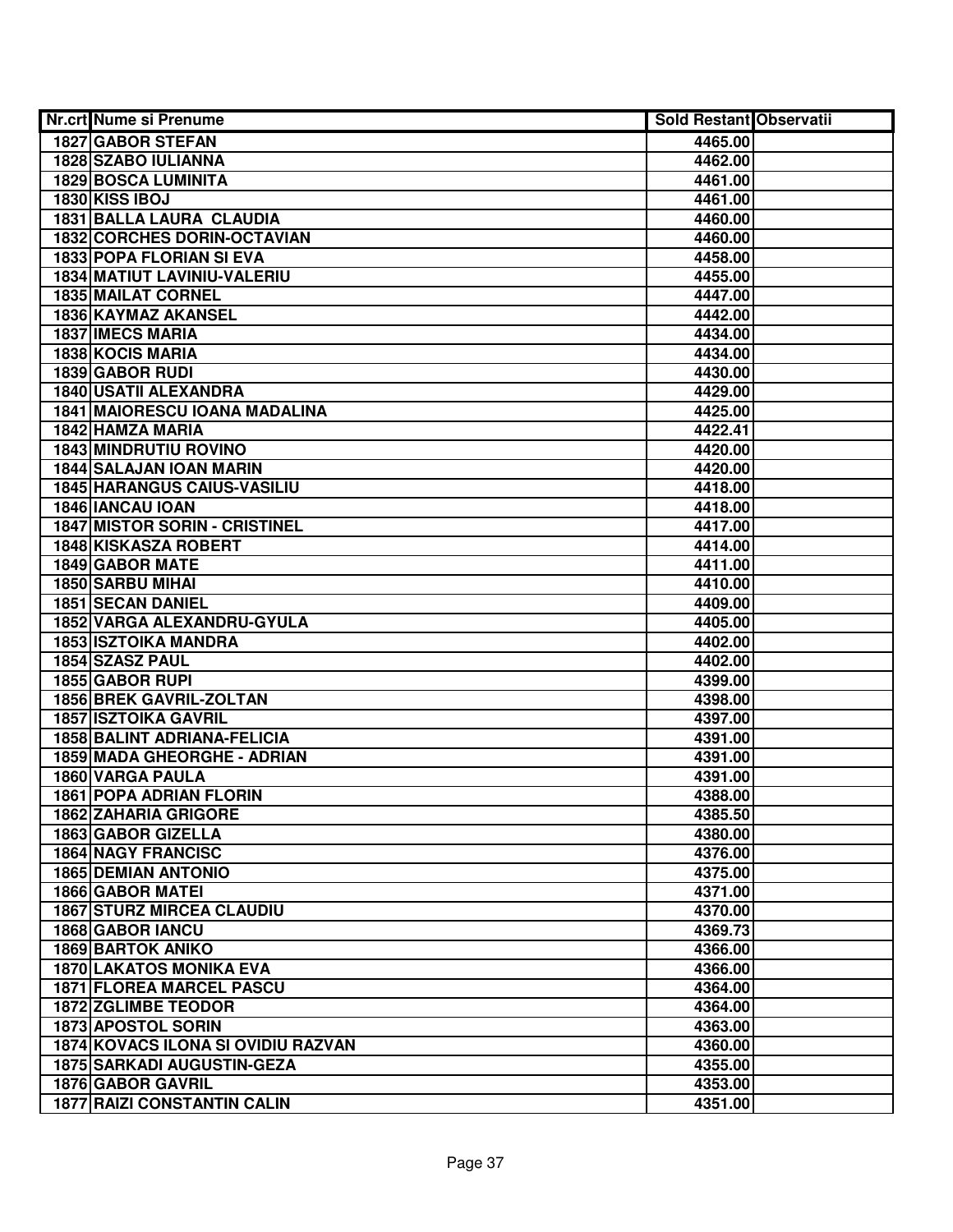| Nr.crt Nume si Prenume                     | <b>Sold Restant Observatii</b> |  |
|--------------------------------------------|--------------------------------|--|
| 1878 DULAU CLAUDIU-MIHAI SI SIMONA FLORINA | 4343.21                        |  |
| 1879 KISS GEORGIANA                        | 4341.36                        |  |
| 1880 HURMUZ DAN                            | 4334.00                        |  |
| <b>1881 COSTEA MARIUS COSTEL</b>           | 4330.00                        |  |
| 1882 SZABO IOAN                            | 4330.00                        |  |
| <b>1883 TICUSAN ANCA-LIVIA</b>             | 4330.00                        |  |
| 1884 SALL MARTA                            | 4329.00                        |  |
| 1885 ERDEI ADALBERT                        | 4325.00                        |  |
| <b>1886 PORTAN CALIN IOAN</b>              | 4322.00                        |  |
| 1887 BADEU MARCEL-DOREL SI SIMONA-MARINA   | 4319.00                        |  |
| 1888 RADU VLAD-IONUT                       | 4314.00                        |  |
| 1889 ROMAN GHEORGHE-LUCIAN                 | 4314.00                        |  |
| 1890 KOSZEGHI VIOREL SI FLOARE             | 4312.00                        |  |
| <b>1891 GABOR GABRIEL</b>                  | 4306.00                        |  |
| <b>1892 BALOG GABRIELA LEONTINA</b>        | 4304.00                        |  |
| <b>1893 TRIFAN CAROL</b>                   | 4302.50                        |  |
| <b>1894 FLORIEAN MIHAI</b>                 | 4300.00                        |  |
| <b>1895 FORIS ISTVAN</b>                   | 4300.00                        |  |
| 1896 GUZMANN SANDOR-JOZSEF                 | 4300.00                        |  |
| 1897 SION IOAN                             | 4300.00                        |  |
| 1898 TRIFA IULIU                           | 4300.00                        |  |
| 1899 VASILE IULIAN SI MAGDALENA            | 4296.00                        |  |
| 1900 OTVOS ANDREI-NORBERT                  | 4291.00                        |  |
| <b>1901 ELENES CIPRIAN-IONEL</b>           | 4290.15                        |  |
| <b>1902 KHOVANYECZ MILAN</b>               | 4290.00                        |  |
| <b>1903 GANEA GHEORGHE</b>                 | 4289.00                        |  |
| 1904 POPA VIRGIL-VALERIAN SI VIORICA       | 4287.00                        |  |
| 1905 RADEANU COSTEL                        | 4287.00                        |  |
| <b>1906 INDRIES CLAUDIA DOLORES</b>        | 4285.00                        |  |
| 1907 SABAU LIVIU-MARIAN                    | 4284.00                        |  |
| 1908 CSERNA ADRIAN-FLORIN                  | 4282.00                        |  |
| <b>1909 IZSAK GHEORGHE</b>                 | 4276.00                        |  |
| 1910 MURESAN ALIN IOAN                     | 4274.00                        |  |
| 1911 POPA ALIN FLORIN                      | 4274.00                        |  |
| 1912 ENESCU ADRIAN                         | 4270.00                        |  |
| 1913 PELE MIHAI                            | 4270.00                        |  |
| 1914 TIMAR GABRIELA ANCA                   | 4269.00                        |  |
| <b>1915 COLTA ROZALIA</b>                  | 4268.00                        |  |
| <b>1916 PRECUP VALENTINA-VICTORIA</b>      | 4266.50                        |  |
| 1917 INVERARDI FULVIO                      | 4265.00                        |  |
| 1918 DAVID STELIAN                         | 4261.58                        |  |
| <b>1919 ISTOIKA EVA</b>                    | 4261.00                        |  |
| 1920 IONUT IOAN                            | 4260.00                        |  |
| <b>1921 BODOGAI FLORIN-VASILE</b>          | 4256.00                        |  |
| <b>1922 GANTOUS BSHARA</b>                 | 4256.00                        |  |
| 1923 SZENTGYORGYI LASZLO                   | 4252.00                        |  |
| <b>1924 VERES CRISTIAN</b>                 | 4251.16                        |  |
| 1925 RACZ SANDOR                           | 4251.00                        |  |
| <b>1926 PUSCAS MARIA</b>                   | 4250.00                        |  |
| 1927 ROSTAS CRISAN                         | 4250.00                        |  |
| 1928 GHERGHEV DANIELA AURELIA              | 4248.00                        |  |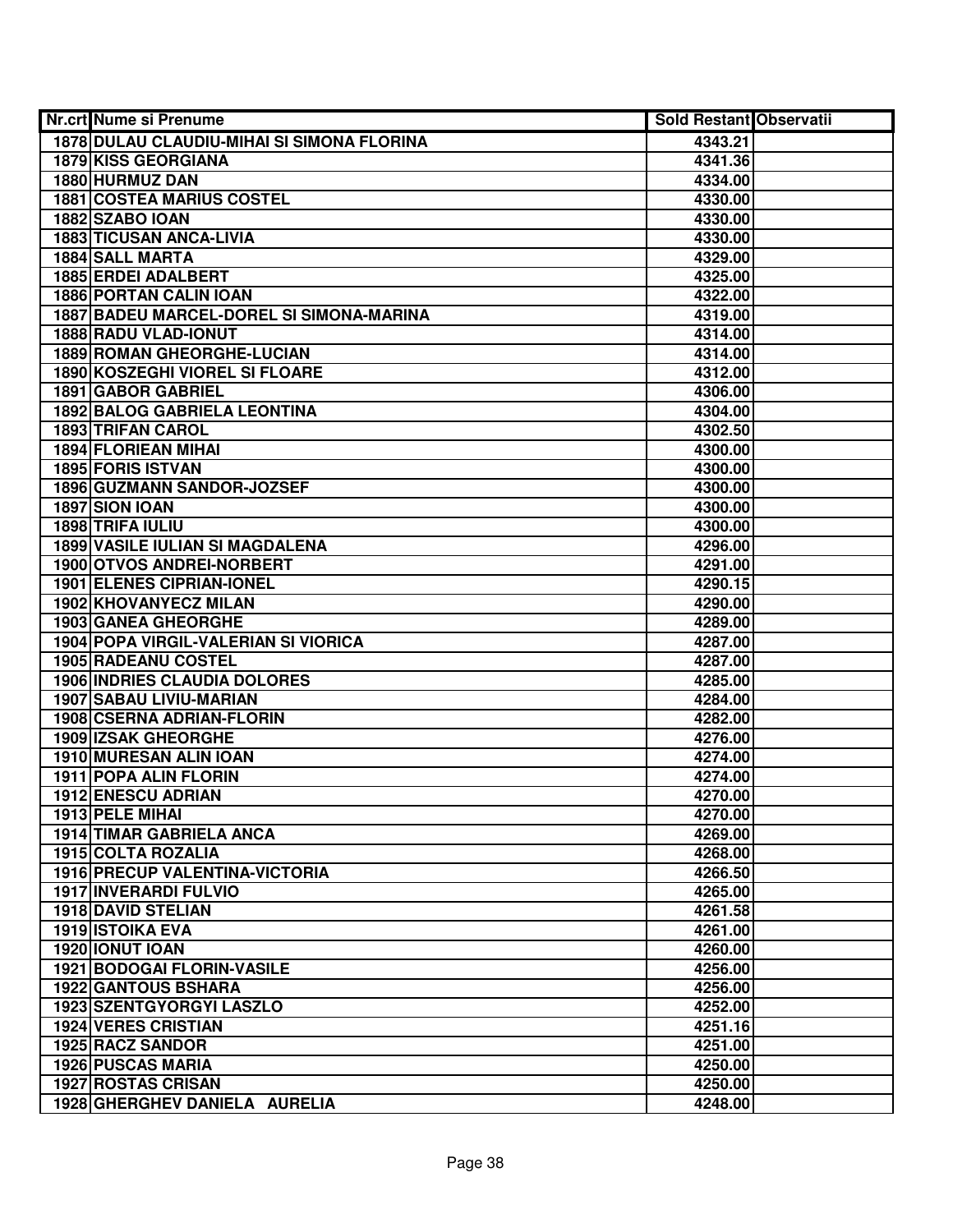| Nr.crt Nume si Prenume                                  | Sold Restant Observatii |  |
|---------------------------------------------------------|-------------------------|--|
| <b>1929 ISZTOIKA CAROL</b>                              | 4245.00                 |  |
| 1930 ROSTAS LAURA                                       | 4245.00                 |  |
| 1931 BALAZS GYULA                                       | 4240.00                 |  |
| <b>1932 POPP MIHAI-AUGUSTIN</b>                         | 4235.00                 |  |
| 1933 ZAH MANEA OANA LAURA - INTREP. INDIVIDUALA         | 4231.00                 |  |
| <b>1934 ROSTAS MARIA</b>                                | 4229.00                 |  |
| 1935 COMAN MONIKA                                       | 4223.94                 |  |
| 1936 RETEG ROMEO-LASZLO                                 | 4219.00                 |  |
| <b>1937 NISTOR JANOS</b>                                | 4218.00                 |  |
| <b>1938 DANCIU ADRIAN-CRISTIAN</b>                      | 4214.67                 |  |
| 1939 CODRIEAN VASILE-TEODOR                             | 4213.25                 |  |
| <b>1940 LIBANT FLORIN-MARIAN</b>                        | 4213.00                 |  |
| 1941 HORVATH GIZELLA                                    | 4210.00                 |  |
| 1942 IGNATESCU CIPRIAN-CONSTANTIN SI MARINA-ALEXANDRINA | 4206.88                 |  |
| 1943 CAMPEANU ADRIAN SI MAGHIAR CRISTINA-LAURA          | 4201.00                 |  |
| 1944 GABOR EVA                                          | 4201.00                 |  |
| 1945 BUNGAU GHEORGHE-IOAN                               | 4200.00                 |  |
| <b>1946 HANGA ANA-VOICHITA</b>                          | 4200.00                 |  |
| <b>1947 VANDICI IOAN</b>                                | 4200.00                 |  |
| 1948 TAUT AURELIA                                       | 4199.00                 |  |
| 1949 VASILACHE MIHAI-VLAD                               | 4198.00                 |  |
| 1950 NAZIR IRFAN                                        | 4195.15                 |  |
| 1951 PELE ALEXANDRU                                     | 4195.00                 |  |
| 1952 POPA SILVIA IOANA                                  | 4195.00                 |  |
| 1953 SZABO ADALBERT                                     | 4191.00                 |  |
| <b>1954 CIOCOIU IONEL SI GABRIELA</b>                   | 4190.20                 |  |
| <b>1955 NEGRUT-CHIPE DANIEL</b>                         | 4190.00                 |  |
| <b>1956 SFERLE DANIEL</b>                               | 4170.00                 |  |
| <b>1957 KOZMA SANDOR LASZLO</b>                         | 4169.00                 |  |
| 1958 KOZAK ADRIAN                                       | 4167.50                 |  |
| 1959 BUMB JOZSEF                                        | 4165.00                 |  |
| 1960 ROSTAS FLORIN                                      | 4165.00                 |  |
| <b>1961 CRET MIHAI SI EUGENIA</b>                       | 4159.00                 |  |
| 1962 BATRIN IOAN SI ANA                                 | 4157.00                 |  |
| <b>1963 SZILAGY JANOS-IMRE</b>                          | 4155.00                 |  |
| 1964 KEREZSI REMUS                                      | 4150.00                 |  |
| <b>1965 CHIRCEA SORIN SI ANDREEA</b>                    | 4144.00                 |  |
| <b>1966 PENZES IRINA</b>                                | 4143.00                 |  |
| 1967 JUDEA IOAN                                         | 4140.00                 |  |
| <b>1968 TANASE DORIAN</b>                               | 4140.00                 |  |
| <b>1969 ILISIE FLORIN NICOLAE</b>                       | 4137.09                 |  |
| <b>1970 COCIUBEI DUMITRU CLAUDIU</b>                    | 4137.00                 |  |
| 1971 SZABO SZABOLCS-NORBERT                             | 4130.00                 |  |
| 1972 BELCE DANIELA                                      | 4124.00                 |  |
| 1973 BOSZORMENYI BRIGITTA                               | 4120.00                 |  |
| <b>1974 MOLDOVAN LUCICA</b>                             | 4116.00                 |  |
| 1975 TITI ADALBERT                                      | 4113.96                 |  |
| 1976 GYERMAN FLORIN - SORIN SI NADIA-LAURA-MARIA        | 4110.00                 |  |
| <b>1977 PAUL TEODOR SI ELISABETA</b>                    | 4108.00                 |  |
| 1978 CERNAU MARIA                                       | 4106.00                 |  |
| 1979 DR. COTE DANIELA C.M.I.                            | 4105.00                 |  |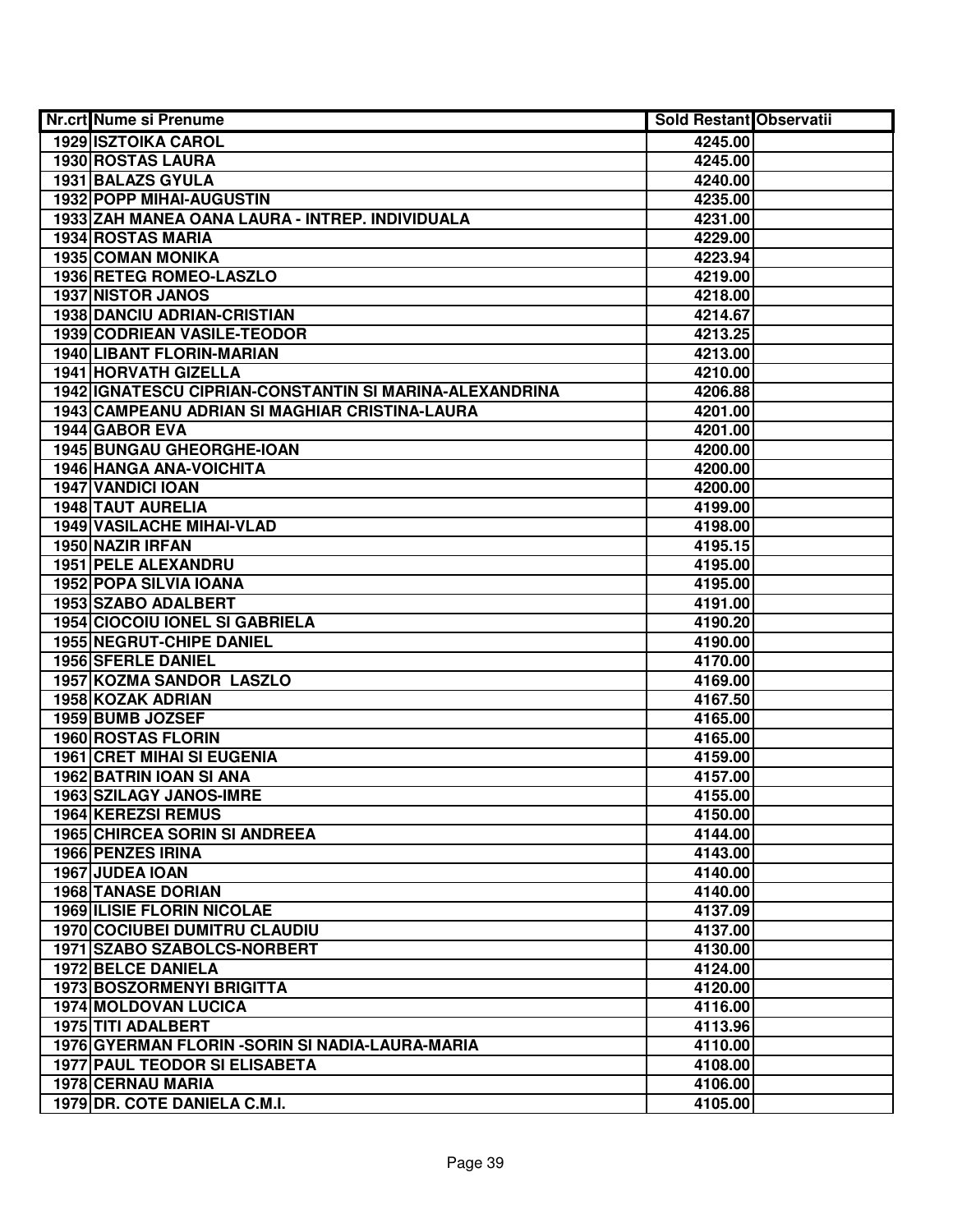| Nr.crt Nume si Prenume                  | <b>Sold Restant Observatii</b> |                       |
|-----------------------------------------|--------------------------------|-----------------------|
| 1980 KISS ELEMER                        | 4105.00                        |                       |
| <b>1981 LUNCAN PETRU SORIN</b>          | 4102.00                        |                       |
| 1982 KUN SANDOR-VIKTOR                  | 4100.00                        |                       |
| 1983 FARTEA ZSOLT ATTILA                | 4097.00                        |                       |
| <b>1984 BATRANA POPA OVIDIU</b>         | 4095.00                        |                       |
| <b>1985 PRECUP ELENA AURELIA</b>        | 4090.00                        |                       |
| 1986 VLAS MARIAN-MANUEL                 | 4089.00                        |                       |
| 1987 SAS RAZVAN                         | 4088.00                        |                       |
| <b>1988 BARBES DIXINA</b>               | 4085.00                        |                       |
| <b>1989 OVANESCU CONSTANTIN-CIPRIAN</b> | 4083.00                        |                       |
| 1990 BENGA VIOREL                       | 4082.00                        |                       |
| <b>1991 ROSTAS IONAT</b>                | 4082.00                        |                       |
| <b>1992 MARZA ILIE FLORIN</b>           | 4081.00                        |                       |
| <b>1993 CHIRILA MIRCEA GEORGE</b>       | 4079.00                        |                       |
| 1994 MARCU GHEORGHE                     |                                | 4071.54 PROCES PE ROL |
| 1995 KEREZSI BELLA - ANGELO             | 4070.50                        |                       |
| 1996 KAPALAI ZSOLT-ARPAD                | 4066.00                        |                       |
| <b>1997 SARKADI ATTILA</b>              | 4066.00                        |                       |
| 1998 CRISTEA CATALIN                    | 4065.00                        |                       |
| 1999 FLORIAN IOSIF                      | 4063.00                        |                       |
| 2000 VENTEL KALMAN                      | 4063.00                        |                       |
| 2001 BOTEZATU ANGELICA                  | 4057.00                        |                       |
| 2002 COITA STEFAN MARIUS DA MARIO II    | 4057.00                        |                       |
| 2003 BOGDAN DOREL GAVRIL                | 4056.00                        |                       |
| 2004 LUPSE CAMELIA-MARIANA              | 4055.00                        |                       |
| 2005 CHISE SERBAN-CATALIN               | 4050.00                        |                       |
| 2006 DAMICS FERENC-SANDOR               | 4050.00                        |                       |
| 2007 SARKADI EMIL                       | 4050.00                        |                       |
| 2008 ANTOCI IONUT                       | 4049.83                        |                       |
| 2009 FECHETE OCTAVIAN-MARIUS            | 4046.50                        |                       |
| 2010 ARDELEAN FLORIN DOREL              | 4045.00                        |                       |
| 2011 HAVA ALEXANDRU-IOAN                | 4040.00                        |                       |
| 2012 GORDAN VESTIAN SI RODICA           | 4039.00                        |                       |
| 2013 FLUIERAS TEODOR-LEONTIN            | 4036.00                        |                       |
| 2014 NAGY NOEMI                         | 4036.00                        |                       |
| 2015 GABOR IANCU                        | 4030.00                        |                       |
| 2016 CADAR ADRIAN                       | 4025.00                        |                       |
| 2017 LAKATOS RITA                       | 4025.00                        |                       |
| 2018 MURZA ILONA EVA SI TIBERIU EUGEN   | 4025.00                        |                       |
| 2019 ALAFI LAVINIU-CORNEL               | 4024.00                        |                       |
| 2020 HOSU DANIELA                       | 4023.00                        |                       |
| <b>2021 KUPE FRANCISC TEODOR</b>        | 4023.00                        |                       |
| <b>2022 SAMU IVAN</b>                   | 4022.50                        |                       |
| 2023 HEGYI NORBERT                      | 4022.00                        |                       |
| 2024 POPA DANIEL-CIPRIAN                | 4019.54                        |                       |
| 2025 COTRO VLAD-TUDOR                   | 4019.18                        |                       |
| 2026 CRISTE MIHAI-ANDREI                | 4019.00                        |                       |
| 2027 BORA SORIN-IOSIF                   | 4016.00                        |                       |
| 2028 TIODAR ILIE                        | 4016.00                        |                       |
| 2029 CICU VASILE-DANIEL                 | 4014.00                        |                       |
| 2030 DAN IOSIF ATTILA                   | 4011.72                        |                       |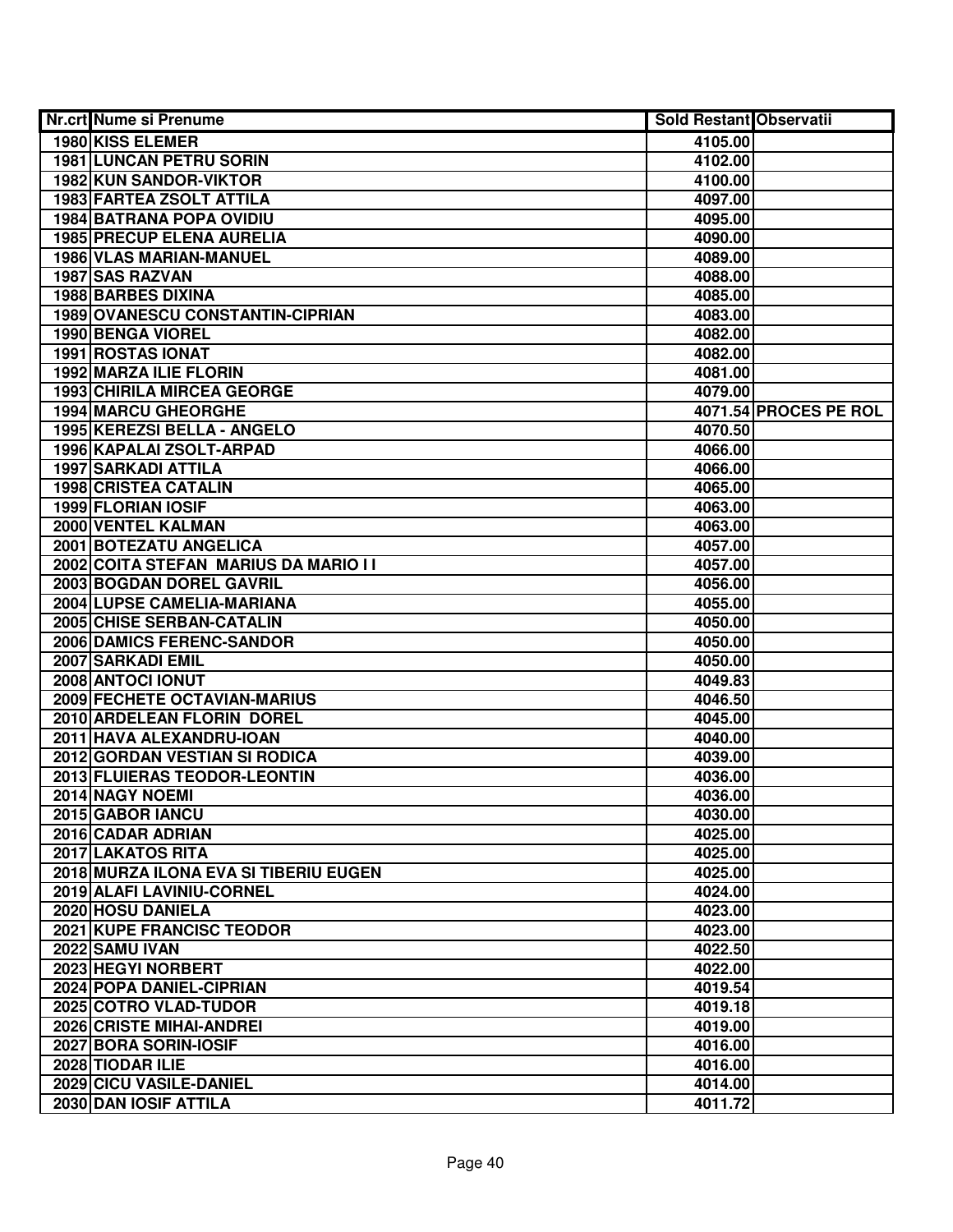| Nr.crt Nume si Prenume                            | <b>Sold Restant Observatii</b> |  |
|---------------------------------------------------|--------------------------------|--|
| 2031 TUNDUC ADRIAN                                | 4007.00                        |  |
| 2032 POP FLORIAN                                  | 4006.00                        |  |
| 2033 SULYOK ILDIKO-EVA                            | 4002.00                        |  |
| 2034 BALOG ISTVAN                                 | 4000.00                        |  |
| 2035 BALOGH RUDOLF KAJCZA MONICA                  | 4000.00                        |  |
| 2036 BENTE CALIN-FLORIN                           | 4000.00                        |  |
| 2037 BIRO ZSOLT                                   | 4000.00                        |  |
| 2038 BLAGE CAMELIA-BIANCA                         | 4000.00                        |  |
| <b>2039 BOCSA TIBERIU MIHAI</b>                   | 4000.00                        |  |
| 2040 BOGA CLEMENTINTA GABRIELA                    | 4000.00                        |  |
| 2041 BORA CIPRIAN                                 | 4000.00                        |  |
| 2042 BOROS ANA INTREPRINDERE INDIVIDUALA          | 4000.00                        |  |
| 2043 BUT GHEORGHE SI DACIAN JULIEN                | 4000.00                        |  |
| 2044 CAMPAN NELU-FLORIN                           | 4000.00                        |  |
| 2045 CAVUS CIHAN ISKENDER                         | 4000.00                        |  |
| 2046 CIPCIRI ADRIAN-SORIN SI LILIANA              | 4000.00                        |  |
| 2047 CORBEANU MIRCEA RAUL                         | 4000.00                        |  |
| 2048 COZMA FLORIN VALENTIN                        | 4000.00                        |  |
| 2049 COZMI EMIL                                   | 4000.00                        |  |
| 2050 DAROCZY MIHAI                                | 4000.00                        |  |
| 2051 FORIS ATTILA                                 | 4000.00                        |  |
| 2052 GABOR KATALIN                                | 4000.00                        |  |
| 2053 GABOR MANDRA                                 | 4000.00                        |  |
| 2054 GABOR RUPERT                                 | 4000.00                        |  |
| 2055 GHERGHELEINIC DIANA-TEODORA                  | 4000.00                        |  |
| 2056 GHIMIS GEORGETA-CECILIA                      | 4000.00                        |  |
| 2057 GUI MARIA- NATALIA                           | 4000.00                        |  |
| 2058 GYORFI OVIDIU-LIVIU                          | 4000.00                        |  |
| 2059 HAMZA ZOLTAN-LASZLO                          | 4000.00                        |  |
| 2060 HANIS LASZLO                                 | 4000.00                        |  |
| 2061 HAPA ECATERINA<br>2062 HERMAN CIPRIAN MARIUS | 4000.00                        |  |
| 2063 HOFFMAN CSABA-LEVENTE                        | 4000.00<br>4000.00             |  |
| 2064 HUTYRA GRAM ZOLTAN PETER                     | 4000.00                        |  |
| <b>2065 KARACSONYI CONSTANTIN</b>                 | 4000.00                        |  |
| 2066 KISS ISTVAN-IOZSEF                           | 4000.00                        |  |
| 2067 LAZAR ILDIKO                                 | 4000.00                        |  |
| 2068 MARIS RADU ALEXANDRU                         | 4000.00                        |  |
| 2069 MOLDOVAN FLORIN                              | 4000.00                        |  |
| 2070 NAGY MARTA                                   | 4000.00                        |  |
| 2071 NEDELCU GEORGIAN                             | 4000.00                        |  |
| <b>2072 NEGRUTI RODICA ELIZA</b>                  | 4000.00                        |  |
| 2073 ORASANU MARIUS                               | 4000.00                        |  |
| 2074 PATCAS MIRELA EMILIA                         | 4000.00                        |  |
| 2075 PETRICA ALINA RAMONA                         | 4000.00                        |  |
| 2076 POPA OCTAVIAN FLORIN                         | 4000.00                        |  |
| 2077 POTI MELINDA                                 | 4000.00                        |  |
| 2078 ROMOCEA ELISAVETA                            | 4000.00                        |  |
| 2079 RUS ANIKO                                    | 4000.00                        |  |
| 2080 SARATOC DANIEL-IOAN                          | 4000.00                        |  |
| 2081 SAS FERENC                                   | 4000.00                        |  |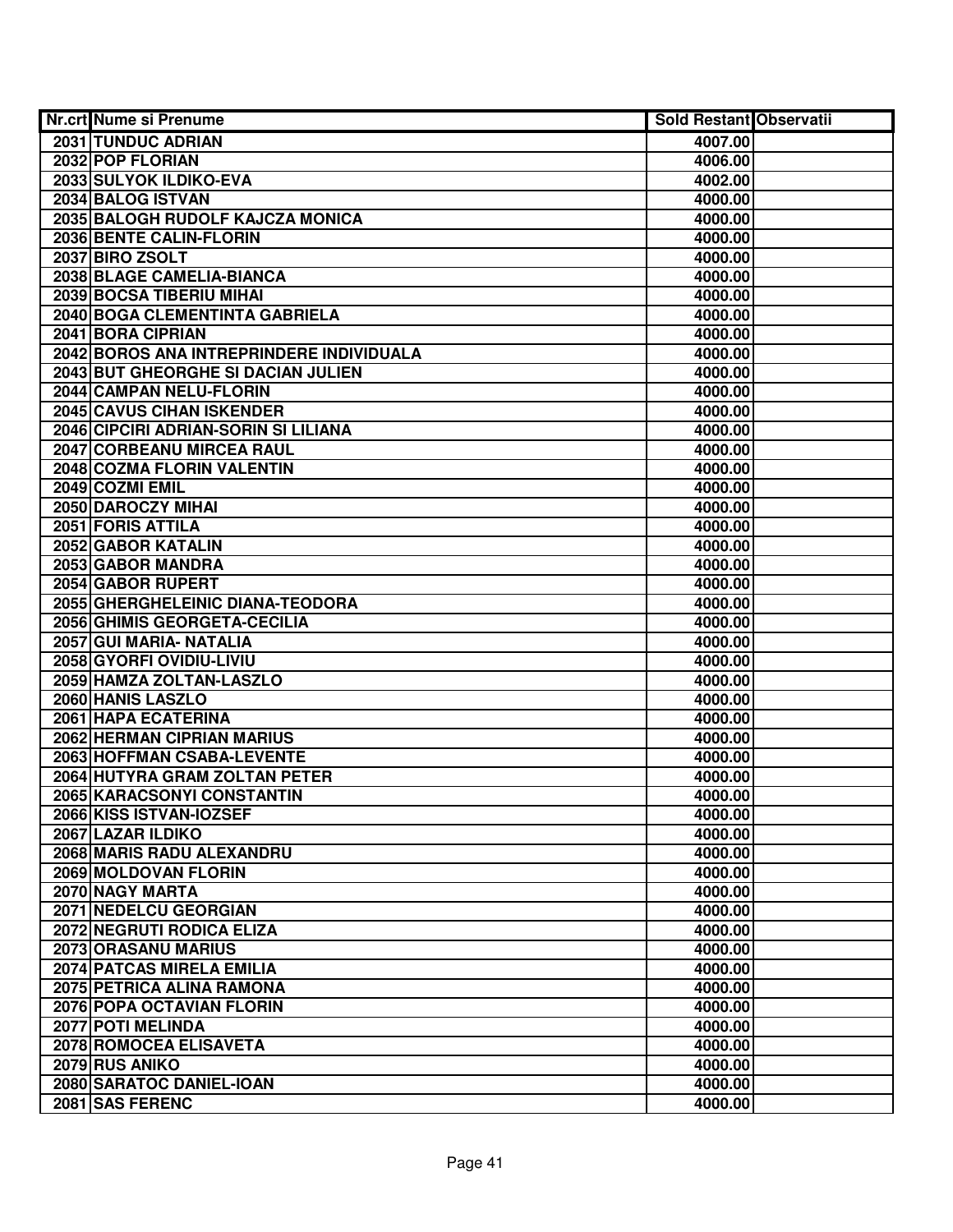| Nr.crt Nume si Prenume           | <b>Sold Restant Observatii</b> |  |
|----------------------------------|--------------------------------|--|
| 2082 SCORTE FLORIAN              | 4000.00                        |  |
| 2083 SECAN ADRIANA-MIHAELA       | 4000.00                        |  |
| 2084 SEICHE FLORIN               | 4000.00                        |  |
| 2085 TIBU DOINA OTILIA           | 4000.00                        |  |
| 2086 TIGAN ANDA-CLAUDIA          | 4000.00                        |  |
| 2087 TOTOS FERENC-ATTILA         | 4000.00                        |  |
| 2088 VANCEA ALIN DANIEL          | 4000.00                        |  |
| 2089 VARGA AUGUSTIN ADRIAN       | 4000.00                        |  |
| 2090 VARGA ILEANA                | 4000.00                        |  |
| 2091 ZANGRANDO ORIANO            | 4000.00                        |  |
| 2092 BARNA FLORIAN               | 3999.50                        |  |
| 2093 GERGYELY LAJOS              | 3999.00                        |  |
| 2094 LAKATOS ALEXANDRU           | 3998.00                        |  |
| 2095 MATEA MARGARETA-EVA         | 3996.42                        |  |
| 2096 KALOZ LAURENTIU             | 3995.00                        |  |
| 2097 DRAGAN CARMEN-ADRIANA       | 3994.00                        |  |
| 2098 TABUS VIORICA               | 3994.00                        |  |
| 2099 SIDOR CALIN                 | 3993.87                        |  |
| 2100 BARNA GHEORGHE              | 3993.00                        |  |
| 2101 FECHETE MARGARETA           | 3993.00                        |  |
| 2102 KENCSE RENATA               | 3992.00                        |  |
| 2103 DERECICHEI ADRIAN           | 3990.00                        |  |
| 2104 ONICA CARMEN-SIMONA         | 3984.00                        |  |
| 2105 TOROK TAMAS GYULA           | 3982.50                        |  |
| 2106 LYBERIOU MAGDALINI          | 3981.00                        |  |
| 2107 STIUBE SERGIU-VASILE        | 3980.00                        |  |
| 2108 BONATIU MIHAELA SI GHEORGHE | 3979.00                        |  |
| 2109 WEKERLE IACOB               | 3978.00                        |  |
| 2110 FLORIAN GYONGYI TUNDE       | 3977.00                        |  |
| 2111 ZEMBREA CARMEN-MONICA       | 3975.00                        |  |
| 2112 BUNDEA ALEXANDRU MIHAI      | 3973.00                        |  |
| 2113 ISTOICA BANDI               | 3973.00                        |  |
| 2114 BULACA RAUL COSMIN          | 3972.00                        |  |
| 2115 BOGARIU ADRIAN-IONEL        | 3970.00                        |  |
| 2116 BROINAS ALEXANDRU MIHAI     | 3969.00                        |  |
| 2117 FODOR FLAVIUS COSMIN        | 3966.00                        |  |
| 2118 CHERELEU DUMITRU-ADRIAN     | 3964.00                        |  |
| 2119 CIRIL GABRIEL-FLORIN        | 3962.00                        |  |
| 2120 POSTOL STEFAN-VASILE        | 3958.00                        |  |
| 2121 SFERLE VIOREL SI MARIA      | 3957.00                        |  |
| 2122 FOGHIS CATALIN-FLORIN       | 3956.00                        |  |
| 2123 ROSTAS CAROLINA             | 3950.00                        |  |
| 2124 ROSTAS CAROLINA             | 3950.00                        |  |
| 2125 KURUCZ PAUL FRANCISC        | 3946.00                        |  |
| 2126 MAGYARI ROBERT-STEFAN       | 3942.00                        |  |
| <b>2127 LAL IOAN</b>             | 3941.00                        |  |
| 2128 MASCAS GEORGES-TEODOR       | 3930.00                        |  |
| 2129 POPOVICI IOAN-FLORIN        | 3929.00                        |  |
| 2130 STRATULAT MIHAELA-LETITIA   | 3927.00                        |  |
| 2131 VILCEANU MIHAI-SORIN        | 3923.00                        |  |
| 2132 ERDEI GHEORGHE              | 3920.00                        |  |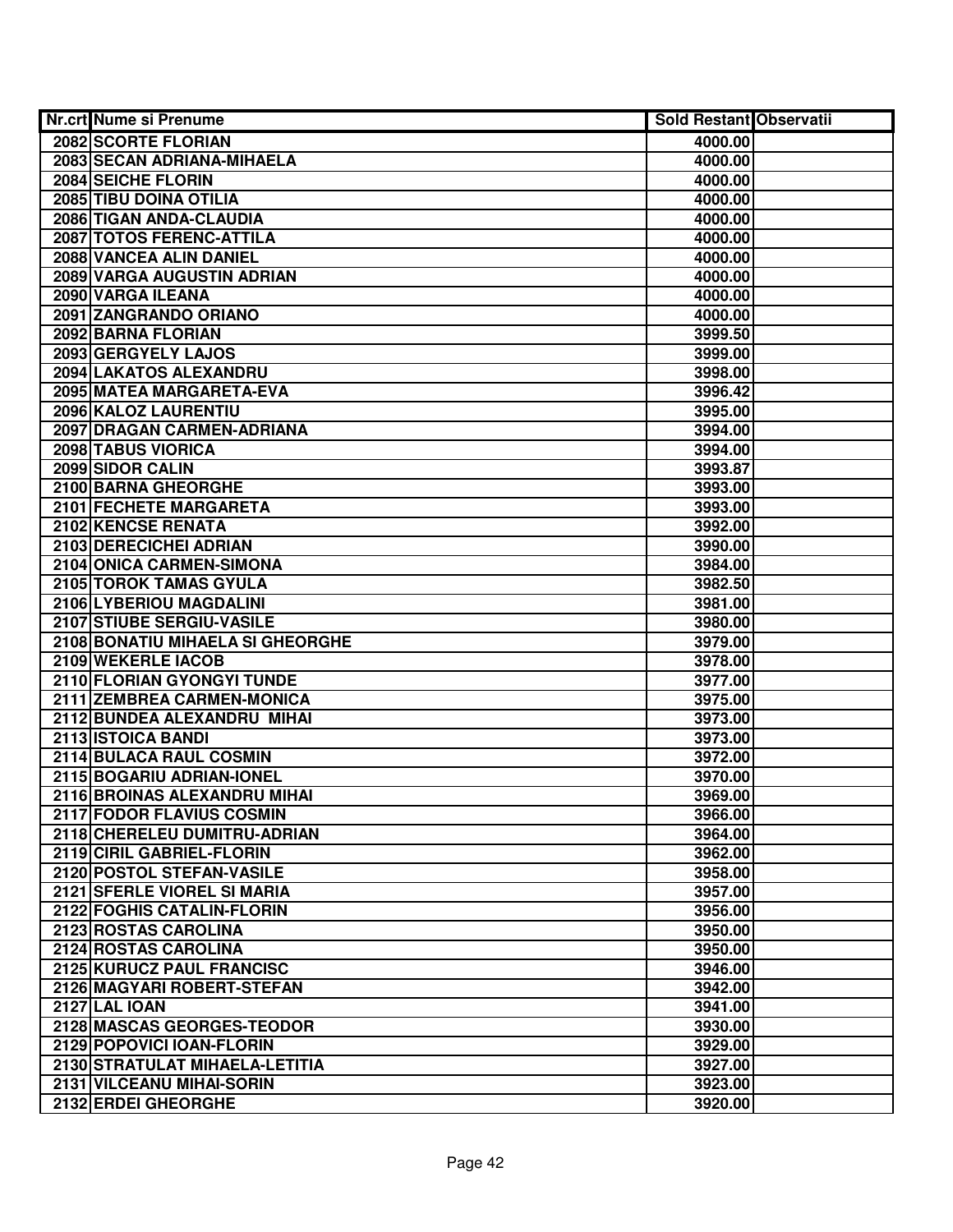| Nr.crt Nume si Prenume                               | <b>Sold Restant Observatii</b> |  |
|------------------------------------------------------|--------------------------------|--|
| 2133 GABOR MARTIN                                    | 3920.00                        |  |
| 2134 LADANYI TIBOR-ISTVAN                            | 3919.00                        |  |
| 2135 CRISAN DORIN                                    | 3918.00                        |  |
| 2136 VARGA GHEORGHE-PETRU                            | 3914.00                        |  |
| 2137 LOVAS ELISABETA                                 | 3910.00                        |  |
| 2138 PUPAZA RAZVAN-ADRIAN SI GABRIELA                | 3908.00                        |  |
| 2139 BARATI ENEAS                                    | 3907.00                        |  |
| 2140 CAB.AVOCATIAL MAN COSMIN                        | 3906.00                        |  |
| 2141 MIKLOS MATEI                                    | 3903.00                        |  |
| 2142 PERRIA ALESSANDRO                               | 3898.00                        |  |
| 2143 SERES FLORIN CALIN                              | 3897.00                        |  |
| <b>2144 ISZTOIKA DUMITRU</b>                         | 3895.00                        |  |
| 2145 FILIP SIMINA-ANAMARIA                           | 3894.00                        |  |
| 2146 FLORINCUTA GEORGIANA-LAURA                      | 3891.95                        |  |
| 2147 CAMPEAN MIRCEA-COSMIN                           | 3891.00                        |  |
| 2148 SUR IUSTINA                                     | 3891.00                        |  |
| 2149 BOLOJAN FLORIN-CRISTIAN                         | 3888.00                        |  |
| 2150 IOJA CLAUDIA DANIELA                            | 3888.00                        |  |
| 2151 CHEREJI GEORGE-DORIN                            | 3887.00                        |  |
| 2152 P.F.A. CUCURUZAN OVIDIU                         | 3884.00                        |  |
| 2153 STOICA JANOS SI EVA                             | 3884.00                        |  |
| 2154 BARANKA GAVRILA                                 | 3881.00                        |  |
| 2155 DOBAI MARIANA                                   | 3880.00                        |  |
| 2156   IGNATESCU DEZIDERIU ROBERT                    | 3868.94                        |  |
| 2157 TOCAIU IOAN                                     | 3866.00                        |  |
| 2158 NEGRUT DAN-SILVIU                               | 3861.00                        |  |
| 2159 FLOREA DAN EUSEBIU                              | 3860.00                        |  |
| 2160 URDE CRISTIAN-GHEORGHE                          | 3860.00                        |  |
| 2161 NAGY ZOLTAN-ISTVAN                              | 3857.00                        |  |
| 2162 TONT GOMBOS FLORIAN                             | 3857.00                        |  |
| 2163 NAGY-PRATA GABRIELA                             | 3853.25                        |  |
| 2164 FARAGAU-DIACONESCU GAVRIL-CORNEL                | 3853.00                        |  |
| 2165 SZONDI EDITH                                    | 3853.00                        |  |
| 2166 BALINT DAVID                                    | 3847.00                        |  |
| 2167 OLAH KRISZTIAN IMRE                             | 3846.00                        |  |
| 2168 ISZTOIKA GABOR                                  | 3840.00                        |  |
| 2169 BUDAI ISTVAN                                    | 3837.00                        |  |
| 2170 BODEA MARCEL                                    | 3835.00                        |  |
| <b>2171 ISZTOIKA LUDOVIC</b>                         | 3835.00                        |  |
| 2172 SCORTE PAUL-MARIUS                              | 3835.00                        |  |
| 2173 GABOR STEFAN-SAMUEL                             | 3832.58                        |  |
| 2174 ROSTAS MATE                                     | 3825.00                        |  |
| 2175 TUSA CLAUDIU-CATALIN<br>2176 CRACIUN SORIN-IOAN | 3825.00                        |  |
| 2177 POENARU GEORGE                                  | 3823.00                        |  |
|                                                      | 3822.56                        |  |
| 2178 POPESCU SERGIU-RAUL<br>2179 SCHECEK IUDITH      | 3820.00                        |  |
| 2180 POPA IOAN-ADRIAN                                | 3819.00<br>3815.00             |  |
| 2181 CALIN VASILE                                    | 3814.00                        |  |
| 2182 FELECAN VOICU-SORIN                             | 3814.00                        |  |
| 2183 GABOR IOAN                                      | 3814.00                        |  |
|                                                      |                                |  |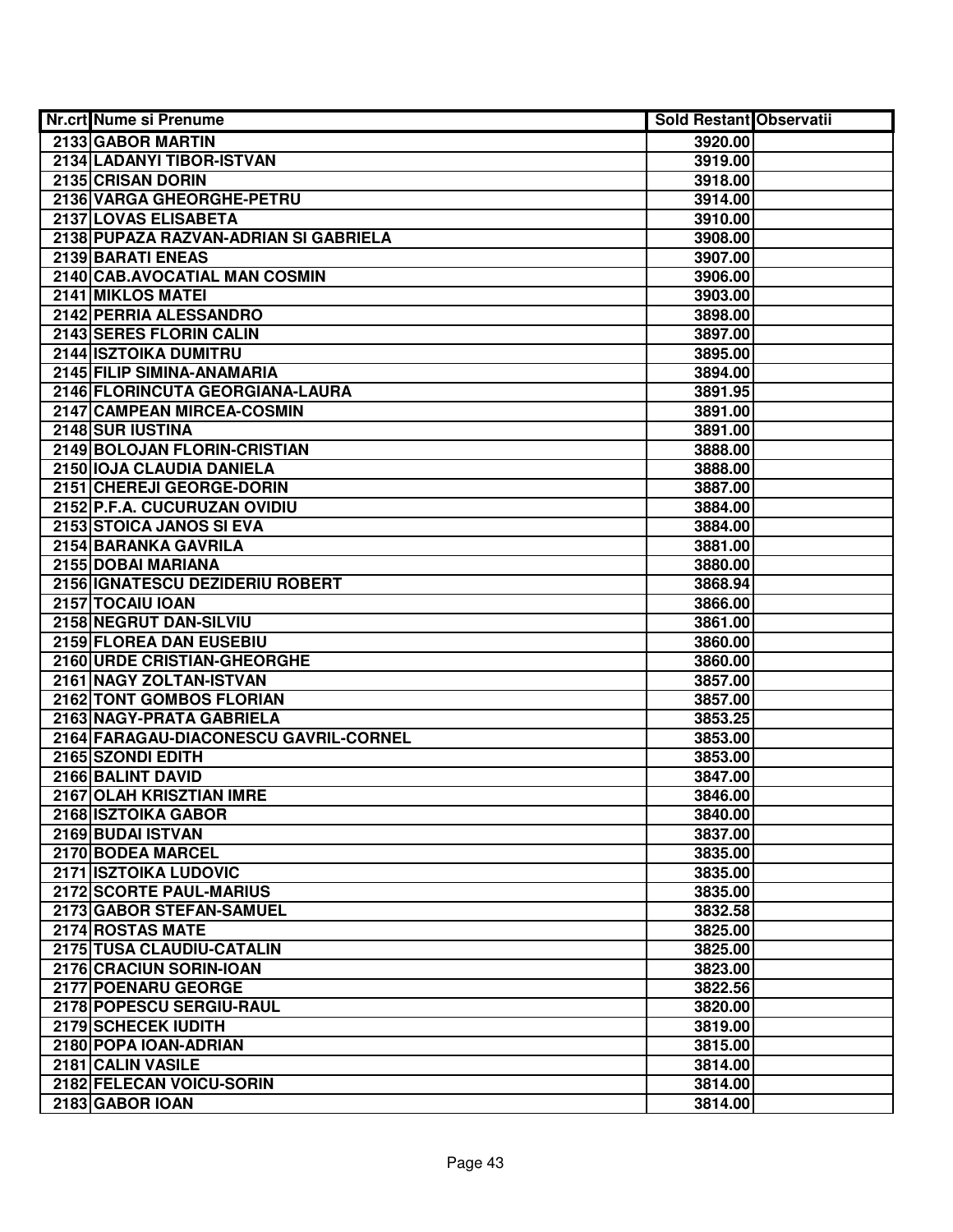| Nr.crt Nume si Prenume                 | <b>Sold Restant Observatii</b> |  |
|----------------------------------------|--------------------------------|--|
| 2184 PETRILA RAMONA-IOANA              | 3813.88                        |  |
| 2185 NAGY ANDREI MIHAI                 | 3811.00                        |  |
| 2186 ROMAN GAVRILA                     | 3810.00                        |  |
| 2187 BLAGE IOAN NICOLAE                | 3809.00                        |  |
| 2188 ISZTOIKA MANDRA                   | 3807.00                        |  |
| 2189 MARIAN IOACHIM-DOREL              | 3804.00                        |  |
| 2190 SCORTEA COSMIN-GHEORGHE           | 3804.00                        |  |
| 2191 SZATHMARI CSABA ZSOLT SI ANIKO    | 3802.00                        |  |
| 2192 DONEI EVA ECATERINA               | 3800.00                        |  |
| 2193 SZABO SANDOR JOZSEF               | 3800.00                        |  |
| 2194 AMBRUZS FRANCISC CSABA SI KATALIN | 3799.00                        |  |
| 2195 BOGOSI TIBERIU                    | 3799.00                        |  |
| 2196 IOVA CIPRIAN NICOLAE              | 3799.00                        |  |
| 2197 SZUCS GYULA-ATTILA                | 3797.96                        |  |
| 2198 GHITA STELIAN MIRCEA              | 3795.00                        |  |
| 2199 LINGURAR TRAIAN                   | 3791.00                        |  |
| 2200 BAHICA VASILE                     | 3790.00                        |  |
| 2201 GEREBENES RUDI                    | 3790.00                        |  |
| 2202 PALE ALEXANDRU                    | 3790.00                        |  |
| 2203 VIDICAN ADRIAN                    | 3788.00                        |  |
| 2204 MOTRIUC TIBERIU-EMILIAN           | 3786.00                        |  |
| 2205 MIHELE NICOLAE                    | 3783.00                        |  |
| 2206 KUPAS ELISABETA                   | 3780.00                        |  |
| <b>2207 NISTOR BIANCA</b>              | 3777.34                        |  |
| 2208 ZLIBUT RODICA-OLIMPIA             | 3776.00                        |  |
| 2209 LETEA GHEORGHE CAB. AV.           | 3773.00                        |  |
| 2210 GAVRUTA ADRIAN                    | 3771.00                        |  |
| 2211 MADA LUCIAN                       | 3770.00                        |  |
| 2212 BELKO JANOS ZOLTAN                | 3765.00                        |  |
| 2213 LAZA LIVIU                        | 3762.25                        |  |
| 2214 POP RALUCA                        | 3751.07                        |  |
| 2215 GABORAS SANDOR                    | 3750.00                        |  |
| 2216 SZTOJKA KLARA                     | 3750.00                        |  |
| 2217 OROS ADRIAN                       | 3749.50                        |  |
| 2218 SIME BOGDAN                       | 3744.00                        |  |
| 2219 CZAPP IOSIF                       | 3742.70                        |  |
| 2220 BUNGAU MARIAN-CRISTIAN            | 3742.00                        |  |
| 2221 KOVACS DAVID-GYORGY               | 3740.00                        |  |
| 2222 MOGA ANCA                         | 3731.00                        |  |
| 2223 NOVAC PETRU SI MARIOARA           | 3730.00                        |  |
| 2224 BANYAI ARPAD ALBERT               | 3729.00                        |  |
| 2225 TIGAN DUMITRU-DAN SI LUMINITA     | 3726.00                        |  |
| 2226 KONKOLY RICHARD                   | 3725.00                        |  |
| 2227 MODA SANDOR                       | 3725.00                        |  |
| 2228 MOLNAR KAROLY                     | 3721.50                        |  |
| 2229 MATEI ADRIAN GHEORGHE             | 3717.00                        |  |
| 2230 BARANKA CATALINA                  | 3715.00                        |  |
| 2231 GUI ADRIAN-ALEXANDRU              | 3715.00                        |  |
| 2232 MODOG ROMEO-FELIX                 | 3714.00                        |  |
| 2233 GAVRUTA-GAVRAS ALEXANDRA          | 3711.00                        |  |
| 2234 GUG FLORIN CRISTIAN               | 3710.13                        |  |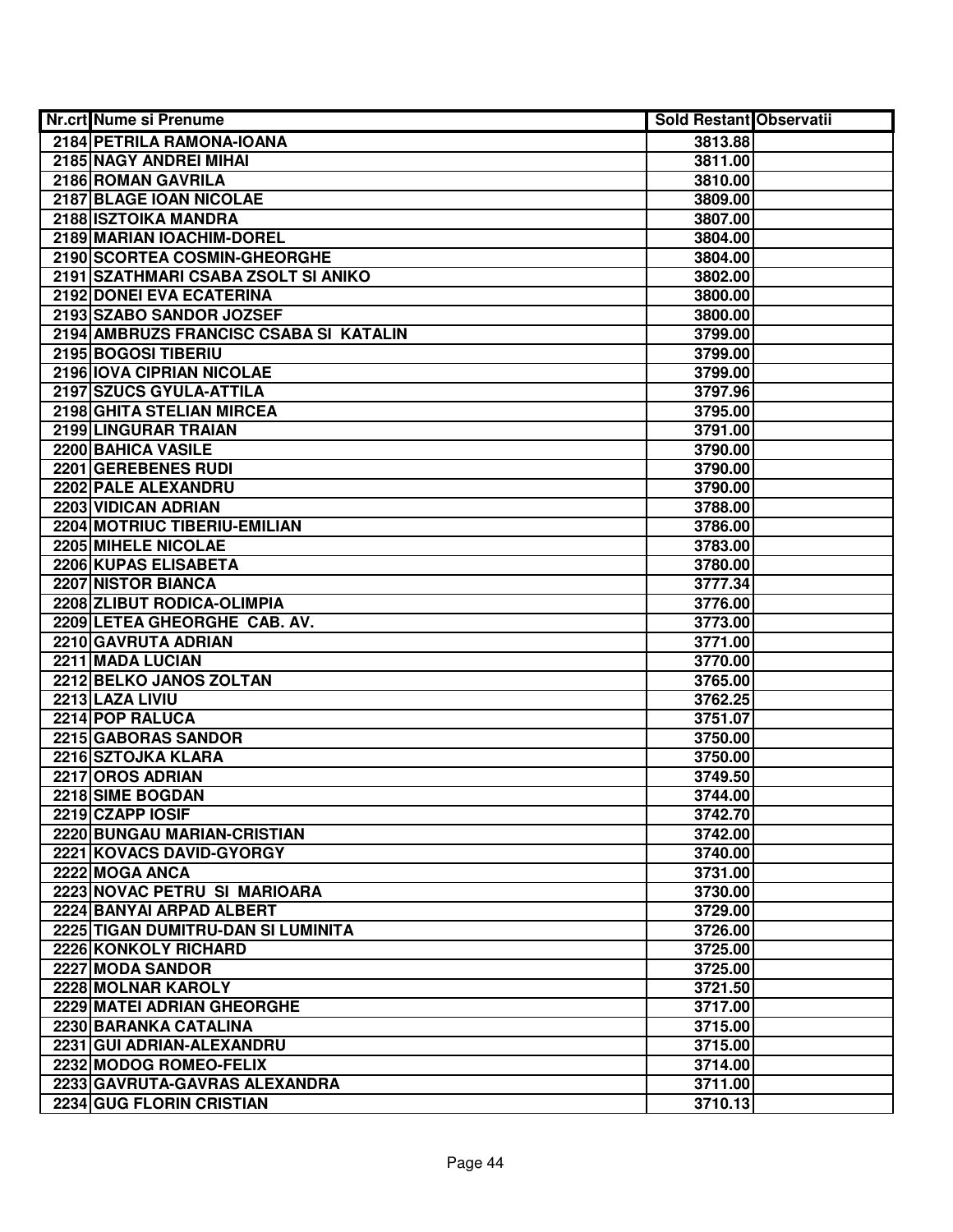| <b>Nr.crt Nume si Prenume</b>                      | <b>Sold Restant Observatii</b> |  |
|----------------------------------------------------|--------------------------------|--|
| 2235 DEIAC MARIUS-DANIEL                           | 3710.00                        |  |
| 2236 DEAC DOREL                                    | 3702.00                        |  |
| 2237 DRONCA DACIAN                                 | 3700.00                        |  |
| 2238 GABOR GETA                                    | 3700.00                        |  |
| 2239 GABOR MARIA                                   | 3700.00                        |  |
| 2240 GABOR RITA MANDRA                             | 3700.00                        |  |
| 2241 HAISAN DOINA                                  | 3700.00                        |  |
| 2242 KOVACI GABRIEL                                | 3700.00                        |  |
| 2243 TIUTIU SILVIAN-VLADUT                         | 3700.00                        |  |
| 2244 VARGA ROMULUS-NICOLAE                         | 3700.00                        |  |
| 2245 LAZA LUCIAN                                   | 3696.00                        |  |
| 2246 MARTIN IOAN                                   | 3696.00                        |  |
| 2247 TAKACS ENDRE SI GERGELY MARIA                 | 3696.00                        |  |
| 2248 DASCAL-KASZONI GAVRIL-GHEORGHE                | 3695.00                        |  |
| 2249 DINCA VALERICA                                | 3692.00                        |  |
| 2250 MITAN IOANA                                   | 3692.00                        |  |
| 2251 GABOR IANCU                                   | 3690.00                        |  |
| 2252 SFRENGEU ILIE-IERONIM                         | 3689.23                        |  |
| 2253 BARANYKA RUPERT                               | 3689.00                        |  |
| 2254 GHETIVU VICTOR                                | 3686.00                        |  |
| 2255 DARIDA LIVIU                                  | 3685.00                        |  |
| 2256 IOVAN ADRIAN IONEL                            | 3680.00                        |  |
| 2257 CMECIU CRISTIAN-ROMULUS                       | 3678.00                        |  |
| 2258 SANTER TIBERIU-ATTILA                         | 3678.00                        |  |
| 2259 MATARU DUMITRU                                | 3677.00                        |  |
| 2260 CODREA MARIAN VIOREL                          | 3653.00                        |  |
| 2261 RACZ EMANUEL-DAVID                            | 3651.00                        |  |
| 2262 DEHELEAN ALIN-SEBASTIAN SI GEORGETA-AURELIA   | 3650.00                        |  |
| 2263 GABOR IANOS                                   | 3650.00                        |  |
| 2264 LUNGU IGOR-DUMITRU                            | 3650.00                        |  |
| 2265 ISZTOIKA LUDOVIC                              | 3646.00                        |  |
| 2266 GABOR RUPI SI CATALINA                        | 3644.00                        |  |
| 2267 KERI ZSOLT                                    | 3644.00                        |  |
| 2268 BAICAN FLORIN-VASILE                          | 3642.00                        |  |
| 2269 POPOVICI FLORIN                               | 3636.41                        |  |
| 2270 IOVAN MARIA EVA                               | 3635.00                        |  |
| 2271 BOGOLE CLAUDIA MARIA SI PANTIS GHEORGHE.SORIN | 3634.00                        |  |
| 2272 SZIKI IBOLYA SI LUDOVIC                       | 3633.00                        |  |
| 2273 SILAGHI DORIN                                 | 3630.00                        |  |
| 2274 BEDO ERIKA-REKA                               | 3629.00                        |  |
| 2275 BRAJER IANOS GYORGY                           | 3628.00                        |  |
| 2276 EDU DORINEL                                   | 3626.00                        |  |
| 2277 LUPO IOANA                                    | 3625.00                        |  |
| 2278 LARINT IOAN                                   | 3624.00                        |  |
| 2279 TIPLEA DANIEL CRISTIAN                        | 3623.00                        |  |
| 2280 MEGYERI RICHARD                               | 3620.00                        |  |
| 2281 CHEREJI ANA                                   | 3619.00                        |  |
| 2282 GHEORGHE GABRIEL-SORIN SI IOAN-MARCEL         | 3619.00                        |  |
| 2283 SFARLEA MIRCEA-FLORIAN                        | 3617.72                        |  |
| 2284 MESTER JOZSEF-CSABA                           | 3613.00                        |  |
| 2285 SOLOMIE VERONICA                              | 3612.00                        |  |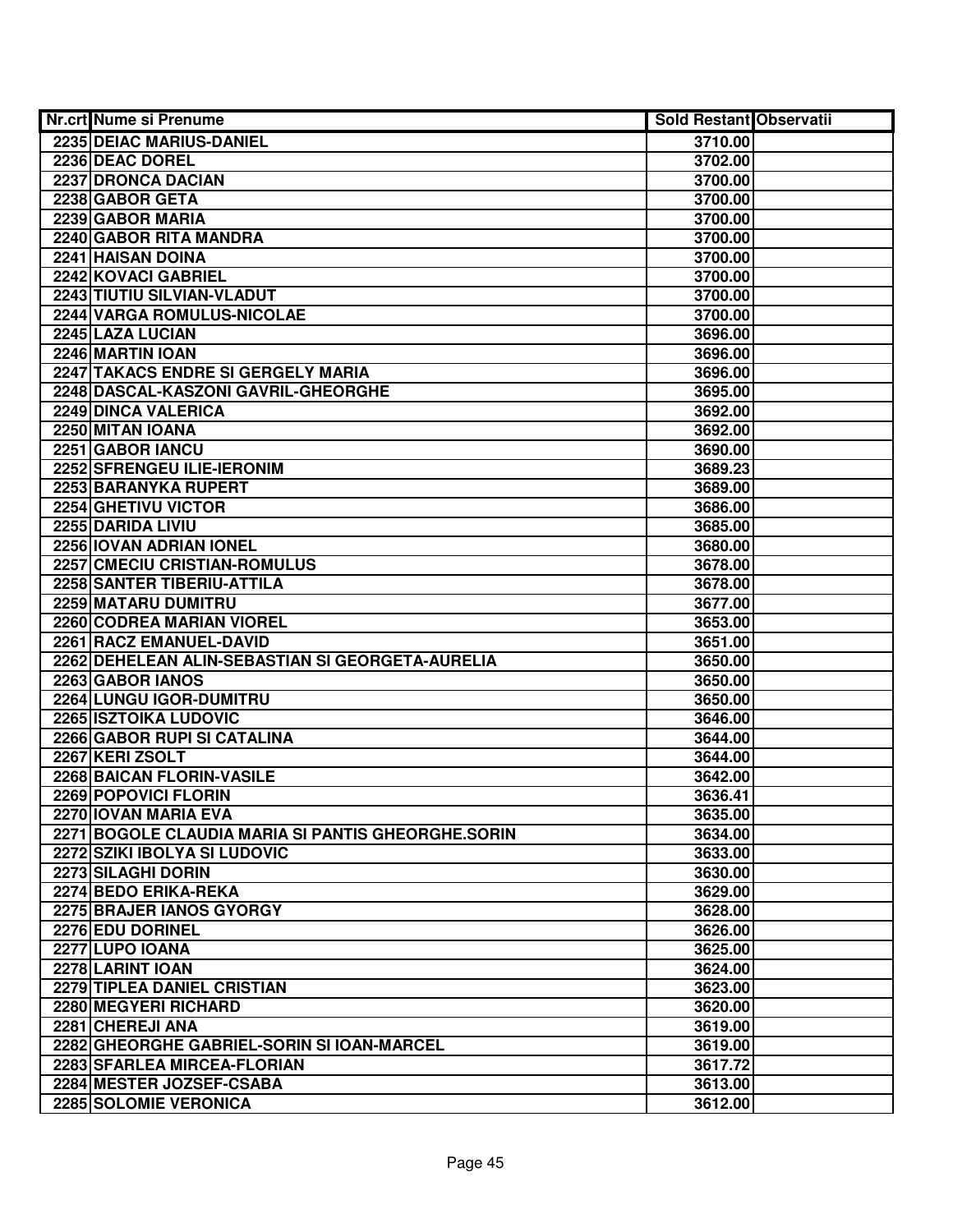| Nr.crt Nume si Prenume              | <b>Sold Restant Observatii</b> |  |
|-------------------------------------|--------------------------------|--|
| 2286 AVRAM AMALIA-MELINDA SI GAVRIL | 3607.00                        |  |
| 2287 CICORTAS CRINA IOANA           | 3606.00                        |  |
| 2288 BALLA TIBOR-MIKLOS             | 3605.45                        |  |
| 2289 OPRIS TRAIAN MIREL             | 3603.00                        |  |
| 2290 DUMITRAS ROBERT                | 3600.00                        |  |
| 2291 RUS PETRU-NICOLAE              | 3600.00                        |  |
| 2292 STOICA RUPERT                  | 3598.50                        |  |
| 2293 THEISZ SANDOR                  | 3596.00                        |  |
| 2294 CHANTUS MAIER                  | 3592.50                        |  |
| 2295 SUCIU DAVID GABRIEL            | 3591.00                        |  |
| 2296 BOTOS SEBASTIAN-CRISTIAN       | 3590.00                        |  |
| 2297 BRADAU CRISTIAN-GHEORGHE       | 3590.00                        |  |
| 2298 POIANA CRISTINEL               | 3590.00                        |  |
| 2299 SABAU IOAN                     | 3585.00                        |  |
| 2300 SZTOIKA GABOR                  | 3584.00                        |  |
| 2301 VIDICAN MARIUS-COSMIN          | 3583.00                        |  |
| 2302 MIKLOS STEFAN                  | 3582.00                        |  |
| 2303 PESCAR IOSIF                   | 3582.00                        |  |
| 2304 DAVID LUCRETIA                 | 3580.00                        |  |
| 2305 HAIAS EMIL                     | 3580.00                        |  |
| 2306 LASCU EUGEN                    | 3577.98                        |  |
| 2307 ROSTAS MALIN                   | 3577.00                        |  |
| 2308 ARDELEAN GAVRIL                | 3573.00                        |  |
| 2309 PLESA NICOLAE-DORIN            | 3572.00                        |  |
| 2310 POPP GHEORGHE CAROL            | 3571.00                        |  |
| 2311 POPOVICI IONUT-SERBAN          | 3570.02                        |  |
| 2312 KOVACS IMRE                    | 3570.00                        |  |
| 2313 MATYASI GABOR-ISTVAN           | 3569.00                        |  |
| 2314 CHENIB AYMEN                   | 3568.00                        |  |
| 2315 TELEKI MIHAI-ROBERT-SAMUIL     | 3566.00                        |  |
| 2316 OZ ISMAIL                      | 3565.00                        |  |
| 2317 AVRAM FLAVIU SERGIU            | 3560.00                        |  |
| 2318 VERES MIHAI                    | 3560.00                        |  |
| 2319 FURTOS GEORGE-ALEX             | 3559.00                        |  |
| 2320 BUDA OCTAVIAN-VALENTIN SI ALIZ | 3554.50                        |  |
| 2321 ROSEL SANDOR                   | 3553.00                        |  |
| 2322 BARANKA RUPI                   | 3550.00                        |  |
| 2323 MORARU CIPRIAN MARIAN          | 3550.00                        |  |
| 2324 LUNCA IOSIF                    | 3548.00                        |  |
| 2325 TAMAS IOANA-ANAMARIA           | 3548.00                        |  |
| 2326 HAMZA NICOLAE                  | 3544.00                        |  |
| 2327 CHILLIK SANDOR-ZOLTAN          | 3541.73                        |  |
| 2328 MAGHIAR GHEORGHE-MIHAI         | 3541.00                        |  |
| 2329 NEGRU RAUL AUGUSTIN            | 3540.00                        |  |
| 2330 RUGE MARIUS-TRAIAN             | 3530.00                        |  |
| 2331 SAVA GEORGE-ALEXANDRU          | 3528.00                        |  |
| 2332 MOLNAR CAROL LADISLAU          | 3524.00                        |  |
| 2333 CAVASDAN CORNEL-VALERIU        | 3522.00                        |  |
| 2334 PRECUP TRAIAN                  | 3518.29                        |  |
| 2335 CALIN MARIUS-GHEORGHE          | 3515.00                        |  |
| 2336 FOGHIS TRAIAN                  | 3514.00                        |  |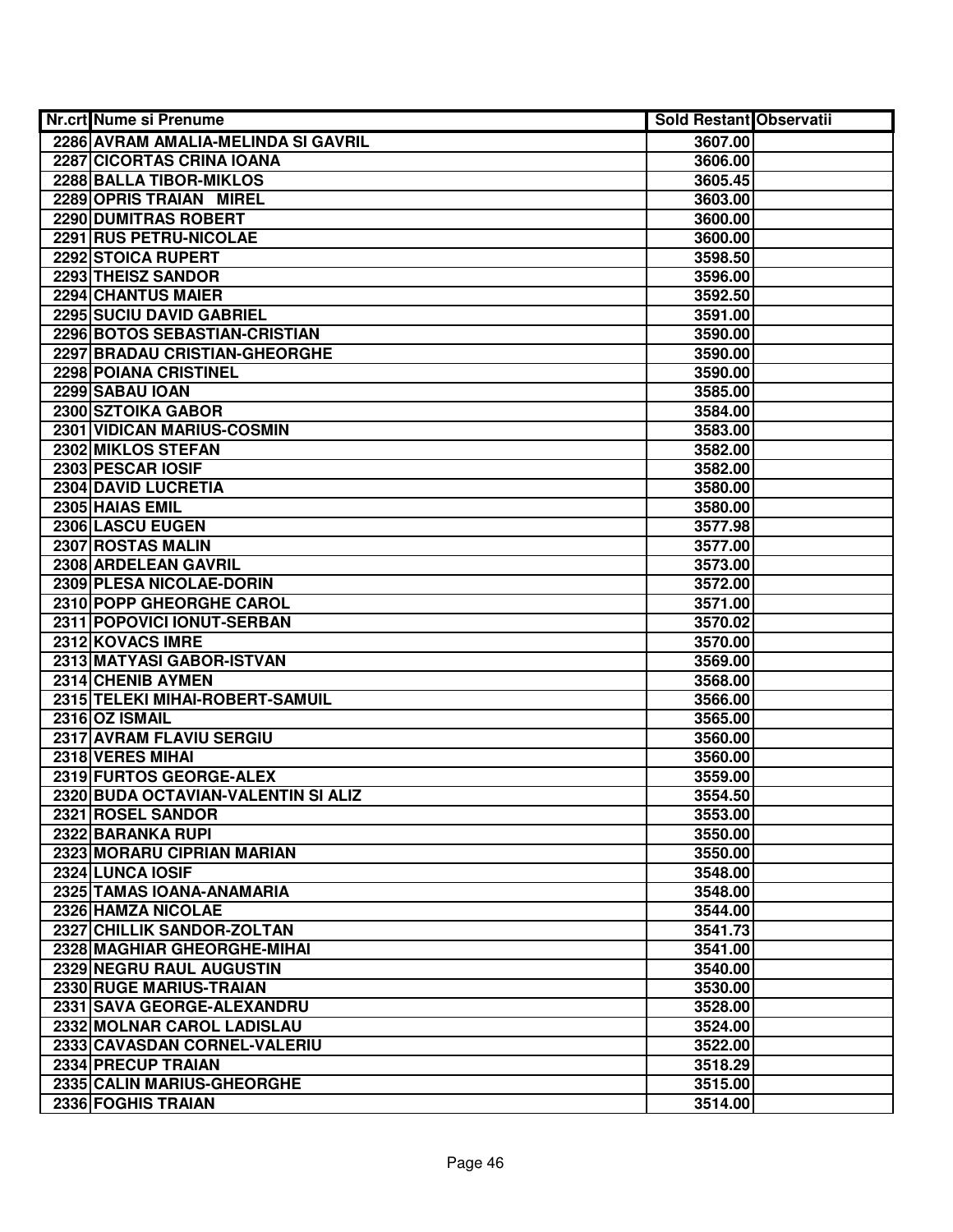| Nr.crt Nume si Prenume                          | <b>Sold Restant Observatii</b> |  |
|-------------------------------------------------|--------------------------------|--|
| 2337 DRAGOS VASILE SI MARIA                     | 3513.00                        |  |
| 2338 POTROVITA IOANA-CRISTINA                   | 3513.00                        |  |
| 2339 CRETU IONEL                                | 3510.00                        |  |
| 2340 GRAUR MARIANA                              | 3510.00                        |  |
| 2341 GABOR GETA                                 | 3509.00                        |  |
| 2342 PALADE PAULA ALEXANDRA                     | 3503.00                        |  |
| 2343 BADEA SIMONA                               | 3500.00                        |  |
| 2344 HAICAI IOAN                                | 3500.00                        |  |
| 2345 KUPE MELINDA ANITA                         | 3500.00                        |  |
| 2346 POGOR MARINA                               | 3500.00                        |  |
| 2347 SAJN-GYORFI ILDIKO                         | 3500.00                        |  |
| 2348 TOPORAS SEBASTIAN                          | 3500.00                        |  |
| 2349 DUDOMA EUGEN                               | 3497.00                        |  |
| 2350 ALB ANDREI                                 | 3496.00                        |  |
| 2351 SARBA CIPRIAN-GHEORGHE SI ANCUTA           | 3495.00                        |  |
| 2352 STEFANESCU GHEORGHE-FLORIN                 | 3493.00                        |  |
| 2353 POPESCU SEBASTIAN TUDOR                    | 3492.00                        |  |
| 2354 SOTOC RAOUL ALEXANDRU                      | 3488.00                        |  |
| 2355 NUT IOAN SI SILVIA                         | 3482.00                        |  |
| 2356 DOMBI BERTALAN                             | 3481.00                        |  |
| 2357 SZIME-NECHIFOR RENATO-GABRIEL              | 3480.00                        |  |
| 2358 BLIKLING ELENA                             | 3476.00                        |  |
| 2359 LETEA SERGIU TEODOR                        | 3476.00                        |  |
| 2360 BAHICA GHEORGHE                            | 3475.00                        |  |
| 2361 BICA GHEORGHE                              | 3474.00                        |  |
| 2362 VANCEA DUMITRU-DOREL                       | 3464.00                        |  |
| 2363 BARNA ANDREI-TIBERIUS                      | 3463.08                        |  |
| 2364 BUTA CALIN MIHAI                           | 3463.00                        |  |
| 2365 LINGURAR AUREL                             | 3463.00                        |  |
| 2366 CORBU ADRIAN-PAUL                          | 3462.00                        |  |
| 2367 KOVARI SANDOR                              | 3460.00                        |  |
| 2368 LUNG-MITRICA NICHITA                       | 3460.00                        |  |
| 2369 VIDICAN FLORIN-DANIEL                      | 3458.00                        |  |
| 2370 GABOR SUSANA GIZELA                        | 3450.00                        |  |
| 2371 TOTH EDUARD                                | 3450.00                        |  |
| 2372 IUGA DANIEL                                | 3449.00                        |  |
| 2373 KELEMEN LASZLO - INTREPRINDERE INDIVIDUALA | 3448.00                        |  |
| 2374 LUPARU ALEXANDRINA                         | 3448.00                        |  |
| 2375 VIERU PETRICA                              | 3448.00                        |  |
| 2376 BALAN HORATIU-MARIAN                       | 3447.00                        |  |
| 2377 HETES-PESTEAN PASCU                        | 3447.00                        |  |
| 2378 GAZDAG ALEXANDRU                           | 3443.00                        |  |
| 2379 ISZTOICA STEFAN                            | 3440.00                        |  |
| 2380 SIPOS LAJOS                                | 3440.00                        |  |
| 2381 ISZTOJKA EVA                               | 3438.00                        |  |
| 2382 PAINA LUCIAN-IOAN                          | 3436.00                        |  |
| 2383 SARKADI ATTILA                             | 3432.00                        |  |
| 2384 PASCALAU IOAN                              | 3430.00                        |  |
| 2385 ESER REMZI                                 | 3429.00                        |  |
| 2386 MARINCAS SZILVIA                           | 3428.00                        |  |
| 2387 ZEMBREA ALEXANDRU-FRANCISC                 | 3422.30                        |  |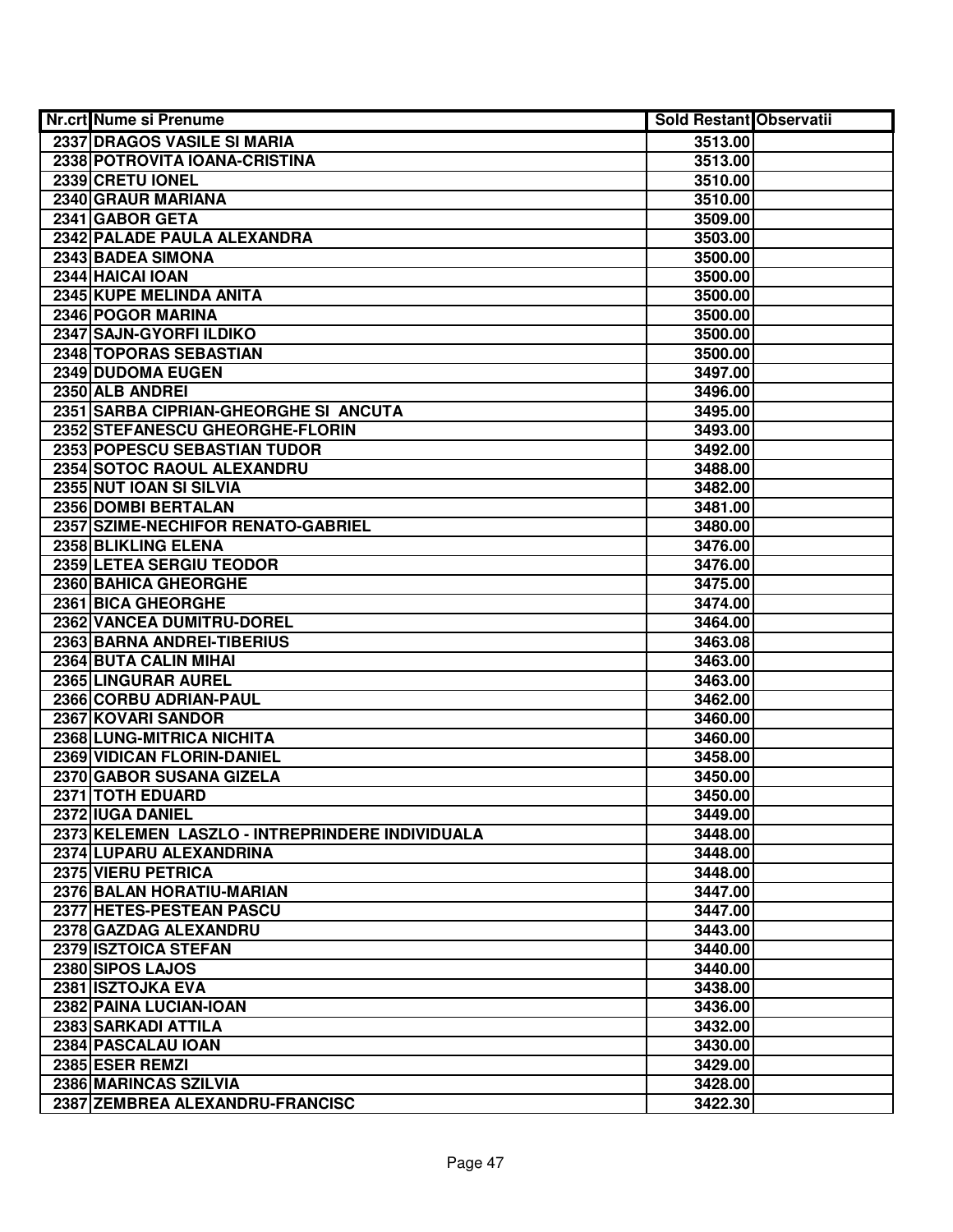| Nr.crt Nume si Prenume                 | <b>Sold Restant Observatii</b> |  |
|----------------------------------------|--------------------------------|--|
| 2388 MURVAI BRUNO                      | 3422.00                        |  |
| 2389 BARTA ALEXANDRU                   | 3418.00                        |  |
| 2390 ERDELYI SORIN                     | 3418.00                        |  |
| 2391 MIKLOS GABOR                      | 3416.00                        |  |
| 2392 CSENGERI JOZSEF                   | 3414.00                        |  |
| 2393 SACACI ALEXANDRU-MARCEL           | 3414.00                        |  |
| 2394 DAVID PETRU SI FELICIA            | 3413.00                        |  |
| 2395 ROSSI STEFAN-LEONTIN              | 3413.00                        |  |
| 2396 TOBIAS LASZLO-KALMAN              | 3402.79                        |  |
| 2397 BERE CORINA-DELIA                 | 3402.00                        |  |
| 2398 COCIS CONSTANTIN                  | 3400.00                        |  |
| 2399 IANC MAGDALENA                    | 3398.00                        |  |
| 2400 BECHERU LIVIU SI MIRELA-ELENA     | 3395.00                        |  |
| 2401 LATCAU LIVIU                      | 3395.00                        |  |
| 2402 TAMAS IOSIF                       | 3395.00                        |  |
| 2403 MERCSANYI IOSIF                   | 3394.00                        |  |
| 2404 NIREAN GHEORGHE-ADRIAN            | 3393.00                        |  |
| 2405 SULTAN-TIRTEA ALEXANDRU-CALIN     | 3392.20                        |  |
| 2406 CIORDAS CONSTANTIN                | 3388.00                        |  |
| 2407 ILE DORIN-ILIE                    | 3383.00                        |  |
| 2408 LUP MARIUS GHEORGHE               | 3370.00                        |  |
| 2409 MINDRUTIU PETRU PAL               | 3370.00                        |  |
| 2410 VARGA ROMULUS                     | 3364.00                        |  |
| 2411 KULPINSZKI MIHALY                 | 3360.00                        |  |
| 2412 ENACHE MALINA                     | 3359.00                        |  |
| 2413 LELEA VASILE-CATALIN              | 3358.00                        |  |
| 2414 LAKATOS JOZSEF-ROBERT             | 3356.00                        |  |
| 2415 BELCE STEFAN                      | 3355.00                        |  |
| 2416 POPA PETRU                        | 3355.00                        |  |
| 2417 ZAINEA-MOLDOVAN SERGIU- EMIL      | 3355.00                        |  |
| 2418 VARGA ELEONORA-ILDIKO             | 3351.00                        |  |
| 2419 MAGHIAR DARIUS                    | 3350.00                        |  |
| 2420 ROSTAS CRAISOR                    | 3350.00                        |  |
| 2421 ANDOR ALEXANDRU SI TEODORA        | 3347.00                        |  |
| 2422 PONTOS ADRIAN-BOGDAN              | 3347.00                        |  |
| 2423 SZFERLE OVIDIU                    | 3345.00                        |  |
| 2424 BOKA IOZSEF                       | 3344.00                        |  |
| 2425 NEGRU PETRU                       | 3344.00                        |  |
| 2426 KURUCZ ALEXANDRU                  | 3340.00                        |  |
| 2427 NEDELEA IONEL-DUMITRU             | 3339.00                        |  |
| 2428 GUNTA DANIELA                     | 3338.00                        |  |
| 2429 MOHAMMED ELSAYED ANSAF ABDELLAH   | 3338.00                        |  |
| 2430 MOLNAR ERIKA                      | 3338.00                        |  |
| 2431 KALMAR PARASCHIVA                 | 3337.00                        |  |
| 2432 COCIUBAN ENIKO-ANDREA             | 3334.00                        |  |
| 2433 KAPAS PETER-ZSOLT SI NAOMI REBECA | 3333.00                        |  |
| 2434 MOISA SERGIU IOAN                 | 3331.00                        |  |
| 2435 ERDEI CIPRIAN-TEOFIL              | 3327.50                        |  |
| 2436 MACARIE NORBERT                   | 3324.00                        |  |
| 2437 BLAGA VICTOR                      | 3320.00                        |  |
| 2438 SARAC GAVRIL ADRIAN               | 3320.00                        |  |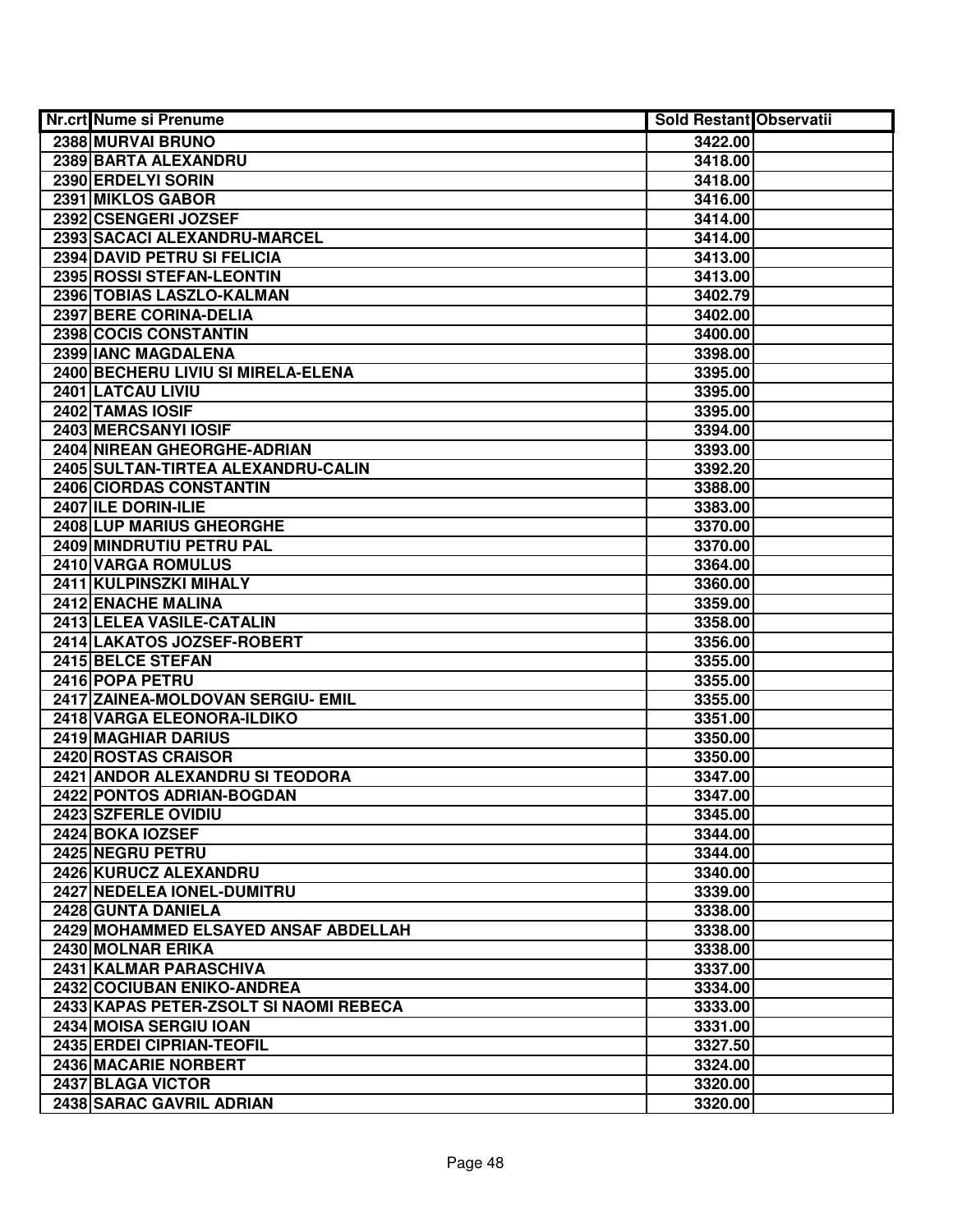| Nr.crt Nume si Prenume                                   | <b>Sold Restant Observatii</b> |  |
|----------------------------------------------------------|--------------------------------|--|
| 2439 SOLYOM MONIKA-ERIKA                                 | 3320.00                        |  |
| 2440 VOICILA DORIAN-IONUT                                | 3320.00                        |  |
| 2441 GABOR IANCU                                         | 3317.00                        |  |
| 2442 HORJAN NICOLAE                                      | 3317.00                        |  |
| 2443 AVRAM IONUT LAVINIU                                 | 3316.00                        |  |
| 2444 COSTEA FLORIN NICOLAE                               | 3316.00                        |  |
| 2445 ISZTOJKA GAVRIL                                     | 3315.00                        |  |
| 2446 BLAGE SERGIU-FLORIN                                 | 3313.00                        |  |
| <b>2447 BRANDAS CRISTIAN</b>                             | 3310.18                        |  |
| 2448 CLEPE RAOUL-FLORIN                                  | 3310.00                        |  |
| 2449 LUP ALEXANDRU                                       | 3310.00                        |  |
| 2450 PAUBLUSZTIG CSABA                                   | 3310.00                        |  |
| <b>2451 POPOVICI GEORGE ALEX</b>                         | 3310.00                        |  |
| 2452 LACATUS FLORIAN                                     | 3305.00                        |  |
| 2453 OSVALD IREN                                         | 3304.00                        |  |
| <b>2454 GAVRIS HORATIU - VICTOR</b>                      | 3303.00                        |  |
| 2455 BAYCZAR FERENCZ                                     | 3300.00                        |  |
| 2456 PFA TUDOSE MIRCEA                                   | 3300.00                        |  |
| 2457 HAIDUC CALIN DANIEL                                 | 3298.00                        |  |
| 2458 HARAGOS MONICA-FLORENTINA                           | 3295.00                        |  |
| 2459 GABOR GABORE SI ROZALIA                             | 3294.00                        |  |
| 2460 ROSTAS IOAN SI LINA                                 | 3293.00                        |  |
| 2461 CIOABA STEFAN                                       | 3290.00                        |  |
| 2462 TOCILA ANGELA-MARIANA                               | 3289.00                        |  |
| 2463 GAL LEVENTE-LUDOVIC                                 | 3287.00                        |  |
| <b>2464 DOJCINOVIC NEVEN</b>                             | 3282.00                        |  |
| 2465 UNGUREANU MELINDA                                   | 3281.00                        |  |
| 2466 CIUCIU LIVIA                                        | 3280.15                        |  |
| 2467 VARGA RUDOLF                                        | 3280.00                        |  |
| 2468 CURTA BUJOR-MUGUREL-IOSIF                           | 3278.50                        |  |
| 2469 LACRARU ADRIAN                                      | 3278.00                        |  |
| 2470 PUPAZA CRISTIAN                                     | 3274.00                        |  |
| 2471 ZLIBUT OVIDIU SI ADRIANA                            | 3274.00                        |  |
| 2472 BONCSA MARTIN                                       | 3273.00                        |  |
| 2473 CABINET DE AVOCATURA- LAZEA COSMIN                  | 3273.00                        |  |
| 2474 BUDAI ERZSEBET                                      | 3270.00                        |  |
| 2475 SZILAGY RUDOLF<br>2476 MISKOLCZI CRISTIAN-SEBASTIAN | 3270.00                        |  |
|                                                          | 3269.00                        |  |
| 2477 SZEKELY OFELIA-DORINA                               | 3265.00                        |  |
| 2478 KOVACS IRMA-ROZALIA                                 | 3263.00                        |  |
| 2479 MATE RAINER-ZSOLT<br>2480 GEREBENES LUDOVIC         | 3263.00<br>3255.52             |  |
| 2481 BANCESCU COSMIN                                     |                                |  |
| 2482 BERTALAN LASZLO                                     | 3254.00                        |  |
| 2483 BURCEA RUPI                                         | 3250.00<br>3250.00             |  |
| 2484 POP GHEORGHE                                        | 3250.00                        |  |
| 2485 BUIE GIGEL-MIREL                                    | 3248.00                        |  |
| 2486 MOS SERGIU-BOGDAN                                   | 3247.00                        |  |
| 2487 HALMAJAN COSMIN-IONUT                               | 3243.00                        |  |
| 2488 CRISAN SERGIU-FLORIN                                | 3241.76                        |  |
| 2489 IHOS MONICA-IOANA                                   | 3241.00                        |  |
|                                                          |                                |  |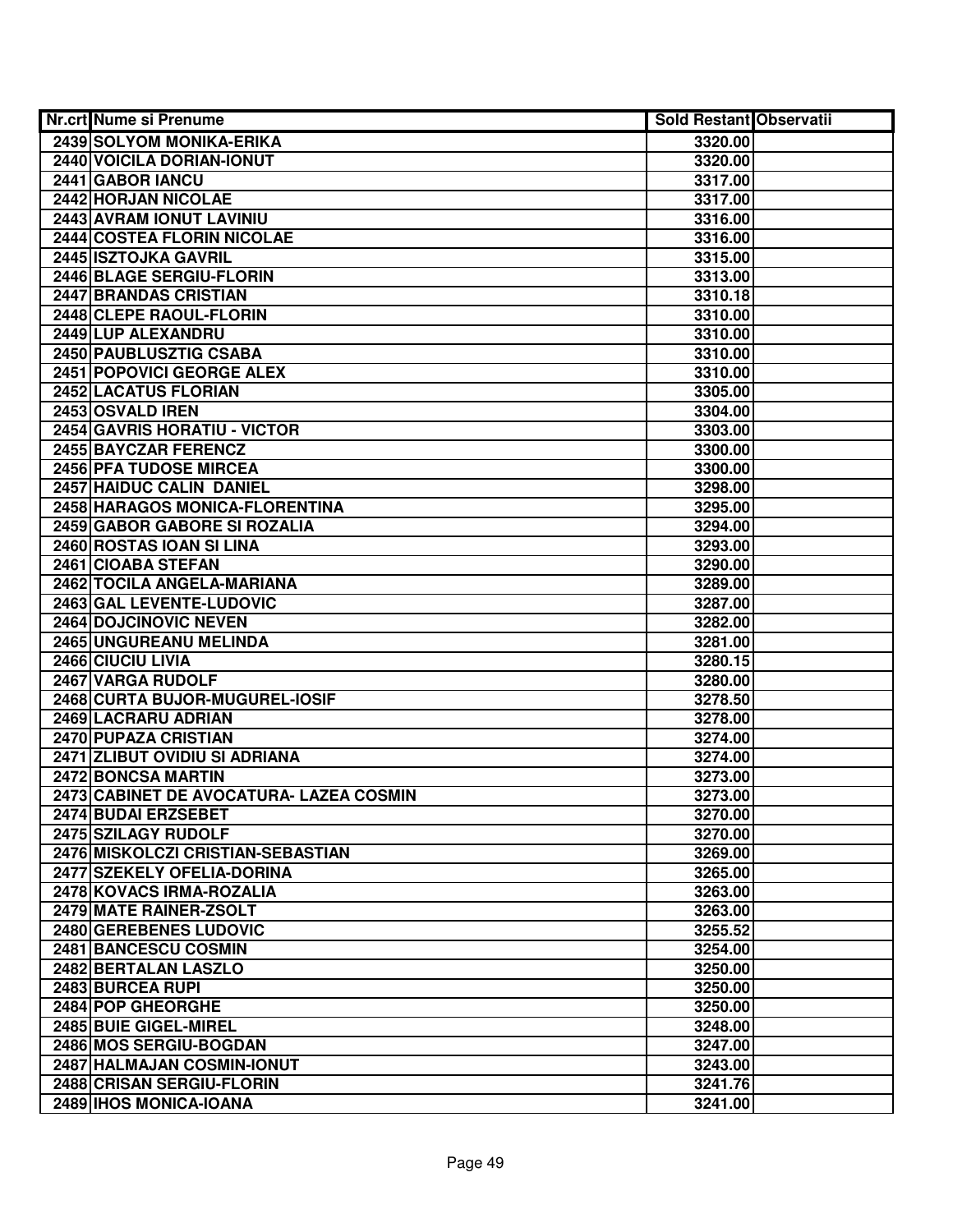| Nr.crt Nume si Prenume             | <b>Sold Restant Observatii</b> |                       |
|------------------------------------|--------------------------------|-----------------------|
| 2490 ALBITER VALENTIN IOAN         | 3240.00                        |                       |
| 2491   IONOI-PERET LEONTIN-VALERIU | 3239.76                        |                       |
| 2492 SIMINIE MIHAI-IOAN            | 3235.21                        |                       |
| 2493 COSTIN SORIN - DAN            | 3235.00                        |                       |
| 2494 OTVOS ROZALIA                 | 3234.10                        |                       |
| 2495 FURTOS CALIN DAN              | 3232.00                        |                       |
| 2496 DASCALESCU DUMITRU CODRUT     | 3227.00                        |                       |
| 2497 ALKAYED KHALAF                | 3225.00                        |                       |
| 2498 BARA MIRCEA                   | 3221.00                        |                       |
| 2499 TURA IOAN                     | 3220.00                        |                       |
| 2500 BENE LORAND-CSABA             | 3216.00                        |                       |
| 2501 NEGRUT IOAN - VLADIMIR        | 3215.00                        |                       |
| 2502 TEKERES ANDREI ROBERT         | 3215.00                        |                       |
| 2503 BORSI ARMOND                  | 3213.00                        |                       |
| 2504 SASVARI DANIEL-GEORGE         | 3212.00                        |                       |
| 2505 GUBA ERNO                     | 3210.00                        |                       |
| 2506 HARSAN EUGEN ANDREI           | 3210.00                        |                       |
| 2507 BONCE ALIN                    | 3206.00                        |                       |
| 2508 RATIU TATIANA-MARINELA        | 3203.00                        |                       |
| 2509 MILIAN FLORIAN LAZAR          | 3202.00                        |                       |
| 2510 SZILAGYI ROBERT               | 3200.00                        |                       |
| 2511 TAJAMAL HUSSAIN SHAH          | 3200.00                        |                       |
| 2512 TEGLAS DORINA                 | 3200.00                        |                       |
| 2513 TRIPP ADRIAN-IOAN             | 3200.00                        |                       |
| 2514 HAVA MIRCEA-DOREL             | 3198.00                        |                       |
| 2515 VERES IOAN                    | 3198.00                        |                       |
| 2516 VALCEANU TUDOR-VLADIMIR       | 3197.00                        |                       |
| 2517 RATIU ANA                     | 3196.00                        |                       |
| 2518 GALE ALIN-MARIUS              | 3195.00                        |                       |
| 2519 GYORGY-CSAKI ISTVAN           | 3195.00                        |                       |
| 2520 LUNCAN IOANA-ELENA            | 3195.00                        |                       |
| 2521 ZAH-MANEA DANIEL-AVRAM        | 3194.00                        |                       |
| 2522 DURGHEU MIRCEA IONEL          | 3193.00                        |                       |
| <b>2523 MAGHIAR ANDREI-MARCEL</b>  | 3191.46                        |                       |
| 2524 TOCA MONICA                   | 3191.00                        |                       |
| 2525 DIREYBATOGULLARI MEVLUT       | 3190.00                        |                       |
| 2526 SCHOLLER EDUARD-LEVENTE       | 3189.00                        |                       |
| 2527 MURVAI PETER                  | 3185.00                        |                       |
| 2528 TOIA BOGDAN CORNEL            | 3183.35                        |                       |
| 2529 POCIOIAN FLORIAN GHEORGHE     | 3183.00                        |                       |
| 2530 BLAGA COSMIN-AURELIAN         | 3180.00                        |                       |
| 2531 IONESCU ALEXANDER             | 3180.00                        |                       |
| 2532 MARIAN GHEORGHE-AURELIAN      | 3180.00                        |                       |
| 2533 MLADIN VIOLETA                | 3180.00                        |                       |
| 2534 BOKA JENO                     | 3178.00                        |                       |
| 2535 TIRPE CALIN                   | 3175.00                        |                       |
| 2536 PASCAR CORNELIU-ADRIAN        | 3173.00                        |                       |
| 2537 SAITOS OCTAVIAN ALEXANDRU     | 3169.00                        |                       |
| 2538 LAZAR-POJEGA DUMITRU SI MARTA |                                | 3168.00 PROCES PE ROL |
| 2539 POP THOMAS MICHAEL            | 3166.00                        |                       |
| 2540 BUZAS STEFAN                  | 3165.00                        |                       |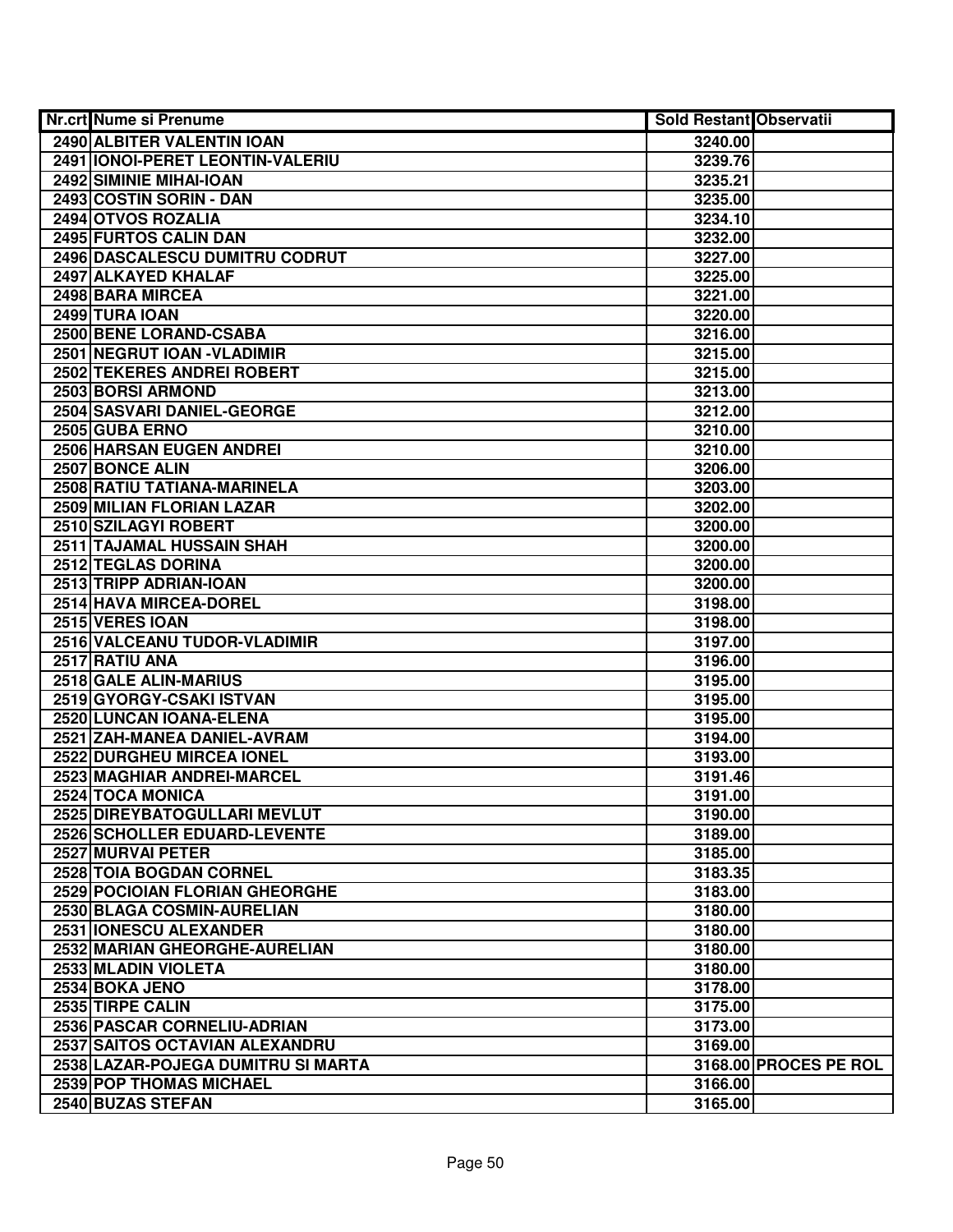| <b>Nr.crt Nume si Prenume</b>              | <b>Sold Restant Observatii</b> |  |
|--------------------------------------------|--------------------------------|--|
| 2541 LAKATOS ALEXANDRU-EDUARD              | 3165.00                        |  |
| 2542 GABOR TEREZA                          | 3162.00                        |  |
| 2543 RADULESCU SIMONA                      | 3159.54                        |  |
| <b>2544 CACUCI GHEORGHE DOREL</b>          | 3156.00                        |  |
| 2545 BUDAU VIOREL                          | 3155.00                        |  |
| 2546 BAN DANUT                             | 3151.00                        |  |
| 2547 OLAR LIANA                            | 3151.00                        |  |
| 2548 VURA NORBERT TIBERIU                  | 3151.00                        |  |
| 2549 SZABO DAVID                           | 3150.00                        |  |
| 2550 CIORINGAN IOAN SI ADRIANA             | 3149.00                        |  |
| 2551 DAVIDOV NELU                          | 3148.00                        |  |
| 2552 POPA DOREL SEBASTIAN                  | 3148.00                        |  |
| 2553 BONDOR VIORICA                        | 3142.00                        |  |
| 2554 GABOR STEFAN                          | 3142.00                        |  |
| 2555 TIRLEA GHEORGHE-DACIAN                | 3142.00                        |  |
| 2556 DEMIAN IOAN                           | 3140.00                        |  |
| 2557 VERES OVIDIU-STEFAN                   | 3130.00                        |  |
| 2558 SOOS ELISABETA PARASCHIVA             | 3128.95                        |  |
| 2559 KEREZSI RUDOLF                        | 3126.00                        |  |
| 2560 BODOG ALIN FLORIN                     | 3120.00                        |  |
| 2561 MOZA VIOREL-CRISTIAN                  | 3120.00                        |  |
| 2562 NAGY TIBERIU                          | 3120.00                        |  |
| 2563 FENYES ALEXANDRU STEFAN               | 3119.01                        |  |
| 2564 BAGULESCU FLORIAN-VASILE              | 3117.24                        |  |
| 2565 SALAJAN TEODOR-DOREL                  | 3116.00                        |  |
| 2566 PRECUP PETRICA SORIN                  | 3115.00                        |  |
| 2567 VLAD IONEL                            | 3115.00                        |  |
| 2568 BIRTA IOAN SI VALERIA                 | 3113.00                        |  |
| 2569 HERETIU MARIUS-CRISTIAN -NADINA -PAUL | 3113.00                        |  |
| 2570 SERB VICTOR SI MARIOARA               | 3113.00                        |  |
| 2571 COTUT RAZVAN-OVIDIU                   | 3112.00                        |  |
| 2572 LAZAR IOAN GAVRIL                     | 3112.00                        |  |
| 2573 SZABO ATTILA                          | 3112.00                        |  |
| 2574 PAUL BALINT                           | 3110.00                        |  |
| 2575 SACUI SORIN                           | 3109.76                        |  |
| <b>2576 ARVAI CRISTIAN GHEORGHE</b>        | 3108.00                        |  |
| 2577 BORBELYI ALEXANDRU SI SAS MAGDOLNA    | 3108.00                        |  |
| 2578 GHIURA NICOLAE                        | 3102.00                        |  |
| 2579 DOARNA IONUT-MIRCEA                   | 3100.00                        |  |
| 2580 BOCHIS DOREL                          | 3097.00                        |  |
| 2581 COLTA ELISABETA                       | 3097.00                        |  |
| 2582 FRIED ANA ALIZ                        | 3096.00                        |  |
| 2583 REZMUVES TUDOR-GHEORGHE               | 3094.00                        |  |
| 2584 MARCON DANIEL                         | 3093.00                        |  |
| 2585 BONCA DAN-FLORIN                      | 3091.52                        |  |
| 2586 ISTOICA IANCU                         | 3091.00                        |  |
| 2587 GABOR MINDRA                          | 3090.00                        |  |
| 2588 STAVARACHE SEBASTIAN-MARIUS           | 3090.00                        |  |
| 2589 ZUCHIATHI CSABA-ZOLTAN                | 3084.00                        |  |
| 2590 NAGY ZSOLT BARNABAS SI AGOTA ANDREA   | 3081.00                        |  |
| 2591 PETCU TOADER                          | 3076.00                        |  |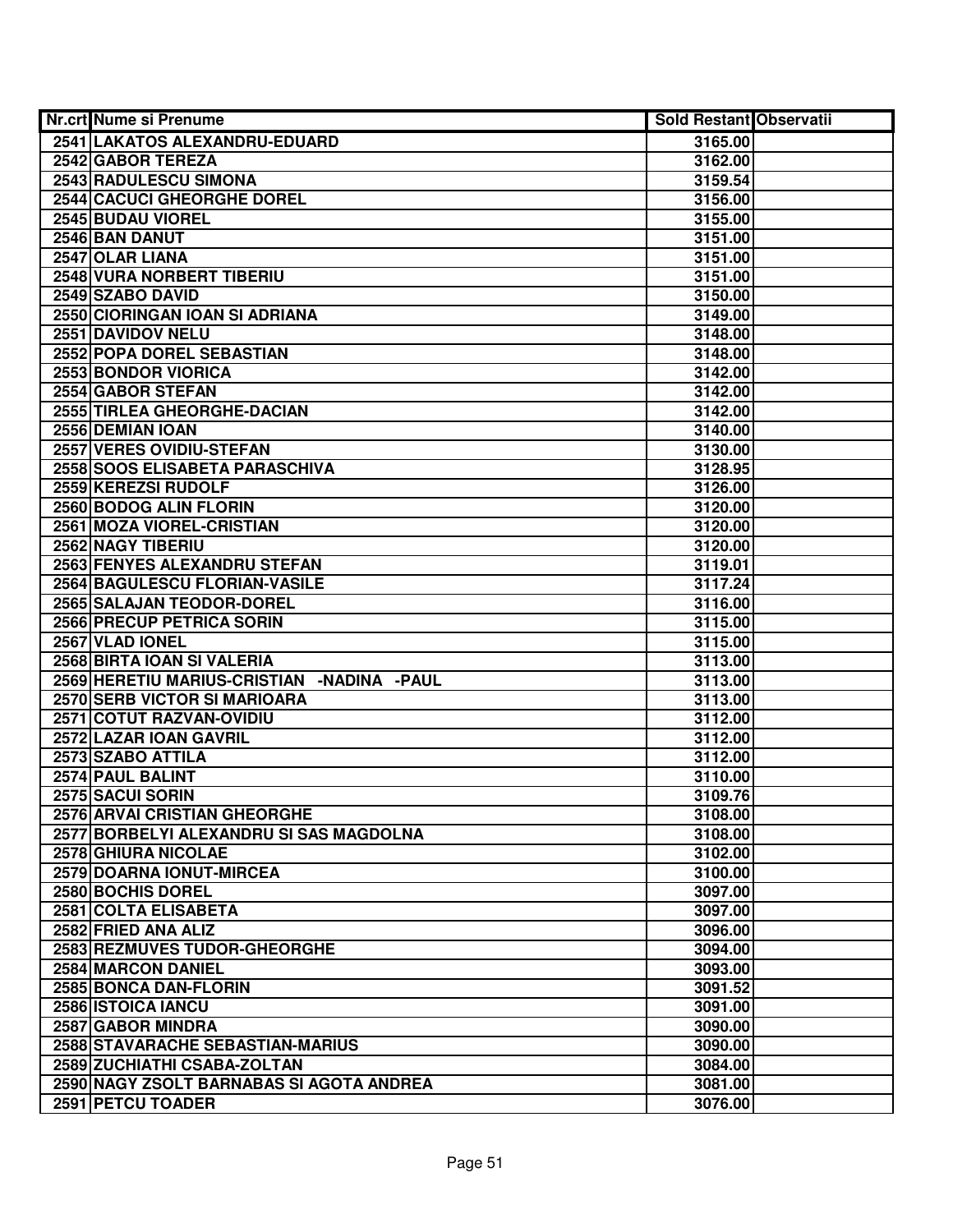| Nr.crt Nume si Prenume           | <b>Sold Restant Observatii</b> |                       |
|----------------------------------|--------------------------------|-----------------------|
| 2592 TOTH JENO                   | 3074.00                        |                       |
| 2593 BOGDAN VIOREL               | 3069.00                        |                       |
| 2594 SZABO BELA                  | 3068.00                        |                       |
| 2595 MAGYARI EDMOND-ROMEO        | 3065.00                        |                       |
| 2596 GAL CRISTIAN-FLORIN         | 3062.73                        |                       |
| 2597 MEZEI VICTOR                | 3060.00                        |                       |
| 2598 SZABO ISTVAN VALENTIN       | 3060.00                        |                       |
| 2599 SZEBENI GYONGYI SI SANDOR   | 3060.00                        |                       |
| 2600 BICA FLORIAN-AUREL          | 3050.00                        |                       |
| 2601 MOHD SAID MOHD ABU MAHFOUZ  | 3050.00                        |                       |
| <b>2602 NEGRU GEORGE-NICOLAE</b> | 3050.00                        |                       |
| 2603 URSADAN EMIL SI CORNELIA    | 3050.00                        |                       |
| 2604 VASARHELYI MARIA            |                                | 3048.00 PROCES PE ROL |
| 2605 BUT VERA                    | 3046.00                        |                       |
| 2606 DEMETER TRAIAN              | 3043.29                        |                       |
| 2607 POP ALINA-DORINA            | 3041.00                        |                       |
| 2608 GABORAS SERGIU              | 3040.00                        |                       |
| 2609 MORAR VIORICA               | 3040.00                        |                       |
| 2610 CANALAS SERGIU-ALEX         | 3038.00                        |                       |
| 2611 FASIE CORNELIA SI RADU      | 3037.00                        |                       |
| 2612 AMBRO VASILE                | 3036.00                        |                       |
| 2613 LASZLO IULIANA-MARIA        | 3036.00                        |                       |
| 2614 SZABO JOZSEF                | 3035.00                        |                       |
| 2615 HADI BELA                   | 3031.51                        |                       |
| 2616 BARANKA GAVRIL              | 3030.00                        |                       |
| 2617 GAVRIS DANIEL               | 3030.00                        |                       |
| 2618 SZABO ERIKA                 | 3030.00                        |                       |
| 2619 SIPOS EUGEN CRISTIAN        | 3029.00                        |                       |
| 2620 SZABO EVA-IZABELA           | 3027.00                        |                       |
| 2621 NAGHIU DORIN                | 3020.00                        |                       |
| 2622 STANESCU SORIN GEORGE       | 3015.00                        |                       |
| 2623 TURAN YUSUF                 | 3015.00                        |                       |
| 2624 PASC RAUL-PAUL              | 3014.00                        |                       |
| 2625 UNGUR MIRCEA ADRIAN         | 3012.00                        |                       |
| 2626 OLAH HORATIU ALEXANDRU      | 3010.00                        |                       |
| 2627 BAN LUCIAN-IONUT            | 3005.00                        |                       |
| 2628 FOIA SERGIU-COSMIN          | 3005.00                        |                       |
| 2629 BULZAN ADRIAN-IOAN          | 3002.00                        |                       |
| 2630 BACIU IONUT-CALIN           | 3000.00                        |                       |
| 2631 ESER REMZI                  | 3000.00                        |                       |
| 2632 FLONTA RAMONA IOANA         | 3000.00                        |                       |
| 2633 GABOR BANO                  | 3000.00                        |                       |
| 2634 MADUTA CATALIN ADRIAN       | 3000.00                        |                       |
| 2635 MOISA ADRIAN-ILIE           | 3000.00                        |                       |
| 2636 MOLNAR MARIAN-GABRIEL       | 3000.00                        |                       |
| 2637 ONITA MARIA-TUNDE           | 3000.00                        |                       |
| 2638 ONYEZEBE NONSO GODWIN       | 3000.00                        |                       |
| 2639 TRIFAN ALEXANDRA-MARIA      | 3000.00                        |                       |
| 2640 PELE IOAN                   | 2998.00                        |                       |
| 2641 DEJEU NICOLAE               | 2997.50                        |                       |
| 2642 BILTI LUCIA MARIETA         | 2995.00                        |                       |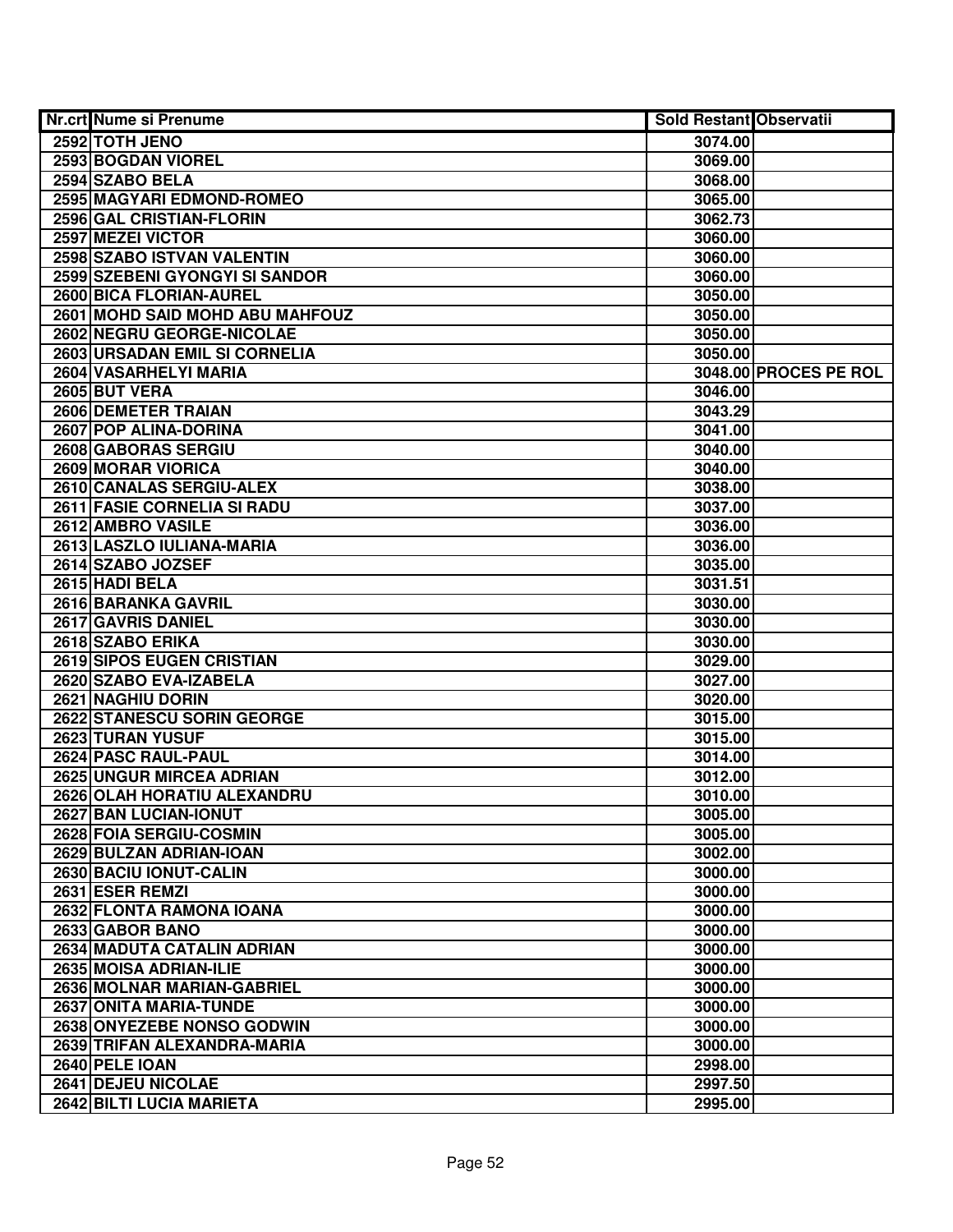| Nr.crt Nume si Prenume                          | <b>Sold Restant Observatii</b> |  |
|-------------------------------------------------|--------------------------------|--|
| 2643 CIOCAN DANUT ADRIAN                        | 2993.00                        |  |
| 2644 VARGA CSONGOR-BELA                         | 2993.00                        |  |
| 2645 PASCA OVIDIU-ALIN                          | 2992.00                        |  |
| 2646 ASTALAS CLAUDIU- PETRU                     | 2990.00                        |  |
| 2647 BALAJ IOSIF SI CORNELIA FLORICA            | 2988.00                        |  |
| 2648 SZTANKOVITS ALEXANDRU                      | 2981.00                        |  |
| 2649 JONAS MELINDA-MARIA                        | 2978.60                        |  |
| 2650 MOHAMED ELMAHDI-HASSAN OSMAN               | 2975.81                        |  |
| 2651 UDREA ANTON-AURELIAN- MARIUS               | 2975.00                        |  |
| 2652 CHEREGI GHEORGHE                           | 2973.00                        |  |
| 2653 TITI ROBERT                                | 2972.00                        |  |
| 2654 BAICAN ANDREEA-NICOLETA                    | 2970.00                        |  |
| 2655 KOSA ZOLTAN                                | 2965.00                        |  |
| 2656 HAJYAHYA CERASELA-IOANA                    | 2964.00                        |  |
| 2657 VEKERDI ATTILA                             | 2961.00                        |  |
| 2658 JENEI GYORGY                               | 2960.00                        |  |
| 2659 VASIU EMIL                                 | 2960.00                        |  |
| 2660 CAPUS FLORIN SI MARGARETA CLAUDIA          | 2955.00                        |  |
| 2661 CIARNAU GHEORGHE-DORIN                     | 2955.00                        |  |
| 2662 CHHATARPAL SINGH                           | 2954.00                        |  |
| 2663 COSTEA CRISTIAN DANUT                      | 2954.00                        |  |
| 2664 SUTEU OVIDIU-HORIA                         | 2952.00                        |  |
| 2665 BAHICA VASILE                              | 2950.00                        |  |
| 2666 TOTH OLIVER                                | 2949.00                        |  |
| 2667 MOLNAR TIHAMER-ZSOLT                       | 2943.00                        |  |
| 2668 TULKOS ROMEO EMERIC                        | 2942.00                        |  |
| 2669 STEFAN ADRIAN MUGUREL SI NICOLETA MIR      | 2939.00                        |  |
| 2670 GABOR RUPI                                 | 2937.00                        |  |
| 2671 BANDI DANIEL                               | 2934.50                        |  |
| 2672 MUNTEANU DOINA                             | 2933.00                        |  |
| 2673 FERCHE CIPRIAN-FLORIN                      | 2932.00                        |  |
| 2674 OLAR DANIEL SI LIANA                       | 2932.00                        |  |
| 2675 VARGA DANIEL-KAROLY                        | 2930.00                        |  |
| 2676 ARDELEAN IOAN CALIN                        | 2920.00                        |  |
| <b>2677 BERGER SANDOR-DAVID</b>                 | 2920.00                        |  |
| 2678 POPOVICIU ALEXANDRU-ROMULUS                | 2920.00                        |  |
| <b>2679 TROK MIHAI-MARIUS</b>                   | 2915.00                        |  |
| 2680 BOGDAN MARIA                               | 2912.00                        |  |
| 2681 RACZ CLAUDIA-IRINA                         | 2912.00                        |  |
| 2682 GHERGHINA ION SI CLAUDIA FLORICA           | 2911.54                        |  |
| 2683 OTVOS VERA                                 | 2910.00                        |  |
| 2684 MARINCEAN DORU-GEORGE SI DIANA             | 2907.63                        |  |
| <b>2685 IANCU GHEORGHE</b>                      | 2907.00                        |  |
| 2686 GABOR GAVRIL                               | 2902.50                        |  |
| 2687 QUESLATI NESRINE                           | 2901.00                        |  |
| 2688 TODORAN LIVIU                              | 2901.00                        |  |
| 2689 DEJI VIOREL                                | 2900.00                        |  |
| 2690 ELES CSABA-SEBASTIAN-NICOLAE               | 2900.00                        |  |
| <b>2691 LEONTE COSTICA</b>                      | 2900.00                        |  |
| 2692 PADUREAN CALIN-CRISTIAN SI BIDIGA CRISTINA | 2900.00                        |  |
| 2693 CIOBAN CONSTANTIN                          | 2899.74                        |  |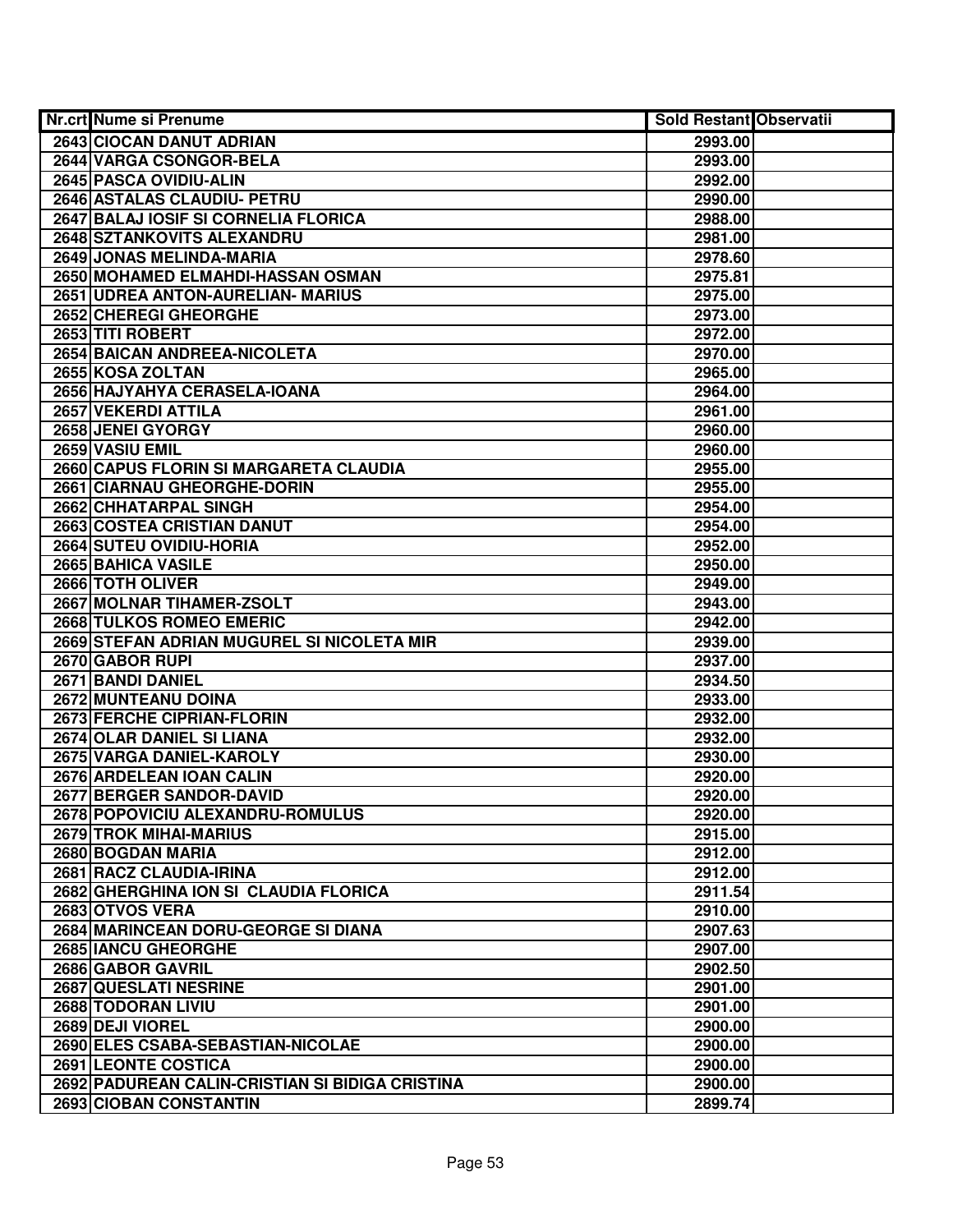| <b>Nr.crt Nume si Prenume</b>            | <b>Sold Restant Observatii</b> |  |
|------------------------------------------|--------------------------------|--|
| 2694 STEFAN FLORIAN                      | 2898.00                        |  |
| 2695 GLIGOR TRAIAN SI LENUTA             | 2896.00                        |  |
| 2696 CODRIEANU OTILIA - RAMONA           | 2895.00                        |  |
| 2697 CHISVARI REKA                       | 2892.00                        |  |
| 2698 MINECAN MIRELA-VALENTINA            | 2892.00                        |  |
| 2699 HENEGARU CLAUDIU                    | 2891.00                        |  |
| 2700 NISTOR CALIN IOAN                   | 2887.00                        |  |
| 2701 SUCIU IOAN                          | 2885.00                        |  |
| 2702 GHIMAN REMUS-PAUL                   | 2880.00                        |  |
| 2703 VLADESAN NICODIM                    | 2880.00                        |  |
| 2704 DEJEU IOAN-LIVIU                    | 2877.00                        |  |
| 2705 KOVACS LEVENTE-GYULA                | 2874.00                        |  |
| 2706 PLASTIN ADRIAN FLORIN               | 2869.54                        |  |
| 2707 FERENCZ STEFAN                      | 2868.00                        |  |
| 2708 ABRUDAN RADU-ALIN                   | 2860.04                        |  |
| 2709 CUC ADRIAN-NICOLAE                  | 2860.00                        |  |
| 2710 MOS FLAVIU RADU SI ANCA CLAUDIA     | 2859.27                        |  |
| 2711 CIORDAS CATALIN-BOGDAN              | 2858.50                        |  |
| 2712 RADOVICI CIPRIAN ADRIAN             | 2858.16                        |  |
| 2713 MEZE LUIGY-VASILE                   | 2855.00                        |  |
| 2714 IORGOVAN EUGEN-IONEL                | 2854.00                        |  |
| 2715 SUTAK NICOLAE MIHAI                 | 2854.00                        |  |
| 2716 CUCU MIHAI SABIN                    | 2853.00                        |  |
| 2717 MAIER VALERIU GELU                  | 2851.00                        |  |
| 2718 BUZI AMBRUS                         | 2850.00                        |  |
| 2719 LETA VLAD-IULIAN                    | 2850.00                        |  |
| 2720 VASS VERONICA                       | 2850.00                        |  |
| 2721 POP DRAGOMIR                        | 2849.94                        |  |
| 2722 MOISI CRISTIAN-DANIEL               | 2849.00                        |  |
| 2723 STOICA IANCU                        | 2848.00                        |  |
| 2724 BOT ADRIAN MIRCEA                   | 2846.00                        |  |
| 2725 ARON ALEXANDRU-ILIE                 | 2844.00                        |  |
| 2726 ORBAI NICOLAE ALIN FLORIN           | 2844.00                        |  |
| 2727 SERE PAVEL-CORNELIU SI LUCIANA      | 2844.00                        |  |
| 2728 GYORGY CSAKI-ISTVAN, INTREP.INDIV.  | 2843.00                        |  |
| 2729 JANOSI ATTILA SI GABRIELLA          | 2840.00                        |  |
| 2730 BIBART CAMELIA-DALIA                | 2835.00                        |  |
| 2731 MOGA RADU-FLORIN SI ROMINA-CRISTINA | 2835.00                        |  |
| 2732 SIMUT LUCIAN                        | 2835.00                        |  |
| 2733 VARGA VICTOR                        | 2834.00                        |  |
| 2734 PETRUS TRAIAN                       | 2831.00                        |  |
| 2735 SAMU GABRIEL DAVID                  | 2830.00                        |  |
| 2736 IENCIU ADRIAN-FLORIN                | 2827.43                        |  |
| 2737 ROMAN FLORIN                        | 2827.39                        |  |
| 2738 SANDRA SERGIU NICOLAE               | 2826.00                        |  |
| 2739 ISZTOIKA MATEL                      | 2824.00                        |  |
| 2740 ROSTAS AVERESCU                     | 2820.00                        |  |
| 2741 ONODI CRISTIAN-ROBERT               | 2819.00                        |  |
| 2742 GABOR ANDREI                        | 2817.00                        |  |
| 2743 FORIS SANDOR-GYORGU                 | 2816.00                        |  |
| 2744 SZEKELY ZOLTAN-ATTILA               | 2816.00                        |  |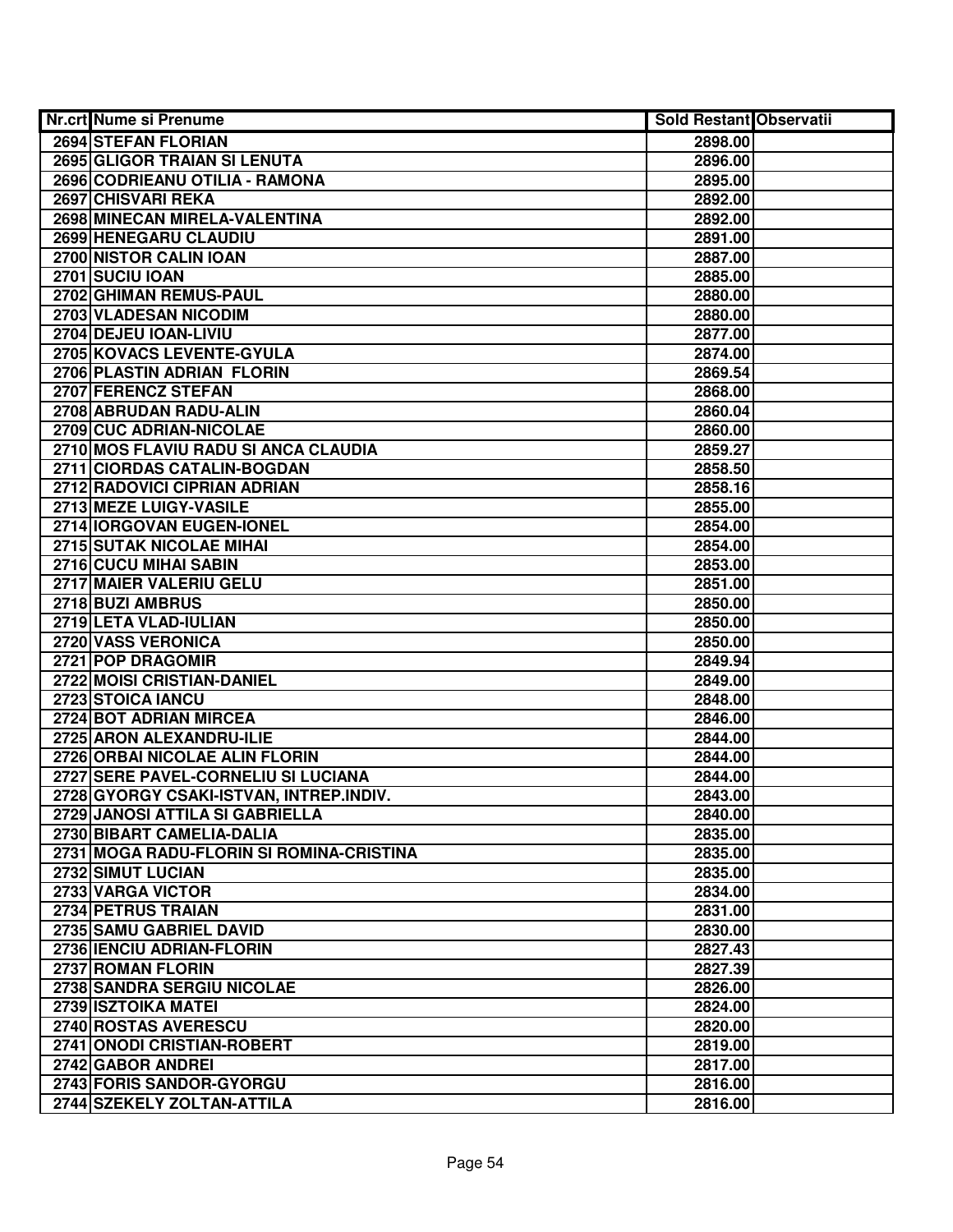| Nr.crt Nume si Prenume                | <b>Sold Restant Observatii</b> |  |
|---------------------------------------|--------------------------------|--|
| 2745 BENKE IOZSEF                     | 2813.00                        |  |
| 2746 MOCAN CORNELIA-DACIANA           | 2810.00                        |  |
| 2747 NOVAC-IUHASZ OLIMPIU-NICOLAE     | 2810.00                        |  |
| 2748 IGNATESCU PAUL-GEORGE            | 2809.00                        |  |
| 2749 SASCA AUREL                      | 2809.00                        |  |
| 2750 HOFFMANN LASZLO                  | 2805.00                        |  |
| 2751 TANFOGLIO DOMENICO               | 2805.00                        |  |
| 2752 JURESCHI VERONICA-AURELIA        | 2803.00                        |  |
| 2753 MILADI OUSSAMA                   | 2803.00                        |  |
| 2754 TOMELE CONSTANTIN SI FLORICA     | 2801.00                        |  |
| 2755 GABOR STEFAN                     | 2800.00                        |  |
| 2756 JURCA SORIN-GHEORGHE             | 2800.00                        |  |
| 2757 VALCIU MIHAI DOREL               | 2800.00                        |  |
| 2758 VARGA ISTVAN-SANDOR              | 2800.00                        |  |
| 2759 LACATUS ZOLTAN OLIVER            | 2798.00                        |  |
| 2760 TRUM CSABA                       | 2798.00                        |  |
| 2761 GYURKUCZA GYORGY                 | 2795.00                        |  |
| 2762 ZEMBREA MARIUS DOREL             | 2793.00                        |  |
| 2763 TENTEA CSEPEI NORMAN             | 2792.00                        |  |
| 2764 LUPU ADRIAN-NICOLAE              | 2790.00                        |  |
| 2765 VARGA SIMION                     | 2790.00                        |  |
| <b>2766 BALOGH VICTOR-ANDRAS</b>      | 2788.13                        |  |
| 2767 BLAGA DANIEL                     | 2788.00                        |  |
| 2768 MILEA MARIANA                    | 2787.00                        |  |
| 2769 COSMA DANA                       | 2786.00                        |  |
| 2770 BOBSEA FLORIN                    | 2785.00                        |  |
| 2771 GAL OVIDIU SERGIU                | 2785.00                        |  |
| 2772 FEKETE BANDI PISTA CATALINA      | 2782.00                        |  |
| 2773 SIMON STEFAN                     | 2782.00                        |  |
| 2774 CAB.AVOCAT SALLAK STEFAN         | 2780.00                        |  |
| 2775 POP IULIA-GEORGETA SI SAMIR      | 2779.00                        |  |
| 2776 LAZAU MARIN                      | 2776.00                        |  |
| 2777 BODOG IOAN SI ELENA              | 2775.00                        |  |
| 2778 VASS RUDOLF                      | 2775.00                        |  |
| 2779 LUKACS ROBERT - ALEXANDRU        | 2765.00                        |  |
| 2780 MAIER GHEORGHE                   | 2763.55                        |  |
| 2781 CLOP GIANINA - NICOLETA          | 2762.00                        |  |
| 2782 DUME SORIN - MARIAN SI VALENTINA | 2762.00                        |  |
| 2783 ERDEI TIBERIU                    | 2761.00                        |  |
| 2784 GABOR IOAN                       | 2761.00                        |  |
| 2785 BUZGUTA JAN-SEBASTIAN ARON       | 2760.00                        |  |
| 2786 OTVOS MIKLOS                     | 2760.00                        |  |
| 2787 UIVAROSAN COSMIN HORATIU DACIAN  | 2758.12                        |  |
| 2788 OPREA MARCEL-LUCIAN              | 2758.00                        |  |
| 2789 ABRUDAN ALIN DANIEL              | 2757.00                        |  |
| 2790 GROZA ALIN                       | 2757.00                        |  |
| 2791 GABOR MINDRA                     | 2756.00                        |  |
| 2792 SASAREANU FLORINA INTR.IND.      | 2755.00                        |  |
| 2793 LAZAR RENATA-KATALIN             | 2753.00                        |  |
| 2794 NEMES VLAD                       | 2750.00                        |  |
| 2795 CALO ALEXANDRU                   | 2747.70                        |  |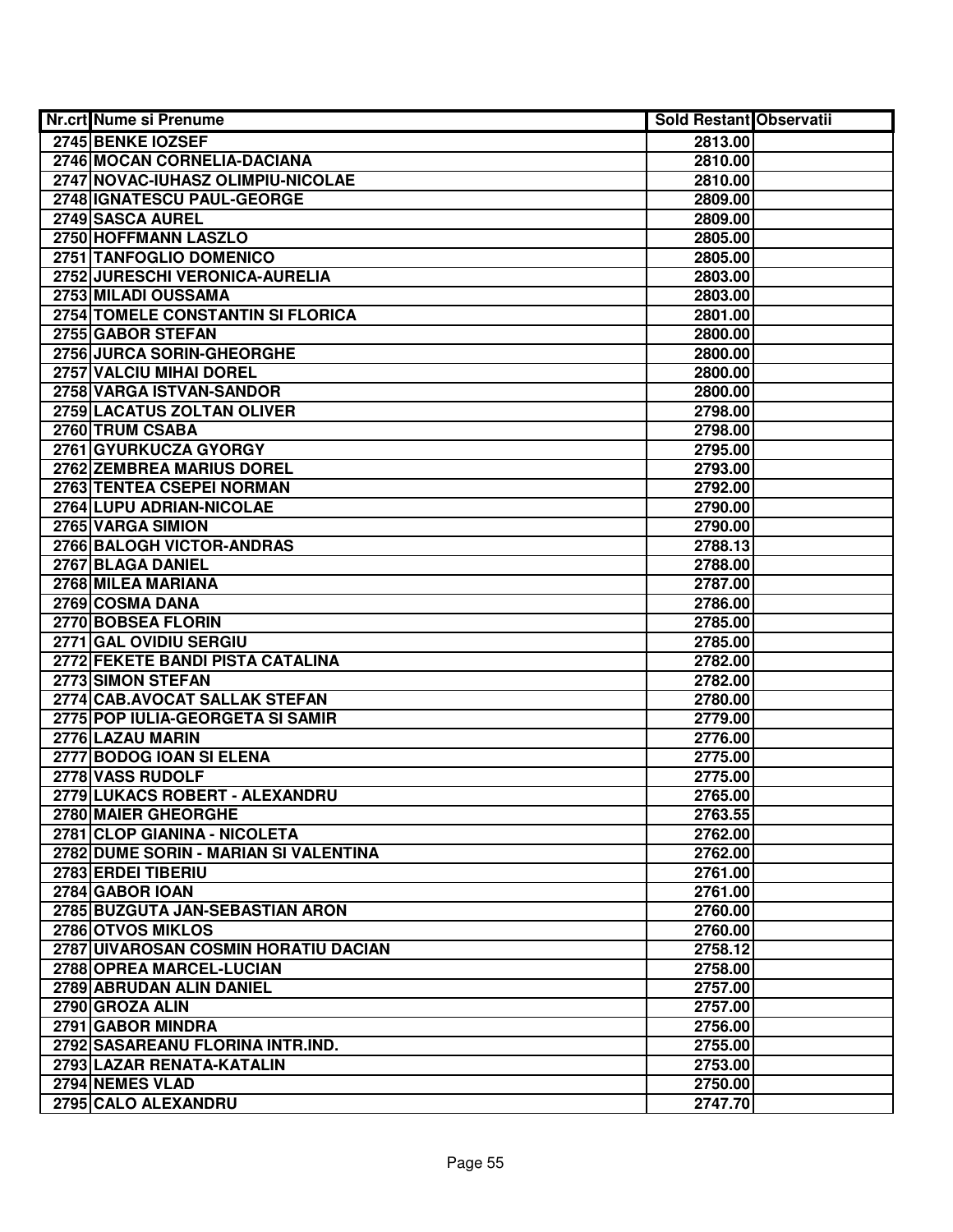| Nr.crt Nume si Prenume                     | <b>Sold Restant Observatii</b> |  |
|--------------------------------------------|--------------------------------|--|
| 2796 BALLA ZOLTAN SANDOR                   | 2747.00                        |  |
| 2797 BOROS LASZLO                          | 2745.00                        |  |
| 2798 SPAGNUOLO MARIA                       | 2743.00                        |  |
| 2799 AV. MUNTEANU BOGDAN-CABINET DE AVOCAT | 2742.00                        |  |
| 2800 POP ALEXANDRU-CONSTANTIN              | 2741.00                        |  |
| 2801 DRUGAS LUCIAN-FLORIAN SI ADRIANA      | 2739.00                        |  |
| 2802 VARGA IMRE                            | 2739.00                        |  |
| 2803 BALAN RUDOLF-CONSTANTIN               | 2738.00                        |  |
| 2804 BOROS DAN ALEXANDRU                   | 2736.00                        |  |
| 2805 COPIL-STOICA IONELA                   | 2733.00                        |  |
| <b>2806 HUDRICIU BOGDAN ION</b>            | 2732.00                        |  |
| 2807 BODOG ADAM                            | 2731.00                        |  |
| 2808 PANTEA PAUL-SORIN                     | 2730.00                        |  |
| 2809 GABOR IOAN                            | 2728.00                        |  |
| 2810 SERBAN LUCIAN DORIN                   | 2727.38                        |  |
| 2811 GABOR DUMITRU                         | 2727.00                        |  |
| 2812 CIURAR LIZA                           | 2726.00                        |  |
| 2813 BUTCA CIPRIAN-IOAN                    | 2720.00                        |  |
| 2814 FORIAN ATILA-IOSIF                    | 2720.00                        |  |
| 2815 GOINA NICOLETA MARIA                  | 2720.00                        |  |
| 2816 SERBAN GHEORGHE                       | 2720.00                        |  |
| 2817 BARTOK ILEANA                         | 2717.00                        |  |
| 2818 ROMAN MELANIA-GHEORGHINA              | 2717.00                        |  |
| 2819 GEREBENES IANCU                       | 2716.00                        |  |
| 2820 ROXIN AUREL                           | 2714.05                        |  |
| 2821 MOS MARIA                             | 2712.00                        |  |
| 2822 DERECICHEI ALEXANDRU                  | 2710.64                        |  |
| 2823 RADEANU CRISTIAN-MIHAI                | 2709.87                        |  |
| 2824 CIRSTEA CRISTIAN                      | 2707.00                        |  |
| 2825 MORAR IONEL SI AURICA                 | 2707.00                        |  |
| 2826 ANCA ADRIAN SI CARMEN                 | 2705.00                        |  |
| 2827 BALLA DAVID                           | 2702.00                        |  |
| 2828 BEJAN DOCHIANA-SABINA                 | 2702.00                        |  |
| 2829 GERGELY GYULA                         | 2700.00                        |  |
| 2830 CHIS RAZVAN-ADRIAN                    | 2699.47                        |  |
| 2831 CORAS FLOARE                          | 2699.00                        |  |
| 2832 LAZAR OLIVER                          | 2697.00                        |  |
| 2833 ROTAR DANIEL                          | 2696.00                        |  |
| 2834 BSAT MOHAMED NAZIH                    | 2695.00                        |  |
| 2835 MOHACI JOZSEF-AUGUSTIN                | 2693.00                        |  |
| 2836 PIT COSMIN-IONUT-CIPRIAN              | 2692.60                        |  |
| 2837 IOSIF VASILE-FLORIN SI NATALIA        | 2691.00                        |  |
| 2838 BUZ IOAN SI CORINA-MARIA              | 2690.00                        |  |
| 2839 NAGY BELA ZOLTAN                      | 2690.00                        |  |
| 2840 BONDAR RADU-FELICIAN SI SANDA-LAURA   | 2682.00                        |  |
| 2841 GELBERT SAMUIL                        | 2681.00                        |  |
| 2842 BOAMBA CRISTIAN OCTAVIAN COSMIN       | 2680.00                        |  |
| 2843 CHIS CORNEL - DANUT                   | 2680.00                        |  |
| 2844 CIOBOTA HORIA                         | 2680.00                        |  |
| 2845 ZELE ATTILA                           | 2680.00                        |  |
| 2846 BICHIS RAMONA MELINDA                 | 2679.00                        |  |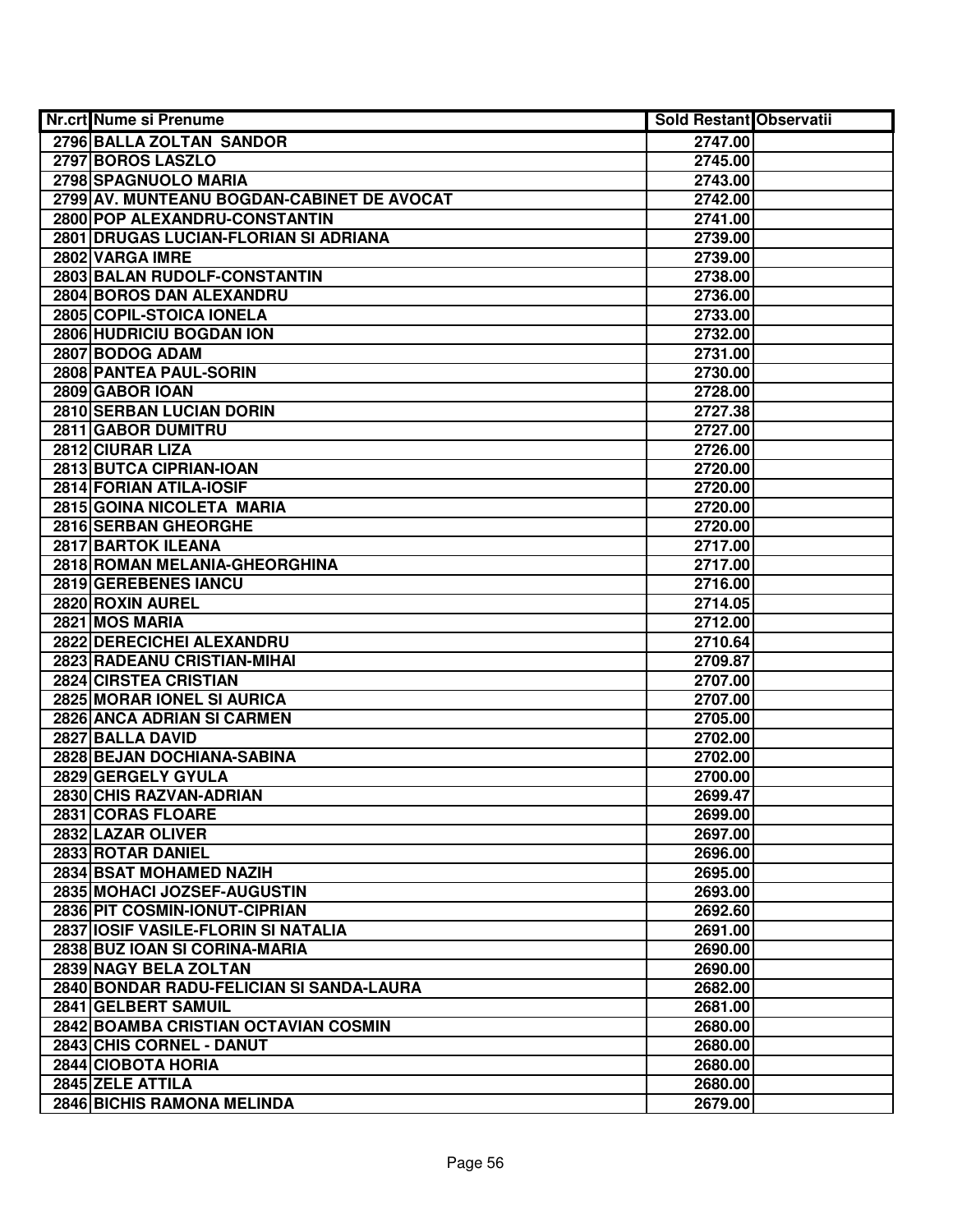| <b>Nr.crt Nume si Prenume</b>                      | <b>Sold Restant Observatii</b> |  |
|----------------------------------------------------|--------------------------------|--|
| 2847 ARON IOSIF-ALEXANDRU                          | 2675.00                        |  |
| <b>2848 PETRICAS FLORIAN</b>                       | 2674.00                        |  |
| 2849 CLITAN IONEL                                  | 2672.00                        |  |
| 2850 NENCIU MARIAN-TRAIAN                          | 2671.50                        |  |
| 2851 ZEYAD HUSSEIN SAEED ATIEH                     | 2671.00                        |  |
| 2852 GUTI CRISTIAN                                 | 2670.00                        |  |
| 2853 KISS TIBERIU                                  | 2670.00                        |  |
| 2854 OPREAN CATALIN GHEORGHE                       | 2665.00                        |  |
| 2855 SZILAGYI BELA                                 | 2665.00                        |  |
| <b>2856 SAITOS ANABELA</b>                         | 2663.64                        |  |
| 2857 VODA FLORENTINA-TEODORA                       | 2660.00                        |  |
| 2858 JUDEA ANDREI-REMUS                            | 2658.26                        |  |
| 2859 POP GHEORGHE SI IOANA LIVIA                   | 2656.00                        |  |
| 2860 NEGREANU ERIC-ROLAND                          | 2654.00                        |  |
| 2861 IVAN SEBASTIAN-DAN                            | 2650.18                        |  |
| 2862 ASTILEAN ADRIAN EMIL                          | 2650.00                        |  |
| 2863 GHEORGHE SIMONA ADRIENNE                      | 2650.00                        |  |
| 2864 DEMETER IOAN                                  | 2647.67                        |  |
| 2865 OLARIU MIHAI DORIN                            | 2646.38                        |  |
| 2866 SERFEZI OVIDIU-FLORIN                         | 2646.00                        |  |
| 2867 SANDOR ANDREI                                 | 2645.00                        |  |
| 2868 PATCAS TEOFIL                                 | 2643.00                        |  |
| 2869 SIMOCA VICTORIA                               | 2642.00                        |  |
| 2870 BOKA SANDOR                                   | 2640.00                        |  |
| 2871 ACHENBACH DAN                                 | 2639.00                        |  |
| 2872 BENTAN ANGELA                                 | 2636.00                        |  |
| 2873 VARGA ROMEO-ADRIAN                            | 2633.00                        |  |
| 2874 CIRLIG FLORIN IOAN                            | 2632.93                        |  |
| 2875 CAB. CONTABILITATE GUI KATALIN                | 2632.00                        |  |
| 2876 SZILAGYI NORBERT ISTVAN                       | 2630.00                        |  |
| 2877 SZABO AURICA MARGHARETA                       | 2627.00                        |  |
| 2878 BORS IOAN-VASILE                              | 2625.00                        |  |
| 2879 BIHARI SANDOR-ZSOLT                           | 2622.00                        |  |
| 2880 CIUPA IOAN                                    | 2621.06                        |  |
| 2881 KUSZTURA ROLAND CRISTIAN                      | 2621.00                        |  |
| 2882 STURZ CORNELIA DANIELA                        | 2620.00                        |  |
| 2883 BLANARU-MAIER IULIA                           | 2618.50                        |  |
| 2884 ESER ANA-LOREDANA                             | 2617.00                        |  |
| 2885 TOLDAN TRAIAN                                 | 2616.00                        |  |
| 2886 PINTEA GABRIEL-OCTAVIAN SI EUGENIA-FLORENTINA | 2615.91                        |  |
| 2887 IACOB LOREDANA-FLORENTINA SI BUDA DANIEL      | 2613.00                        |  |
| 2888 BOROS STEFAN                                  | 2612.00                        |  |
| 2889 LAZAR GHEORGHE-DANIEL                         | 2608.00                        |  |
| 2890 TOTH ROBERT-EMERIC                            | 2606.00                        |  |
| <b>2891 TUDUCE TRAIAN GEORGE</b>                   | 2602.00                        |  |
| 2892 STAN ALEXANDRA RAMONA-INTR. IND.              | 2601.00                        |  |
| 2893 BOTA VIOREL                                   | 2600.00                        |  |
| 2894 BUZGO AGLAIA MARIA                            | 2600.00                        |  |
| 2895 ISZTOIKA SUSANA-EVA                           | 2600.00                        |  |
| 2896 MESTER ANDREI-GEORGE                          | 2600.00                        |  |
| 2897 POP DANIEL                                    | 2600.00                        |  |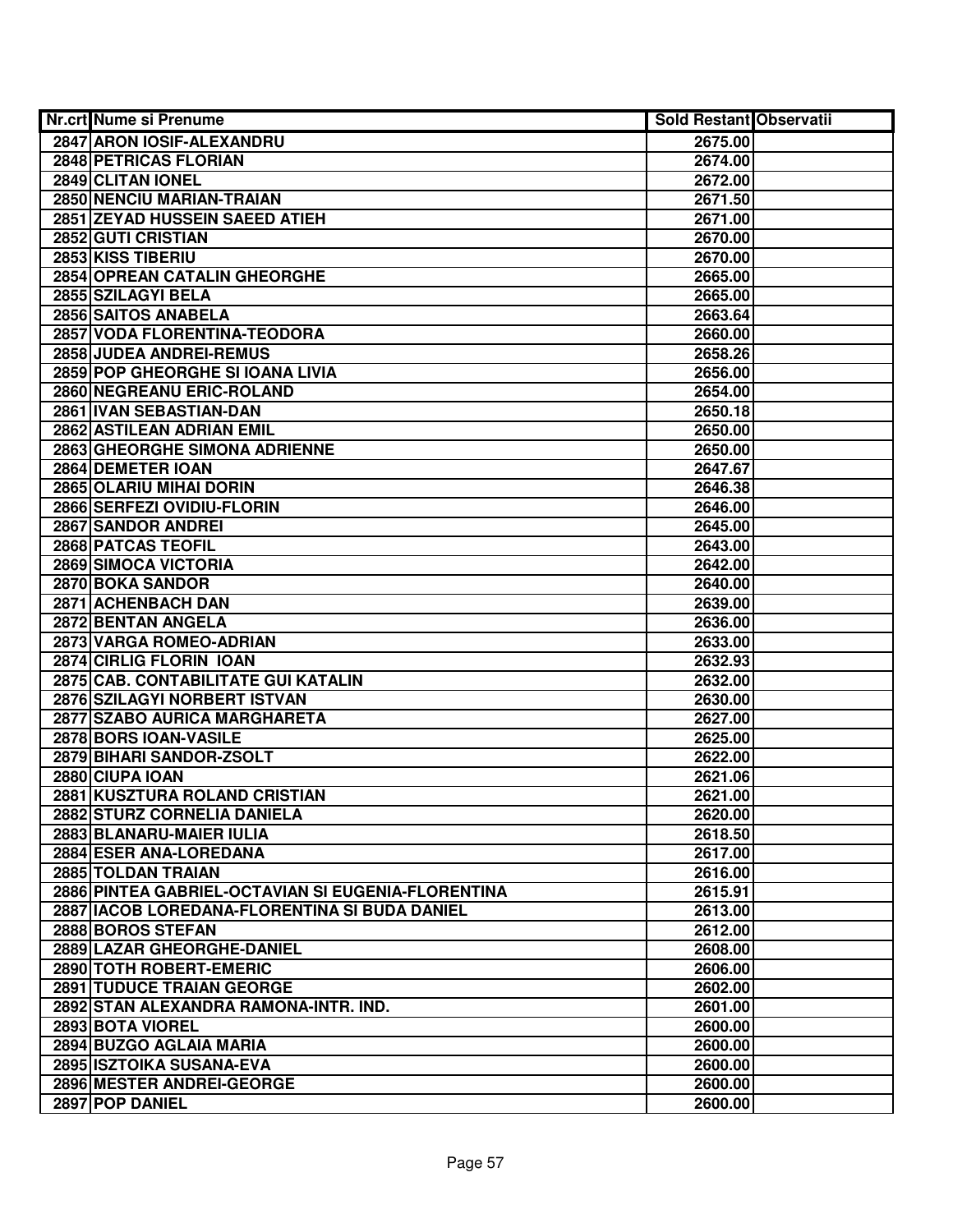| Nr.crt Nume si Prenume                              | <b>Sold Restant Observatii</b> |  |
|-----------------------------------------------------|--------------------------------|--|
| 2898 STOICA STEFAN                                  | 2600.00                        |  |
| <b>2899 STOLK ADRIANUS</b>                          | 2600.00                        |  |
| 2900 TUSA ROLAND-LUCIAN                             | 2600.00                        |  |
| 2901 CRISTE IONUT-ALEXANDRU                         | 2598.00                        |  |
| 2902 PAVEL MARIA SI TRAIAN                          | 2598.00                        |  |
| 2903 CURPAS GHEORGHE                                | 2597.00                        |  |
| 2904 SALAGEAN VIOREL SI CRISTIAN                    | 2596.00                        |  |
| 2905 PILINSZKY ZOLTAN                               | 2595.00                        |  |
| 2906 JUCA VIOREL                                    | 2591.00                        |  |
| 2907 FALUB COSMIN-FLORIN                            | 2590.00                        |  |
| 2908 ISZTOIKA RUBEN                                 | 2590.00                        |  |
| 2909 IVAN DANIELA                                   | 2590.00                        |  |
| 2910 SACULTET(MILIAN) IOAN                          | 2590.00                        |  |
| 2911 LAKATOS ZOLTAN-JANOS SI DANIELA                | 2589.00                        |  |
| 2912 BEJAN EMIL                                     | 2588.00                        |  |
| 2913 KRALOVSZKI ATTILA-TEOFIL                       | 2585.00                        |  |
| 2914 LUKACS BELA ANDRAS                             | 2585.00                        |  |
| 2915 JUDEA FLORIN-ALEX                              | 2580.00                        |  |
| 2916 HARN IOAN-ALEXANDRU                            | 2579.00                        |  |
| 2917 LUCACIU FILIMON-VIRGIL SI VIOLETA              | 2579.00                        |  |
| 2918 CERMIAN IOSIF ROBERT                           | 2572.00                        |  |
| 2919 SILAGHI RADU                                   | 2571.00                        |  |
| 2920 SIM OCTAVIAN                                   | 2570.00                        |  |
| 2921 BLIDARU ADRIAN-SERBAN                          | 2567.00                        |  |
| 2922 POP DOREL-GHEORGHE                             | 2565.65                        |  |
| 2923 NAGY-ERDEI ISTVAN                              | 2565.61                        |  |
| 2924 MOTOS DANIELA SI MARCEL                        | 2565.00                        |  |
| 2925 MANYAK ERIK-VIKTOR                             | 2563.00                        |  |
| 2926 LUPSEA PETRU-DOLLY                             | 2562.00                        |  |
| 2927 DUMITRESCU JAN-BOGDAN                          | 2558.00                        |  |
| 2928 OROSZ GABOR                                    | 2558.00                        |  |
| 2929 PLATZ ANCA MADALINA                            | 2558.00                        |  |
| 2930 KOVACS VINTEA                                  | 2557.00                        |  |
| 2931 BENDE ELISABETA-GABRIELA                       | 2556.00                        |  |
| 2932 MATIU IONEL OVIDIU                             | 2556.00                        |  |
| 2933 CICORTAS DANIEL FLORIN                         | 2555.00                        |  |
| 2934 CUC MARIUS - CIPRIAN                           | 2555.00                        |  |
| 2935 POP MARIA                                      | 2555.00                        |  |
| 2936 CIORDAS FLORIN-GHEORGHE                        | 2553.00                        |  |
| 2937 BODEA CORNELIA LIVIA INTREPRINDERE INDIVIDUALA | 2550.00                        |  |
| 2938 BOLDIS GEORGE                                  | 2550.00                        |  |
| 2939 LINTMAYER JOZSEF-ROBERT                        | 2550.00                        |  |
| 2940 MARTON VIKTOR                                  | 2550.00                        |  |
| 2941 ROSTAS COSTICA                                 | 2550.00                        |  |
| 2942 BANYAI VLAD                                    | 2549.00                        |  |
| 2943 SILAGHI MANOELA GABRIELA                       | 2549.00                        |  |
| 2944 GAL ATTILA                                     | 2545.00                        |  |
| 2945 RADU LIVIU SI CARMEN-CORINA                    | 2542.00                        |  |
| 2946 SANDRA LUCIAN-NICOLAE                          | 2542.00                        |  |
| 2947 COROI DAN NICOLAE                              | 2541.00                        |  |
| 2948 FRIEDMANN ALEXANDRU LIVIU                      | 2540.00                        |  |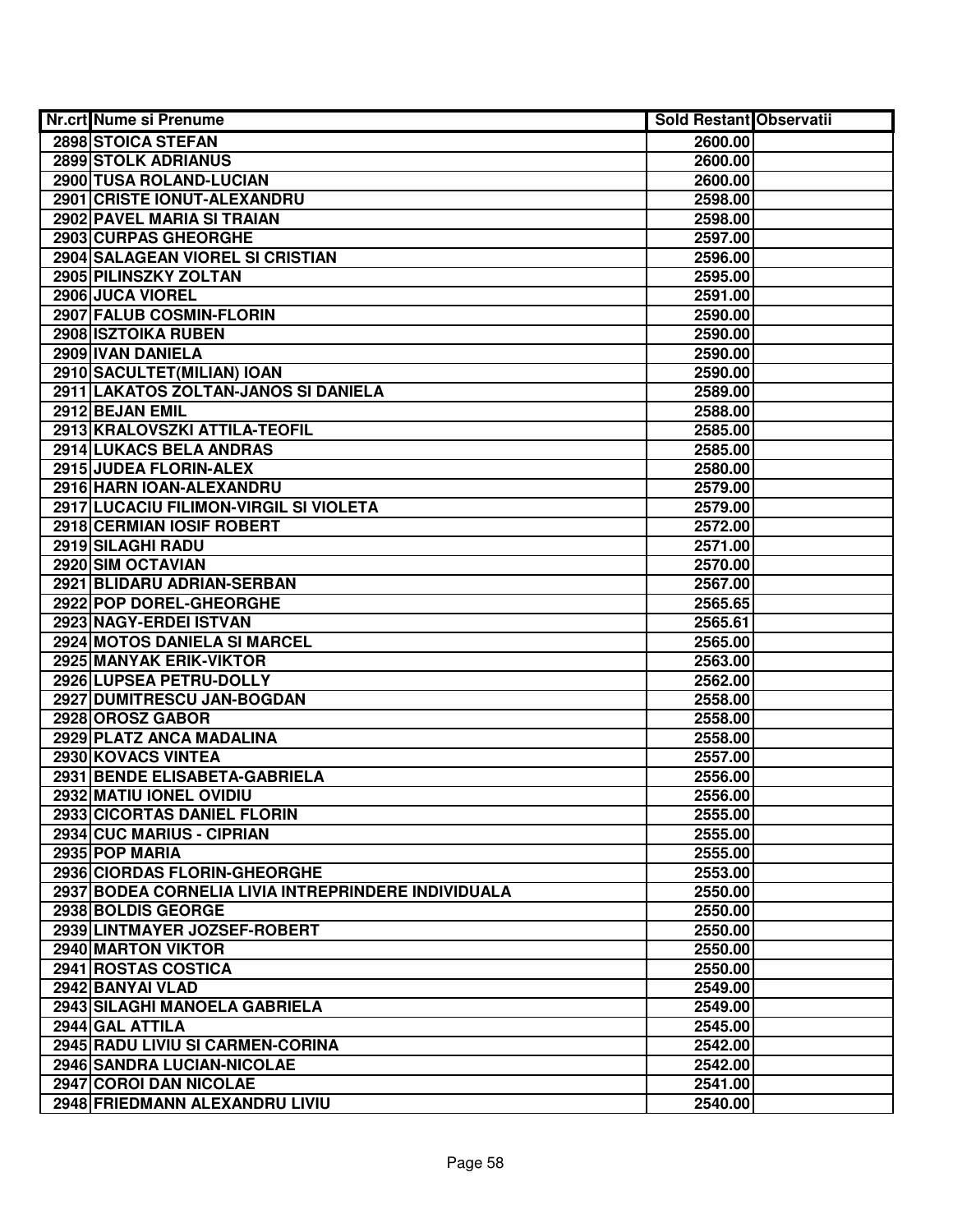| <b>Nr.crt Nume si Prenume</b>                  | <b>Sold Restant Observatii</b> |  |
|------------------------------------------------|--------------------------------|--|
| 2949 JUHASZ ZOLTAN                             | 2540.00                        |  |
| 2950 VENTEL FLORIN                             | 2540.00                        |  |
| 2951 SOANEA GEORGIANA-BIANCA                   | 2539.11                        |  |
| 2952 KISS-JURGE LORAND-OSKAR                   | 2539.00                        |  |
| 2953 BODOG CRISTIAN                            | 2538.00                        |  |
| 2954 FOIA CRISTIAN-DAN                         | 2538.00                        |  |
| 2955 LINGURAR GHEORGHE-CORNEL                  | 2538.00                        |  |
| 2956 DINCA CIPRIAN                             | 2536.00                        |  |
| 2957 SARBA SORIN CRISTIAN                      | 2535.00                        |  |
| 2958 TATAI ISTVAN-BALAZS                       | 2534.00                        |  |
| 2959 CRISAN MIRCEA IOAN                        | 2531.00                        |  |
| 2960 ISSA KHAWALED                             | 2530.00                        |  |
| 2961 SANDOR-COSTEA GAVRILSI LIDIA              | 2529.00                        |  |
| 2962 BURLAU MARIUS-LAVINIU                     | 2525.00                        |  |
| 2963 MOISI GHEORGHE DANUT                      | 2524.00                        |  |
| 2964 OROS VASILE GHEORGHE SI LIVIA             | 2524.00                        |  |
| 2965 ONACA GHEORGHE-FLORIAN SI TUNDE-MIRABELA  | 2521.29                        |  |
| 2966 BARTALIS HUNOR                            | 2520.00                        |  |
| 2967 BENCZIK IULIU                             | 2520.00                        |  |
| 2968 GABOR LUDOVIC                             | 2520.00                        |  |
| 2969 MAGHIAR AUREL-MIHAI-TEODOR                | 2520.00                        |  |
| 2970 COROIU FLORINA-CODRUTA SI GHEORGHE-SERGIU | 2517.00                        |  |
| 2971 TOCUT CRISTIAN-FLORIAN                    | 2517.00                        |  |
| 2972 KOVACS OLGA                               | 2515.00                        |  |
| 2973 GURGU ANTON                               | 2514.00                        |  |
| 2974 TALAGIU MARIUS GABRIEL                    | 2513.00                        |  |
| 2975 MAIER FLORIN                              | 2512.00                        |  |
| 2976 GYONGYOSI MARIUS                          | 2510.21                        |  |
| 2977 PODILA GEORGE MARCEL                      | 2508.00                        |  |
| 2978 MIHELE ADRIAN-FLORIN                      | 2505.00                        |  |
| 2979 COJOCARI SVETLANA                         | 2502.00                        |  |
| 2980 APATI ANDREEA-ELENA                       | 2500.00                        |  |
| 2981 BIRAU-IANCU IONEL                         | 2500.00                        |  |
| 2982 BOROS ANA-MARIA                           | 2500.00                        |  |
| 2983 CRACEA SERGIU-ANDREI                      | 2500.00                        |  |
| 2984 CROITORU ADRIANA-LAVINIA                  | 2500.00                        |  |
| 2985 CUC CORNELIA P.F.A.                       | 2500.00                        |  |
| 2986 GABOR SUSANA                              | 2500.00                        |  |
| 2987 GANTNER CAROL                             | 2500.00                        |  |
| 2988 GICZEI ANDREEA EVA                        | 2500.00                        |  |
| 2989 IAKOB MIHAIL STEFAN                       | 2500.00                        |  |
| 2990 KELE OTTO-LASZLO                          | 2500.00                        |  |
| 2991 KIS IOZSEF                                | 2500.00                        |  |
| 2992 LASZLO MIKLOS-ZOLTAN                      | 2500.00                        |  |
| 2993 LAZA ANTON                                | 2500.00                        |  |
| 2994 LESAK IOZSEF                              | 2500.00                        |  |
| 2995 NICULA DECEBAL MARIUS                     | 2500.00                        |  |
| 2996 PINTEAN RAUL-CALIN                        | 2500.00                        |  |
| 2997 POPA AURICA                               | 2500.00                        |  |
| 2998 POPESCU TATIANA                           | 2500.00                        |  |
| 2999 REBEGILA EMESE                            | 2500.00                        |  |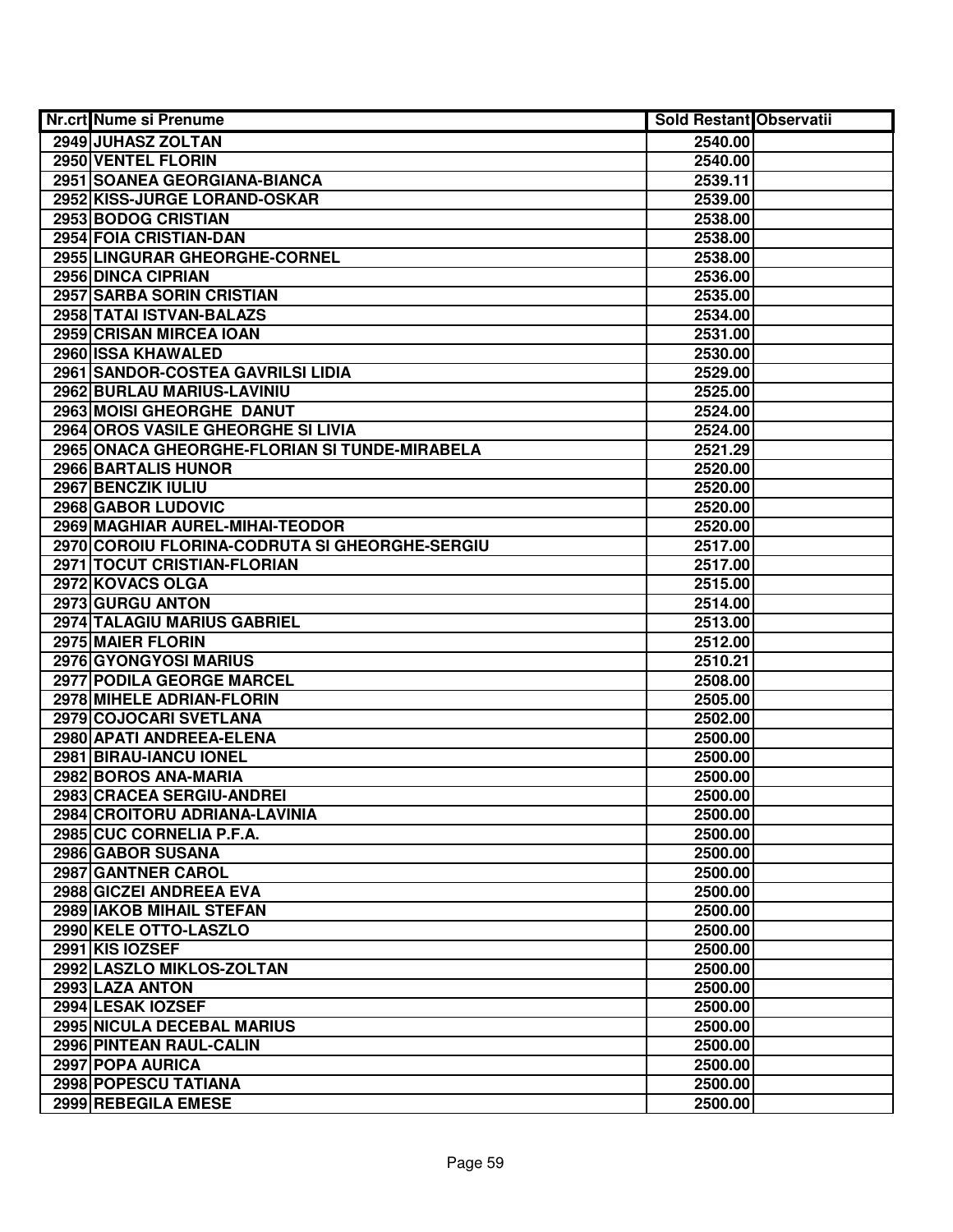| Nr.crt Nume si Prenume                     | <b>Sold Restant Observatii</b> |                       |
|--------------------------------------------|--------------------------------|-----------------------|
| 3000 ROHNER MARIA MAGDALENA                | 2500.00                        |                       |
| 3001 SERES KAROLI                          | 2500.00                        |                       |
| 3002 TOTH LILIANA                          | 2500.00                        |                       |
| 3003 VARGA FLORENTINA                      | 2500.00                        |                       |
| 3004 BOZU LORELIA                          | 2497.00                        |                       |
| 3005 STEF TRAIAN                           | 2496.00                        |                       |
| 3006 GHETE ADRIAN-FLORIN                   | 2495.79                        |                       |
| 3007 DONUTIU VASILE ALIN                   | 2495.00                        |                       |
| 3008 SZABO ZOLTAN                          | 2495.00                        |                       |
| 3009 MERCE-SABAU DELIA-ROWELA SI DANIEL    | 2492.00                        |                       |
| 3010 ACHIM RODICA-DANA                     | 2491.00                        |                       |
| 3011 TROK ANGELA-RENATA                    | 2490.00                        |                       |
| 3012 CABA ZOLTAN SI FRANCISCA              | 2486.00                        |                       |
| 3013 TOTH ATTILA                           | 2483.00                        |                       |
| 3014 HAIDU TEREZIA SI ALEXANDRU            | 2482.00                        |                       |
| 3015 POP MONICA SI MARCEL-DANIEL           | 2482.00                        |                       |
| 3016 CUC NICOLETA                          | 2475.00                        |                       |
| 3017 FARKAS FERENC-CSABA                   | 2475.00                        |                       |
| 3018 KAJCZA TIBOR SI MARTA                 | 2471.00                        |                       |
| 3019 VOICU CONSTANTIN                      | 2471.00                        |                       |
| 3020 FERARU GABRIEL MIHAI                  | 2470.00                        |                       |
| 3021 HUTTNER ZOLTAN                        | 2470.00                        |                       |
| 3022 SALAJEAN CRISTIAN-MIHAI               | 2469.00                        |                       |
| 3023 MIKLOS ELENA SI MARTIN                | 2467.00                        |                       |
| 3024 NEGRUT SILVIU SI CORNELIA             | 2462.00                        |                       |
| 3025 POP COSTEL-TEODOR                     | 2461.00                        |                       |
| 3026 GABOR IOAN SI MANDRA                  | 2460.00                        |                       |
| 3027 MADAU OVIDIU-VASILE                   | 2460.00                        |                       |
| 3028 VAIDA DANIELA                         | 2457.00                        |                       |
| 3029 GUT ILEANA SI MOISE VLADUT            | 2456.00                        |                       |
| 3030 SABAU VIORICA                         | 2456.00                        |                       |
| 3031 BARNA TIBERIU                         | 2455.00                        |                       |
| 3032 ARDELEAN CONSTANTIN                   | 2454.00                        |                       |
| 3033 GUTI DORU-FLORIN SI SANDA-LEONICA     | 2454.00                        |                       |
| 3034 NAGY ALEXANDRU                        | 2450.00                        |                       |
| 3035 SZABO VICTORIA                        | 2450.00                        |                       |
| 3036 SECARA ALIN                           | 2447.78                        |                       |
| 3037 AV.ILAS CORNELIA-CARMEN CAB.DE AVOCAT | 2446.00                        |                       |
| 3038 PAP ARPAD-IOSIF                       | 2443.00                        |                       |
| 3039 ISTOICA EVA                           | 2440.00                        |                       |
| 3040 PATO FERENC - LASZLO                  | 2440.00                        |                       |
| <b>3041 SZENASI MARIUS</b>                 | 2440.00                        |                       |
| <b>3042 EPLI EMA</b>                       | 2438.00                        |                       |
| 3043 MOLDOVAN GHE.                         | 2438.00                        |                       |
| 3044 SAAIDA IOANA-CARMEN                   | 2435.00                        |                       |
| 3045 NICULEA ROBERT-CLAUDIU                | 2434.00                        |                       |
| 3046 BUSTEA MARIANA OLIMPIA                | 2431.00                        |                       |
| <b>3047 MAGHIAR NICOLAE</b>                | 2431.00                        |                       |
| 3048 FODOR DANIEL CRACIUN                  |                                | 2429.00 PROCES PE ROL |
| 3049 GAVRUTA LUCIAN CRISTIAN               | 2428.00                        |                       |
| 3050 BRUMA MIHAI                           | 2427.50                        |                       |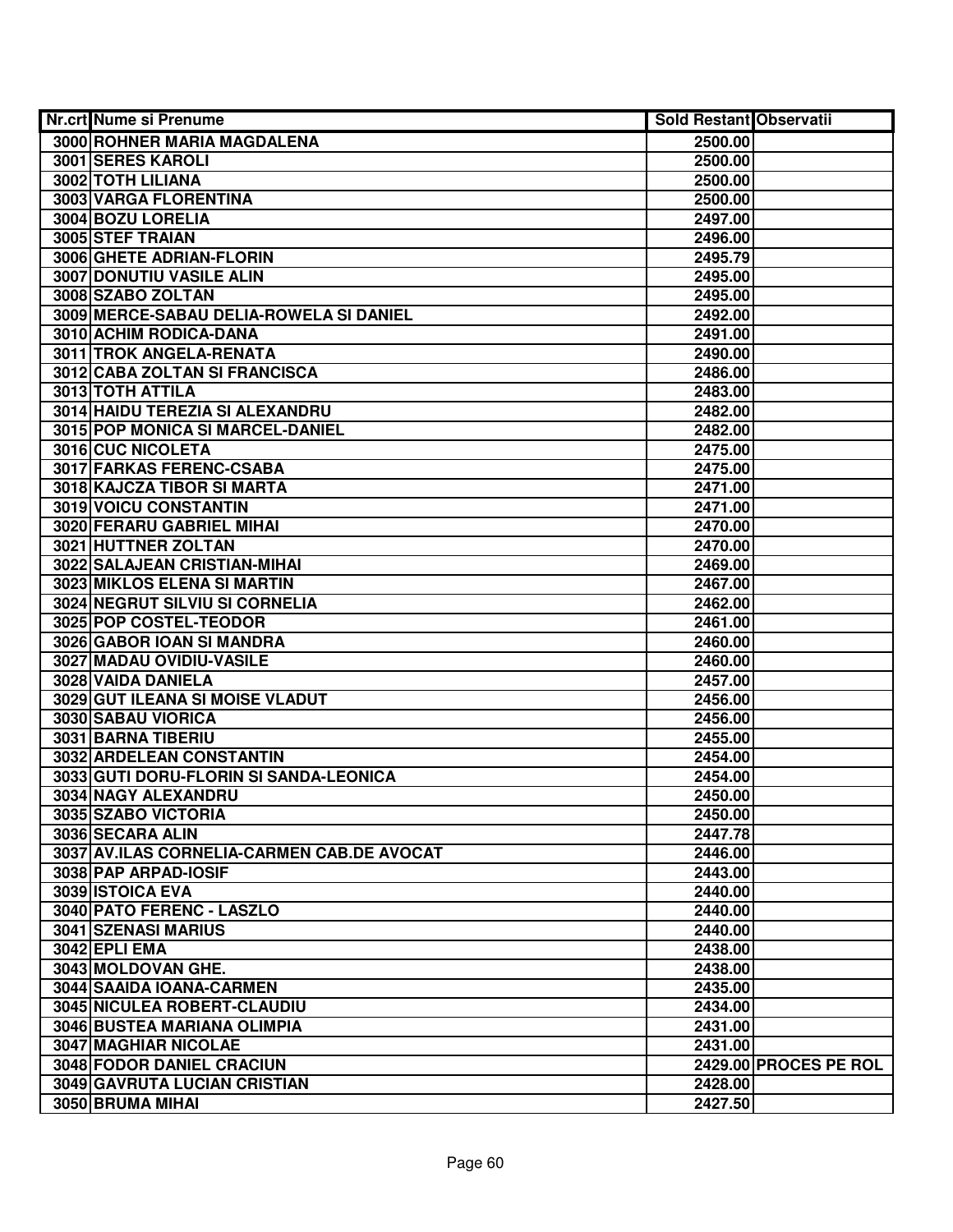| <b>Nr.crt Nume si Prenume</b>                      | <b>Sold Restant Observatii</b> |  |
|----------------------------------------------------|--------------------------------|--|
| 3051 HERE ADRIANA                                  | 2427.00                        |  |
| 3052 RADLER ROBERT-ROLAND                          | 2427.00                        |  |
| 3053 LAKATOS IOSIF                                 | 2425.00                        |  |
| 3054 LIBANT CONSTANTIN-MARIUS                      | 2425.00                        |  |
| 3055 OLAR DANUT                                    | 2422.00                        |  |
| 3056 ARDELEAN CONSTANTA SI IGNA FLORIAN            | 2420.00                        |  |
| 3057 MADAU ADRIAN-PETRU                            | 2420.00                        |  |
| 3058 NYUZO SANDOR                                  | 2420.00                        |  |
| 3059 SARCA ALEXANDRU-VASILE                        | 2420.00                        |  |
| <b>3060 POPA EMIL-NICOLAE</b>                      | 2416.50                        |  |
| 3061 NAGY ZSOLT                                    | 2416.00                        |  |
| 3062 VLASIN CODRUTA-MARIANA                        | 2415.00                        |  |
| 3063 TICU DIANA IOLANDA                            | 2414.00                        |  |
| 3064 LENTI ISTVAN VIKTOR                           | 2413.00                        |  |
| 3065 MELEG KAROLY                                  | 2413.00                        |  |
| 3066 TRIPON ADRIAN-CAPRIAN                         | 2413.00                        |  |
| 3067 ROZS SANDOR KAROLY                            | 2410.00                        |  |
| 3068 VLAD FLORIAN                                  | 2408.00                        |  |
| 3069 KALLAY ANNAMARIA                              | 2406.00                        |  |
| 3070 PETYAR SZABOLCS-LASZLO SI TUNDE               | 2406.00                        |  |
| 3071 CSIKAI ESTERA-ZSOFIA                          | 2405.00                        |  |
| 3072 SOVARSCHI MARIUS-DORIN                        | 2405.00                        |  |
| 3073 STOIKA MOISE                                  | 2405.00                        |  |
| 3074 ISTOICA STEFAN                                | 2404.55                        |  |
| 3075 LAKATOS FLORIN                                | 2403.00                        |  |
| 3076 MARC SEBASTIAN-FLORIAN                        | 2402.00                        |  |
| 3077 PACURAR DAN MARCEL                            | 2402.00                        |  |
| 3078 HORHAT ROBERT-GHEORGHE                        | 2401.00                        |  |
| 3079 II.I.BALAN RADU-CRISTIAN - INTREP.INDIVIDUALA | 2401.00                        |  |
| 3080 FARCAS ALEXANDRU BOGDAN                       | 2400.00                        |  |
| 3081 IOO STEFAN-ROBERT                             | 2400.00                        |  |
| 3082 JURCA LUCIAN-ALIN                             | 2400.00                        |  |
| 3083 KEREZSI ARNOLD-ADRIAN                         | 2400.00                        |  |
| 3084 LEZEU DORIN-FLORIN                            | 2400.00                        |  |
| 3085 SZTUFLIAK SANDOR-KRISZTIAN                    | 2400.00                        |  |
| 3086 OPRIS DUMITRU                                 | 2399.00                        |  |
| 3087 GABOR MATEL                                   | 2397.65                        |  |
| 3088 LUPO VIORICA-LIVIA                            | 2397.00                        |  |
| 3089 FEKETE IRINA                                  | 2395.00                        |  |
| 3090 SIM COSMIN                                    | 2395.00                        |  |
| 3091 BATRINA CRISTIAN                              | 2393.00                        |  |
| 3092 DEBELKA RICHARD LAJOS                         | 2392.00                        |  |
| 3093 MESTER TRAIAN                                 | 2392.00                        |  |
| 3094 CORA CRISTIAN-PETRU                           | 2390.00                        |  |
| 3095 HADADE MARCEL-ANDREI                          | 2390.00                        |  |
| 3096 NISTOR VIOREL                                 | 2390.00                        |  |
| 3097 DRIMBA MARCEL                                 | 2386.00                        |  |
| 3098 VINCZE ETELKA                                 | 2386.00                        |  |
| 3099 FOTACHE FLORIN                                | 2382.00                        |  |
| 3100 KOVACS FRANCISC                               | 2381.00                        |  |
| 3101 SAITOS-COFAR MIHAI-CALIN                      | 2381.00                        |  |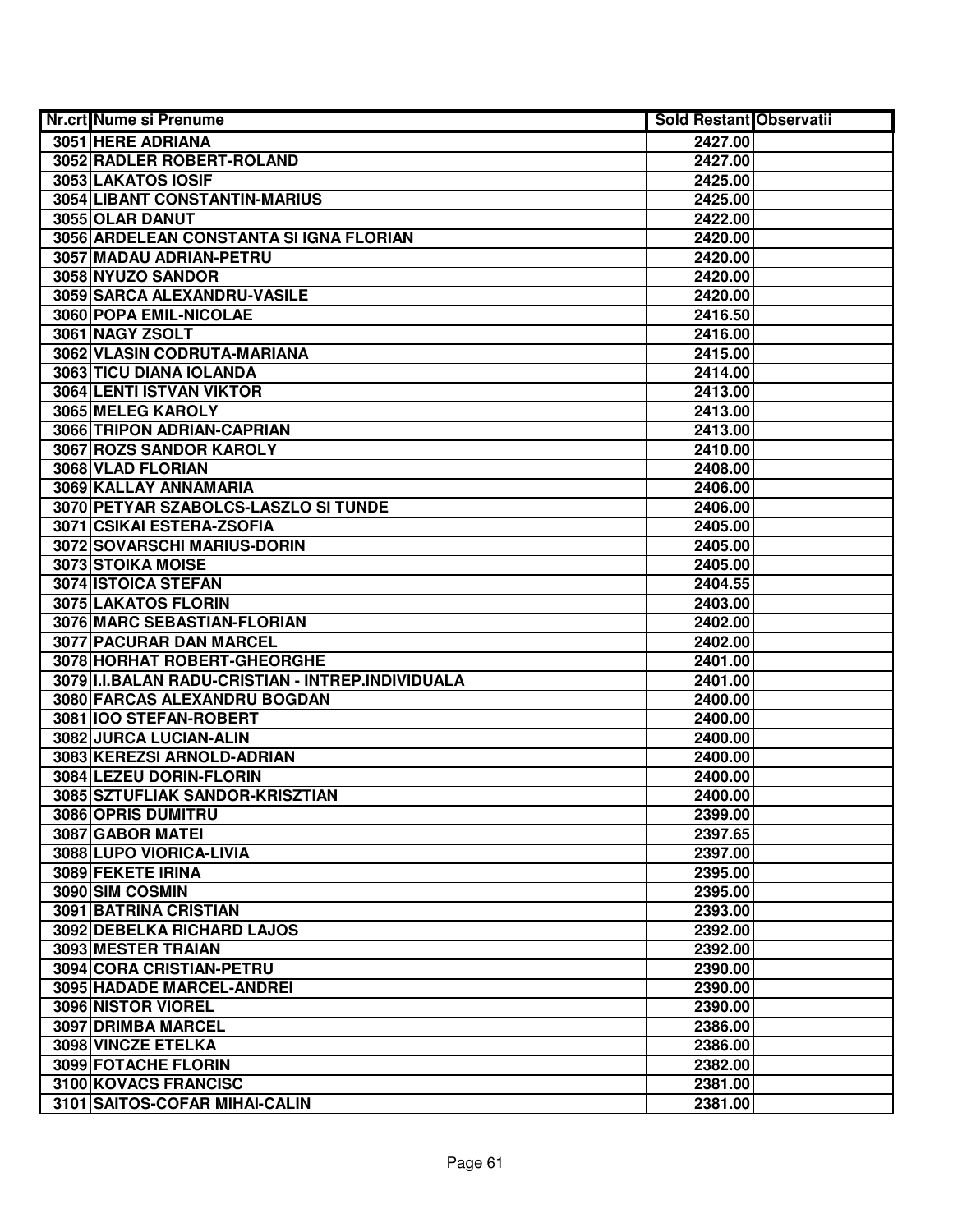| Nr.crt Nume si Prenume                                 | Sold Restant Observatii |  |
|--------------------------------------------------------|-------------------------|--|
| 3102 BALBONI FERDINANDO SI MELINTE ELENA-ALINA         | 2380.00                 |  |
| 3103 MORNA MIHAIL                                      | 2380.00                 |  |
| 3104 GHERMAN VASILE                                    | 2379.00                 |  |
| 3105 BUZE GHEORGHE-SORIN                               | 2378.74                 |  |
| 3106 GHITA SAVU-VIOREL                                 | 2377.59                 |  |
| 3107 GABOR ISTVAN                                      | 2377.00                 |  |
| 3108 GHILEA BOGDAN IOAN                                | 2377.00                 |  |
| 3109 BALOTA VIOREL                                     | 2373.57                 |  |
| 3110 CATANA ION                                        | 2373.00                 |  |
| 3111 SAVA IOAN CAB. DE AVOCAT                          | 2371.00                 |  |
| 3112 BAHICA ION                                        | 2370.00                 |  |
| 3113 BOKA GHEORGHE-DANIEL                              | 2370.00                 |  |
| 3114 KENDERESI TIBERIU                                 | 2370.00                 |  |
| 3115 VANYA CSILLA PARASCHIVA-INTREPRINDERE INDIVIDUALA | 2370.00                 |  |
| 3116 DUDOMA EUGEN                                      | 2369.00                 |  |
| 3117 GYORGY JOZSEF-ATTILA                              | 2369.00                 |  |
| 3118 STRIZU DIANA RUXANDRA                             | 2368.17                 |  |
| 3119 BENYO ROZALIA                                     | 2367.00                 |  |
| 3120 BORODAN FLORIN                                    | 2366.00                 |  |
| 3121 DOBOVAN JOZSEF-GEZA                               | 2365.00                 |  |
| 3122 KECSKES IOZSEF                                    | 2365.00                 |  |
| 3123 TOMA ALEXANDRU                                    | 2365.00                 |  |
| 3124 PAUL FLORIN                                       | 2361.91                 |  |
| 3125 KLINCSE IOSIF-VASILE                              | 2361.00                 |  |
| 3126 BUT DACIAN-JULIEN                                 | 2358.00                 |  |
| 3127 ROMAN ALEXANDRU-MARCEL                            | 2358.00                 |  |
| 3128 FEIER ANNAMARIA                                   | 2357.94                 |  |
| 3129 MOTOC ADINA-IOANA                                 | 2357.00                 |  |
| 3130 CIADI STEFAN SI DANIELA                           | 2356.00                 |  |
| 3131 POPA DANIEL-CORNEL SI FELICIA                     | 2352.00                 |  |
| 3132 SZABO GEZA SIGISMUND SI MORVAY-SZABO EDINA-EVA    | 2351.00                 |  |
| 3133 IVANYI ERZSEBET SI IOAN                           | 2350.00                 |  |
| 3134 LACATUS MARIUS-SANDOR                             | 2350.00                 |  |
| 3135 STRATULAT VALENTIN-GABRIEL                        | 2350.00                 |  |
| 3136 TIMAR CRISTIAN MIHAI                              | 2350.00                 |  |
| 3137 NAGHI IOAN SI FLORICA                             | 2349.00                 |  |
| 3138 GABOR IANCU                                       | 2348.00                 |  |
| 3139 LUCACIU FLORIAN                                   | 2348.00                 |  |
| 3140 OMUT PETRU                                        | 2344.00                 |  |
| 3141 PARLOG ALINA-ELISABELA SI POPA DANIELA            | 2343.00                 |  |
| 3142 ILIE ADRIAN OVIDIU                                | 2341.00                 |  |
| 3143 GALVEZ RAMIREZ ISRAEL                             | 2340.00                 |  |
| 3144 NICOARA PAUL MARIN                                | 2340.00                 |  |
| 3145 NONEA VIOREL                                      | 2340.00                 |  |
| 3146 SZATMARI LAJOS-ROBERT                             | 2340.00                 |  |
| 3147 CAVUS CAN                                         | 2339.00                 |  |
| 3148 JUCA NICOLAE                                      | 2338.00                 |  |
| 3149 ISZTOYKA LUDOVIC                                  | 2335.00                 |  |
| 3150 HORGA IOANA                                       | 2333.00                 |  |
| 3151 CONTU VASILE COSTEL                               | 2330.00                 |  |
| 3152 COVACIU FLOARE                                    | 2330.00                 |  |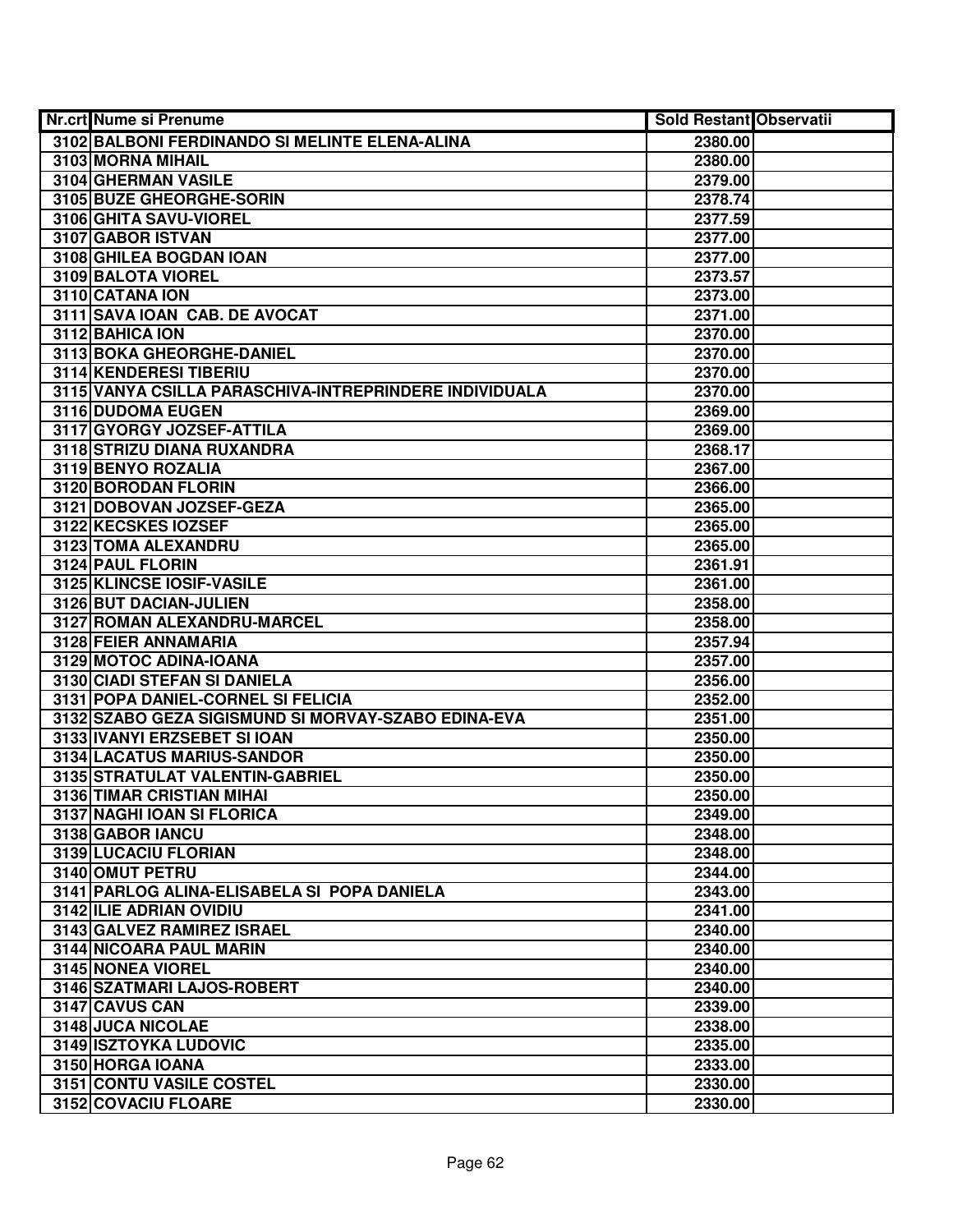| Nr.crt Nume si Prenume                          | <b>Sold Restant Observatii</b> |  |
|-------------------------------------------------|--------------------------------|--|
| 3153 ILISIA CORINA                              | 2330.00                        |  |
| 3154 LUCUTA DANIEL-MIRCEA                       | 2327.00                        |  |
| 3155 RETEK TIBOR                                | 2325.00                        |  |
| 3156 SOTIUT MIHAELA CORINA                      | 2324.00                        |  |
| 3157 DASCALU CONSTANTIN                         | 2321.00                        |  |
| 3158 DAVID NORBERT-JOZSEF                       | 2320.00                        |  |
| 3159 FILIMON AUREL-SEBASTIAN                    | 2320.00                        |  |
| 3160 ORHA MIRCEA-RADU                           | 2318.00                        |  |
| 3161 SZABO CLAUDIA-MARIA                        | 2317.00                        |  |
| 3162 MORVAI ELISAVETA                           | 2316.00                        |  |
| 3163 GHERMAN TRAIAN SI ANA                      | 2314.00                        |  |
| <b>3164 DOMBI ROMULUS EDUARD</b>                | 2312.00                        |  |
| 3165 POP LAVINIU-VASILE                         | 2312.00                        |  |
| 3166 VENTEL GHEORGHE                            | 2312.00                        |  |
| 3167 POPA TUNS DORIN LIVIU INTREP.INDIV.        | 2311.00                        |  |
| 3168 HENDRE ERNO                                | 2310.00                        |  |
| 3169 LINGURAR VERONICA                          | 2310.00                        |  |
| 3170 ERDEI LAVINIA FELICIA                      | 2306.03                        |  |
| 3171 LELEA RAZVAN                               | 2303.56                        |  |
| 3172 BAGOSI FERENC                              | 2303.00                        |  |
| 3173 BOGDAN ADRIAN                              | 2303.00                        |  |
| 3174 LATA CATALIN ROMEO NELU                    | 2302.00                        |  |
| 3175 SABADIS IOAN                               | 2301.00                        |  |
| 3176 BARANYKA MARGIT                            | 2300.00                        |  |
| 3177 CANDIT INA                                 | 2300.00                        |  |
| 3178 CIARNAU MANUELA OLIMPIA                    | 2300.00                        |  |
| 3179 CRACIUN ALEXANDRU ANTONIO                  | 2300.00                        |  |
| 3180 DIACONU OANA-AMALIA                        | 2300.00                        |  |
| 3181 FAZEKAS IANOS                              | 2300.00                        |  |
| 3182 GABOR IANCU                                | 2300.00                        |  |
| 3183 KOVARI BELA                                | 2300.00                        |  |
| 3184 MATZEK VENTEL-CRISTIAN                     | 2300.00                        |  |
| 3185 MELAN ANAMARIA                             | 2300.00                        |  |
| 3186 OKROS ZOLTAN<br>3187 PALCZERT NORBERT-EMIL | 2300.00<br>2300.00             |  |
| 3188 POPA OVIDIU                                |                                |  |
| 3189 SFERLE FLORIN-OVIDIU                       | 2300.00<br>2300.00             |  |
| 3190 MUNTEANU ADRIAN-VASILE                     | 2297.00                        |  |
| 3191 DRINDA ALIN-SIMION                         | 2295.00                        |  |
| 3192 GHERGHELES BOGDAN LIVIU                    | 2295.00                        |  |
| 3193 TANCA ADRIAN GHEORGHE                      | 2294.00                        |  |
| 3194 LOBONTIU AUREL                             | 2293.00                        |  |
| 3195 TRIPA IOANA ADELINA                        | 2292.50                        |  |
| 3196 BACANA LIVIU                               | 2291.00                        |  |
| 3197 DEJEU IONUT CIPRIAN                        | 2291.00                        |  |
| 3198 NAGY-PRATA CRISTIAN                        | 2290.00                        |  |
| 3199 SABAU FLORIN-VALENTIN                      | 2290.00                        |  |
| 3200 FAZEKAS GHEORGHE SI MARGARETA              | 2288.00                        |  |
| 3201 SIPOS ALEXANDRU                            | 2288.00                        |  |
| 3202 CABINET DE AVOCAT-NEGRU RADU               | 2287.00                        |  |
| 3203 MIHALIUC VOLOGEA                           | 2287.00                        |  |
|                                                 |                                |  |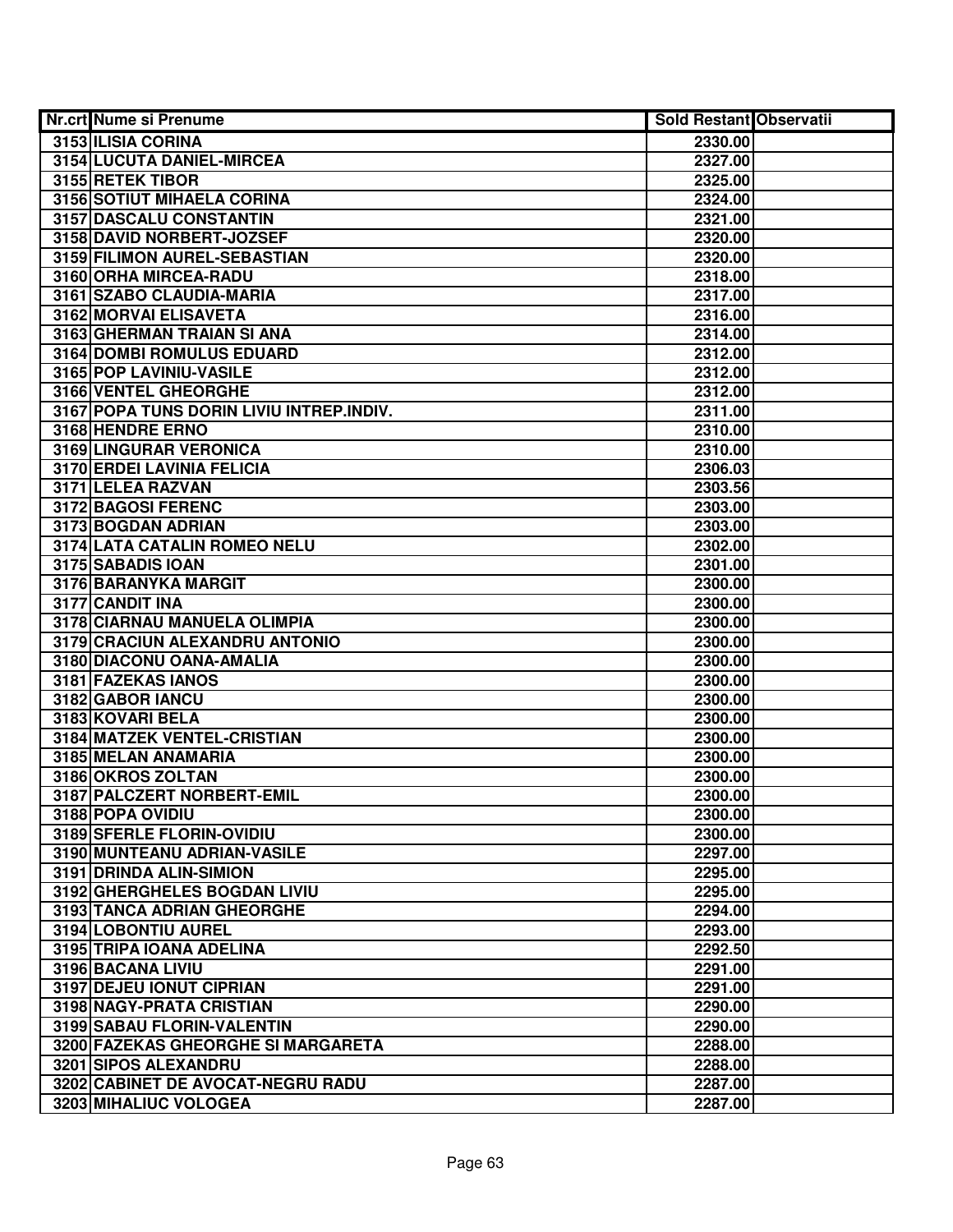| <b>Nr.crt Nume si Prenume</b>         | <b>Sold Restant Observatii</b> |  |
|---------------------------------------|--------------------------------|--|
| 3204 CRAINIC VIRAG                    | 2286.00                        |  |
| 3205 CRAZNIC FLAVIU-DAN               | 2284.00                        |  |
| <b>3206 NAGY KATALIN</b>              | 2284.00                        |  |
| 3207 POTRE GRATIAN HORATIUS           | 2282.00                        |  |
| 3208 NAGY CSABA-ISTVAN                | 2281.00                        |  |
| 3209 SZABO ANDREI SI AURICA MARGARETA | 2281.00                        |  |
| 3210 BAMFI SANDOR ZOLTAN              | 2280.00                        |  |
| 3211 VARGA IOSIF-ALIN                 | 2280.00                        |  |
| 3212 CHAMBRE ADRIAN                   | 2279.00                        |  |
| 3213 VESA IOAN-FLORIN                 | 2279.00                        |  |
| <b>3214 ISTOICA LUDOVIC</b>           | 2277.00                        |  |
| 3215 NAZSE JANOS                      | 2276.00                        |  |
| 3216 SALAGEAN CRISTIAN                | 2274.00                        |  |
| 3217 DUTCAS NICOLAE-DANIEL            | 2270.00                        |  |
| 3218 GABOR GABOR                      | 2270.00                        |  |
| 3219 KOLUMPAR IOAN                    | 2270.00                        |  |
| 3220 MATE LUDOVIC                     | 2268.60                        |  |
| 3221 CORA CLAUDIU-FLORIN              | 2268.00                        |  |
| 3222 GABOR IOAN                       | 2268.00                        |  |
| 3223 TOTH LUDOVIC                     | 2267.00                        |  |
| 3224 SABIE SERGIU CONSTANTIN          | 2265.00                        |  |
| 3225 STOICA RUPI                      | 2264.00                        |  |
| 3226 MALITA FLORIN                    | 2258.00                        |  |
| 3227 BIRZANU CRISTINA-ANGELA          | 2255.00                        |  |
| 3228 MINDRUTIU EDUARD NORBERT         | 2255.00                        |  |
| 3229 STUPARU MARIN                    | 2255.00                        |  |
| 3230 CRISTEA CRISTIAN NICOLAE         | 2252.00                        |  |
| 3231 FAUR CORNEL BOGDAN               | 2252.00                        |  |
| 3232 GHINDEA DORU-ADRIAN              | 2250.97                        |  |
| 3233 BOKA IULIU                       | 2250.00                        |  |
| 3234 CIOFLEAC LAURA-EUGENIA           | 2250.00                        |  |
| 3235 FEHER CAROL-NICOLAE              | 2250.00                        |  |
| 3236 LOKOS JANOS-IOSIF                | 2250.00                        |  |
| 3237 MOLDOVAN RADU-GEORGE             | 2250.00                        |  |
| 3238 OPREA IONUT-MIHAI                | 2250.00                        |  |
| 3239 PANTEA SORIN-ALEXANDRU           | 2250.00                        |  |
| 3240 SILAGHI SORIN VOICU              | 2250.00                        |  |
| 3241 VID MARIUS                       | 2250.00                        |  |
| 3242 DAVID CONSTANTIN-EUGEN           | 2247.00                        |  |
| 3243 ONACA DORIN                      | 2242.12                        |  |
| 3244 BACI VIORICA SI KONDOR ARPAD     | 2241.00                        |  |
| 3245 GABOR MATEI                      | 2241.00                        |  |
| 3246 BORA ADELA SI ALIN VIOREL        | 2240.00                        |  |
| 3247 ZAMAR LOREDANA-MARIA             | 2240.00                        |  |
| 3248 GHEORGHITA IOAN-DAN              | 2239.00                        |  |
| 3249 COVACI CLAUDIU-FLORIN            | 2238.00                        |  |
| 3250 LUKACS ZSOLT- LASZLO             | 2238.00                        |  |
| 3251 BALOGH ALEXANDRU                 | 2236.00                        |  |
| 3252 CALAMAR SIMION-GAVRIL SI DANIELA | 2236.00                        |  |
| 3253 RAT MARCEL-NICOLAE               | 2235.13                        |  |
| 3254 MARISCAS-DEAC ADRIAN VLAD        | 2235.00                        |  |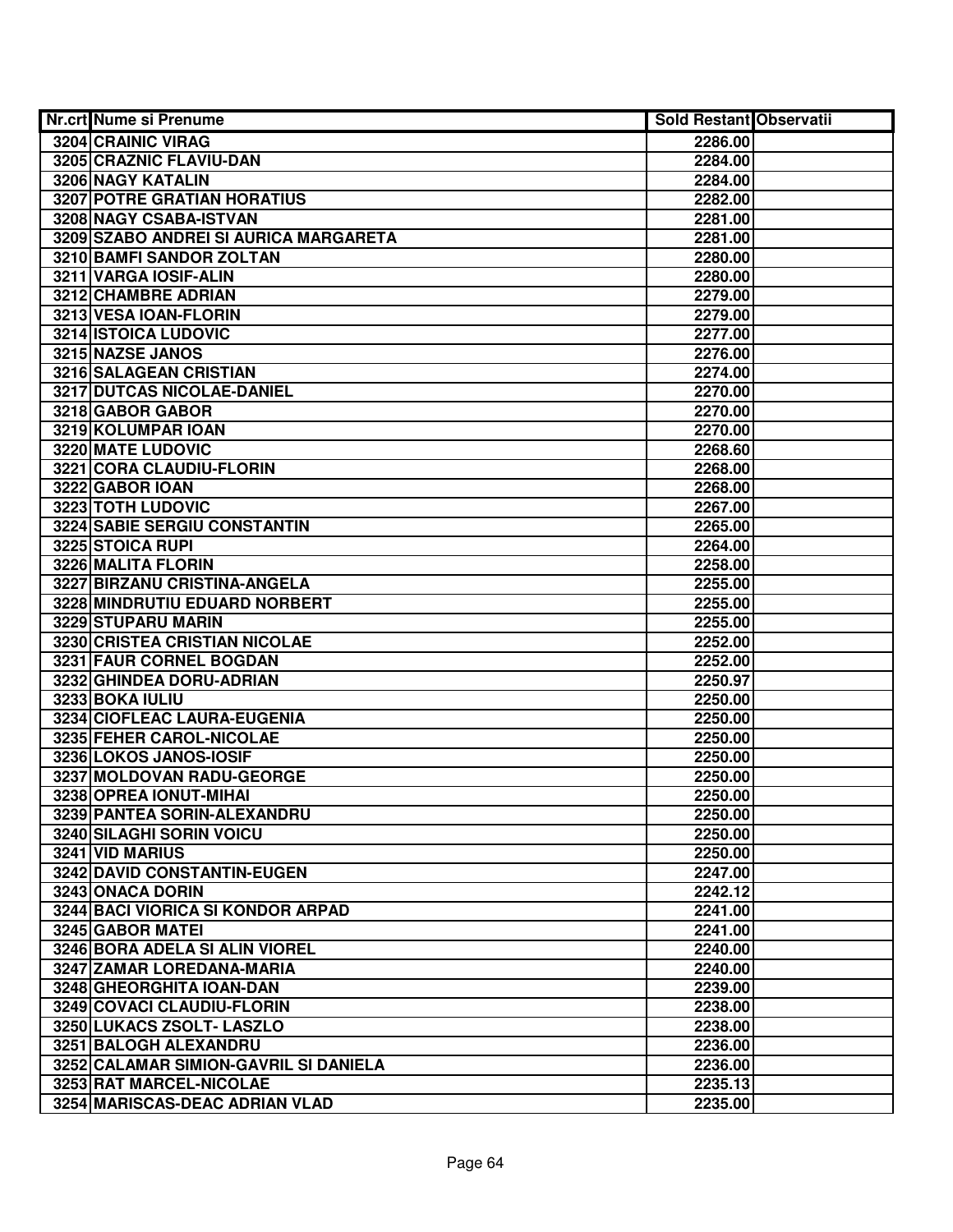| Nr.crt Nume si Prenume            | <b>Sold Restant Observatii</b> |  |
|-----------------------------------|--------------------------------|--|
| 3255 VESA VALENTIN DAN            | 2235.00                        |  |
| <b>3256 MICLAU CRISTIAN PETRU</b> | 2233.50                        |  |
| 3257 MOLNAR ANDREA-ETELKA         | 2232.00                        |  |
| 3258 CARTIS SERGIU-DAN            | 2230.00                        |  |
| 3259 KURUCZ LASZLO                | 2230.00                        |  |
| 3260 NAGY SIGHISMUND-NICOLAE      | 2230.00                        |  |
| 3261 BALLA ROBERT GYORGY          | 2226.00                        |  |
| 3262 KONYARI ZOLTAN TIBOR         | 2226.00                        |  |
| 3263 GABOR GABI                   | 2225.00                        |  |
| 3264 JOREANU VEACESLAV            | 2223.00                        |  |
| 3265 SZERB ALEXANDRU              | 2223.00                        |  |
| 3266 PETRICA SANDU SI ALINA       | 2222.00                        |  |
| 3267 CIRIL SANDU-JULIEN           | 2221.00                        |  |
| 3268 GABOR MATEI                  | 2221.00                        |  |
| 3269 CIPLEU DANIEL-ANDREI         | 2220.00                        |  |
| 3270 RACZ IOSIF-IOAN              | 2220.00                        |  |
| 3271 TINCA ADRIAN                 | 2217.50                        |  |
| 3272 FARKAS IMRE JENO             | 2216.00                        |  |
| 3273 MURG FLORIN-CLAUDIU          | 2212.50                        |  |
| 3274 EMBER RAMONA-GABRIELA        | 2211.00                        |  |
| 3275 MAKLUCZ LAJOS-LEVENTE        | 2211.00                        |  |
| 3276 ROSTAS EMIL                  | 2211.00                        |  |
| 3277 BOTAU SANDU - IOAN           | 2210.00                        |  |
| 3278 DENES ANCA-CRISTINA          | 2210.00                        |  |
| 3279 KOMIVES IMRE                 | 2206.00                        |  |
| 3280 POP IOAN CRISTIAN            | 2204.50                        |  |
| 3281 CABA PETRU SI BIANCA         | 2204.00                        |  |
| 3282 TESAN EUGEN-NISTOR           | 2202.00                        |  |
| 3283 NEAGA CALIN-DANUT            | 2201.00                        |  |
| 3284 BOKOR ANTAL                  | 2200.84                        |  |
| 3285 BIRAU IONUT PAVEL            | 2200.00                        |  |
| 3286 BRANDUSAN FLORIN             | 2200.00                        |  |
| 3287 CIURAR GEZA-ALEXANDRU        | 2200.00                        |  |
| 3288 GABOR CLARA                  | 2200.00                        |  |
| 3289 GAL SAMUIL-IONUT             | 2200.00                        |  |
| 3290 IOVAN FLORIAN                | 2200.00                        |  |
| 3291 KEREZSI GYULA                | 2200.00                        |  |
| <b>3292 KONKOLY BETINA</b>        | 2200.00                        |  |
| 3293 MOLNAR STEFAN-SORIN          | 2200.00                        |  |
| 3294 NOANEA TRAIAN                | 2200.00                        |  |
| 3295 VURA FRANCISC-MIHAI          | 2200.00                        |  |
| 3296 TURCAS ADRIAN-VALENTIN       | 2191.00                        |  |
| 3297 IOVAN FLORIN-CLAUDIU         | 2189.86                        |  |
| 3298 CIMBALA FLORIN               | 2185.00                        |  |
| 3299 SUCIU MARIA                  | 2182.00                        |  |
| 3300 AVRAM BOGDAN-FLORIN          | 2181.00                        |  |
| 3301 POPOVICI ADRIAN-IONUT        | 2181.00                        |  |
| 3302 BOCA COLOMAN                 | 2180.00                        |  |
| 3303 BRADEA ELENA                 | 2180.00                        |  |
| 3304 VENCZEL FRANCISC SI ROZALIA  | 2180.00                        |  |
| 3305 KALMAR GYORGY                | 2179.50                        |  |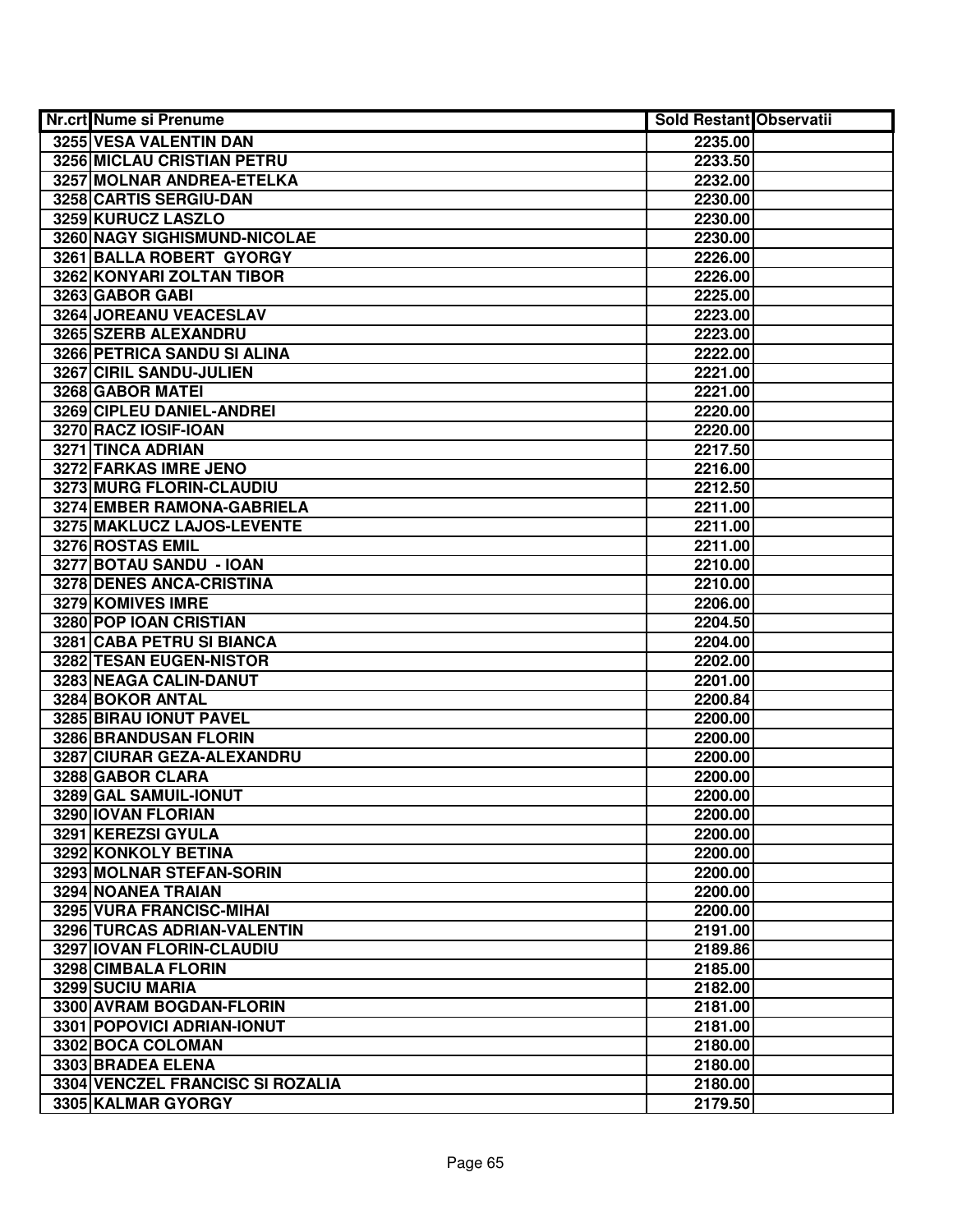| Nr.crt Nume si Prenume                       | <b>Sold Restant Observatii</b> |
|----------------------------------------------|--------------------------------|
| 3306 BREDICEANU MARIUS-CAIUS                 | 2179.00                        |
| 3307 HIRCA LUMINITA-CATALINA                 | 2178.00                        |
| 3308 PANTEA ANCA-LACRIMIOARA                 | 2177.79                        |
| 3309 IZSAK SOFIA                             | 2177.00                        |
| 3310 MIRON AMBROZIE-CORNEL                   | 2177.00                        |
| 3311 POP MIRCEA                              | 2176.00                        |
| 3312 BAYCZAR MARCU-DUMITRU                   | 2175.03                        |
| 3313 PLES MARIUS-CRISTIAN                    | 2175.00                        |
| 3314 ARON MARIUS                             | 2174.00                        |
| 3315 BALINT IOAN                             | 2173.00                        |
| 3316 ALBUT FLORIAN CORNEL                    | 2170.00                        |
| 3317 HURBAN IOAN                             | 2170.00                        |
| 3318 OZOHANICS IOAN                          | 2170.00                        |
| 3319 POPA CIPRIAN DANIEL                     | 2170.00                        |
| 3320 REZMUVES MIHAI                          | 2170.00                        |
| 3321 ISTOICA IANCU                           | 2169.00                        |
| 3322 BARNA RADU                              | 2168.00                        |
| 3323 PUIU PETRICA                            | 2168.00                        |
| 3324 SAVITCHI CRISTINA-SILVIA                | 2167.18                        |
| 3325 CUCU MIRCEA-MARIAN                      | 2166.00                        |
| 3326 GABOR CORNEL-LUCIAN                     | 2166.00                        |
| 3327 MOCA GABRIELA                           | 2166.00                        |
| 3328 NAGY IOSIF SI SUSANA                    | 2166.00                        |
| 3329 POP TEODOR                              | 2166.00                        |
| 3330 CZUCZURA GHEORGHE                       | 2165.00                        |
| 3331 LUCACIU-BOKENYI MARIUS-ALIN             | 2165.00                        |
| 3332 OLAR FLORIAN                            | 2162.00                        |
| 3333 BOJTE REGHINA-MARA                      | 2160.00                        |
| 3334 KOVACS OLIVER                           | 2160.00                        |
| 3335 CHEREGI MIHAI AMAN                      | 2156.00                        |
| 3336 SZUCS CSABA LASZLO                      | 2156.00                        |
| 3337 BLAGA GAVRIL SI MARIANA                 | 2155.00                        |
| 3338 MILIAN TABITA-MARIA                     | 2155.00                        |
| 3339 FARAGO TAMAS SANDOR                     | 2153.15                        |
| 3340 BORZ LIVIU-AUGUSTIN                     | 2152.00                        |
| 3341 MONECIU-MIHUT AURICA                    | 2152.00                        |
| 3342 FAT COSMIN-FLORIN                       | 2151.00                        |
| 3343 MURVAI SEBASTIAN-FLORIN                 | 2151.00                        |
| 3344 BIRTA FERENCZ INTR. INDIV.              | 2150.00                        |
| 3345 SZILAGYI MIKLOS-JENO                    | 2150.00                        |
| 3346 TOTH JANOS                              | 2150.00                        |
| 3347 ILIE COSMIN-MARIAN                      | 2149.00                        |
| 3348 NEDELCU VASILE-COSMIN SI SERBAN ADRIANA | 2148.00                        |
| 3349 TAR KAROLY- SHALOM                      | 2145.00                        |
| 3350 ISZTOIKA GAVRIL                         | 2144.56                        |
| 3351 BRADEA PETRU-ALEXANDRU                  | 2144.00                        |
| 3352 SFERLE MATEI RADU                       | 2142.00                        |
| 3353 BURCA CRISTIAN IOAN                     | 2141.00                        |
| 3354 ZAHARI ANDREI SORIN                     | 2141.00                        |
| 3355 COLTA DIANA ELISABETA                   | 2140.00                        |
| 3356 IANCEU CORNEL-SORIN                     | 2140.00                        |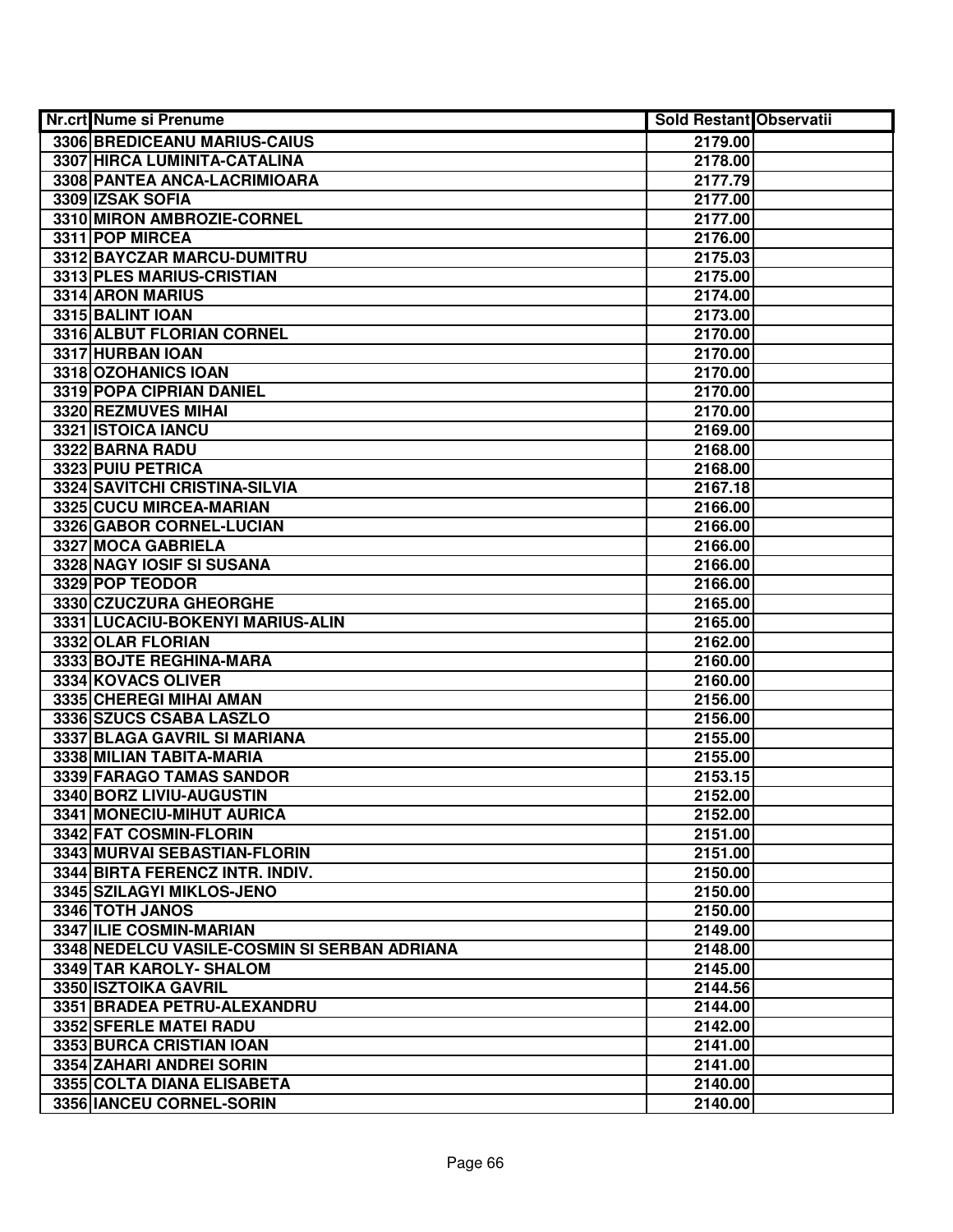| Nr.crt Nume si Prenume                    | <b>Sold Restant Observatii</b> |  |
|-------------------------------------------|--------------------------------|--|
| 3357 KISS BARNA                           | 2140.00                        |  |
| 3358 ALI ACHRAF                           | 2136.00                        |  |
| 3359 VISOIU CLAUDIU-MARIAN                | 2136.00                        |  |
| 3360 KOVACS ANITA-IZABELA                 | 2135.00                        |  |
| 3361 BEJUSCA ANGELICA-RODICA              | 2134.00                        |  |
| 3362 SUSTER GHEORGHE                      | 2133.33                        |  |
| 3363 BELENYI FRANCISC                     | 2133.00                        |  |
| 3364 POLEAC NICOLAE                       | 2133.00                        |  |
| 3365 SONEA TEODORA-VIORICA                | 2133.00                        |  |
| 3366 CIMPIAN RADU                         | 2131.00                        |  |
| 3367 PAP IULIU                            | 2131.00                        |  |
| 3368 FARCAS DANIEL-ADRIAN                 | 2130.80                        |  |
| 3369 SZEKELY LASZLO                       | 2130.00                        |  |
| 3370 VASADI CARMEN ANTOANETA              | 2130.00                        |  |
| 3371 NEGRUT OVIDIU                        | 2129.00                        |  |
| 3372 PASCA VASILE SI CAMELIA              | 2129.00                        |  |
| 3373 POPA HOREA-SILVIU                    | 2129.00                        |  |
| 3374 POPOVICS GYULA-ZSOLT                 | 2126.00                        |  |
| 3375 ALEXA AUREL                          | 2125.00                        |  |
| 3376 IACOB ELENA                          | 2125.00                        |  |
| 3377 MIKLOS GABRIEL-MARTON                | 2124.00                        |  |
| 3378 ZAHARIE LUCICA INTR.IND.             | 2123.00                        |  |
| 3379 TONCA ADRIAN-VASILE                  | 2122.00                        |  |
| 3380 PLES ANA                             | 2121.00                        |  |
| 3381 BUBELA IOSIF MARIUS                  | 2120.00                        |  |
| 3382 ILEA MIRCEA-ALIN                     | 2120.00                        |  |
| 3383 POP CATALIN REMUS                    | 2120.00                        |  |
| 3384 STANESCU ALEXANDRU-MARIUS            | 2120.00                        |  |
| 3385 STIUBE PETRU                         | 2120.00                        |  |
| 3386 IAMBOR DUMITRU                       | 2117.00                        |  |
| 3387 CARLIG RAZVAN                        | 2116.30                        |  |
| 3388 VANCEA FLORIN-ADRIAN                 | 2116.00                        |  |
| 3389 HENDRE FELICIAN                      | 2115.00                        |  |
| 3390 IVAN VLAD - ADRIAN SI IVAN DRAGOS    | 2115.00                        |  |
| 3391 ODEV MUSTAFA                         | 2114.00                        |  |
| 3392 POP ANCA-MANUELA                     | 2114.00                        |  |
| 3393 RODINA IOANA-CRISTINA                | 2114.00                        |  |
| 3394 POP SAMIR                            | 2113.00                        |  |
| 3395 CHIRICA GRIGORE                      | 2111.00                        |  |
| 3396 GOCIU ALEXANDRA ANDREA               | 2111.00                        |  |
| 3397 GULES FLORIN CALIN                   | 2110.00                        |  |
| 3398 HARSANYI-CRET ISTVAN-SANDOR          | 2110.00                        |  |
| 3399 POP ALIN-MIHAI                       | 2110.00                        |  |
| 3400 ZENECAN ALEXANDRU SI MARIANA-TEODORA | 2103.00                        |  |
| 3401 MAGDA ANDREI MIHAI                   | 2102.00                        |  |
| 3402 NAGHI CORINA                         | 2101.00                        |  |
| 3403 CHISE VALERIAN FLORIN                | 2100.00                        |  |
| 3404 GABOR JANOS                          | 2100.00                        |  |
| 3405 IOVAN TRAIAN                         | 2100.00                        |  |
| 3406 KISS ELISABETA                       | 2100.00                        |  |
| 3407 OROSZ GYONGYI                        | 2100.00                        |  |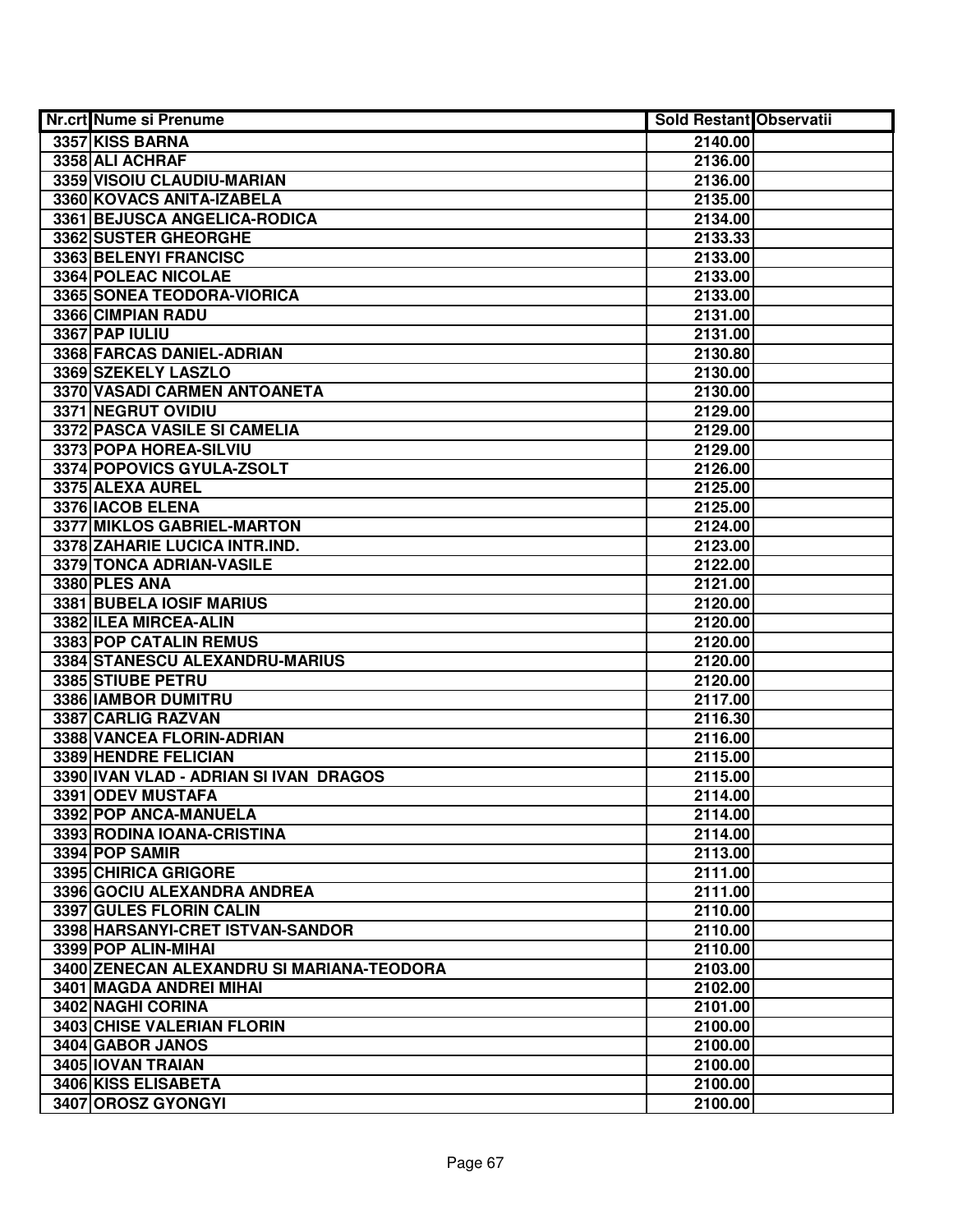| Nr.crt Nume si Prenume                               | <b>Sold Restant Observatii</b> |  |
|------------------------------------------------------|--------------------------------|--|
| 3408 SIRBU CONSTANTIN-EDUARD                         | 2100.00                        |  |
| 3409 ZOICA SORIN-CONSTANTIN                          | 2100.00                        |  |
| 3410 ONCZ ROBERT-ROLAND                              | 2099.00                        |  |
| 3411 PORTAN AUREL SI MARIOARA                        | 2099.00                        |  |
| 3412 BOZGAN GHEORGHINA                               | 2098.00                        |  |
| 3413 JURCUT OCTAVIAN                                 | 2097.00                        |  |
| 3414 TAPASZI IREN KISS EUGEN, KISS GEZA, KISS LASZLO | 2096.00                        |  |
| 3415 PIRTEA PAUL-RAZVAN                              | 2095.00                        |  |
| 3416 RUSSELL ANIL                                    | 2095.00                        |  |
| 3417 BOLOGAN ROBERT                                  | 2094.00                        |  |
| <b>3418 SILAGHI ANTONETA</b>                         | 2094.00                        |  |
| 3419 MOTOC SEBASTIAN-RUBEN                           | 2092.00                        |  |
| <b>3420 DOBRE CONSTANTIN</b>                         | 2090.51                        |  |
| 3421 CEARNAU ALEXANDRU                               | 2090.00                        |  |
| 3422 DRUGAS TRAIAN-SORIN                             | 2090.00                        |  |
| 3423 SANDU ILIE                                      | 2090.00                        |  |
| 3424 BATEA DARIUS                                    | 2089.00                        |  |
| 3425 BURCA ROXANA                                    | 2088.00                        |  |
| 3426 STOIE DANIELA FLORENTINA                        | 2088.00                        |  |
| 3427 FERKE CRISTIAN-FLORIN                           | 2085.00                        |  |
| 3428 PATAKI IULIU                                    | 2085.00                        |  |
| 3429 BOT IOAN VASILE                                 | 2084.40                        |  |
| 3430 GHETE ALEXANDRU SI ANNAMARIA                    | 2082.00                        |  |
| 3431 MACIU ALEXANDRU-EMANUIL                         | 2082.00                        |  |
| 3432 GABOR GHIZELA                                   | 2080.00                        |  |
| 3433 LUP IOANA ADELINA                               | 2080.00                        |  |
| 3434 SALAMON RUXANDRA SHEILLA                        | 2080.00                        |  |
| 3435 MOLNAR ZSOLT                                    | 2078.00                        |  |
| 3436 ORBAI LILIANA-HERMINA                           | 2077.00                        |  |
| 3437 POGANA IONEL-MARCEL                             | 2077.00                        |  |
| 3438 CSARNOK IOLANDA                                 | 2076.00                        |  |
| 3439 IONESCU CIPRIAN-GEORGE                          | 2076.00                        |  |
| 3440 DEMIAN STEFAN SI DOMNICA                        | 2075.00                        |  |
| <b>3441 HORGA FLORIN SI NICOLETA FLORICA</b>         | 2074.00                        |  |
| <b>3442 SANTA MINEL AUREL</b>                        | 2073.00                        |  |
| 3443 FODOR LADISLAU                                  | 2071.00                        |  |
| 3444 MADA DAVID MIHAI                                | 2070.44                        |  |
| 3445 HEBRISTEAN SERGIU-DOREL                         | 2070.00                        |  |
| 3446 MARCUS FLORINA-ALINA                            | 2070.00                        |  |
| 3447 SARKADI VIORICA                                 | 2070.00                        |  |
| 3448 HAINER MONICA ANNAMARIA                         | 2069.00                        |  |
| 3449 ISZTOIKA STEFAN                                 | 2069.00                        |  |
| 3450 REZMUVES JANOS                                  | 2069.00                        |  |
| 3451 CRUCERU VALENTIN                                | 2067.00                        |  |
| 3452 TUDOSESCU GEORGIANA - MARCELA                   | 2067.00                        |  |
| 3453 BOSCA-DAVID SEBASTIAN-NICOLAE                   | 2066.00                        |  |
| 3454 MILLE STEFAN-CAROL                              | 2066.00                        |  |
| 3455 BUZ ADRIANA SORINA                              | 2065.00                        |  |
| 3456 AMARGHIOALEI SENORA ANGELICA                    | 2064.62                        |  |
| 3457 BORDAS DAN-CRISTIAN                             | 2064.00                        |  |
| 3458 UNGUREANU CORNEL-EMANUEL                        | 2064.00                        |  |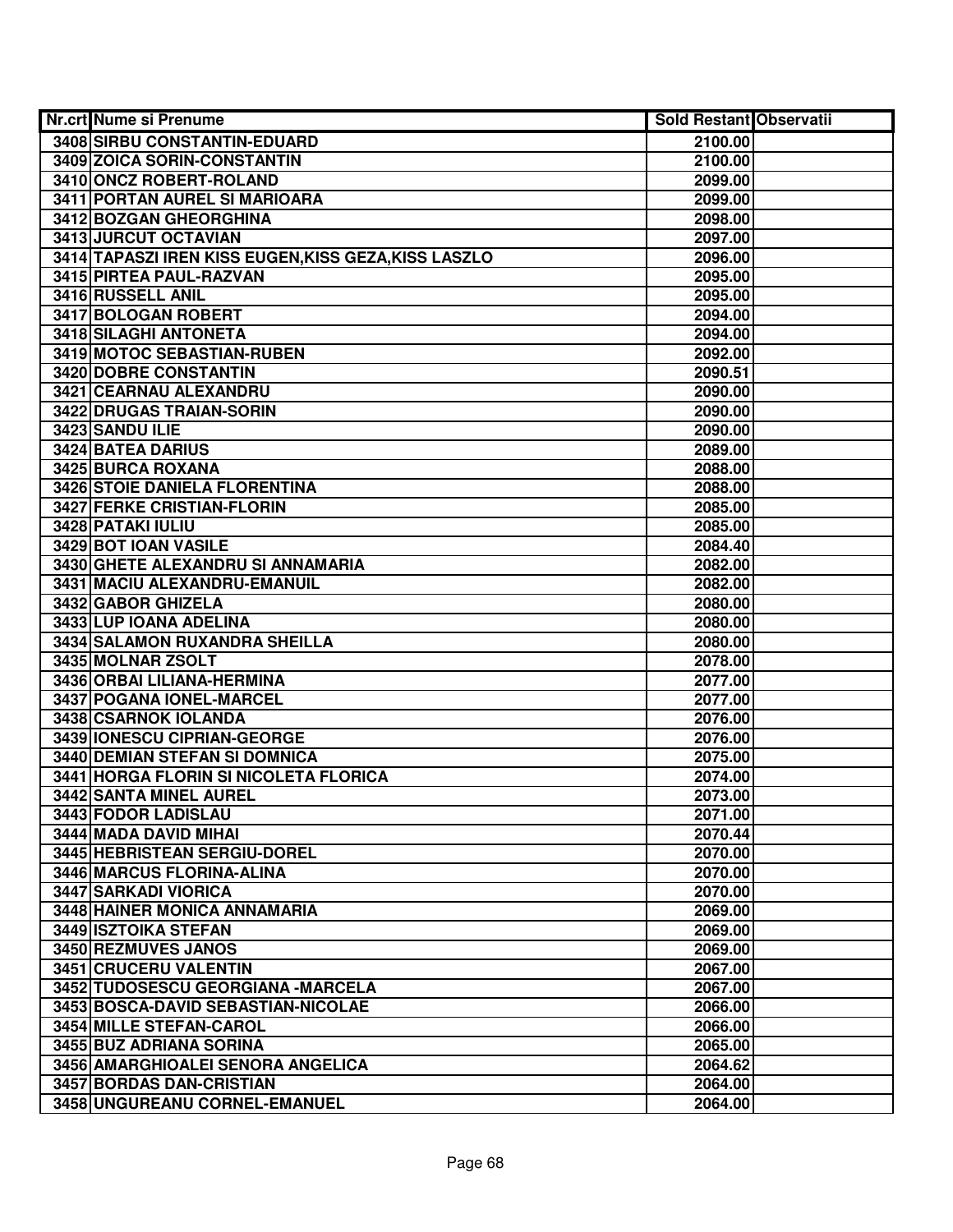| <b>Nr.crt Nume si Prenume</b>               | <b>Sold Restant Observatii</b> |  |
|---------------------------------------------|--------------------------------|--|
| 3459 UNGUR LUMINITA VIOLETA                 | 2060.75                        |  |
| 3460 GABOR MATEI                            | 2060.00                        |  |
| 3461 HURMUZ VASILE                          | 2060.00                        |  |
| 3462 KOSZEGI SANDOR                         | 2060.00                        |  |
| 3463 VARGA NICOLAE                          | 2059.95                        |  |
| 3464 TIRBAN-ZAHA AUREL-MATEI                | 2054.00                        |  |
| 3465 LUCIAN IOAN                            | 2050.00                        |  |
| 3466 MORUT DOINA                            | 2050.00                        |  |
| 3467 ONEL RAZVAN-CALIN                      | 2050.00                        |  |
| 3468 VARGA EMIL-GERENI                      | 2050.00                        |  |
| 3469 VENTEL TIBOR                           | 2050.00                        |  |
| 3470 SEBESTYEN PETER SI RITA MAGDOLNA       | 2049.00                        |  |
| 3471 MARINA MARIANA VIORICA                 | 2048.00                        |  |
| 3472 OROS RADU VASILE                       | 2047.00                        |  |
| 3473 DUMITRESCU CORNEL                      | 2045.00                        |  |
| 3474 VASS ESZTER                            | 2044.00                        |  |
| 3475 VLADILA DECU-IULIAN                    | 2043.00                        |  |
| 3476 ROSTAS PARDALIAN                       | 2040.00                        |  |
| 3477 CARDOS ARINA-DARIA                     | 2037.00                        |  |
| 3478 COSTEA MIRCEA MARCEL SI GABRIELA       | 2036.00                        |  |
| 3479 POP IONEL MARCEL                       | 2036.00                        |  |
| 3480 POPA LIVIA                             | 2036.00                        |  |
| 3481 TOTH VASILE                            | 2036.00                        |  |
| 3482 CURTUI AUREL                           | 2035.00                        |  |
| 3483 KAGYI LEVENTE FERENCZ                  | 2035.00                        |  |
| 3484 KOCSIS PETER-ATTILA                    | 2035.00                        |  |
| 3485 MOSINCAT ALEXANDRU                     | 2035.00                        |  |
| 3486 NAGY JANOS                             | 2035.00                        |  |
| 3487 PACALA MAGDALINA                       | 2034.00                        |  |
| 3488 ANGELESCU LENUTA-NICULINA              | 2033.00                        |  |
| 3489 KOVACS ZSOLT-CSABA                     | 2032.00                        |  |
| 3490 PADUREAN ALINA-NICOLETA                | 2031.00                        |  |
| 3491 STEFAN LAURA-FELICIA                   | 2031.00                        |  |
| 3492 BUDAU REMUS-PETRU                      | 2030.00                        |  |
| 3493 SILAGHI NICOLAE-ALEXANDRU              | 2026.00                        |  |
| 3494 MEHESZ-MAGHIAR CRISTINA ANA            | 2025.00                        |  |
| 3495 NISTOR RODICA                          | 2025.00                        |  |
| 3496 CHIS PETRU-DANIEL                      | 2024.00                        |  |
| 3497 SERAC ADRIAN-CALIN                     | 2022.00                        |  |
| 3498 CACUCI FLORIAN-CRISTIAN SI MARIOARA    | 2021.00                        |  |
| 3499 CURPAS CALIN-FLORENTIN                 | 2019.00                        |  |
| 3500 BARTOS VICTOR                          | 2018.00                        |  |
| 3501 MADAR PETRU ALIN, ALEXANDRA, IONUT, MA | 2018.00                        |  |
| 3502 MESESAN CORIOLAN-CRISTIAN              | 2017.50                        |  |
| 3503 DUDAS ANDRAS SI GABRIELA               | 2017.00                        |  |
| 3504 IVAN MARIANA - RODICA                  | 2016.18                        |  |
| 3505 COZMA ANDREI DRAGOS                    | 2016.00                        |  |
| 3506 REZMUVES KALMAN                        | 2016.00                        |  |
| 3507 COTE RARES-ALEXANDRU                   | 2015.00                        |  |
| 3508 KOVACS ADRIANA IRINA                   | 2015.00                        |  |
| 3509 SOLYOM ZSOLT-PETER                     | 2013.00                        |  |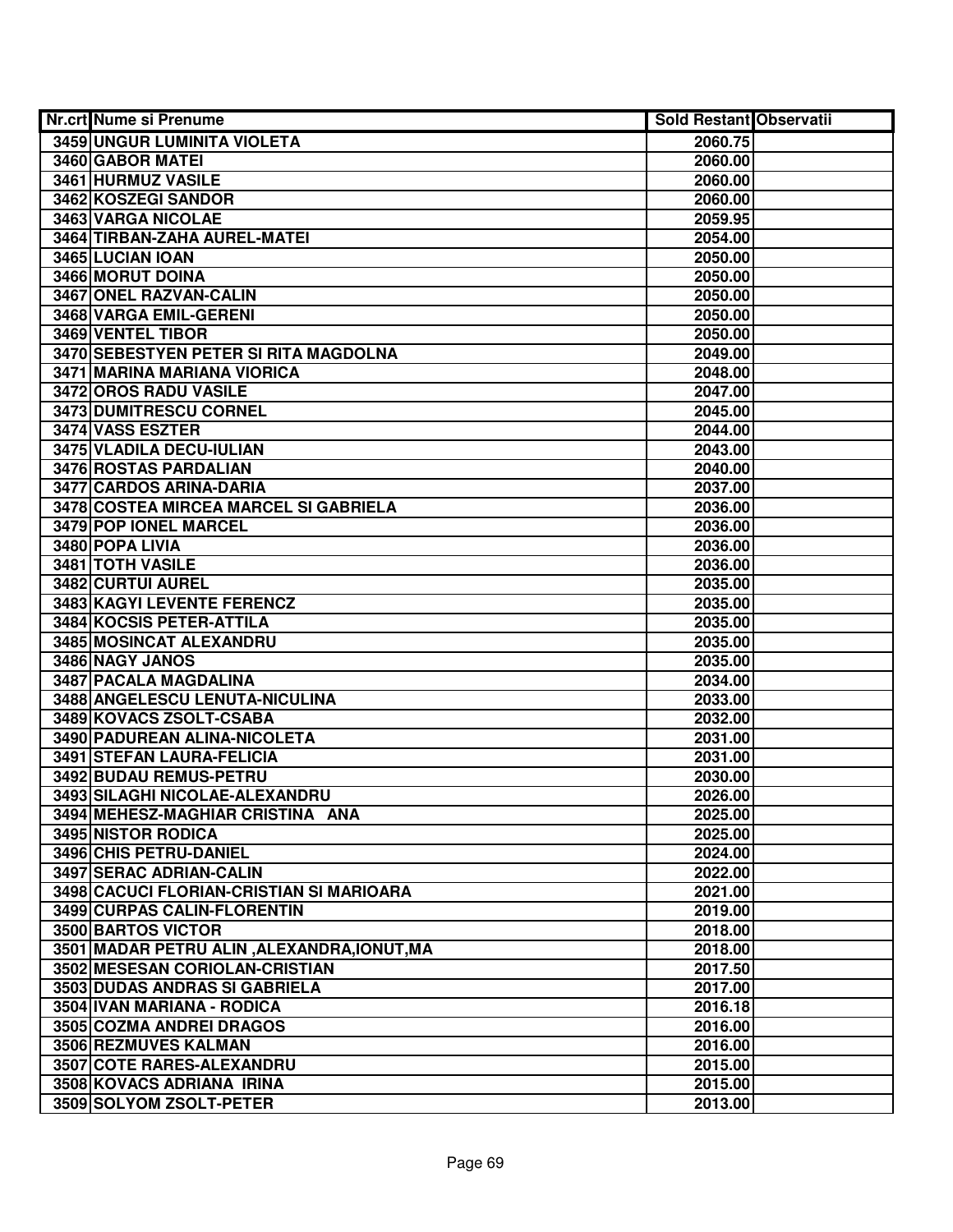| <b>Nr.crt Nume si Prenume</b>                | <b>Sold Restant Observatii</b> |  |
|----------------------------------------------|--------------------------------|--|
| 3510 DAVID ANDREEA-BIANCA                    | 2012.00                        |  |
| 3511 ILIES IOAN                              | 2007.50                        |  |
| 3512 KOVACS ALEXANDRU SI LIDIA               | 2007.00                        |  |
| 3513 MARCUT GHEORGHE SI VALERIA LILIANA      | 2007.00                        |  |
| 3514 MIHALI ANDREI SI MARIA                  | 2006.37                        |  |
| 3515 BACIU GHEORGHE                          | 2005.00                        |  |
| 3516 DEMJAN MARIA                            | 2005.00                        |  |
| 3517 GOMBOS CORNEL-VIOREL SI CARMEN          | 2005.00                        |  |
| 3518 HARSAN EUGEN                            | 2005.00                        |  |
| 3519 LUCACIU RODICA- ANGELA                  | 2005.00                        |  |
| 3520 ROJAN NICOLAE                           | 2005.00                        |  |
| 3521 TAMAS GEZA-MIHALY                       | 2005.00                        |  |
| <b>3522 MUSCAS IOSIF SI RODICA</b>           | 2003.00                        |  |
| 3523 TANASESCU JAN-LIVIU SI NICOLETA-MANUELA | 2002.00                        |  |
| 3524 FAZAKAS MONIKA SZUSZANNA                | 2001.00                        |  |
| 3525 BORA ILIE                               | 2000.41                        |  |
| 3526 ABU AHMAD HASSAN                        | 2000.00                        |  |
| 3527 ALBU SEBASTIAN-CLAUDIU                  | 2000.00                        |  |
| 3528 ALSAYED IBRAHIM ALMOWAFY ALSHHAT GOODA  | 2000.00                        |  |
| 3529 ARDELEAN ADRIANA                        | 2000.00                        |  |
| 3530 BACRITA ADRIAN                          | 2000.00                        |  |
| 3531 BADIA VALENTIN                          | 2000.00                        |  |
| 3532 BAJNOK ROBERT TIBOR                     | 2000.00                        |  |
| 3533 BEJAN MARIA-LIA                         | 2000.00                        |  |
| 3534 BERTOJA BEREND-ANDRAS-GYORGY            | 2000.00                        |  |
| 3535 BESENYI ANA MARIA                       | 2000.00                        |  |
| 3536 BLAGA LEONTINA                          | 2000.00                        |  |
| 3537 BLAJ LAVINIA                            | 2000.00                        |  |
| 3538 BODIU FLAVIA-DIANA                      | 2000.00                        |  |
| 3539 BOJANI ADRIAN GRIGORE                   | 2000.00                        |  |
| 3540 BORZ ADRIAN IOAN                        | 2000.00                        |  |
| 3541 BORZ CIPRIAN                            | 2000.00                        |  |
| 3542 BUGHIU PETRU CRISTIAN                   | 2000.00                        |  |
| <b>3543 BUKOVICS IMRE-ANDRAS</b>             | 2000.00                        |  |
| <b>3544 BURCEA MANDRA</b>                    | 2000.00                        |  |
| 3545 BUTOI IONELA                            | 2000.00                        |  |
| 3546 BUZDUGAN NICOLETA-ELENA                 | 2000.00                        |  |
| 3547 CADAR MONICA-IOANA                      | 2000.00                        |  |
| 3548 CADAR SORIN DUMITRU SI ANGELA           | 2000.00                        |  |
| 3549 CALIN TAMARA                            | 2000.00                        |  |
| 3550 CHIRCEA ANDREA                          | 2000.00                        |  |
| 3551 CHITORAGA DINU                          | 2000.00                        |  |
| 3552 CLEJAN MELANIA                          | 2000.00                        |  |
| 3553 CORMOS ANETA RENATA                     | 2000.00                        |  |
| 3554 COSTACHE CARMEN-CRISTINA                | 2000.00                        |  |
| 3555 CRISAN FLORICA                          | 2000.00                        |  |
| 3556 DANI ALEXANDRU FELIX                    | 2000.00                        |  |
| 3557 DE PIERI VALERIE GENEVIEVE THERESE      | 2000.00                        |  |
| 3558 DUDAS LIDIA MONICA                      | 2000.00                        |  |
| 3559 DUDAS SANDOR                            | 2000.00                        |  |
| 3560 DUME CORNELIA                           | 2000.00                        |  |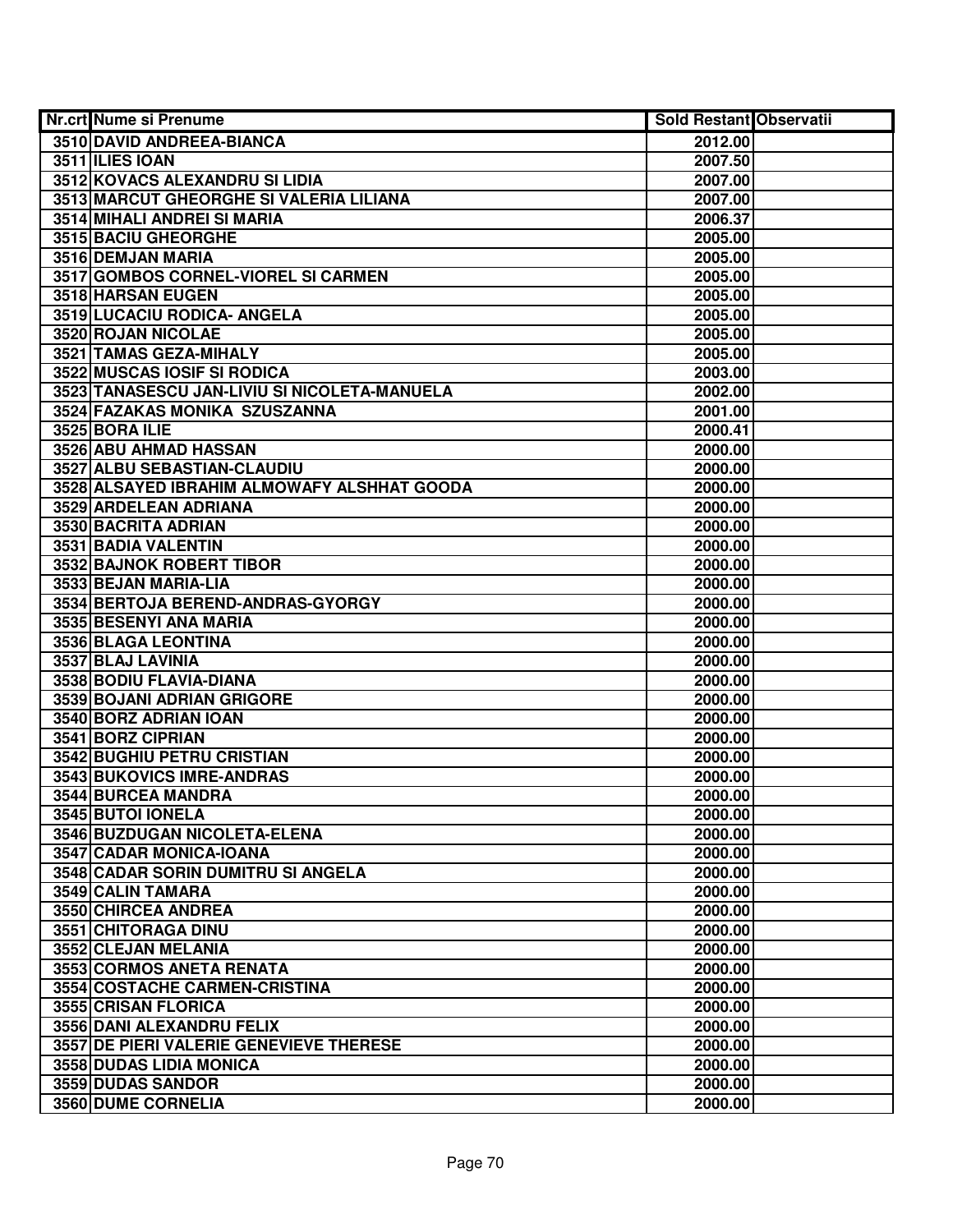| Nr.crt Nume si Prenume               | <b>Sold Restant Observatii</b> |  |
|--------------------------------------|--------------------------------|--|
| 3561 DUMITRACHESCU IOANA RALUCA      | 2000.00                        |  |
| 3562 EDU VIOREL-VASILE               | 2000.00                        |  |
| 3563 EHRET CRISTOPHE JACOUES ANTOINE | 2000.00                        |  |
| 3564 ELAZZAZI MOHAMED AHMED          | 2000.00                        |  |
| 3565 FABIAN ERZSEBET                 | 2000.00                        |  |
| 3566 FACONTI MARCO                   | 2000.00                        |  |
| 3567 FARAGO LAIOS-ZOLTAN             | 2000.00                        |  |
| 3568 FARKAS MARIA                    | 2000.00                        |  |
| 3569 FASOLO RENZO                    | 2000.00                        |  |
| <b>3570 FEKETE FERENC ISTVAN</b>     | 2000.00                        |  |
| 3571 FILIP ANGELA VIORICA            | 2000.00                        |  |
| 3572 FLORUT SEBASTIAN                | 2000.00                        |  |
| 3573 FORGACIU TEODORA VIORICA        | 2000.00                        |  |
| 3574 GABOR JUJCA                     | 2000.00                        |  |
| 3575 GABOR MARIA                     | 2000.00                        |  |
| 3576 GABOR ROZALIA                   | 2000.00                        |  |
| 3577 GAL RAMONA-NICOLETA             | 2000.00                        |  |
| 3578 GAROFEANU LIVIU                 | 2000.00                        |  |
| 3579 GASPAR VASILE                   | 2000.00                        |  |
| 3580 GRECU IOAN                      | 2000.00                        |  |
| 3581 GROZA CARMEN-FLORENTINA         | 2000.00                        |  |
| 3582 GUBENCO SERGHEI                 | 2000.00                        |  |
| 3583 GUNTER ELENA                    | 2000.00                        |  |
| 3584 HAJNER ERIK-ROBERT              | 2000.00                        |  |
| 3585 ISTOICA LUIZA                   | 2000.00                        |  |
| 3586 ISZTOIKA DUMITRU-IOAN           | 2000.00                        |  |
| 3587 ISZTOIKA TEREZA                 | 2000.00                        |  |
| 3588 ISZTOJKA MATE                   | 2000.00                        |  |
| 3589 IVAN CARMEN                     | 2000.00                        |  |
| 3590 JURCA SEBASTIAN-VIOREL          | 2000.00                        |  |
| 3591 KORDA ZSOLT-JANOS               | 2000.00                        |  |
| 3592 KOSA EVA                        | 2000.00                        |  |
| 3593 LACATUS SZELURINA               | 2000.00                        |  |
| 3594 LAZAR CIPRIAN                   | 2000.00                        |  |
| 3595 LAZAR ELENA                     | 2000.00                        |  |
| 3596 LOCSEI ZSOLT ARPAD              | 2000.00                        |  |
| 3597 LORINCZ IUDIT-VERA              | 2000.00                        |  |
| 3598 LUKACS KALMAN                   | 2000.00                        |  |
| 3599 LUNCAN LUCIA                    | 2000.00                        |  |
| 3600 MAGYARI ELISABETA               | 2000.00                        |  |
| 3601 MALEK GUSZTAV JOZSEF            | 2000.00                        |  |
| 3602 MANEA ADINA-VALENTINA           | 2000.00                        |  |
| 3603 MARC MIHAI                      | 2000.00                        |  |
| 3604 MARINICA MIHAELA                | 2000.00                        |  |
| 3605 MATEAS MARIOARA MIRELA          | 2000.00                        |  |
| 3606 MATICA SIMONA-ADRIANA           | 2000.00                        |  |
| 3607 MICLAUS MARIANA-CLAUDIA         | 2000.00                        |  |
| 3608 MOLDOVAN FLORIN-PETRU           | 2000.00                        |  |
| 3609 MURESAN DOINA                   | 2000.00                        |  |
| 3610 NEGRU ANNA                      | 2000.00                        |  |
| 3611 NELSON BRACALENTE               | 2000.00                        |  |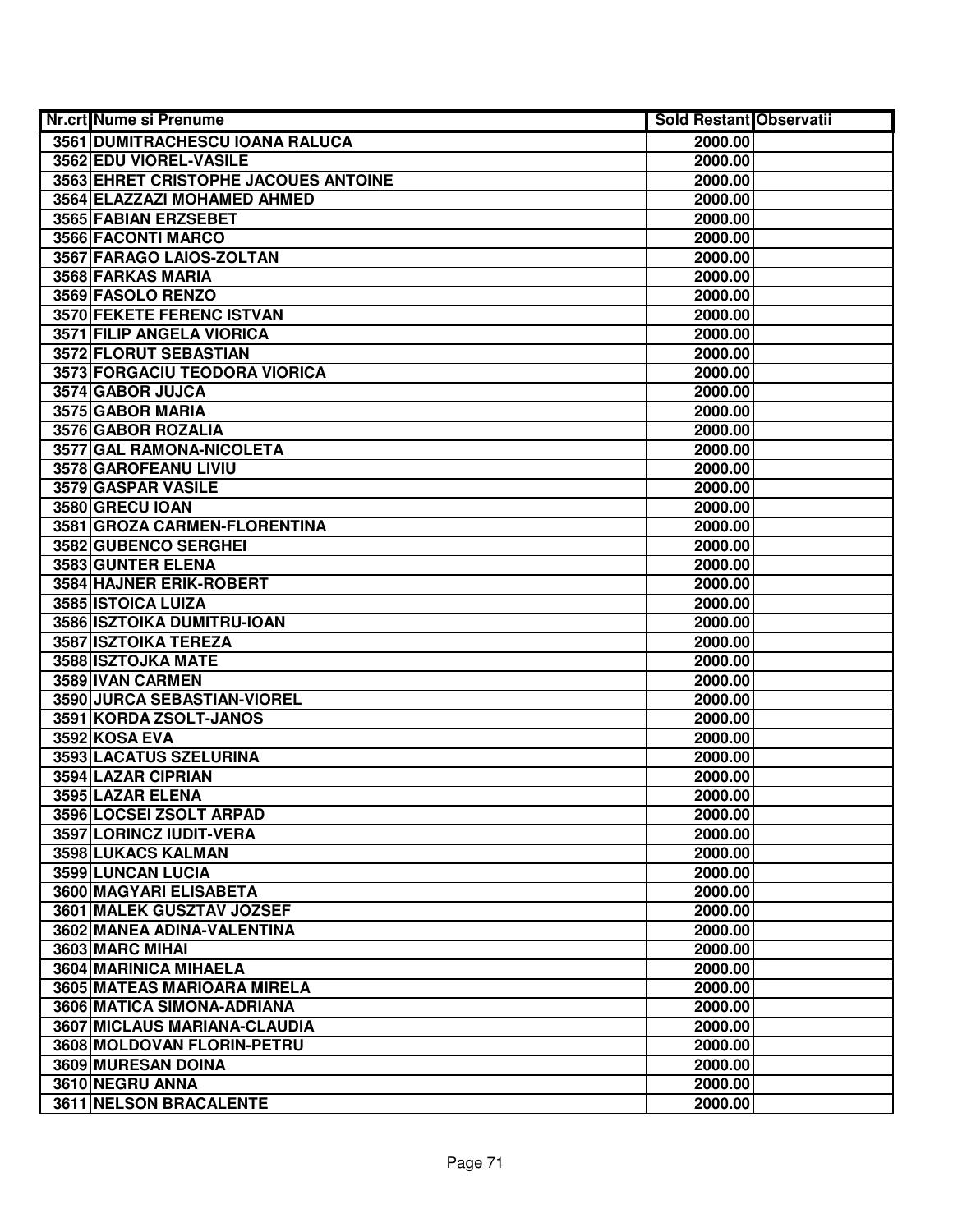| Nr.crt Nume si Prenume                | <b>Sold Restant Observatii</b> |  |
|---------------------------------------|--------------------------------|--|
| 3612 NEMET ALEXANDRU                  | 2000.00                        |  |
| 3613 OLAH ALEXANDRU-REMUS             | 2000.00                        |  |
| 3614 OPRE ELISABETA EDITH             | 2000.00                        |  |
| 3615 ORAS MAGDALENA AURICA            | 2000.00                        |  |
| 3616 PANKOTAI GABOR GERGELY           | 2000.00                        |  |
| 3617 PANTIS SALOMEA-LIANA             | 2000.00                        |  |
| 3618 PAPA RINALDO                     | 2000.00                        |  |
| 3619 PAPP ZSOLT                       | 2000.00                        |  |
| 3620 PASCA CRISTINA-LIGIA             | 2000.00                        |  |
| <b>3621 PATAKI ANTAL</b>              | 2000.00                        |  |
| <b>3622 PAUBLUSZTIG ERZSEBET</b>      | 2000.00                        |  |
| 3623 POP MIHAI                        | 2000.00                        |  |
| 3624 POP-COMAN VASILE                 | 2000.00                        |  |
| 3625 POPOVICI IOAN                    | 2000.00                        |  |
| 3626 POPOVICIU MIHAELA-SIMONA         | 2000.00                        |  |
| 3627 POPP TEODOR-LIVIU                | 2000.00                        |  |
| 3628 PORUMB LILIANA-DANIELA           | 2000.00                        |  |
| 3629 PUSTEA VIOLETA MARIANA           | 2000.00                        |  |
| 3630 REVESZ ALIZ                      | 2000.00                        |  |
| 3631 RONASZEKI ROBERT-JOZSEF          | 2000.00                        |  |
| 3632 SANDOR OLIMPIA                   | 2000.00                        |  |
| 3633 SARAC RAMONA CARMEN              | 2000.00                        |  |
| 3634 SAS MARIUS RADU                  | 2000.00                        |  |
| 3635 SCHMIDT ATTILA IOZSEF            | 2000.00                        |  |
| 3636 SFERLE CORINA LAURA              | 2000.00                        |  |
| 3637 SHERLOCK PATRICK JOHN            | 2000.00                        |  |
| 3638 SIRBU VALENTIN                   | 2000.00                        |  |
| 3639 STERN AKOS ANDRAS                | 2000.00                        |  |
| 3640 STROIA MARIA                     | 2000.00                        |  |
| 3641 SUN KEYU                         | 2000.00                        |  |
| 3642 SZILAGYI SANDOR                  | 2000.00                        |  |
| 3643 SZTANKOVITS ROZALIA              | 2000.00                        |  |
| 3644 TAKACS KRISZTIAN                 | 2000.00                        |  |
| 3645 TAMAS VLADIMIR                   | 2000.00                        |  |
| 3646 TARB ANA-MARIA                   | 2000.00                        |  |
| 3647 TOTH BRIGITA-ELEONORA            | 2000.00                        |  |
| 3648 TROMBONI SILVANO                 | 2000.00                        |  |
| 3649 VARGA JOZSEF                     | 2000.00                        |  |
| 3650 VARGA ROMEO GHEORGHE             | 2000.00                        |  |
| 3651 VISTISEN JAN                     | 2000.00                        |  |
| 3652 ZDROBA IOANA ROXANA              | 2000.00                        |  |
| 3653 ZERES ANA-DORINA                 | 2000.00                        |  |
| 3654 LAZAR TUDOREANU FLORIAN GHEORGHE | 1999.00                        |  |
| 3655 DORSONSZKY LASZLO                | 1995.00                        |  |
| 3656 POCIAN IOAN-GHEORGHE             | 1995.00                        |  |
| 3657 OLTEANU RADU                     | 1994.00                        |  |
| 3658 TAMAS CLAUDIA                    | 1994.00                        |  |
| 3659 TURCUT RADU-IOAN                 | 1992.50                        |  |
| 3660 ANTONIE SORIN                    | 1992.00                        |  |
| 3661 MIHES IOAN-MIHAITA               | 1992.00                        |  |
| 3662 CIORBA ALEXANDRU                 | 1991.00                        |  |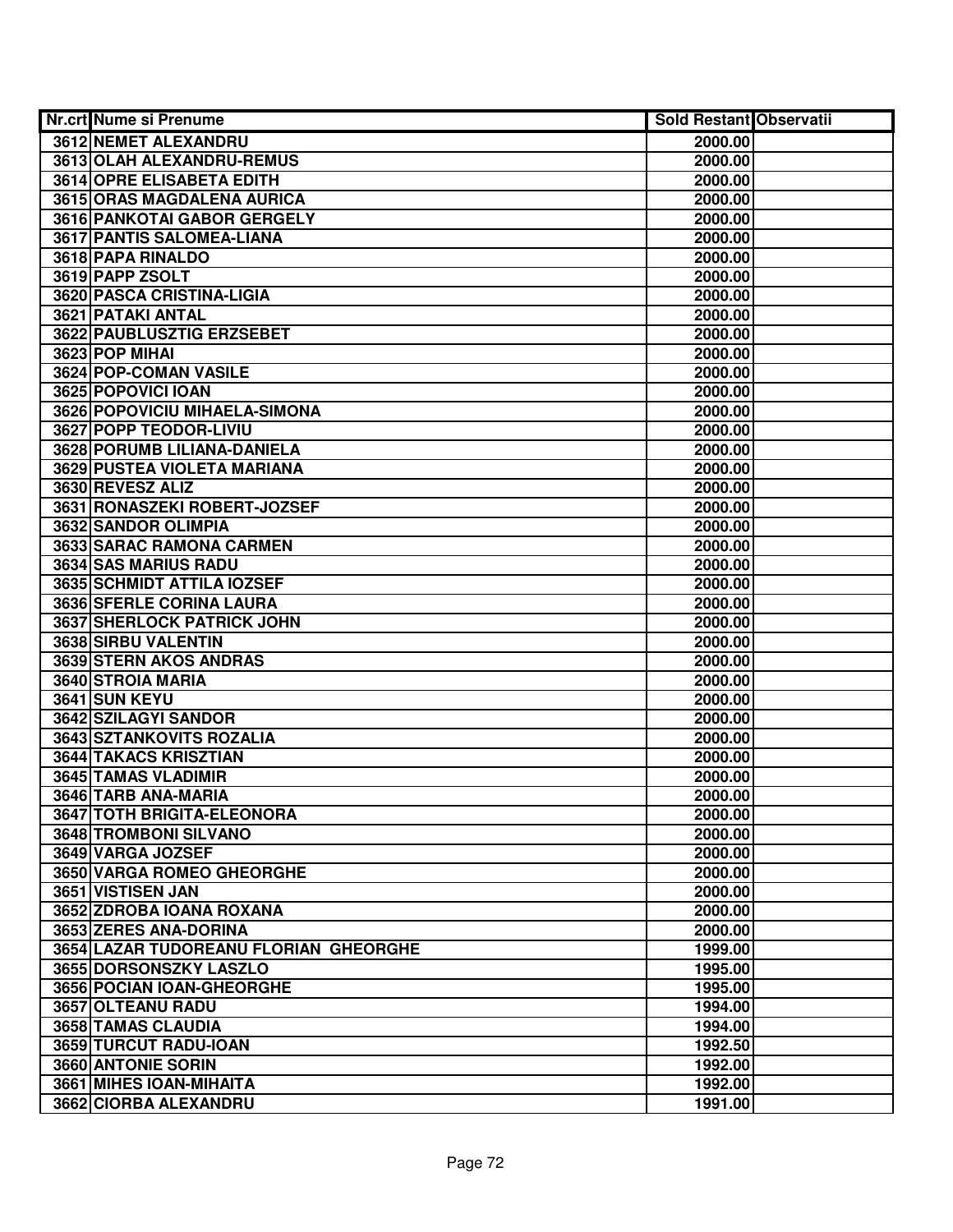| Nr.crt Nume si Prenume                  | <b>Sold Restant Observatii</b> |                       |
|-----------------------------------------|--------------------------------|-----------------------|
| 3663 LACATOS ERZSEBET-GYONGYI SI GAVRIL | 1991.00                        |                       |
| 3664 MATEI NICOLAE-DOREL                | 1991.00                        |                       |
| 3665 COITA DENISA-VASILICA              | 1990.00                        |                       |
| 3666 PINTILIE GEORGE BENIAMIN           | 1990.00                        |                       |
| 3667 ZETOCHA IOAN                       | 1990.00                        |                       |
| 3668 NISTOR TIBERIU-TEODOR              | 1989.00                        |                       |
| 3669 SCHVARCZ ROBERT                    | 1989.00                        |                       |
| 3670 MERCEA SEVERUS-IOAN                | 1987.06                        |                       |
| <b>3671 CSEKE MOZES</b>                 | 1987.00                        |                       |
| <b>3672 NEDELEA TRAIAN-EUGEN</b>        | 1985.00                        |                       |
| 3673 BOTA MARTA-LAURA                   | 1984.00                        |                       |
| 3674 HORVAT CAMELIA ALEXANDRA           | 1982.00                        |                       |
| 3675 MORAR PENELOPA                     |                                | 1982.00 PROCES PE ROL |
| 3676 BAK TAMAS                          | 1980.00                        |                       |
| 3677 KOVACS RICHARD- GABOR              | 1980.00                        |                       |
| 3678 ROSTAS RADU                        | 1980.00                        |                       |
| 3679 TIPONUT FLORIN                     | 1980.00                        |                       |
| 3680 BOTIS MARCELA                      | 1978.00                        |                       |
| 3681 MESTER DAN GABRIEL                 | 1978.00                        |                       |
| 3682 PETRUSAN EUGEN                     | 1974.22                        |                       |
| 3683 LAZAR FLAVIU-CORNELIU              | 1973.00                        |                       |
| 3684 MUSTACCHIA SEVERINO                | 1973.00                        |                       |
| 3685 MARINA MARIUS FLORIN               | 1970.00                        |                       |
| 3686 TODINCA DANIEL                     | 1970.00                        |                       |
| 3687 CHIS MARIOARA                      | 1967.00                        |                       |
| 3688 MUDURA GHEORGHE MIHAI              | 1967.00                        |                       |
| 3689 POPA TEODOR-LUCIAN                 | 1967.00                        |                       |
| 3690 RADULESCU CONSTANTIN               | 1967.00                        |                       |
| 3691 FLORIA NICOLETA                    | 1965.03                        |                       |
| 3692 FECHETE EUGENIA-MARIA              | 1964.20                        |                       |
| 3693 KARACSONY ALIN-CORNEL              | 1964.00                        |                       |
| 3694 MORAR AURICA                       | 1964.00                        |                       |
| 3695 PORUMB FLORIN                      | 1964.00                        |                       |
| 3696 BARCAN FLORIN SILVIU               | 1963.00                        |                       |
| <b>3697 GUT IOAN</b>                    | 1962.00                        |                       |
| 3698 MILAC GHEORGHE RICHARD             | 1962.00                        |                       |
| 3699 MUSET FLORIN SI DORINA             | 1962.00                        |                       |
| 3700 OLAH ISTVAN-GYULA                  | 1962.00                        |                       |
| 3701 DANU PETRU STEFAN                  | 1960.00                        |                       |
| 3702 BRAD COSTINELA-MARIANA             | 1959.00                        |                       |
| 3703 STAN OVIDIU-ADRIAN                 | 1959.00                        |                       |
| 3704 TAUT ADRIAN-GHEORGHE               | 1959.00                        |                       |
| 3705 SAS MARIUS-GHITA                   | 1956.00                        |                       |
| 3706 TIRITEU CALIN GHEORGHE             | 1955.00                        |                       |
| 3707 ALUNGI MIHAI                       | 1954.00                        |                       |
| 3708 FILIP CIPRIAN-CRISTIAN             | 1954.00                        |                       |
| 3709 KAJCZA JOZSEF REMUS                | 1951.00                        |                       |
| 3710 BAKI ARPAD                         | 1950.00                        |                       |
| 3711 DANCULEA COSTEL DORIN              | 1950.00                        |                       |
| 3712 PENTIE VIORICA                     | 1950.00                        |                       |
| 3713 BULZAN DOREL                       | 1949.00                        |                       |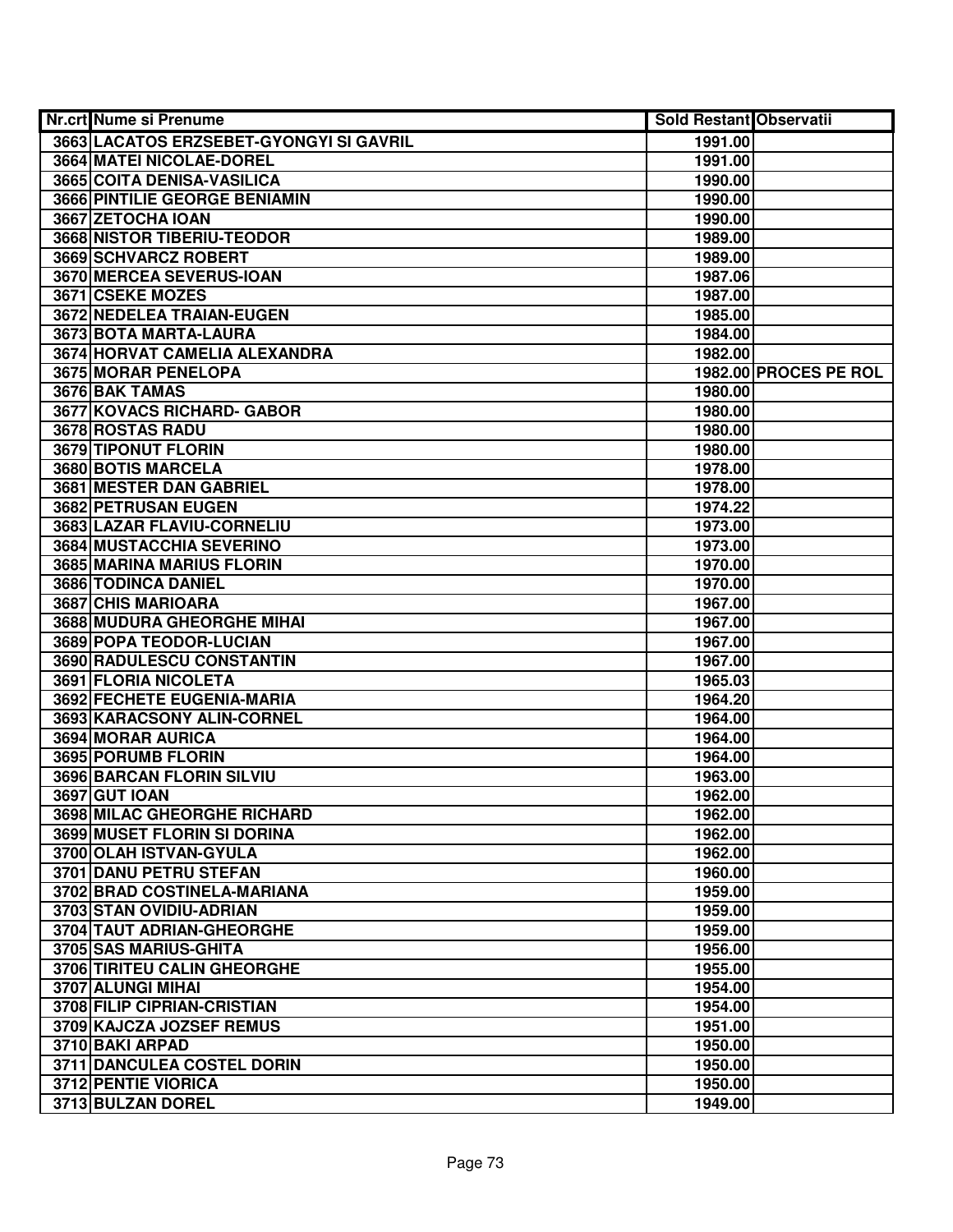| Nr.crt Nume si Prenume              | <b>Sold Restant Observatii</b> |
|-------------------------------------|--------------------------------|
| 3714 KORNYA IOAN-CSONGOR            | 1948.93                        |
| 3715 VASS TIBOR                     | 1948.00                        |
| 3716 CIOBAN MIHAELA-DOLORES         | 1947.00                        |
| 3717 LAZA VALENTIN-IOAN             | 1947.00                        |
| 3718 VARGA STELIAN-GELU             | 1945.00                        |
| 3719 COPIL TRAIAN                   | 1944.00                        |
| 3720 CHEREGI SANDA                  | 1940.00                        |
| <b>3721 TOTH DANIEL ALEXANDRU</b>   | 1940.00                        |
| 3722 COSMA BOGDAN                   | 1935.00                        |
| 3723 BONATIU GHEORGHE               | 1933.00                        |
| 3724 IONESCU ALEXE-IONUT            | 1933.00                        |
| 3725 VERES MARIUS-FLORIN            | 1933.00                        |
| 3726 COPIL AVRAM-FLORIN             | 1932.00                        |
| 3727 GAVREA DUMITRU                 | 1932.00                        |
| 3728 STURZU MARIOARA MARIANA        | 1932.00                        |
| 3729 DENUTA CEZAR IOAN              | 1930.23                        |
| 3730 ARDELEAN MARIA                 | 1930.00                        |
| 3731 ARVATU OCTAVIAN                | 1930.00                        |
| 3732 BOKA BOBI                      | 1930.00                        |
| 3733 LUNKA IULIU                    | 1930.00                        |
| 3734 UNGUR GHEORGHE-FLORIN          | 1930.00                        |
| 3735 NICOLAE SIMONA                 | 1929.00                        |
| 3736 ANDRU ROBERT COSMIN            | 1928.00                        |
| 3737 MASCAS MIHAI                   | 1928.00                        |
| 3738 BOITOS CRISTIAN                | 1925.00                        |
| 3739 KOVACS ADRIAN                  | 1925.00                        |
| 3740 NAGY VIKTOR                    | 1925.00                        |
| 3741 BOROS ANIKO-ENIKO              | 1924.00                        |
| 3742 GABOR GABRIEL                  | 1924.00                        |
| 3743 HEGEDUS HAJNALKA-KATALIN       | 1924.00                        |
| 3744 VARHELYI CAROL SI KLARA        | 1923.00                        |
| 3745 ZGIRD CRISTIAN-OVIDIU          | 1922.00                        |
| 3746 GORDAN LIVIA                   | 1921.00                        |
| 3747 SUMALAN ALEXANDRU              | 1921.00                        |
| 3748 BRAD MADALINA                  | 1920.00                        |
| 3749 BUTA GHEORGHE                  | 1920.00                        |
| 3750 LAFI MAROUANE                  | 1920.00                        |
| <b>3751 MASCAS DANIEL RAZVAN</b>    | 1920.00                        |
| 3752 PONTOS SERGIU PAUL             | 1920.00                        |
| <b>3753 SALAJAN DORINA NICULINA</b> | 1920.00                        |
| 3754 SIMON IOSIF                    | 1920.00                        |
| 3755 COROIU APOLLONIA               | 1916.50                        |
| 3756 RAICA OLIMPIU ADRIAN           | 1916.00                        |
| 3757 KOVACS ADRIAN                  | 1915.00                        |
| <b>3758 CASU ION</b>                | 1914.00                        |
| 3759 BODE MAGDALENA                 | 1913.00                        |
| 3760 OROS IOSIF                     | 1912.00                        |
| 3761 CIRPACI AURICA                 | 1910.00                        |
| 3762 HAMZA ARGENTIN-REMUS           | 1910.00                        |
| 3763 NICORUT MARIUS-DUMITRU         | 1910.00                        |
| 3764 SIMOC NORBERT-STEFAN           | 1910.00                        |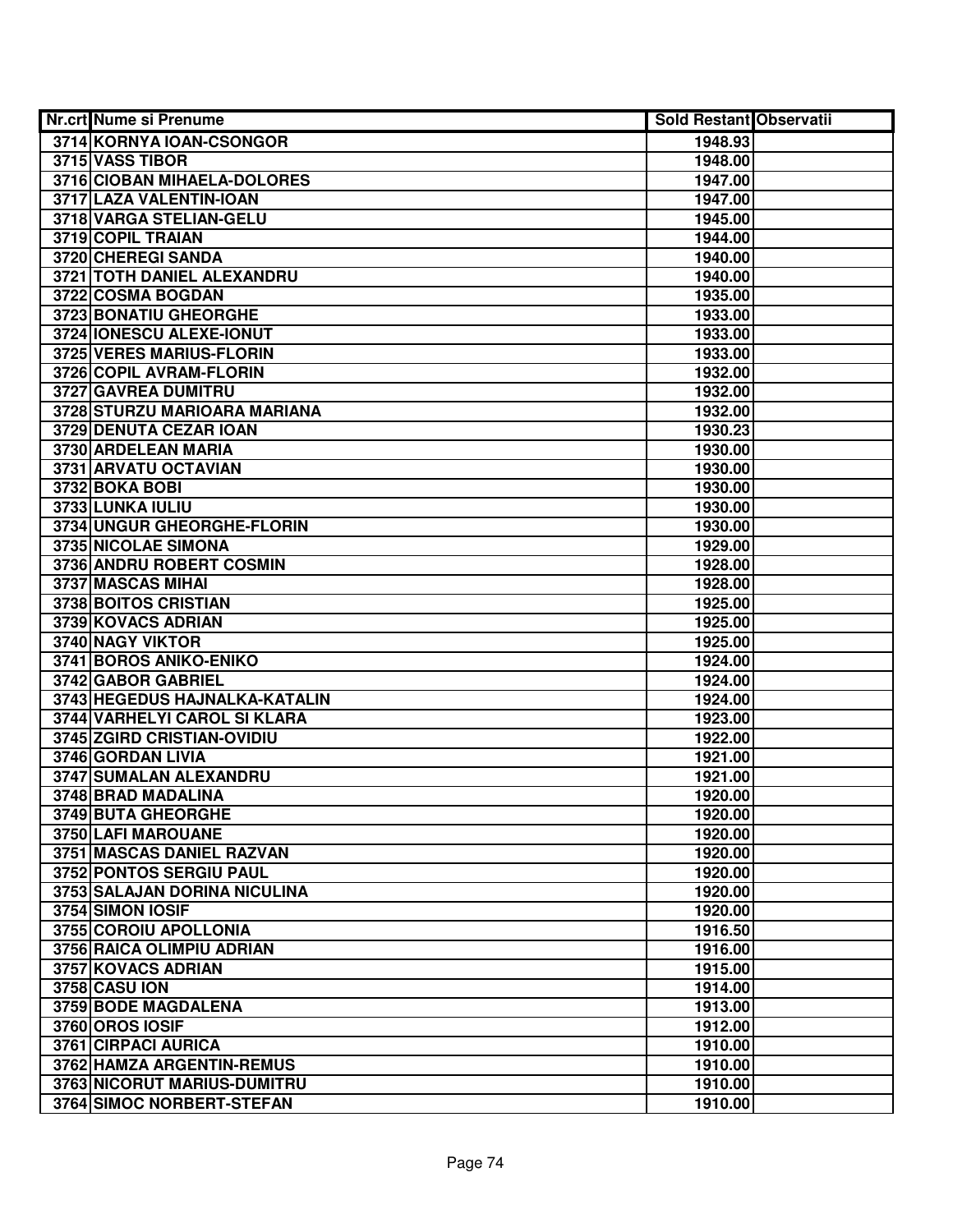| Nr.crt Nume si Prenume                       | <b>Sold Restant Observatii</b> |  |
|----------------------------------------------|--------------------------------|--|
| 3765 LOVAS ALEXANDRU                         | 1908.00                        |  |
| 3766 SCURT COSMIN MARCEL                     | 1907.29                        |  |
| 3767 BRINZAS FLORIAN                         | 1906.00                        |  |
| 3768 ROSTAS MUGUREL                          | 1904.00                        |  |
| 3769 CIUCIOIU HORIA                          | 1903.00                        |  |
| 3770 LASZLO IOAN SI ANNAMARIA                | 1903.00                        |  |
| 3771 MAGYARI GABOR                           | 1903.00                        |  |
| 3772 COITA DANIEL                            | 1902.36                        |  |
| 3773 SARKA JOZSEF                            | 1902.00                        |  |
| 3774 STANCU CHRISTIAN-ORLANDO                | 1902.00                        |  |
| 3775 CANTOR OVIDIIU                          | 1900.00                        |  |
| 3776 CRISAN MARCEL-BOBI                      | 1900.00                        |  |
| 3777 KOTELES ROBERT-JANOS                    | 1900.00                        |  |
| 3778 KOVACS CARLA-NASTASIA                   | 1900.00                        |  |
| 3779 LINGURAR AUREL                          | 1900.00                        |  |
| 3780 MIKO JANOS                              | 1900.00                        |  |
| 3781 SHIBLI MAHMUD                           | 1897.50                        |  |
| 3782 GABOR IOAN                              | 1895.00                        |  |
| 3783 POPA SEBASTIAN MARIUS - DRUGAS ADRIANA  | 1894.00                        |  |
| 3784 CAMPAN ADRIAN-NICOLAE SI LIVIA-MARINELA | 1893.00                        |  |
| 3785 FILIP LAVINIA ADINA                     | 1893.00                        |  |
| 3786 CUC ADINA-NICOLETA                      | 1892.00                        |  |
| 3787 BORHA IANCU-REMUS                       | 1890.00                        |  |
| 3788 FLORUTA DINU                            | 1890.00                        |  |
| 3789 HERCUT OCTAV                            | 1890.00                        |  |
| 3790 ISZTOJKA IANCU                          | 1890.00                        |  |
| 3791 BEI LIVIA                               | 1889.00                        |  |
| 3792 SPIN SEBASTIAN-CALIN                    | 1888.70                        |  |
| 3793 BARATI ANTONIUS                         | 1888.00                        |  |
| 3794 GHERDAN LAVINIA RAMONA                  | 1886.00                        |  |
| 3795 TOMSA ROBERT                            | 1886.00                        |  |
| 3796 MUNTEAN GEORGIANA-CAMELIA               | 1885.00                        |  |
| 3797 SILAGHI ROXANA-ELENA                    | 1881.00                        |  |
| 3798 BALOG FERENC                            | 1880.00                        |  |
| 3799 GYEPAR CRISTIAN-EMERIC                  | 1880.00                        |  |
| 3800 ISZTOIKA EVA                            | 1880.00                        |  |
| 3801 POP OVIDIU DACIAN                       | 1880.00                        |  |
| 3802 SOCA ADRIAN-FLORIN                      | 1880.00                        |  |
| 3803 BUZGO SANDOR-ATTILA                     | 1879.00                        |  |
| 3804 COSTIN DUMITRU LIVIU                    | 1879.00                        |  |
| 3805 GHENT IOAN-TEODOR                       | 1878.00                        |  |
| 3806 ROZSDA IULIANA SI GRIGORE               | 1877.00                        |  |
| <b>3807 ISTOICA DUMITRU</b>                  | 1875.00                        |  |
| 3808 TAMAS NICOLAE                           | 1874.00                        |  |
| 3809 LAZAR ALBERT                            | 1873.74                        |  |
| 3810 MAXIM-COCIUBAN VALERIAN-IOAN            | 1873.00                        |  |
| 3811 TRIPA CORNEL IOAN                       | 1873.00                        |  |
| 3812 NICORUT DOINA-ELENA                     | 1872.00                        |  |
| 3813 SPRIDON CRISTIAN                        | 1872.00                        |  |
| 3814 ALB ROMULUS                             | 1871.00                        |  |
| 3815 EMBER VIORICA (ENGBER IBOLYA)           | 1871.00                        |  |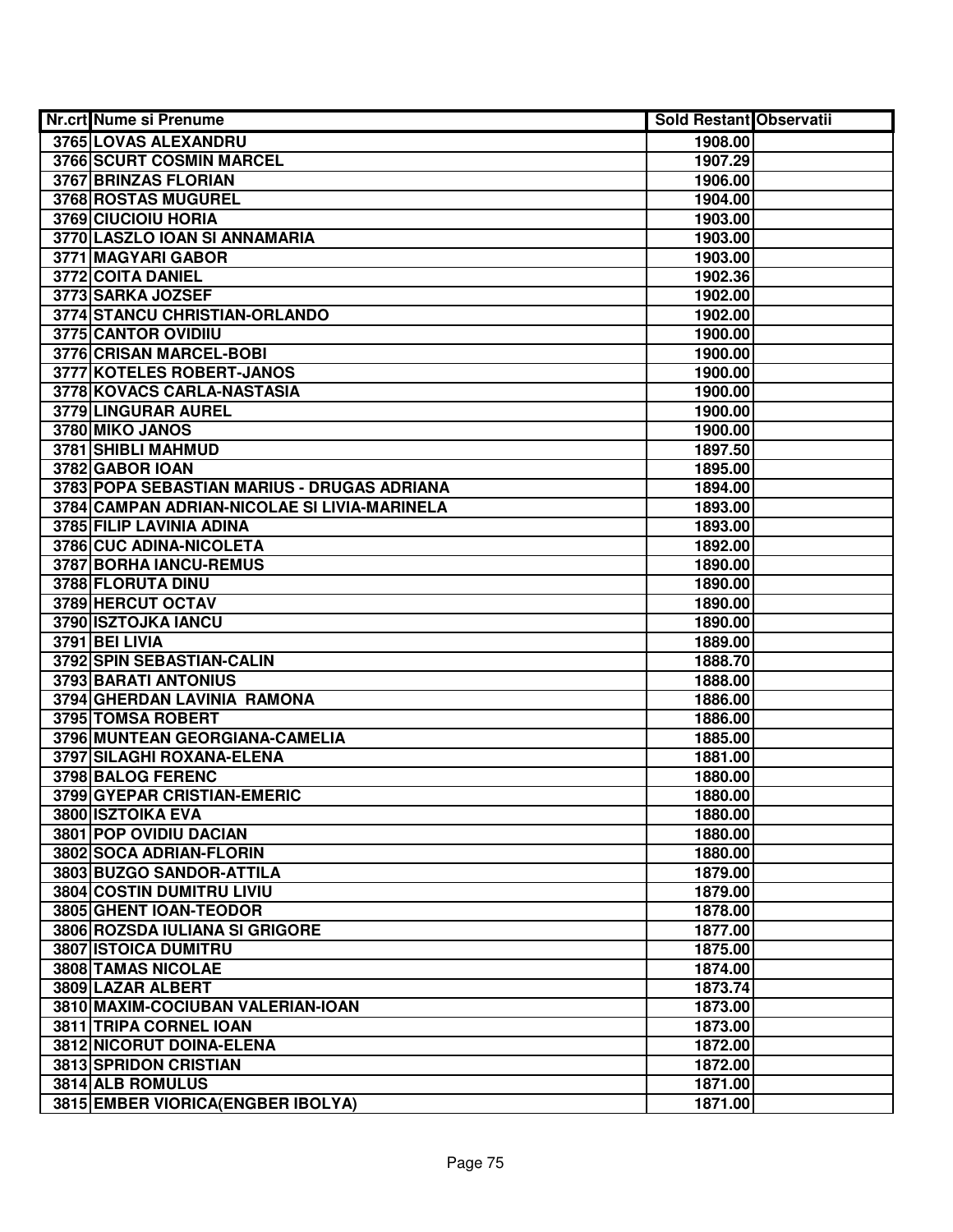| Nr.crt Nume si Prenume                                  | <b>Sold Restant Observatii</b> |  |
|---------------------------------------------------------|--------------------------------|--|
| 3816 KOVACS PETER                                       | 1871.00                        |  |
| 3817 SECOSAN NICOLAE-SEBASTIAN                          | 1871.00                        |  |
| 3818 GAL GRATIAN-ROMEO                                  | 1870.00                        |  |
| 3819 MARGINEAN ALIN-CORNEL                              | 1870.00                        |  |
| 3820 GROZEF SVETLANA-NICOLETA                           | 1868.00                        |  |
| 3821 OPRIS TRAIAN-BOGDAN                                | 1866.51                        |  |
| 3822 ISZTOIKA LUDOVIC                                   | 1866.00                        |  |
| 3823 TOMODAN IRINA NICOLETA SI TOMODAN IRINA            | 1865.06                        |  |
| <b>3824 KALMAR ATTILA ENDRE</b>                         | 1865.00                        |  |
| <b>3825 PACALA GELU FLORIN</b>                          | 1865.00                        |  |
| 3826 KIS ZOLTAN                                         | 1863.00                        |  |
| 3827 NAGY EMIL-ALEXANDRU                                | 1863.00                        |  |
| 3828 SIPOS ALINA                                        | 1863.00                        |  |
| 3829 FLORIAN AUGUSTIN ADALBERT                          | 1860.00                        |  |
| 3830 KRENEK IOSIF PETRU                                 | 1860.00                        |  |
| 3831 MOLDOVAN IOAN                                      | 1860.00                        |  |
| 3832 SAS CATALIN-MIRCEA                                 | 1860.00                        |  |
| 3833 VARADI ATTILA                                      | 1860.00                        |  |
| 3834 CERCEA STEFAN SI ADRIANA-GEORGETA                  | 1859.00                        |  |
| 3835 DAVID KATALIN GABRIELA                             | 1859.00                        |  |
| 3836 BSAT LUMINITA VALERIA                              | 1858.00                        |  |
| 3837 IACOB CRISTIAN-GHEORGHE                            | 1858.00                        |  |
| 3838 GHIULAN LORENA-CARMEN                              | 1856.00                        |  |
| 3839 DUDAS ATTILA                                       | 1853.51                        |  |
| 3840 RAFAEL ALFRED BARNABAS                             | 1853.08                        |  |
| <b>3841 DEAK LEONORA</b>                                | 1853.06                        |  |
| 3842 MARINCEAN CONSTANTIN SI LUCRETIA                   | 1852.00                        |  |
| 3843 GABOR IANCU                                        | 1851.00                        |  |
| 3844 KONETZKI SIMONA                                    | 1851.00                        |  |
| 3845 HALASZ IMRE                                        | 1850.00                        |  |
| 3846 ROSTAS CATALINA                                    | 1850.00                        |  |
| 3847 TURC ADRIAN-MIHAI                                  | 1850.00                        |  |
| 3848 BIRAU FLORIN-AUREL                                 | 1849.00                        |  |
| 3849 FREUNDLICH SAMUEL ADAM - INTREPRINDERE INDIVIDUALA | 1848.00                        |  |
| 3850 POTRE LIVIUS GABRIEL                               | 1847.00                        |  |
| 3851 TENT MARIANA                                       | 1845.00                        |  |
| 3852 GAJE VIOREL-VASILE                                 | 1844.00                        |  |
| 3853 BARANKA TEREZ SI RUPI                              | 1842.00                        |  |
| 3854 GABOR GETA                                         | 1842.00                        |  |
| 3855 SABAU RALUCA-BOGDANA                               | 1842.00                        |  |
| 3856 ERDELI MARIUS PETRU                                | 1841.00                        |  |
| 3857 BOJAN ION-SAMIR                                    | 1840.00                        |  |
| 3858 BUCUR GHEORGHE                                     | 1840.00                        |  |
| 3859 DONINI MARCO                                       | 1840.00                        |  |
| 3860 AV.MALAN SI ASOCIATII-SOC.CIVILA PROF.             | 1837.00                        |  |
| <b>3861 COVACI MARIOARA</b>                             | 1835.00                        |  |
| 3862 SERES GIZELLA                                      | 1835.00                        |  |
| 3863 AVRAMESCU NICUSOR                                  | 1834.00                        |  |
| 3864 DR.SARCA EUGENIA CM.I.                             | 1834.00                        |  |
| 3865 MOLDOVAN DORIN                                     | 1833.00                        |  |
| 3866 BALOGH AKOS-IMRE SI IOLANDA                        | 1831.00                        |  |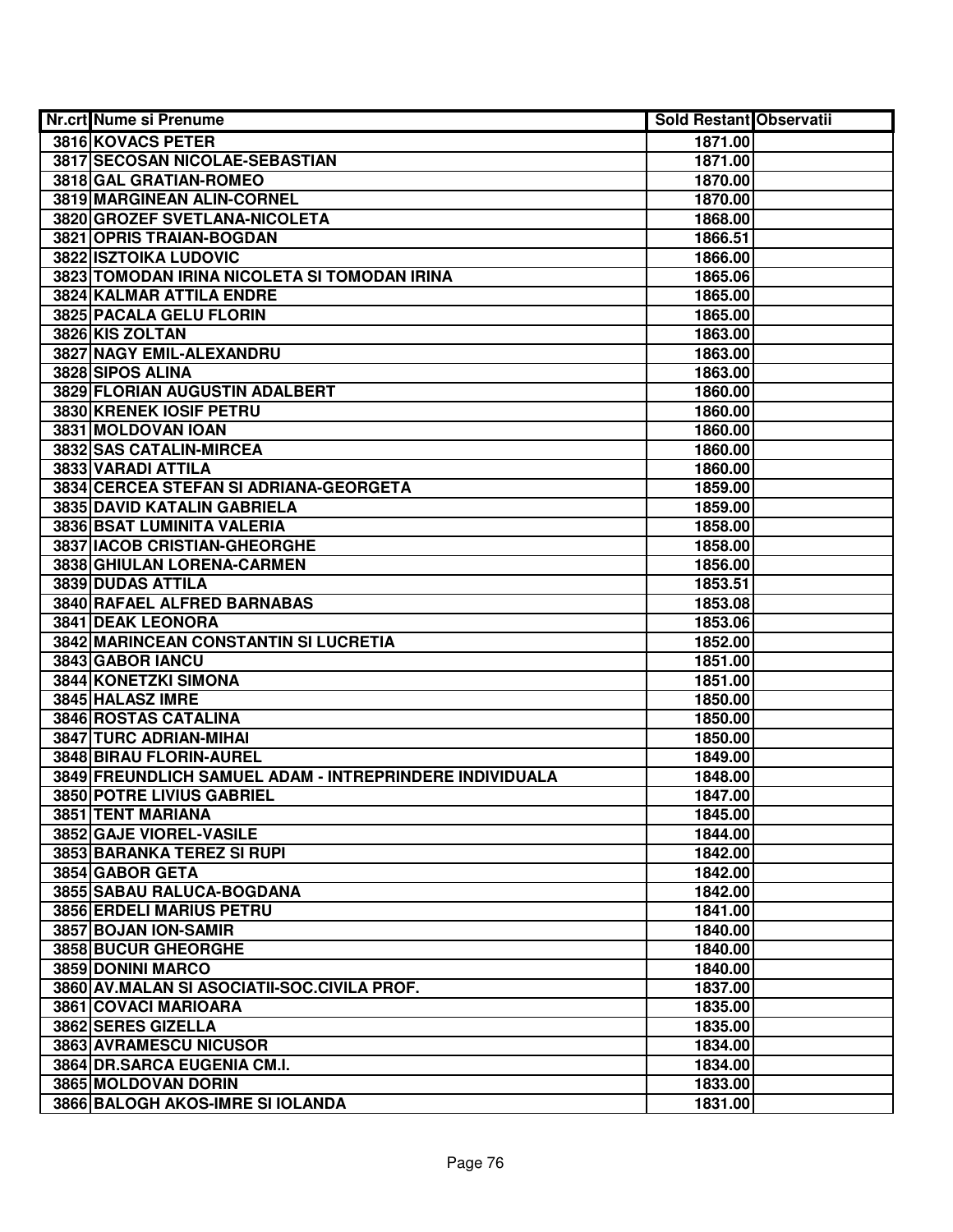| Nr.crt Nume si Prenume                          | <b>Sold Restant Observatii</b> |  |
|-------------------------------------------------|--------------------------------|--|
| 3867 DANCS MONIKA-ANDREA                        | 1831.00                        |  |
| 3868 LAKATOS ANTONIO                            | 1831.00                        |  |
| 3869 CALAU CALIN-ADRIAN                         | 1830.00                        |  |
| 3870 KEREZSI LUIGI GIUSZEPPE                    | 1830.00                        |  |
| 3871 LAZAU STEFANIA-MIHAELA                     | 1830.00                        |  |
| 3872 PRECUP CLAUDIU-IULIAN                      | 1830.00                        |  |
| 3873 COLOSVARI ALEXANDRA                        | 1829.00                        |  |
| 3874 MOGA VIOREL-AUGUSTIN                       | 1828.00                        |  |
| 3875 BACIO MARIA TUNDE                          | 1827.00                        |  |
| 3876 BOCHIE OCTAVIAN TERENTE SI CRISTINA-SUSANA | 1827.00                        |  |
| <b>3877 TOADER-TODERAS IOAN</b>                 | 1824.00                        |  |
| 3878 ISTOICA BOROS                              | 1823.00                        |  |
| 3879 BANDEA CORNELIA-GABRIELA                   | 1822.00                        |  |
| 3880 KISS CLAUDIA IULIANA                       | 1821.00                        |  |
| 3881 BUCSA IOAN-CALIN                           | 1820.00                        |  |
| 3882 FISCHER-FODOR ROMULUS                      | 1820.00                        |  |
| 3883 BAIDUCA ANA SI IOAN                        | 1815.00                        |  |
| 3884 POP MARIUS                                 | 1815.00                        |  |
| 3885 ALB LILIANA-SIMONA                         | 1814.00                        |  |
| 3886 GURBAI BELA                                | 1814.00                        |  |
| <b>3887 SUSANU LIVIA SI VALERICA</b>            | 1814.00                        |  |
| 3888 SZABO ANETT MARIA                          | 1813.00                        |  |
| 3889 GAL ZOLTAN MARIN                           | 1812.00                        |  |
| 3890 HERCUT GHEORGHE-ADRIAN                     | 1812.00                        |  |
| 3891 GROZAV SAMUEL                              | 1811.00                        |  |
| 3892 HENDRE IOAN                                | 1810.00                        |  |
| 3893 MORAR CLAUDIA-JANETA                       | 1810.00                        |  |
| 3894 GABOR MINDRA                               | 1807.00                        |  |
| 3895 TATAR ADELINA CRISTINA                     | 1807.00                        |  |
| 3896 BALLA ZOLTAN                               | 1806.00                        |  |
| 3897 ILE GABRIEL                                | 1804.00                        |  |
| 3898 ONICA IOAN SI ANAMARIA                     | 1804.00                        |  |
| 3899 SERDULT KATALIN IOLAN                      | 1803.00                        |  |
| 3900 OLCEAN DAVID CRISTIAN                      | 1802.00                        |  |
| <b>3901 SANDOR ALIN-FLORENTIN</b>               | 1802.00                        |  |
| 3902 BALINT OTILIA SIMONA                       | 1800.02                        |  |
| 3903 ABRUDAN IONUT-PETRISOR                     | 1800.00                        |  |
| 3904 GHIULA CALIN                               | 1800.00                        |  |
| 3905 NYUZO ANA                                  | 1800.00                        |  |
| 3906 TAMAS MIHAI-RAZVAN                         | 1800.00                        |  |
| 3907 TOTH ALEXANDRU-CRISTIAN                    | 1800.00                        |  |
| 3908 CODOBAN EUGEN                              | 1799.00                        |  |
| 3909 NEDISAN TEOFIL                             | 1799.00                        |  |
| 3910 CHEREGI AGNETA SI GHEORGHE                 | 1798.00                        |  |
| 3911 GYONGYOSI VIOLETA                          | 1798.00                        |  |
| 3912 MICLE GABRIELA MARIA                       | 1797.82                        |  |
| 3913 CSAKVARY EVA                               | 1797.67                        |  |
| <b>3914 ILE ANA</b>                             | 1797.00                        |  |
| 3915 MATEI SORIN-CRISTIAN                       | 1796.00                        |  |
| 3916 SFERLE DENIS ALEXANDRU                     | 1795.00                        |  |
| 3917 CHERELEU ANDA-IOANA                        | 1793.57                        |  |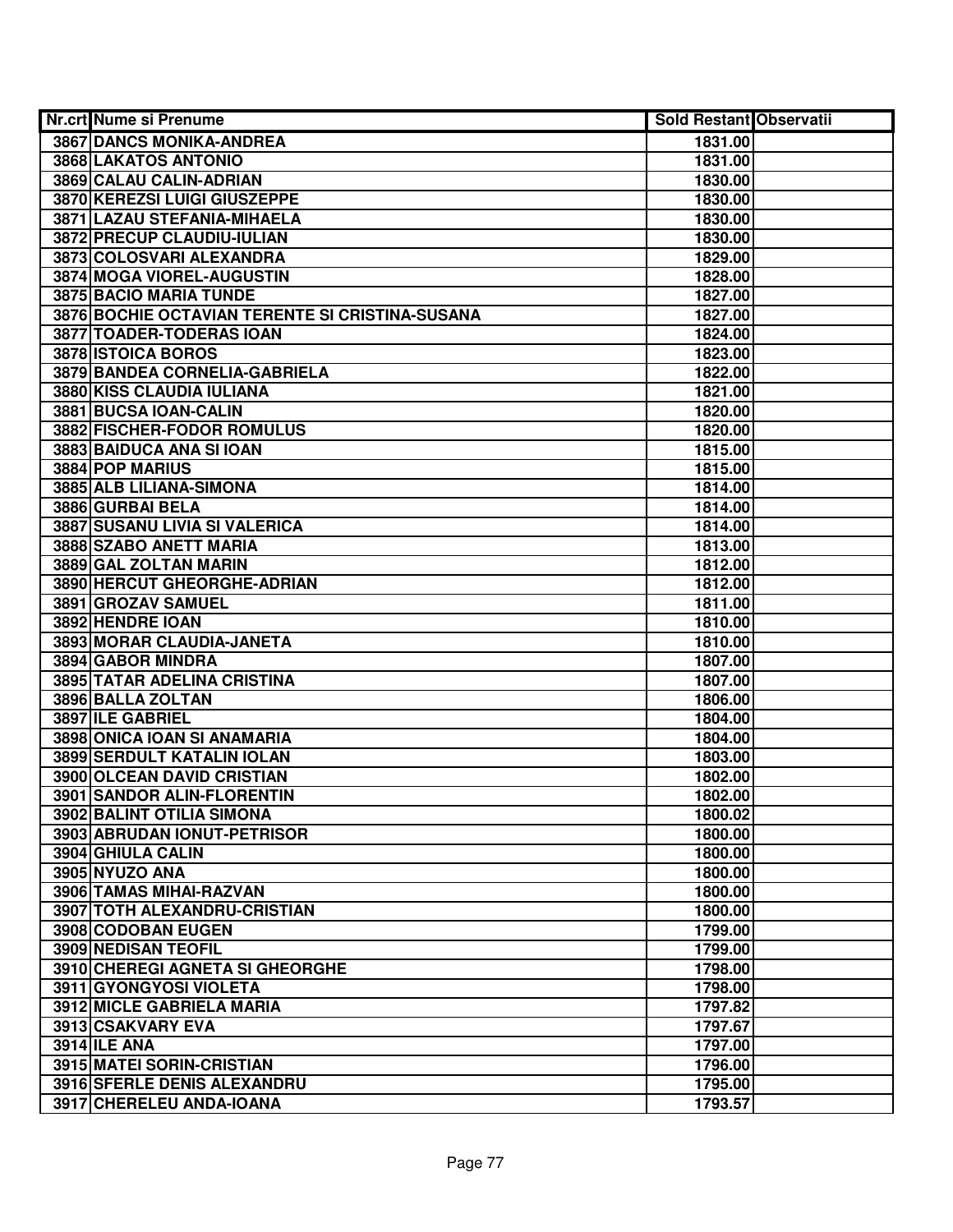| Nr.crt Nume si Prenume                        | Sold Restant Observatii |  |
|-----------------------------------------------|-------------------------|--|
| 3918 LAZAU MARIN SI CONSTANTINA-GABRIELA      | 1793.00                 |  |
| 3919 SAITOS COSMIN                            | 1793.00                 |  |
| 3920 LELE IONEL                               | 1792.00                 |  |
| 3921 POP NORBERT-GASPAR                       | 1792.00                 |  |
| 3922 FESUS IOAN                               | 1790.00                 |  |
| 3923 ROSTAS TOADER                            | 1790.00                 |  |
| 3924 MALITA MARIANA                           | 1786.00                 |  |
| 3925 PAVEL DAN                                | 1783.00                 |  |
| 3926 HAIVAS SORIN ADRIAN SI CORINA ALEX.      | 1782.00                 |  |
| 3927 HAJDU CAROL                              | 1782.00                 |  |
| 3928 GLIGOR CONSTANTIN                        | 1780.52                 |  |
| 3929 CHILBA AUREL - CSABA                     | 1780.00                 |  |
| 3930 FURTOS DAN MARIUS                        | 1780.00                 |  |
| 3931 OROS MIRCEA-LIVIU SI IOANA - CATALINA    | 1780.00                 |  |
| 3932 SEBESTIEN NORBERT-MIHALY                 | 1780.00                 |  |
| 3933 LAKATOS SANDOR-EDUARD                    | 1779.00                 |  |
| 3934 TOCAI TRAIAN                             | 1779.00                 |  |
| 3935 GHEORGHE ROMOLICA                        | 1778.55                 |  |
| 3936 BLINDAS MARK-GABOR                       | 1776.00                 |  |
| 3937 TARCAU RADU DINU                         | 1776.00                 |  |
| 3938 BRINGYE GABRIEL-ADRIAN                   | 1775.00                 |  |
| 3939 GABOR RUPI                               | 1775.00                 |  |
| 3940 COCIS MARIUS DAN SI BONA MIRELA          | 1771.00                 |  |
| 3941 SERAFICEAN ALEXANDRU                     | 1771.00                 |  |
| 3942 HADADE FLORIN-NICOLAE                    | 1770.00                 |  |
| 3943 MUSCA IMRE-EMERIC                        | 1770.00                 |  |
| 3944 POPA IOAN                                | 1770.00                 |  |
| 3945 CORB ADRIAN-CLAUDIU                      | 1769.00                 |  |
| 3946 AMBRO ADRIAN                             | 1767.00                 |  |
| 3947 POPA IOAN-CODRUT SI RAMONA               | 1765.00                 |  |
| 3948 SABAU CARMEN                             | 1765.00                 |  |
| 3949 STIOP ANDREI COSMIN                      | 1765.00                 |  |
| 3950 ILLE ANDREI-TUDOR                        | 1763.00                 |  |
| 3951 TODOR DANUT-ADRIAN                       | 1763.00                 |  |
| 3952 CHIPERI CALIN-CORNEL                     | 1762.00                 |  |
| 3953 DEDA ALINA-AMALIA                        | 1761.51                 |  |
| 3954 ADORJAN ATTILA                           | 1760.00                 |  |
| 3955 CRISTOREANU DAN-EDUARD                   | 1760.00                 |  |
| 3956 VINTER ALEXANDRA                         | 1759.00                 |  |
| 3957 BOLDIS LUCIAN-ALIN SI MIHAELA-DAIANA     | 1758.00                 |  |
| 3958 HAJZER GEZA                              | 1757.00                 |  |
| 3959 LETEA MARCEL-FLORIN                      | 1757.00                 |  |
| 3960 BENKO GABOR-ATTILA                       | 1756.00                 |  |
| 3961 VASLOVIC COSTICA-CALIN SI CARMEN         | 1756.00                 |  |
| 3962 COSTIN DAN                               | 1755.00                 |  |
| 3963 DOMBI ALEX-LUCIAN                        | 1755.00                 |  |
| 3964 PUSCAS VLAD                              | 1755.00                 |  |
| 3965 STAN CRISTIAN ALEXANDRU                  | 1755.00                 |  |
| 3966 TRIP FLORIAN                             | 1755.00                 |  |
| 3967 KEREZSI BIANCA ROXANA INTREP.INDIVIDUALA | 1754.00                 |  |
| 3968 AVRAM SEBASTIAN-NICOLAE                  | 1752.00                 |  |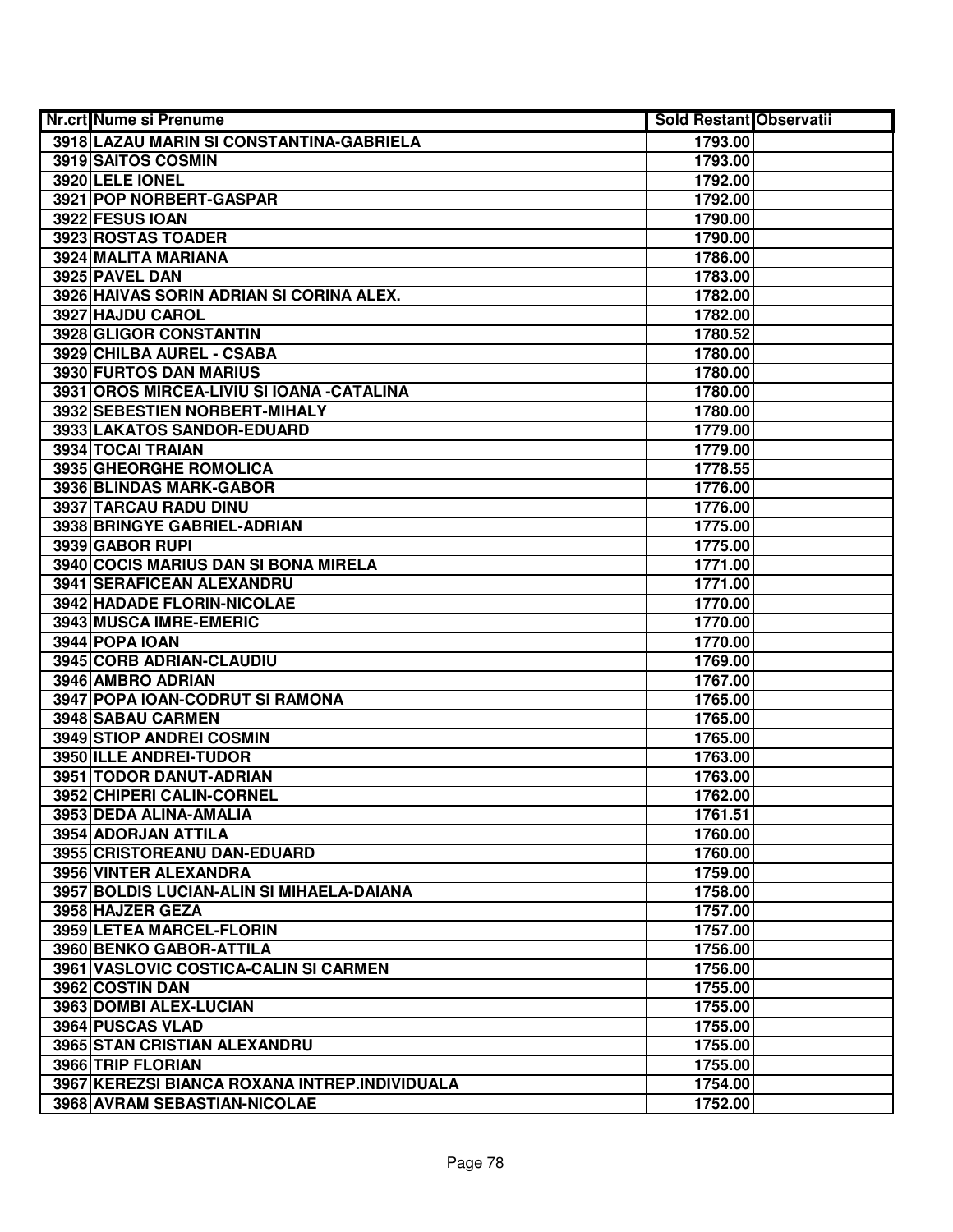| Nr.crt Nume si Prenume                               | <b>Sold Restant Observatii</b> |  |
|------------------------------------------------------|--------------------------------|--|
| 3969 GULYAS KATALIN                                  | 1751.00                        |  |
| 3970 BARATI GEORG                                    | 1750.00                        |  |
| 3971 BIRTA PAUL-MARCEL                               | 1750.00                        |  |
| 3972 BRAN FLORENTINA-DANIELA                         | 1750.00                        |  |
| 3973 ISZTOJKA EVA                                    | 1750.00                        |  |
| 3974 SAITI SUNAMITA-ROXANA                           | 1750.00                        |  |
| 3975 FARKAS JOZSEF                                   | 1748.00                        |  |
| 3976 MIKLOVITS IULIU                                 | 1748.00                        |  |
| 3977 RUMUNA ANDRAS-LAJOS                             | 1748.00                        |  |
| 3978 BOSCA ADRIAN-RAZVAN                             | 1747.00                        |  |
| <b>3979 SHIBLI KAREEM</b>                            | 1747.00                        |  |
| 3980 GINGU BOGDAN-GHEORGHE                           | 1745.00                        |  |
| 3981 POTYOK SANDOR                                   | 1745.00                        |  |
| 3982 HODISAN BOGDAN                                  | 1744.00                        |  |
| 3983 ZOT FLORIN- LUCIAN                              | 1744.00                        |  |
| 3984 MATIS MARIUS-EUGEN                              | 1743.00                        |  |
| 3985 ZBIRCEA ESTERA-EMILIA                           | 1743.00                        |  |
| 3986 BANTO JANOS ZOLTAN                              | 1742.00                        |  |
| 3987 SIPOS IULIU                                     | 1742.00                        |  |
| 3988 TOTH ROLLAND-MARK                               | 1742.00                        |  |
| 3989 GOBLYOSNE TAJTI-ILONA                           | 1741.00                        |  |
| 3990 GYORI FLORIN-MARIUS                             | 1741.00                        |  |
| 3991 TRIFA DOREL MARIUS                              | 1740.59                        |  |
| 3992 BUT-GROZAVESCU CLAUDIU                          | 1740.00                        |  |
| 3993 ISZTOIKA MINDRA                                 | 1740.00                        |  |
| 3994 KOVACS ARPAD                                    | 1739.00                        |  |
| 3995 NAGY PETER JOZSEF SI OLGA                       | 1739.00                        |  |
| 3996 ROSTAS CLAUDIA                                  | 1738.00                        |  |
| 3997 SZULCSIK SANDOR-ROBERT                          | 1738.00                        |  |
| 3998 DAL POS ROMANO                                  | 1735.00                        |  |
| 3999 BORA MIRCEA-DAN                                 | 1734.00                        |  |
| 4000 FECHETE MARGARETA - BRASERIA STADION-INTR. IND. | 1734.00                        |  |
| 4001 FELFOLDI MIHALY                                 | 1734.00                        |  |
| 4002 GHEORGHE IOAN SI ROMOLICA                       | 1734.00                        |  |
| <b>4003 GYORGY ILDIKO-RENATA</b>                     | 1734.00                        |  |
| 4004 ROTAR RAUL-DUMITRU                              | 1734.00                        |  |
| <b>4005 TRASCA ALINA FELICIA II</b>                  | 1734.00                        |  |
| <b>4006 SCURT DANIEL</b>                             | 1732.00                        |  |
| 4007 ANTAL BELA JANOS SI ANTAL ADALBERT              | 1730.00                        |  |
| 4008 ARDELEAN CLAUDIU-FLORIN                         | 1730.00                        |  |
| 4009 MOGA IOANA PAMELA                               | 1730.00                        |  |
| 4010 BORA IOAN-RADU                                  | 1729.00                        |  |
| 4011 FODRE ETEL                                      | 1729.00                        |  |
| 4012 SZABO ADRIANA-RAMONA                            | 1729.00                        |  |
| 4013 VARSZEGI IOSIF-GHEORGHE                         | 1728.00                        |  |
| 4014 REMES SEBASTIAN-BOGDAN                          | 1727.50                        |  |
| 4015 HANGA GHEORGHE SI DANIELA-ADINA                 | 1727.00                        |  |
| 4016 PARCALAB TEODORA-GEORGETA                       | 1727.00                        |  |
| 4017 BOCUT FLORENTINA-ANA MARIA                      | 1726.00                        |  |
| 4018 LUCA SERGIU IOAN                                | 1726.00                        |  |
| 4019 P.F.A.BAN CORNELIA                              | 1725.00                        |  |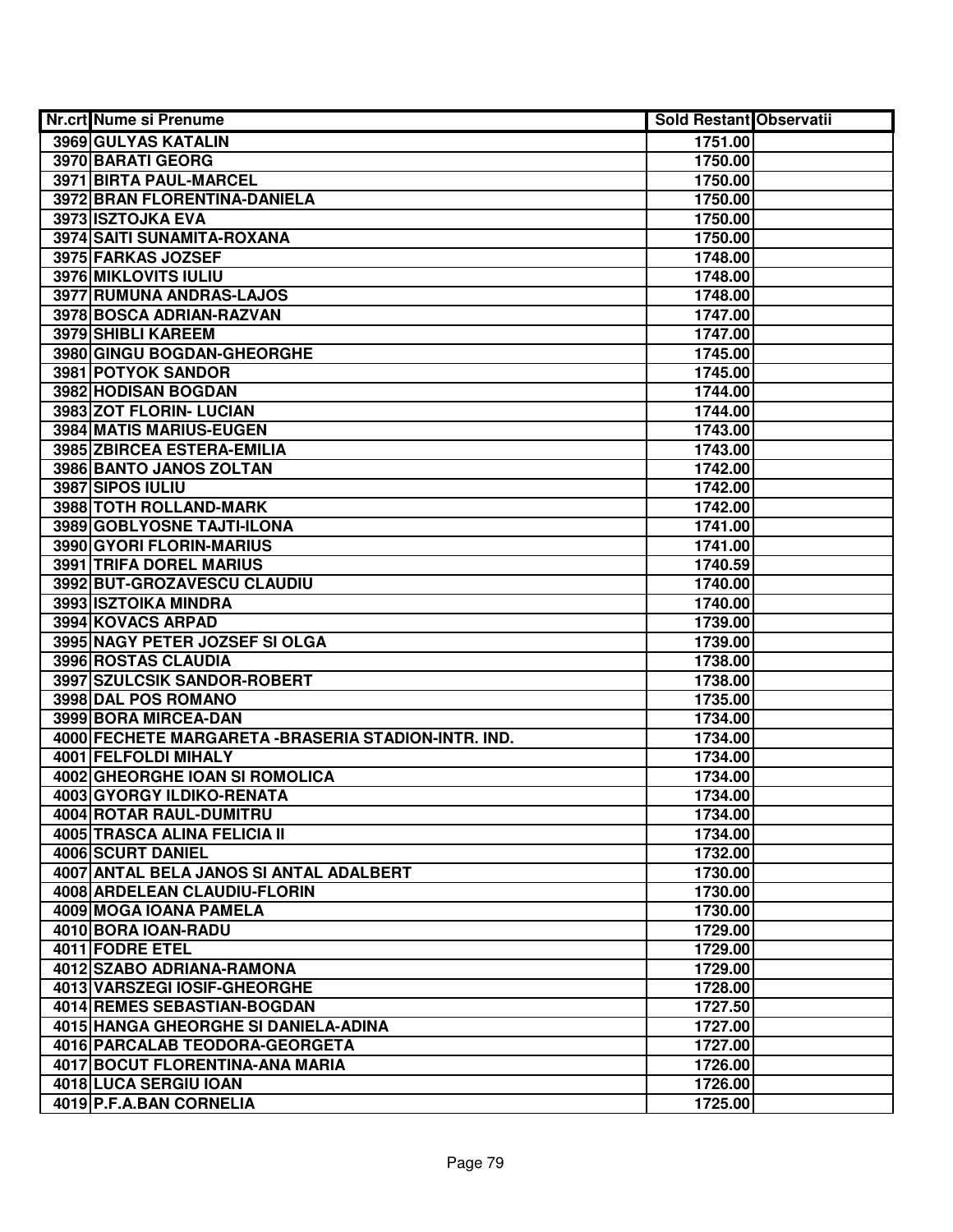| <b>Nr.crt Nume si Prenume</b>             | <b>Sold Restant Observatii</b> |
|-------------------------------------------|--------------------------------|
| 4020 LAKATOS JOZSEF                       | 1724.00                        |
| 4021 IANC SEBASTIAN-FLORIN                | 1721.00                        |
| 4022 BRAGYE RADU-DAN                      | 1720.00                        |
| 4023 CILIAN FLORIN                        | 1720.00                        |
| 4024 FILIP SERGIU                         | 1720.00                        |
| 4025 MICULA ANDREI - LUCIAN               | 1720.00                        |
| 4026 VUSCAN PAUL EDUARD                   | 1720.00                        |
| <b>4027 KISS STEFAN FRANCISC</b>          | 1718.00                        |
| 4028 MERCA VIORICA-OTILIA                 | 1717.00                        |
| 4029 CAZACU RAUL-OVIDIU                   | 1715.00                        |
| <b>4030 LELE TEODOR SI ILEANA</b>         | 1715.00                        |
| 4031 GABOR CLARA                          | 1714.00                        |
| 4032 STEGAROIU ADRIAN                     | 1713.00                        |
| 4033 GAL NORBERT                          | 1712.00                        |
| 4034 POPA ANDREI COSMIN                   | 1712.00                        |
| 4035 CORODI NELU-CRISTIAN                 | 1710.00                        |
| 4036 POPA NICOLAE-ALEXANDRU               | 1710.00                        |
| 4037 HEGEDUS IOAN-STEFAN                  | 1707.00                        |
| 4038 LABAU DOREL                          | 1706.00                        |
| 4039 GIURCA MARIUS SI IOANA               | 1705.00                        |
| 4040 LINTMAYER LASZLO MARTON              | 1705.00                        |
| 4041 BUNDIK RAYMOND-JOZSEF                | 1704.00                        |
| 4042 MOLDOVAN MARIANA-LAURA               | 1701.00                        |
| 4043 OMAR ROXANA                          | 1701.00                        |
| 4044 BENCZIK KLARA                        | 1700.00                        |
| 4045 BURLEA CRISTINA                      | 1700.00                        |
| 4046 CIURAR MELINDA                       | 1700.00                        |
| 4047 COSMAN VASILE                        | 1700.00                        |
| 4048 FARKAS KATALIN-REBEKA                | 1700.00                        |
| 4049 GAIDOS PAVEL FLORIN                  | 1700.00                        |
| 4050 ISZTOICA EVA                         | 1700.00                        |
| 4051 MACAI MIHAI-IONUT                    | 1700.00                        |
| 4052 MAGYARI KAROLY                       | 1700.00                        |
| 4053 PASCALAU MIRCEA-VASILE               | 1700.00                        |
| 4054 PETRISOR DANIEL-PETRU SI DIANA       | 1700.00                        |
| 4055 ROMANIUC ANA                         | 1700.00                        |
| <b>4056 SAVA GHEORGHE</b>                 | 1700.00                        |
| 4057 SZILAGYI ANGELA                      | 1700.00                        |
| 4058 VITAN CRISTIAN-FLORIN                | 1700.00                        |
| 4059 BACIU IULIA-TEODORA                  | 1698.02                        |
| 4060 MINDRU VICTOR                        | 1696.88                        |
| 4061 ROXIN GAVRIL OVIDIU SI ALEXANDRU FRA | 1696.00                        |
| 4062 GOLDEA CRISTINA-MARIOARA             | 1695.00                        |
| 4063 GYOKERES ZOLTAN                      | 1695.00                        |
| 4064 FARCAS MIRCEA SI IZABELLA            | 1694.00                        |
| 4065 BREJE DUMITRU DAN                    | 1692.00                        |
| 4066 FIKO ROBERT-ZSOLT                    | 1692.00                        |
| 4067 MARCUT DAVID CAROL                   | 1692.00                        |
| 4068 PAPAY MIHNEA-PAUL                    | 1692.00                        |
| 4069 AGH ADALBERT                         | 1691.00                        |
| 4070 MIKO JANOS                           | 1691.00                        |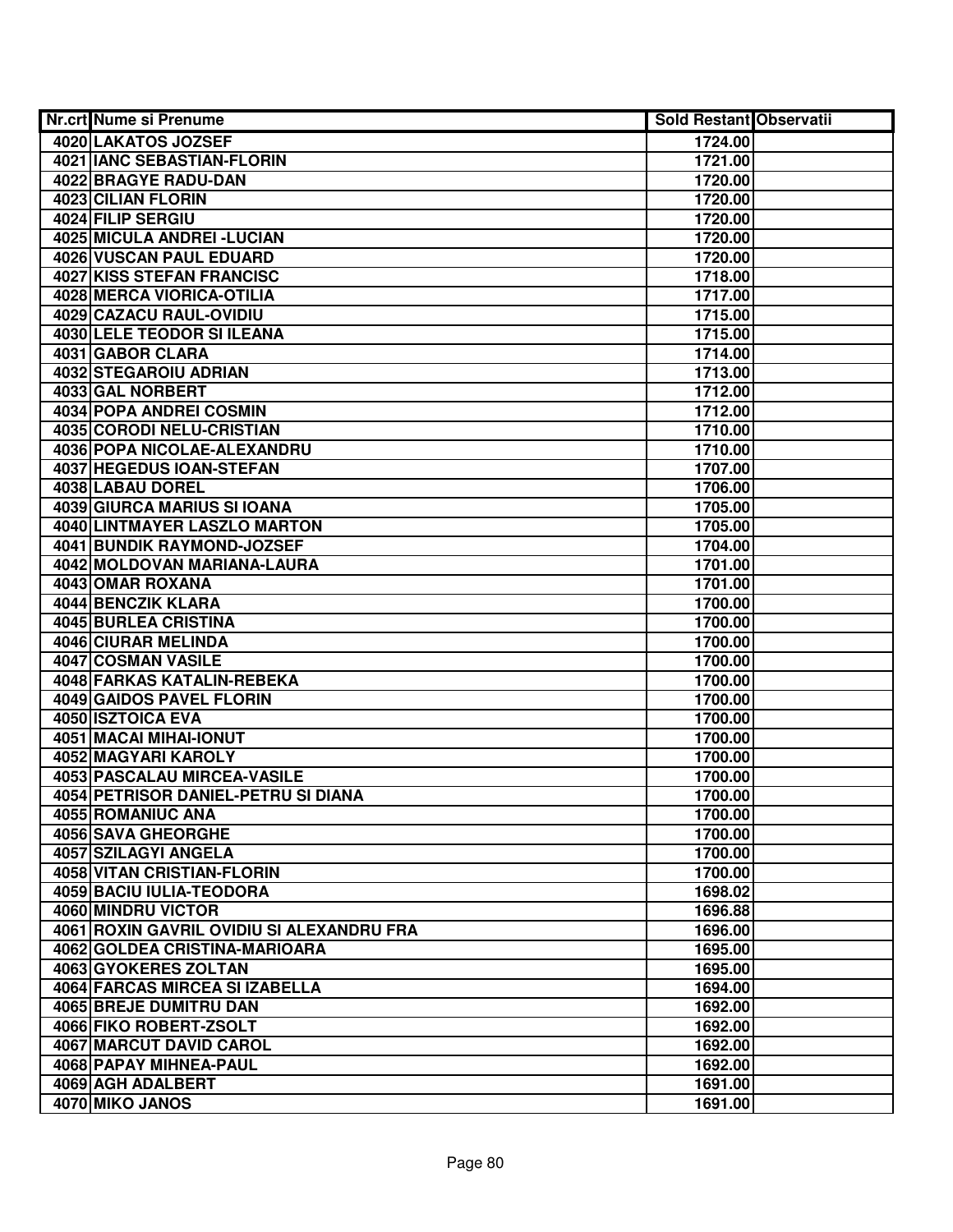| Nr.crt Nume si Prenume                               | <b>Sold Restant Observatii</b> |  |
|------------------------------------------------------|--------------------------------|--|
| 4071 FRANCU ANAMARIA CAB. DE AVOCAT                  | 1690.00                        |  |
| 4072 LAZURAN CLAUDIU SEBASTIAN                       | 1690.00                        |  |
| 4073 NEGRU ANNA                                      | 1690.00                        |  |
| 4074 FETEA ADRIAN-ZOLTAN                             | 1689.00                        |  |
| 4075 IOVAN DANIELA                                   | 1686.00                        |  |
| 4076 BALAJ ANDREI CATALIN I.I.                       | 1685.00                        |  |
| 4077 GROZA IOAN                                      | 1684.00                        |  |
| 4078 REZMUVES ALEXANDRU                              | 1684.00                        |  |
| <b>4079 GALEA NUREDIN-FLORIN</b>                     | 1683.00                        |  |
| 4080 HEILMAN ZOLTAN                                  | 1682.00                        |  |
| 4081 SERB AVRAM-DANUT                                | 1682.00                        |  |
| 4082 HAMZA EVA                                       | 1681.00                        |  |
| <b>4083 TACIULET SORINEL</b>                         | 1681.00                        |  |
| 4084 BUIBAS EVA                                      | 1680.00                        |  |
| 4085 BULZAN DANUT                                    | 1680.00                        |  |
| 4086 CRISAN CLAUDIU                                  | 1680.00                        |  |
| 4087 ROIBU TEODOR SI FLORICA MARIANA                 | 1680.00                        |  |
| <b>4088 GASPAR KLARA</b>                             | 1678.00                        |  |
| 4089 OLTEANU ALEXANDRU-DRAGOS                        | 1678.00                        |  |
| 4090 VARGA MARIUS-ALEXANDRU                          | 1678.00                        |  |
| 4091 CARTIS GHEORGHE-IOAN                            | 1677.65                        |  |
| 4092 DRIMBA ROZALIA                                  | 1675.00                        |  |
| 4093 FARCAS IULIANA                                  | 1675.00                        |  |
| 4094 POP OCTAVIAN-BOGDAN                             | 1675.00                        |  |
| 4095 BORSI JOZSEF-ROBERT                             | 1674.00                        |  |
| 4096 CAZACIOC DUMITRA- SIMONA                        | 1674.00                        |  |
| 4097 CIOCLU BOTOND-PETRU                             | 1674.00                        |  |
| 4098 LELESCU DORIAN-CRISTIAN                         | 1674.00                        |  |
| 4099 FLORIAN IOSIF GH.                               | 1673.00                        |  |
| 4100 MARCUT PAUL<br><b>4101 POTRE GABRIEL-FLORIN</b> | 1673.00                        |  |
| 4102 HANAS DAVID CLAUDIU                             | 1673.00<br>1670.00             |  |
| 4103 KOVACS GYORGY                                   | 1670.00                        |  |
| <b>4104 PANTIS CLAUDIU CATALIN</b>                   | 1667.00                        |  |
| 4105 ANCA HOREA                                      | 1666.00                        |  |
| <b>4106 CORB CORNELIU BENIAMIN</b>                   | 1665.00                        |  |
| <b>4107 IOVAN CLAUDIU-CRISTIAN</b>                   | 1665.00                        |  |
| <b>4108 MICLOS GHEORGHE-MARIUS</b>                   | 1663.00                        |  |
| 4109 BORBIRO LASZLO                                  | 1660.00                        |  |
| 4110 GABOR MARGHIT                                   | 1660.00                        |  |
| 4111 GRECU ADRIANA                                   | 1660.00                        |  |
| 4112 OPREA RONELA TEODORA                            | 1660.00                        |  |
| <b>4113 PUTNOKI RAUL</b>                             | 1660.00                        |  |
| 4114 ROMAN CORNEL SI MONICA                          | 1660.00                        |  |
| 4115 MURGULY KAROLINA                                | 1659.55                        |  |
| 4116 BUNGAU CRISTIAN-ALIN                            | 1658.00                        |  |
| 4117 NAGY ANDRAS                                     | 1658.00                        |  |
| 4118 SZILAGYI CSABA                                  | 1658.00                        |  |
| 4119 COSTEA MARIA DIANA                              | 1656.00                        |  |
| 4120 CRISTEA IOAN                                    | 1655.00                        |  |
| 4121 GABOR SUSANA                                    | 1655.00                        |  |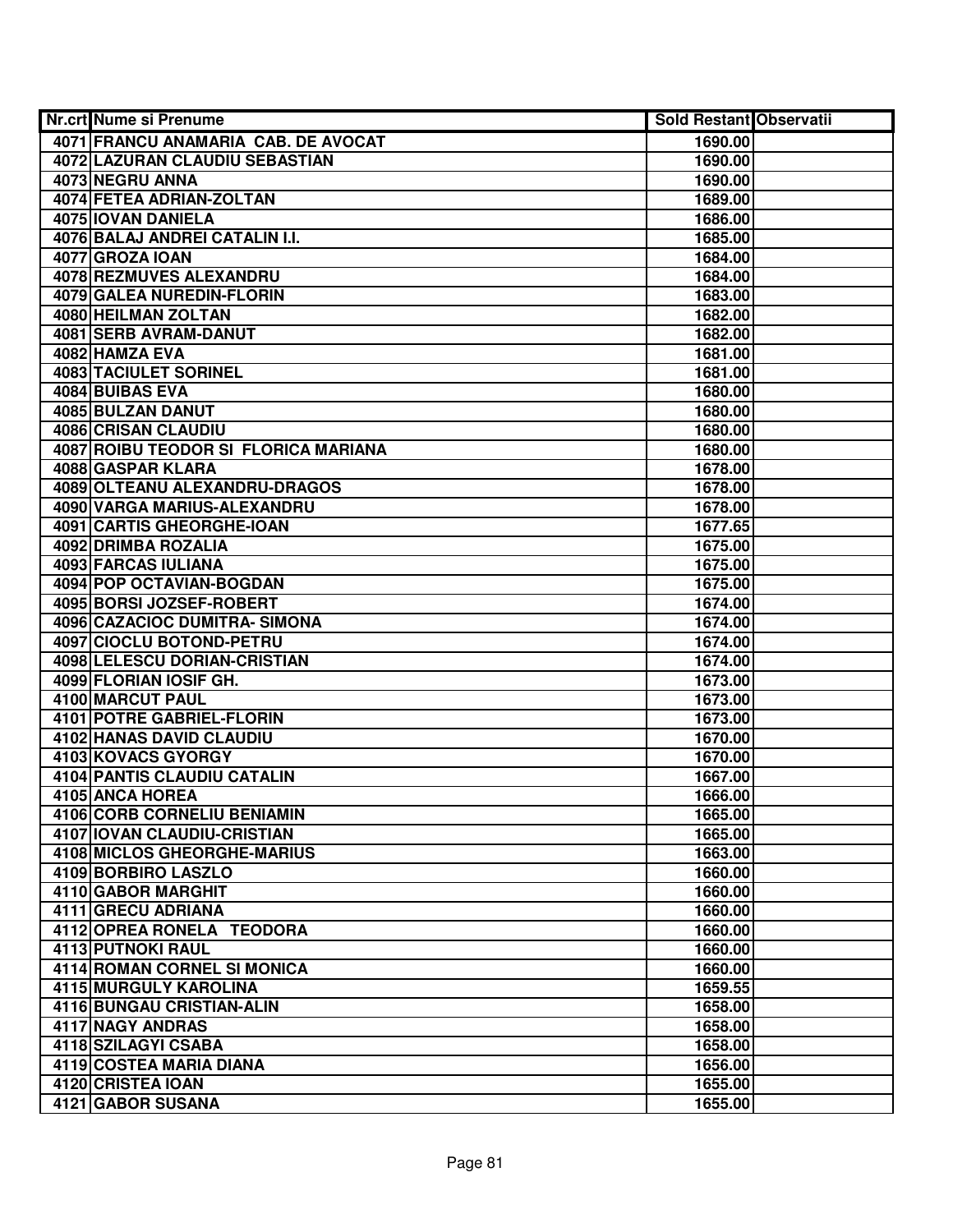| <b>Nr.crt Nume si Prenume</b>             | <b>Sold Restant Observatii</b> |  |
|-------------------------------------------|--------------------------------|--|
| 4122 MADA STEFAN-TUDOR                    | 1655.00                        |  |
| 4123 MLADIN GHEORGHE                      | 1655.00                        |  |
| 4124 PUIU LIVIU                           | 1655.00                        |  |
| 4125 COVACI CORNELIA                      | 1654.00                        |  |
| 4126 POP CSABA                            | 1654.00                        |  |
| <b>4127 TINCAU DOREL SI MARIA</b>         | 1654.00                        |  |
| 4128 POPA STEFAN EMIL                     | 1653.00                        |  |
| 4129 LAPADAT FLORIN                       | 1652.00                        |  |
| 4130 OGBARSCHI CIPRIAN-IONUT              | 1651.50                        |  |
| 4131 GABOR GABOR                          | 1650.00                        |  |
| 4132 MARCUTIU CRINA                       | 1650.00                        |  |
| 4133 POPA LIVIU                           | 1650.00                        |  |
| 4134 ROSTAS ROMEO PETRU                   | 1650.00                        |  |
| <b>4135 TOROK LUDOVIC</b>                 | 1650.00                        |  |
| 4136 ZEMPLENYI ZOLTAN-LASZLO              | 1650.00                        |  |
| 4137 ZOICAS MIHAI                         | 1650.00                        |  |
| 4138 SZABO ROBERT-IMRE                    | 1649.00                        |  |
| 4139 GABOR MARGARETA                      | 1645.00                        |  |
| 4140 KOVACS IOAN IOSIF                    | 1645.00                        |  |
| 4141 BOCIA VETURIA                        | 1644.00                        |  |
| 4142 PINTYE ISTVAN-GYORGY                 | 1643.00                        |  |
| 4143 HAMZA NORBERT                        | 1642.50                        |  |
| 4144 SACADATI AMALIA-ANCA                 | 1642.02                        |  |
| 4145 TASNADE TEODOR                       | 1642.00                        |  |
| 4146 RUSU DANIELA                         | 1640.00                        |  |
| 4147 UNTERLENDER-MERAI GERGO              | 1638.00                        |  |
| 4148 HURMUZ VASILE                        | 1637.50                        |  |
| 4149 AYDIN KAMRAN AZZAM                   | 1637.00                        |  |
| 4150 EMBER RODICA                         | 1637.00                        |  |
| 4151 MORAR IOAN-ADRIAN                    | 1637.00                        |  |
| 4152 DOMOCOS CORINA                       | 1636.00                        |  |
| <b>4153 BALASCO SEBASTIAN</b>             | 1635.00                        |  |
| 4154 CIURAR VIOLETA                       | 1635.00                        |  |
| <b>4155 MALAIES CRISTINA</b>              | 1635.00                        |  |
| <b>4156 BERES FERENCZ ZOLTAN</b>          | 1634.00                        |  |
| 4157 OROS IOAN MARCEL                     | 1634.00                        |  |
| 4158 TAAR LASZLO-ENDRE                    | 1633.00                        |  |
| <b>4159 BUT ALEXANDRU SERBAN</b>          | 1630.00                        |  |
| <b>4160 DUCA EMIL-FLORIN</b>              | 1630.00                        |  |
| 4161 ILEA MARIUS-LIVIU                    | 1630.00                        |  |
| 4162 LACATUS MARCEL                       | 1630.00                        |  |
| 4163 LEAC ALINA-DANA                      | 1630.00                        |  |
| 4164 SZASZ EMERIC-MIHAI                   | 1630.00                        |  |
| 4165 TARI ZOLTAN ANDRAS                   | 1630.00                        |  |
| 4166 SALAJAN MARIOARA                     | 1628.00                        |  |
| 4167 LEAHU LUCIA MARIANA                  | 1627.00                        |  |
| 4168 VARGA ZOLTAN                         | 1627.00                        |  |
| 4169 CHEREGI DANIEL-CALIN                 | 1626.00                        |  |
| 4170 GAVRA BOGDAN                         | 1625.00                        |  |
| 4171 SZABO TIBERIU                        | 1625.00                        |  |
| 4172 BOTIS VIOREL FLORIAN SI DANIELA VALE | 1624.00                        |  |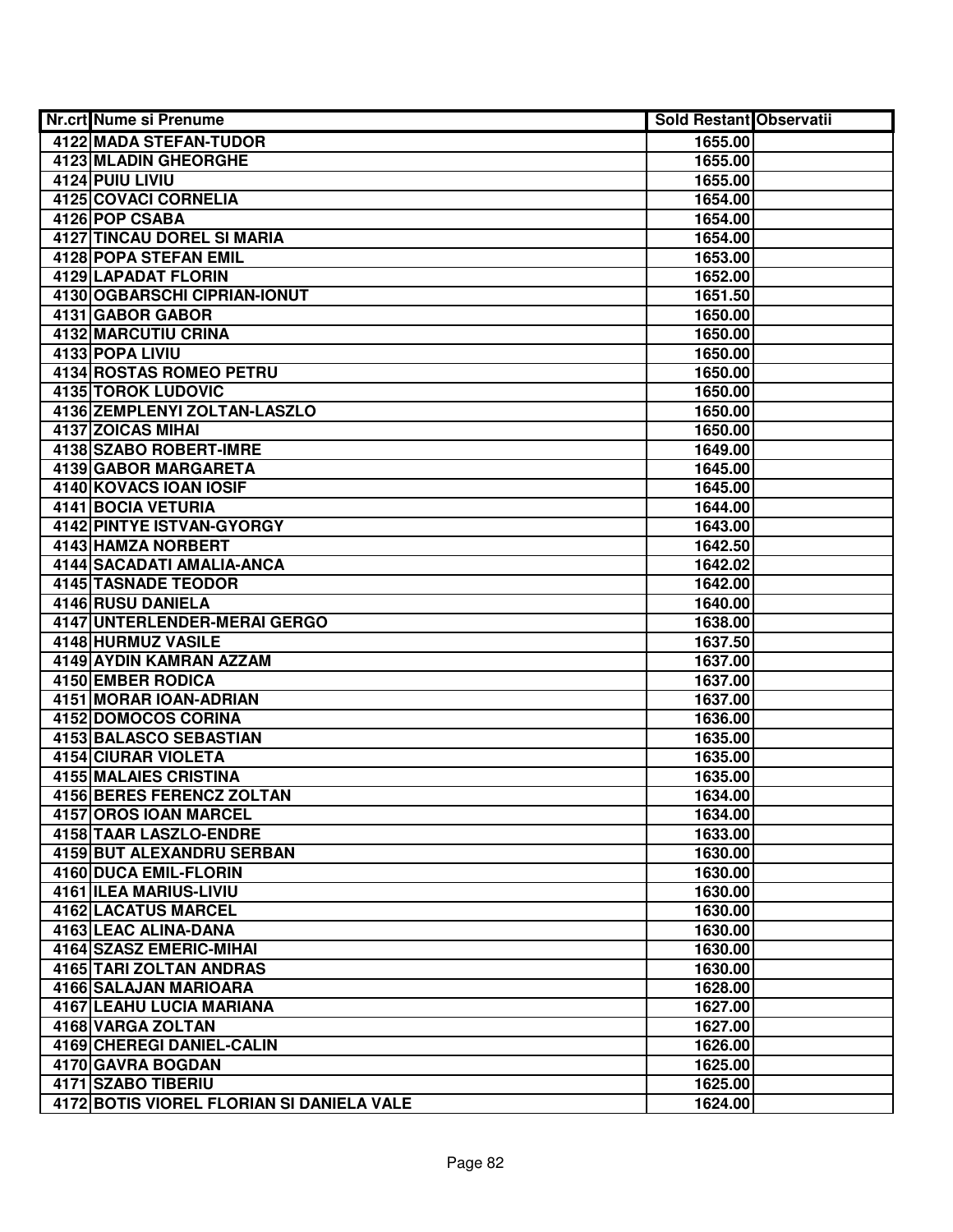| 4173 DAVID GHEORGHE IONEL SI VERONICA<br>1622.00<br>4174 JURCA CLAUDIU-MARIUS<br>1622.00<br>4175 IPIA GABRIELA<br>1621.00<br>4176 CALDARAR CIPRIAN FLORIN<br>1620.00<br>4177 LIANU ION - CONSTANTIN<br>1620.00<br>4178 MOLNAR ANAMARIA<br>1620.00<br>4179 BOBOTAN OVIDIU-VASILE<br>1619.00<br>4180 LAKATOS ANETA-DANIELA<br>1619.00<br><b>4181 SIMUT CIPRIAN-FLORIAN SI DANIELA</b><br>1618.00<br>4182 CURA ADRIAN SI EDINA-ERZSEBET<br>1617.00<br>4183 LUNGU RAZVAN<br>1617.00<br>4184 BUMBUI IULIANA - ANA<br>1616.00<br>4185 GABOR GAVRIL<br>1613.00<br><b>4186 HOWARD LEONA- VIOLETA</b><br>1612.00<br>4187 GUI CIPRIAN-MARCEL<br>1611.00<br>4188 JURCA GAVRIL SI MARGARETA<br>1611.00<br>4189 BALOGH ALEXANDRU<br>1610.00<br>4190 CSIKI FRANCISC-IOSIF SI ANDREA-BEATA<br>1610.00<br>4191 HURMUZ MARIANA<br>1609.05<br>4192 CIOLOCA OCTAVIAN, AUGUSTIN, VICTOR, BEJAN FLOARE<br>1607.00<br>4193 BUNTA ANA-MARIA GEORGETA<br>1604.00<br><b>4194 TENT CRISTIAN PETRU</b><br>1604.00<br><b>4195 PERTE IONUT CRISTIAN</b><br>1603.50<br>4196 SZAKACS JOZSEF-ROBERT<br>1603.00<br><b>4197 LASZLO LEVENTE - MIKLOS</b><br>1602.00<br>4198 PURGE ILDIKO<br>1602.00<br>4199 RADAC-RATIU DANIELA<br>1602.00<br>4200 SZABADOS NORBERT SANDOR<br>1602.00<br>4201 BOCUT SEBASTIAN-PETRE<br>1601.00<br>4202 ADESOZE EMMANUEL SOJI<br>1600.00<br>4203 ALADWAN MASHHOUR-MAHMMOUD<br>1600.00<br>4204 BARTHA LASZLO ADALBERT<br>1600.00<br>4205 BELICCIU IULIA-CORINA<br>1600.00<br>4206 DEME ALEXANDRU<br>1600.00<br>4207 EL AIDI MOULAY MEHDI<br>1600.00<br>4208 FULIAS MARIN CORNEL<br>1600.00<br>4209 GABOR LIZA<br>1600.00<br>4210 MARIAN RADU ION<br>1600.00<br><b>4211 MESZAROS IULIU-ROBERT</b><br>1600.00<br>4212 MUT GHEORGHE<br>1600.00<br>4213 PINTEAN COSMIN IOAN<br>1600.00<br>4214 POP IOAN<br>1600.00<br>4215 RACOLTA SIMONA ANCA<br>1600.00<br>4216 SISIANU OLEG<br>1600.00<br>4217 TRABELSI MOHAMED MAHDI<br>1600.00<br>4218 ANTON IOAN SANDU<br>1598.00<br>4219 GHIURAU DORIN-STELIAN<br>1598.00<br>4220 ANDRAS ADRIAN-DANIEL<br>1597.00<br>4221 VARGA EDUARD-TOMI<br>1596.00<br>4222 MAGUI GHEORGHE MIHAI<br>1593.00<br>4223 PIT DACIANA-CLAUDIA<br>1592.00 | <b>Nr.crt Nume si Prenume</b> | <b>Sold Restant Observatii</b> |  |
|---------------------------------------------------------------------------------------------------------------------------------------------------------------------------------------------------------------------------------------------------------------------------------------------------------------------------------------------------------------------------------------------------------------------------------------------------------------------------------------------------------------------------------------------------------------------------------------------------------------------------------------------------------------------------------------------------------------------------------------------------------------------------------------------------------------------------------------------------------------------------------------------------------------------------------------------------------------------------------------------------------------------------------------------------------------------------------------------------------------------------------------------------------------------------------------------------------------------------------------------------------------------------------------------------------------------------------------------------------------------------------------------------------------------------------------------------------------------------------------------------------------------------------------------------------------------------------------------------------------------------------------------------------------------------------------------------------------------------------------------------------------------------------------------------------------------------------------------------------------------------------------------------------------------------------------------------------------------------------------------------------------------------------------------------------------------------------------------------------------------------------------------------------------------|-------------------------------|--------------------------------|--|
|                                                                                                                                                                                                                                                                                                                                                                                                                                                                                                                                                                                                                                                                                                                                                                                                                                                                                                                                                                                                                                                                                                                                                                                                                                                                                                                                                                                                                                                                                                                                                                                                                                                                                                                                                                                                                                                                                                                                                                                                                                                                                                                                                                     |                               |                                |  |
|                                                                                                                                                                                                                                                                                                                                                                                                                                                                                                                                                                                                                                                                                                                                                                                                                                                                                                                                                                                                                                                                                                                                                                                                                                                                                                                                                                                                                                                                                                                                                                                                                                                                                                                                                                                                                                                                                                                                                                                                                                                                                                                                                                     |                               |                                |  |
|                                                                                                                                                                                                                                                                                                                                                                                                                                                                                                                                                                                                                                                                                                                                                                                                                                                                                                                                                                                                                                                                                                                                                                                                                                                                                                                                                                                                                                                                                                                                                                                                                                                                                                                                                                                                                                                                                                                                                                                                                                                                                                                                                                     |                               |                                |  |
|                                                                                                                                                                                                                                                                                                                                                                                                                                                                                                                                                                                                                                                                                                                                                                                                                                                                                                                                                                                                                                                                                                                                                                                                                                                                                                                                                                                                                                                                                                                                                                                                                                                                                                                                                                                                                                                                                                                                                                                                                                                                                                                                                                     |                               |                                |  |
|                                                                                                                                                                                                                                                                                                                                                                                                                                                                                                                                                                                                                                                                                                                                                                                                                                                                                                                                                                                                                                                                                                                                                                                                                                                                                                                                                                                                                                                                                                                                                                                                                                                                                                                                                                                                                                                                                                                                                                                                                                                                                                                                                                     |                               |                                |  |
|                                                                                                                                                                                                                                                                                                                                                                                                                                                                                                                                                                                                                                                                                                                                                                                                                                                                                                                                                                                                                                                                                                                                                                                                                                                                                                                                                                                                                                                                                                                                                                                                                                                                                                                                                                                                                                                                                                                                                                                                                                                                                                                                                                     |                               |                                |  |
|                                                                                                                                                                                                                                                                                                                                                                                                                                                                                                                                                                                                                                                                                                                                                                                                                                                                                                                                                                                                                                                                                                                                                                                                                                                                                                                                                                                                                                                                                                                                                                                                                                                                                                                                                                                                                                                                                                                                                                                                                                                                                                                                                                     |                               |                                |  |
|                                                                                                                                                                                                                                                                                                                                                                                                                                                                                                                                                                                                                                                                                                                                                                                                                                                                                                                                                                                                                                                                                                                                                                                                                                                                                                                                                                                                                                                                                                                                                                                                                                                                                                                                                                                                                                                                                                                                                                                                                                                                                                                                                                     |                               |                                |  |
|                                                                                                                                                                                                                                                                                                                                                                                                                                                                                                                                                                                                                                                                                                                                                                                                                                                                                                                                                                                                                                                                                                                                                                                                                                                                                                                                                                                                                                                                                                                                                                                                                                                                                                                                                                                                                                                                                                                                                                                                                                                                                                                                                                     |                               |                                |  |
|                                                                                                                                                                                                                                                                                                                                                                                                                                                                                                                                                                                                                                                                                                                                                                                                                                                                                                                                                                                                                                                                                                                                                                                                                                                                                                                                                                                                                                                                                                                                                                                                                                                                                                                                                                                                                                                                                                                                                                                                                                                                                                                                                                     |                               |                                |  |
|                                                                                                                                                                                                                                                                                                                                                                                                                                                                                                                                                                                                                                                                                                                                                                                                                                                                                                                                                                                                                                                                                                                                                                                                                                                                                                                                                                                                                                                                                                                                                                                                                                                                                                                                                                                                                                                                                                                                                                                                                                                                                                                                                                     |                               |                                |  |
|                                                                                                                                                                                                                                                                                                                                                                                                                                                                                                                                                                                                                                                                                                                                                                                                                                                                                                                                                                                                                                                                                                                                                                                                                                                                                                                                                                                                                                                                                                                                                                                                                                                                                                                                                                                                                                                                                                                                                                                                                                                                                                                                                                     |                               |                                |  |
|                                                                                                                                                                                                                                                                                                                                                                                                                                                                                                                                                                                                                                                                                                                                                                                                                                                                                                                                                                                                                                                                                                                                                                                                                                                                                                                                                                                                                                                                                                                                                                                                                                                                                                                                                                                                                                                                                                                                                                                                                                                                                                                                                                     |                               |                                |  |
|                                                                                                                                                                                                                                                                                                                                                                                                                                                                                                                                                                                                                                                                                                                                                                                                                                                                                                                                                                                                                                                                                                                                                                                                                                                                                                                                                                                                                                                                                                                                                                                                                                                                                                                                                                                                                                                                                                                                                                                                                                                                                                                                                                     |                               |                                |  |
|                                                                                                                                                                                                                                                                                                                                                                                                                                                                                                                                                                                                                                                                                                                                                                                                                                                                                                                                                                                                                                                                                                                                                                                                                                                                                                                                                                                                                                                                                                                                                                                                                                                                                                                                                                                                                                                                                                                                                                                                                                                                                                                                                                     |                               |                                |  |
|                                                                                                                                                                                                                                                                                                                                                                                                                                                                                                                                                                                                                                                                                                                                                                                                                                                                                                                                                                                                                                                                                                                                                                                                                                                                                                                                                                                                                                                                                                                                                                                                                                                                                                                                                                                                                                                                                                                                                                                                                                                                                                                                                                     |                               |                                |  |
|                                                                                                                                                                                                                                                                                                                                                                                                                                                                                                                                                                                                                                                                                                                                                                                                                                                                                                                                                                                                                                                                                                                                                                                                                                                                                                                                                                                                                                                                                                                                                                                                                                                                                                                                                                                                                                                                                                                                                                                                                                                                                                                                                                     |                               |                                |  |
|                                                                                                                                                                                                                                                                                                                                                                                                                                                                                                                                                                                                                                                                                                                                                                                                                                                                                                                                                                                                                                                                                                                                                                                                                                                                                                                                                                                                                                                                                                                                                                                                                                                                                                                                                                                                                                                                                                                                                                                                                                                                                                                                                                     |                               |                                |  |
|                                                                                                                                                                                                                                                                                                                                                                                                                                                                                                                                                                                                                                                                                                                                                                                                                                                                                                                                                                                                                                                                                                                                                                                                                                                                                                                                                                                                                                                                                                                                                                                                                                                                                                                                                                                                                                                                                                                                                                                                                                                                                                                                                                     |                               |                                |  |
|                                                                                                                                                                                                                                                                                                                                                                                                                                                                                                                                                                                                                                                                                                                                                                                                                                                                                                                                                                                                                                                                                                                                                                                                                                                                                                                                                                                                                                                                                                                                                                                                                                                                                                                                                                                                                                                                                                                                                                                                                                                                                                                                                                     |                               |                                |  |
|                                                                                                                                                                                                                                                                                                                                                                                                                                                                                                                                                                                                                                                                                                                                                                                                                                                                                                                                                                                                                                                                                                                                                                                                                                                                                                                                                                                                                                                                                                                                                                                                                                                                                                                                                                                                                                                                                                                                                                                                                                                                                                                                                                     |                               |                                |  |
|                                                                                                                                                                                                                                                                                                                                                                                                                                                                                                                                                                                                                                                                                                                                                                                                                                                                                                                                                                                                                                                                                                                                                                                                                                                                                                                                                                                                                                                                                                                                                                                                                                                                                                                                                                                                                                                                                                                                                                                                                                                                                                                                                                     |                               |                                |  |
|                                                                                                                                                                                                                                                                                                                                                                                                                                                                                                                                                                                                                                                                                                                                                                                                                                                                                                                                                                                                                                                                                                                                                                                                                                                                                                                                                                                                                                                                                                                                                                                                                                                                                                                                                                                                                                                                                                                                                                                                                                                                                                                                                                     |                               |                                |  |
|                                                                                                                                                                                                                                                                                                                                                                                                                                                                                                                                                                                                                                                                                                                                                                                                                                                                                                                                                                                                                                                                                                                                                                                                                                                                                                                                                                                                                                                                                                                                                                                                                                                                                                                                                                                                                                                                                                                                                                                                                                                                                                                                                                     |                               |                                |  |
|                                                                                                                                                                                                                                                                                                                                                                                                                                                                                                                                                                                                                                                                                                                                                                                                                                                                                                                                                                                                                                                                                                                                                                                                                                                                                                                                                                                                                                                                                                                                                                                                                                                                                                                                                                                                                                                                                                                                                                                                                                                                                                                                                                     |                               |                                |  |
|                                                                                                                                                                                                                                                                                                                                                                                                                                                                                                                                                                                                                                                                                                                                                                                                                                                                                                                                                                                                                                                                                                                                                                                                                                                                                                                                                                                                                                                                                                                                                                                                                                                                                                                                                                                                                                                                                                                                                                                                                                                                                                                                                                     |                               |                                |  |
|                                                                                                                                                                                                                                                                                                                                                                                                                                                                                                                                                                                                                                                                                                                                                                                                                                                                                                                                                                                                                                                                                                                                                                                                                                                                                                                                                                                                                                                                                                                                                                                                                                                                                                                                                                                                                                                                                                                                                                                                                                                                                                                                                                     |                               |                                |  |
|                                                                                                                                                                                                                                                                                                                                                                                                                                                                                                                                                                                                                                                                                                                                                                                                                                                                                                                                                                                                                                                                                                                                                                                                                                                                                                                                                                                                                                                                                                                                                                                                                                                                                                                                                                                                                                                                                                                                                                                                                                                                                                                                                                     |                               |                                |  |
|                                                                                                                                                                                                                                                                                                                                                                                                                                                                                                                                                                                                                                                                                                                                                                                                                                                                                                                                                                                                                                                                                                                                                                                                                                                                                                                                                                                                                                                                                                                                                                                                                                                                                                                                                                                                                                                                                                                                                                                                                                                                                                                                                                     |                               |                                |  |
|                                                                                                                                                                                                                                                                                                                                                                                                                                                                                                                                                                                                                                                                                                                                                                                                                                                                                                                                                                                                                                                                                                                                                                                                                                                                                                                                                                                                                                                                                                                                                                                                                                                                                                                                                                                                                                                                                                                                                                                                                                                                                                                                                                     |                               |                                |  |
|                                                                                                                                                                                                                                                                                                                                                                                                                                                                                                                                                                                                                                                                                                                                                                                                                                                                                                                                                                                                                                                                                                                                                                                                                                                                                                                                                                                                                                                                                                                                                                                                                                                                                                                                                                                                                                                                                                                                                                                                                                                                                                                                                                     |                               |                                |  |
|                                                                                                                                                                                                                                                                                                                                                                                                                                                                                                                                                                                                                                                                                                                                                                                                                                                                                                                                                                                                                                                                                                                                                                                                                                                                                                                                                                                                                                                                                                                                                                                                                                                                                                                                                                                                                                                                                                                                                                                                                                                                                                                                                                     |                               |                                |  |
|                                                                                                                                                                                                                                                                                                                                                                                                                                                                                                                                                                                                                                                                                                                                                                                                                                                                                                                                                                                                                                                                                                                                                                                                                                                                                                                                                                                                                                                                                                                                                                                                                                                                                                                                                                                                                                                                                                                                                                                                                                                                                                                                                                     |                               |                                |  |
|                                                                                                                                                                                                                                                                                                                                                                                                                                                                                                                                                                                                                                                                                                                                                                                                                                                                                                                                                                                                                                                                                                                                                                                                                                                                                                                                                                                                                                                                                                                                                                                                                                                                                                                                                                                                                                                                                                                                                                                                                                                                                                                                                                     |                               |                                |  |
|                                                                                                                                                                                                                                                                                                                                                                                                                                                                                                                                                                                                                                                                                                                                                                                                                                                                                                                                                                                                                                                                                                                                                                                                                                                                                                                                                                                                                                                                                                                                                                                                                                                                                                                                                                                                                                                                                                                                                                                                                                                                                                                                                                     |                               |                                |  |
|                                                                                                                                                                                                                                                                                                                                                                                                                                                                                                                                                                                                                                                                                                                                                                                                                                                                                                                                                                                                                                                                                                                                                                                                                                                                                                                                                                                                                                                                                                                                                                                                                                                                                                                                                                                                                                                                                                                                                                                                                                                                                                                                                                     |                               |                                |  |
|                                                                                                                                                                                                                                                                                                                                                                                                                                                                                                                                                                                                                                                                                                                                                                                                                                                                                                                                                                                                                                                                                                                                                                                                                                                                                                                                                                                                                                                                                                                                                                                                                                                                                                                                                                                                                                                                                                                                                                                                                                                                                                                                                                     |                               |                                |  |
|                                                                                                                                                                                                                                                                                                                                                                                                                                                                                                                                                                                                                                                                                                                                                                                                                                                                                                                                                                                                                                                                                                                                                                                                                                                                                                                                                                                                                                                                                                                                                                                                                                                                                                                                                                                                                                                                                                                                                                                                                                                                                                                                                                     |                               |                                |  |
|                                                                                                                                                                                                                                                                                                                                                                                                                                                                                                                                                                                                                                                                                                                                                                                                                                                                                                                                                                                                                                                                                                                                                                                                                                                                                                                                                                                                                                                                                                                                                                                                                                                                                                                                                                                                                                                                                                                                                                                                                                                                                                                                                                     |                               |                                |  |
|                                                                                                                                                                                                                                                                                                                                                                                                                                                                                                                                                                                                                                                                                                                                                                                                                                                                                                                                                                                                                                                                                                                                                                                                                                                                                                                                                                                                                                                                                                                                                                                                                                                                                                                                                                                                                                                                                                                                                                                                                                                                                                                                                                     |                               |                                |  |
|                                                                                                                                                                                                                                                                                                                                                                                                                                                                                                                                                                                                                                                                                                                                                                                                                                                                                                                                                                                                                                                                                                                                                                                                                                                                                                                                                                                                                                                                                                                                                                                                                                                                                                                                                                                                                                                                                                                                                                                                                                                                                                                                                                     |                               |                                |  |
|                                                                                                                                                                                                                                                                                                                                                                                                                                                                                                                                                                                                                                                                                                                                                                                                                                                                                                                                                                                                                                                                                                                                                                                                                                                                                                                                                                                                                                                                                                                                                                                                                                                                                                                                                                                                                                                                                                                                                                                                                                                                                                                                                                     |                               |                                |  |
|                                                                                                                                                                                                                                                                                                                                                                                                                                                                                                                                                                                                                                                                                                                                                                                                                                                                                                                                                                                                                                                                                                                                                                                                                                                                                                                                                                                                                                                                                                                                                                                                                                                                                                                                                                                                                                                                                                                                                                                                                                                                                                                                                                     |                               |                                |  |
|                                                                                                                                                                                                                                                                                                                                                                                                                                                                                                                                                                                                                                                                                                                                                                                                                                                                                                                                                                                                                                                                                                                                                                                                                                                                                                                                                                                                                                                                                                                                                                                                                                                                                                                                                                                                                                                                                                                                                                                                                                                                                                                                                                     |                               |                                |  |
|                                                                                                                                                                                                                                                                                                                                                                                                                                                                                                                                                                                                                                                                                                                                                                                                                                                                                                                                                                                                                                                                                                                                                                                                                                                                                                                                                                                                                                                                                                                                                                                                                                                                                                                                                                                                                                                                                                                                                                                                                                                                                                                                                                     |                               |                                |  |
|                                                                                                                                                                                                                                                                                                                                                                                                                                                                                                                                                                                                                                                                                                                                                                                                                                                                                                                                                                                                                                                                                                                                                                                                                                                                                                                                                                                                                                                                                                                                                                                                                                                                                                                                                                                                                                                                                                                                                                                                                                                                                                                                                                     |                               |                                |  |
|                                                                                                                                                                                                                                                                                                                                                                                                                                                                                                                                                                                                                                                                                                                                                                                                                                                                                                                                                                                                                                                                                                                                                                                                                                                                                                                                                                                                                                                                                                                                                                                                                                                                                                                                                                                                                                                                                                                                                                                                                                                                                                                                                                     |                               |                                |  |
|                                                                                                                                                                                                                                                                                                                                                                                                                                                                                                                                                                                                                                                                                                                                                                                                                                                                                                                                                                                                                                                                                                                                                                                                                                                                                                                                                                                                                                                                                                                                                                                                                                                                                                                                                                                                                                                                                                                                                                                                                                                                                                                                                                     |                               |                                |  |
|                                                                                                                                                                                                                                                                                                                                                                                                                                                                                                                                                                                                                                                                                                                                                                                                                                                                                                                                                                                                                                                                                                                                                                                                                                                                                                                                                                                                                                                                                                                                                                                                                                                                                                                                                                                                                                                                                                                                                                                                                                                                                                                                                                     |                               |                                |  |
|                                                                                                                                                                                                                                                                                                                                                                                                                                                                                                                                                                                                                                                                                                                                                                                                                                                                                                                                                                                                                                                                                                                                                                                                                                                                                                                                                                                                                                                                                                                                                                                                                                                                                                                                                                                                                                                                                                                                                                                                                                                                                                                                                                     |                               |                                |  |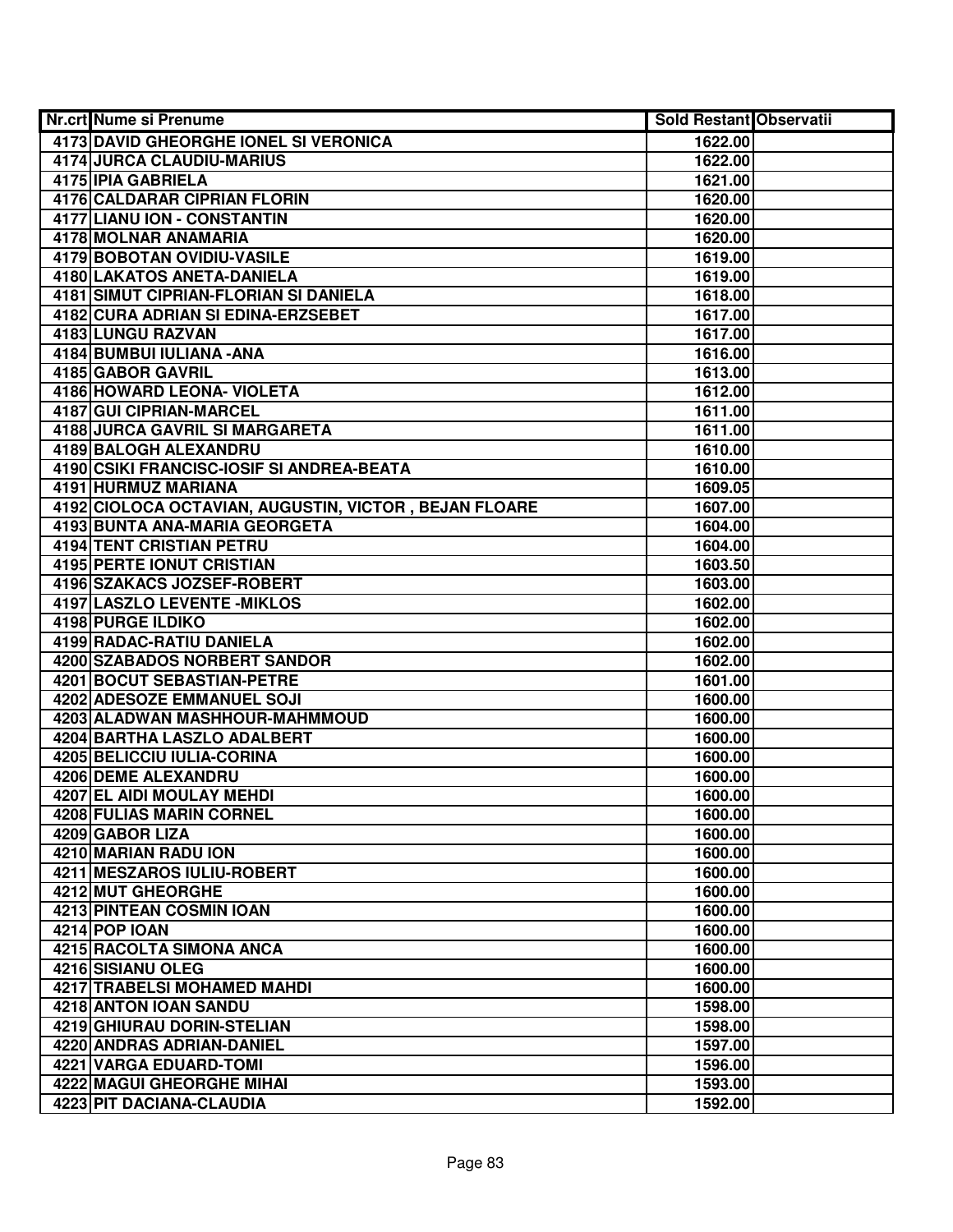| Nr.crt Nume si Prenume              | <b>Sold Restant Observatii</b> |  |
|-------------------------------------|--------------------------------|--|
| 4224 FERCHE FLORINA                 | 1590.00                        |  |
| 4225 GHITEA ALEXANDRU-IOSIF         | 1588.00                        |  |
| 4226 MALITA AUGUSTIN                | 1588.00                        |  |
| 4227 HADI ATTILA                    | 1587.00                        |  |
| 4228 OLAR DARIUS-PETRU PFA          | 1587.00                        |  |
| 4229 SZABO ANA                      | 1586.00                        |  |
| 4230 LECHINTEANU RAUL-SERGIU        | 1585.00                        |  |
| 4231 GAVRIS STEFAN DANIEL           | 1584.00                        |  |
| 4232 PASCA GHEORGHE-CLAUDIU         | 1582.00                        |  |
| 4233 BODONEA MIHAELA-FLORENTINA     | 1581.00                        |  |
| 4234 CABAU EMILIA-ANA               | 1581.00                        |  |
| 4235 FILIP ILEANA - DORINA          | 1581.00                        |  |
| 4236 GATEJ CRISTINA-IOANA           | 1581.00                        |  |
| 4237 HUSZAR ATTILA                  | 1581.00                        |  |
| 4238 BURCA BOGDAN-MARIUS            | 1580.00                        |  |
| 4239 DABACAN MADALIN - ALEXANDRU    | 1580.00                        |  |
| 4240 JENEI ISTVAN                   | 1580.00                        |  |
| 4241 COFAR ONISIM - TRANDAFIR       | 1579.00                        |  |
| 4242 KULCZCKI FERENCZ ROMULUS       | 1576.00                        |  |
| 4243 POINAR DUMITRU-ADRIAN          | 1575.00                        |  |
| 4244 SCHEIPNER ANITA-RAMONA         | 1575.00                        |  |
| 4245 KOSA KLARA                     | 1574.00                        |  |
| 4246 BLAJ FLORICA SI ADRIAN - EUGEN | 1573.00                        |  |
| 4247 DERECICHEI ANGELA              | 1573.00                        |  |
| 4248 OLAR VALENTINA-IOANA           | 1572.00                        |  |
| 4249 BUNTA NICOLAE SI ANA MARIA     | 1571.00                        |  |
| 4250 ISZTOIKA IOAN                  | 1569.00                        |  |
| 4251 COZMAN FLORIN                  | 1568.00                        |  |
| 4252 KARACSONYI ROBERT-PAVEL        | 1568.00                        |  |
| 4253 FANEA LUCIAN-AUGUSTIN          | 1567.00                        |  |
| 4254 FARKAS ERNO-JANOS              | 1567.00                        |  |
| 4255 GUG RAVEICA SI PAVEL           | 1567.00                        |  |
| 4256 PAPALIA ANTONINO               | 1567.00                        |  |
| 4257 CIBOTARU LILIANA               | 1565.00                        |  |
| 4258 GABOR GABOR                    | 1564.00                        |  |
| 4259 BUT GYORGY                     | 1562.00                        |  |
| 4260 IOVAN FLAVIUS                  | 1561.00                        |  |
| 4261 MAGYARI ALEXANDRU              | 1561.00                        |  |
| <b>4262 STAN OLIVIU- DUMITRU</b>    | 1561.00                        |  |
| 4263 VLAS DANIELA - FLORICA         | 1561.00                        |  |
| 4264 RAD CRISTIAN-DOREL             | 1560.50                        |  |
| 4265 PAP CSABA STEFAN               | 1560.00                        |  |
| <b>4266 PARCALAB IONUT PETRU</b>    | 1560.00                        |  |
| 4267 PLES IOAN                      | 1560.00                        |  |
| 4268 VINTER PETRU                   | 1560.00                        |  |
| 4269 ERDEI MARIA                    | 1559.00                        |  |
| 4270 KAPALAI ILEANA-EMA             | 1559.00                        |  |
| 4271 ROGOJAN SAMUIL-ANDREI          | 1559.00                        |  |
| 4272 STROIU VASILE                  | 1558.79                        |  |
| 4273 ADANY BEATA                    | 1558.00                        |  |
| 4274 VARGA GEZA                     | 1558.00                        |  |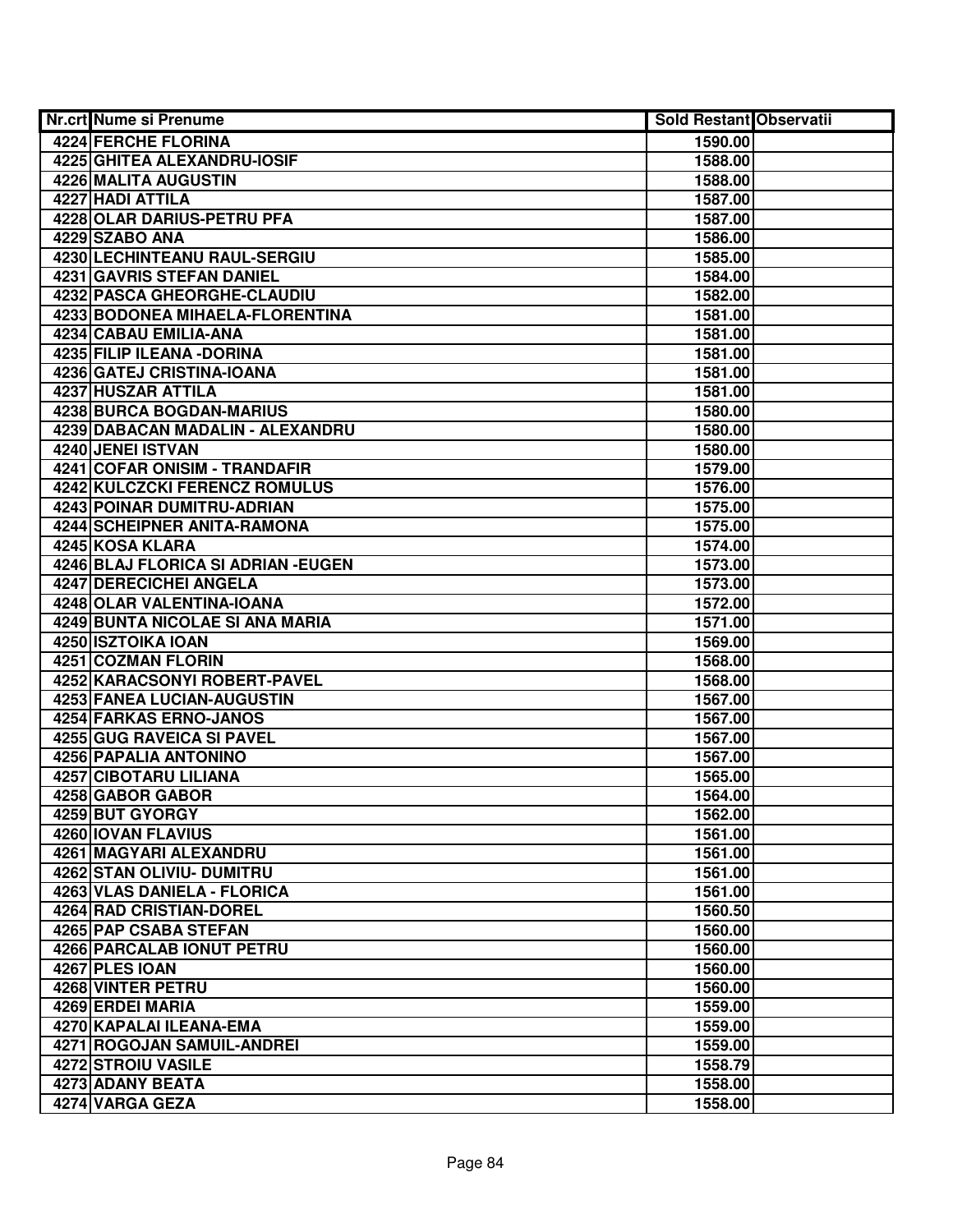| Nr.crt Nume si Prenume                        | <b>Sold Restant Observatii</b> |  |
|-----------------------------------------------|--------------------------------|--|
| 4275 LATA RODICA SI LIVIU                     | 1557.00                        |  |
| 4276 DUMITRAS ADINA-DANA                      | 1556.48                        |  |
| 4277 BOCA EVA-BRIGITTA                        | 1555.00                        |  |
| 4278 ABRUDAN CRISTIAN-TUDOR                   | 1554.00                        |  |
| <b>4279 BOLOGAN HORIA-VASILE</b>              | 1553.00                        |  |
| 4280 LASLO MIRCEA                             | 1551.00                        |  |
| 4281 POP RAVEICA                              | 1551.00                        |  |
| 4282 BALOGH ROBERT                            | 1550.00                        |  |
| <b>4283 COTE FLORICICA</b>                    | 1550.00                        |  |
| 4284 KOVACS FLORIN-ALEXANDRU                  | 1550.00                        |  |
| 4285 NAGY ARPAD                               | 1550.00                        |  |
| 4286 LUNCAN ZOLTAN                            | 1549.00                        |  |
| <b>4287 MOS AUREL-GHEORGHE</b>                | 1549.00                        |  |
| 4288 SIMON MARIUS-RAUL                        | 1549.00                        |  |
| 4289 TESAN AMALIA-MANUELA                     | 1549.00                        |  |
| 4290 SZATMARI TIBERIU                         | 1548.00                        |  |
| 4291 PETRI NORBERT-SANDOR                     | 1547.00                        |  |
| 4292 BRINZEA MIRELA-FLORENTINA                | 1546.00                        |  |
| 4293 VLAD TRAIAN MARIUS                       | 1546.00                        |  |
| <b>4294 RASVANTA VASILE-ADRIAN</b>            | 1545.00                        |  |
| 4295 DRAGAN GEORGE-EMILIAN                    | 1542.00                        |  |
| <b>4296 FEKETE CORINA MIHAELA</b>             | 1542.00                        |  |
| 4297 MOSINCAT VASILE                          | 1542.00                        |  |
| 4298 PUSKAS ROBERTO                           | 1542.00                        |  |
| 4299 TODINCA IONUT-ONORIU                     | 1542.00                        |  |
| 4300 VLADILA MARIA IOANA                      | 1542.00                        |  |
| 4301 BARA CIPRIAN-CLAUDIU                     | 1540.00                        |  |
| 4302 KOVACS ZSOLT-ATTILA                      | 1540.00                        |  |
| 4303 PORUMB CORNEL                            | 1540.00                        |  |
| 4304 GABOR LAJOS                              | 1539.50                        |  |
| 4305 ARDELEAN GHEORGHE-FLORIN                 | 1536.00                        |  |
| <b>4306 PETRUT GEORGE OCTAVIAN</b>            | 1536.00                        |  |
| 4307 PUPAZA AUREL SI GABRIELA                 | 1536.00                        |  |
| 4308 JEJERAN PATRICIA-NORA                    | 1535.00                        |  |
| 4309 KISS ALEXANDRU                           | 1535.00                        |  |
| 4310 STEF DUMITRU-ADRIAN                      | 1535.00                        |  |
| 4311 FILIP VASILE                             | 1534.00                        |  |
| 4312 POPA VASILE<br><b>4313 PANTIS SERGIU</b> | 1533.00                        |  |
| 4314 LUPO MARIOARA VOICHITA                   | 1532.00                        |  |
| 4315 BOKA GHEORGHE                            | 1531.00<br>1530.00             |  |
| 4316 VOINEA GABRIEL                           |                                |  |
| 4317 ARDELEAN IONEL DUMITRU                   | 1530.00<br>1528.00             |  |
| 4318 IAS IOANA-CLAUDIA SI SORIN ADRIAN        |                                |  |
| 4319 BORDAS STEFAN                            | 1528.00<br>1525.00             |  |
| 4320 ONITA CRISTIAN SEBASTIAN                 | 1524.00                        |  |
| 4321 TODERAS BOGDAN-IOAN                      | 1524.00                        |  |
| 4322 COMANCIUC BELA                           | 1521.00                        |  |
| 4323 DRAGHICI ANDREI-VICTOR                   | 1521.00                        |  |
| 4324 VENTEL VIOREL                            | 1521.00                        |  |
| 4325 BORDEI-KISS EVA                          | 1520.00                        |  |
|                                               |                                |  |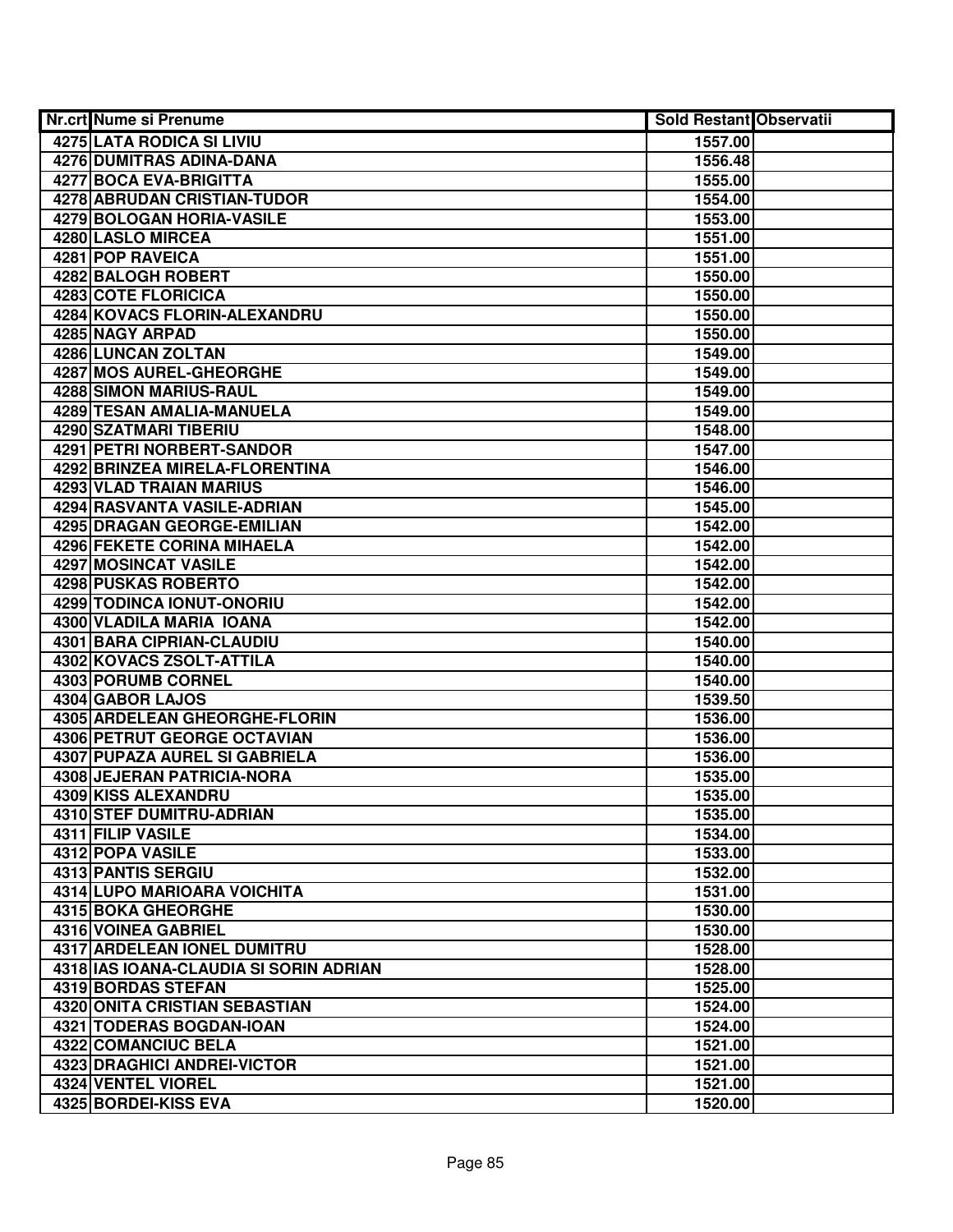| <b>Nr.crt Nume si Prenume</b>                      | <b>Sold Restant Observatii</b> |                       |
|----------------------------------------------------|--------------------------------|-----------------------|
| <b>4326 DUME AUREL SI VICTORIA</b>                 | 1520.00                        |                       |
| 4327 LINGURAR RAMONA-SIMONA                        | 1520.00                        |                       |
| 4328 DEGAU DORINA-MARIANA                          | 1518.00                        |                       |
| 4329 APOSTOL CELUS-VLADIMIR                        | 1517.00                        |                       |
| 4330 ARDELEAN GHEORGHE-CATALIN                     | 1516.00                        |                       |
| 4331 GURAU MARIA                                   | 1516.00                        |                       |
| <b>4332 POPOVICI GHEORGHE SI MARIANA</b>           | 1516.00                        |                       |
| 4333 CIURDAR PETRU SI IOANA                        | 1515.00                        |                       |
| 4334 IUHASZ ERVIN-EUGEN                            | 1515.00                        |                       |
| <b>4335 MOCIAR TIBOR</b>                           | 1515.00                        |                       |
| 4336 PENTEA (GRADINARU) FLORICA SI DRAGOS-ILIE     | 1515.00                        |                       |
| 4337 SZAKACS ZITA ZSUZSANNA                        | 1515.00                        |                       |
| 4338 TOCA DANIEL                                   | 1515.00                        |                       |
| 4339 C.M.I.DR.MEER IOAN PAUL                       |                                | 1514.00 PROCES PE ROL |
| 4340 TIRITEU BOGDAN IONUT                          | 1513.00                        |                       |
| 4341 BRETAN ERNEST                                 | 1512.00                        |                       |
| 4342 FICUT SAMUIL-GABRIEL                          | 1512.00                        |                       |
| 4343 GYONGYOSI IOSIF                               | 1512.00                        |                       |
| 4344 COMAN CONSTANTIN                              | 1511.00                        |                       |
| 4345 DEMIAN RADU-MIHAI                             | 1511.00                        |                       |
| 4346 FOLTUT IOAN                                   | 1511.00                        |                       |
| 4347 SCURT FLORIN-PETRU                            | 1511.00                        |                       |
| 4348 TUDOR ANGEL-VLADIMIR PFA                      | 1511.00                        |                       |
| <b>4349 VECON GHEORGHE</b>                         | 1511.00                        |                       |
| 4350 GUBA SANDOR                                   | 1510.00                        |                       |
| 4351 MOISIN OVIDIU                                 | 1510.00                        |                       |
| <b>4352 CACUCI ANDREI-CIPRIAN</b>                  | 1509.00                        |                       |
| 4353 FECHETE IOAN-RADU                             | 1508.00                        |                       |
| 4354 MOGA (MESZAROS) ZITA                          | 1508.00                        |                       |
| 4355 SECAN LAURA                                   | 1506.00                        |                       |
| 4356 URSUT GEORGE-SEBASTIAN                        | 1505.64                        |                       |
| 4357 BUDAU DAN ALEXANDRU                           | 1505.00                        |                       |
| 4358 MARAMI MARIANA                                | 1502.00                        |                       |
| 4359 TICARAT ALEXANDRU                             | 1502.00                        |                       |
| <b>4360 BORLEAN MIRCEA-FLORIN</b>                  | 1501.00                        |                       |
| 4361 ANTONICS TEODORA EMILIA                       | 1500.00                        |                       |
| <b>4362 BALOTA CARMEN RENATA</b>                   | 1500.00                        |                       |
| 4363 BEJUSCA FLORIN                                | 1500.00                        |                       |
| <b>4364 BENCZIK ROBERT GABOR</b>                   | 1500.00                        |                       |
| 4365 BURCSA GITA                                   | 1500.00                        |                       |
| 4366 CSAK KRISZTINA P.F.A<br>4367 CUTULA DANA ANCA | 1500.00                        |                       |
| <b>4368 DACUNNA VICHIE BRYAN ANDRE</b>             | 1500.00                        |                       |
| 4369 FILIMON DORIN                                 | 1500.00                        |                       |
| 4370 GABOR GAVRIL                                  | 1500.00<br>1500.00             |                       |
| 4371 GABOR MANDRA                                  | 1500.00                        |                       |
| 4372 GABOR ROZA                                    | 1500.00                        |                       |
| 4373 GABOR STEFAN                                  | 1500.00                        |                       |
| 4374 GEANTA ROBERT DUMITRU                         | 1500.00                        |                       |
| 4375 HAINER LAURA                                  | 1500.00                        |                       |
| 4376 HODUT CALIN MIRCEA                            | 1500.00                        |                       |
|                                                    |                                |                       |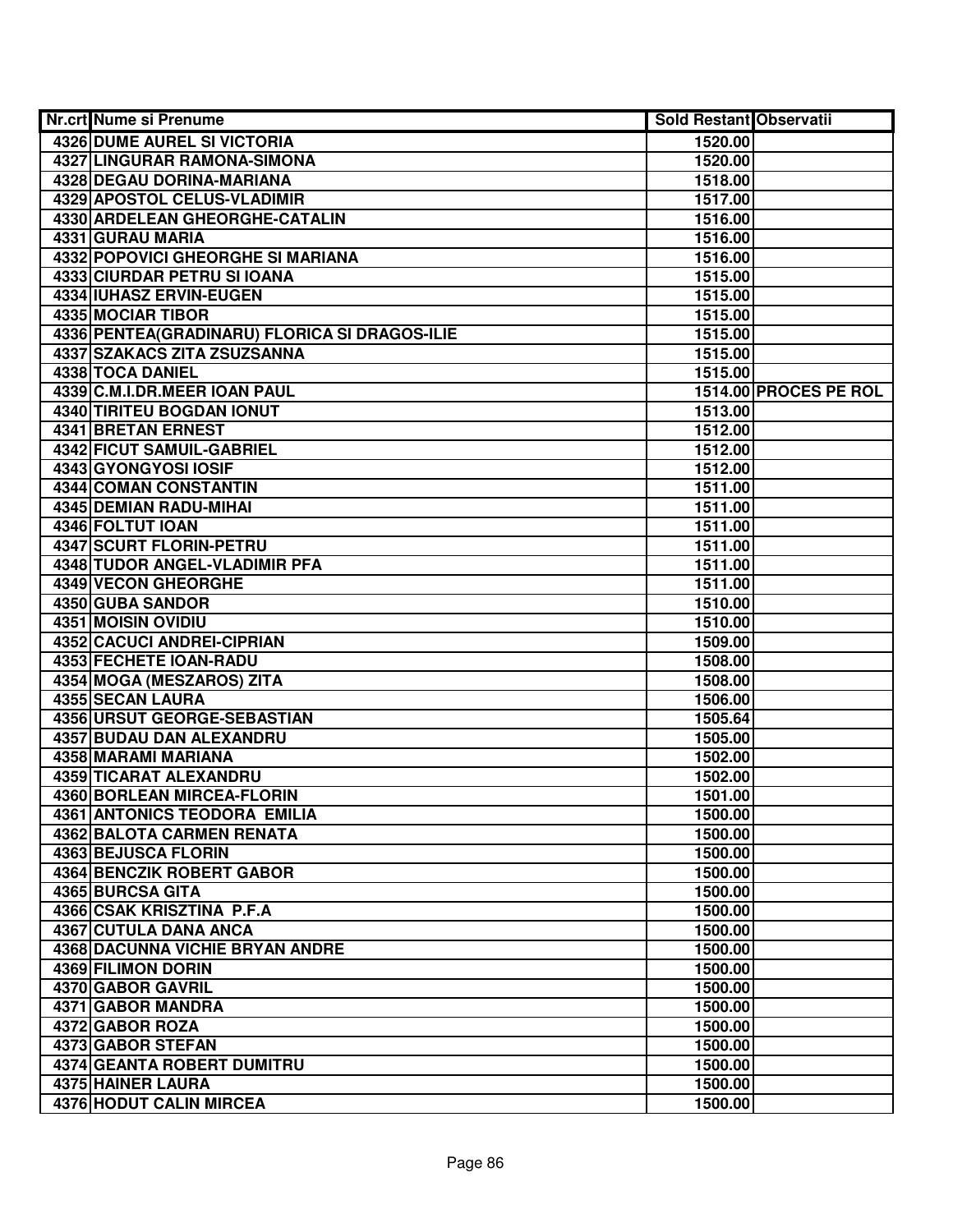| Nr.crt Nume si Prenume                            | <b>Sold Restant Observatii</b> |
|---------------------------------------------------|--------------------------------|
| <b>4377 ISZTOJKA TEREZIA</b>                      | 1500.00                        |
| 4378 JUZON MARCIN-JACEK                           | 1500.00                        |
| 4379 KORDOVAN IOSIF                               | 1500.00                        |
| 4380 KOTELES ROBERT                               | 1500.00                        |
| 4381 LINZENBOLD MIHAI-IOAN                        | 1500.00                        |
| 4382 MAGHIAR CORNELIA                             | 1500.00                        |
| <b>4383 MARKOVICS ROMULUS-IULIU</b>               | 1500.00                        |
| 4384 MARTINAO ANDRE RAFAEL                        | 1500.00                        |
| <b>4385 MERCHES MARCEL-FLORIN</b>                 | 1500.00                        |
| <b>4386 MIHAI FLORENTINA</b>                      | 1500.00                        |
| <b>4387 MONENCIU FLORIN-GHEORGHE</b>              | 1500.00                        |
| 4388 MULCUTA MIHAI-FLORIN                         | 1500.00                        |
| <b>4389 NITE MARIUS</b>                           | 1500.00                        |
| 4390 ORGOVAN VIORICA                              | 1500.00                        |
| 4391 PISTA FLORIN-IOAN                            | 1500.00                        |
| 4392 SABAU RAMONA-MARIA                           | 1500.00                        |
| 4393 SALAJAN TEODORA-ROXANA                       | 1500.00                        |
| 4394 SAMU RUPI                                    | 1500.00                        |
| 4395 SORCA CIPRIAN-COSMIN                         | 1500.00                        |
| <b>4396 STUPARU CONSTANTIN</b>                    | 1500.00                        |
| 4397 SVAB LUCIAN-BENIAMIN                         | 1500.00                        |
| 4398 TOCILA ANDREI                                | 1500.00                        |
| 4399 VARGA RUDOLF                                 | 1500.00                        |
| 4400 VARGA TIBOR                                  | 1500.00                        |
| 4401 VINCZE KECSKES MATEI GHEORGHE                | 1500.00                        |
| 4402 MIHALY ROBERT KRISTIAN                       | 1499.00                        |
| 4403 COSMA LIVIA-LAURA                            | 1498.00                        |
| 4404 GUI CIPRIAN-ANDREI                           | 1496.00                        |
| 4405 BODEA DUMITRU MARIUS                         | 1495.00                        |
| 4406 BANCSA EMERIC                                | 1494.74                        |
| 4407 MARUNTEL FLORINA-MARIA - PERS.FIZ.AUTORIZATA | 1493.00                        |
| 4408 MUNTEAN MARIA-ILDIKO                         | 1493.00                        |
| 4409 CAB.AV.IND.LUCIAN FLORINA                    | 1491.00                        |
| 4410 GABOR MATEI                                  | 1491.00                        |
| 4411 CIURAR IOLAND                                | 1490.00                        |
| <b>4412 DEMIR RAMAZAN SI ELENA</b>                | 1490.00                        |
| 4413 MORAR IOAN SI SANDA MIRELA                   | 1490.00                        |
| 4414 REZMUVES ELISABETA                           | 1490.00                        |
| 4415 SZENTPETERI PAL                              | 1490.00                        |
| 4416 TOTOREAN MARCEL ALEXANDRU                    | 1490.00                        |
| <b>4417 NEAGOTA STELIAN IOAN</b>                  | 1489.00                        |
| 4418 URSICA DORINA                                | 1489.00                        |
| 4419 COZMA IOAN-REMUS                             | 1486.00                        |
| 4420 NISTOR FLORENTINA-LENUTA SI IOAN             | 1484.49                        |
| 4421 LASZLO ILDIKO                                | 1484.00                        |
| 4422 LUCACI IOAN-MARIAN                           | 1484.00                        |
| 4423 PLUGAR MARIAN                                | 1483.70                        |
| 4424 MONUS ROZA                                   | 1483.00                        |
| 4425 FEKETE JOZSEF ANDRAS                         | 1482.00                        |
| 4426 MAG CIPRIAN-BOGDAN                           | 1481.00                        |
| 4427 MAKKAI COLOMAN                               | 1481.00                        |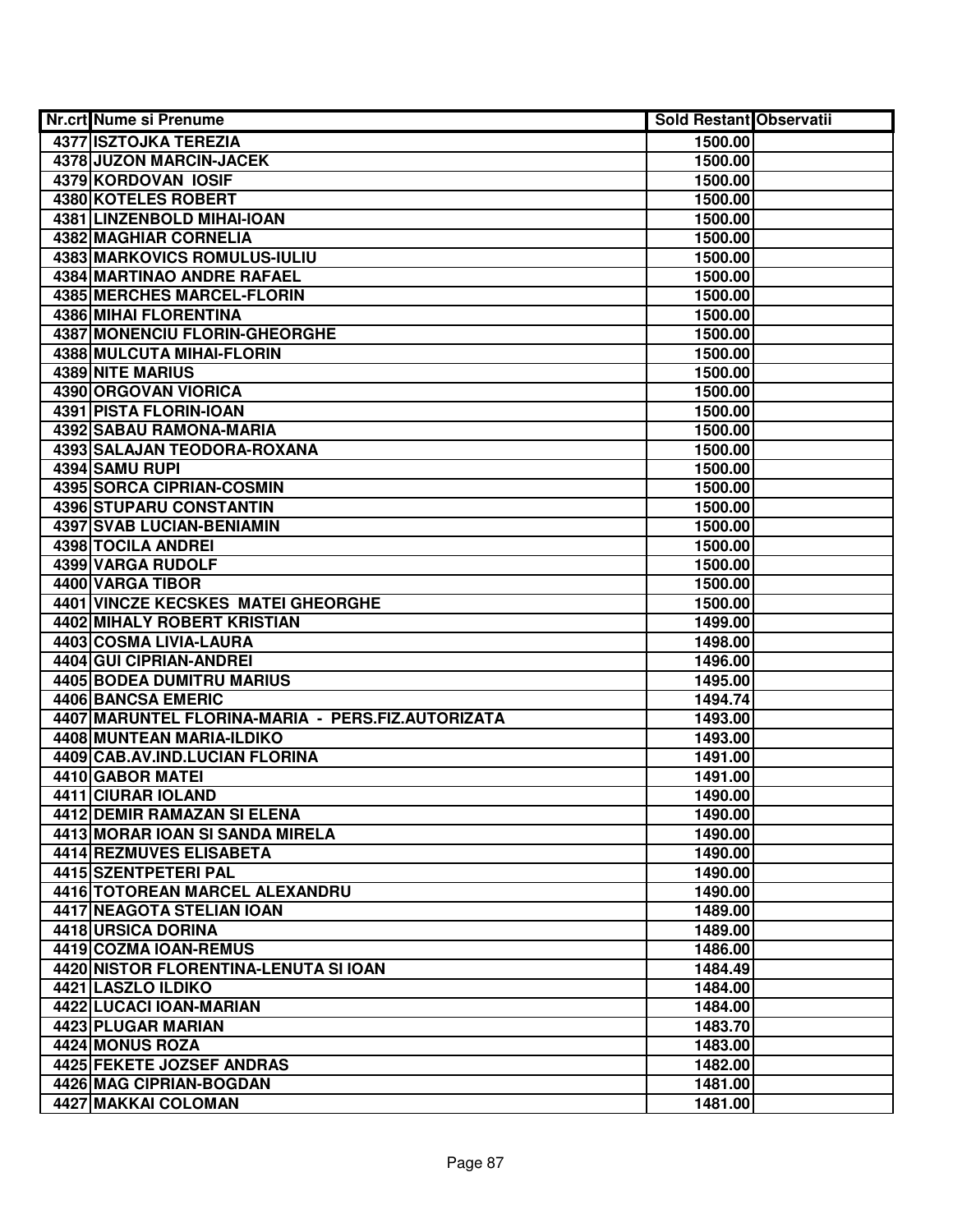| Nr.crt Nume si Prenume                  | <b>Sold Restant Observatii</b> |  |
|-----------------------------------------|--------------------------------|--|
| 4428 MICA MARIANA                       | 1481.00                        |  |
| 4429 CUC ADRIAN-NICOLAE                 | 1480.00                        |  |
| 4430 DUDAS SANDU DANUT                  | 1480.00                        |  |
| 4431 HORVATH GEZA-ROBERT                | 1480.00                        |  |
| 4432 LINGURAR KATALIN                   | 1480.00                        |  |
| 4433 POPA DANIEL SI RODICA              | 1480.00                        |  |
| 4434 RIF-TOTH MARIA                     | 1480.00                        |  |
| 4435 TOMA NICOLAE-SILVIU                | 1480.00                        |  |
| 4436 ZLIBUT ADRIANA                     | 1480.00                        |  |
| 4437 LELE MARIANA-IULIANA               | 1479.00                        |  |
| <b>4438 ILISIE EUSEBIU</b>              | 1478.00                        |  |
| <b>4439 BANCSIK TIBERIU CRISTIAN</b>    | 1477.00                        |  |
| 4440 MUDURA RADU FLORIN                 | 1477.00                        |  |
| 4441 SZABO GABRIEL ROLAND               | 1475.00                        |  |
| 4442 BARGAU OCTAVIAN                    | 1473.14                        |  |
| 4443 LUCACI FLORIN CALIN                | 1472.00                        |  |
| 4444 TOPSAL ANAMARIA SI SZEKELY MARIA   | 1472.00                        |  |
| <b>4445 BONDICI BRINDUSA-AMALIA</b>     | 1471.00                        |  |
| 4446 BOCHIS ADRIAN-VASILE               | 1470.34                        |  |
| 4447 ABRUDAN MARIUS-EMIL                | 1470.00                        |  |
| 4448 BENTE VLAD CRISTIAN                | 1470.00                        |  |
| 4449 CARP PAUL EUGEN                    | 1470.00                        |  |
| 4450 MIRCEA VIORICA                     | 1470.00                        |  |
| 4451 BURDAN IOSIF                       | 1466.98                        |  |
| 4452 CIOARA SORIN GABRIEL               | 1466.00                        |  |
| 4453 GABOR GAVRIL                       | 1466.00                        |  |
| 4454 GONDOR-OZSVATH ATENA-LILO          | 1466.00                        |  |
| 4455 ANDREJKA ANDREI - GHEORGHE         | 1465.80                        |  |
| 4456 MATICIUC ALIN-FLORIN               | 1465.00                        |  |
| 4457 STEF CRISTIAN                      | 1465.00                        |  |
| 4458 SIMION MIHAELA MARIA               | 1463.00                        |  |
| 4459 BARNUTIU CALIN                     | 1461.88                        |  |
| 4460 LASLAU DUMITRU SI MARIANA          | 1461.00                        |  |
| 4461 CSORDAS IOAN                       | 1460.73                        |  |
| <b>4462 FERCHE ADRIAN-COSMIN</b>        | 1460.00                        |  |
| 4463 GROZA DANIEL-GEORGE                | 1460.00                        |  |
| 4464 MLADIN RAZVAN                      | 1459.00                        |  |
| 4465 BORA GHEORGHE ADRIAN               | 1458.00                        |  |
| <b>4466 INDRIES NICOLAE</b>             | 1458.00                        |  |
| 4467 LUCACI CLAUDIA-RAMONA              | 1457.00                        |  |
| 4468 LAZAR COSMIN                       | 1456.00                        |  |
| 4469 LOVAS CAROL                        | 1456.00                        |  |
| <b>4470 POPOVICI IULIANA</b>            | 1456.00                        |  |
| 4471 KALLAI IBOLYA                      | 1455.00                        |  |
| 4472 PETRICA NICOLAE FLORIAN SI MARIANA | 1455.00                        |  |
| 4473 POP ALEXANDRU-TIBERU               | 1455.00                        |  |
| 4474 TOCAI TRAIAN-CALIN                 | 1455.00                        |  |
| 4475 GOGUCZ JANOS-ATTILA                | 1454.00                        |  |
| 4476 JUDEA IOAN-DORU                    | 1454.00                        |  |
| 4477 KUCHEL FRANCISC                    | 1452.00                        |  |
| 4478 POP CATALIN-DANIEL                 | 1452.00                        |  |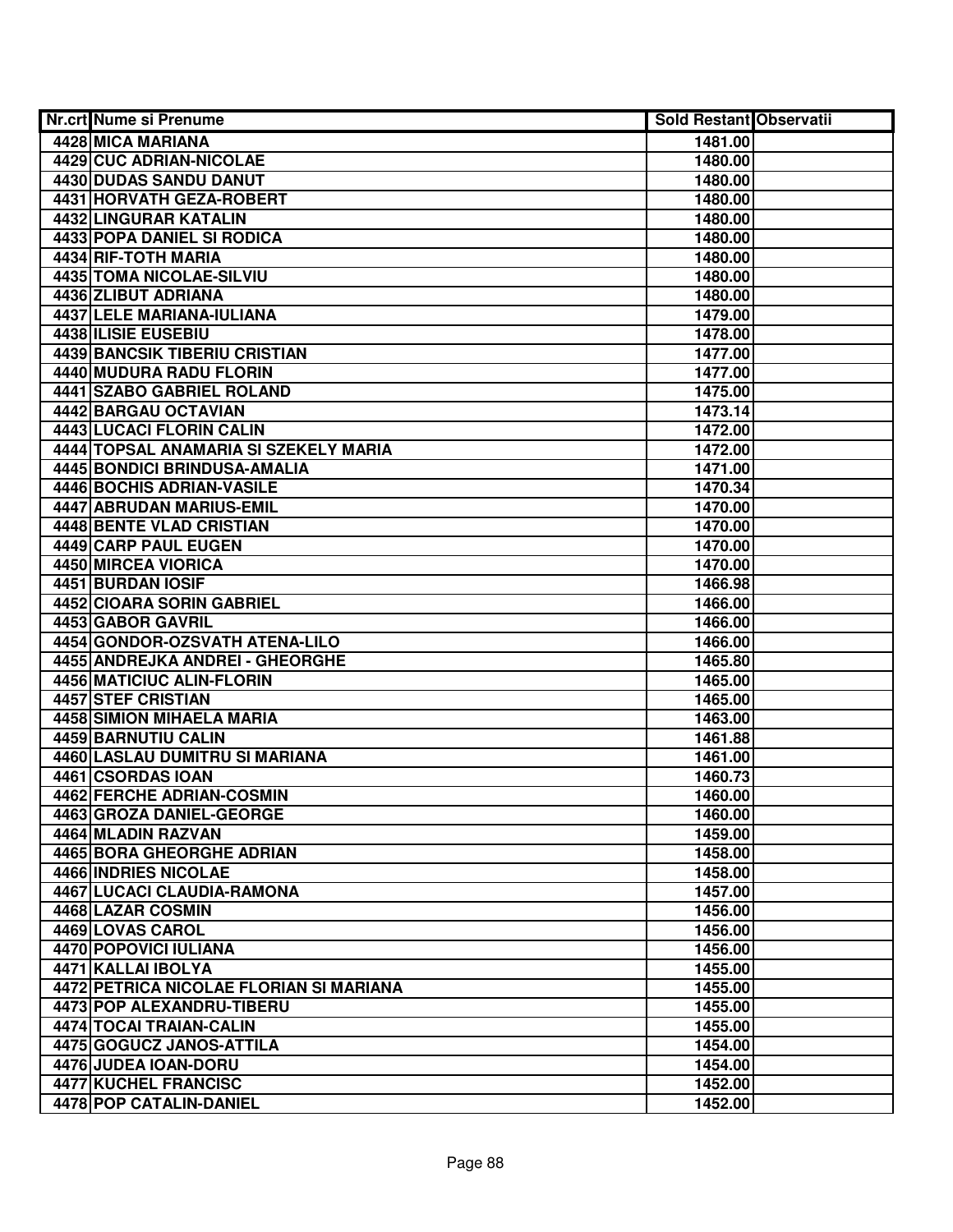| Nr.crt Nume si Prenume                     | <b>Sold Restant Observatii</b> |  |
|--------------------------------------------|--------------------------------|--|
| 4479 SZEKELY KATALIN-ANNA                  | 1450.54                        |  |
| 4480 ANTON GHEORGHE-CRISTIAN               | 1450.00                        |  |
| 4481 BLINDAS GABOR                         | 1450.00                        |  |
| 4482 DENQ QIFENG                           | 1450.00                        |  |
| <b>4483 GORDAN ADRIAN CRISTIAN</b>         | 1450.00                        |  |
| 4484 ISZTOICA RUPI                         | 1450.00                        |  |
| 4485 KOVARI COSTEL                         | 1450.00                        |  |
| 4486 LUNGEANU DAN-CRISTIAN                 | 1450.00                        |  |
| <b>4487 SAS GABRIELA-DORINA</b>            | 1450.00                        |  |
| 4488 SZABO ILDIKO<br><b>SI STEFAN</b>      | 1450.00                        |  |
| <b>4489 VERES TIBERIU-LEVENTE</b>          | 1450.00                        |  |
| 4490 VETISAN VASILE-COSMIN                 | 1450.00                        |  |
| <b>4491 VOICU FLORIN-DRAGOMIR</b>          | 1449.00                        |  |
| 4492 MERCEA FLORIN-CORNEL                  | 1448.00                        |  |
| 4493 TUDUC ALEXANDRU-DINU                  | 1448.00                        |  |
| 4494 LUCUTA ANA-MARIA                      | 1447.00                        |  |
| 4495 MATEIU IOAN                           | 1446.00                        |  |
| 4496 BALAJ CRISTIAN IULIAN                 | 1444.00                        |  |
| 4497 GROZE VLAD-TUDOR                      | 1441.00                        |  |
| 4498 BERE SORIN                            | 1440.47                        |  |
| 4499 BAGI TAMAS-ZSOLT                      | 1440.00                        |  |
| 4500 BERECZKI STEFAN                       | 1440.00                        |  |
| 4501 COSMESCU ANDREIA MICHAELA             | 1440.00                        |  |
| 4502 KABAI SIGISMOND                       | 1440.00                        |  |
| 4503 MURARIU CSABA-SZILVESZTER             | 1440.00                        |  |
| 4504 TINTEANU CATALIN-DOREL                | 1440.00                        |  |
| 4505 UNGVARI JOZSEF                        | 1440.00                        |  |
| 4506 CHEREGI IOAN                          | 1439.00                        |  |
| 4507 CATANA ALEXANDRU SI FLOAREA           | 1436.00                        |  |
| 4508 BELCE CRISTIAN-DANIEL                 | 1435.00                        |  |
| 4509 COTE GEORGE-CATALIN                   | 1435.00                        |  |
| 4510 DACIN VLADUT-LUCIAN                   | 1435.00                        |  |
| 4511 GAVRIS LAURENTIU-PETRU                | 1435.00                        |  |
| <b>4512 DANEA CONSTANTIN</b>               | 1433.00                        |  |
| 4513 GECZI CAROL                           | 1433.00                        |  |
| <b>4514 IANCU DRAGOS NICUSOR</b>           | 1433.00                        |  |
| 4515 BAK CAROL                             | 1432.00                        |  |
| <b>4516 DINCA ION SI RAMONA-DIANA</b>      | 1431.00                        |  |
| <b>4517 ELEK BENIAMIN</b>                  | 1431.00                        |  |
| 4518 AGUD GHEORGHE FLORIAN                 | 1430.00                        |  |
| 4519 ILLE MIRCEA-GABRIEL                   | 1430.00                        |  |
| 4520 VARI SANDOR                           | 1430.00                        |  |
| 4521 BOKA IRINA SI ALEXANDRU               | 1429.00                        |  |
| 4522 IONESCU ANDREA-DIANA                  | 1429.00                        |  |
| 4523 PANAITESCU ADRIAN-TEODOR              | 1428.00                        |  |
| 4524 BODEA MARIA-BIANCA                    | 1427.00                        |  |
| 4525 NECULAI BENIAMIN SI ILEANA            | 1427.00                        |  |
| 4526 POTRE IOAN-MARIUS                     | 1425.00                        |  |
| 4527 VARGA NORBERT-GABOR                   | 1425.00                        |  |
| 4528 ZACH ANA                              | 1425.00                        |  |
| 4529 DUME SIMONA-MARIANA SI FLORIN-GABRIEL | 1423.00                        |  |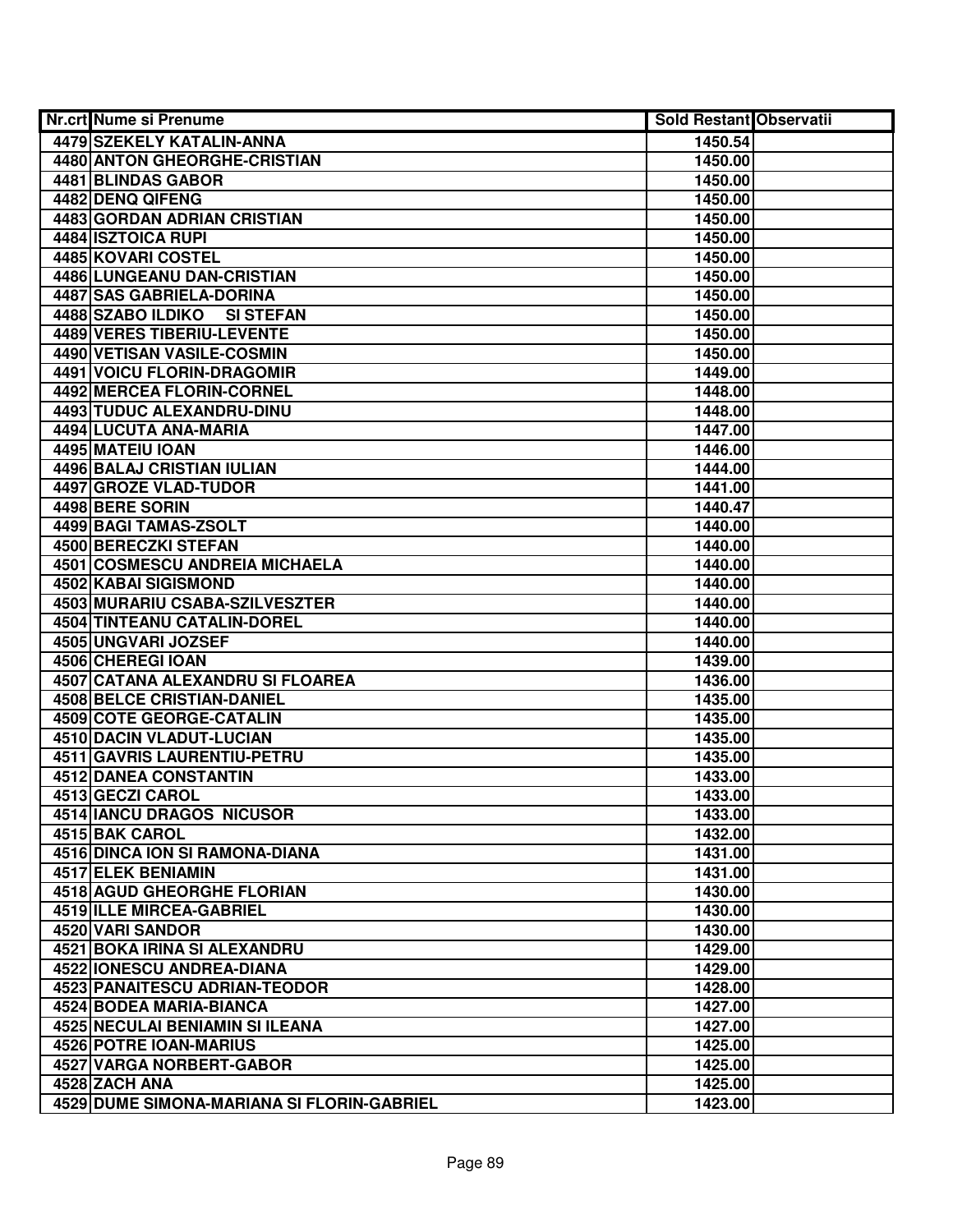| Nr.crt Nume si Prenume                                    | <b>Sold Restant Observatii</b> |  |
|-----------------------------------------------------------|--------------------------------|--|
| 4530 FEIER SORIN-ADRIAN                                   | 1422.00                        |  |
| 4531 GHETE MIHAELA CAMELIA                                | 1422.00                        |  |
| <b>4532 TARNOCZY ELVIRA</b>                               | 1422.00                        |  |
| 4533 BELADI ISTVAN-COROY                                  | 1420.00                        |  |
| 4534 KRIZSAN SANDOR SI IBOLYA                             | 1420.00                        |  |
| 4535 LETAN ALINA-RAMONA                                   | 1420.00                        |  |
| <b>4536 PACURAR MIRCEA</b>                                | 1420.00                        |  |
| <b>4537 VAIDA FLORIN</b>                                  | 1420.00                        |  |
| <b>4538 ANDRUTA CALIN IONEL</b>                           | 1418.00                        |  |
| 4539 PETRICAS DOREL IOAN SI AGNETA                        | 1418.00                        |  |
| 4540 BIRI JANOS IMRE                                      | 1417.00                        |  |
| 4541 KIRALY ARPAD-ALEXANDRU                               | 1417.00                        |  |
| <b>4542 MEISAROS FLORIN MARIUS</b>                        | 1417.00                        |  |
| 4543 MOGYOROSI LUDOVIC                                    | 1416.00                        |  |
| 4544 ROCA MARTIN                                          | 1416.00                        |  |
| 4545 SZEKELY IOSIF                                        | 1416.00                        |  |
| 4546 DEJEU ALEXA-MARIUS                                   | 1415.00                        |  |
| 4547 FISCHER CONSTANTIN                                   | 1415.00                        |  |
| 4548 PUI CSABA                                            | 1415.00                        |  |
| 4549 HASI CRISTINA-GABRIELA                               | 1414.00                        |  |
| 4550 POPA IONEL SI FLOARE                                 | 1413.00                        |  |
| 4551 JUNJAN OVIDIU GABRIEL                                | 1412.00                        |  |
| 4552 CRISAN GHEORGHE SI MARIA                             | 1410.00                        |  |
| 4553 GABRIAN DANIEL-FLORIN                                | 1410.00                        |  |
| 4554 MERGE TEODOR-EUTIH                                   | 1410.00                        |  |
| 4555 ROSU ALIN-CORNEL                                     | 1410.00                        |  |
| <b>4556 DEDIS VASILE</b>                                  | 1409.00                        |  |
| 4557 OROSZ ANTHONIO-MIODORO                               | 1409.00                        |  |
| 4558 SUVEG ELISABETA MATILDA                              | 1409.00                        |  |
| 4559 BALOG MIHAI                                          | 1407.00                        |  |
| 4560 LAKATOS MARIA-SILVIA                                 | 1407.00                        |  |
| 4561 POPA ARTIMON                                         | 1407.00                        |  |
| 4562 HAJDU TIBOR                                          | 1406.41                        |  |
| <b>4563 ROATIS MIHAI-ANTON</b>                            | 1406.00                        |  |
| 4564 HAITA CONSTANTIN                                     | 1405.00                        |  |
| <b>4565 MOISI CALIN REMUS</b>                             | 1405.00                        |  |
| <b>4566 SZABO SANDOR ROLAND</b>                           | 1405.00                        |  |
| <b>4567 NAGY ROBERT</b>                                   | 1403.00                        |  |
| <b>4568 BARA FLORINA-RODICA</b>                           | 1402.00                        |  |
| 4569 CUCU ALEXANDRU ADRIAN                                | 1402.00                        |  |
| 4570 ALI MUDASSAR<br><b>4571 BAICAN CLAUDIU SEBASTIAN</b> | 1400.00                        |  |
|                                                           | 1400.00                        |  |
| <b>4572 BOKA BARNUS</b>                                   | 1400.00                        |  |
| 4573 BULZAN NICOLAE-CALIN                                 | 1400.00                        |  |
| 4574 CODRE ADRIAN-LUCIAN                                  | 1400.00                        |  |
| <b>4575 DUMA DOROTHEA</b>                                 | 1400.00                        |  |
| 4576 GIRDAN RODICA                                        | 1400.00                        |  |
| 4577 HORVATH ALEXANDRU                                    | 1400.00                        |  |
| 4578 KUCZAPSKI NORA<br>4579 PERSENCO IURIE                | 1400.00<br>1400.00             |  |
| 4580 PETROI ELIZA-CRISTINA                                |                                |  |
|                                                           | 1400.00                        |  |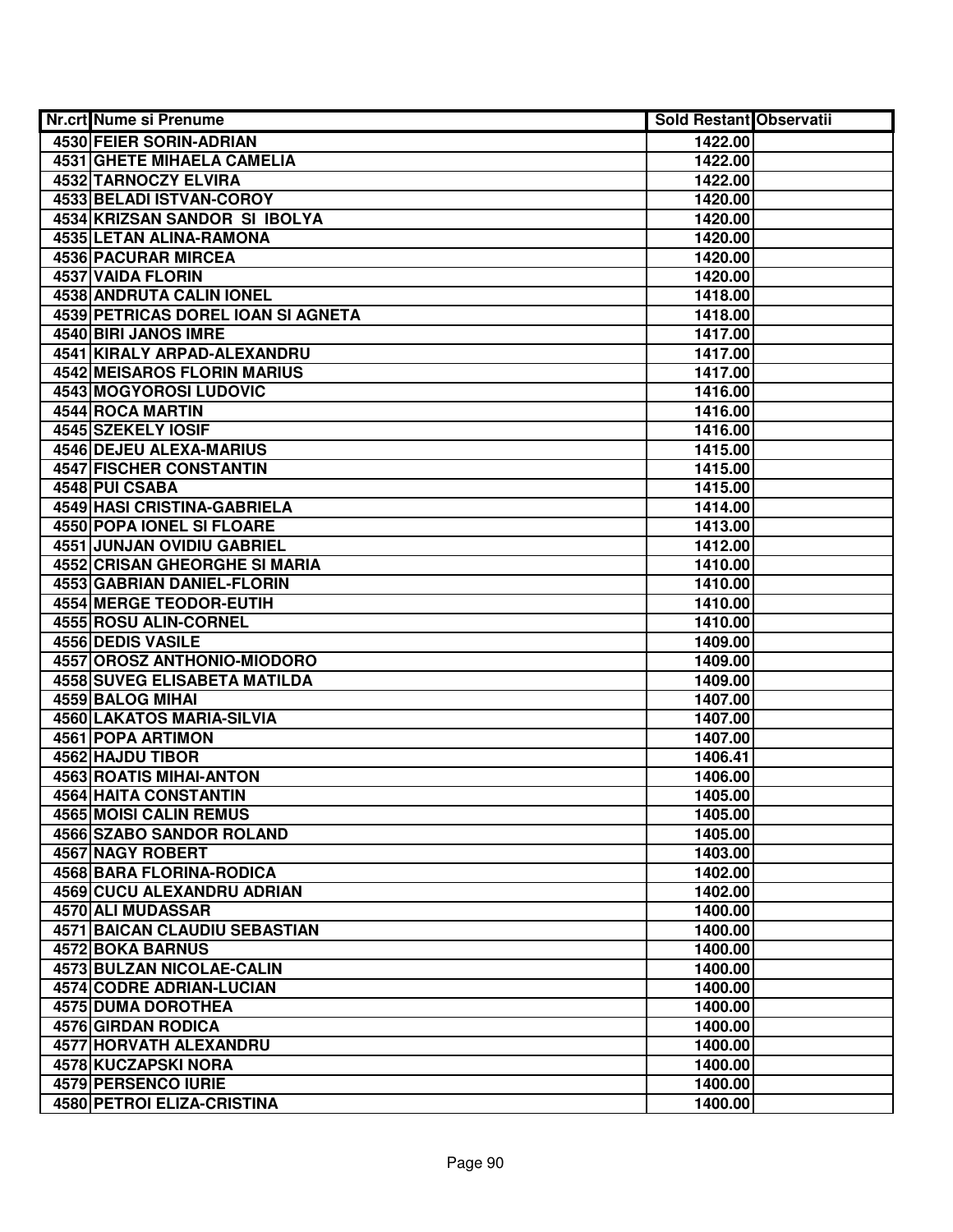| Nr.crt Nume si Prenume                             | <b>Sold Restant Observatii</b> |  |
|----------------------------------------------------|--------------------------------|--|
| 4581 POPA DARIUS-PAUL                              | 1400.00                        |  |
| 4582 PUSCAS ALEXANDRU-DAN, P.F.A.                  | 1400.00                        |  |
| 4583 SARAZ OLIVIA                                  | 1400.00                        |  |
| <b>4584 SAVA REMUS PFA</b>                         | 1400.00                        |  |
| 4585 SZOCS VERONIKA                                | 1400.00                        |  |
| 4586 TORUN SEDA                                    | 1400.00                        |  |
| 4587 TRIPON LUMINITA                               | 1400.00                        |  |
| 4588 LAKATOS DANIEL                                | 1399.00                        |  |
| <b>4589 DEMIAN BOGDAN</b>                          | 1397.88                        |  |
| 4590 MAN ANDREI-VASILE                             | 1396.93                        |  |
| <b>4591 ILUTA TANEA NICULINA</b>                   | 1396.50                        |  |
| <b>4592 MOGA REMUS OVIDIU</b>                      | 1395.00                        |  |
| <b>4593 SUCIU PETRU</b>                            | 1395.00                        |  |
| <b>4594 GHEORGHE STEFAN-SORIN</b>                  | 1392.00                        |  |
| 4595 ANDOR FERENCZ                                 | 1390.00                        |  |
| 4596 FURTOS MARCO DIANO                            | 1390.00                        |  |
| 4597 MANTO DIANA - MARIA                           | 1390.00                        |  |
| 4598 NICHITA MIHAI-DAN                             | 1390.00                        |  |
| 4599 ONACA IOANA-ANCUTA                            | 1390.00                        |  |
| <b>4600 TONT MARIUS-COSMIN</b>                     | 1390.00                        |  |
| 4601 PINTO ANDREA                                  | 1389.00                        |  |
| 4602 SOCACIU SERGIU-GHEORGHE                       | 1389.00                        |  |
| 4603 KULCSAR MIHAI SI ERZSEBET                     | 1387.00                        |  |
| 4604 BRINDA FLORIN-DANUT                           | 1385.00                        |  |
| 4605 COJOCARU VLAD-CONSTANTIN                      | 1385.00                        |  |
| 4606 DUDOMA ZSOLT                                  | 1385.00                        |  |
| <b>4607 FLORIAN EMIL-GHEORGHE</b>                  | 1385.00                        |  |
| 4608 PORTAN RAMONA                                 | 1385.00                        |  |
| 4609 GABOR STEFAN SI CATALINA                      | 1383.89                        |  |
| 4610 FECHETE IULIU SORIN                           | 1383.00                        |  |
| 4611 HANAS ANGELA                                  | 1383.00                        |  |
| <b>4612 GABOR STEFAN-MARCEL</b>                    | 1380.96                        |  |
| 4613 JUDET ROBERTO                                 | 1380.00                        |  |
| 4614 KOVARI DANIEL                                 | 1380.00                        |  |
| <b>4615 CODILA MARIUS-GHEORGHE</b>                 | 1379.00                        |  |
| <b>4616 TIVADAR GABRIEL RAZVAN</b>                 | 1379.00                        |  |
| 4617 BARBURA CALIN                                 | 1378.00                        |  |
| 4618 BIRO ISTVAN SI IRINA                          | 1378.00                        |  |
| 4619 GYURKO IOAN - COSTEL SI CORNELIA-ADRIANA      | 1378.00                        |  |
| <b>4620 PURDA ANA SI DUMITRU</b>                   | 1378.00                        |  |
| 4621 SZABO KAROLY                                  | 1378.00                        |  |
| 4622 FEHER MARIANA DANA                            | 1376.00                        |  |
| 4623 GABOR GETA                                    | 1376.00                        |  |
| 4624 GIULAI FLORIAN-ALIN                           | 1376.00                        |  |
| 4625 VARGA IOSIF                                   | 1376.00                        |  |
| 4626 LASCAU DANUT                                  | 1375.49                        |  |
| 4627 GRAUR ALEXANDRU GABRIEL                       | 1375.00                        |  |
| 4628 BOT RAZVAN-MIHAI                              | 1374.00                        |  |
| 4629 MOTOACA MARIAN                                | 1374.00                        |  |
| 4630 PAPAY MAGDALENA<br>4631 PACURAR ALINA-CODRUTA | 1374.00                        |  |
|                                                    | 1373.86                        |  |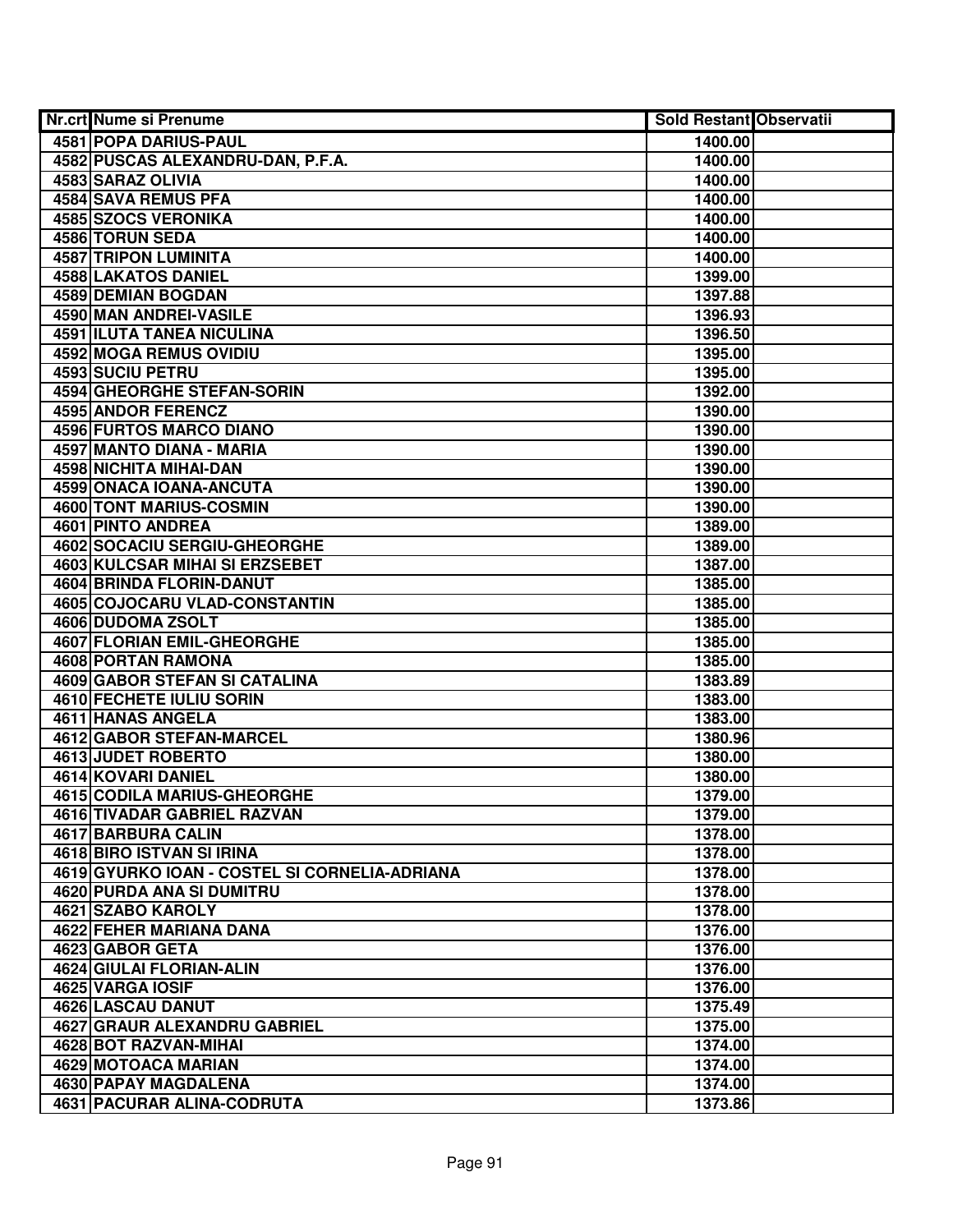| Nr.crt Nume si Prenume                 | <b>Sold Restant Observatii</b> |  |
|----------------------------------------|--------------------------------|--|
| 4632 EHIK ZOLTAN KAROLY                | 1373.00                        |  |
| 4633 FEFLEA RUXANDRA-IOANA             | 1372.50                        |  |
| 4634 SFERLEA CATALIN                   | 1372.50                        |  |
| 4635 ISTRATE ANA                       | 1372.00                        |  |
| 4636 NAGY KAROLY                       | 1372.00                        |  |
| <b>4637 POPOVICIU AUREL</b>            | 1372.00                        |  |
| 4638 COZI GHEORGHE ADRIAN              | 1370.00                        |  |
| 4639 INDRIE IOAN-CRISTIAN              | 1370.00                        |  |
| 4640 PRAJA MARIA                       | 1370.00                        |  |
| 4641 VARADI IOZSEF                     | 1368.00                        |  |
| <b>4642 ITTU CALIN FLORENTIN</b>       | 1367.00                        |  |
| <b>4643 POP MIHNEA EMILIAN</b>         | 1367.00                        |  |
| 4644 MORGOVAN OVIDIU-FLORIN            | 1366.00                        |  |
| <b>4645 VARGA GIANINA VALERIA</b>      | 1366.00                        |  |
| 4646 AL JAAFAR SALAH JABER             | 1365.00                        |  |
| 4647 IZSAK NISTOR                      | 1365.00                        |  |
| 4648 KOVACS ROLAND                     | 1365.00                        |  |
| 4649 SHIBLI NEYMAR                     | 1365.00                        |  |
| 4650 KOSZEGI ATTILA                    | 1364.00                        |  |
| <b>4651 PANTIS VALEAN-ADRIAN</b>       | 1364.00                        |  |
| 4652 ACHIM SEBASTIAN-CRISTIAN          | 1363.00                        |  |
| 4653 CRISTE LAVINIU-IOAN               | 1363.00                        |  |
| 4654 VASS ISABELA ADRIANA              | 1362.00                        |  |
| 4655 BULZAN DUMITRU-FLORIN             | 1361.00                        |  |
| <b>4656 BUDA TUDOR ADRIAN</b>          | 1360.77                        |  |
| 4657 ISZTOJKA RUDI                     | 1360.00                        |  |
| 4658 TOMELE COSMIN GHEORGHE            | 1358.00                        |  |
| <b>4659 GHIURAU CRISTIAN FLORIN</b>    | 1357.00                        |  |
| 4660 HANT CSABA KALMAR                 | 1356.00                        |  |
| 4661 ISZTOJKA ISTVAN                   | 1356.00                        |  |
| 4662 CHIRILA DORIN                     | 1354.00                        |  |
| 4663 OSZACZKY LADISLAU TOMA            | 1354.00                        |  |
| 4664 MASCAS VIOREL ANA                 | 1352.00                        |  |
| 4665 RADU ZSUZSANNA KATALIN EVA        | 1352.00                        |  |
| <b>4666 ONITA ADRIAN</b>               | 1351.00                        |  |
| 4667 APETREI VIORICA                   | 1350.00                        |  |
| 4668 BRASSO MIHALY TAMAS               | 1350.00                        |  |
| <b>4669 GABOR GAVRIL</b>               | 1350.00                        |  |
| 4670 VERES JOZSEF                      | 1350.00                        |  |
| 4671 PUSCAS CALIN-VASILE SI DANA MARIA | 1349.00                        |  |
| 4672 BUNGAU PETRA                      | 1348.00                        |  |
| <b>4673 DEMIAN BOGDAN-ADRIAN</b>       | 1348.00                        |  |
| 4674 LIPAI DUMITRU                     | 1348.00                        |  |
| 4675 PACURAR DORIN - LIVIU             | 1347.06                        |  |
| 4676 HIRTE CLAUDIU-LUCIAN              | 1346.00                        |  |
| 4677 LUNKUI GYORGY                     | 1346.00                        |  |
| 4678 VARODI FLORIN                     | 1346.00                        |  |
| 4679 LUPSE FLORIN-EMIL                 | 1345.00                        |  |
| 4680 FARCUTIU ALINA-GINA               | 1344.00                        |  |
| 4681 VARGA GABRIELA-IRINA              | 1344.00                        |  |
| 4682 DRAGAN MUGUREL-PETRU              | 1343.00                        |  |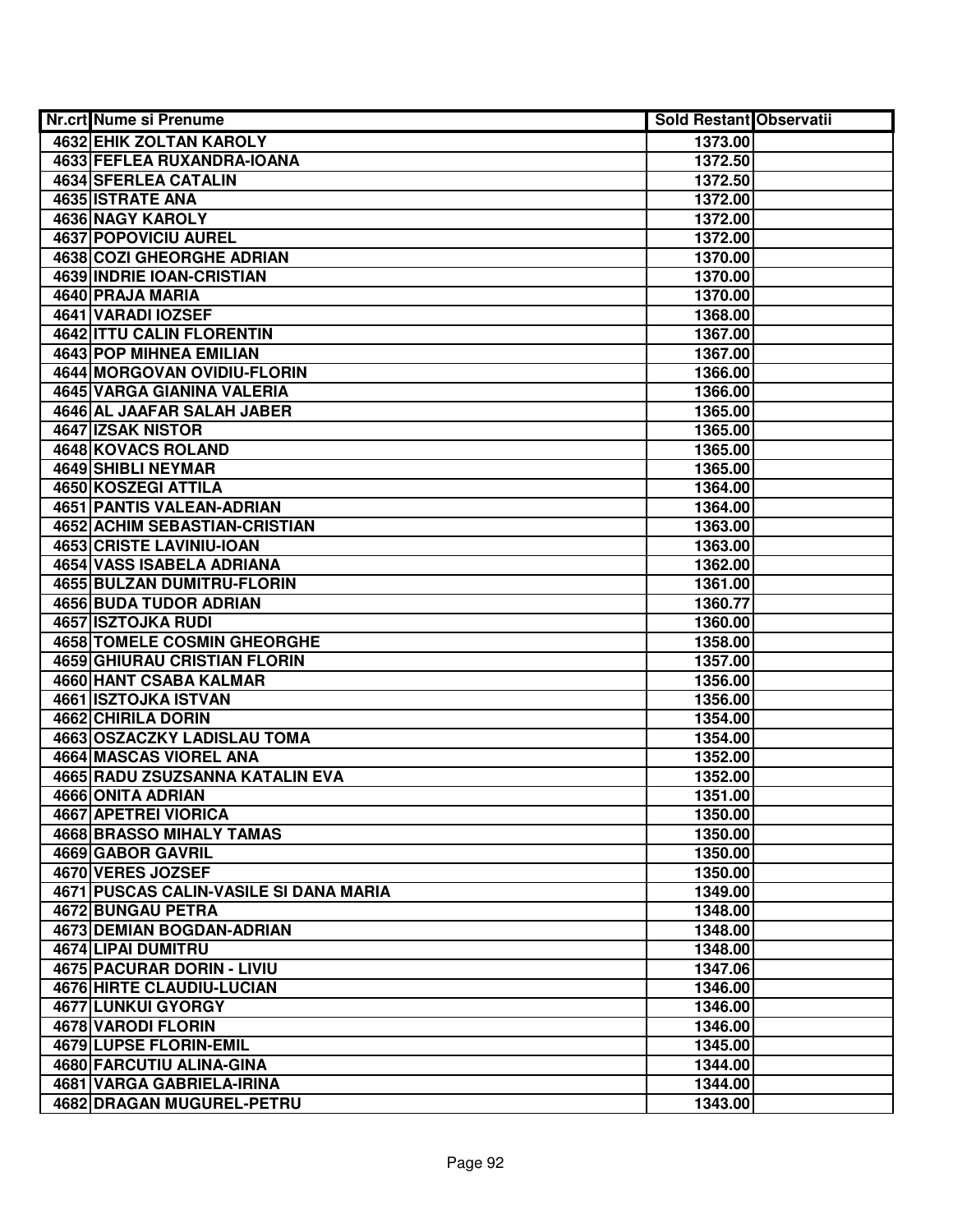| Nr.crt Nume si Prenume                                      | <b>Sold Restant Observatii</b> |  |
|-------------------------------------------------------------|--------------------------------|--|
| <b>4683 PUIE VIOLETA-FLORINA SI NICOLAE</b>                 | 1343.00                        |  |
| 4684 HOLLO-CSEJTEI LADISLAU-BARNA                           | 1341.00                        |  |
| 4685 STANESCU NEONILA ALEXANDRA ADRIANA                     | 1340.71                        |  |
| 4686 KAJCZA ELISABETA                                       | 1340.00                        |  |
| <b>4687 MAN IOAN</b>                                        | 1340.00                        |  |
| 4688 POPUTE VALENTIN-TUDOR                                  | 1340.00                        |  |
| 4689 VARGA IOAN                                             | 1340.00                        |  |
| <b>4690 BIRTA FERENC FLORIAN</b>                            | 1339.59                        |  |
| 4691 TINCAU DELIA P.F.A.                                    | 1339.00                        |  |
| <b>4692 BULE FLORIAN</b>                                    | 1336.00                        |  |
| 4693 NACA IOANA-MARIANA                                     | 1336.00                        |  |
| <b>4694 HORVATH EVA</b>                                     | 1335.00                        |  |
| <b>4695 ZBIRCEA IOAN GABRIEL</b>                            | 1334.00                        |  |
| 4696 BALAJ ADRIAN CLAUDIU                                   | 1333.00                        |  |
| 4697 BARTA ISTVAN                                           | 1330.00                        |  |
| 4698 COLTE IOAN-DANIEL SI DANIELA                           | 1330.00                        |  |
| 4699 MATEIU OVIDIU STEFAN                                   | 1330.00                        |  |
| 4700 MUT MARIUS-CORNEL                                      | 1330.00                        |  |
| 4701 SOTIUT IRINA                                           | 1329.00                        |  |
| <b>4702 SZUCS BORBALA-VIORICA</b>                           | 1329.00                        |  |
| 4703 UNGUR VIOREL-OCTAVIAN                                  | 1329.00                        |  |
| <b>4704 PARANICI CONSTANTIN</b>                             | 1328.00                        |  |
| 4705 CHICHINEJDI DAVID                                      | 1327.76                        |  |
| 4706 VESA DUMITRU                                           | 1327.68                        |  |
| 4707 PENZES IOAN SI MARGARETA                               | 1327.00                        |  |
| 4708 CIURAR AURICA                                          | 1325.00                        |  |
| 4709 GABOR MATEI                                            | 1325.00                        |  |
| 4710 PAJZOS CSABA                                           | 1325.00                        |  |
| 4711 ROSTAS CRENGUTA                                        | 1325.00                        |  |
| 4712 BUTNARASU IOANA                                        | 1324.04                        |  |
| 4713 BABAN CIPRIAN - CABINET DE AVOCAT                      | 1324.00                        |  |
| 4714 REZMUVES IOSIF                                         | 1324.00                        |  |
| 4715 JURCA GHEORGHE SI MARIANA                              | 1323.00                        |  |
| 4716 SOLAR IOANA-MIHAELA                                    | 1323.00                        |  |
| <b>4717 PACALA IOAN-ALEXANDRU</b>                           | 1322.00                        |  |
| 4718 BIRO MARIA MAGDOLNA                                    | 1320.00                        |  |
| 4719 BROZBAN STELIAN-STEFAN                                 | 1320.00                        |  |
| 4720 DUDOMA SANDOR SI MARIANA-ANETA                         | 1320.00                        |  |
| 4721 FARKAS TIBERIU                                         | 1320.00                        |  |
| 4722 HULEA PETRU SI FLOARE                                  | 1320.00                        |  |
| 4723 MILIAN-SACULTET ALINA-FLORENTINA                       | 1320.00                        |  |
| 4724 PALLO IZABELLA INT. IND.                               | 1320.00                        |  |
| 4725 POPA IOAN                                              | 1320.00                        |  |
| 4726 DUMITRASCU ALIN-GHEORGHE                               | 1319.00                        |  |
| 4727 DODA FLAVIU-SORIN SI DELIA                             | 1318.00                        |  |
| 4728 LUPSA LUCIAN BOGDAN                                    | 1316.00                        |  |
| 4729 VARGA MONIKA-ALIZ                                      | 1316.00                        |  |
| 4730 TEUSDEA LIVIU                                          | 1315.00                        |  |
| 4731 MICU MIHAI                                             | 1314.50                        |  |
| 4732 BONILLO-BERNAL FRANCISCO SI HERNANDEZ SANTANDER MANUEL | 1313.00                        |  |
| 4733 VIDICAN CORINA-MARIANA                                 | 1313.00                        |  |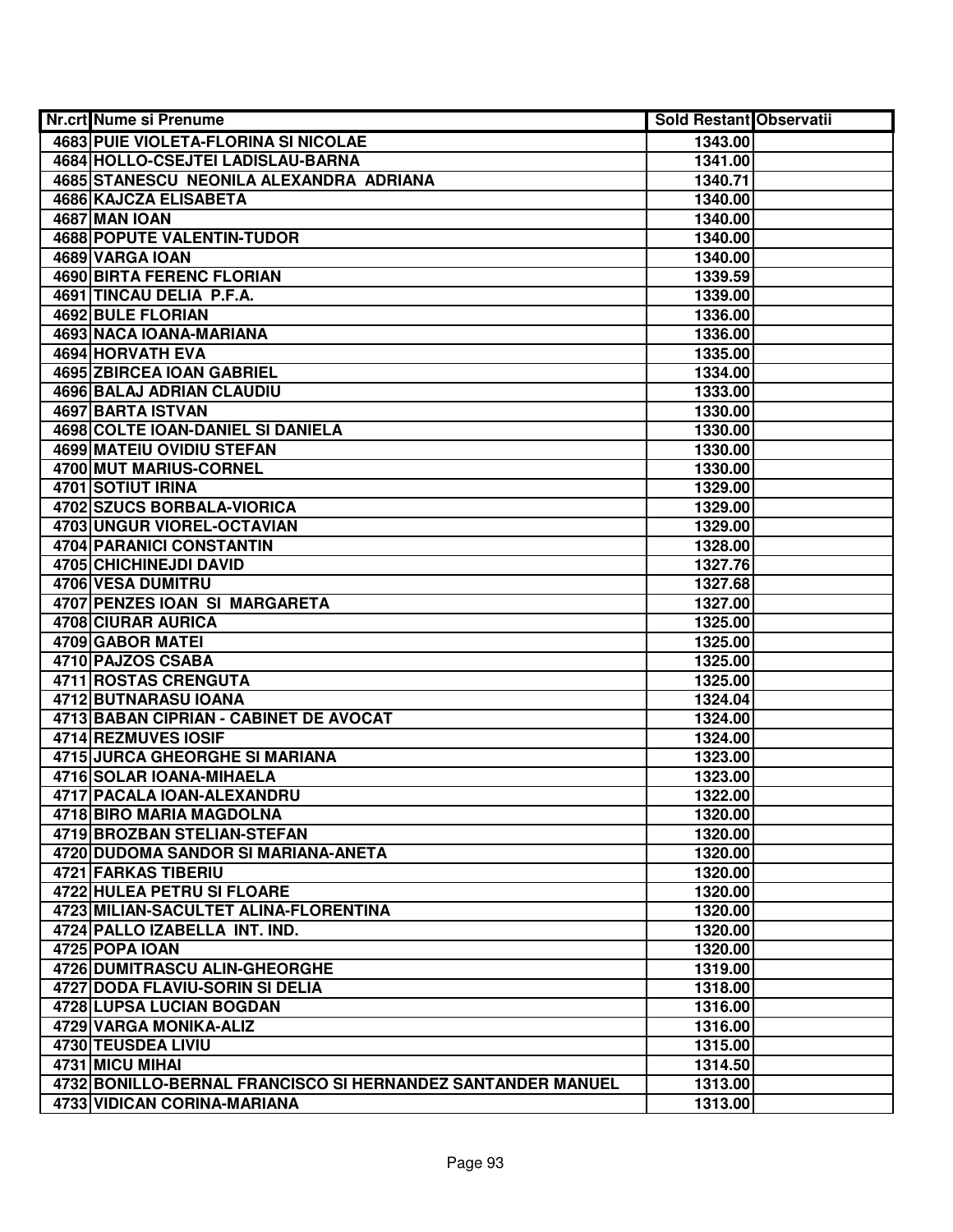| Nr.crt Nume si Prenume                     | <b>Sold Restant Observatii</b> |  |
|--------------------------------------------|--------------------------------|--|
| 4734 INDRIE CORNEL                         | 1311.00                        |  |
| <b>4735 MISAROS SERBAN-FLAVIU</b>          | 1310.00                        |  |
| 4736 OROS GHEORGHE                         | 1310.00                        |  |
| 4737 BRAN FLORIAN                          | 1308.00                        |  |
| 4738 POP DANIEL GRIGORIU                   | 1306.00                        |  |
| 4739 RIF SIMONA-FLORENITNA                 | 1304.00                        |  |
| 4740 VARGA NICOLAE                         | 1304.00                        |  |
| 4741 CROITORU ROBERT                       | 1302.00                        |  |
| 4742 OLAR SEBASTIAN                        | 1302.00                        |  |
| <b>4743 UVEGHES BOGDAN-DACIAN</b>          | 1302.00                        |  |
| <b>4744 BUIBAS ADRIAN-DORIN</b>            | 1301.00                        |  |
| 4745 HALACU GABRIELA                       | 1301.00                        |  |
| 4746 ZAH LIA                               | 1301.00                        |  |
| <b>4747 BARBURA MIRCEA VLAD</b>            | 1300.00                        |  |
| 4748 BOKA GHEORGHE                         | 1300.00                        |  |
| 4749 CHIFIRIUC GHEORGHE                    | 1300.00                        |  |
| 4750 GABOR MARIA                           | 1300.00                        |  |
| 4751 GHIURO CIPRIAN-ADRIAN                 | 1300.00                        |  |
| 4752 GORDAN MARIUS CASIAN SI FLORICA-LIANA | 1300.00                        |  |
| 4753 HODUT-FASIE NICOLINA                  | 1300.00                        |  |
| 4754 LAKATOS AUGUSTIN                      | 1300.00                        |  |
| 4755 PAP GILDA                             | 1300.00                        |  |
| 4756 TOTH ANA-NICOLETA                     | 1300.00                        |  |
| 4757 TRIFAN MIRCEA                         | 1300.00                        |  |
| 4758 VARGA JANOS                           | 1300.00                        |  |
| 4759 VARGA ZOLTAN                          | 1300.00                        |  |
| <b>4760 VENTEL ANDRAS</b>                  | 1300.00                        |  |
| 4761 SIRCA CRISTIAN-MARIUS                 | 1299.02                        |  |
| 4762 CISMAS MARCEL ENESCU                  | 1299.00                        |  |
| 4763 BODOGAI PETRE-MIREL                   | 1298.00                        |  |
| 4764 POPA CARMEN- TEODORA                  | 1297.00                        |  |
| 4765 BRUDASCA STEFAN-DANUT                 | 1296.00                        |  |
| 4766 BUZDUG DAN                            | 1295.00                        |  |
| <b>4767 DOCZI FRANCISC-FLORIN</b>          | 1295.00                        |  |
| 4768 GABOR GAVRIL                          | 1295.00                        |  |
| 4769 JUNC TUNDE                            | 1294.00                        |  |
| <b>4770 ANANI GEORGE-CRISTIAN</b>          | 1293.00                        |  |
| 4771 NAGY ANDRAS                           | 1291.00                        |  |
| <b>4772 TUDUK VIORICA-MARIA</b>            | 1291.00                        |  |
| 4773 BARTA ILDIKO                          | 1290.00                        |  |
| 4774 BOCSA MIRCEA-OVIDIU SI MONICA         | 1290.00                        |  |
| <b>4775 COITA SERGIU-EUGEN</b>             | 1290.00                        |  |
| 4776 DUCA IONEL                            | 1290.00                        |  |
| 4777 GEREBENES GIZELLA                     | 1290.00                        |  |
| 4778 KISS MIKLOS                           | 1290.00                        |  |
| 4779 POZSONYI ANETA-MARGARETA              | 1290.00                        |  |
| 4780 ROSTAS EVA                            | 1290.00                        |  |
| 4781 VARGA ANDREI                          | 1290.00                        |  |
| 4782 COITA FLAVIU-GLAD                     | 1289.00                        |  |
| 4783 KOPAR KALMAN                          | 1289.00                        |  |
| 4784 PETRICAS GHEORGHE                     | 1288.00                        |  |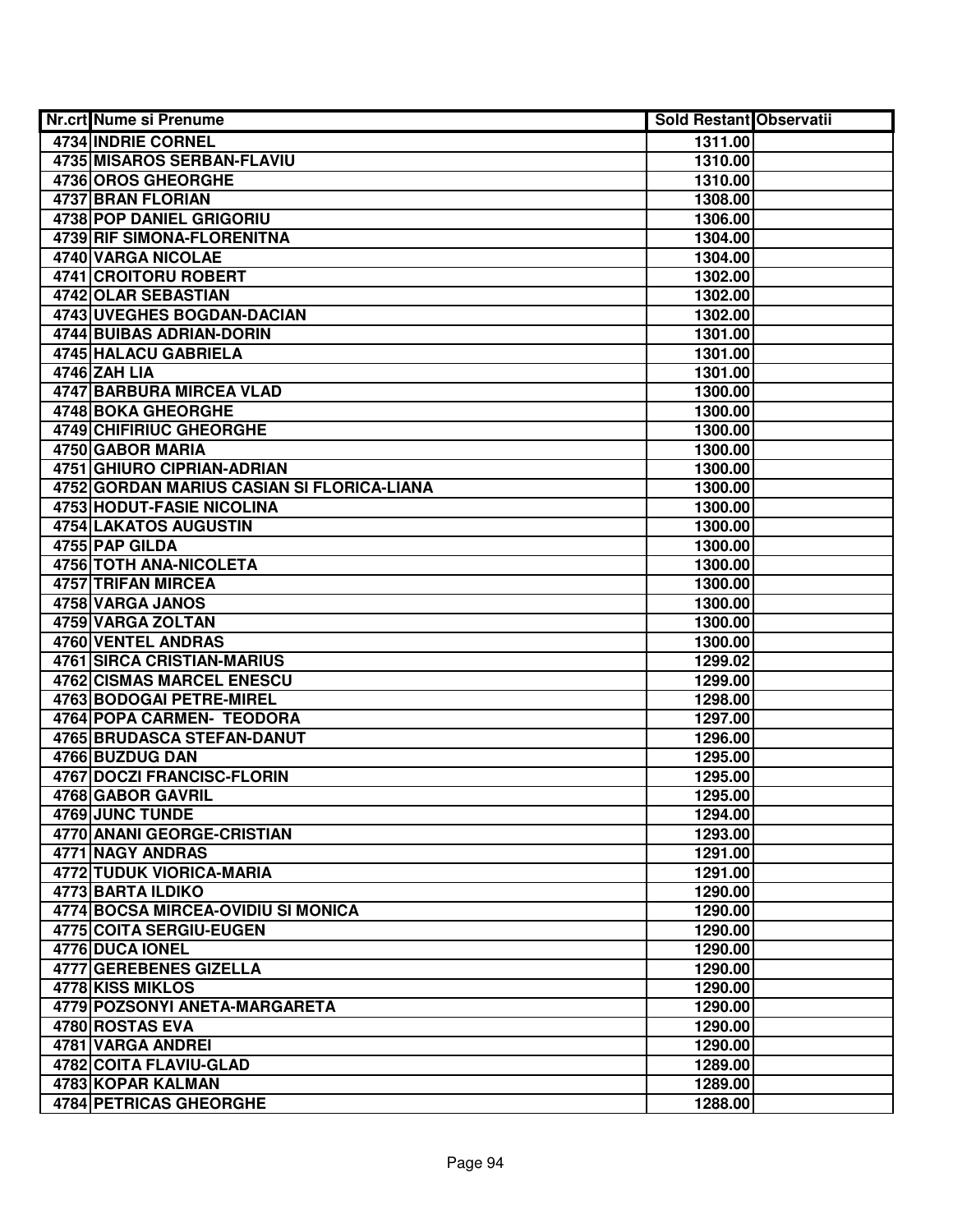| Nr.crt Nume si Prenume                | <b>Sold Restant Observatii</b> |  |
|---------------------------------------|--------------------------------|--|
| 4785 POPA SORIN                       | 1287.16                        |  |
| <b>4786 DELIMAN VIORICA</b>           | 1286.00                        |  |
| 4787 GULES SERGIU-IONUT               | 1286.00                        |  |
| 4788 TORJA ALIN-IOAN                  | 1286.00                        |  |
| 4789 LESAK SANDOR                     | 1285.00                        |  |
| 4790 POPSA SILVIU-DOREL               | 1285.00                        |  |
| 4791 TOROK ALBERT                     | 1285.00                        |  |
| 4792 HAPA ELVIS MARIUS                | 1284.86                        |  |
| 4793 OLAR ALEXANDRU                   | 1284.00                        |  |
| 4794 SALAJEAN OVIDIU-DUMITRU          | 1284.00                        |  |
| 4795 VASILE GIGEL-BOGDAN              | 1283.79                        |  |
| 4796 CICU NICOLETA LACRIMIOARA        | 1282.00                        |  |
| 4797 ISZTOIKA GAVRIL                  | 1282.00                        |  |
| 4798 KOVACS MAGDOLNA                  | 1282.00                        |  |
| 4799 DOBOS ISTVAN                     | 1281.00                        |  |
| 4800 NAGY ANDREI-CRISTIAN             | 1281.00                        |  |
| 4801 CHETAN IOAN DANIEL               | 1280.00                        |  |
| 4802 MANGRA FLORIN                    | 1280.00                        |  |
| <b>4803 MIHUTIU IOAN-MIHAI</b>        | 1280.00                        |  |
| 4804 OBERMAJER EVA                    | 1280.00                        |  |
| 4805 PLES OVIDIU                      | 1280.00                        |  |
| <b>4806 BULBUCA TEODOR</b>            | 1278.00                        |  |
| 4807 NAGY ZOIA LENCHE LUCIA SI STEFAN | 1278.00                        |  |
| 4808 VESZPREMI ZOLTAN LASZLO          | 1277.00                        |  |
| 4809 SZOKE ANGELA                     | 1276.00                        |  |
| 4810 GEORGESCU ANA-MARIA              | 1275.00                        |  |
| 4811 MERA CIPRIAN-ALIN                | 1275.00                        |  |
| 4812 SERES IOSIF                      | 1275.00                        |  |
| 4813 CRET MARIA-CARMEN                | 1274.00                        |  |
| 4814 POP RADU-ILIE                    | 1273.00                        |  |
| 4815 SZERZO IDA                       | 1273.00                        |  |
| 4816 FULOP ISTVAN                     | 1271.29                        |  |
| <b>4817 IAMBOR TEODOR-LUCIAN</b>      | 1271.08                        |  |
| <b>4818 CHIRICA GABRIEL-ATTILA</b>    | 1270.00                        |  |
| 4819 BOTA MIHAI ADRIAN                | 1268.00                        |  |
| 4820 BUDAU ILCA                       | 1267.97                        |  |
| <b>4821 PERTICAS GEORGE-CALIN</b>     | 1267.00                        |  |
| 4822 CIARNAU ETELCA-IBOLYA            | 1266.00                        |  |
| 4823 SAVA VASILE SI ILEANA-ALEXANDRA  | 1266.00                        |  |
| 4824 GABOR ECATERINA                  | 1265.00                        |  |
| 4825 IONESCU OTILIA-MONICA            | 1265.00                        |  |
| 4826 POPOVICI ALEXANDRA-DELIA         | 1265.00                        |  |
| <b>4827 VENTEL OLIMPIA</b>            | 1263.00                        |  |
| <b>4828 BOLDIS LUMINITA-GEORGETA</b>  | 1262.00                        |  |
| 4829 ANDOR OLIMPIA-GABRIELA           | 1261.00                        |  |
| 4830 MATEAS TRAIAN SORIN              | 1261.00                        |  |
| 4831 FODOR GHEORGHE                   | 1260.00                        |  |
| 4832 BANCSA VIORICA                   | 1259.00                        |  |
| 4833 BUGHIU FLORENTINA MIHAELA        | 1259.00                        |  |
| 4834 NEDITA CARMEN-LIGIA              | 1257.00                        |  |
| 4835 OTVOS GAVRIL SI GHETE MARIAN     | 1257.00                        |  |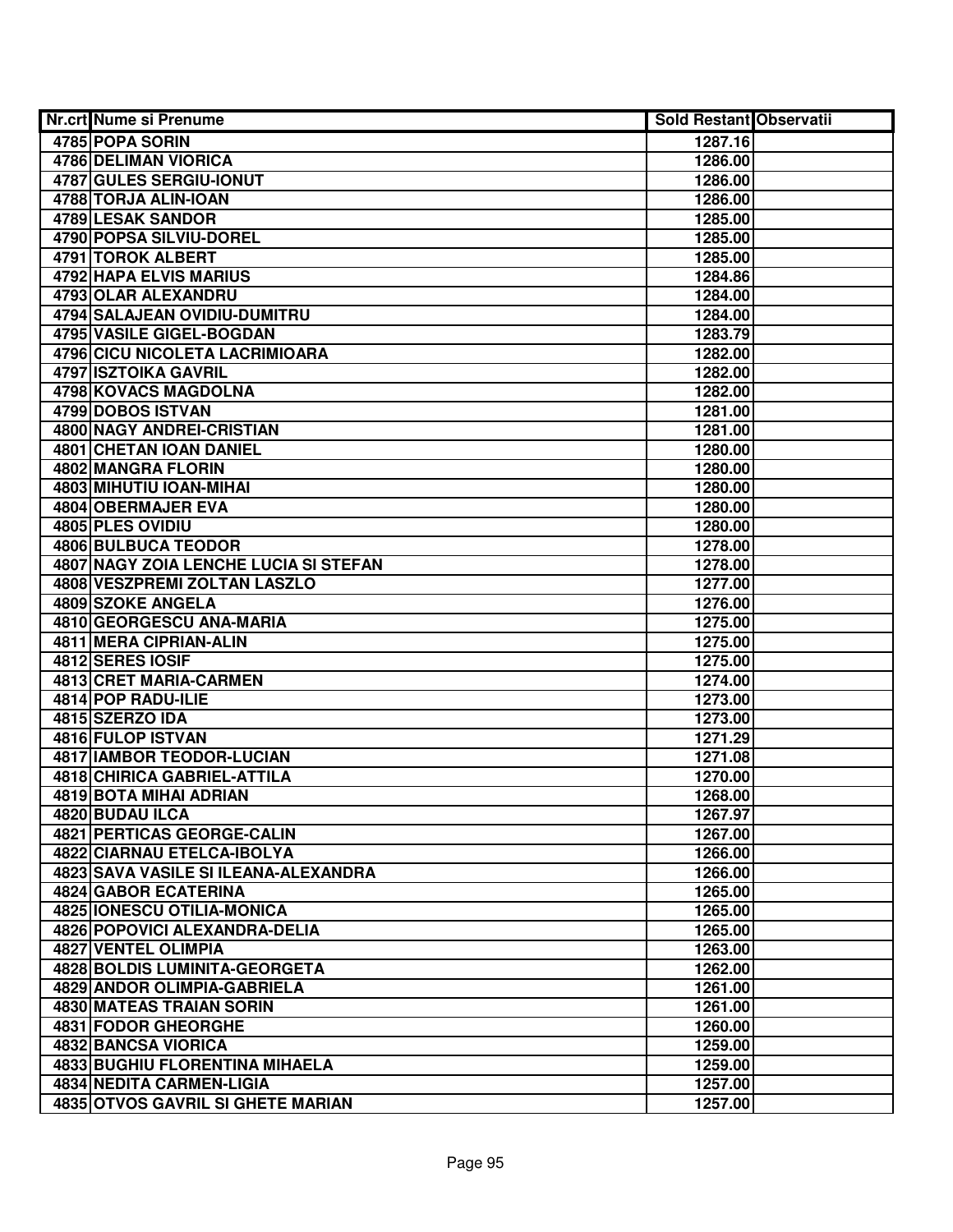| Nr.crt Nume si Prenume                      | Sold Restant Observatii |  |
|---------------------------------------------|-------------------------|--|
| 4836 TON IOSIF                              | 1257.00                 |  |
| <b>4837 CHEREGI FLORIN-MARIUS</b>           | 1256.00                 |  |
| 4838 CIOBAN-JUNC MARIUS-VASILE              | 1256.00                 |  |
| 4839 P.F.A.SIRCA MIHAELA-FLORICA            | 1256.00                 |  |
| 4840 STROE-DURINA CATALIN-MIHAI SI CRISTINA | 1256.00                 |  |
| 4841 FLORUTA MARIA-CLAUDIA                  | 1255.00                 |  |
| 4842 GABOR MINDRA                           | 1254.00                 |  |
| 4843 II.I. FIZESAN RAMONA NICOLETA          | 1254.00                 |  |
| 4844 PURDA ADRIAN VIOREL                    | 1254.00                 |  |
| <b>4845 TOTH IOLANDA</b>                    | 1253.00                 |  |
| <b>4846 JAKOB RAMONA</b>                    | 1251.00                 |  |
| <b>4847 TOIA-CRET NICOLAE SI DORINA</b>     | 1251.00                 |  |
| 4848 VASADI SIMONA-FLORINA                  | 1251.00                 |  |
| 4849 BALINT IONUT                           | 1250.00                 |  |
| 4850 BERKE TIBOR                            | 1250.00                 |  |
| <b>4851 BONCEA OCTAVIAN DUMITRU</b>         | 1250.00                 |  |
| 4852 COSTA IOAN                             | 1250.00                 |  |
| 4853 COSTEA CRISTIAN-DANUT PFA              | 1250.00                 |  |
| <b>4854 DEAK KRISTOF</b>                    | 1250.00                 |  |
| <b>4855 DUMEA DANIEL VIOREL</b>             | 1250.00                 |  |
| 4856 IGNA RADU IOAN                         | 1250.00                 |  |
| 4857 KAJCZA DIANA                           | 1250.00                 |  |
| 4858 LUPSE SERGIU-ROBERTO                   | 1250.00                 |  |
| 4859 MAKAI VINCZE-LORANT                    | 1250.00                 |  |
| 4860 MATEA IOAN IOSIF                       | 1250.00                 |  |
| 4861 MATYASI ROBERT                         | 1250.00                 |  |
| 4862 MEZEI ESZTER                           | 1250.00                 |  |
| 4863 ORBAN CARMEN- ADINA                    | 1250.00                 |  |
| 4864 PATAKI FELIX-FERENCZ                   | 1250.00                 |  |
| <b>4865 POP IOAN</b>                        | 1250.00                 |  |
| <b>4866 PRAGE ADRIAN GHEORGHE</b>           | 1250.00                 |  |
| 4867 PURGE EMANUEL                          | 1250.00                 |  |
| 4868 SACUI CALIN-CONSTANTIN                 | 1250.00                 |  |
| 4869 SZTOIKA STEFAN CSABA                   | 1250.00                 |  |
| <b>4870 TURCUS TEOFIL</b>                   | 1250.00                 |  |
| 4871 ARDELEAN ANGELA                        | 1249.00                 |  |
| 4872 BERES EMIL                             | 1248.00                 |  |
| 4873 CIARNAU ANCA CRISTINA                  | 1247.14                 |  |
| 4874 ANTAL ZSENI-LENKE                      | 1247.00                 |  |
| 4875 BURCIA GAVRIL                          | 1247.00                 |  |
| 4876 GASCA NICOLAE-DANIEL                   | 1247.00                 |  |
| <b>4877 SALAJAN MARIUS ADRIAN</b>           | 1247.00                 |  |
| 4878 SZABO CSABA-ATTILA                     | 1246.00                 |  |
| 4879 BOT MARIA-CAROLINA                     | 1245.00                 |  |
| 4880 CINDEA MARIN                           | 1245.00                 |  |
| 4881 MATEI DANIEL                           | 1245.00                 |  |
| 4882 MINZ GEORGE-DACIAN                     | 1245.00                 |  |
| 4883 SZALAI LASZLO                          | 1245.00                 |  |
| 4884 FLOREA TUDOREL                         | 1243.00                 |  |
| 4885 FILIMON ALEXANDRU                      | 1242.00                 |  |
| 4886 TERHES ALIN-AUGUSTIN                   | 1242.00                 |  |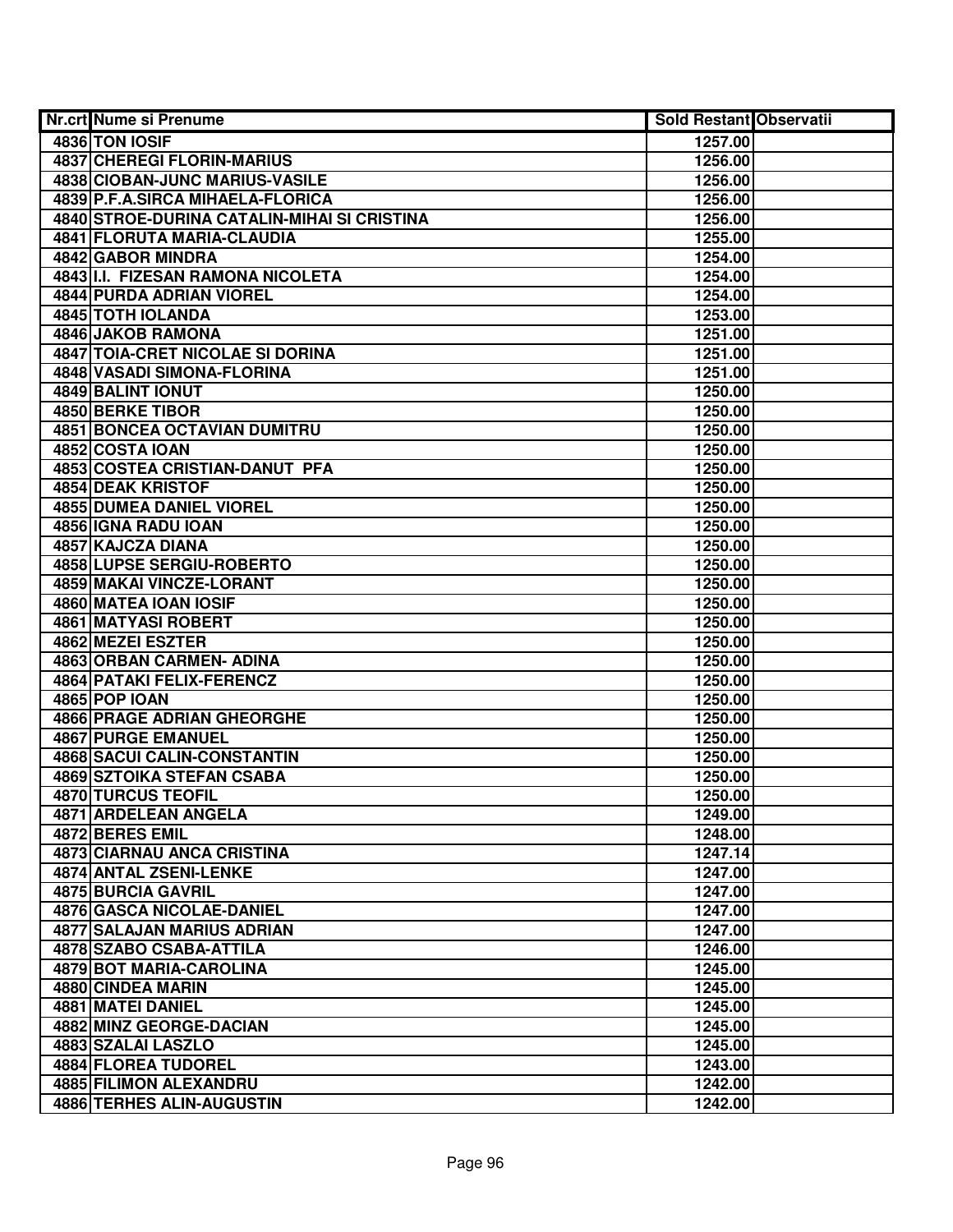| Nr.crt Nume si Prenume                  | <b>Sold Restant Observatii</b> |  |
|-----------------------------------------|--------------------------------|--|
| <b>4887 FERAR VIOREL SI FLOARE</b>      | 1241.00                        |  |
| 4888 BOKA BARNA                         | 1240.00                        |  |
| 4889 CORDOVAN VIOLA-RENATA              | 1240.00                        |  |
| 4890 GULER IOAN SI ANGELA               | 1240.00                        |  |
| 4891 MARINCAS DANIELA-MIRELA            | 1240.00                        |  |
| 4892 POPA PAUL                          | 1240.00                        |  |
| 4893 ZAMA ROBERT-LAURENTIU              | 1240.00                        |  |
| 4894 INDRIES ALEXANDRA-MONICA           | 1238.09                        |  |
| <b>4895 MAKKOS ZOLTAN</b>               | 1238.00                        |  |
| 4896 CHERESI ALEXANDRU                  | 1236.00                        |  |
| <b>4897 KOVACS KINGA</b>                | 1236.00                        |  |
| 4898 PATRONEA AUREL SI MIOARA-DANIELA   | 1236.00                        |  |
| 4899 GHIURAU ALINA-MIHAELA              | 1235.00                        |  |
| 4900 SZABO GABRIEL CRISTIAN             | 1235.00                        |  |
| 4901 SZONDI GABOR                       | 1235.00                        |  |
| 4902 TAKACS TAMAS-PAVEL SI TEREZIA      | 1235.00                        |  |
| 4903 CHEREGI FLORIN                     | 1234.00                        |  |
| 4904 PETER ANDA- CORNELIA SI CAROL      | 1234.00                        |  |
| 4905 AL MAHMOUD ZENAIDA MELANIA         | 1233.00                        |  |
| 4906 BERTI PARDALIAN                    | 1233.00                        |  |
| 4907 DAVID ILEANA                       | 1233.00                        |  |
| 4908 GHEORGHIES CATALIN                 | 1233.00                        |  |
| 4909 HORVATH IZABELLA-MELINDA           | 1233.00                        |  |
| 4910 REIZ CSABA ANTAL                   | 1233.00                        |  |
| 4911 BIRTA ISTVAN TAMAS                 | 1232.63                        |  |
| 4912 MUSCU RAMONA CORINA                | 1232.00                        |  |
| 4913 VERES DUMITRU                      | 1231.00                        |  |
| 4914 EL HAJRI M HAMED                   | 1230.00                        |  |
| 4915 KAJCZA ZSOLT FERENCZ               | 1230.00                        |  |
| 4916 BACIU FILOFTEIA                    | 1226.00                        |  |
| 4917 ISZTOJKA GABOR                     | 1226.00                        |  |
| 4918 PURTAN TEODOR                      | 1226.00                        |  |
| <b>4919 SANDOR DUMITRU SI MAGDALENA</b> | 1226.00                        |  |
| <b>4920 TUSAN LASZLO MIKLOS</b>         | 1226.00                        |  |
| 4921 BORAC ELENA-VIERCA                 | 1224.00                        |  |
| 4922 KALMAR GABRIELA SI IOAN            | 1223.00                        |  |
| <b>4923 TIRB GEORGETA OCTAVIA</b>       | 1223.00                        |  |
| <b>4924 ARDELEAN FLORIN NELU</b>        | 1221.00                        |  |
| 4925 DOMOCOS ARON                       | 1221.00                        |  |
| 4926 LIPTAK ZOLTAN                      | 1220.17                        |  |
| 4927 BREANC GABRIEL-DANIEL              | 1220.00                        |  |
| 4928 GABOR DUMITRU                      | 1220.00                        |  |
| 4929 GEREBENES GABOR                    | 1220.00                        |  |
| 4930 IRIMIAS CLAUDIU                    | 1220.00                        |  |
| 4931 LACATUS SANDOR                     | 1220.00                        |  |
| 4932 SANYO ALOIS-IOAN                   | 1220.00                        |  |
| 4933 TRIPA IOAN MIRCEA                  | 1220.00                        |  |
| 4934 GIRZ ELISABETA                     | 1219.00                        |  |
| 4935 POP-DURINA ADRIAN-MIRCEA           | 1217.16                        |  |
| 4936 BALAZSHAZI IOAN SI ILEANA          | 1217.00                        |  |
| 4937 TIRLA FLORICA                      | 1216.00                        |  |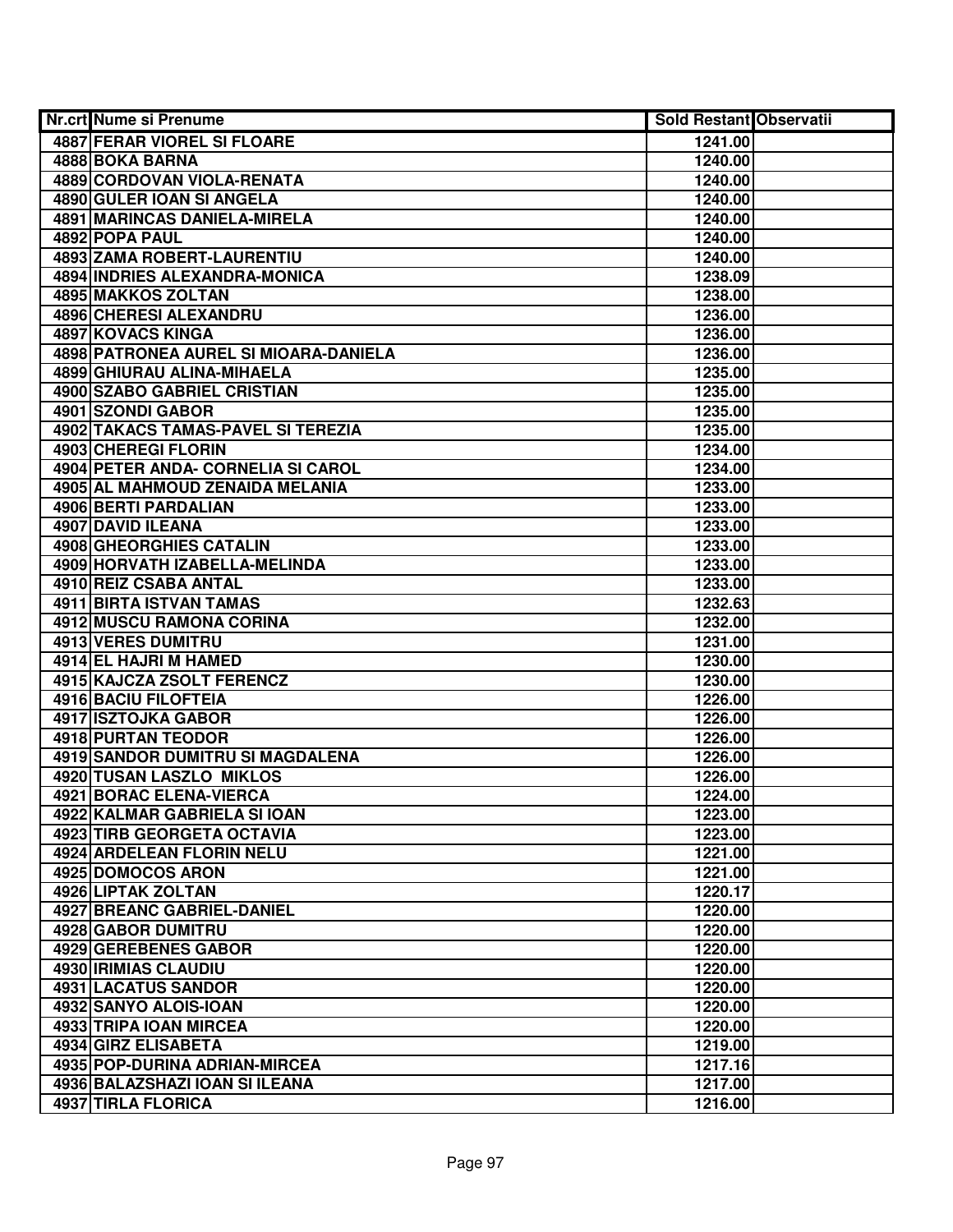| Nr.crt Nume si Prenume               | <b>Sold Restant Observatii</b> |  |
|--------------------------------------|--------------------------------|--|
| <b>4938 MIHES GHEORGHE TEOFIL</b>    | 1213.00                        |  |
| 4939 BALOGH KATALIN                  | 1212.00                        |  |
| 4940 MEZEI TIBOR CAROL               | 1212.00                        |  |
| 4941 PLESESCU IOAN                   | 1212.00                        |  |
| 4942 POP CATALINA-ALEXANDRA          | 1211.00                        |  |
| 4943 CHIORAN COSMIN-LIVIU            | 1210.00                        |  |
| 4944 MILOTAI DAVID                   | 1210.00                        |  |
| <b>4945 ARDELEAN MARIUS GHEORGHE</b> | 1207.90                        |  |
| 4946 ARANY ALEXANDRU                 | 1207.00                        |  |
| <b>4947 DANA LUCIAN DANIEL</b>       | 1205.00                        |  |
| <b>4948 TOMELE CIPRIAN-NICOLAE</b>   | 1202.34                        |  |
| 4949 DAESCU OVIDIU-CONSTANTIN        | 1201.00                        |  |
| <b>4950 POPP NATALIA</b>             | 1201.00                        |  |
| 4951 AWAN SULTAN MUHAMMAD AITTZAZ    | 1200.00                        |  |
| 4952 AWAWDIN ALI                     | 1200.00                        |  |
| 4953 BALOG LASZLO-FERENCZ            | 1200.00                        |  |
| 4954 BARTA ATTILA                    | 1200.00                        |  |
| 4955 BERES GHIZELA                   | 1200.00                        |  |
| 4956 BIRTA GYORGY-ZSOLT              | 1200.00                        |  |
| <b>4957 BONTA MARIUS DUMITRU</b>     | 1200.00                        |  |
| 4958 CIUNTU GHEORGHE-GABRIEL         | 1200.00                        |  |
| 4959 DEJEU ALIN                      | 1200.00                        |  |
| 4960 FARCAS ADRIAN SORIN             | 1200.00                        |  |
| 4961 GANGOS SORIN-FLORIN             | 1200.00                        |  |
| 4962 GAVRILA ALIN-ROBERT             | 1200.00                        |  |
| 4963 GEORGESCU DANIEL                | 1200.00                        |  |
| 4964 HALASZ PETER-ATTILA             | 1200.00                        |  |
| 4965 HEGEDUS LADISLAU                | 1200.00                        |  |
| 4966 HORVATH ALEXANDRU               | 1200.00                        |  |
| 4967 JOBAGY MIRELA-MARCELA           | 1200.00                        |  |
| 4968 KASSAI ALIN-LUDOVIC             | 1200.00                        |  |
| 4969 KERESZTES ISTVAN                | 1200.00                        |  |
| 4970 LESAK MARIA                     | 1200.00                        |  |
| 4971 MEER MUHAMMAD SHABBIR AHMAD     | 1200.00                        |  |
| <b>4972 NICORUT AURELIAN</b>         | 1200.00                        |  |
| 4973 ONYENOBI CHUKWUNYERE EMMANUEL   | 1200.00                        |  |
| 4974 OTVOS SURAJ CRISTIAN            | 1200.00                        |  |
| <b>4975 PATINTARU MIHAI</b>          | 1200.00                        |  |
| 4976 RADA IONUT ALEXANDRU            | 1200.00                        |  |
| 4977 SILAGHI GAVRIL                  | 1200.00                        |  |
| 4978 SONEA SEBASTIAN-IOAN            | 1200.00                        |  |
| 4979 STRANGO VLADUT-NICOLAE          | 1200.00                        |  |
| 4980 SZABO JANOS CSONGOR             | 1200.00                        |  |
| <b>4981 TASNADE DUMITRU</b>          | 1200.00                        |  |
| 4982 YOUNAS MOHAMMAD                 | 1200.00                        |  |
| 4983 BERE TEODORA-MARIANA            | 1199.00                        |  |
| 4984 GABOR GABOR                     | 1199.00                        |  |
| 4985 JURCUT FLORIAN                  | 1198.00                        |  |
| 4986 CERNEA RAMONA                   | 1196.00                        |  |
| 4987 BILA PAUL-SEBASTIAN             | 1195.00                        |  |
| 4988 BUDA ANDREI                     | 1195.00                        |  |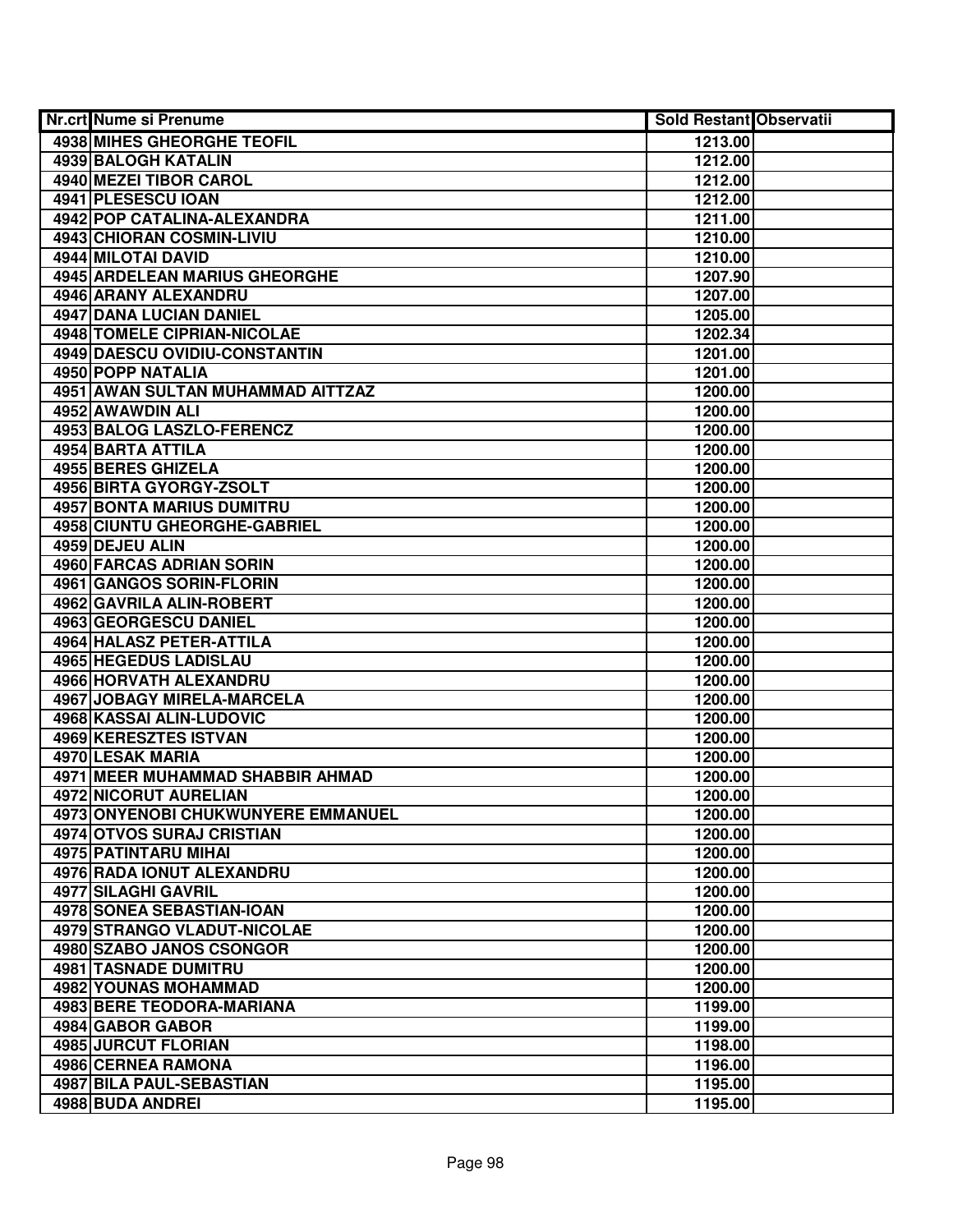| <b>Nr.crt Nume si Prenume</b>                     | <b>Sold Restant Observatii</b> |  |
|---------------------------------------------------|--------------------------------|--|
| 4989 BURESCU DANIELA-ROXANA                       | 1195.00                        |  |
| 4990 RETI ISTVAN                                  | 1195.00                        |  |
| <b>4991 STATE PASCARIU VALERIAN</b>               | 1195.00                        |  |
| 4992 COLEMAN BRISTENA-OLIVIA                      | 1194.00                        |  |
| 4993 PARA SEPTIMIU-DANIEL                         | 1194.00                        |  |
| 4994 SILAGHI TIBERIU-CRISTIAN SI FLORICA-GEORGETA | 1194.00                        |  |
| 4995 BRATEANU VASILE                              | 1193.00                        |  |
| <b>4996 MATEAS FLORINA-CRINA</b>                  | 1193.00                        |  |
| <b>4997 GARBA VASILE FLORIN</b>                   | 1190.00                        |  |
| 4998 GUBA JOSZEF                                  | 1190.00                        |  |
| 4999 ISZTOIKA IOAN                                | 1190.00                        |  |
| 5000 MIHALI ANDREI                                | 1190.00                        |  |
| 5001 OROS ALEXANDRU                               | 1190.00                        |  |
| 5002 SAVITCHI SIDONIA-MELINDA                     | 1190.00                        |  |
| 5003 BAICAN PETRU-NICOLAE                         | 1189.00                        |  |
| 5004 ERBASU MIHAELA-CARMEN                        | 1189.00                        |  |
| 5005 BONCIDAI VALENTIN                            | 1186.00                        |  |
| 5006 MIKLOS SUSANA                                | 1185.00                        |  |
| 5007 MUSCAS RODICA                                | 1184.26                        |  |
| 5008 VERCHE DORU-PETRU                            | 1184.00                        |  |
| 5009 LACZKO DENIS ROLAND                          | 1183.00                        |  |
| 5010 PALOS VLAD CRISTIAN                          | 1182.50                        |  |
| 5011 ABRUDAN DANIEL                               | 1181.00                        |  |
| 5012 ARON KAROLY SI MARIA                         | 1180.00                        |  |
| 5013 POTOROACA LOREDANA-MARIANA                   | 1179.00                        |  |
| 5014 SZENTGYORGYI ERZSEBET-IULIANA                | 1178.00                        |  |
| 5015 SZTUFLIAK LASZLO-SANDOR                      | 1178.00                        |  |
| 5016 SPATAR CATALIN                               | 1177.00                        |  |
| 5017 ISTOICA TEREZ                                | 1176.00                        |  |
| 5018 MACOVEI VASILE                               | 1176.00                        |  |
| 5019 SZABO MIRCEA                                 | 1176.00                        |  |
| 5020 VARGA ROMULUS                                | 1176.00                        |  |
| 5021 FRANCU RARES-MARIUS                          | 1175.00                        |  |
| 5022 POP EMILIA                                   | 1175.00                        |  |
| 5023 PORTAN ROLAND-LASZLO                         | 1175.00                        |  |
| 5024 PARNAVELAS MARCELA                           | 1173.00                        |  |
| 5025 GABOR MATEI                                  | 1171.00                        |  |
| 5026 AMARITEI FLORIN-GABRIEL                      | 1170.00                        |  |
| 5027 BRANDAS LIVIU                                | 1170.00                        |  |
| 5028 BURCA LUCIAN ALIN                            | 1170.00                        |  |
| 5029 HORVATH ELVIRA                               | 1170.00                        |  |
| 5030 IONOI ALEXANDRU SERBAN                       | 1170.00                        |  |
| 5031 IVAN IONEL                                   | 1170.00                        |  |
| 5032 PORCOLAB ADRIAN                              | 1170.00                        |  |
| 5033 CACIORA NICOLAE PAUL                         | 1169.00                        |  |
| 5034 CSATI IOSIF                                  | 1169.00                        |  |
| 5035 BUDAI MARIUS                                 | 1168.00                        |  |
| 5036 LUDESCHER CSABA-JANOS                        | 1168.00                        |  |
| 5037 ZELINA JANOS                                 | 1168.00                        |  |
| 5038 HERING ANCA-OLIVIA                           | 1166.00                        |  |
| 5039 POPA RAUL-CIPRIAN                            | 1165.03                        |  |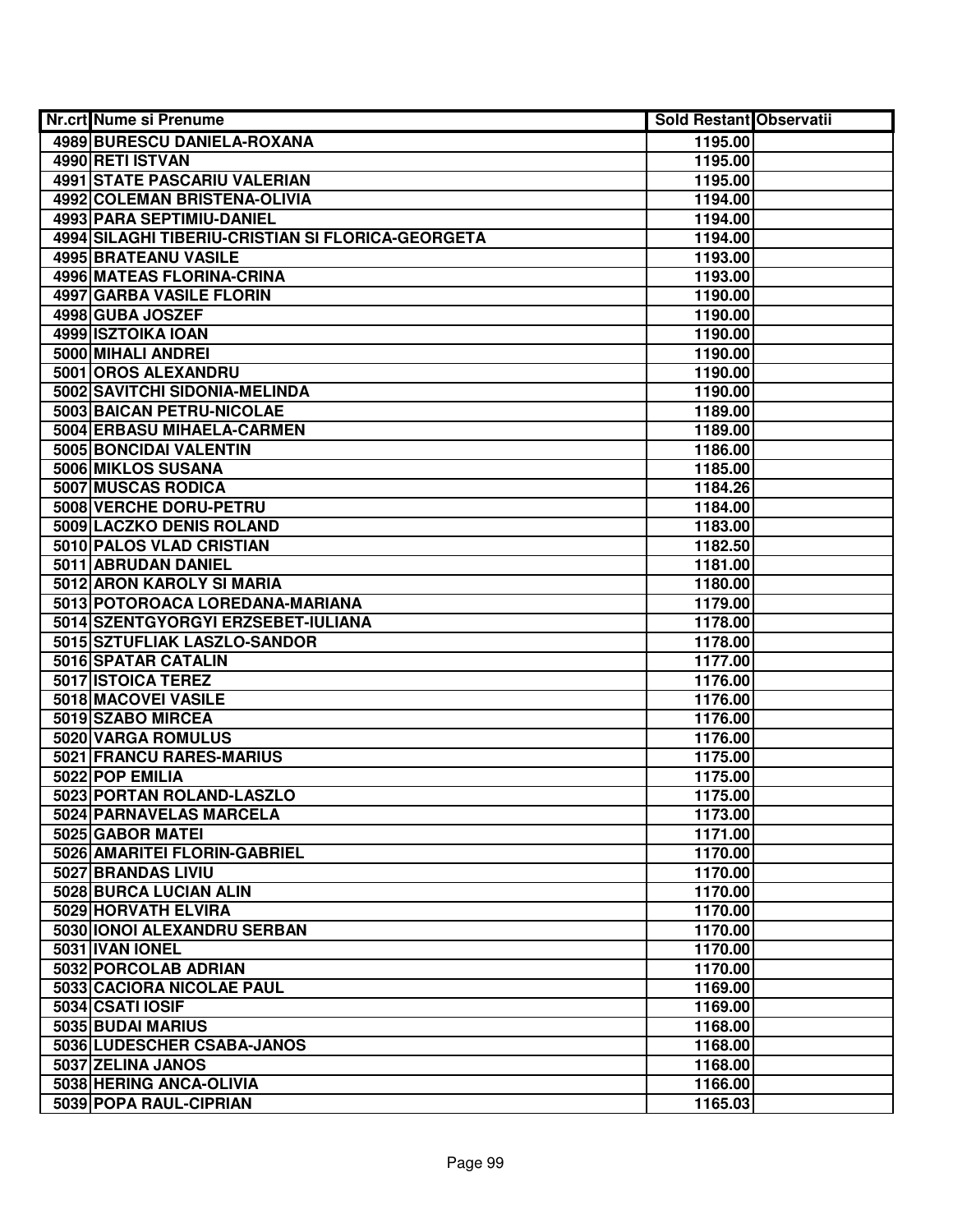| Nr.crt Nume si Prenume                       | <b>Sold Restant Observatii</b> |  |
|----------------------------------------------|--------------------------------|--|
| 5040 PETRILA MIHAI                           | 1165.00                        |  |
| 5041 SERAC CRISTINA                          | 1164.00                        |  |
| 5042 AVRAM PETRU SI VIOLETA                  | 1163.00                        |  |
| 5043 FLONTA JHONNY-DANNIEL                   | 1161.25                        |  |
| 5044 ARDELEAN PATRICIA                       | 1161.00                        |  |
| 5045 CIGHIR BOGDAN-ALEXANDRU                 | 1161.00                        |  |
| 5046 DEBRECZENI ALEXANDRU                    | 1161.00                        |  |
| <b>5047 KOVACS ZSOLT MIKLOS</b>              | 1161.00                        |  |
| 5048 MACIOLCU MARIUS-MIRCEA                  | 1161.00                        |  |
| 5049 GRUIE ROBERT-EDUARD                     | 1160.00                        |  |
| 5050 MARIES CODRUT RAZVAN                    | 1160.00                        |  |
| 5051 ROSCA MARIUS-DUMITRU                    | 1160.00                        |  |
| 5052 TOD SERGIU-DAN CAB.IND. DE INSOLVENTA   | 1160.00                        |  |
| 5053 VLAICA MARIUS                           | 1160.00                        |  |
| 5054 TRANDAFIR GHEORGHE                      | 1158.00                        |  |
| 5055 BICA DAN-GEORGE SI ANCA-VALERIA         | 1155.00                        |  |
| 5056 FURIC IOAN-CRISTIAN                     | 1155.00                        |  |
| 5057 IONESCU CORNEL                          | 1155.00                        |  |
| 5058 POP DANA-GABRIELA                       | 1153.00                        |  |
| 5059 LAZAR GABRIEL-GHEORGHE                  | 1152.51                        |  |
| 5060 BODEA DANIEL                            | 1152.00                        |  |
| 5061 OLAH ERNO-LASZLO                        | 1152.00                        |  |
| 5062 IVANOVICI MIRELA LAURA                  | 1151.50                        |  |
| 5063 CAVASDAN SEBASTIAN PATRIK               | 1150.00                        |  |
| 5064 CONSTANTIN IOANA-MARIA                  | 1150.00                        |  |
| 5065 COSTE ANDREA                            | 1150.00                        |  |
| 5066 CUCI IONUT-COSTEL                       | 1150.00                        |  |
| 5067 FARKAS NORBERT                          | 1150.00                        |  |
| 5068 FAUR REMUS-IONUT                        | 1150.00                        |  |
| 5069 FEKETE CIPRIAN MARIUS SI CORINA-MIHAELA | 1150.00                        |  |
| 5070 GROZA DAN-RONALD                        | 1150.00                        |  |
| 5071 IONESCU CATALIN                         | 1150.00                        |  |
| 5072 KOLCSAR ROMEO-JOZSEF                    | 1150.00                        |  |
| 5073 MARCUS IOAN                             | 1150.00                        |  |
| 5074 ROSTAS DINU                             | 1150.00                        |  |
| 5075 VARGA FLORIN                            | 1150.00                        |  |
| 5076 VARGA MARCEL                            | 1150.00                        |  |
| 5077 ZOT LIVIU-DANIEL                        | 1150.00                        |  |
| 5078 KERSEDI PAUL-AURELIAN                   | 1148.00                        |  |
| 5079 BLAGEA NICOLIN-LUCIAN                   | 1146.09                        |  |
| 5080 DEMIAN FLORIAN SI CORINA DOINA          | 1145.00                        |  |
| 5081 MOCSAR ZOLTAN                           | 1144.00                        |  |
| 5082 MUDURA TITUS DUMITRU                    | 1144.00                        |  |
| 5083 SZALAI ELISABETA                        | 1144.00                        |  |
| 5084 TARLA FLORIN-GHEORGHE                   | 1144.00                        |  |
| 5085 PORTAN MIRCEA-FLORIN                    | 1143.00                        |  |
| 5086 ROSTAS ARGENTINA                        | 1143.00                        |  |
| 5087 CORMOS RAUL                             | 1142.50                        |  |
| 5088 STANCA AMILIAN                          | 1141.27                        |  |
| 5089 FOGHIS VIOREL-COSMIN SI FLAVIA-IOANA    | 1141.00                        |  |
| 5090 SALEH AL MAHMOUD                        | 1141.00                        |  |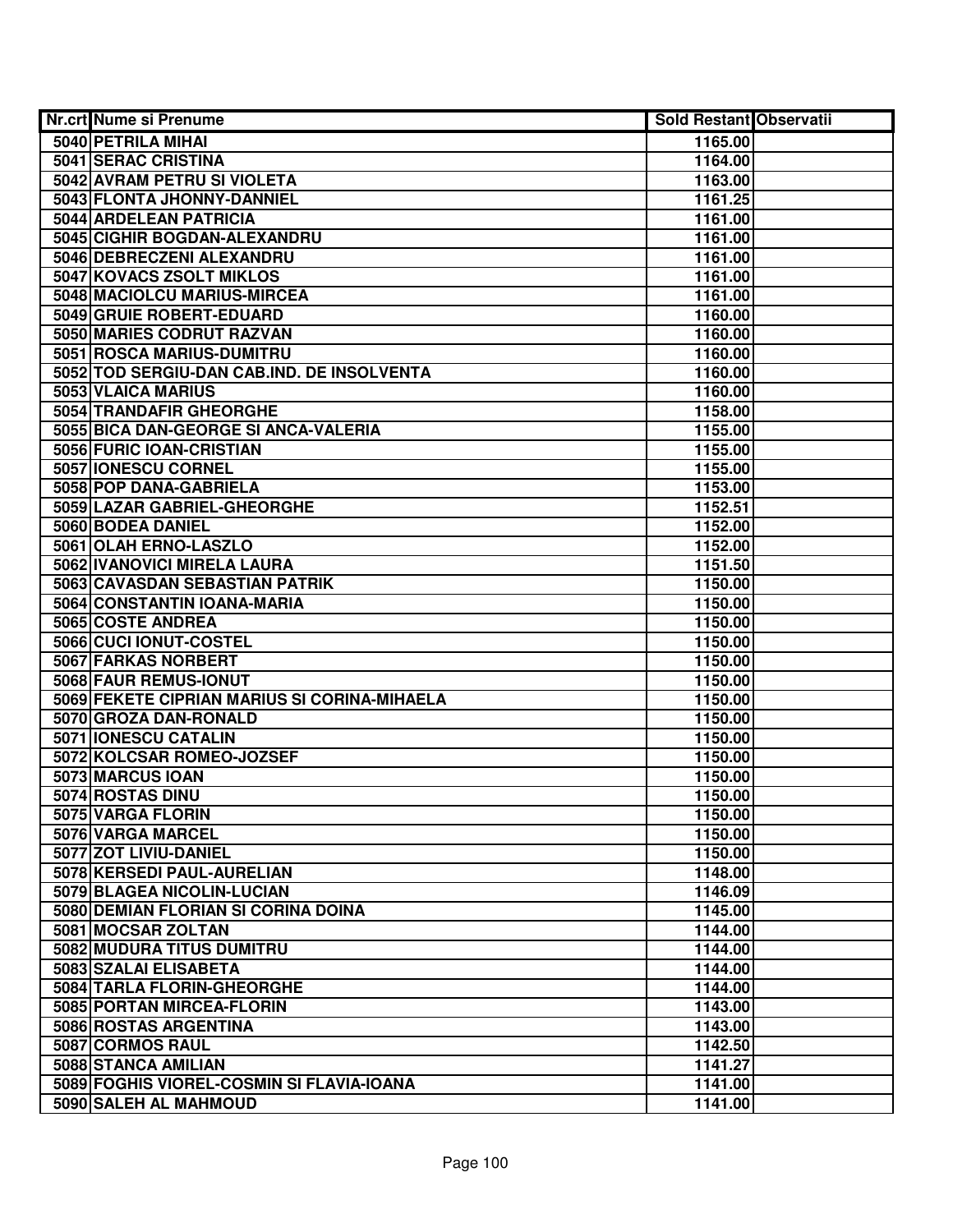| Nr.crt Nume si Prenume                         | Sold Restant Observatii |  |
|------------------------------------------------|-------------------------|--|
| 5091 VALKO VILMOS                              | 1141.00                 |  |
| 5092 BERKI ROBERT                              | 1140.00                 |  |
| 5093 BUHAS IOAN                                | 1140.00                 |  |
| 5094 CIPLEU TEOFIL                             | 1140.00                 |  |
| 5095 KEREZSI JOZSEF                            | 1140.00                 |  |
| 5096 LAZAU GHEORGHE-LEONTIN                    | 1140.00                 |  |
| 5097 OLAH STEFAN                               | 1140.00                 |  |
| 5098 SZOKE GABRIELA DANA                       | 1140.00                 |  |
| 5099 ABRUDAN LUCIAN-OVIDIU                     | 1139.00                 |  |
| 5100 ROSTAS SORIN                              | 1139.00                 |  |
| 5101 STEFANESCU LOREDANA-FLORENTINA            | 1139.00                 |  |
| 5102 ANTONICA ADRIAN-ROBERT                    | 1138.00                 |  |
| 5103 BLAGA OVIDIU-RADU                         | 1138.00                 |  |
| 5104 BOT SAMUEL                                | 1138.00                 |  |
| 5105 DIOS KAROLY-ROBERT                        | 1138.00                 |  |
| 5106 CORSEI MARIANA                            | 1137.00                 |  |
| 5107 MOLOCEA CLAUDIU-DUMITRU SI LOREDANA-LAURA | 1136.00                 |  |
| 5108 ONACA COSMIN ADRIAN                       | 1136.00                 |  |
| 5109 PLATONA GHEORGHE                          | 1135.00                 |  |
| 5110 NEDELCU SERBAN-VASILE                     | 1134.00                 |  |
| 5111 SZABO MAGDALENA-TUNDE                     | 1133.00                 |  |
| 5112 CORBANI RENATO                            | 1132.00                 |  |
| 5113 MARTIN MARCEL FLORIAN                     | 1132.00                 |  |
| 5114 OLA SANDA-LEONTINA                        | 1132.00                 |  |
| 5115 BIRAU RADU GHEORGHE                       | 1131.00                 |  |
| 5116 BODEA CALIN-SEBASTIAN                     | 1131.00                 |  |
| 5117 CURTA SERGIU-EMANUEL                      | 1130.00                 |  |
| 5118 IGNA GEORGE DARIUS                        | 1130.00                 |  |
| 5119 ISZTOICA GAVRIL                           | 1130.00                 |  |
| 5120 ISZTOIKA GETA                             | 1130.00                 |  |
| 5121 KOVACS PETER                              | 1130.00                 |  |
| 5122 MESAROS ALEXANDRU                         | 1130.00                 |  |
| 5123 MOT DANIEL-CLAUDIU                        | 1130.00                 |  |
| 5124 ROSTAS GABOR                              | 1130.00                 |  |
| 5125 STANCIU IULIU                             | 1130.00                 |  |
| 5126 SZEGHALMI NORBERT KALMAN                  | 1130.00                 |  |
| 5127 TOMA DOINA-SANDA                          | 1130.00                 |  |
| 5128 BORZASI LASZLO-CSABA                      | 1129.73                 |  |
| 5129 RUSZ CAMELIA- IOANA SI SORIN-GHEORGHE     | 1129.00                 |  |
| 5130 VARADI NICOLAE                            | 1129.00                 |  |
| 5131 CONOLOS IOAN SORIN                        | 1128.00                 |  |
| 5132 BRONT CRISTINA-GABRIELA                   | 1126.00                 |  |
| 5133 FERARU COSTEL                             | 1126.00                 |  |
| 5134 MOSINCAT DUMITRU SI DANIELA               | 1126.00                 |  |
| 5135 FINU CAMELIA LILIANA                      | 1125.00                 |  |
| 5136 GABOR RUPERT                              | 1125.00                 |  |
| 5137 HORVATH SANDOR                            | 1125.00                 |  |
| 5138 MALCZAK CEZARY ADAM                       | 1125.00                 |  |
| 5139 MONUS JOZSEF-ATTILA SI OLIVIA-DENISA      | 1125.00                 |  |
| 5140 POTLOG IOAN                               | 1125.00                 |  |
| 5141 PRECUP TUDOR VLAD                         | 1125.00                 |  |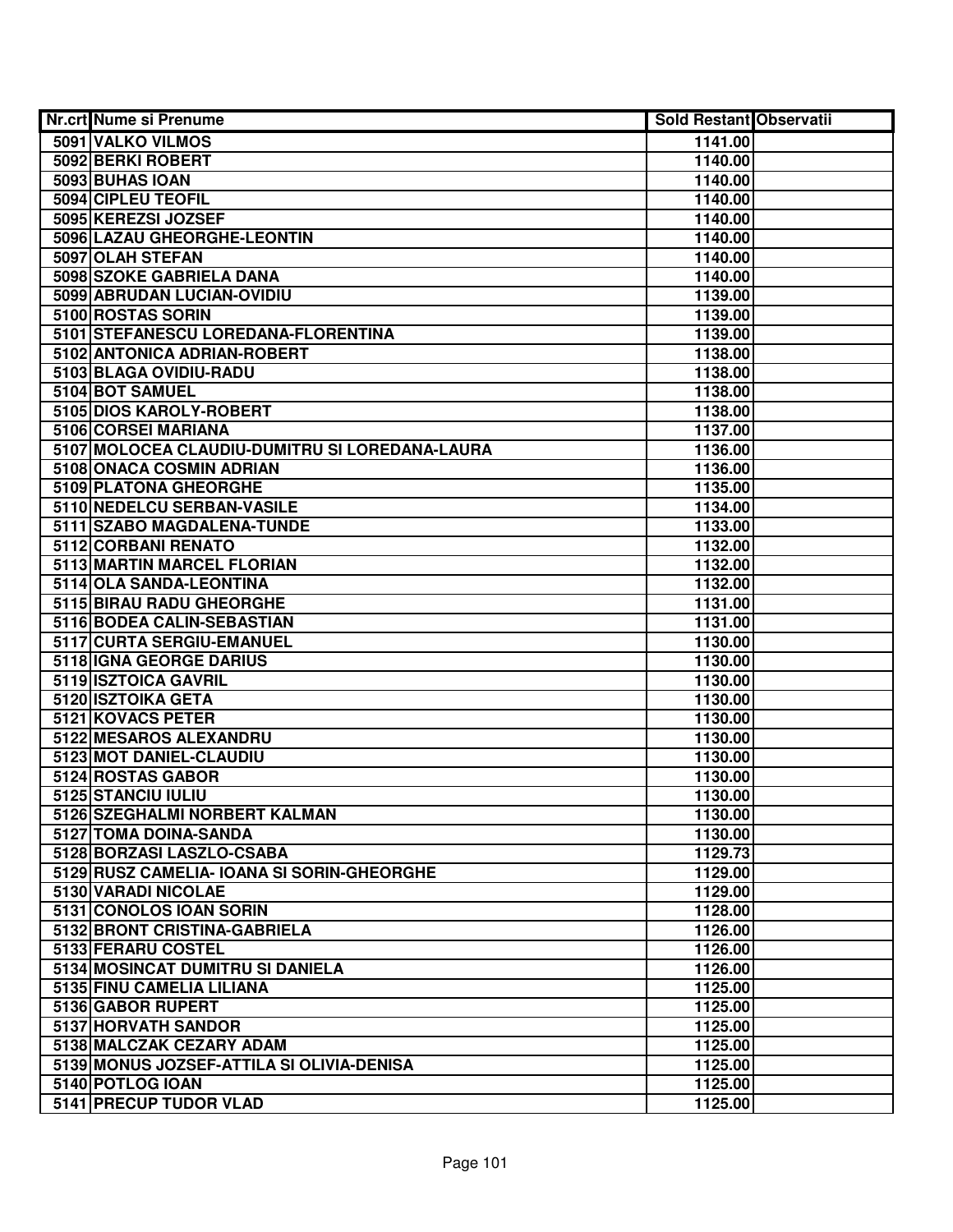| Nr.crt Nume si Prenume                | <b>Sold Restant Observatii</b> |  |
|---------------------------------------|--------------------------------|--|
| 5142 SAVER ROLAND                     | 1125.00                        |  |
| 5143 TIMAR JANOS                      | 1125.00                        |  |
| 5144 ZOMBORI JANOS                    | 1125.00                        |  |
| 5145 GHERMAN MIHAI CORNEL IOAN        | 1122.00                        |  |
| 5146 NAGHIU GABRIELA                  | 1120.00                        |  |
| 5147 NAGY SANDOR                      | 1120.00                        |  |
| 5148 PINZARIU LUMINITA-EMILIA         | 1120.00                        |  |
| 5149 REZMUVES LUCIAN-MARIUS           | 1120.00                        |  |
| 5150 STEFAN ALEXANDRU-MARIUS          | 1120.00                        |  |
| 5151 TAILBOT FRANCOIS JULIEN PIERRE   | 1120.00                        |  |
| 5152 TUDUSCIUC ADRIAN                 | 1120.00                        |  |
| 5153 ZMARANDA MARIUS-FLORIAN          | 1120.00                        |  |
| 5154 NEDELEA VICTORIA-PAULA           | 1119.00                        |  |
| 5155 SAVEANU ALINA MANUELA LUCIA      | 1119.00                        |  |
| 5156 SKRIPEK ROBERT LUCIAN            | 1119.00                        |  |
| 5157 ARON SANDOR                      | 1118.00                        |  |
| 5158 BODI ISTVAN                      | 1118.00                        |  |
| 5159 KANDRA VASILE MARIA              | 1118.00                        |  |
| 5160 VASLOVIC OVIDIU-RAFAEL           | 1117.05                        |  |
| 5161 CZOBOR EMERIC SI IREN            | 1117.00                        |  |
| 5162 ARDELEAN MARIUS-IOAN             | 1116.42                        |  |
| 5163 HORVATH EVA                      | 1116.00                        |  |
| 5164 MORAR SIMION PETRU               | 1116.00                        |  |
| 5165 OPRIS MIRCEA-DORIN               | 1116.00                        |  |
| 5166 BAN RAZVAN CRISTIAN              | 1115.00                        |  |
| 5167 CHIS OLIMPIA GABRIELA            | 1115.00                        |  |
| 5168 NEGRU MANUEL-SEBASTIAN           | 1115.00                        |  |
| 5169 POPOVICI IOAN SI MARIA           | 1115.00                        |  |
| 5170 ROMAN TEODOR-DOREL               | 1114.00                        |  |
| 5171 KOTELES-GITYE ISTVAN             | 1113.00                        |  |
| 5172 LATA LIVIU                       | 1113.00                        |  |
| 5173 MEZEI AURELIA                    | 1113.00                        |  |
| 5174 BELDEAN VALERIU-ANDREI           | 1112.00                        |  |
| 5175 MATEAS LIVIU SI FLORICA CRISTINA | 1112.00                        |  |
| 5176 SILAGHI GHEORGHE SI ILEANA       | 1111.00                        |  |
| 5177 ZECHERIU DANIEL-CONSTANTIN       | 1111.00                        |  |
| 5178 BEJUSCA IOAN                     | 1110.00                        |  |
| 5179 TRIFAN MIRCEA                    | 1109.56                        |  |
| 5180 BANYAI IOSIF                     | 1108.00                        |  |
| 5181 PURLE LARISA ROXANA              | 1108.00                        |  |
| 5182 VARODI FLORIAN SI MARIOARA       | 1108.00                        |  |
| 5183 SUSTREAN LIDIA                   | 1107.00                        |  |
| 5184 DEGAU DANIEL-PATRIK              | 1105.00                        |  |
| 5185 SERB CALIN-IOAN                  | 1105.00                        |  |
| 5186 SUCIU MIHAIL                     | 1105.00                        |  |
| 5187 BACIU CARLA                      | 1104.00                        |  |
| 5188 MAI LILIANA-RODICA               | 1104.00                        |  |
| 5189 POPA VIORICA                     | 1103.00                        |  |
| 5190 AVRAM EUGEN-DUMITRU              | 1102.00                        |  |
| 5191 BARBARO VICENZO                  | 1102.00                        |  |
| 5192 PERNEA HORIA-MIHAI               | 1102.00                        |  |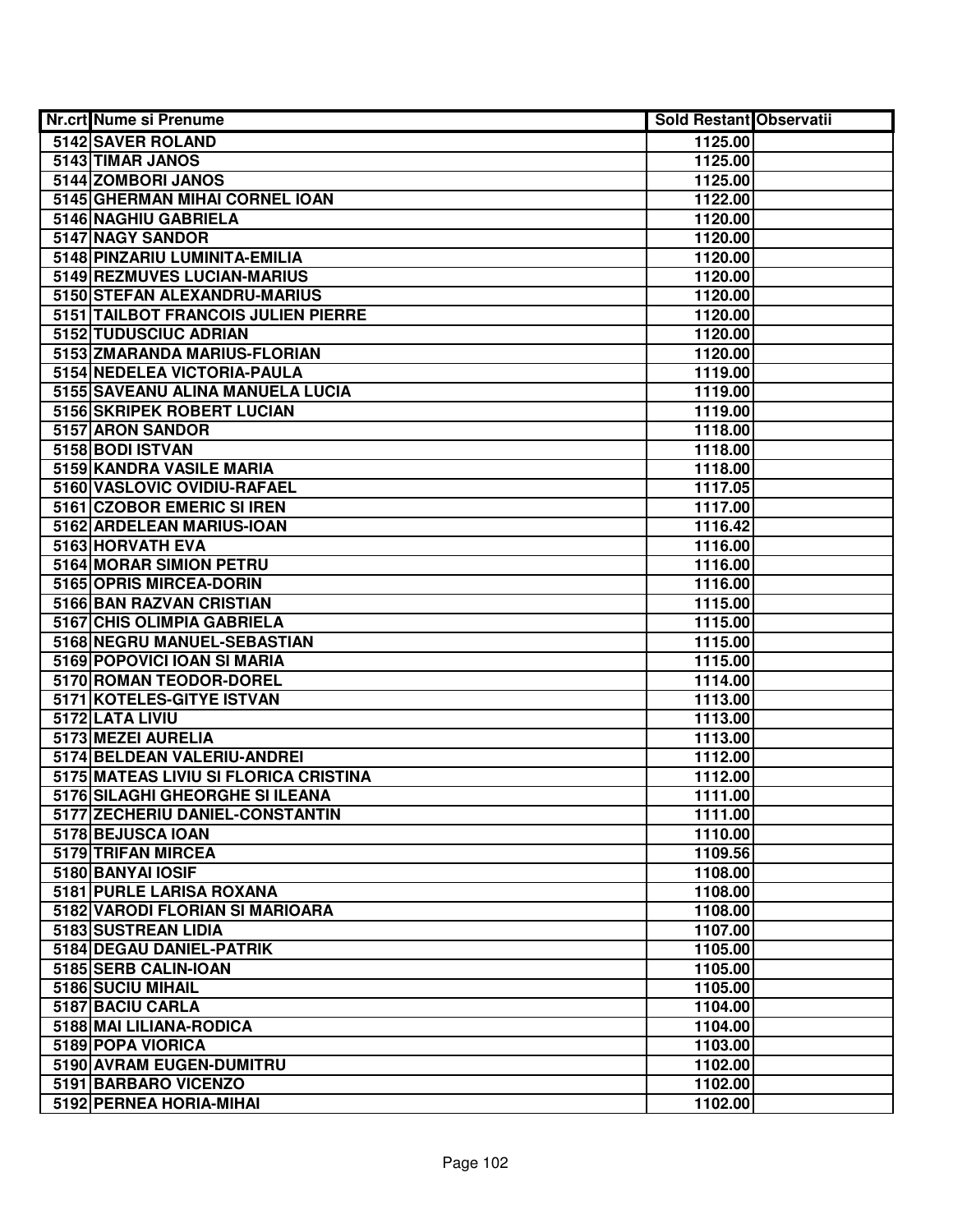| Nr.crt Nume si Prenume                            | <b>Sold Restant Observatii</b> |
|---------------------------------------------------|--------------------------------|
| 5193 AVRAM SIMONA TEODORA                         | 1101.23                        |
| 5194 CIARNAU IOAN                                 | 1101.00                        |
| 5195 BALOG ELENA                                  | 1100.00                        |
| 5196 BARTHA DAVID                                 | 1100.00                        |
| 5197 DAVID ROBERTO IONUT                          | 1100.00                        |
| 5198 EPUREANU MAGDA                               | 1100.00                        |
| 5199 GABOR SUSANA                                 | 1100.00                        |
| 5200 GAVRILA ADRIAN                               | 1100.00                        |
| 5201 HEGEDUS SANDOR-GYORGY                        | 1100.00                        |
| 5202 ILYES ZOLTAN CSABA                           | 1100.00                        |
| 5203 ISTOICA MARIA                                | 1100.00                        |
| 5204 KISS IULIANA                                 | 1100.00                        |
| 5205 KOVACS MELINDA-ANGELA                        | 1100.00                        |
| 5206 MEMETEA CORNEL-CSABA                         | 1100.00                        |
| 5207 MIHAI DUMITRU                                | 1100.00                        |
| 5208 MOCIAR SANDOR                                | 1100.00                        |
| 5209 MOISA IONEL                                  | 1100.00                        |
| 5210 NICOARA BENIAMIN                             | 1100.00                        |
| 5211 ROSTAS ANGELINA                              | 1100.00                        |
| 5212 ROSTAS SAMUEL RADU                           | 1100.00                        |
| 5213 SARKADI ROBERT                               | 1100.00                        |
| 5214 SZABO FLORIN RAUL                            | 1100.00                        |
| 5215 SZILAGYI ZSOLT                               | 1100.00                        |
| 5216 AVRAM RENATE-MADALINA                        | 1099.00                        |
| 5217 BRATOSIN MARIA-CONSTANTA                     | 1099.00                        |
| 5218 CMS. DR. IHOS ALINA-GABRIELA                 | 1099.00                        |
| 5219 LUPU RAUL-RADU                               | 1099.00                        |
| 5220 ERDEI TRAIAN SI MELINDA                      | 1098.00                        |
| 5221 JOHNSON MONICA-NICOLETA                      | 1097.00                        |
| 5222 PARAU RADU - LUCIAN                          | 1095.62                        |
| 5223 COTRAU CRISTIAN IOAN                         | 1095.00                        |
| 5224 COVACI MELINDA                               | 1095.00                        |
| 5225 MARUSCA FELICIA                              | 1095.00                        |
| 5226 COZMA ANDREI-IOAN                            | 1094.51                        |
| 5227 GAVRILAS OVIDIU GHEORGHE                     | 1094.00                        |
| 5228 SUCIU GABRIEL-NICOLAE                        | 1092.00                        |
| 5229 CADAR IOAN                                   | 1090.00                        |
| 5230 HORVATH ATTILA                               | 1090.00                        |
| 5231 JURCA COSMIN ADRIAN                          | 1090.00                        |
| 5232 KOVACS LASZLO-TIBOR                          | 1090.00                        |
| 5233 LINCAR CALIN-FLORIN                          | 1090.00                        |
| 5234 LINGURAR VOICHITA                            | 1090.00                        |
| 5235 MAJOROS IULIU-EUGEN                          | 1090.00                        |
| 5236 OTVOS ANDREI SI DORINA                       | 1090.00                        |
| 5237 VESA ADRIAN-TRAIAN                           | 1090.00                        |
| 5238 VOLOSEN ALEXANDRU SI MARIA<br>5239 WOHL OTTO | 1090.00                        |
| 5240 DAVID SIMONA                                 | 1090.00<br>1089.00             |
| 5241 KERCSO BALAZS                                | 1088.00                        |
| 5242 ROSTAS PATROI SI SAVA CRIJMARITA             | 1088.00                        |
| 5243 BENCIC IRINA-FLORICA                         | 1086.00                        |
|                                                   |                                |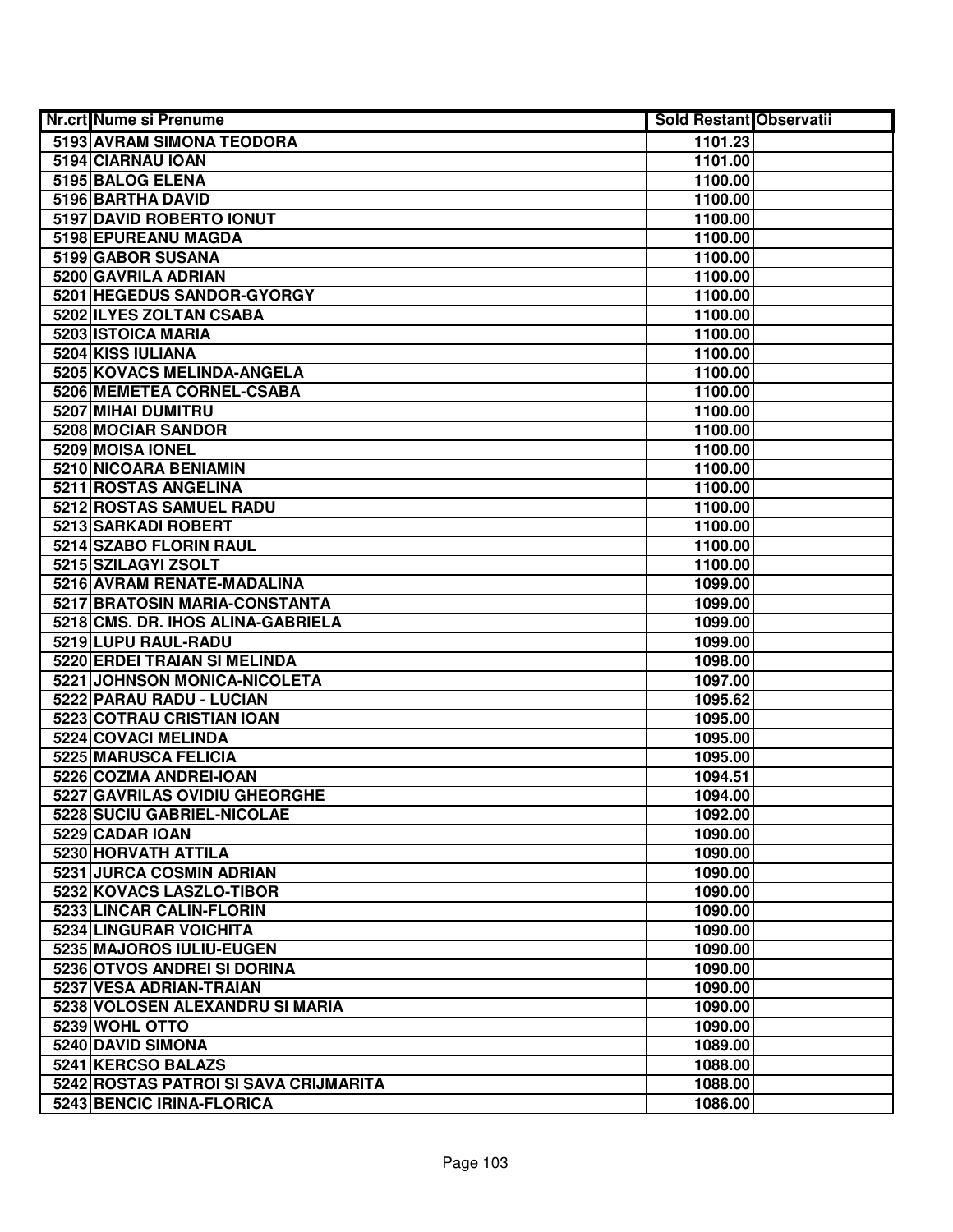| Nr.crt Nume si Prenume                     | <b>Sold Restant Observatii</b> |  |
|--------------------------------------------|--------------------------------|--|
| 5244 BETEG OVIDIU-VALENTIN                 | 1085.00                        |  |
| 5245 HAJNER EMIL                           | 1085.00                        |  |
| 5246 KABAI AURELIA                         | 1085.00                        |  |
| 5247 PANTEA ADRIANA-ANA                    | 1085.00                        |  |
| 5248 ROSTAS IOAN                           | 1085.00                        |  |
| 5249 VERES FLORICA                         | 1085.00                        |  |
| 5250 CROITORIU VASILE                      | 1084.00                        |  |
| 5251 HAIDUC RAUL-MARIUS                    | 1084.00                        |  |
| 5252 GABOR GHITA                           | 1082.43                        |  |
| 5253 GUIAS LUCIA                           | 1082.00                        |  |
| 5254 IUHASTIC CONSTANTIN SI DANIELA        | 1081.00                        |  |
| 5255 NAGY STEFAN IOAN SI ANA MARIA         | 1081.00                        |  |
| <b>5256 SEICHE ELENA</b>                   | 1081.00                        |  |
| 5257 BARATKI ADALBERT                      | 1080.01                        |  |
| 5258 BLAGA IOAN-FLORIN SI LAVINIA-LUMINITA | 1080.00                        |  |
| 5259 CHIS GRIGORE                          | 1080.00                        |  |
| 5260 DASCALU VASILE                        | 1080.00                        |  |
| 5261 HEGEDUS ANITA                         | 1080.00                        |  |
| 5262 LUPSA DAN FLORIN                      | 1080.00                        |  |
| 5263 PASARE LUCICA                         | 1080.00                        |  |
| 5264 POP SORIN-DAN SI LILIANA              | 1080.00                        |  |
| 5265 SUSANU WILIAM DAN                     | 1080.00                        |  |
| 5266 RUSU IOANA                            | 1078.00                        |  |
| 5267 MARIAN OLIVIU                         | 1077.00                        |  |
| 5268 CHIS MADALINA-LAVINIA                 | 1076.00                        |  |
| 5269 BALLA ISTVAN SI MARIANA               | 1075.00                        |  |
| 5270 BORTA MARIUS                          | 1075.00                        |  |
| 5271 GHEMES ANDREI                         | 1075.00                        |  |
| 5272 HERING GEORGE-CRISTIAN                | 1075.00                        |  |
| 5273 VAINA TIBOR OLIVER                    | 1075.00                        |  |
| 5274 VARGA ELISABETA                       | 1074.05                        |  |
| 5275 LASZLO ZOLTAN - KRISZTIAN             | 1074.00                        |  |
| 5276 TOCAI DRAGOS-IOAN                     | 1074.00                        |  |
| 5277 SZEKERES TIBOR-KAROLY                 | 1072.00                        |  |
| 5278 BRSTYAK IOAN                          | 1071.00                        |  |
| 5279 BALOGH ZOLTAN - P.F.A                 | 1070.00                        |  |
| 5280 LASCA MIHAI-IOAN                      | 1070.00                        |  |
| 5281 OROS SERGIU                           | 1070.00                        |  |
| 5282 IVAN PETRU MARCEL                     | 1069.70                        |  |
| 5283 FABRIS GIOVANNI                       | 1069.00                        |  |
| 5284 TUTUIANU ILIE SI LUCIA MARGARETA      | 1069.00                        |  |
| 5285 GANEA GHEORGHE                        | 1068.00                        |  |
| 5286 HANZA IOAN                            | 1068.00                        |  |
| 5287 BOTAU IOAN                            | 1066.00                        |  |
| 5288 FLORUTA LIDIA                         | 1066.00                        |  |
| 5289 PALLO MIHAIL                          | 1066.00                        |  |
| 5290 PUSTAN OLIMPIU SI FLAVIA-IOANA        | 1066.00                        |  |
| 5291 TONK IRINA-ANTAL-KAROLINA-EMIL-WILH   | 1066.00                        |  |
| 5292 JURGIU TITUS TREBONIU                 | 1065.00                        |  |
| 5293 RUS FLORIN                            | 1065.00                        |  |
| 5294 TUSA FRANCISC                         | 1064.97                        |  |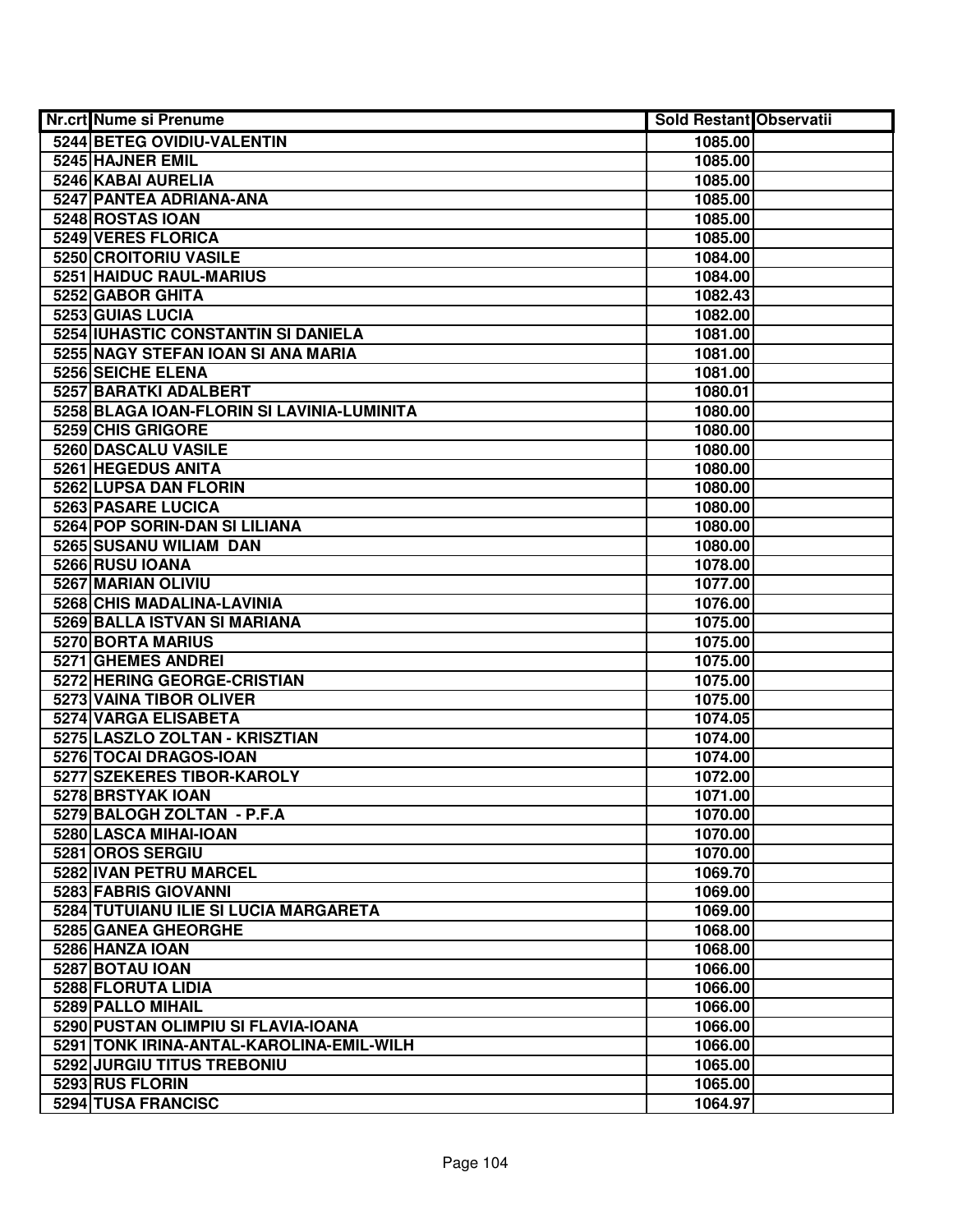| Nr.crt Nume si Prenume                    | <b>Sold Restant Observatii</b> |  |
|-------------------------------------------|--------------------------------|--|
| 5295 COSTA MARIN SI IOAN EMIL             | 1064.00                        |  |
| 5296 GABOR PETRU                          | 1062.00                        |  |
| 5297 MILAS GAVRIL                         | 1062.00                        |  |
| 5298 POPA GHEORGHE                        | 1062.00                        |  |
| 5299 BODEA VLAD ALEXANDRU                 | 1060.00                        |  |
| 5300 CANALAS ATTILA                       | 1060.00                        |  |
| 5301 OROSZ GABOR                          | 1060.00                        |  |
| 5302 PENZES SANDA-ADINA                   | 1060.00                        |  |
| 5303 ROSTAS ARGENTINA                     | 1060.00                        |  |
| 5304 SFERLE FLORIAN-SEBASTIAN             | 1060.00                        |  |
| 5305 SUPLACAN PETRU-DANIEL                | 1060.00                        |  |
| 5306 SZILAGYI JANOS-ROBERT                | 1060.00                        |  |
| 5307 VARGA NORBERT MIHALY                 | 1058.00                        |  |
| 5308 VASS IULIANA                         | 1058.00                        |  |
| 5309 BALA DANUT LIVIU                     | 1057.00                        |  |
| 5310 CHIRODEA PETRU                       | 1057.00                        |  |
| 5311 BOROS FLORIN                         | 1055.00                        |  |
| 5312 HODISAN IONUT COSMIN                 | 1055.00                        |  |
| 5313 NEGREA TEODOR                        | 1055.00                        |  |
| 5314 NAGY TIBERIU                         | 1054.00                        |  |
| 5315 NOMIKOS EMMANOUIL                    | 1054.00                        |  |
| 5316 PASCALAU CRISTIAN-COSTEL             | 1054.00                        |  |
| 5317 SLIEDER KRISZTIAN-ZSOLT              | 1054.00                        |  |
| 5318 PAPP IOAN-GAVRIL                     | 1052.00                        |  |
| 5319 CABA PAULA-DENISA                    | 1050.00                        |  |
| 5320 CIONTOS AURICA-ANA                   | 1050.00                        |  |
| 5321 DERCSENYI ALEXANDRU-MARIN            | 1050.00                        |  |
| 5322 FAZECAS CRISTIAN ANDREI              | 1050.00                        |  |
| 5323 GALIS VERONICA                       | 1050.00                        |  |
| 5324 GUTI ANDREI-VIOREL                   | 1050.00                        |  |
| 5325 HERE ADRIAN DUMITRU                  | 1050.00                        |  |
| 5326 NAGY ROLAND                          | 1050.00                        |  |
| 5327 POPA FELICIA                         | 1050.00                        |  |
| 5328 TINCAU DELIA                         | 1050.00                        |  |
| 5329 VAIDA GEANINA MELANIA.               | 1050.00                        |  |
| 5330 RUSU BOGDAN-MIHAI                    | 1048.00                        |  |
| 5331 JUNJAN NICOLAE                       | 1047.50                        |  |
| 5332 FUSCAS MARIANA-ELENA                 | 1047.00                        |  |
| 5333 TYEPAK NANDOR-ANDRAS                 | 1046.00                        |  |
| 5334 BUDAI ISTVAN                         | 1045.00                        |  |
| 5335 CORAS DANIEL                         | 1045.00                        |  |
| 5336 MARC IOAN-VIOREL                     | 1045.00                        |  |
| 5337 BAJZATH ANDRAS                       | 1044.00                        |  |
| 5338 HOTCA LUCIAN-GIGEL                   | 1044.00                        |  |
| 5339 BOGDAN DANIELA-GABRIELA              | 1042.00                        |  |
| 5340 PAPP IOAN SI ILEANA                  | 1041.00                        |  |
| 5341 GAIDI KRISTOF-SANDOR                 | 1040.00                        |  |
| 5342 HORVATH TIBOR RAYMOND                | 1040.00                        |  |
| 5343 IENCIU GERARD-ADRIAN SI MIRELA MARIA | 1040.00                        |  |
| 5344 MAGO TIBERIU                         | 1040.00                        |  |
| 5345 MATE JACINT-ZSOLT                    | 1040.00                        |  |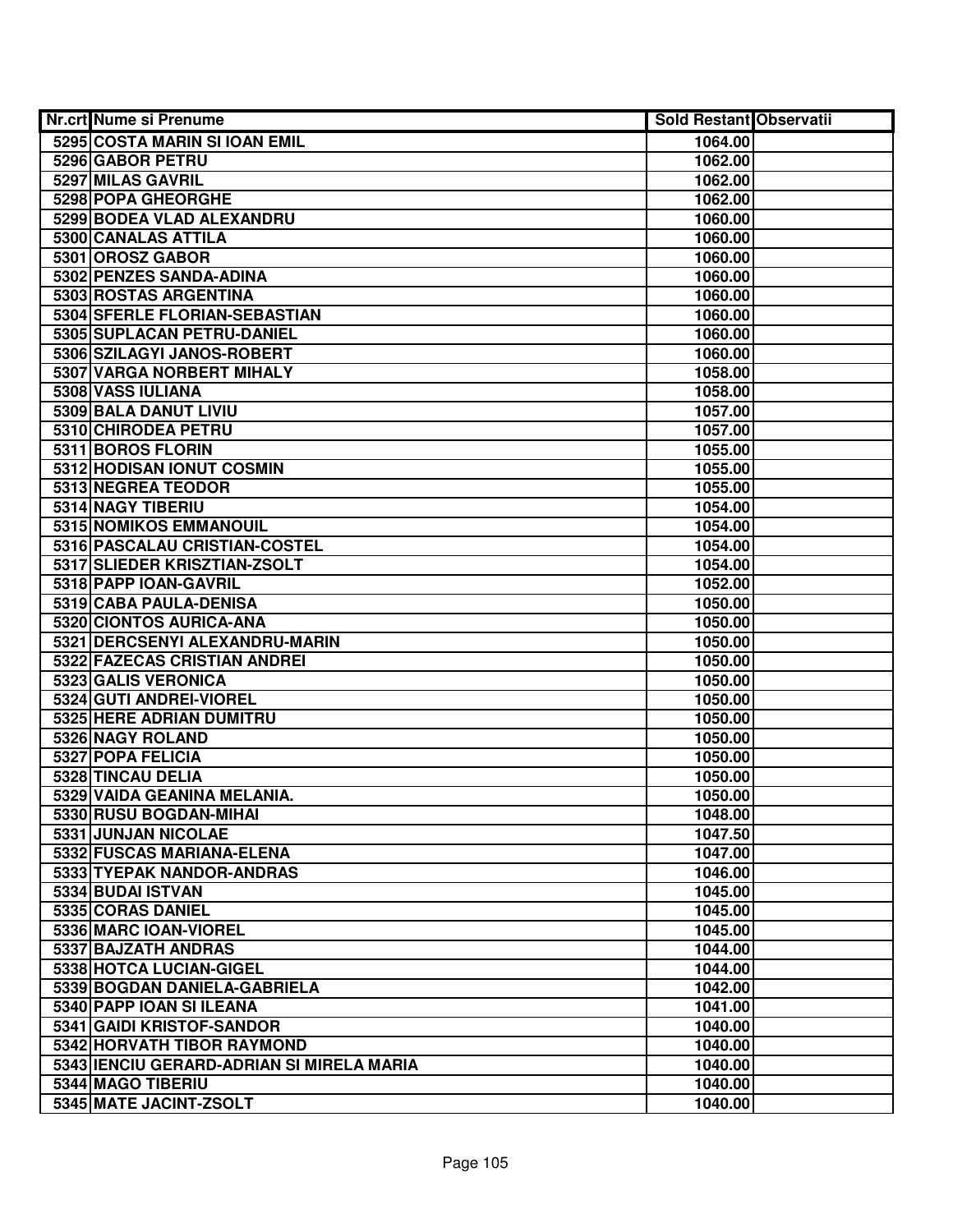| Nr.crt Nume si Prenume                                   | <b>Sold Restant Observatii</b> |  |
|----------------------------------------------------------|--------------------------------|--|
| 5346 ORBAI COSMIN GAVRIL                                 | 1040.00                        |  |
| 5347 OSACENCO RENATE-MIHAELA                             | 1040.00                        |  |
| 5348 POPA FLORIAN                                        | 1040.00                        |  |
| 5349 RACZ NICOLAE                                        | 1040.00                        |  |
| 5350 TROK HAJNALKA MARIA                                 | 1040.00                        |  |
| 5351 BODOG CRACIUN                                       | 1039.63                        |  |
| 5352 CROSMAN DRAGOIU                                     | 1039.00                        |  |
| 5353 GLIGA CIANITA SI COSTACHE VIOLETA                   | 1039.00                        |  |
| 5354 TOIA IOAN-SEBASTIAN                                 | 1038.00                        |  |
| 5355 BALAJ ADRIAN PAVEL                                  | 1037.00                        |  |
| 5356 CIPLEU SILVIA                                       | 1037.00                        |  |
| 5357 DEIAC IOANA                                         | 1036.00                        |  |
| 5358 ORBAN ATTILA-LAJOS SI GAGYI GYORGY                  | 1036.00                        |  |
| 5359 BEJUSCA HORIA SEBASTIAN                             | 1035.00                        |  |
| 5360 GYOKER IULIU                                        | 1035.00                        |  |
| 5361 BLAJ EMILIAN                                        | 1034.00                        |  |
| 5362 PIRVU ADRIAN FLORIN                                 | 1034.00                        |  |
| 5363 MUSTEATA-ERDODI ZSOLT-KRISZTIAN                     | 1033.00                        |  |
| 5364 TOTH IOZSEF                                         | 1032.00                        |  |
| 5365 BENBOUZIANE OUSSAMA ABDELHAMID                      | 1031.00                        |  |
| 5366 FODOR ROBERT                                        | 1031.00                        |  |
| 5367 BERNAT TIMEA MARIA                                  | 1030.00                        |  |
| 5368 BODOG MARIN                                         | 1030.00                        |  |
| 5369 GAZSI FERENC                                        | 1030.00                        |  |
| 5370 HEGEDUS PAMELA-LUSI                                 | 1030.00                        |  |
| 5371 LAZAR ALEXANDRA GEORGIANA                           | 1030.00                        |  |
| 5372 VERES LEVENTE ZOLTAN                                | 1030.00                        |  |
| 5373 POPA LOREDANA - BAMBUCAFE INTREPRINDERE INDIVIDUALA | 1028.00                        |  |
| 5374 VARGA IOAN LUDOVIC                                  | 1027.00                        |  |
| 5375 VESE MIRCEA PAUL                                    | 1027.00                        |  |
| 5376 ILEA GEORGE-IOSIF                                   | 1026.00                        |  |
| 5377 DOBRONDI MARK                                       | 1025.50                        |  |
| 5378 FILDAN DUMITRU SI RODICA                            | 1025.00                        |  |
| 5379 HAITA SORIN-LIVIU                                   | 1025.00                        |  |
| 5380 HAJDUCSI TIBERIU                                    | 1025.00                        |  |
| 5381 IENCIU MARIUS                                       | 1025.00                        |  |
| 5382 LUPON BOGDAN ALEXANDRU                              | 1025.00                        |  |
| 5383 MOGA PETRU                                          | 1025.00                        |  |
| 5384 BOKA ATTILA                                         | 1024.00                        |  |
| 5385 OROS CIPRIAN-NICOLAE                                | 1024.00                        |  |
| 5386 PAP-DEAC IOAN SI ANCA                               | 1024.00                        |  |
| 5387 TODUT ANA-MARIA                                     | 1024.00                        |  |
| 5388 LAZA GHEORGHE SI ANGELA                             | 1023.00                        |  |
| 5389 SINKOVICS FERENC                                    | 1023.00                        |  |
| 5390 I.I. BALOGH PAL GABOR                               | 1022.00                        |  |
| 5391 KULCSAR STEFAN-GHEORGHE SI MARIANA-CORNELIA         | 1021.00                        |  |
| 5392 SARA MELEK                                          | 1020.85                        |  |
| 5393 BUZLA SAMUEL                                        | 1020.00                        |  |
| 5394 DOBOVAN KLARA                                       | 1020.00                        |  |
| 5395 FARCUTIU CIPRIAN-ROBERT                             | 1020.00                        |  |
| 5396 FARKAS ISTVAN-MIHALY                                | 1020.00                        |  |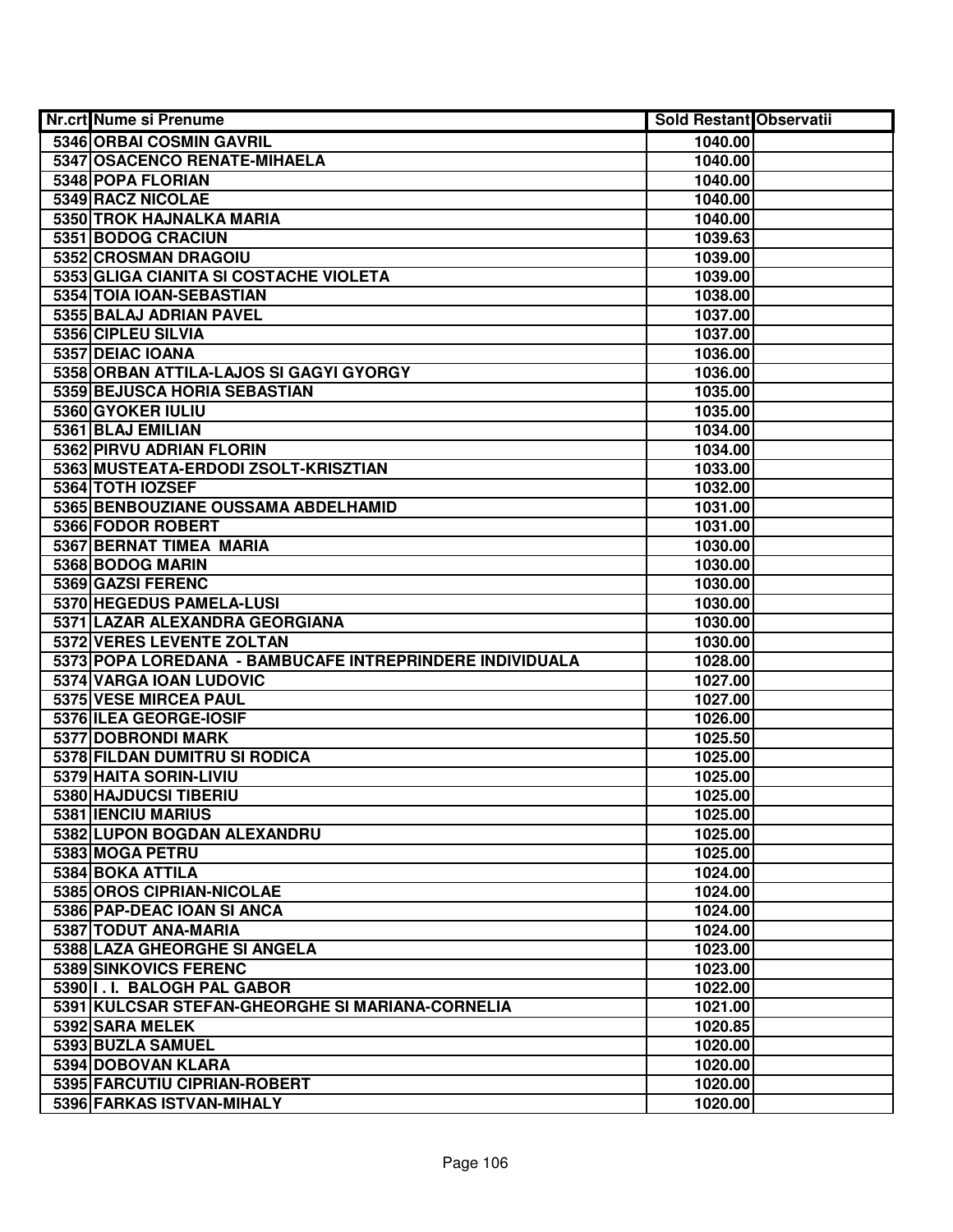| Nr.crt Nume si Prenume                   | <b>Sold Restant Observatii</b> |  |
|------------------------------------------|--------------------------------|--|
| 5397 IANCU RAZVAN                        | 1020.00                        |  |
| 5398 MARINESCU RADU ADRIAN               | 1020.00                        |  |
| 5399 NEMETI CRISTINA                     | 1020.00                        |  |
| 5400 PAL RAZVAN OVIDIU                   | 1020.00                        |  |
| 5401 PASCOIU SEBASTIAN TUDOR             | 1020.00                        |  |
| 5402 VARGA SILVIA                        | 1019.00                        |  |
| 5403 DOMOCOS IOAN                        | 1018.00                        |  |
| 5404 DOMOCOS IOAN                        | 1018.00                        |  |
| 5405 HALASZ NORBERT ALEXANDRU            | 1016.00                        |  |
| <b>5406 MAGDACI CIPRIAN SERGIU</b>       | 1016.00                        |  |
| 5407 CIUPA ALEX-EUGEN                    | 1015.00                        |  |
| 5408 CIORNEI ERIKA-NORI                  | 1014.00                        |  |
| 5409 DOARNA FLOAREA                      | 1014.00                        |  |
| 5410 IANCU IONUT-ANDREI                  | 1014.00                        |  |
| 5411 BALOG RAUL-SORIN                    | 1013.00                        |  |
| 5412 GHERMAN SILVIA ANA                  | 1013.00                        |  |
| 5413 MOLDOVAN VASILE SI FLORINA          | 1013.00                        |  |
| 5414 TONCA VASILE                        | 1012.00                        |  |
| 5415 BAINTAN VASILE SI MIHAELA           | 1011.00                        |  |
| 5416 VALKAI ISTVAN-LASZLO                | 1011.00                        |  |
| 5417 CLEPE LIANA ROZALIA SI FLORIN SABIN | 1010.00                        |  |
| 5418 FOIA RAUL SERBAN                    | 1010.00                        |  |
| 5419 KADAS ALEXANDRU-LADISLAU            | 1010.00                        |  |
| 5420 PETRICAS EVA                        | 1010.00                        |  |
| 5421 TEGLAS DOREL                        | 1010.00                        |  |
| 5422 VANCEA VIORICA                      | 1010.00                        |  |
| 5423 BOCA FLAVIUS                        | 1009.00                        |  |
| 5424 PAUL GHEORGHE                       | 1009.00                        |  |
| 5425 FODOR TIBOR                         | 1008.00                        |  |
| 5426 SILAGHI ANDRAS                      | 1006.00                        |  |
| 5427 LINCAR IOAN                         | 1005.00                        |  |
| 5428 GURAU PAVEL DUMITRU SI SIMONA       | 1004.00                        |  |
| 5429 TRIFAN DANIEL-EMANUEL               | 1004.00                        |  |
| 5430 JUHASZ VIOLA VIRAG                  | 1003.00                        |  |
| 5431 URSU ADRIAN VIOREL INTR. IND.       | 1003.00                        |  |
| 5432 BAJTI VIORICA                       | 1002.00                        |  |
| 5433 BARUTA GABRIEL                      | 1001.98                        |  |
| 5434 BLAGA FLORICA                       | 1001.00                        |  |
| 5435 RACAZOV MILORAD-GELU                | 1001.00                        |  |
| 5436 ABRUDAN FLAVIU IONUT                | 1000.00                        |  |
| 5437 ALBU SORIN MIHAI                    | 1000.00                        |  |
| 5438 ARON SUSANA-IULIANA                 | 1000.00                        |  |
| 5439 BABAU ADINA                         | 1000.00                        |  |
| 5440 BAICAN IOAN ADRIAN                  | 1000.00                        |  |
| 5441 BALOG ATTILA                        | 1000.00                        |  |
| 5442 BAN LUCIAN                          | 1000.00                        |  |
| 5443 BARLEA GHEORGHE                     | 1000.00                        |  |
| 5444 BARNA PETRU-DAN                     | 1000.00                        |  |
| 5445 BARTAN SERGIU LUCIAN                | 1000.00                        |  |
| 5446 BATORI NORBERT ISTVAN               | 1000.00                        |  |
| 5447 BATRIN ANA                          | 1000.00                        |  |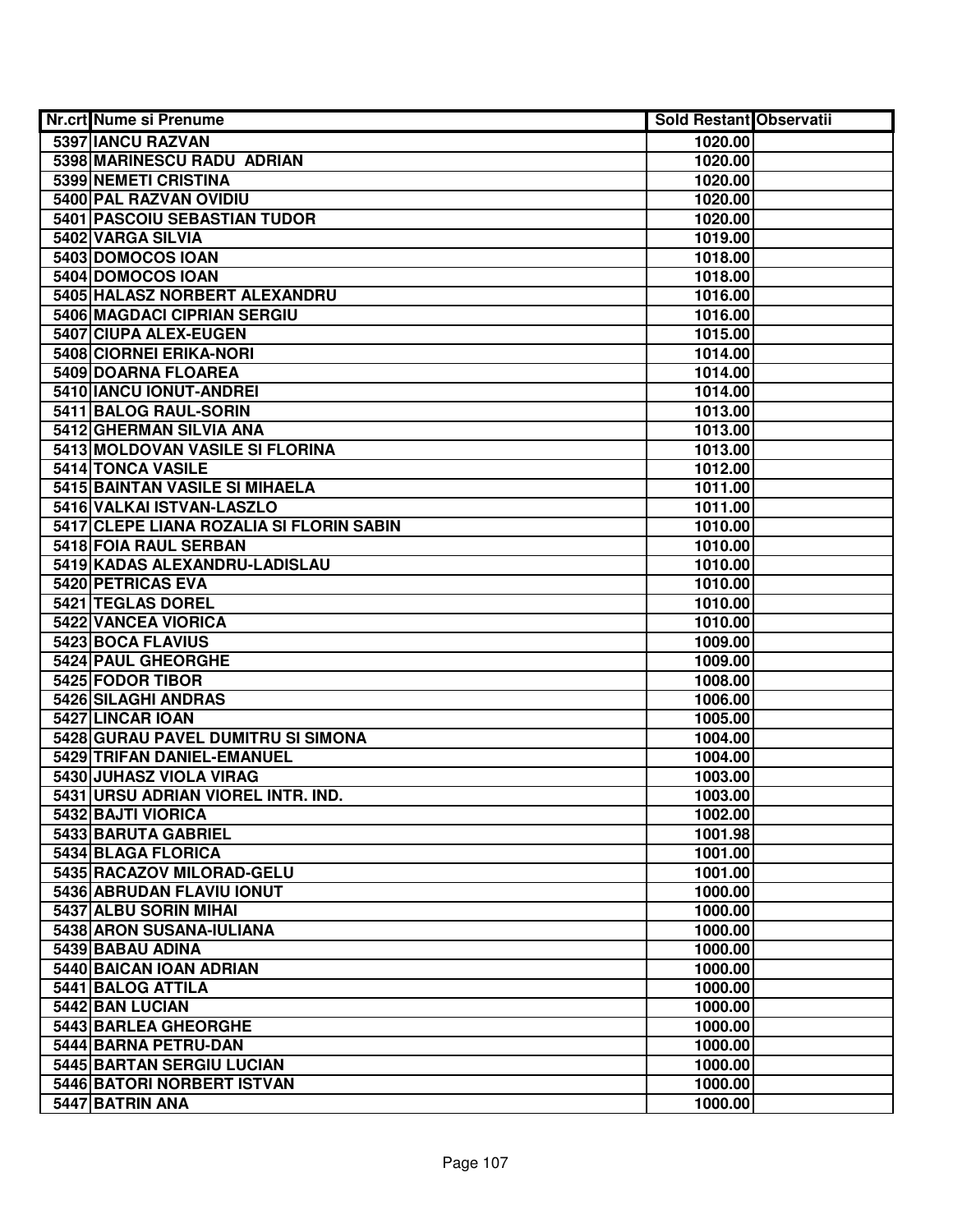| Nr.crt Nume si Prenume                                       | <b>Sold Restant Observatii</b> |  |
|--------------------------------------------------------------|--------------------------------|--|
| 5448 BIRO ISTVAN                                             | 1000.00                        |  |
| 5449 BOHACS IOSIF                                            | 1000.00                        |  |
| 5450 BOKA BELA                                               | 1000.00                        |  |
| 5451 BOT IOAN-HOREA                                          | 1000.00                        |  |
| 5452 BRATA LARISA-MARLENA                                    | 1000.00                        |  |
| 5453 BRINDA DOINA                                            | 1000.00                        |  |
| 5454 BRUMA BIANCA                                            | 1000.00                        |  |
| 5455 BUDA ADRIAN-IOAN                                        | 1000.00                        |  |
| 5456 CABAU RUBEN-IOIEL                                       | 1000.00                        |  |
| 5457 CABULEA VASILE-SEBASTIAN                                | 1000.00                        |  |
| 5458 CACIORA VLAD MARIUS                                     | 1000.00                        |  |
| 5459 CALIN TITI                                              | 1000.00                        |  |
| 5460 CAPOTA DAN-FLORIN                                       | 1000.00                        |  |
| 5461 CAVASDAN IOAN-RADU                                      | 1000.00                        |  |
| 5462 CHEREJA CAMELIA                                         | 1000.00                        |  |
| 5463 CIOCANACHE VINICIUS                                     | 1000.00                        |  |
| <b>5464 CIOROBONTEA EDI</b>                                  | 1000.00                        |  |
| 5465 COBE SEBASTIAN                                          | 1000.00                        |  |
| 5466 COPIL CIPRIAN-MADALIN                                   | 1000.00                        |  |
| 5467 COVACIU CORNEL                                          | 1000.00                        |  |
| 5468 CRESCIULLO LEONARD                                      | 1000.00                        |  |
| 5469 DUDLER ALIONA                                           | 1000.00                        |  |
| 5470 DUMITRAS CRISTIAN-MARCEL                                | 1000.00                        |  |
| 5471 ELLENES IOAN                                            | 1000.00                        |  |
| 5472 FABIAN ATTILA                                           | 1000.00                        |  |
| 5473 FARAGO ZOLTAN-ATTILA                                    | 1000.00                        |  |
| 5474 FEHER LASZLO                                            | 1000.00                        |  |
| 5475 FLORA CSABA PAL                                         | 1000.00                        |  |
| 5476 FORGACS ALINA DORINA                                    | 1000.00                        |  |
| 5477 GABOR BANU                                              | 1000.00                        |  |
| 5478 GABOR CATALINA                                          | 1000.00                        |  |
| 5479 GABOR GABRIEL                                           | 1000.00                        |  |
| 5480 GABOR GABRIEL                                           | 1000.00                        |  |
| 5481 GABOR GAVRIL                                            | 1000.00                        |  |
| 5482 GABOR KLARA                                             | 1000.00                        |  |
| 5483 GABOR STEFAN                                            | 1000.00                        |  |
| 5484 GABOR TEREZ                                             | 1000.00                        |  |
| 5485 GABOR TEREZ                                             | 1000.00                        |  |
| 5486 GABOR ZSUZSANA                                          | 1000.00                        |  |
| 5487 GAL ANDREA-IREN                                         | 1000.00                        |  |
| 5488 GEREBENES MINDRA                                        | 1000.00                        |  |
| 5489 HARAGALY ILDIKO-ERZSEBET                                | 1000.00                        |  |
| 5490 HEVESI RAUL IOSIF                                       | 1000.00                        |  |
| 5491 HODISAN DENISA-GABRIELA                                 | 1000.00                        |  |
| 5492 HORVAT KATALIN                                          | 1000.00                        |  |
| 5493 HORVATH TUNDE-IRINA                                     | 1000.00                        |  |
| 5494 HUMADI SALEM                                            | 1000.00                        |  |
| 5495 II.I. GAVRA BIANCA SAMIRA<br>5496 ILISIE LUCRETIA-MARIA | 1000.00                        |  |
| 5497 ILLE VLAD MIHI                                          | 1000.00<br>1000.00             |  |
| 5498 IORDACHE MIHAI-STEFAN                                   |                                |  |
|                                                              | 1000.00                        |  |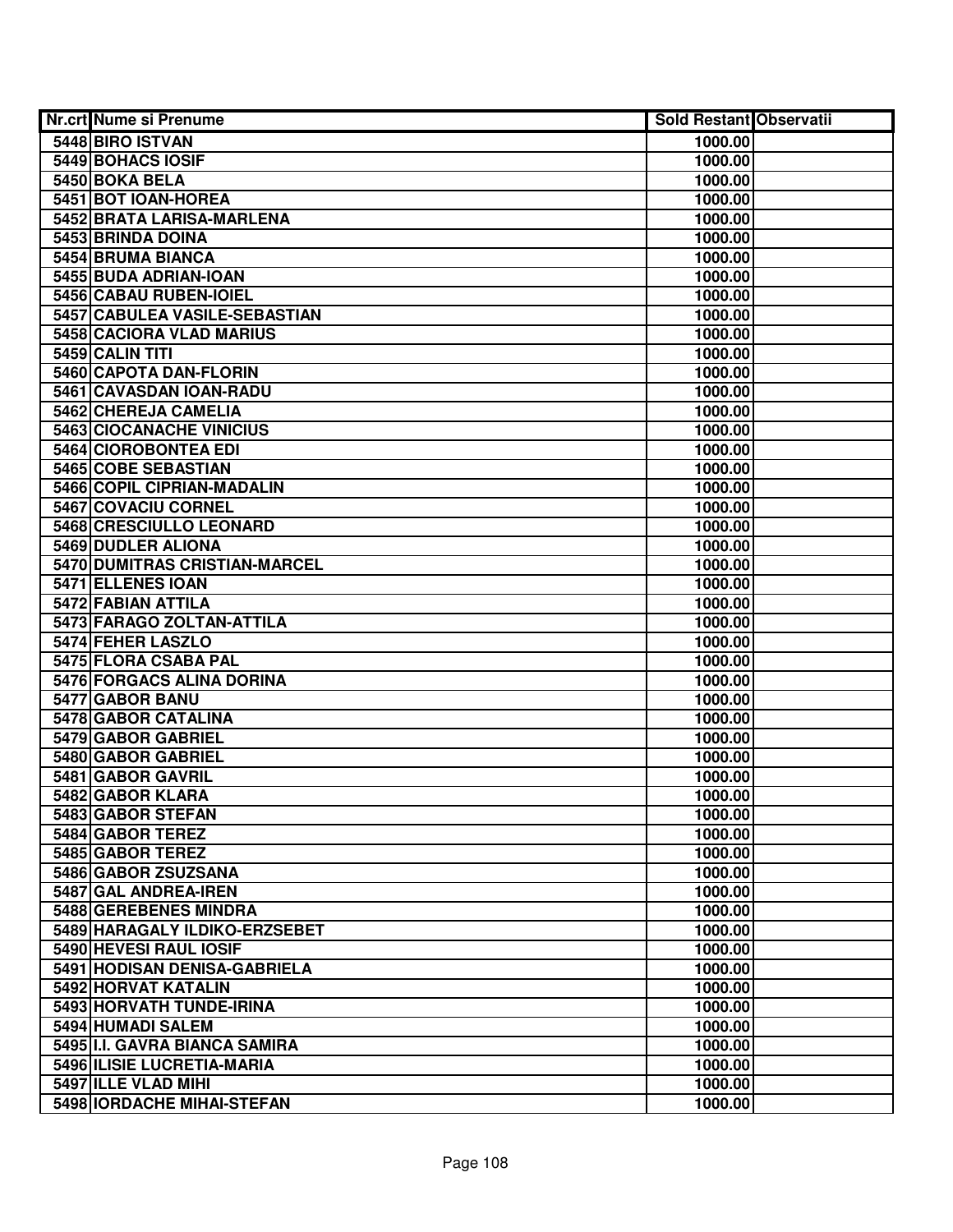| <b>Nr.crt Nume si Prenume</b>    | <b>Sold Restant Observatii</b> |                       |
|----------------------------------|--------------------------------|-----------------------|
| 5499 ISTRATE IONEL               | 1000.00                        |                       |
| 5500 ISZTOICA MARIA              | 1000.00                        |                       |
| 5501 ISZTOIKA GEZA               |                                | 1000.00 PROCES PE ROL |
| 5502 ISZTOIKA ROZALIA            | 1000.00                        |                       |
| 5503 ISZTOJKA IOAN               | 1000.00                        |                       |
| 5504 JUHASZ MARIA                | 1000.00                        |                       |
| 5505 JUNC MARCELA                | 1000.00                        |                       |
| 5506 KOVACS ALEXANDRU-MIHAI I.I. | 1000.00                        |                       |
| 5507 KOVACS IMRE-MARIUS          | 1000.00                        |                       |
| 5508 LAKATOS FLORICA             | 1000.00                        |                       |
| 5509 LAKATOS TIBOR-JANOS         | 1000.00                        |                       |
| 5510 LAKATOS ZOLTAN              | 1000.00                        |                       |
| 5511 LEAHU VALENTIN              | 1000.00                        |                       |
| 5512 LESAK JANOS - ROBERT        | 1000.00                        |                       |
| 5513 LINGURAR CORINA             | 1000.00                        |                       |
| 5514 LUCAN ANA                   | 1000.00                        |                       |
| 5515 LUNGU DIANA                 | 1000.00                        |                       |
| 5516 LUPO IOANA MONICA           | 1000.00                        |                       |
| <b>5517 MAGHIAR DANA VIOLETA</b> | 1000.00                        |                       |
| 5518 MARC IONELA                 | 1000.00                        |                       |
| 5519 MARIAN SEBASTIAN DORIN      | 1000.00                        |                       |
| 5520 MATEI MADALIN-COSMIN        | 1000.00                        |                       |
| <b>5521 MERCEA NICOLAE</b>       | 1000.00                        |                       |
| 5522 MIERLUT IOAN                | 1000.00                        |                       |
| 5523 MIHUTA SORIN DAN            | 1000.00                        |                       |
| 5524 MOHAMED ZEESHAN ZAMEER      | 1000.00                        |                       |
| 5525 MOISEI PETRU                | 1000.00                        |                       |
| 5526 MUNOZ JIMENEZ JESUS         | 1000.00                        |                       |
| 5527 NAGY ROZALIA                | 1000.00                        |                       |
| 5528 NAGY ZSOLT                  | 1000.00                        |                       |
| 5529 NEAGA NICUSOR               | 1000.00                        |                       |
| 5530 NEMETH ANDRAS               | 1000.00                        |                       |
| 5531 NYISZTOR JANOS              | 1000.00                        |                       |
| 5532 OLAH ERZSEBET               | 1000.00                        |                       |
| 5533 OTVOS CALIN                 | 1000.00                        |                       |
| 5534 OTVOS MARIUS-SANDOR         | 1000.00                        |                       |
| 5535 PASCALAU ALIN-DAVID         | 1000.00                        |                       |
| 5536 PAUL NICOLAIE               | 1000.00                        |                       |
| 5537 PETRICA SORIN               | 1000.00                        |                       |
| 5538 POP FLORENTINA              | 1000.00                        |                       |
| 5539 POP FLORICA - PFA           | 1000.00                        |                       |
| 5540 POP ZENOVIA                 | 1000.00                        |                       |
| 5541 RAT MARIANA                 | 1000.00                        |                       |
| 5542 ROSTAS ANNAMARIA            | 1000.00                        |                       |
| 5543 ROSTAS TERCA                | 1000.00                        |                       |
| 5544 ROSTAS VIJAN                | 1000.00                        |                       |
| 5545 SAHI MARTON                 | 1000.00                        |                       |
| 5546 SONEA DORIN-MARCEL          | 1000.00                        |                       |
| 5547 STANESCU ADRIANA            | 1000.00                        |                       |
| 5548 STOICA SORIN-STELIAN        | 1000.00                        |                       |
| 5549 SZABO IDA-ILONA             | 1000.00                        |                       |